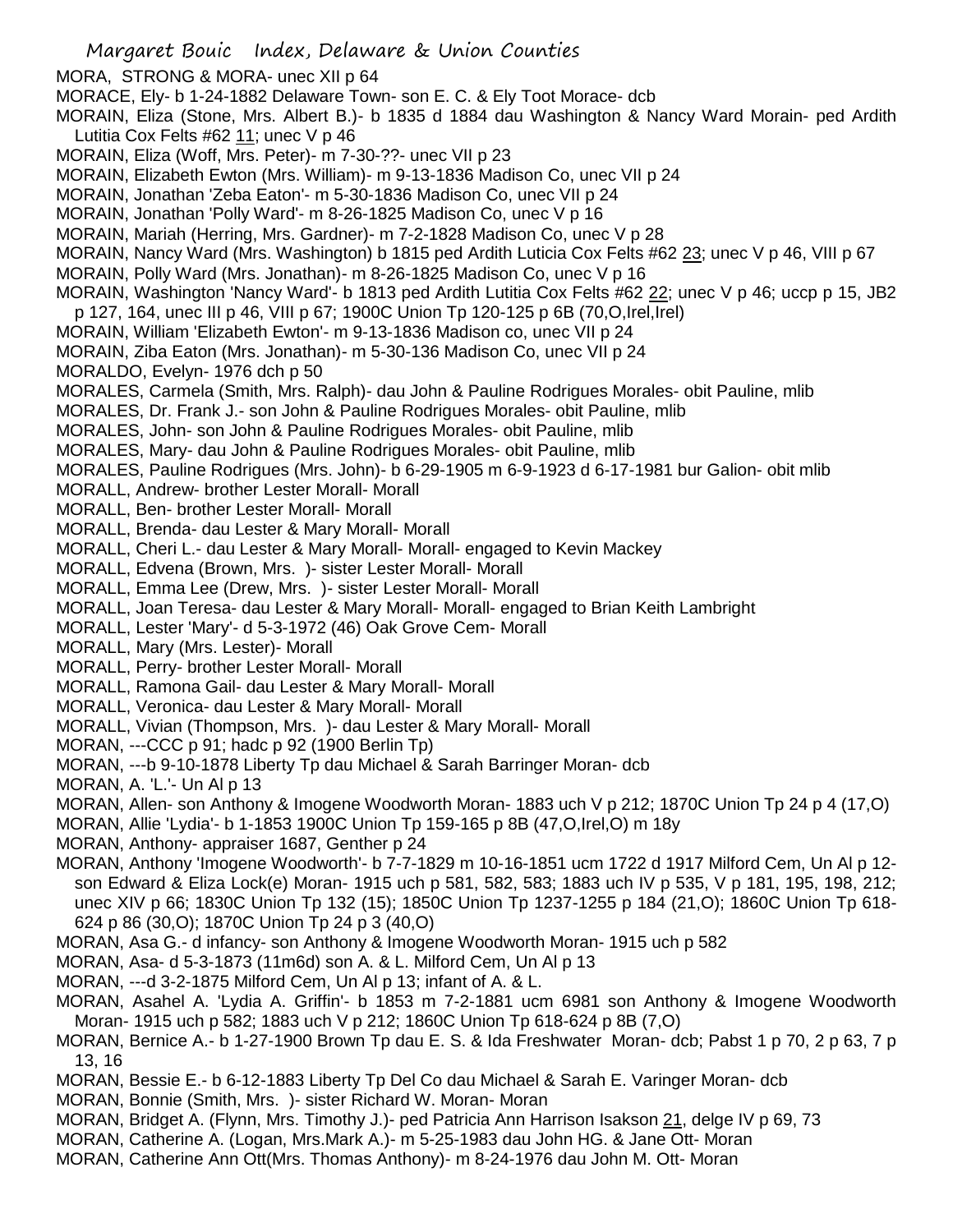MORAN, Catherine (Kelley, Mrs. Thomas)- m 9-2-1856 dcm

MORAN, Charlene (Ryan, Mrs. Robert)- dau Charles E. & Grace Money Moran- Moran; obit Charles E., mlib; 1949 ucd

MORAN, Charles E. 'Edith Decker''Grace Money'- b 10-17-1867 m(2) 10-16-1916 d 6-8-1951 (82) Milford Cem, Un Al p 62 son Anthony & Imogene Woodworth Moran- 1883 uch V p 212; 1915 uch p 582; 1870C Union Tp 24 p 4 (2,O); 1900C Union Tp 120-124 p 6B (32,O,O,O) m 5y; 1949 ucd

MORAN, ---(Lewis, Mrs. E. M.)- dau Charles E. Moran- obit Charles E., mlib

MORAN, Rev. Chester E.'Opal May Hanselman'- son Edwin Stanton Moran- Freshwater p 105; obit Edwin Del Mus Lib; obit Ida, Del Mus Lib- Pabst 1 p 170, 2 p 63, 7 p 13, 16

- MORAN, Clara (Todd, Mrs. Charles)- b 4-12-1880 Maugans Anc p 207
- MORAN, Craig Alan- b 10-4-1978 son Thomas Moran- Moran
- MORAN, Deborah- 1870C Berkshire Tp p 205 (66\*)
- MORAN, Dennis Ark- b 6-9-1947 son Elmer Stanton & Marian Myers Moran- Freshwater p 105
- MORAN, Dennis 'Vicki'- son Richard W. & Evie Moran- Moran
- MORAN, Ed- dumch p 450

MORAN, Edith Decker (Mrs. Charles)- b 9-1873 d 1908 Milford Cem, Un Al p 12 dau LeRoy Decker; obit Charles E., mlib; dg 5-26-1908 Cry Ab p 136; 1900C Union Tp 120-124 p 6B (26,O,O,O) m 5y, 2 ch

- MORAN, Edward- d 8-6-1857 (47) Hathaway Cem Un Al p 81
- MORAN, Edward E.- b 10-1896 son Elias & Mary E. Moran- 1900C Jackson Tp 235-237 p 10B (3,O,O,O)
- MORAN, Edward 'Eliza Lock'- b 1790 d 8-10-1837 -1915 uch p 582; 1883 uch V p 181, 183, 212; 1830C Union Tp 132 p 284 (30-40); uccp p 14, appr, JB 1 p 30; uccp p 15 estate JB2 p 351; unec III p 45, CP91

MORAN, Edwin Stanton 'Ida Freshwater'- n 3-27-1895 d (77) Freshwater p 105 dg 7-7-1949; obit Del Mus Lib; obit Ida, Del Mus lib

MORAN, Edwin Walter 'Wanda Jean Smith'- b 4-16-1921 m 2-1949 son Chester Edwin & Opal May Hanselman Moran- Freshwater p 105

- MORAN, Elias W. 'Mary E.'- b 4-1869 1900C Jackson Tp 235-237 p 10B (31,O,Irel,O) m 6y
- MORAN, Elisa J.- 1850C Union Tp 1237-1255 p 184 (13,O)

MORAN, Eliza Lock (Mrs. Edward)(Witter, Mrs. David)- b 1802 m 6-30-1839 ucm 560 d 1855 (1848) dau Jonathan Locke- 1915 uch p 582; 1883 uch V p 212; 1830C Union Tp 132 p 284 (20-30); 1850C Union Tp 1237-1255 p 184 (41,NJ); uccp p 15, adm JB2 p 351; unec III p 38, XV p 68

MORAN, Ella/Ellen A. (McDowell, Mrs. George G.)- m 1-31-1878 ucm 6199- d 11-18-1889 (32-8-7) Milford Cem, Un Al p 13- dau Anthony & Imogene Woodworth Moran- 1883 uch V p 212; 1870C Union Tp 24 p 4 (13,O)

MORAN, Ella M.- b 10-1898 dau Charles & Edith Decker Moran- 1900C Union Tp 120-124 p 6B (1,O,O,O)

MORAN, Elmer Stanton 'Marian Myers'- b 4-17-1924 m 4-27-1946 son Chester Edwin & Opal May Hanselman Moran- Freshwater p 105

- MORAN, Emily Baldwin (Mrs. Francis)- 1908 dch 572
- MORAN, Emily (Potter, Mrs. C.)- dau Francis & Emily Baldwin Moran- 1880 dch p 639; 1908 dch 572
- MORAN, Ester- b9-1899 dau Elias W. & Mary E. Moran- 1900C Jackson Tp 2235-237 p 10B (8/12,O,O,O)
- MORAN, Esther- b 3-22-1880 Liberty Tp dau Michael & Sarah E. Barringer Moran- dcb

MORAN, Etta Mae- b 1861 d 11-21-1881 (20-7-29) Milford Cem, Un Al p 13- dau Anthony & Imogene Woodworth Moran- 1883 uch V p 212; 1915 uch p 582; 1870C Union Tp 24 p 4 (9,O)

- MORAN, Evie (Mrs. Richard W.)- Moran
- MORAN, Francis 'Emily Baldwin'- 1908 dch 572 (1849 Delaware Tp)
- MORAN, Grace (Manczyk, Mrs. Fritz)- dau Charles E. & Grace Money Moran- Moran

MORAN, Grace Money (Mrs. Charles E.)- b 1-8-1894 d 3-29-1982 (88) dau Charles & Lula Reed Money- bur Cincinnati- Moran; 1949, 1959, 1962, 1967, 1971, 1973, obit Charles E., mlib

- MORAN, Grace (Manczyk, Mrs. )- b 1894 Milford Cem, Un Al p 62- dau Charles E. & Grace Money Moran-Moran
- MORAN, Harry- b 7-1882; 1900C Union Tp 120-124 p 6B (17,O,O,O)
- MORAN, Helen- b 1859 d 1889 dau Anthony & Imogene Woodworth Moran- 1915 uch p 582
- MORAN, Ida May Freshwater (Mrs Edwin Stanton)- b 12-11-1872 m 3-27-1895 d 7-3-1948 dau Arkason Reuben & Amelia Matilda Bryfogle Freshwater - Freshwater p 105; dg 7-3-1948 obit Del Mus Lib
- MORAN, Imogene Woodworth (Mrs. Anthony)- b 1834 m 10-16-1851 ucm 1722 d 1914 Milford Cem, Un Al p 12-dau Asahel & Helen Reynolds Woodworth- 1915 uch p 582; 1883 uch V p 212; unec XIV p 66; 1860C Union Tp 618-624 p 86 (25,O); 1870C Union Tp 24 p 4 (35,O); 1900C Union Tp 120-125 p 6B (---)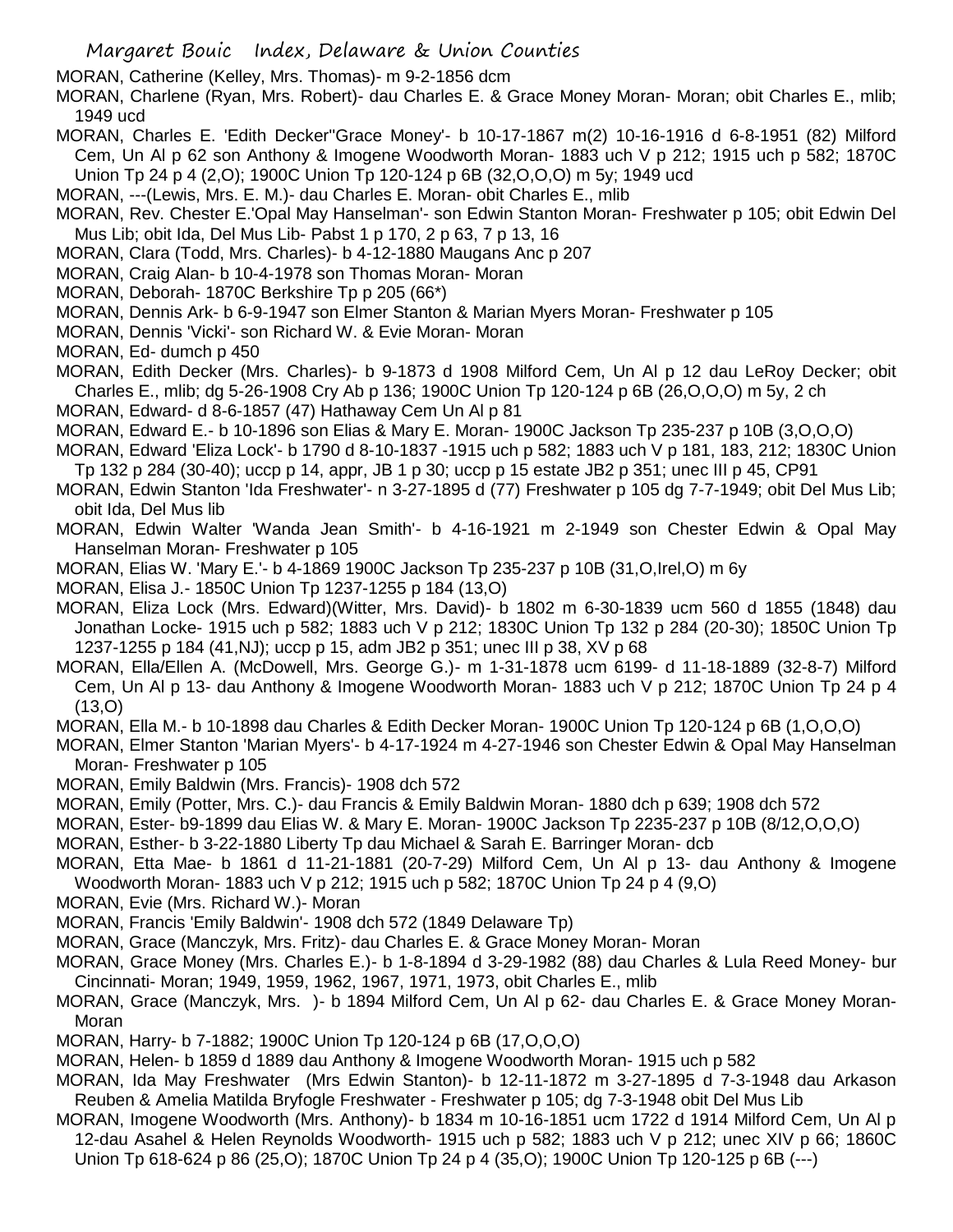- MORAN, James- d 7-7-1834 (12d) Hathaway Cem, Un Al p 81- son Edward & Eliza Lock Moran- 1915 uch p 582; 1883 uch V p 212
- MORAN, James William 'Joan'- Moran
- MORAN, Jane- b 1837 d infancy- dau Edward & Eliza Lock Moran- 1915 uch p 582; 1883 uch V p 212; uccp p 15 JB2 p 127, 164; unec III p 46
- MORAN, Joan (Mrs. James William)- Moran
- MORAN, Johanna (Flahavens, Mrs. Patrick)- m 1-16-1858 dcm
- MORAN, John- son Charles E. Moran- obit Charles E., mlib
- MORAN, John- b 1832 d 1897 son Edward & Eliza Lock More- 1915 uch p 582; 1883 uch V p 212; 1850C Union Tp 1237-1255 p 184; uccp p 15, JB2 p 127, 164
- MORAN, John Edward' Tanya Marie Fravel'- m 9-10-1988 son James William & Joan Moran- Moran
- MORAN, John F.- b 10-1898 son Elias W. & Mary E. Moran- 1900C Jackson Tp 235-237 p 10B (1,O,O,O)
- MORAN, John M.- b 1859 d 9-24-1950 obit, mlib; son Anthony & Imogene Woodworth Moran- 1915 uch p 582;
- 1883 uch V p 212; unec III p 46; 1860C Union Tp 618-624 p 86 (1,O); 1870C Union Tp 24 p 4 (11,O)
- MORAN, Joseph Donald- b 1-20-1937 son Edwin & Opal May Hanselman Moran- Freshwater p 105
- MORAN, Josephine Staley (Mrs. Michael)- dau Vincent & Isabel Smith Staley- 1908 dch 770
- MORAN, Kathleen- dau Richard W. & Evie Moran- Moran
- MORAN, Kyle- Moran
- MORAN, Lulu d 1-12-1878 (1-8-27) Milford Cem, Un Al p 13- dau Anthony & Imogene Woodworth Moran-1915 uch p 582; 1883 uch V p 212
- MORAN, Lydia A. Griffin (Mrs. Asahel A.)- m 7-2-1881 ucm 6981
- MORAN, Lydia (Mrs. Allie)- 1900C Union Tp 159-165 p 8B (37,O,Can,Ind) m 18y
- MORAN, Mabel- b 3-1886 dau Allie & Lydia Moran- 1900C Union Tp 159-165 p 8B (14,O,O,O)
- MORAN, Marian Myers (Mrs. Elmer Stanton)- m 4-27-1946- Freshwater p 105
- MORAN, Marie- dau Charles E. Moran- obit Roy A., mlib
- MORAN, Mary 1870C Union Tp 143-142 p 19 (16,O)
- MORAN, Mary- d 10-23-1855 (1-1-7) dau A. & L.- Milford Cem, Un Al p 13
- MORAN, Mary E. (Mrs. Elias W.)- b 8-1873- 1900C Jackson Tp 235-237 p 10B (26,O,Ger,Pa) m 6y 4 ch
- MORAN, Mary E. (Miller, Mrs. Martin)- 1908 dch 550
- MORAN, Mary (Galloway Mrs. Joseph)- b 1826 d 1899 dau Edward & Eliza Lock Moran- 1915 uch p 582; 1883 uch V p 212; uccp p 15, child, JB2 p 127; unec III p 46
- MORAN, Mary J.- b 1855 d 1889 dau Anthony & Imogene Woodworth Moran- 1915 uch p 582; 1883 uch V p 212
- MORAN, Michael- Naturlized 10-3-1878 from Ireland 1862; delge IX p 77
- MORAN, Michael 'Josephine Staley'- 1908 dch 770
- MORAN, Michael K. 'Pamela Rannebarger'- m 4-21-1979 son Kyle Moran- Moran
- MORAN, Omar E.- 1980 dcd
- MORAN, Opal May Hanselman (Mrs. Chester Edwin)- m 6-28-1919- Freshwater p 105
- MORAN, Ormith E.- dau Anthony & Imogene Woodworth Moran- 1860C Union Tp 618-624 p 86 (3,O)
- MORAN, Pamela Rannebarger (Mrs. Michael K.)- m 4-21-1979 dau Jack N. Rannebarger- Moran MORAN, Paul- Moran
- MORAN, Paul David- son Edwin & Opal May Hanselman Moran- Freshwater p 105
- MORAN, Richard F. 'Susan Shively'- Moran
- MORAN, Richard W. 'Evie'- d 10-23-1982 (53) bur Worthington- Moran
- MORAN, Roy A. b 1-24-1896 d 11-6/1-1918 WWI bur France- Milford Cem, Un Al p 12- son Charles & Edith Decker Moran- obit, mlib; obit Charles E, mlib- 1900C Union Tp 120-124 p 6B (4,O,O,O)
- MORAN, Sarah- member Liberty Rebekah Lodge- unec VI p 40
- MORAN, Sarah (Mrs. )- 1908 dch 432
- MORAN, Susan Shively (Mrs. Richard F/P.) Moran
- MORAN, Tammy Kay- b 2-12-1977 dau Thomas Moran- Moran
- MORAN, Tanya Marie Fravel (Mrs. John Edward)- m 9-10-1977 dau Kenneth Ray & Patricia Ann Fravel-Moran
- MORAN, Thomas Anthohy 'Catherine Ann Ott'- m 8-24-1976- Moran
- MORAN, Vicki (Mrs. Dennis- Moran
- MORAN, Wanda Jean Smith (Mrs. Edwin Walter)- m 2-1949 Freshwater p 105
- MORAN, William H.- b 5-1894 son Elias W. & Mary E. Moran- 1900C Jackson Tp 235-237 p 10B (6,O,O,O)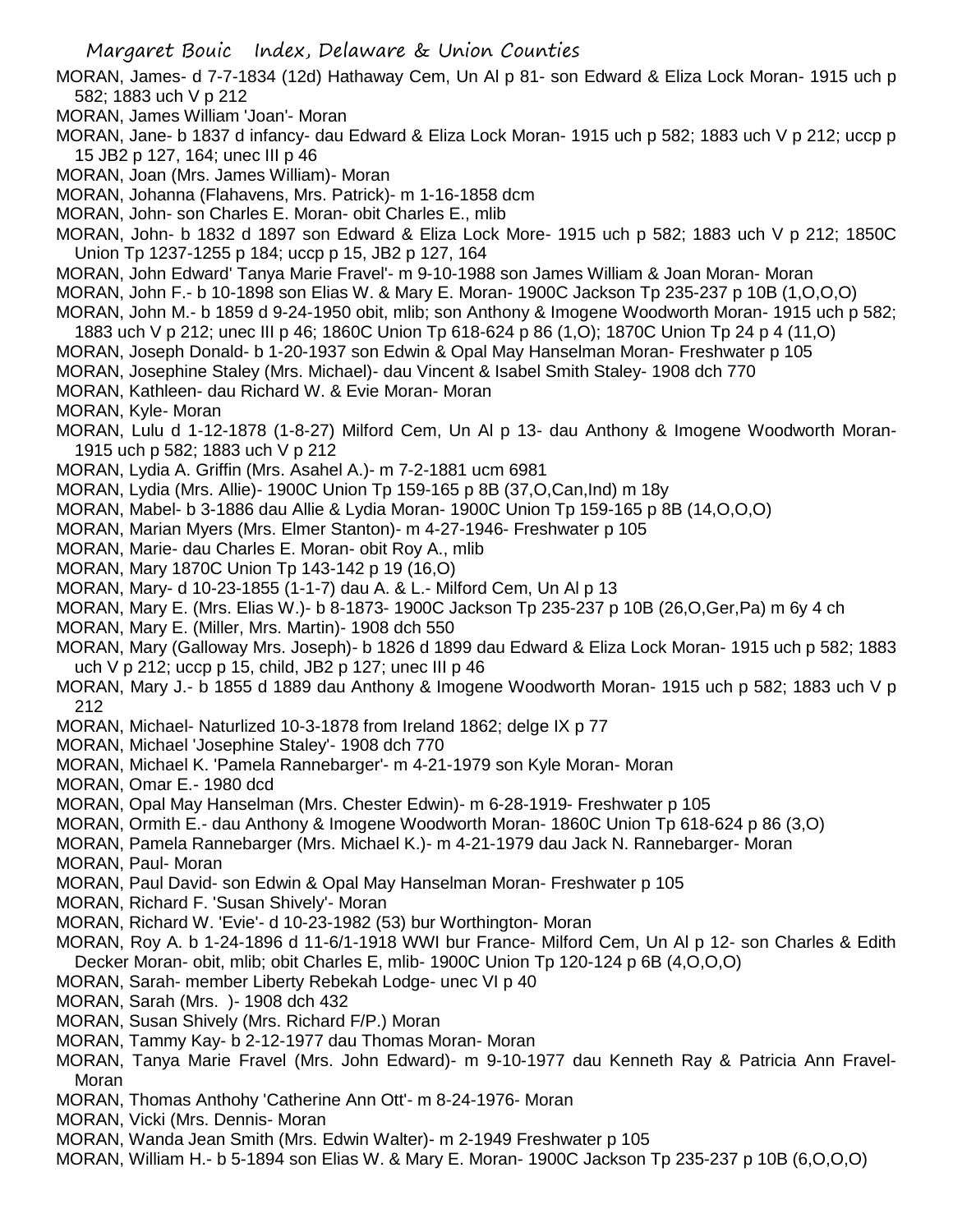Margaret Bouic Index, Delaware & Union Counties MORAND, Aaron J. 'Mary M. Ambrose'- m 3-25-1925 d 1978- Morand MORAND, Aaron J.,Jr.- d 1961 son Aaron J. & Mary M. Ambrose Morand- Morand MORAND, Calvin L.- son Aaron J. & Mary M. Ambrose Morand- Morand MORAND, Mary E. (Parks, Mrs. )- dau Aaron J. & Mary M. Ambrose Morand- Morand MORAND, Mary M. Ambrose (Mrs. Aaron J.)- b 2-3-1905 m 3-25-1925 d 9-28-1992 (87) bur Kansas- dau Jon & Aneila Ziebuk Ambrose- Morand MORANE, James 'Mary Christopher'- m 9-18-1829 Madison Co, unec VII p 24 MORANE, Mary Christopher (Mrs. James)- m 9-18-1829 Madison Co, unec VII p 24 MORANVILLE, James E. 'Paula J.'- 1980 dcd MORANVILLE, Paula J. (Mrs. James e.)- 1980 dcd MORARITY, John- naturalized 10-12-1863 from Ireland- delge IX p 77 MORARTE, Manis- naturalized 8-3-1852 from Ireland, delge IX p 77 MORCE, Sam'l- 1830C Thompson Tp, delge III p 72 MORDIDGE, Chas. G.- 1860C Darby Tp 463-465 p 65 (51,Vt) MORE, Abigail (Moore, Mrs. Deacon John)- dcc Maxson Greene 1619 MORE, Albert- son John C. & Maria More- 1850C Claibourne Tp 136 p 22 (7,O) MORE, Amaryllis (Mrs. Daniel D. R.)- will, dcw Bk 3 p 407 MORE, Amelia- dau J. & E. J.- d 7-21-1865 (7y2m) Burnside Cem, lptw p 104 MORE, Andrew 'Phebe Wood'- m 3-28-1821 unec IV p 52 MORE, Caroline- dau Daniel D. T. More- dcw Bk 3 p 407 MORE, Charles B.- son Daniel D. T. More- dcw Bk 3 p 407 MORE, Christopher- 1835 men p 52 #13 p 103 Thompson Tp see Moore MORE, Curtis 'Emily Garwood'- unec VIII p 10 MORE, D.- Nash p 166 MORE, Daniel- 1835 men p 27 #38 p 45 Genoa Tp MORE, Daniel R. 'Amaryllis'- will dcw Bk 3 p 407 MORE, Earl- 1835 men p 52 #73 p 96 Radnor Tp MORE, Edgar E.- son Daniel D. T. More- dcw Bk 3 p 407 MORE, E. E.- 1910C Richwood 139-142 p 5B (51,O,O,O) wid MORE, Edwin E.- b 8-1893 son William & Ester J. More- 1900C York Tp 172 p 8A (6,O,O,O) MORE, Elias- son John C. & Maria More- 1850C Claibourne Tp 136 p 22 (11,O) MORE, Emelina- unclaimed letter (1852) unec II p 46 MORE, Emily Garwood (Mrs. Curtis)- unec VIII p 10 MORE, Ester J. (Mrs. William)- b 12-1862- 1900C York Tp 172 p 8A (37,O,O,O) m 14y, 4 ch, 3 living MORE, Eunice- dau J. C. Jr. & Hetty More- 1860C York Tp 1232-1241 p 166 (1,O) MORE, Frances (Wilson, Mrs. Andrew)- unec VIII p 66 MORE, Frederick- d 7-7-1963 (36y) Burnside Cem, lptw p 104 MORE, --b 6-25-1886 Berkshire Tp son George & Allie Smithers More- dcb MORE, George 'Margaret J.- 1880C Taylor Tp 114-115 p 11 (25,O,O,O) MORE, Henry- 1835 men p 25 #229 p 41 Delaware Tp MORE, Henry- son John C. & Maria More- 1850C Claibourne Tp 136 p 22 (5,O) MORE, Hester A.- 1880C Darby Tp 138 (21,O,O,O) MORE, Hetty (Mrs. J. C. Jr.)- 1860C York Tp 1232-1241 p 166 (20,O) MORE, Mrs. H. M.- sister Roland Alfred Jaynes- dg 2-21-1908 Cry Ab p 109 MORE, Iram B.- son Daniel D. T. More- dcw Bk 3 p 407 MORE, Isaiah 'Parthena'- 1850C Marlborough Tp 14 p 183 (26,O) MORE, Ivan D.- b 6-1889 son William & Ester J. More- 1900C York Tp 172 p 8A (10,O,O,O) MORE, James- 1835 men p 8 #150 p 7 Berkshire Tp see Moore MORE, James B.- b 3-1884- 1900C York Tp 9B (16,O,O,O) MORE, James 'Elizabeth Shadrick'- m 2-10-1842 Wight II p 10, 2-26-1842 MORE, J. C. Jr. 'Hetty'- 1860C York Tp 1232-1241 p 166 (25,O) MORE, John- 1860C Union Tp 688-694 p 95 (23,Pa) MORE, John- 1835 men 32 #35 p 56 Harmony Tp MORE, John C. 'Maria'- 1850C Claibourne Tp 136 p 22 (35,Pa) MORE, John- son Isaiah & Parthena More- 1850C Marlborough Tp 14 p 183 (2,O) MORE, Johnson- 1835 men p 16 #23 p 23 Brown Tp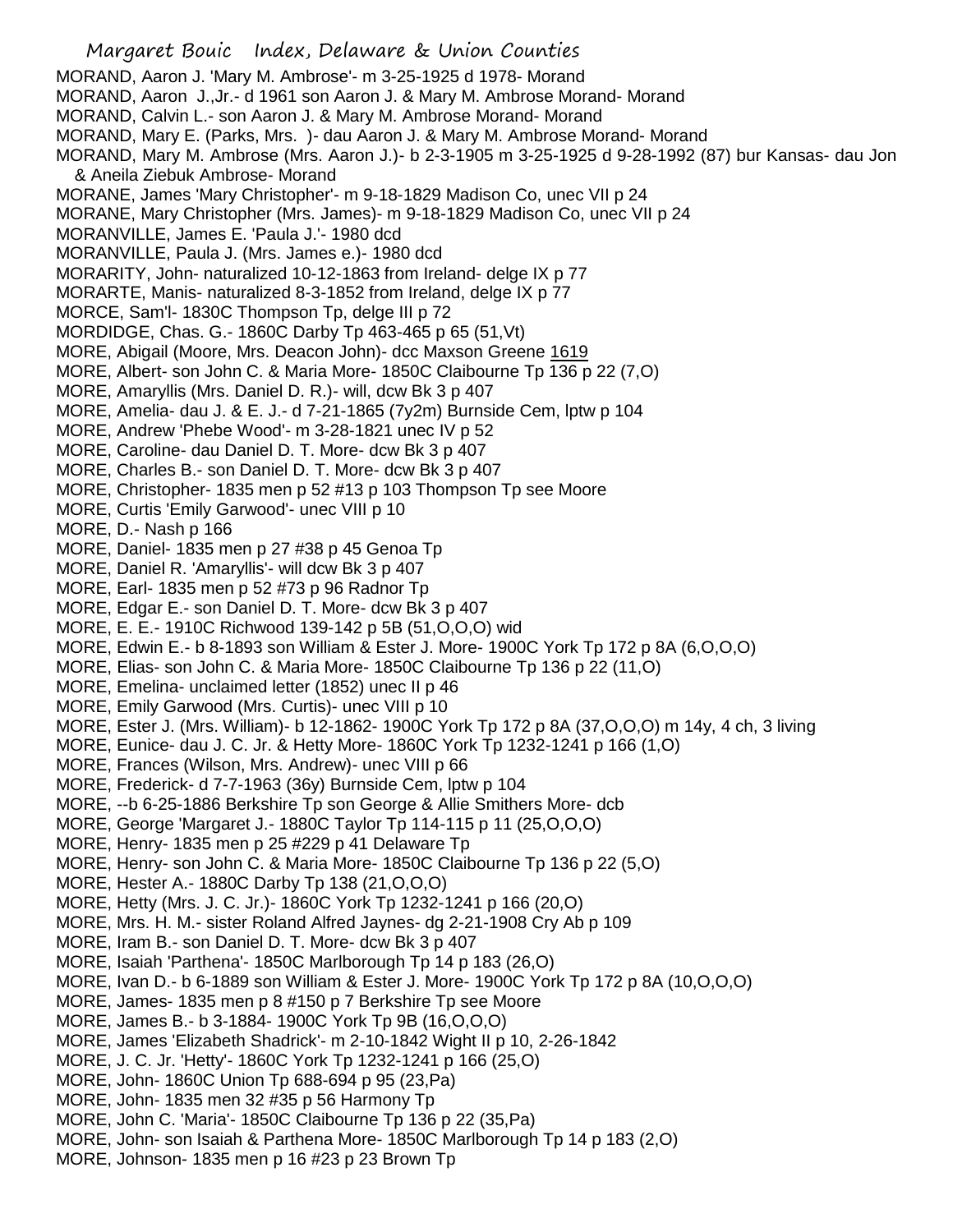- Margaret Bouic Index, Delaware & Union Counties MORE, Leah- b 4-16-1886 Radnor Tp dau William & Adella Adams More- dcb MORE, Lydia A.- dau John C. & Maria More- 1850C Claibourne Tp 136 p 22 (4,O) MORE, Margaret J. (Mrs. George)- 1880C Taylor Tp 114-115 p 11 (22,O,Va,Va) MORE, Margart J.- dau John C. & Maria More- 1850C Claibourne Tp 136 p 22 (9,O) MORE, Maria (Mrs. John C.)- 1850C Claibourne Tp 136 p 22 (31,Va) MORE, Marie- dau E. E. More- 1910C Richwood 139-142 p 5B (23,O,O,O) MORE, Mary G.- dau Daniel D. T. More- dcw Bk 3 p 407 MORE, Nanie L.- b 4-1897 dau William & Ester J. More- 1900C York Tp 172 p 8A (3,O,O,O) MORE, N.- Genther p 21 (1863) Nicholas- Genther p 17 MORE, Norris- delge IX p 62 MORE, Parthena (Mrs. Isaiah)- 1850C Marlborough Tp 14 p 183 (24,O) MORE, Phebe Wood (Mrs. Andrew)- m 3-28-1821 unec IV p 52 MORE, Reuben- performed marriage- unec IV p 38 MORE, Samuel- 1835 men p 28 #89 p 47 Genoa Tp MORE, Samuael- 1835 men p 16 #36 p 56 Harmony Tp MORE, Samuel- b 7-30-1874 Genoa Tp son George & Carolin Bennett More- dcb MORE, Sarah E.- dau John C. & Maria More- 1850C Claibourne Tp 136 p 22 (2,O) MORE, Sarah- dau Isaiah & Parthena More- 1850c Marlborough Tp 14 p 183 (1,O) MORE, Sidney- see Moore MORE, William- 1835 men p 52 #73 p 96 Radnor Tp MORE, William 'Ester J.'- b 6-1862 -1900C York Tp 172 p 8A (37,O,O,NY) m 14y MORE, William W.- son MOREA, Olive (Hodgdon, Mrs. William)- m 2-28-1840 dcm MORECROFT, John- Nash p 160 MOREHART, Anita Louise- dau Mr & Mrs. Robert Sonnett- Morehart- engaged to Harold C. Grzeskowiak MOREHART, Anna M. (Mrs. Noah R.)- 1961, 1964 dcd MOREHART, Beth Louise (Brake, Mrs. Bryan Keith)- m 5-12-1990 dau Ralph E. Morehart- Morehart MOREHART, Chadwick William- b 8-26-1974 son John & --Endsley Morehart- Morehart MOREHART, Chris- Morehart MOREHART, Debra Jean- dau Ralph Morehart- Morehart- engaged to David Michael Brake MOREHART, Geneva Ann Alspaugh (Mrs. Paul Nixon)- 4-6-1932 m 9-12-1952 dau Kenneth Russell & Ruth Ann Royal Alspaugh- Weiser p 661 MOREHART, John '--Endsley'- Morehart MOREHART, Lisa Ann- b 10-4-1958 dau Paul Nixon & Geneva Ann Alspaugh Morehart- Weiser p 661 MOREHART, Michael Matthew- b 6-29-1976 son John & --Endsley Morehart- Morehart MOREHART, Noah R. 'Anna M.'- 1961, 1964 dcd MOREHART, Paul Nixon 'Geneva Ann Alspaugh'- b 4-16-1931 m 9-12-1952- Weiser p 661 MOREHART, Ralph E.- Morehart MOREHART, Teri Ann- b 9-16-1956 dau Paul Nixon & Geneva Ann Alspaugh Morehart- Weiser p 661 MOREHART, Wittney- b 4-8-1980 dau Chris Morehart- Morehart MOREHEAD, Dr. - 1880 dch p 238 MOREHEAD, Mrs. - Pabst 8 p 30 MOREHEAD, Alexander- 1908 dch 401 MOREHEAD, Alfred- 1908 dch 401 MOREHEAD, Ann (Crunkleton, Mrs. Robert)- m 6-25-1782- Powers p 53 MOREHEAD, Caleb N.- 1908 dch 401 MOREHEAD, Charles G.- d 8-31-1969 (66) Union Cem, Columbus- Morehead; 1964 dcd MOREHEAD, Catharine Elizabeth Weiser (Mrs. John)- b 6-8-1836 m 1861 dau Philip & Catharine Zerbe Greiff Weiser- Weiser p 87 MOREHEAD, Daniel W.- 1908 dch 401 MOREHEAD, Effie E. Eastman (Mrs. Rev. Kevin)- b 5-19-1910 m 1938 d 5-17-1971 dau W. C. Eastman-Morehead MOREHEAD, Elizabeth (Flenniken, Mrs. Samuel G.)- b 12-6-1776 m 12-5-1798 d 9-5-1852 (1862?)- Powers p 140, 141, 159 MOREHEAD, Ellen S.- 1870C Liberty Tp Del Co p 391 (41)
- MOREHEAD, Ernest T.- brother Charles C. Morehead- Morehead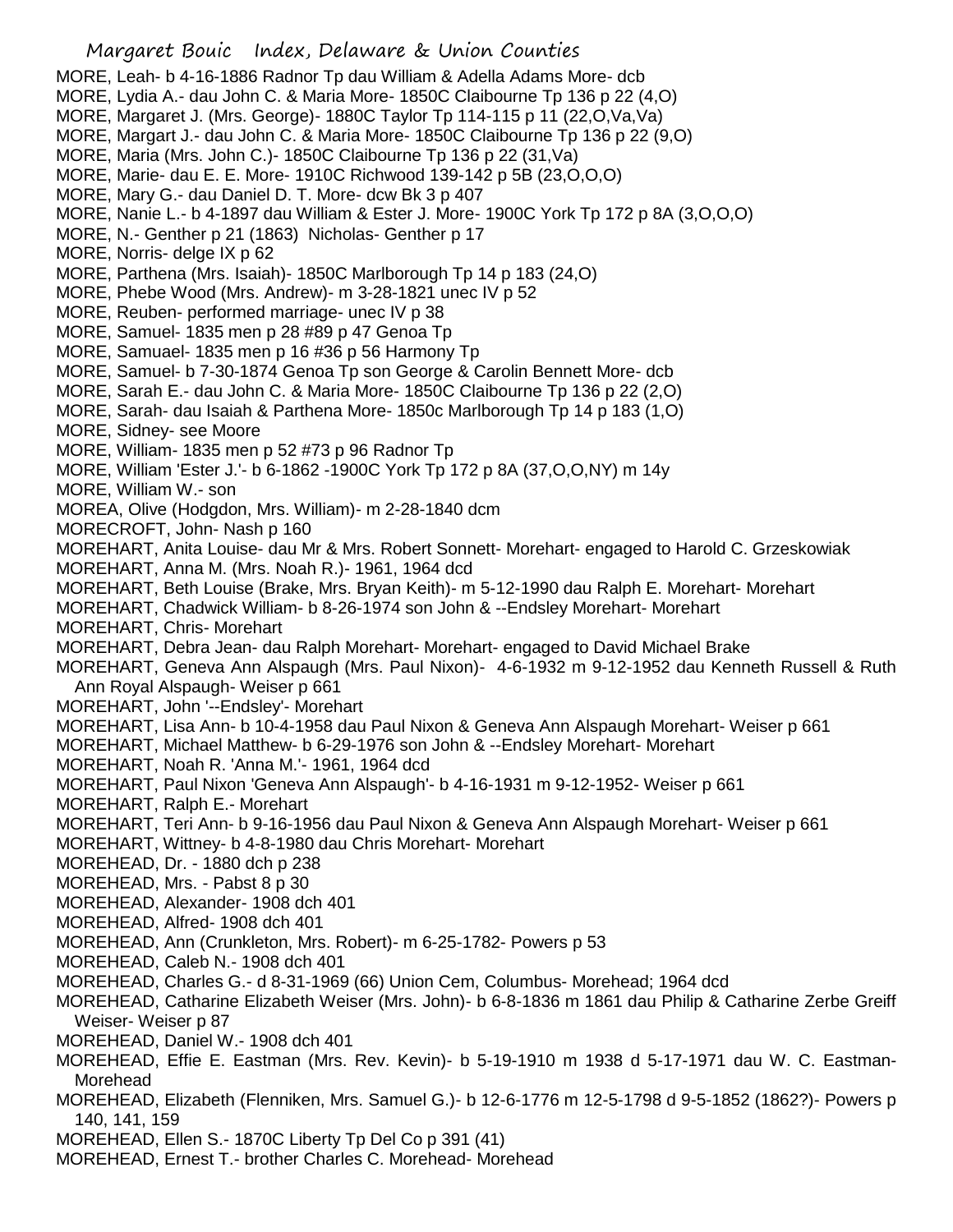Margaret Bouic Index, Delaware & Union Counties MOREHEAD, Jane- 1870C Delaware Town p 345 (28) MOREHEAD, Jane (Mrs. Thomas)- Powers p 140, 156 MOREHEAD, John- dcw Bk 4 p 354 (37) witness MOREHEAD, John- Naturalized 4-3-1874 from Ireland, delge IX p 97 MOREHEAD, Jno- 1870C Delaware Town p 345 (40\*) MOREHEAD, John- d 3-22-1903 (72-8-18) Delaware Tp- dcdeaths MOREHEAD, John- 1870C Liberty Tp Del Co p 391 (43\*) MOREHEAD, John 'Catharine Elizabeth Weiser'- m 1861- Weiser p 87 MOREHEAD, Leota (Van Dyke, Mrs. )- sister Charles G. Morehead- Morehead MOREHEAD, Stanley S.- 1908 dch 401 MOREHEAD, Stephen B.- 1908 dch 401 MOREHEAD, Thomas 'Jane'- Powers p 140 MOREHEAD, Timothy- 1908 dch 401 MOREHOUSE, Dr.- 1908 dch 350 MOREHOUSE, Mrs. Dr.- dau G. S. Harrison- dg 8-23-1907 Cry Ab p 64 MOREHOUSE, Aaron B. 'Rachel Pettijohn'- m 2-1-1856 dcm MOREHOUSE, Aaron 'Esther B.'- Morehouse; delge III p 16 MOREHOUSE, Aaron 'Harriett Shoemaker'- m 11-1-1848 dcm Ashley Cem, Powell p 187; hadc p 42; CCC; 1850C Oxford Tp 2769 p 155 (53,NJ) MOREHOUSE, Aaron W.- d 5-27-1850 son Aaron & Harriet- Ashley Cem, Powell p 189 MOREHOUSE, A. B.- 1880 dch p 540 MOREHOUSE, Abby (Russell, Mrs. Samuel)- m 6-21-1828 Peru Tp dcga p 43 Del Pat & Franklin Chronicle MOREHOUSE, Abigail- dau Stephen & Elizabeth Steinbeck Morehouse- 1880 morch p 656 MOREHOUSE, Abner S.'Dyrexy Rogers'- b 6-14-1814 NJ m 5-15-1836 son Mathias Morehouse, grandson Stephen Morehouse- 1880 dch p 824; death dg 12-27-1895 Cry Ab p 50- father of Mrs. C. W. Corbett; 1850C Porter Tp 3078 p 166 (30,NJ); 1870C Oxford Tp p 438 (55\*) MOREHOUSE, ---(Corbett, Mrs. C. W.)- dau Abner Morehouse- dg 12-27-1895 Cry Ab p 50 MOREHOUSE, Abraham- 1835 men p 10 #24 P 11 Bennington Tp MOREHOUSE, Abraham 'Amelia Baldwin'- m 3-3-1844 Wight II p 13, 4-6-1844 MOREHOUSE, Abraham- son Stephen & Elizabeth Steinbeck Morehouse- 1880 morch p 656 MOREHOUSE, Abram K. 'Adeline Baldwin'- m 2-14-1844 dcm; delge IV p 66 MOREHOUSE, Adeline- dau Aaron Morehouse- 1850C Oxford Tp 2769 p 155 (8,O) MOREHOUSE, Adeline Baldwin (Mrs. Abraham K.)- m 2-14-1844 dcm MOREHOUSE, Albert S.- d 4-4-1949 (81) bur Westfield M. E. Ch Cem, obit Del Mus Lib MOREHOUSE, Albert S.-b 1869 son Alfred & Margaret Chadwick Morehouse- 1880 morch p 656 MOREHOUSE, Albert S.- b 1821 d 3-27-1828 (6-9-17) Morehouse Cem, Peru Tp, Powell p 339 son Daniel & Mary Force Morehouse- 1880 morch p 656; delge III p 16 MOREHOUSE, --(Fleshman, Mrs. Robert)- dau Albert S. Morehouse- obit Albert, Del Mus Library MOREHOUSE, Alfred 'Margaret Chadwick'- b 11-1-1838 m 1858 d 10-8-1906 (69) Morehouse Cem, Peru Tp, Powell p 338- son Daniel & Mary Force Morehouse- 1880 morch p 656; delge III p 16 MOREHOUSE, Alice L. Wilber (Mrs. Edward B.)- m 4-29-1880 ucm 6716- dau Owen & Sarah J. Marsh Wilber-1883 uch V p 482 MOREHOUSE, Almira (Aldrich, Mrs. Alpheus)- m 7-6-1839 dcm MOREHOUSE, Alvina (Hall, Mrs. Washington)- dau Stephen Jr. & Harriet Wood Morehouse- Morehouse MOREHOUSE, Amelia Baldwin (Mrs. Abraham)- m 3-3-1844 Wight II p 13, 4-6-1844 MOREHOUSE, Amos 'Esther'- son John Morehouse- Morehouse MOREHOUSE, Angie- dau Kenneth R.,Sr. & Penny Rowland Morehouse- Morehouse MOREHOUSE, Ann (Platt, Mrs. Henry)- Morehouse 3 p 28, 6 p 8 MOREHOUSE, A. P.- Governor of Missouri- 1976 dch p 361 MOREHOUSE, Arthur- b 8-11-1887 Troy Tp son E. H. & Cora Main Morehouse- dcb MOREHOUSE, A. W.- Pabst Pion II p 254 MOREHOUSE, Berintha (Pierce, Mrs. John)- Bennington Tp, Powell p 316 MOREHOUSE, Bernard- son Albert A. Morehouse- obit Albert S., Del Museum Lib MOREHOUSE, Breva- b 7-4-1883 Oxford Tp son Stanley & Rachel Shoemaker Morehouse- dcb MOREHOUSE, Brintha- b 7-15-1850 ch A. S. & Dryexa Rogers Morehouse- 1880 dch p 824; 1850C Porter Tp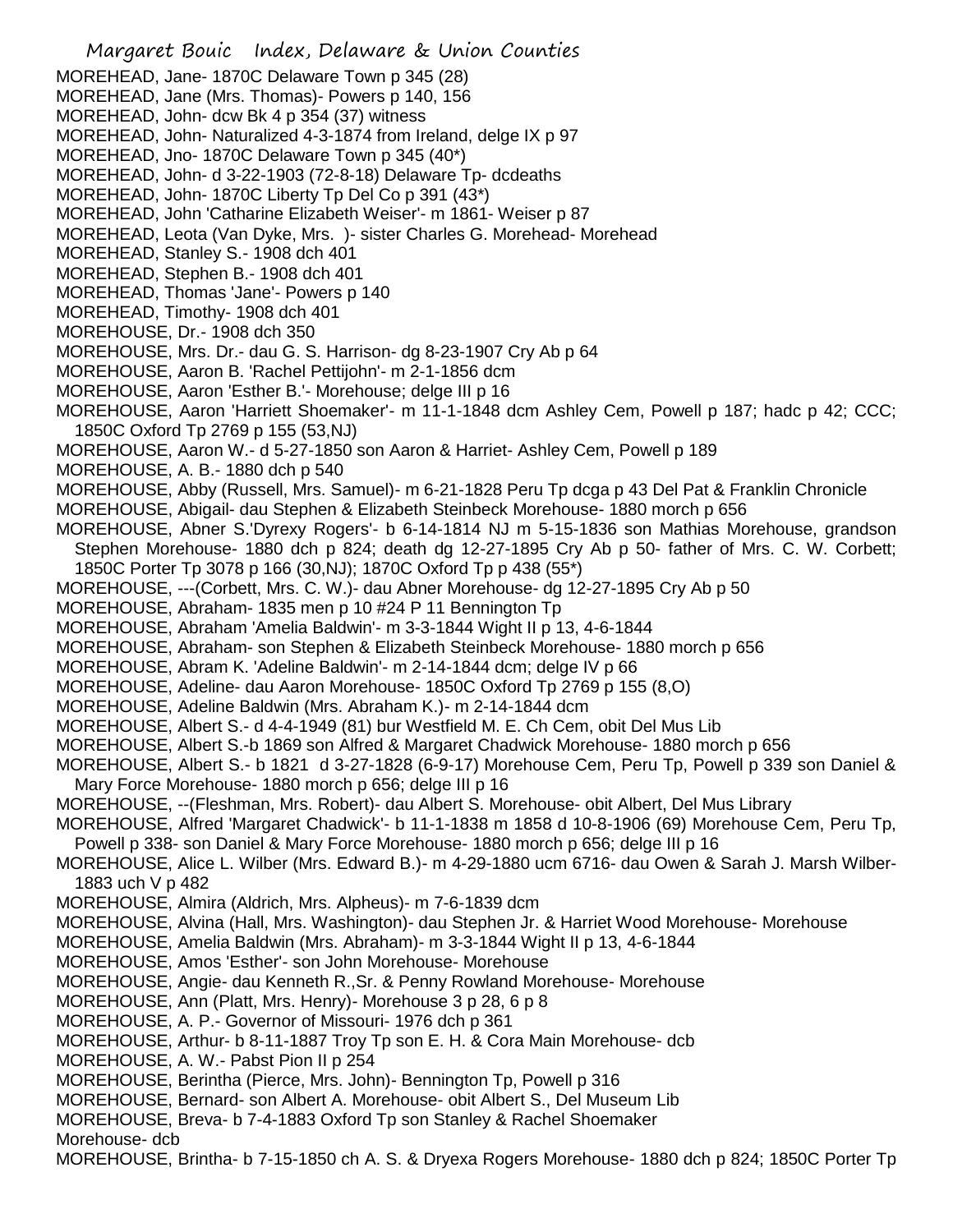Margaret Bouic Index, Delaware & Union Counties

3078 p 166 (2/12,O)

MOREHOUSE, Caleb 'Diana Grant'- m 7-10-1847 Wight II p 25, 7-23-1847

MOREHOUSE, Caleb Oscar- d 9-6-1852 son S. B. & C. (7m3d)- delge III p 16; Morehouse Cem, Peru Tp, Powell p 339

MOREHOUSE, Caleb 'Osea Breece'- b 1796 d 6-20-1879/7 (89y), Morehouse Cem, Powell p 339- son Stephen & Elizabeth Steinbeck Morehouse- dcq Forest Shoemaker 10; hadc p 44; 1880 morch p 656; delge III p 16, VI p 71

MOREHOUSE, Carl- son Eugene H. & Etta Ellen Garner Morehouse- obit Etta, Del Mus Lib

MOREHOUSE, Carl 'Myrtle'- d 2-14-1981 Trenton Cem- Morehouse

MOREHOUSE, Caroline (Lewis, Mrs. Edwin)- m 11-11-1857, dg 3-26-1907 Cry Ab p 30

MOREHOUSE, Caroline Wolford (Mrs. S. B.)- m 3-7-1849 dcm; Wight II p 41, 3-9-1849; 1850C Oxford Tp 2755 p 155 (20,Ger)

MOREHOUSE, Catharine- b 9-27-1847 dau Abner S. & Dryexa Rogers Morehouse- 1880 dch p 824; 1850C Porter Tp 3078 p 166 (3,O)

MOREHOUSE, Catherine E.-b 1827 dau Daniel & Mary Force Morehouse-1880 morch p 656

MOREHOUSE, Catherine (Mrs. Harvey)- Powell p 313

MOREHOUSE, Catherine (Stanton, Mrs. William)- b 7-12-1827 d 5-5-1907 Whitehall Cem, Powell p 343

MOREHOUSE, Charles'Lucina/Lucinda Aldridge'- d 5-13-1852/3 (48y15d) Morehouse Cem, Peru Tp, Powell p 110- son Stephen & Elizabeth Steinbeck Morehouse- delge III p 16; 1835 men p 49 #68 p 89 Peru Tp; 1880 morch p 656; hadc p 38, 44 (1849 Marlborough Tp, Peru Tp)

MOREHOUSE, Charles- b 7-11-1887 Oxford Tp son Timohy & Elizabeth Davis Morehouse - dcb

MOREHOUSE, Clarene (Schultz, Mrs. Dale)- Schultz p 6

MOREHOUSE, Cora (David, Mrs. )- dau Eugene H. & Etta Ellen Garner Morehouse- Morehouse; obit Etta Ellen, Del Museum Library

MOREHOUSE, Cora J. Main (Mrs. Eugene)- b 3-2-1855 d 10-10-1888 (31-0-0) Troy Tp dcdeaths; Marlborough Cem p 153, Powell p 292- dau James & Mary Martin Main- Asp 1892c; dg 10-15-1888 Cry Ab p 205; delge X p 67 Main Bible

MOREHOUSE, Cornelia- d 1-4-1855 (20y10d) dau Aaron & E. A.- Morehouse Cem, Peru Tp, Powell p 338; 1850C Oxford Tp 2769 p 155 (15,O)

MOREHOUSE, Cornelia A.-d 1-1-1855 (20m) dau A. & E. B. Union Cem, delge III p 16

MOREHOUSE, Cornelia (Teets, Mrs. Charles)- m 12-1-1838 dcm

MOREHOUSE, Cynthia Shawn (Mrs. John Wesley)- Morehouse

MOREHOUSE, Daniel 'Mary"Polly" Force'- b 9-2-1799 NJ m 1820 d 10-31-1883 (84-1-29); Morehouse Cem, Peru Tp.; Powell p 339, 344- son Stephen & Elizabeth Steinbeck Morehouse- dumch p 205; 1880 morch p 656; delge III p 16

MOREHOUSE, Daniel S.- b 1861 d 10-20-1865 Morehouse Cem, Peru Tp, Powell p 338; son Alfred & Margaret Chadwick Morehouse- delge III p 16; morch p 656

MOREHOUSE, Daniel W. 'Sarah Doty'- b 1848 m 5-6-1866 son Abner S. & Dyrexa Rogers Morehouse- 1880 dch p 577, 824; dg 8-19-1886 Cry Ab p 137; 1850C Porter Tp 3078 p 166 (6,O)

MOREHOUSE, Delia- dau Aaron Morehouse- 1850C Oxford Tp 2769 p 155 (13,O)

MOREHOUSE, De(l)ma (Noble, Mrs. )- dau Eugene H. & Etta Ellen Garner Morehouse- oibt Etta, Del Museum Lib- Morehouse

MOREHOUSE, Diana(Grant, Mrs.)(Mrs. Caleb)-m(2) 7-10-1847 Wight II p 25, 7-23-1847

MOREHOUSE, Dryexa Rogers (Mrs. Abner S.)- m 5-15-1836 dcm- 1880 dch p 824; 1850C Porter Tp 3078 p 166 (31,Vt)

MOREHOUSE, D. W.- son Abner Morehouse- dg 12-27-1895 Cry Ab p 50

MOREHOUSE, Ebenezer- son Stephen Morehouse- dcw Bk 1 p 51; hadc p 14; 1835 men p 10 #36 p 12 Bennington Tp; delge V p 54

MOREHOUSE, Edgar M. L. 'Rachel Doty'- Pabst 3 p 28; Fowler p 106

MOREHOUSE, Edward B. 'Alice L. Wilber'- m 4-29-1880 ucm 6716; 1883 uch V p 482

MOREHOUSE, Edward Condit- d 8-23-1838 (5m15d) son Aaron & Esther B. Morehouse- Ashley Cem, Morehouse Cem, Powell p 338; delge III p 16; Morehouse

MOREHOUSE, Edward L. 'Theda B. Washburn'- m 12-21-1848 dcm

MOREHOUSE, Edwin- d 1-24-1828 (7m1d) Wilson Cem, Powell p 314, 377

MOREHOUSE, Eliza- dau Stephen & Elizabeth Steinbeck Morehouse- 1880 morch 656

MOREHOUSE, Elizabeth- 1870C Oxford Tp 438 (49)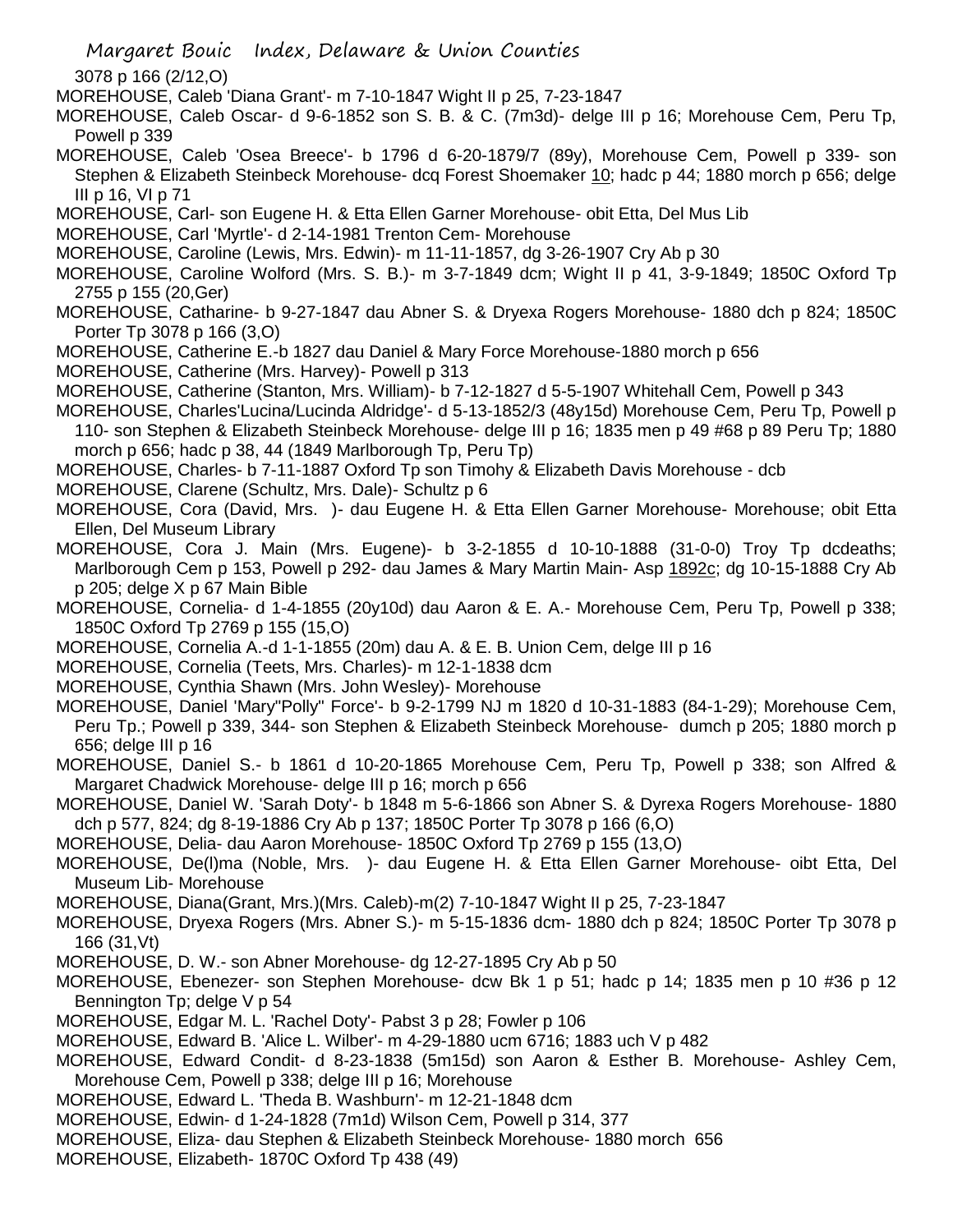- Margaret Bouic Index, Delaware & Union Counties MOREHOUSE, Elizabeth (Claypool, Mrs. Levi)- m 11-2-1861 dcm MOREHOUSE, Elizabeth (Irwin, Mrs. )- b 1844 d 1940 Ashley Cem, delge III p 16 MOREHOUSE, Elizabeth (Jones, Mrs. Owen)- m 12-11-1845 dcm; dg 3-11-1887 Cry Ab p 153 MOREHOUSE, Elizabeth (McMasters, Mrs. George)- dau Amos & Esther Morehouse- Morehouse MOREHOUSE, Elizabeth Steinbeck (Mrs. Stephen)-b 1775 d 11-16-1868 (93-4-12) Morehouse Cem, Peru Tp, Powell 338, 344; delge III p 16; dcq Forest Shoemaker 21; 1880 morch p 656 MOREHOUSE, Estelle- b 1859 dau alfred & Margaret Chadwick Morehouse- 1880 morch p 656 MOREHOUSE, Esther (Mrs. Amos)- Morehouse MOREHOUSE, Esther B. (Mrs. Aaron)- d 9-14-1846(44) Morehouse Cem, Peru Tp Powell 338; delge III p 16 MOREHOUSE, Etta Elen Garner (Mrs. Eugene h.)- b 6-28-1880 m 5-23-1898 d 6-7-1949 (68-11-10)- dau Henry & Lida Garner- obit Delaware Museum Library MOREHOUSE, Eugene 'Cora Main'- Asp (1892c) MOREHOUSE, Eugene H. 'Etta Elen Garner'- m 5-23-1898 d 3-10-1925; obit Etta Elen, Del Museum Library MOREHOUSE, Francis E.- b 1876 son William Francis & Mary Jane Riley Morehouse- 1880 morch p 656 MOREHOUSE, Frank- b 1869 d 1932 Union Cem- delge III p 16 MOREHOUSE, Frank- pall bearer for Frances Viola Elk- dg 11-24-1914 Cry Ab p 166 MOREHOUSE, Mrs. Frank- sister of Joseph David Riley- dg 3-3-1908 Cry Ab p 113 MOREHOUSE, Freddie- d age 3 son Eugene H. & Etta Elen Garner Morehouse- obit Etta- Del Museum Library MOREHOUSE, George- 1850C Oxford Tp 2755 p 155 (16,O) MOREHOUSE, George S/B.- d 10-28-1956/4 (11m) Morehouse Cem, Powell p 339; delge III p 16 MOREHOUSE, Dr. George W.- son Edgar & Rachel Doty Morehouse- Morehouse; Fowler p 106; 1908 dch 473; dg 8-2-1910 Cry Ab p 141; pallbearer for Dr. F. L. Gage- dg 9-23-1910 Cry Ab p 160, for Dr. A. V. Conklin- dg 11-1-1910 Cry Ab p 168 MOREHOUSE, Gladys Rush (Mrs. Herbert)- m 6-29-1917- Morehouse MOREHOUSE, Goldie- b 8-18-1884 Oxford Tp dau Stanley & Ettie Shoemaker Morehouse- dcb MOREHOUSE, Gordon 'Martha Strawn'- son Abraham Morehouse- Morehouse MOREHOUSE, Harriet- 1870C Oxford Tp p 442 (61\*) MOREHOUSE, Harriet- 1870C Oxford Tp p 441 (19) MOREHOUSE, Harriett Shoemaker (Mrs. Aaron)- b 8-16-1808 m 11-1-1848 dcm d 3-20-1890 Ashley Cem, Powell p 189; 1850C Oxford Tp 2869 p 155 (42,NJ) MOREHOUSE, Harriet Wood (Mrs. Judge Stephen,Jr.)- dau Roswell Wood- Morehouse MOREHOUSE, Harvey 'Catherine'- Powell p 313 MOREHOUSE, Harvey- son Charles & Lucinda Aldridge Morehouse- Morehouse MOREHOUSE, Herbert 'Gladys Rush'- m 6-29-1917-Morehouse MOREHOUSE, Hiram A.- d 10-17-1875 (32-8-12) Civil war, Marengo Cem, Powell p 373; bur with Mehitable MOREHOUSE, Isabella R. (Wood, Mrs. Anson B.) b 1829 NJ m 7-4-1848 dcm -dau Daniel & Mary Force Morehouse- 1880 morch p 656; dumch p 205 MOREHOUSE, James C. 'Mary'- son Stephen & Elizabeth Steinbeck Morehouse- 1880 morch p 656; hadc p 44 (Peru Tp); 1835 men p 49 #70 p 89 Peru Tp; delge III p 16, VI p 71 MOREHOUSE, James 'Mary Dennis'- m 10-27-1848, Wight II p 37 11-3-1848 MOREHOUSE, Jay-son Eugene H. & Etta Elen Garner Morehouse- obit Etta, Del Mus Lib MOREHOUSE, J. C. 'M'- 2 infant sons b 7-18-1849 Morehouse Cem Peru Ttp, Powell p 339 MOREHOUSE, Joanna B. (Meeheer, Mrs. )- dau Stephen Morehouse- dcw Bk 1 p 51 MOREHOUSE, John- d 8-29-1828 (16-1-22) Wilson Cem, Powell p 314 MOREHOUSE, John 'Matilda'- will dcw Bk 1 p 90; brother Stephen Morehouse MOREHOUSE, John W.- 1870C Oxford Tp p 438 (26) MOREHOUSE, John Wesley- b 4-18-1842; 1850C Porter Tp 3078 p 166 (10,O) MOREHOUSE, John Wesley 'Cynthia Strawn'- Morehouse MOREHOUSE, Josephine Clark (Mrs. William)- dumch p 277, 396 MOREHOUSE, Julia- dau Stephen & Elizaeth Steinbeck Morehouse- 1880 morch p 656 MOREHOUSE, J. W.- dau Saturday, Marengo dg 3-4-1913 Cry Ab p 20 MOREHOUSE, Kathryn (McLead, Mrs. )- dau Eugene H. & Etta Elen Garner Morehouse- obit Etta, Del Mus Library; Morehouse
- MOREHOUSE, Kenneth R.,Sr. 'Penny Rowland'- Morehouse
- MOREHOUSE, Kenneth R.,Jr.- son Kenneth R.,Sr. & Penny Rowland Morehouse- Morehouse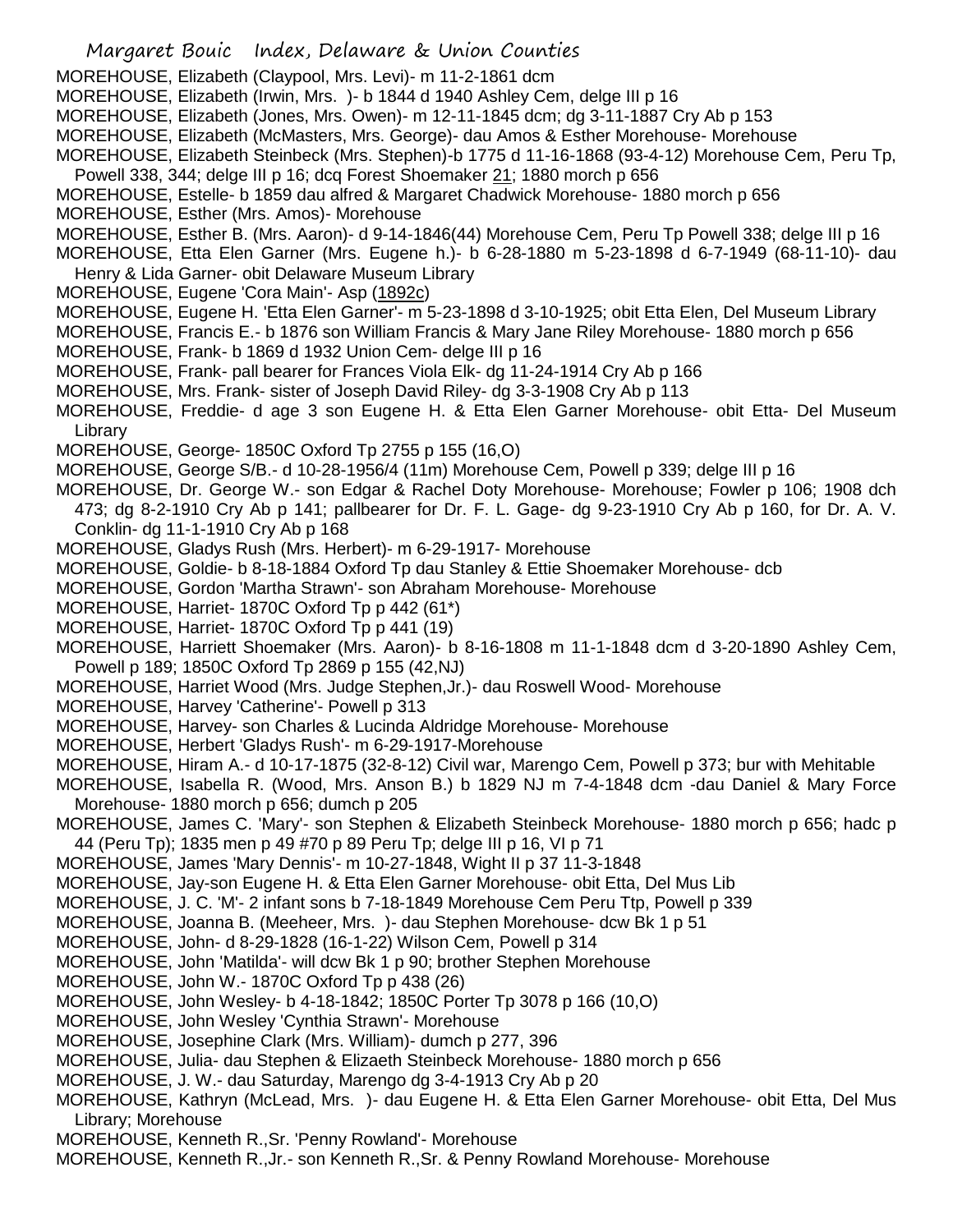- Margaret Bouic Index, Delaware & Union Counties MOREHOUSE, Lillian- b 1-12-1867 dau Daniel W. & Sarah Doty Morehouse- 1880 dch p 825 MOREHOUSE, Lovina (Dennis, Mrs. David)- delge VI p 61, IX p 79 MOREHOUSE, Lucetta (Dennis, Mrs. David)- 1976 dch p 390 MOREHOUSE, Lucin(d)a Aldridge (Mrs. Charles)- d 7-20-1878 (70-7-11) Morehouse Cem, Peru Tp, Powell p 339; Morehouse; delge III p 16 MOREHOUSE, Luella C. Harrison (Mrs. Dr. George W.)- dau George Harrison- 1908 dch 374; Fowler p 107 MOREHOUSE, Lulu (Mrs. )- Pabst 8 - 31 MOREHOUSE, Mabel (Hunt, Mrs. )- dau Eugene H. & Etta Elen Garner Morehouse- obit Etta, Del Mus Library MOREHOUSE, Malissa A. Dunn (Mrs. William)- m 12-26--- Madison Co, unec X p 17 MOREHOUSE, Margaret (Mrs. Alfred)- b 6-23-1826 d 9-12-1910 Morehouse Cem, Peru Tp, Powell p 338; delge III p 16 MOREHOUSE, Margaret Chadwick (Mrs. Alfred)- b 1836 m 1858; 1880 morch p 656 MOREHOUSE, Margaret- dau S. B. & Caroline Morehouse- 1850C Oxford Tp 2755 p 155 (9/12,O) MOREHOUSE, Maria- dau Stephen & Elizabeth Steinbeck Morehouse- 1880 morch p 656 MOREHOUSE, Martha Strawn (Mrs. Gordon)- Morehouse MOREHOUSE, Mary (Claypoole, Mrs. Aaron B.)- m 1-31-1856 dcm MOREHOUSE, Mary Dennis (Mrs. James)- m 10-27-1848 Wight II p 37 - 11-3-1848 MOREHOUSE, Mary E. (McMaster, Mrs. George)- m 8-8-1848 dcm MOREHOUSE, Mary E. (Weber, Mrs. Samuel C.)- m 7-19-1860 dcm MOREHOUSE, Mary J.- b 8-23-1835 dau Abner S. & Dyrexa Rogers Morehouse- 1880 dch p 824; 1850C Porter Tp 3078 p 166 (12,O) MOREHOUSE, Mary Jane (Layton, Mrs. William)- m 9-29-1858 dcm MOREHOUSE, Mary Jane Riley (Mrs. William Francis)- b 1837 dau William Smith & Eleanor Welch Riley-1880 morch p 656, 657 MOREHOUSE, Mary (Mrs. J. C.)- d 9-7-1846 (57y) delge III p 16, Morehouse Cem Peru Tp, Powell p 338, 339 MOREHOUSE, Mary (Peet, Mrs. John 2nd) 1908 dch 731 MOREHOUSE, Mary- dau Stephen Morehouse- dcw Bk 1 p 151 MOREHOUSE, Mary (Thurston, Mrs. Charles Gilbert)- Thurston p 3 MOREHOUSE, Mathias- son Stephen Morehouse- dcw Bk 1 p 51 MOREHOUSE, Matilda Burrows (Shoemaker, Mrs. Milton Bennett)- b 1840 m 1-1862 d 1903 dau Caleb & Osea Breece Morehouse- dcq Foest Shoemaker 5; Morehouse MOREHOUSE, Mattie B.- b 10-15-1878 Oxford Tp d 9-2-1879 (11m) Oxford Tp dau Timothy & Elizabeth Davis Morehouse- dcb, dcdeaths MOREHOUSE, Mehitble Lloyd- d 3-22-1909 (6-1-17) mother, Marengo Cem, Powell p 373
- MOREHOUSE, Millie D.- 1870C Oxford Tp p 440 (1)
- MOREHOUSE, Milton- son Aaron Morehouse- 1850C Oxford Tp 2769 p 155 (10,O)

MOREHOUSE, Minnie- b 10-23-1869 d 8-5-1873 (5y3m) Oxford Tp, dcdeaths dau D. W. & Sarah Doty Morehouse- 1880 dch p 825

- MOREHOUSE, Morgan B.- d at Marengo- dg 9-18-1879 Cry Ab p 40
- MOREHOUSE, Myrtle (Mrs. Carl)- Morehouse

MOREHOUSE, Nelson C.- d 4-8-1848 son W. & B. Morehouse- delge III p 16; Morehouse Cem, Peru Tp, Powell p 338

- MOREHOUSE, Nettie M.- 1870C Oxford Tp p 440 (6)
- MOREHOUSE, Osea Breece (Mrs. Caleb)- b 1800 d 9-14-1846 Morehouse- Cem, delge III p 16; Powell p 339; dcq Forest Shoemaker 11
- MOREHOUSE, Dr. P.- Fowler p 53
- MOREHOUSE, Pearl- 1908 dch 634
- MOREHOUSE, Pearl- b 5-15-1886 Oxford Tp dau William & Jocie Clark Morehouse- dcb
- MOREHOUSE, Pearl (Mrs. Ray)- Morehouse
- MOREHOUSE, Penny Rowland (Mrs. Kenneth R.,Sr.)- d 1-28-1983 (39) St. Mary's Cem- dau Harry S. Rowland- Morehouse
- MOREHOUSE, Philena- heir of Selah Gregory- dcw Bk 2 p 294
- MOREHOUSE, Philena Prounton (Mrs. Stephen)- m 1-24-1842 dcm
- MOREHOUSE, Phoebe A. (McDonald, Mrs. Lawrence)- b 1830 m 1850- 1880 Morch p 656
- MOREHOUSE, Mary "Polly" Force (Mrs. Daniel)- d 2-18-1877 (75-11-26) Morehouse Cem Powell p 339, 344; dumch p 205; 1880 morch p 656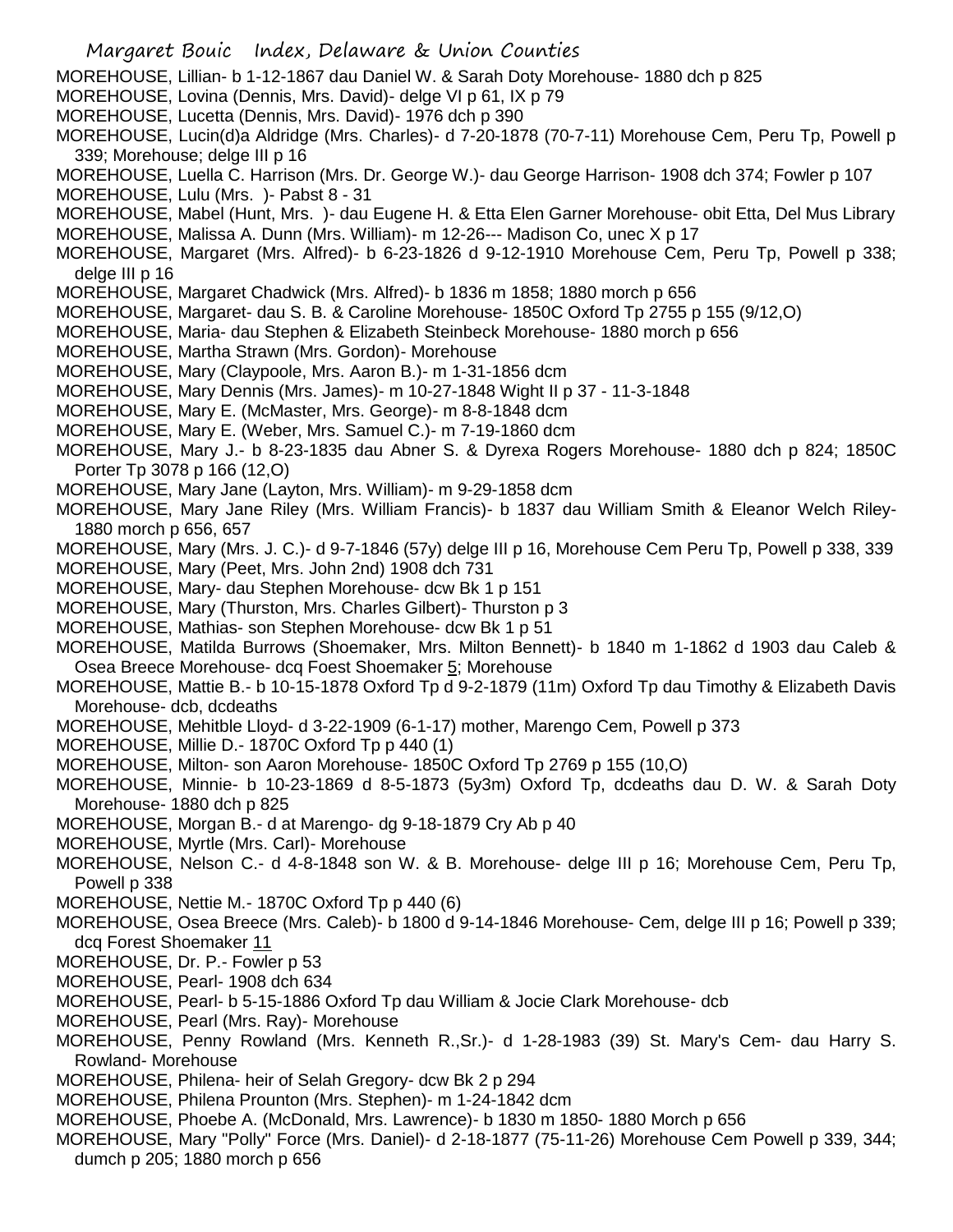- Margaret Bouic Index, Delaware & Union Counties
- MOREHOUSE, Polly (Page, Mrs. Samuel)- m 6-22-1837 dcm
- MOREHOUSE, Polly- d 1-24-1855 (15-4-18) dau S. & H. Morehouse- delge III p 16; Morehouse Cem, Peru Tp, Powell p 338
- MOREHOUSE, Rachel- 1870C Oxford Tp 440 (26)
- MOREHOUSE, Rachel Doty (Mrs. Edgar H. L.)(Conger, Mrs. R. D.)- funeral- dg 8-2-1910 Cry Ab p 141; Pabst 3 p 28, 6 p 8; Fowler p 106
- MOREHOUSE, Rachel Pettijohn (Mrs. Aaron B.)- m 2-1-1856 dcm
- MOREHOUSE, Rachel Shoemaker (Mrs. Stanley S.)- m 6-15-1861 dcm
- MOREHOUSE, Ray 'Pearl'- d 6-28-1987 (83) bur Eastview Cem, Centerburg- son Eugene H. & Etta Elen Garner Morehouse- obit Etta, Del Mus Lib- Morehouse
- MOREHOUSE, Robert,Jr.- 1908 dch 477
- MOREHOUSE, Rose A.- b 1-10-1853 dau Abner S. & Dyrexa Rogers Morehouse- 1880 dch p 824
- MOREHOUSE, Samuel- delge VII p 19; Radnor Tp, 1826
- MOREHOUSE, Sarah- d 8-16-1886 (37-10-0) Delaware dcdeaths
- MOREHOUSE, Sarah Ann- 1850C Brown Tp 2971 p 163 (10,O)
- MOREHOUSE, Sarah C. Doty (Mrs. Daniel W.)- d Monday (28) adopted dau of D. Doty- dg 8-19-1886 Cry Ab p 137 dau Caroline Doty- 1880 dch p 825
- MOREHOUSE, S. B.- 1880 dch p 300, 542; 1908 dch 477; 1850C Oxford Tp 2755 p 155 (24,O)
- MOREHOUSE, S. B. 'Caroline Wolford'- m 3-7-1849 dcm; Wight II p 41; 3-9-1849
- MOREHOUSE, Seth- son Stephen Morehouse- dcw Bk 1 p 51
- MOREHOUSE, Stanley S.'Rachel Shoemaker'-m 6-15-1861 dcm; 1870C Oxford Tp p 440 (33\*)
- MOREHOUSE, Stephen- 1835 men p 49 #77 p 89 Peru Tp
- MOREHOUSE, Stephen- will probated 4-1824; dcw Bk 1 p 51
- MOREHOUSE, Stephen 'Elizabeth Steinbeck'- b 1771 d 2-8-1855 Morehouse Cem, Powell p 338, 344; delge
- III p 16, V p 37, VI p 71- brother John Morehouse- 1880 morch p 656; dcw Bk 1 p 90; hadc p 14; 1835 men p 10 #25 p 12 Bennington Tp
- MOREHOUSE, Stephen 'Harriet Wood'- son Stephen & Elizabeth Steinbeck Morehouse- 1880 morch p 656; Morehouse; 1835 men p 49 #71 p 89 Peru Tp
- MOREHOUSE, Stephen 'Philena Prounten'- m 1-24-1842 dcm
- MOREHOUSE, Susan C.- b 1834 dau Daniel & Mary Force Morehouse- morch p 656
- MOREHOUSE, Sylvester F.- b 1825 son Daniel & Mary Force Morehouse- morch p 656
- MOREHOUSE, Theda B. Washburn (Mrs. Edward L.)- m 12-21-1848 dcm
- MOREHOUSE, Thomas H. B.- d 2-19-1838 (19m14d) son Harvey & Catherine Morehouse- Powell 313
- MOREHOUSE, Timothy- b 4-8-1840 d 2-7-1897 (56-10-0) Ashley- son Charles & Lasina Aldrich Morehousedcdeaths; Morehouse; delge III p 6; dg 2-12-1897 Cry Ab p 106
- MOREHOUSE, Timothy- Co C. 25th Ohio Inf, Civil War- Powell p 339 Morehouse Cem Peru Tp
- MOREHOUSE, Tricia- dau Kenneth R.,Sr. & Penny Rowland Morehouse- Morehouse
- MOREHOUSE, Verner- b 8-1-1875 ch d. W. & Sarah Doty Morehouse- 1880 dch p 825
- MOREHOUSE, Vinton-b 10-22-1887 Oxford Tp son William & Josie Clark Morehouse- dcb
- MOREHOUSE, Mrs. W. F.- sister of Joseph David Riley- dg 3-6-1908 Cry Ab p 114
- MOREHOUSE, William- 1870C Oxford Tp p 438 (7,O)
- MOREHOUSE, William- hadc p 44, Peru Tp
- MOREHOUSE, William- son Aaron Morehouse- 1850C Oxford Tp 2869 p 155 (10,O)
- MOREHOUSE, William 'Elizabeth Aldridge'- son Stephen,Sr. & Elizabeth Steinbeck Morehouse- Morehouse
- MOREHOUSE, William Francis 'Mary Jane Riley'- b 1841 son Daniel & Mary Force Morehouse- morch p 656
- MOREHOUSE, William- son Stephen & Elizabeth Steinbeck Morehouse- 1880 morch p 656
- MOREHOUSE, Wiser- b 8-1-1875 Porter Tp son D. & Sarah Rusling Morehouse- dcb
- MOREL, Annette (Mrs. Peter N.)- d 3-2-1894 (68-2-16) Oller Cem, Powell p 86
- MOREL, George F.- d 6-16-1861 infant) son Peter N. & M. Morel- Oller Cem p 13
- MOREL, Peter N. 'Annette- d 7-1-1861 (44) Powell p 86
- MORELAND, Ada McCurdy (Mrs. Grover)- Moreland
- MORELAND, Angela (8-1977) dau Rev. Gerald O. Moreland- Moreland
- MORELAND, Ann- Moreland
- MORELAND, Callie R. Smith (Mrs. Corbett W.)- d 4-29-1969 (76) bur Huntinton, WVa- Moreland; 1961, 1964 dcd
- MORELAND, Carol Ann Shively- b 1-21-1945 m 10-19-1968 dau James W. & Mary Katherine Greenwood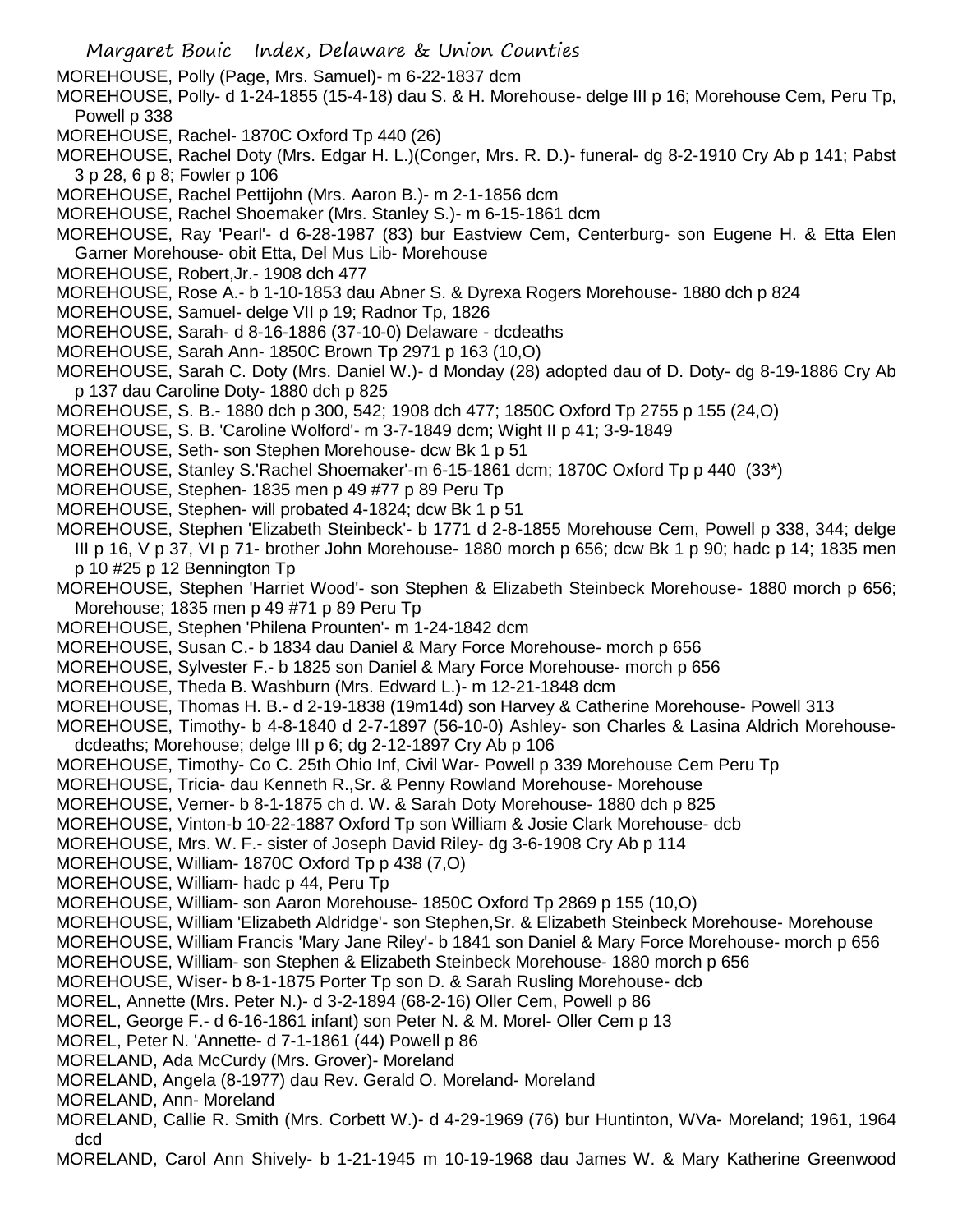- Margaret Bouic Index, Delaware & Union Counties
- Shively- dcc Carol Shively Moreland- 1
- MORELAND, Carol A.(Mrs. Robert A.)- Moreland 1971, 1980 dcd
- MORELAND, Carol Sue (Staley, Mrs. Joel A.)- m 4-5-19-- dau Lloyd Staley- Moreland
- MORELAND, Corbett W. 'Callie R. Smith'- d 1-18-1972 (77) bur Huntington, WVa- Moreland; 1961, 1964 dcd MORELAND, Cynthia- b 1967 dau Larry E. & Sandra A Moreland- 1969, 1980 dcd
- MORELAND, David Bartlett,Jr 'Marilyn Ann Newhouse'- b 12-4-1942 m 8-8-1964 son David Bartlett & Eunice A. Bryant Moreland- Newhouse (1317421); Cowgill p 19; 1971, 1973, 1975, 1977, 1979, 1981, 1983, 1991 ucd
- MORELAND, David Duane- b 3-28-1957 son Donald & Delores Jane Loveless Moreland- Longbrake p 96
- MORELAND, David 'Eunice A. Bryant'- Cowgill p 19
- MORELAND, Dawn Marie- b 9-18-1966 dau David B. Jr. & Marilyn Ann Newhouse Moreland- Newhouse 13174211; Cowgill p 19; 1971, 1973, 1975, 1977, 1979, 1981, 1983 ucd
- MORELAND, D. E.- 1971 dcd, Harlem Tp
- MORELAND, Debra Lynn- b 9-7-1969 dau David B. Jr. & Marilyn Ann Newhouse Moreland- Newhouse 13174213; Cowgill p 19; 1971, 1973, 1975, 1977, 1979, 1981, 1983, 1991 ucd
- MORELAND, Debra- dau Robert P. & Goldie M. Moreland- 1964(8), 1969 dcd
- MORELAND, Delores Jane Loveless (Mrs. Donald)(Mason, Mrs. Gene A.)- b 5-22-1935 dau Elmer & Estella Shields Loveless- Longbrake p 96
- MORELAND, Dennis Scott- b 2-1-1959 son Donald & Delores Jane Loveless Moreland- Longbrake p 96
- MORELAND, Donald 'Delores Jane Loveless'- Longbrake p 96
- MORELAND, Donald E. 'Jeanette E.'- 1980 dcd
- MORELAND, Donald Kevin- b 2-1-1956 son Donald & Delores Jane Loveless Moreland- Longbrake p 96
- MORELAND, Donald W.- 1980 c student
- MORELAND, Edward- 1969 dcd, Genoa Tp.
- MORELAND, Eunice A. Bryant (Mrs. David B.)- Cowgill p 19
- MORELAND, Rev. Gerald O.- Moreland
- MORELAND, Goldie M. (Mrs.Robert P.)- Moreland; 1964, 1969, 1980 dcd
- MORELAND, Grover 'Ada McCurdy'- Mreland
- MORELAND, Irene (Nichols, Mrs. )- dau Corbett W. & Callie R. Smith Moreland- Moreland
- MORELAND, Jeanette E. (Mrs. Donald E.)- 1980 dcd
- MORELAND, Jeanette S. (Mrs. Ralph)- d 12-18-1983 (78) Centerburg Cem- Moreland
- MORELAND, Jo Anne (Ball, Mrs. Donald)- dau Corbett W. & Callie R. Smith Moreland- Moreland
- MORELAND, Kevin- b 1976 son Robert A. & Carol A. Moreland- 1980 dcd
- MORELAND, M. Kirk- son Nona E. Moreland- Moreland
- MORELAND, Larry Edward 'Sandra Ann Cook'- m 4-21-1966 son Lloyd W. & Leora E. Wright Moreland-Moreland; 1961, 1964, 1969, 1971, 1980 dcd
- MORELAND, Leora E. Wright (Mrs. Lloyd W.)- Moreland; 1961, 1964, 1969, 1971, 1980 dcd
- MORELAND, Linda- dau Robert P. & Goldie M. Moreland- 1964 (13), 1969 dcd
- MORELAND, Lloyd W. 'Leora E. Wright'- b 6-13-1909 m 10-31-1943 d 12-15-1994 (85) Fairview Mem. Pk- son Grover & Ada McCurdy Moreland- Moreland; 1961, 1964, 1969, 1971, 1980 dcd
- MORELAND, Lucille (Mrs. J. Orren)- Moreland
- MORELAND, Luke (11m-1977)- son Rev. Gerald O. Moreland- Moreland
- MORELAND, Marilyn Ann Newhouse (Mrs. David Bartlett,Jr.)- b 7-16-1939 m 8-8-1964 dau Murray Guy & Rachel Ransome Newhouse- Newhouse 1317421; Cowgill p 19; 1971, 1973, 1975, 1977, 1979, 1981, 1983, 1991 ucd
- MORELAND, Mark Allen- b 4-23-1954 son Donald & Delores Jane Loveless Moreland- Longbrake p 96
- MORELAND, Mary (Mrs. Robert)- Moreland
- MORELAND, Maureen (King, Mrs. )- sister Corbett W. Moreland- Moreland
- MORELAND, Millard H. 'Nona'- d 11-9-1964 bur north of Marion- Moreland
- MORELAND, Millard Kirk- son Millard H. & Nona Moreland- Moreland
- MORELAND, --(Midlam, Mrs. Lowell)- dau Millard H. & Nona Moreland- Moreland
- MORELAND, Nellie (Legg, Mrs. )- sister Corbett W. Moreland- Moreland
- MORELAND, Nona E.(Mrs. Millard H.)- d 11-11-1969- Moreland
- MORELAND, J. Orren 'Lucille'- d 6-121-1967 (67)- son Millard H. & Nona Moreland- Moreland
- MORELAND, Patrick- b 5-17-1985 son Robert & Carol Moreland- Moreland
- MORELAND, Rachel (10-1977)- dau Rev. Gerald O. Moreland- Moreland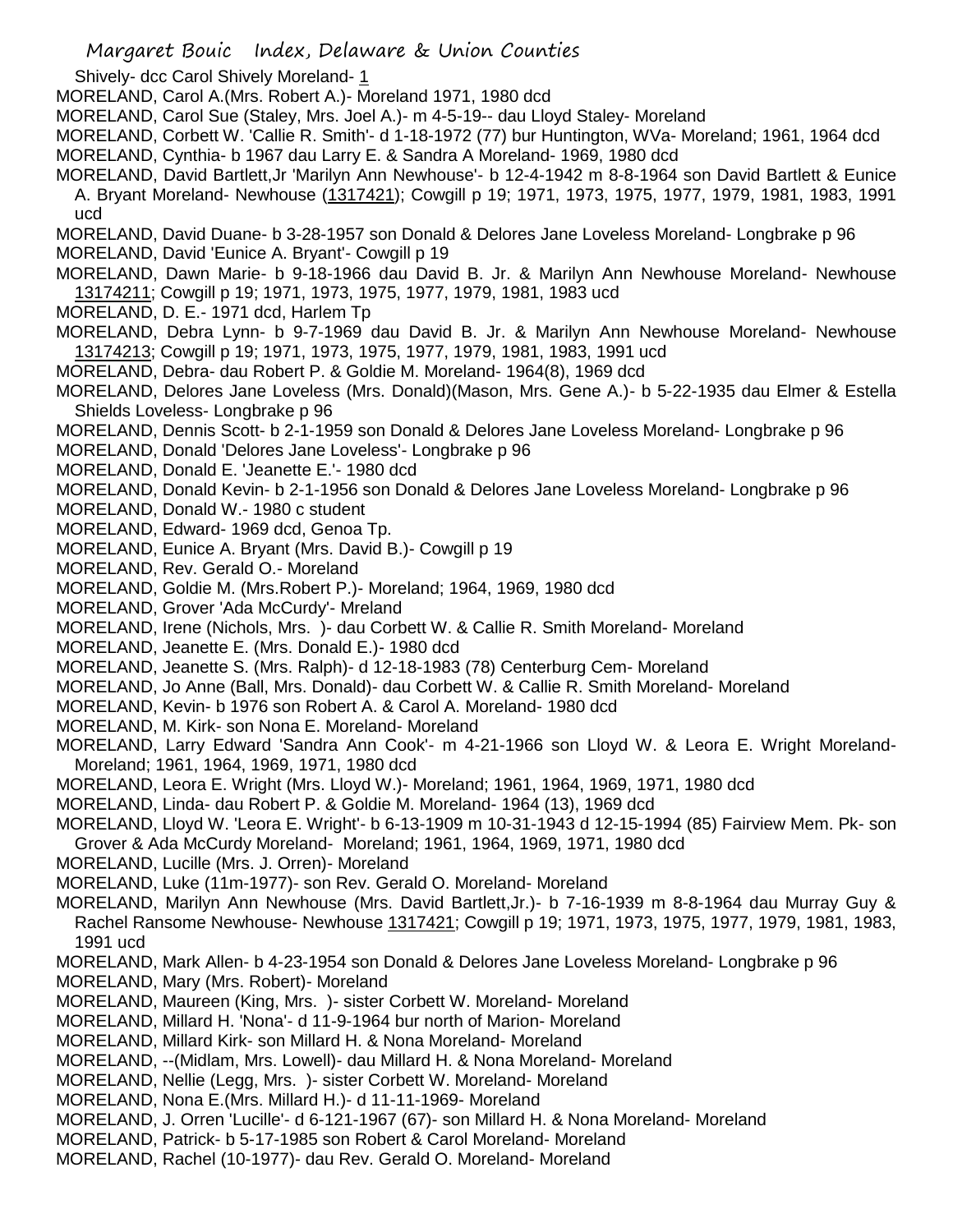- Margaret Bouic Index, Delaware & Union Counties MORELAND, Ralph 'Jeanette S.'- d 1947- Moreland MORELAND, Ricky- b 1969 son Larry E. & Sandra Ann Cook Moreland- 1969, 1980 dcd MORELAND, Robert- researching Wright- delge XI p 58, XII p 59 MORELAND, Robert A.'Carol''Mary'- son Lloyd W. & Leora E. Wright Moreland- Moreland; 1961(14), 1964, 1971, 1980 dcd MORELAND, Robert P. 'Goldie M.'- 1964 dcd MORELAND, Robert- b 1970 son Robert A. & Carol A. Moreland- 1971, 1980 dcd MORELAND, Robert- son Robert P. & Goldie M. Moreland- 1964 dcd (17) MORELAND, Russell E.- son Corbett W. & Callie R. Smith Moreland- Moreland MORELAND, Ruthanne- b 1961 dau Robert P. & Goldie M. Moreland- Moreland; 1964, 1969 dcd MORELAND, Sandra Ann Cook (Mrs. Larry Edward)- m 4-21-1966 dau Fred N. Cook- Moreland; 1969, 1971, 1980 dcd MORELAND, Sarah- (4-1977)- dau Rev. Gerald O. Moreland- Moreland MORELAND, Sherry Ann- b 1968 dau David Bartlett,Jr. & Marilyn Ann Newhouse Moreland- Newhouse 13174212; Cowgill p 19; 1971, 1973, 1975, 1977, 1979, 1981, 1983, 1991 ucd MORELAND, Sue (Temple, Mrs. )- dau Lloyd W. & Leora E. Wright Moreland- Moreland; 1969 dcd MORELAND, Timothy Edward- b 12-5-1977 son Larry A. & Sandra Ann Cook Moreland- Moreland; 1980 dcd MORELL, Annet- b France- d 3-24-1894 (68-2-14) Delaware Tp dcdeaths MORELL, S. P.- 1840C Allen Tp 742 (30-40) MORELLI, Donald R. 'Jeanne F.'- 1980 dcd MORELLI, Jeanne F. (Mrs. Donald R.) 1980 dcd MORELLI, Karin- b 1975 dau Donald R. & Jeanne F. Morelli- 1980 dcd MORELLI, Susan- b 1973 dau Donald R. & Jeanne F. Morelli- 1980 dcd MORELLS, Allen- d 4-12-1984 (90) Fancher Cem- brother Theodore Morells- Morells; 1980 dcd MORELLS, Clarence- brother Theodore Morells- Morells MORELLS, Esther (LaValley, Mrs. )- sister Allen, Theodore Morells- Morells MORELLS, Lillian (Brooks, Mrs. )- sister Allen, Theodore Morells- Morells MORELLS, Theodore- d 12-26-1964 (79) Fancher Cem.- Morells MORELY, Delia (Hufford, mrs. Ira0- m 7-2-1865 ucm 3752 MOREN, Catharine Jewell (Mrs. Daniel)- m 9-22-1863 ucm 3476- 1883 uch V p 438 MOREN, Daniel 'Catharine Jewell'- m 9-22-1863 ucm 3476; 1883 uch V p 438 MORES, Martin- 1883 uch IV p 507 MORESEY, Ellen Radabaugh (Mrs. )- dau George & Rebecca Kehl Radabach- Weiser p 538 MOREY, A. B. 'C.'- dcg p 20; hadc p 22, 223; CCC (1849 Del Tp); Powell p 100 MOREY, Abbie B. Kinney (Mrs. Abraham)- b 3-2-1830 m 7-6-1848/5 ucm 1326- dau Dr. Stephen Frederick & Roxanna Head Kinney 1915 uch p 745; 1883 uch V p 125; dumch p 465; Morey Bible; unec V p 52; 1850C Marysville 564-577 p 86 (23NY); 1900C Marysville 3rd ward 151-156 p 6B (70,NY,Mass,RI) MOREZEK, Adolph 'Jean'- 1980 dcd MOREZEK, Brian- b 1865 son Adolph & Jean Morezek- 1980 dcd MOREZEK, Dennis- b 1962 son Adolph & Jean Morezek- 1980 dcd MOREZEK, Jean (Mrs. Adolph)- 1980 dcd MOREZEK, Timothy- b 1963- son Adolph & Jean Morezek- 1980 dcd MORFORD, William- 1835 men p 49 #69 p 59 Peru Tp MORFORD, William M.- d 2-11-1864 (26-3-19) son A. S. & Margaret Morford- New California Cem, DJ p 91 MOREHOUSE, William 'Malissa A. Dunn'- m 12-26--- Madison Co, unec X p 17
- MORELOCK, Annamary- b1-1865 d 2-14-1935 Oakdale Cem I p 155 (C-1); 1870C Marysville-Paris Tp 212- 214 p 24 (5,O); 1900C Marysville 3rd ward 11-12- p 1A (35,O,Md,O)
- MORELOCK, Annamary- dau Josiah Jacob & Candace Ann Converse Morelock- 1915 uch p 609, 610
- MORELOCK, Anna Mary Weaver (Mrs. Michael)- 1915 uch p 592; MR-DAR p 7; obit Charles A., mlib
- MORELOCK, Asa F. 'Blanche Seigman'- b 8-31-1889 d 10-16-1918 Oakdale Cem II p 32 (G-R3-11)- son Charles A. & Eva S. Ferris Morelock- Morelock; Beecher; 1915 uch p 593, 594; 1900C Marysville 2nd ward 352-368 p 15A (10,O,O,O)
- MORELOCK, Bernice Vinny Wornstaff (Mrs. Joseph Minton)(Blue, Mrs. Harold H.)- b 6-20-1910 m 7-27-1928 (2) 11-16-1965 dau Levi E."Pst" & Elsie Winifred Evans Wornstaff- Cowgill p 34
- MORELOCK, Betty Jean (Lampert, Mrs. Max)(Young, Mrs. Robert Forrest)- b 4-3-1931 m 3-30-1956 d 5-4- 1982 dau Joseph Minton & Bernice Vinny Wornstaff Morelock - Cowgill p 34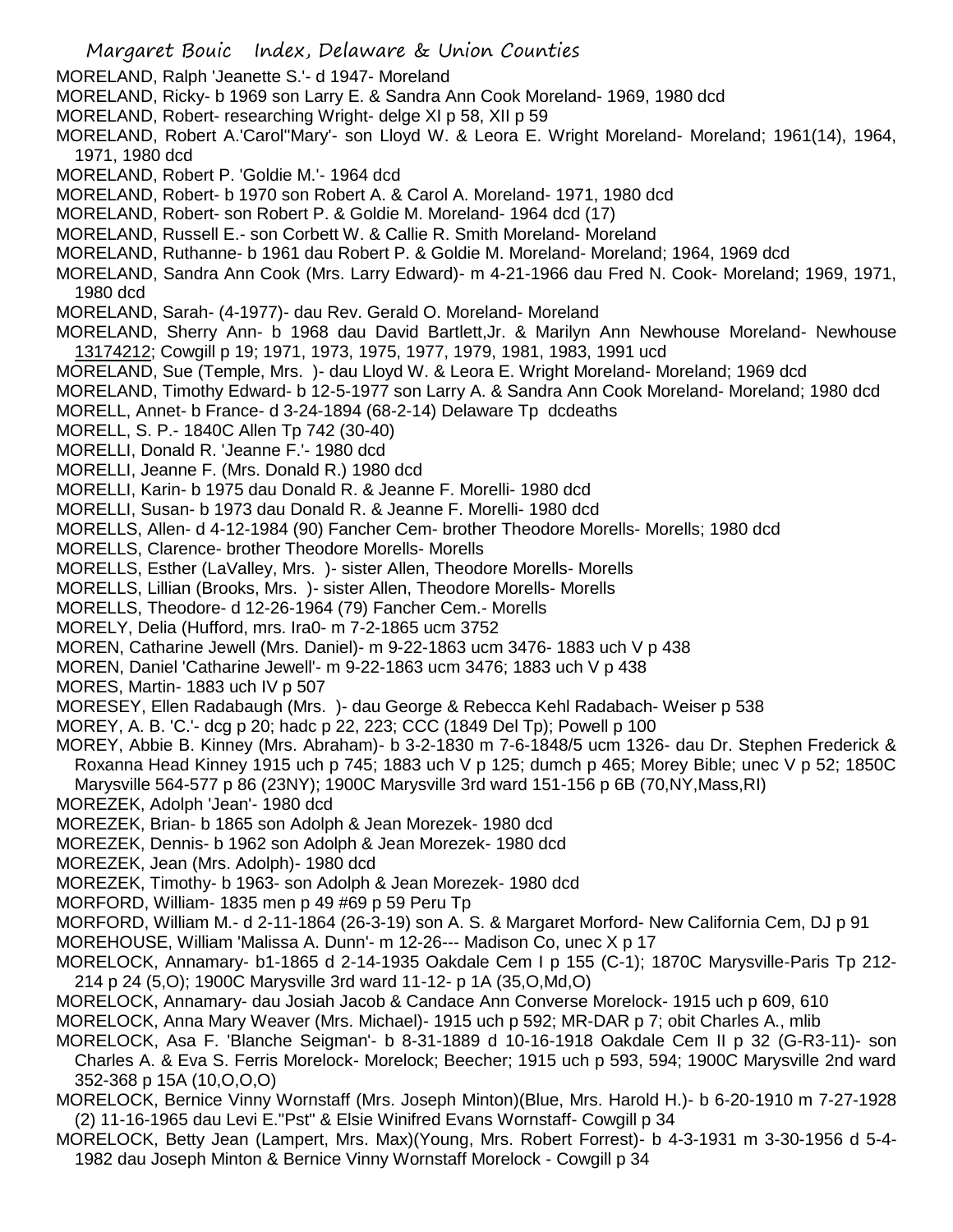Margaret Bouic Index, Delaware & Union Counties

MORELOCK, Blanche Seigman (Mrs. Asa F.)- b 4-30-1888 m 1913 d 9-13-1978 (90) dau Chester K. & Lucretia Beecher Seigman- Morelock; Beecher 3,4; MR-DAR p 7; obit Charles A., mlib

- MORELOCK, Candace Ann Converse (Mrs. Josiah Jacob)- b 3-1839/4 m 1857 d 12-20-1920 Oakdale Cem I p 155 (C-1)- dau Asa & Thankful McCloud Converse- 1915 uch p 593, 609; 1870C Marysville 212-214 p 24 (30,O); 1900C Marysville, 3rd ward 11-12-p 1A (61,O,O,O) wid 3 ch, 2 living
- MORELOCK, Carol Ann Renner (Mrs. Roy Edward)- b 4-22-1937 dau Don & Irma Fogt Renner- Cowgill p 34
- MORELOCK, Charles Abert 'Eva S. Ferris'- b 2-13-1863 d 6-9-1921 Oakdale Cem I p 155 (C-1)- son Josiah Jacob & Candace Converse Morelock- obit mlib; 1915 uch p 133, 152, 592 picture, 593, 609, 610; 1900C Marysville 352-368 p 15A (37,O,Md,O) m 12y
- MORELOCK, Charles- son Charles S. & Wilma Morelock- Morelock; Beecher
- MORELOCK, Charles S. 'Wilma'- b 1916 d 3-24-1977 (60) Oakdale Cem II p 32 (G-R3-11)- son Asa F. & Blanche S. Seigman Morelock- Morelock
- MORELOCK, Craig- son Charles S. & Wilma Morelock- Morelock; Beecher
- MORELOCK, Edward O. G. 'Effie R. Boyd'- Cowgill p 34
- MORELOCK, Effie R. Boyd (Mrs. Edward O. G.)- Cowgill p 34
- MORELOCK, Eva S. Ferris (Mrs. Charles A.)- b 1865 d 3-19-1931 (66) Oakdale Cem 4324 (C-69) I P 155 (C-1)- dau Rev. H. H. Ferris- 1915 uch p 593; MR-DAR p 7 1900C Marysville 352-368 p 15A (35,O,O,O) m 12y MORELOCK, George Asa 'Virginia Hammerle'- son Asa F. & Blanche Seigman Morelock- Morelock
- MORELOCK, Jacqueline Charlene Mozingo (Mrs. Richard Minton)- b 2-15-1940 div 6-13-1975- Cowgill p 35
- MORELOCK, Joseph Eugene 'Marilyn Sue Reesinger''Sharon Rose Grillot'- b 11-3-1944 m 1-20-1968 div 4- 20-1972 m(2) 10-29-1972- Cowgill p 35
- MORELOCK, Joseph Minton 'Bernice Vinny Wornstaff'- b 1-25-1898 m 7-27-1928 d 6-24-1951 Troy O.- son Edward O. G. & Effie R. Boyd Morelock- Cowgill p 34
- MORELOCK, Josiah Jacob 'Candace Ann Converse'- b 2-18-1833 d 10-27-1899 Oakdale Cem I p 155 (C-1) son Michael & Anna Mary Weaver Morelock- 1883 uch V p 52, 61; 1915 uch p 558, 593, 608 picture, 609, 610; Marysville p 50; Longbrake p 47; 1870C Marysville-Paris Tp 212-214 p 24 (37,Md)
- MORELOCK, June Winifred (Lantz, Mrs. Beryl Alvin)- b 6-16-1929 m 11-22-1947 dau Joseph Minton & Bernice Vinny Wornstaff Morelock- Cowgill p 34
- MORELOCK, Mark Edward- b 6-9-1966 son Roy Edward & Carol Ann Renner Morelock- Cowgill p 34
- MORELOCK, Marilyn Sue Reesinger (Mrs. Joseph Eugene)- b 7-24-1947 m 1-20-1968 div 4-20-1972- Cowgill p 35
- MORELOCK, Mary Ellen (King, Mrs. Robert Lee)- b 2-27-1940 m 8-31-1958 dau Richard Minton & Jacqueline Charlene Mozingo Morelock- Cowgill p 35
- MORELOCK, Melissa Ann- b 5-1-1963 dau Roy Edwad & Carol Ann Renner Morelock- Cowgill p 34
- MORELOCK, Michael 'Anna M.'- 1915 uch p 573
- MORELOCK, Michael E.- son George A. & Virginia Hammerle Morelock- Morelock
- MORELOCK, Pamala Sue (Hughes, Mrs. David Michael)- b 3-4-1958 m 2-27-1975 dau Richard Minton & Jacqueline Charlene Mozingo Morelock- Cowgill p 35
- MORELOCK, Pattie Ann (Nemeth, Mrs. Joseph Timothy,Jr.)- b 9-25-1962 m 9-27-1980 div 8-1984 dau Richard Minton & Jacqueline Charlene Mozingo Morelock- Cowgill p 35
- MORELOCK, Penny Elaine (Vestal, Mrs. Daniel M.)- b 9-25-1960 dau Richard Minton & Jacqueline Charlene Mozingo Morelock- Cowgill p 35
- MORELOCK, Rebecca Faith (Zeren, Mrs. Richard William)- m 6-12-1965 dau George Asa & Virginia Hammerle Morelock- Morelock; Beecher
- MORELOCK, Richard Minton 'Jacqueline Charlene Mazingo''Shirley Ann Hull Pelphrey'- b 5-14-1936 m 8-3- 1957 div 6-13-1975 m(2) 7-25-1975 son Joseph Minton & Bernice Vinny Wornstaff Morelock- Cowgill p 35
- MORELOCK, Roy Edward 'Carol Ann Renner'- b 6-29-1932 m 1-24-1960 son Joseph Minton & Vinny Wornstaff Morelock- Cowgill p 34
- MORELOCK, Sharon Rose Grillot (Mrs. Joseph Eugene)- b 12-30-1949 m 10-29-1972 dau Marion & Emily Monnin Rillot- Cowgill p 35
- MORELOCK, Shirley Ann Hull (Pelphrey, Mrs. )(Mrs. Richard Minton)- b 10-9-1936 dau Charles & Enid Shroyer Hull- Cowgill p 35
- MORELOCK, Vicki (McConnell, Mrs. )- dau Charles S. & Wilma Morelock- Morelock
- MORELOCK, Virginia Hammerle (Mrs. George A.)- b 10-9-1919 d 1-10-1991 (71) Oakdale Cem dau Earl & Minnie Roller Hammerle- Morelock
- MORELOCK, Wilma (Mrs. Charles S.)- Morelock; Beecher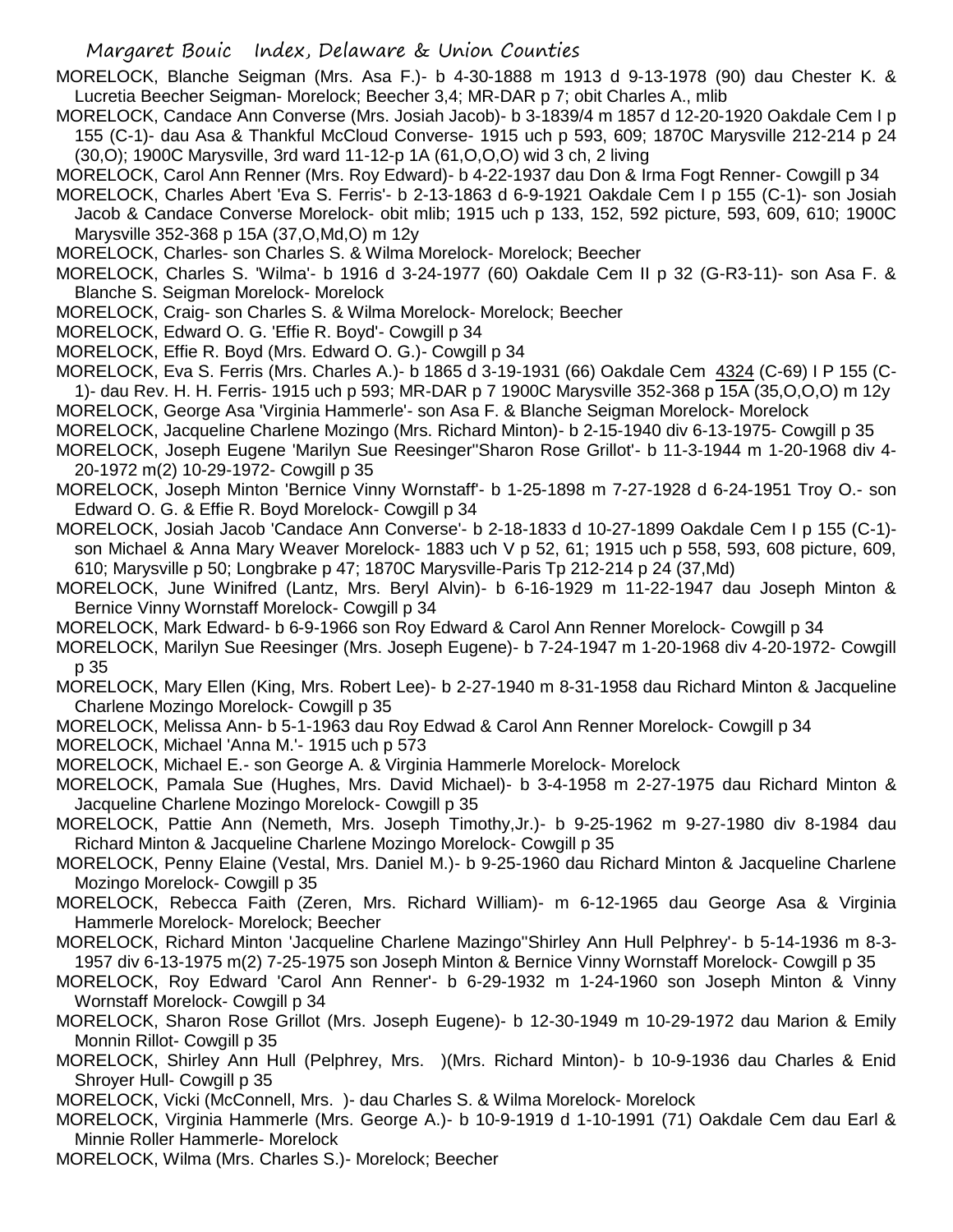- Margaret Bouic Index, Delaware & Union Counties
- MORELY, Delia (Hufford, Mrs. Ira)- m 7-2-1865 ucm 3752
- MOREN, Catharine Jewell (Mrs. Daniel)- m 9-22-1863 ucm 3476; 1883 uch V p 438
- MOREN, Daniel 'Catharine Jewell'- m 9-22-1863 ucm 3476; 1883 uch V p 438
- MORENO, Patricia (Rinear, Mrs. Craig Lee)- m 5-2-1981- Cryder p 41
- MORES, Martin- 1883 uch IV p 507
- MORESEY, Ellen Radabaugh (Mrs. )- dau George & Rebecca Kehl Radabach- Weiser p 538
- MORESMITH, Charley- b 2-10-1879 Delaware Town son W. J. & Carlina Rindfus Moresmith- dcb
- MORET, William- 1870C Paris Tp 206-207 p 28 (15,O)
- MORETON, Thomas- delge VII p 19, 48, Radnor Tp 1826
- MOREY, --family of Terryl Allen- delge XI p 58
- MOREY, ---McClure (Mrs. William F.)- dau George McClure- unec XIV p 65
- MOREY, A.- unec III p 54, XV p 35; 1915 uch p 263, 268; 1883 uch V p 41m 58m 61
- MOREY, A. B. 'C'- dbg p 20; hadc p 22, 23; CCC (1849 Del Tp)- Powell p 100
- MOREY, Abbie- b 1825 NY d 11-20-1916 Oakdale Cem II p 154 (C-5); 1870C Marysville 94 p 11 (44,Mass)
- MOREY, Abbie B. Kinney (Mrs. Abraham)- b 3-2-1830 m 7-6-1848 ucm 1326 dau Stephen Frederick & Roxanna Head Kinney- dumch p 465; 1915 uch p 745; 1883 uch V p 125; unec V p 52; 1850C Marysville 564-577 p 86 (23,NY); 1900C Marysville 3rd ward 151-156 p 6B (70,O,NY,Mass,RI)
- MOREY, Abraham 'Abbie B. Kinney'- b 7-21/22-1822 Perry Co, Pa m 7-6-1848 ucm 1326 d 6-26-1910 (87y11m) Oakdale Cem 2301 (64C) I p 154 (C-3) son Jacob & Barbara Jacobs Morey; dumch p 464, 466; 1915 uch p 745; 1883 uch V p 124; unec V p 52, VII p 39; Morey Bible; Marysville p 50; 1850C Marysville 564-577 p 86 (37,Pa); 1870C Marysville 94 p 11 (46,Md); 1900C Marysville 151-156 p 6B (77,Pa,Pa,Pa) m 52y
- MOREY, Abraham- brother William Morey- d 5-15-1908 Cry Ab p 135; brother Israel Morey- dg 6-7-1910 Cry Ab p 129
- MOREY, Adam L.- d 10-13-1891 (35-1-2) Scioto Tp dedeaths- Claibourne Cem p 39 son Joseph & Elizabeth Gossage/Margaret Morey; 1860C Leesburg Tp 521-495 p 69 (4,O); 1870C Leesburg Tp 195-202 p 25 (14,O); 1880C Lees Tp 273 p 27 (23,O,O,O)
- MOREY, A. H.- 1883 uch IV p 557
- MOREY, DR. Albert Houghton- b 1-23-1860 d 5-22-1933 son Abraham & Abbey B. Kinney Morey- Morey Bible; obit Charles D., mlib; unec V p 52; dumch p 466; 1915 uch p 745, 746; 1883 uch V p 125; Marysville p 58; Morey bible, unec V p 52; 1870C Marysville 94 p 11 (10,O)
- MOREY, Alice Bell- b 1864 d 1940 Claibourne Cem p 39
- MOREY, Alice DeGood (Mrs. )- sister Mrs. Cornelia Hill Wilbur DeGood- dg 1-24-1913 Cry Ab p 9
- MOREY, Alice Rodgers (Mrs. Bert)- b 1874 d 9-3-1949 (74) Newhouse Cem p 11- dau James & Martha Rhodes Rodgers- Rhoades 2,3; obit Del Museum Library
- MOREY, Alice b 1964 dau Wm C. & Mary A. Morey- 1980 dcd
- MOREY, Alonzo- son Sylvanus & Margaret Trop Morey- 1850C Thomson Tp 13 p 186 (2,O)
- MOREY, Amanda Catharine Manning (Mrs. Jacob J.)- m 3-30-1857 dcm; 1870C Sc Tp 89; 1880C Scioto Tp 260 (51)
- MOREY, Amy (Clevenger, Mrs. William W.)- dau Charles & Anna Spencer Morey- 1915 uch p 836
- MOREY, Andy- b 1966 son Wm. C. & Mary A. Morey- 1980 dcd
- MOREY, Angelia- b 1967 dau Rodger O. & Betty S. Morey- 1980 dcd; 1983 ucd
- MOREY/MONEY, Ann (Welch, Mrs. George C.)- m 2-13-1866 dcm, delge XI p 12
- MOREY, Anna- dau Charles & Anna Spencer Morey- 1915 uch p 836
- MOREY, Anna Spencer (Mrs. Charles)- dau Levi Spencer- 1915 uch p 836
- MOREY, Asa 'Betsey E.'- delge V p 300; Powell p 328
- MOREY, Barbara Jacobs (Mrs. Jacob)- b Pa d 6-16-1890 (92-11-20) Old Millcreek Cem p 2; dcdeaths; Powell p 78; dumch p 465; 1915 uch p 745; 1883 uch V p 1214; 1850C Scioto Tp 2333 p 141 (52,Pa); 1880C Sc Tp 266 (82, Pa,Pa,Pa)
- MOREY, Benjamin F.- son Joseph & Elizabeth Gossage Morey- 1883 uch V p 442; 1870C Leesburg Tp 195- 202 p 25 (8,O); 1880C Lees Tp 273 p 27 (18,O,O,O)
- MOREY, Benson A. D. 'Catherine'- 1850C Delaware Tp 1299 p 94 (41,NY)
- MOREY, Bert E. 'Alice Rodgers'- b 1874 d 1948 Newhouse Cem p 11; son Israel & Martha Black Morey-Rhoades 2,3; dg 3-22-1912 Cry Ab p 116, dg 7-21-1914 Cry Ab p 138; 1880C Scioto Tp 206 (5)
- MOREY, Bertha Dutcher (Mrs. Warren W.)- m 1900- Morey; obit Warren, Del Mus Lib
- MOREY, Betsey E. (Mrs. Asa)- d 9-26-1869 (68-8-12) Devenport Cem, Powell p 328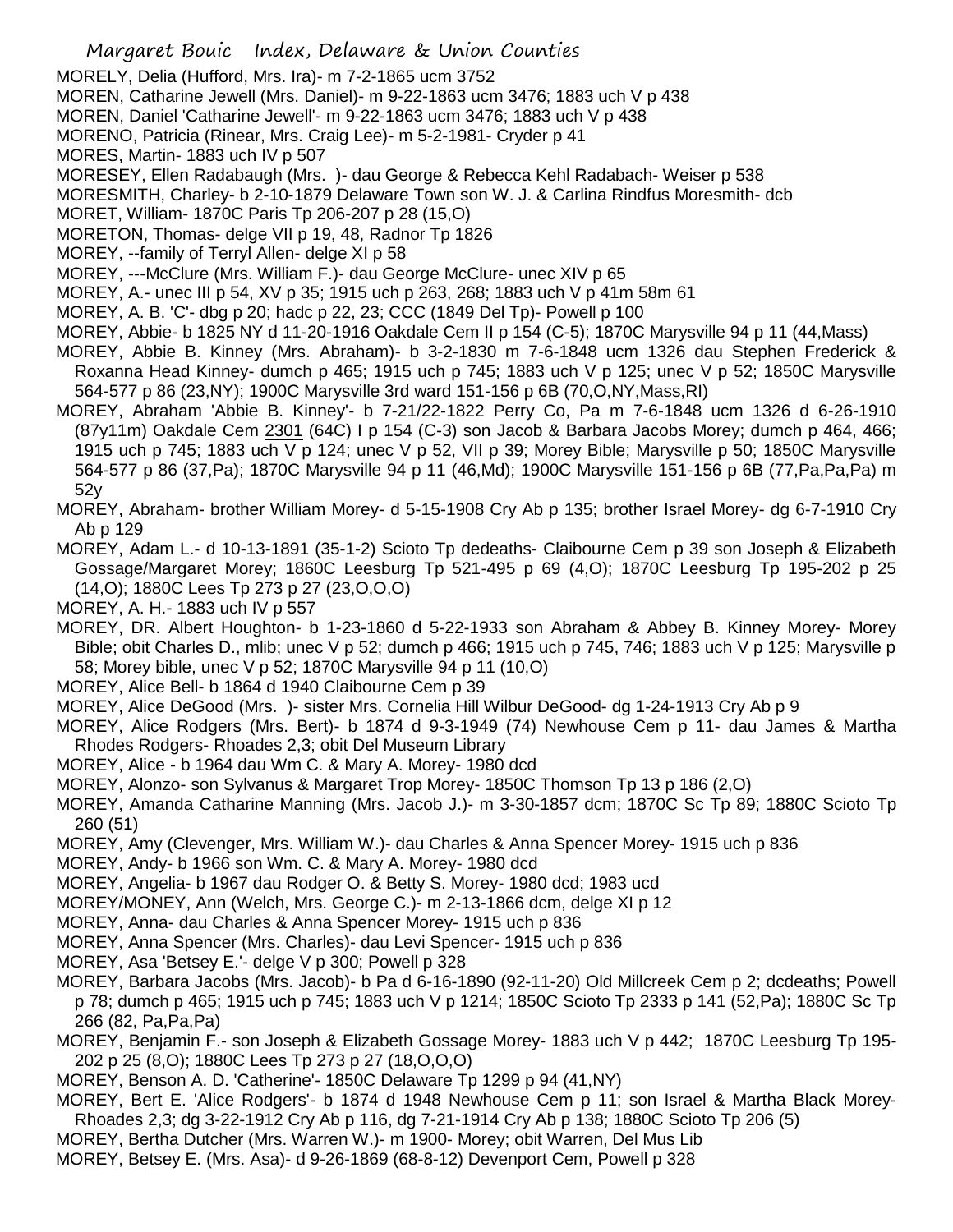- MOREY, Betsey S. (Mrs. Rodger O.)- 1980 dcd; 1983 ucd
- MOREY, Blanche- b 10-8-1886 d 12-16-1897 (71-2-6); dg 12-21-1897 Crt Ab p 137
- MOREY, Blanche Richards (Mrs. George Washington)- b 2-17-1903 d 4-27-1993 990) Fairview Mem. Pk- dau John & Margaret Payne Richards- Morey
- MOREY, C. (Mrs. A. B.)- dcg p 20; Powell p 100
- MOREY, C. A. (Mrs. J. E.)- Claibourne Cem p 14
- MOREY, Carrie Estelle- b 1-14-1862 d 1-1864 Oakdale Cem I p 154 (C-5)- dau Abraham & Abby B. Kinney Morey- ; unec V p 52 Morey Bible; 1883 uch V p 125; 1915 uch p 745
- MOREY, Carter 'Patsy Madeline Hayworth'- b 7-9-1941 Cowgill p 4
- MOREY, Catherine (Mrs. Benson A. D.)- 1850C Delaware Tp 1299 p 94 (34,Conn)
- MOREY, Catherine- d Tuesday (14) dau Bert Morey- dg 3-22-1912 Cry Ab p 110
- MOREY, Catherine- dau Jacob & Barbara Jacobs Morey- 1915 uch p 745; 1850C Scioto Tp 2333 (15,O)
- MOREY, Catherine- dau James & Rachel Morey- 1850C Brown Tp 2855 p 158 (2,O)
- MOREY, Catherine (Wollom, Mrs. Benjamin)- m 1-28-1863 dcm- dau Abraham & Abbie B. Kinney Moreydumch p 466
- MOREY, Cecil- dg 1-3-1902 Delge VII p 24
- MOREY, Celinda Gibson (Mrs. William F.)- b 5-1858 m 10-2-1879 ucm 6546 d 2-11-1933 Oakdale Cem II p 7D (H-R5-21); 1900C Marysville 1st ward 210-212 p 9B (42,O,Va,O) m 20y, 1 ch
- MOREY, --b 1854 d 1858- son Charles Morey- York Cem p 36
- MOREY, Charles 'Anna Spencer'- 1915 uch p 836
- MOREY, Charles Duane 'Roxey J. Smith'- b 7-26-1851 m 7-24-1874 ucm 5519 d 6-19-1932 (81y) Oakdale Cem 4445 (B-42) II p 13 (B-R7-19), Morey Bible; son Abraham & Abbie Kinney Morey- obit, mlib; unec V p 52; dumch p 466; 1915 uch p 745; 1883 uch V p 125; 1870C Marysville 95 p 11 (17,O); 1900C Marysville 3rd ward 155-160 p 6B (47,O,Pa,NY) m 26y
- MOREY, Charles- brother William F. Morey- Morey
- MOREY, Cinderilla (Carve/Cave, NMrs. William)- m 3-25-1852 dcm
- MOREY, Clara- 1870C Scioto Tp p 480 (1)
- MOREY, Clara A DeGood (Mrs. Joseph G.)- m 11-25-1880 ucm 6846
- MOREY, Clara A. Woods (Mrs. Henry Wicks)- b 1849 lic m 12-31-1874 ucm 5619 d 7-12-1939/5, Oakdale Cem I p 154 (C-6)- dau Samuel & Lydia Ann Burnham Woods- 1915 uch p 746; 1883 uch V p 125, 217; obit mlib; mt 3 p 56; 1850C Union Tp 1250-1268 p 187 (4/12,O); 1900C Marysville 3rd ward 45-48 p 2A (50,O,O,CT) m 25y, 2 ch
- MOREY, Clarence E.- b 1904 d 1939 Newhouse p 11- son Bert & Alice Rodgers Morey- Rhoades 3
- MOREY, Clifford- son Warren W. & Bertha Dutcher Morey- Morey
- MOREY, Clytie (Conklin, Mrs. Harry Edward)- m 12-11-1937- Weiser p 271
- MOREY, Colleen (Mrs. Dr. Philip D.)- Morey
- MOREY, Cordelia A.- dau Joseph & Elizabeth Gossage Morey- 1883 uch V p 442
- MOREY, Cordelia (Speese, Mrs. Samuel)- Maugans Anc p 6; 1860C Leesburg Tp 521-495 p 69 (13,O)
- MOREY, Cris- b 1966 ch Roger & Betty Morey- 1980 dcd
- MOREY, Cynthia (Mrs. William H.)- 1850C Thomson Tp 101 p 189 (34,Vt)
- MOREY, Cyrus W.- 1908 dch 401; 1870C Liberty Tp Del Co p 392 (27\*)
- MOREY, --b 7-31-1868 Liberty Tp DelCo son Cyrus M. & Hetty Ann Morey- dcb
- MOREY, Dana Woods 'Ethel Cross'- b 8-16-1876/7 d 10-12-1953 Oakdale Cem I p 154 (C-6)- son Henry W. & Clara A. Woods Morey- 1915 uch p 746; obit Clara, mlib; obit, mlib; 1883 uch V p 125; Morey; Marysville 34,
- 44, 47; unec II p 3; 1900C Marysville 3rd ward 45-48 p 2A (22,O,O,O)
- MOREY, Darlene- b d 1907 Newhouse Cem p 11- dau Bert & Alice Rodgers Morey- Rhoades 3
- MOREY, David B.- 1870C Liberty Tp Del Co p 393 (16)
- MOREY, David D.- d 6-18-1873 (4y8m) Old Millcreek Cem p 2, Powell p 78- son Israel & Martha Black Morey-1870C Concord Tp p 261 (2)
- MOREY, David- son Jacob & Barbara Jacobs Morey- dumch p 465; 1915 uch p 745
- MOREY, David Kirk 'Patricia ann Shaw'- m 6-1-19--- son Frank Kirk Morey- Morey
- MOREY, ---(Hoppe, Mrs. )- dau Delano J. & Eliza Jane Evans Morey- dg 4-25-1911, Cry Ab p 31
- MOREY, Delano J. b 7-4-1844 m 12-15-1870 d Monday, dg 4-25-1911, Cry Ab p 31-son William H. & Cynthia Morey- 1883 uch IV p 491; 1850C Thomson Tp 101 p 189 (5,O)
- MOREY, Delma- ch Charles & Anna Spencer Morey- 1915 uch p 836
- MOREY, Delna C.- b 4-1873 1900C Richwood 201-213 p 8A (27,O,O,O)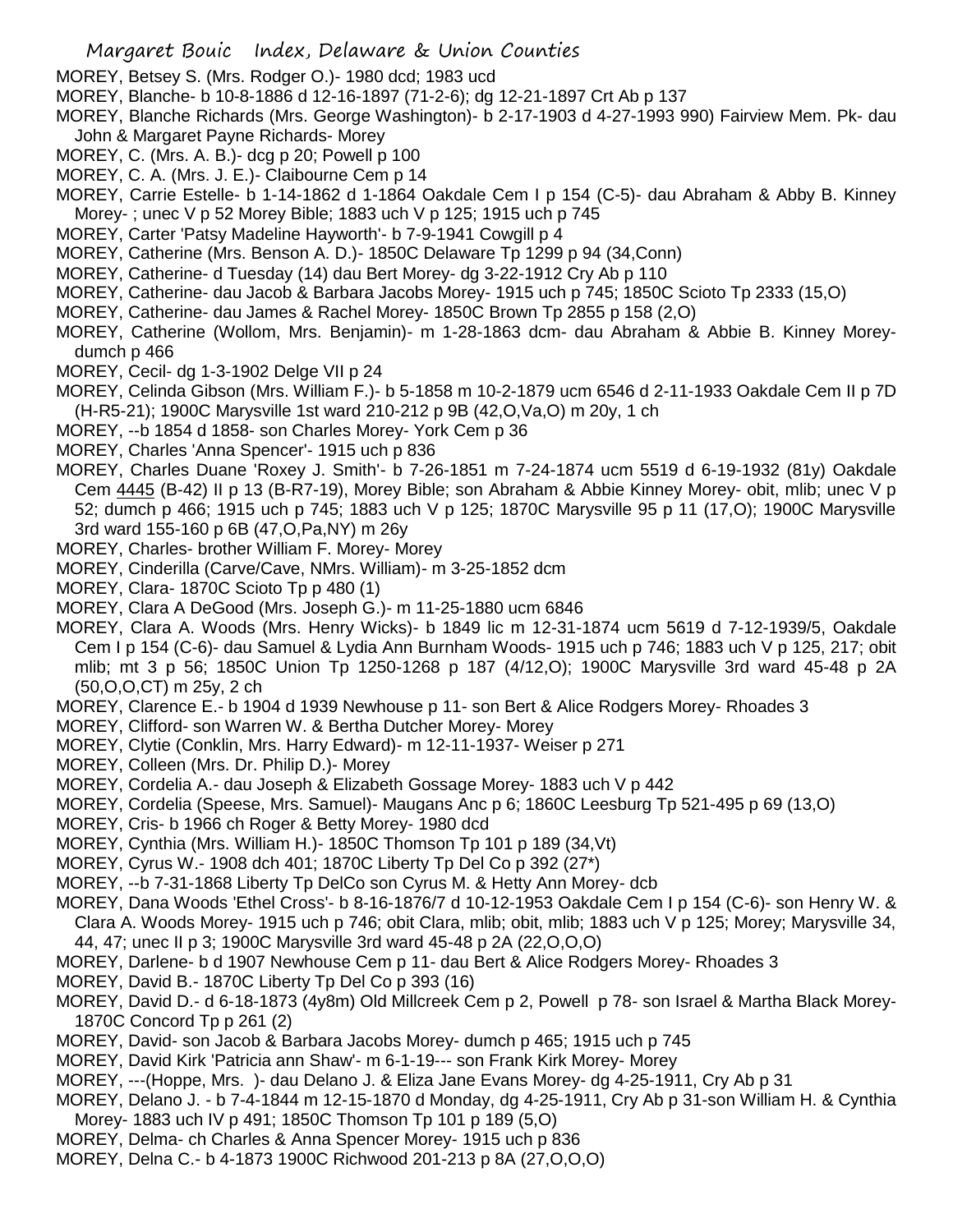MOREY, Dorothy (Gabbert, Mrs. Ralph)- dau Bert & Alice Rodgers Morey- Morey; obit Alice, Del Mus Lib

- MOREY, Drake Patrick- b 9-2-1967 son Carter & Patsy Madeline Hayworth Morey- Cowgill p 4
- MOREY, Earl R."Bunch"'J. Ethel Wolfe'- d 2-20-1972 (62) Fairview Mem. Pk.- son Bert & Alice Rodgers Morey- obit Alice, Del Mus Lib; Morey
- MOREY, Edward- d 2-1952 brother Blanche & Warren Morey- dg 12-21-1897 Cry Ab p 137; obit Warren W.- Del Mus Lib
- MOREY, Eliza Jane Evans (Mrs. Delano J.)- m 12-15-180 dg 4-25-1911 Cry Ab p 31
- MOREY, Elizabeth- 1850C Millcreek Tp 40

MOREY, Elizabeth- 1870C Thompson Tp p 500 (38)

- MOREY, Elizabeth Gossage (Mrs. Joseph)- b 3-28-1826 m 108-1846 d 4-18-1908 (82y12d) Claibourne Cem p 17- dau Jacob & Mary Ports Gossage- 1883 uch V p 442, 443; 1860C Leesburg Tp 521-495 p 69 (33,O); 1880C Lees Tp 273 p 27 (55,O,O,O)
- MOREY, Elizabeth (Rose, Mrs. Rev. Alvin/Abram) m 4-5-1849 dcm- dau Jacob & Barbara Jacobs Moreydumch p 465; 1915 uch p 745
- MOREY, Emily (Larsen, Mrs. )- dau George Washington & Blanche Richards Morey- Morey
- MOREY, Estella M. (Flower, Mrs. Thomas H.)- b 11-1-1865 d 6-16-1921 Morey Bible- dau Abraham & Abbie B. Kinney Morey- obit Claibourne Charles Duane, mlib; 1915 uch p 745; 1883 uch V p 125; dumch p 466; unec V p 52; 1870C Marysville 94 p 11 (4,O)
- MOREY, Esther- 1850C Marysville 564-577 p 86 (22,Pa)
- MOREY, Esther A.- 1870C Concord Tp p 261 (12)
- MOREY, (H)Esther (Felkner, Mrs. William)- b 5-30-1827 m 1-2-1851 dcm d 8-20-1898 Fairview Cem p 2; dumch p 465l opc 99; Hutchisson p 20, 21; 1915 uch p 745; 1850c Scioto Tp 2333 (23,O); 1880C Sc Tp 140-146 (52,Pa,Pa,Pa)
- MOREY, Ethel Cross (Mrs. Dana W.)- b 1876 d 12-22-1914 (38y3m) Oakdale Cem 2702 C-65) I p 154 (C-6) dau John & Rose L. Cross; obit, mlib; Marysville p 34; 1915 uch p 746
- MOREY, Ethel (Huffman, Mrs. )- dau George Washington & Blanche Richards Morey- Morey
- MOREY, J. Ethel Wolfe (Reeder, Mrs. )(Mrs. Earl R.)- b 1-13-1906 d 6-4-1994 (88) Fairview Mem. Pk- dau Thomas & Mary Rife Wolfe- Morey
- MOREY, Floyd- b 4-1889 grandson Samuel & Mary E. DeGood- 1900C Leesburg Tp 136-137 p 6B (11,O,O,O)
- MOREY, Frank Kirk- Morey
- MOREY, Frank- son William F. Morey- Morey
- MOREY, Franklin Pierse- b 3-25-1853 d 11-1864 Oakdale Cem I p 154 (C-5); unec V p 52, Morey Bible- son Abraham & Abbie Kinney Morey- 1883 uch V p 125; obit Charles D, mlib
- MOREY, Franklin- b 3-1887 son William & Celinda Gibson Morey- 1900C Marysville 1st ward 210-212 (13,O,O,O); obit William, mlib
- MOREY, Gale H. 'Lee Ahbella'- b 1885 d 11-10-1936 Oakdale Cem I p 165 (C-19)
- MOREY, George- son Charles & Anna Spencer Morey- 1915 uch p 836
- MOREY, George Washington 'Blanche Richards'- b 2-22-1902 Scioto Tp d 8-10-1966 (64) Fairview Mem. Pkson Bert E. & Alice Cora Rodgers Morey- dcb; obit Alice, Del Mus Lib
- MOREY, Gertrude E. (Outland, Mrs. )- b 12-1878 dau Charles Duane & Roxey J. Smith Morey- obit Charles Duane, mlib; 1900C Marysville 155-160 p 6B (21,O,O,O)
- MOREY, Graydon Theodore- son George Washington & Blanche Richards Morey- Morey
- MOREY, Gregory- son Joseph & Elizabeth Gossage Morey- 1860C Leesburg Tp 521-495 p 69 (6,O); 1880C Lees Tp 273 p 27 (25,O,O,O)
- MOREY, Hannah Ann (May, Mrs. George)- b 7-22-1847 m 5-21 or 3-22-1869 ucm 4526- dau Joseph & Elizabeth Gossage Morey- 1883 uch V p 442, 443; 1860C Leesburg Tp 521-495 p 69 (9,O)
- MOREY, Hannah Gosnell (Mrs. John)- 1883 uch V p 443
- MOREY, Harriet "Hattie"- d 11-5-1881 (16-11-15) Claibourne Cem p 17-dau Joseph & Elizabeth Gossage Morey- 1883 uch V p 443; 1870C Leesburg Tp 195-202 p 25 (6,O); 1880C Lees Tp 273 p 27 (16,O,O,O)
- MOREY, Harvey- son Delano J. & Eliza Jane Evans Morey- dg 4-25-1911 Cry Ab p 31
- MOREY, Helen (Butts, Mrs. )- dau Silas Morey- dg 7-21-1914 Cry Ab p 138
- MOREY, Herman M.- death, Oak Grove Cem, dg 12-11-1888 Cry Ab p 210; delge VIII p 26
- MOREY, Henry Wickes 'Clara A. Woods'- b 9-22-1849 m 12-13/31-1874 ucm 5619 d 1-2/11-1927 (78) Oakdale Cem 3879 (C65) I p 154 (C-6)- son Abraham & Abbie B. Kinney Morey- mt 3 p 5,6; obit Charles D, obit Dana, mlib; Morey Bible; Marysville p 34, 58; 1915 uch p 135, 151, 552, 744, 745, 747; 1883 uch III p 373, V p 52, 58, 61, 125; dumch p 466; unec II p 3, V p 52; 1850C Marysville 564-577 p 86 (1,O); 1870C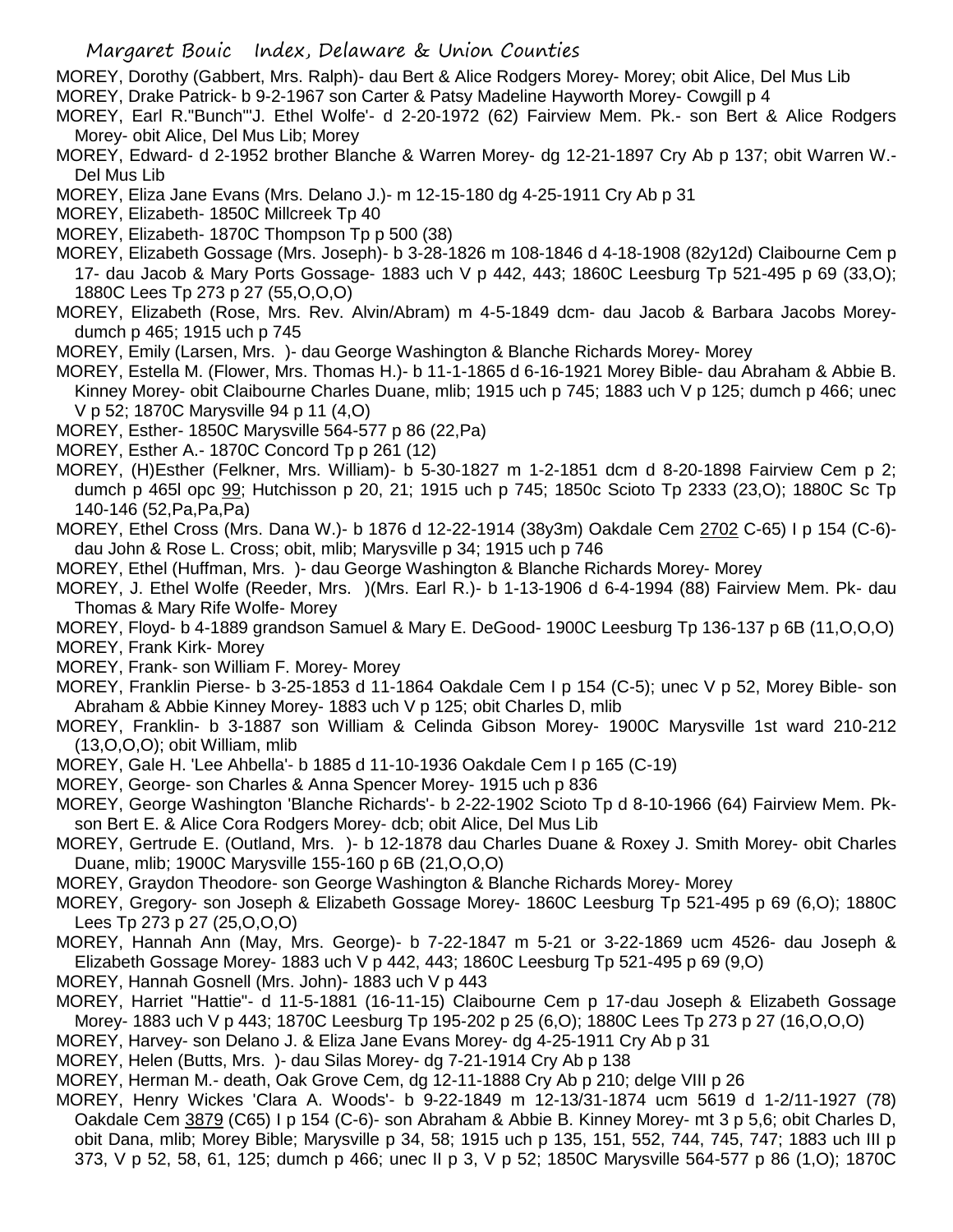Marysville 94 p 11 (20,O); 1900C Marysville 3rd ward 45-48 p 2A (50,O,Pa,NY) m 25y; dentist

- MOREY, Henry- brother William F. Morey- Morey
- MOREY, Hettie (Mrs. Cyrus)- 1870C Liberty Tp Del Co p 392 (18)
- MOREY, Helen- b 11-21-175 Delaware Tp---dcb
- MOREY, Mrs. H. H.- dau Samuel Church- dg 5-26-1914 Cry Ab p 124
- MOREY, Hiram 'Nancy Hildeman'- m 1-1-1866 delge X p 32; 1908 dch 401
- MOREY, Homer F.- son James & Rachel Morey- 1850C Brown Tp 2855 p 158 (6,o)
- MOREY, Ida (Brown, Mrs. )- dau Silas Morey- dg 7-21-1914 Cry Ab p 138
- MOREY, --(Wells, Mrs. Charles,Jr.)- dau Silas Morey- dg 7-21-1914 Cry Ab p 138
- MOREY, Israel- 1870C Concord Tp p 261 (34\*)
- MOREY, --(Wollom, Mrs. Benjamin)- sister Israel Morey- dg 5-15-1908 Cry Ab p 135; dg 6-7-1910 Cry Ab p 129
- MOREY, Israel- cousin of James Grubb- dg 10-6-1905 Cry Ab p 56
- MOREY, Israel 'Martha Black'- b 1833 m 4-21-1857 dcm d 1910- Old Millcreek Cem p 2; Powell p 78- son Jacob & Barbara Jacobs Morey- 1915 uch p 745; dumch p 465; ; dg 5-15-1908 Cry Ab p 135; dg 6-7-1910 Cry Ab p 129; 1850C Scioto Tp 2333 (16,O); 1880C Scioto Tp 206 (47,Pa,Pa,Pa)
- MOREY, Mrs. J.- sister Mrs. William Felkner- dg 8-26-1898 Cry Ab p 164
- MOREY, Jacob,Sr.- b Md d 12-16-1885 (81-9-6) Scioto Tp- dcdeths
- MOREY, Jacob,Jr.'Amanda Catherine Manning'- b Pa m 3-30-1857 dcm d 6-18-1885 (58-2-18) Scioto Tp dcdeaths- son Jacob & Barbara Jacobs Morey- dumch p 465; 1915 uch p 745; Powell p 78; 1850C Scioto Tp 2333 (24,Pa); 1870C Sc Tp 89 (80,Pa); 1880C Sc Tp 260 (54,Pa)
- MOREY, Jacob 'Barbara Jacobs'- d 12-16-1885 (89) Old Millcreek Cem p 2; Powell p 78, 260 son William Morey- 1883 uch V p 124; dumch p 465; 1915 uch p 745; mt 9-4-1850; unec VII p 18; dg 12-25-1885, Cry Ab p 121; 1840C Scioto Tp (40-50); 1850C Scioto Tp 2333 p 141 (54,Md); 1880C Sc Tp 266 (84)
- MOREY, Jacob S.- 1870C Scioto Tp p 480 (32\*)
- MOREY, James- 1870C Thompson Tp p 500 (46\*)
- MOREY, James 'Rachel'- 1850C Brown Tp 2855 p 158 (28,Ger)
- MOREY, J. E. 'C. A.'- Claibourne Cem p 14
- MOREY, Jennie (Mrs. )- Ostrander Magnet- unec VIII p 39
- MOREY, Jennie (Ross, Mrs. )- dau Silas Morey- dg 7-21-1914 Cry Ab p 138
- MOREY, Joan (Miller, Mrs. Wesley)- dau Earl R. & Ethel Morey- Morey
- MOREY, John- 4-18-1830 York Cem p 36
- MOREY, John A.- d 1-27-1852 (15-5-30) Old Millcreek Cem p 2- son Jacob & Barbara Jacobs Morey- dumch p 465; 1915 uch p 745; Powell p 78; 1850C Scioto Tp 2333 (14,O) or d 8-28-1850
- MOREY, John Fitch- b 5-13-1858 d 8-13-1885 (27y3m) Oakdale Cem 221 I p 154 (C-5)- son Abraham & Abby B. Kinney Morey- 1915 uch p 745; 1883 uch IV p 557, V p 125; unec V p 52, Morey Bible; obit Charles D, mlib; 1870C Marysville 94 p 94 (11,O)
- MOREY, John Henry- b 1914 d 1939 Oakdale Cem I p 154 (C-6)-son Dana W. & Ethel Cross Morey- Morey; obit Dana, mlib; Marysvillep 34, 66
- MOREY, John- son Patience Morey- 1870C York Tp 75-74 p 10 (13,O)
- MOREY, John Wesley- hadc p 121 (1900 Thompson Tp)
- MOREY, Joseph 'Elizabeth Gossage'- b 8-5-1823 m 10-8-1846 d 3-3-1886 (62y7m) Claibourne Cem p 17- son John & Hannah Gosnell Morey- 1883 uch V p 42, 448; 1860C Leesburg Tp 521-495 p 69 (38,O); 1870C Lees Tp 195-202 p 24 (48,O); 1880C Lees Tp 273 p 27 (57,O,NY,NY)
- MOREY, Joseph G. 'Clara A. DeGood'- m 11-25-1880 ucm 6846- son Joseph & Elizabeth Gossage Morey-1883 uch V p 442; 1870C Leesburg Tp 195-202 p 24 (16,O)
- MOREY, Julia B.- d 12-14-1897 (11-2-6) Xenia- dcdeaths
- MOREY, Julie- b 1967 dau Wm. C. & Mary A. Morey- 1980 dcd
- MOREY, Kate N.- b 10-1882 granddau William M. & Mary L. Winget- 1900C Marysville 4th ward 397-411 p 16A (17,O,O,O)
- MOREY, Kathleen Carol- dau Dr. Philip D. & Colleen Morey- Morey- engaged to Richard Dean Harpest
- MOREY, Laura D.- b 3-1870 dau Joseph & Elizabeth Gossage Morey- 1883 uch V p 442; 1870C Leesburg Tp 195-202 p 25 (2/12,O)
- MOREY, Lee Ahbella (Mrs. Gale H.)- b 1887 d 1966 Oakdale Cem I p 165 (C-19)
- MOREY, Lizzie W.- dau William & Mary L. Winget- 1900C Marysville 4th ward 397-411 p 16A (37,O,O,O) no ch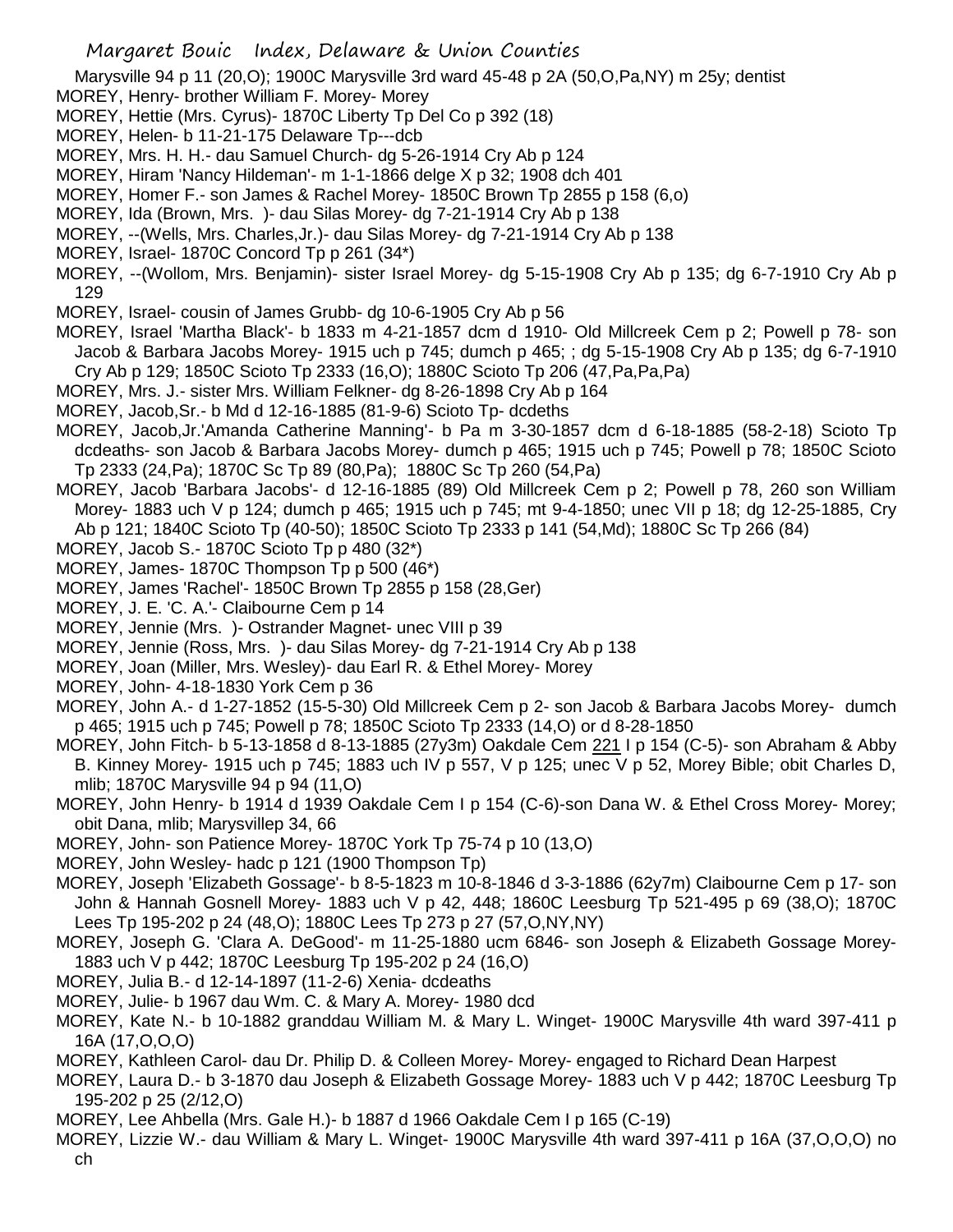Margaret Bouic Index, Delaware & Union Counties

- MOREY, Louella (Allen, Mrs. William)- b 11-10-1865 m 8-6-1886 d 7-9-1912, dg 7-16-1912 Cry Ab p 141 see Luella
- MOREY, Lucille Estella- b 8-1883/2 d 1-2-1902 (18) Oakdale Cem 1507 (65C)
- I p 154 (C-6); dau Dana W. & Ethel Cross Morey- 1915 uch p 746; unec II p 3; obit Dana, mlib; 1900C Marysville 3rd ward 45-48- p 2A (16,O,O,O)
- MOREY, Luella J.- dau Israel & Martha Black Morey- 1870C Concord Tp p 261 (4); 1880C Scioto Tp 206 (14,O,Pa,O)
- MOREY, Malinda (Mrs. )- sister Phoebe Smith (Mrs. Stewart)- dg 5-30-1893 Cry Ab p 123
- MOREY, Margaret Trop (Mrs. Sylvanus)- m 2-3-1848 dcm; 1850C Thomson Tp 13 p 186 (19,O)
- MOREY, Marie E.- b 8-1881 granddau Samuel & Mary E. DeGood- 1900C Leesburg Tp 136-137 p 6B (18,O,O,O)
- MOREY, Martha Black (Mrs Israel)- b 1837 m 4-21-1857 dcm d 1917 Old Millcreek Cem p 2, Powell p 78- dau James, sister W. A. Black-dg 3-25-1913, Cry Ab p 27; 1870C Concord Tp p 261 (28,O); 1880C Scioto Tp 206-221 (43,O,O,O))
- MOREY, Mary A. (Mrs. Wm C)- 1980 dcd
- MOREY, Mary E.- d 9-28-1881 (22-1-24) Claibourne Cem p 17 dau Joseph & Elizabeth Gossage Morey- 1883 uch V p 442; 1860C Leesburg Tp 521-495 p 69 (11/12,O); 1870C Lees Tp 195-202 p 25 (10,O); 1880C Lees Tp 273 p 27 (25,O)
- MOREY, Mary- d 8-28-1850 Old Millcreek Cem p 2, Powell p 78; dau Jacob & Barbara Jacobs Morey- dumch p 465; mt 9-4-1850;unec VII p 13; 1850C Scioto Tp 2333 (20,O)
- MOREY, Matilda Murfield (Mrs. William)- m 1874 dg 5-15-1908 Cry Ab p 135
- MOREY, Melinda- 1870C Scioto Tp p 480 (29)
- MOREY, Melissa- dau Joseph & ELizabeth Gossage Morey- 1860C Leesburg Tp 521-495 p 69 (11,O); 1870C Lees Tp 195-202 p 24 (20,O)
- MOREY, Myrtle Laura- b 1884 d 9-8-1974 York Cem p 30
- MOREY, Nancy Hildeman (Mrs. Hiram)- m 1-1-1866 delge X p 32
- MOREY, Nicholas- d 4-24-1879 (70-2-26) Thompson Tp son James & Mary Morey- dcdeaths
- MOREY, Opal C.- d 4-30-1894 (7m26d) dauJ. E. & C. A.
- MOREY, Patience- 1870C York Tp 75-74 (33,O)
- MOREY, Patience A. (Mrs. Perry)- b 1835 d 4-16-1905 York Cem p 36
- MOREY, Patricia Ann Shaw (Mrs. David Kirk)- m 6-1-19-- dau Robert Alan Shaw- Morey
- MOREY, Patsy Madeline Hayworth (Mrs. Carter)- b 3-28-1939 dau Richard Eliot & Dorothy Madeline Raymond Hayworth- Cowgill p 4
- MOREY, Perry 'Patience A.'- b 1830 d 10-8-1913 York Cem p 36
- MOREY, Dr. Philip D. 'Colleen'- Morey
- MOREY, Phoebe Ann (Kelley, Mrs. Sam)- d 1-23-1967 (68)sister Mary Morey- Morey
- MOREY, Rachel (Mrs. James)- 1850C Brown tp 2855 p 158 (25,O)
- MOREY, Regina- b 1969 dau Rodger O. & Betty S. Morey- 1980 dcd; 1983 ucd
- MOREY, R. H.- son Silas Morey- dg 7-21-1914 Cry Ab p 138
- MOREY, Rodger O 'Betty S.'- son Earl R. & Etha Cross Morey- Morey; 1975, 1983 ucd; 1980 dcd
- MOREY, Rowland H.- d 2-18-1978 (91) Oak Grove Cem- uncle of Mrs. Mary Legg- Morey
- MOREY, Roxey J. Smith (Mrs. Charles D.)- b 1856 m 7-24-1874 ucm 5519; d 3-7-1930/2 (72y) Oakdale Cem 4233 (B41) II p 13 (B-R7-19) 1900C Marysville 3rd ward 155-160 p 6B (41,O,O,O) m 26y, 2 ch, 1 living
- MOREY, Ruth (Holschue, Mrs. )- dau Warren W. & Bertha Dutcher Morey- Morey
- MOREY, S.- pallbearer for Henry Hummel- d 3-19-1912 Cry Ab p 108
- MOREY, S. C.- brother Delano J. Morey- dg 4-25-1911, Cry Ab p 31
- MOREY, Sarah M.- dau Joseph & ELizabeth Gossage Morey- 1883 uch V p 442
- MOREY, Sarah M. (Montgomery, Mrs. Henry D.)- m 2-11-1875 ucm 5637; mt 3 p 8,9
- MOREY, Shawn Kevin- b 10-6-1963 son Carter & Patsy Madeline Hayworth Morey- Cowgill p 4
- MOREY, Sherman- son Joseph & Elizabeth Gossage Morey- 1870C Leesburg Tp 195-202 p 25 (3,O); 1880C Lees Tp 273 p 27 (12,O,O,O)
- MOREY, Silas- d Saturday (72) dg 7-21-1914 Cry Ab p 138
- MOREY, Silas C. S.- d 11-1848 (3wks) dbg p 20; Powell p 100 son A. B. & C. Morey
- MOREY, Stilman S.- d 3-19-1867 (26-5-4) Devenport Cem, Powell p 328
- MOREY, Sylvanus 'Margaret Trop'- m 2-3-1848 dcm; 1850c Thomson Tp 13 p 186 (22,O)
- MOREY, Sylvester- 1908 dch 401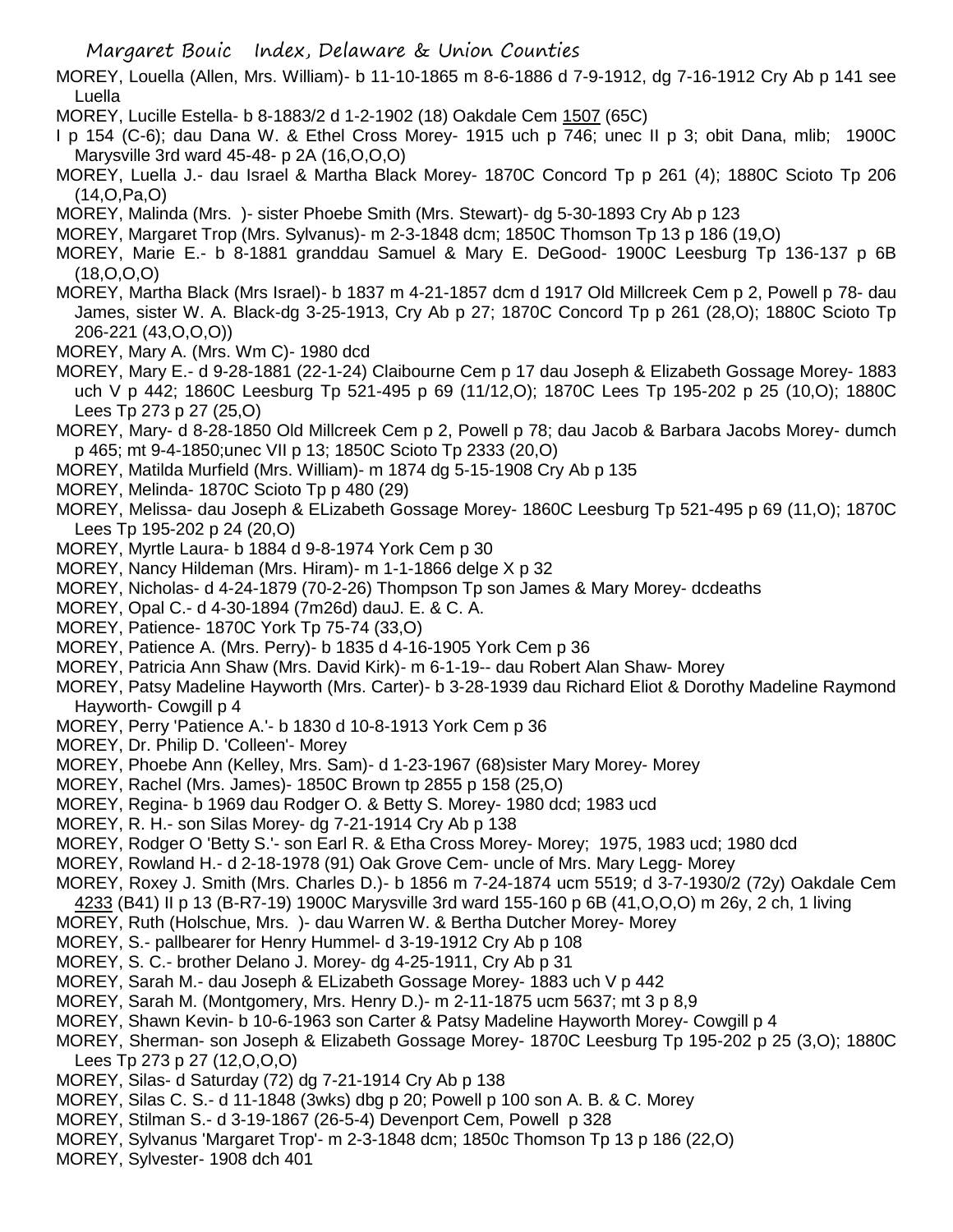- MOREY, Sylvester C.- son William H. & Cynthia Morey- 1850C Thomson Tp 101 p 189 (5,O)
- MOREY, T.- Ostrander Magnet- unec VIII p 40
- MOREY, Tilda (Mrs. William)- 1880C Scioto Tp 266-284 (24,O,-,-)
- MOREY, Warren W. 'Bertha Dutcher'- m 1900 d 3-10-1952 -brother Ed Morey- obit Del Museum Lib.- Morey; dg 12-21-1897 Cry Ab p 137
- MOREY, W. H.- Marysville p 51
- MOREY, William- d c 1840 (83); 465dumch p
- MOREY, William- 1870C Thompson Tp p 500 (13)
- MOREY, William- 1870C Scioto Tp 89 (28,O)
- MOREY, Mrs. William- sister of George Murfield & Mary Welch- dg 2-8-1910 Cry Ab p 95
- MOREY, William C. 'Mary A.'- 1980 dcd
- MOREY, William F.'Celinda Gibson'- b 1856 m 10-2-1879 ucm 6546 d 1951 Oakdale Cem II p 70 (H-R5-21); obit mlib; brother Henry & Charles Morey- Morey; 1900C Marysville 1st ward 210-212 p 9B (44,O,Pa,NY) m 20y
- MOREY, William H. 'Cynthia'- 1850C Thompson Tp 101 p 189 (32,O)
- MOREY, William M. P.- b 4-6-1856 son Abraham & Abbie B. Kinney Morey- 1915 uch p 745; 1883 uch V p 125; Morey bible, unec V p 52; obit Charles D.,mlib; 1870C Marysville 94 p 11 (14,O)
- MOREY, William P.- son William H. & Cynthia Morey- 1850C Thompson Tp 101 p 189 (7,O)
- MOREY, William R.- 1870C Liberty Tp p 392 (1)
- MOREY, William S.- son Joseph & ELizabeth Gossage Morey- 1883 uch V p 442
- MOREY, William- son Silas Morey- dg 7-21-1914 Cry Ab p 138
- MOREY, William 'Tilda'- b 3-20-1826 d 5-1908 (82-1-15) son Jacob & Barbara Jacobs Morey- dumch p 564; dg 5-15-1905 Cry Ab p 135; 1850C Scioto Tp 2333 (24,Pa); 1880C Sc Tp 266-284 (53,Pa,Md,Pa)
- MOREY, William W.-b 11-7-1879 Delaware Town son Hiram & Julia Crandell Morey- dcb
- MOREY, W. W.- delge VIII p 27, dg 1-21-1908
- MORFORD, Abraham 'Margret'- 1870C Liberty Tp Un Co 125 p 16 (60,O); unec VII p 51, 65
- MORFORD, A. S. 'Margaret'- d 10-8-1881 (67-4-13) New California Cem, DJ p 91
- MORFORD, Bessie- b 8-1882 dau Forest & Irene Morford- 1900 Union Tp 190-197 p 10A (17,O,O,O)
- MORFORD, David B.- b 1907 d 1978 Milford Cem, Un Al p 46, WWII
- MORFORD, David B.- son Isaac N. & Susan M. Glasco Morford- 1880C Liberty Tp Un Co 41-42 p 5 (3,O,O,O)
- MORFORD, David 'Elizabeth'- 1870C Liberty Tp Un Co 124 p 16 (26,O)
- MORFORD, Elizabeth- dau Abraham & Margaret Morford- 1870C Liberty Tp Un Co 125 p 16 (22,O)
- MORFORD, Elizabeth (Mrs. David)- 1870C Liberty Tp Un Co 124 p 16 (28,O)
- MORFORD, Emily- dau Wm. C. & Hannah Morford- 1860C York Tp 1207-1217 p 163 (28,Pa)
- MORFORD, Flora B.- dau Isaac N. & Susan M. Glasco Morford- 1880C Liberty Tp Un Co 41-42 p 5 (5,O,O,O)
- MORFORD, Robert Forest 'Irene Bigelow'- b 8-1852 m 10-23-1878 ucm 6348 d 1920 Maskill Cem, lptw p 95;
- 1880C Darby Tp 123 p 243A (27,O,O,O); 1900C Union Tp 190-197 p 10A (47,O,O,O) m 23y
- MORFORD, Frank- Broadway Church- unec XVI p 57
- MORFORD, Grumm- 1880C Darby Tp 123 p 243A (49,O,O,O)
- MORFORD, Hannah (Mrs. Wm. C.)- 1860C York Tp 1207-1217 p 163 (56,NY)
- MORFORD, Henry C.- son Lucy A. Morford- 1860C Washington Tp 1482-1492 p 201 (16,O)
- MORFORD, H. S.- father-in-law of Cicero & Margett M. Kent- 1880C Darby Tp 173 p 19 (66,O,O,O)
- MORFORD, Irene "Rena"Bigelow (Mrs. Robert Forest)- b 6-1862 m 10-23-1878 d 1929 Maskill Cem, lptw p 95; 1880C Darby Tp 123 p 243A (17,O,O,O); 1900C Union Tp 190-197 p 10A (37,O,O,O) m 23y, 3 ch, 2 living
- MORFORD, Isaac N. 'Susan M. Glasco'- b 1847 m 11-6-1873 ucm 5372 Baughan Cem. son Abraham & Margaret Morford- lptw p 7; 1870C Liberty Tp Un Co 125 p 16 (24,O); 1880C Lib Tp 41-42 p 5 (32,O,O,O)
- MORFORD, Isaac'Susan Anderson'- m 3-18-1841 Madison Co, unec IX p 32
- MORFORD,Isadora- dau Wm. C. & Hannah Morford- 1860C York Tp 1207-1217 p 163 (3,O)
- MORFORD, James H.- son Abraham & Margaret Morford- 1870C Liberty Tp Un Co 1125 p 16 (13,O)
- MORFORD, James 'Lydia Hubbard'- m 11-11-1878 ucm 6359
- MORFORD, James O.-son Lucy A Morford- 1860C Washington Tp 1482-1492 p 201 (3,O)
- MORFORD, Jared- son Wm. C. & Hannah Morford- 1860C York Tp 1207-1217 p 163 (16,O)
- MORFORD, J. M.- Broadway Church- unec XVI p 57
- MORFORD, John W.- hjt p 76, 197; 1883 uch IV p 501
- MORFORD, L. B.- b 1884 d 1925 Milford Cem, Un Al p 46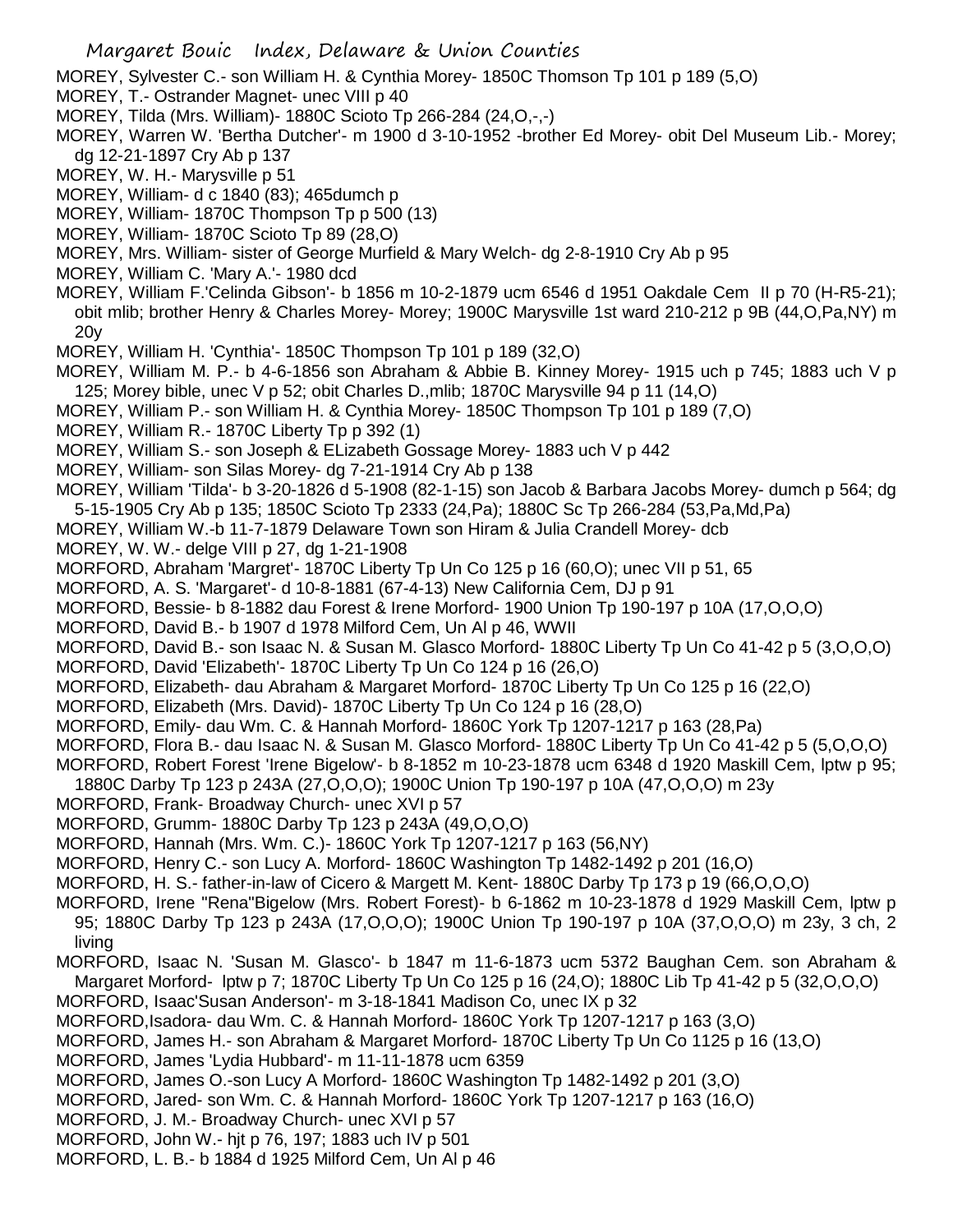MORFORD, Lebbins- b 10-1884 son Forest & Irena Bigelow Morey- 1900C Union Tp 190-197 p 10A (15,O,O,O)

- MORFORD, Lida- dau Lucy A. Morford- 1860C Washington Tp 1482-1492 p 201 (17,O)
- MORFORD, Lucy A.- 1860C Washington Tp 1482-1492 p 201 (39,O)
- MORFORD, Lydia Hubbard (Mrs. James)- m 11-11-1878 ucm 6359
- MORFORD, Margret (Mrs. Abraham)- New California Cem, DJ p 91; 1870C Liberty Tp Un Co 125 p 16 (56,O)
- MORFORD, Margaret- dau Wm. C. & Hannah Morford- 1860C York Tp 1207-1217 p 163 (20,O)
- MORFORD, Martha E. (Ellis, Mrs. David J.)- m 8-8-1878 ucm 6295; 1870C Paris Tp 159-160 p 8 (22,O)
- MORFORD, Mary A.- d 10-27-1862 (12-6-4) son A. S. & Margaret Morford- New Cal. Cem, DJ p 91
- MORFORD, Mary C.- dau Lucy A. Morford- 1860C Washington Tp 1482-1492 p201 (14,O)
- MORFORD, Matilda- dau Wm. C. & Hannah Morford- 1860C York Tp 1207-1217 p 163 (13,O)
- MORFORD, Robert- son Abraham & Margaret Morford- 1870C Liberty Tp Un Co 125 p 16 (17,O)
- MORFORD, Stewart S.- son Thomas & Susan Morford- 1860C York Tp 1203-1213 p 163 (6/12,O)
- MORFORD, Susan- Broadway Church- unec XVI p 57
- MORFORD, Susan Anderson (Mrs. Isaac)- m 3-18-1841 Madison Co, unec IX p 32
- MORFORD, Susan M. Glasco (Mrs. Isaac N.)- b 1852 m 11-6-1873 ucm 5372 d 1911 Baughan Cem, lptw p 7; 1880C Liberty Tp Un Co 41-42 p 5 (28,O,Va,O)
- MORFORD, Thomas 'Susan'- 1860C York Tp 1203-1213 p 163 (24,O)
- MORFORD, Susan (Mrs. Thomas)- 1860C York Tp 1203-1213 p 163 (27,O)
- MORFORD, Thomas M.- d 11-22-1862 (12-6-4) son A. S. & Margaret Morford- New Cal. Cem, DJ p 91
- MORFORD, William- b d 1878 Baughan Cem, lptw p 10
- MORFORD, William C. 'Hannah'- 1860C York Tp 1207-1217 p 63 (56,NY)
- MORGAN, Mr.- Pabst 6 p 46 Mrs.- DJ p 119
- MORGAN, Rev.- from Westerville- dg 4-27-1888 Cry Ab p 191
- MORGAN, ---Nash p 222
- MORGAN, ---family of Robert Clendenen #18, unec V p 1, VI p 13
- MORGAN, --- b 12-10-1869 Radnor Tp dau David E. Morgan- dcb
- MORGANm --- b 1-1-1869 Radnor Tp dau Daniel E. Morgan- dcb
- MORGAN, Abbie- Pabst 1 p 76
- MORGAN, Abigail Skiffe (Mrs. Isaac)- m 1715- Powers Pat p 129
- MORGAN, Abijah- b 7-6-1715 son Samuel & Hannah Avery Morgan- Powers Pat p 130
- MORGAN, Abraham- Nash p 82
- MORGAN, Abraham- b 9-3-1648 d 8-1649 son James & Margery Hill Morgan- Powers Pat p 129
- MORGAN, Abraham 'Mary Bedinger' m 1787 Genther p 132
- MORGAN, Ada- 1870C Radnor Tp p 473 (8)
- MORGAN, Ada (Baker, Mrs. Edwin L.)- m 2-21-1893- Asp (1780)
- MORGAN, A. L.- unclaimed letter 1845, unec XI p 5
- MORGAN, Albert C.- 1850C Liberty Tp Del Co 1649 p 108 (20)
- MORGAN, Albert "Pete"- son Horace & Grace Wise Morgan- Morgan
- MORGAN, Albert- brother Wilbur Morgan- Morgan
- MORGAN, Alice- 1870C Orange Tp p 422 (12)
- MORGAN, Alice- dau Simeon & Susannah Taylor Morgan- Genther p 40
- MORGAN, Alisha Reanna- b 5-19-1993 dau Dean & Cassy Morgan- Morgan
- MORGAN, Allen- son James E. & Loretta Morgan- Morgan; 1961 dcd (16)
- MORGAN, Amanda M. (Mrs. William J.)- b 1825 d 1898 Africa Cem, Powell p 180; 1870C Orange Tp p 433 (35)
- MORGAN, Amanda Shoemaker (Mrs. Wm. J.)- b NY 5-23-1835 m 10-5-1853 d 10-31-1898 (63-5-8) dg 11-4- 1898 Cry Ab p 171
- MORGAN, Amy- dau Carl & Sue Morgan- Morgan; dg 3-27-1993
- MORGAN, Amy- b 1969 dau James M. & Carla Morgan- Morgan; 1971, 1980 dcd
- MORGAN, Amye (Noteman, Mrs. Morris)- Morgan
- MORGAN, Andrea Marie- b 9-26-1979- dau Wm. D. Jr. & Cynthia L. Morgan- Morgan; 1980 dcd
- MORGAN, Ann- unclaimed letter 1853, unec V p 22
- MORGAN, Ann (Stiffler, Mrs. George W.)- 1880 dch p 821
- MORGAN, Ann (Mrs. William)- d 6-9-1860 (49) Radnor Cem, Morgan- Powell p 223
- MORGAN, Anna Denison- 1976 dch p 179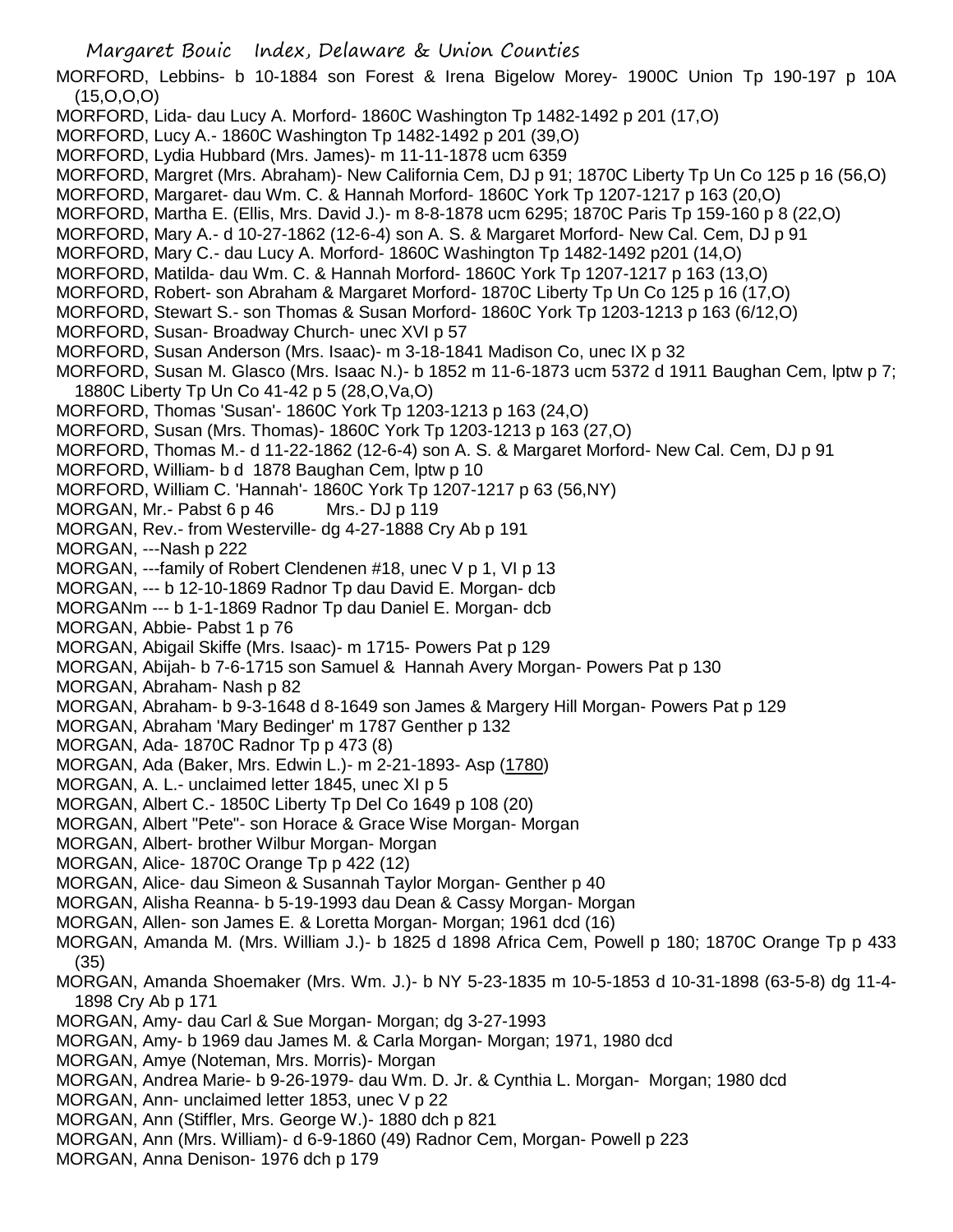MORGAN, Anna Mardelle (Tawney, Mrs. Paul S.)- b 4-3-1917 d 8-20-1994 (77) Forest Grove Cem- dau George Henry & Louella McClain Morgan- Morgan

- MORGAN, Anna May Hughes (Mrs. Joseph T.)- Morgan
- MORGAN, Anna M. (Tawney, Mrs.Paul S.)- m 9-11-1937- Morgan
- MORGAN, Anna Wood (Mrs. Isaac)- bc 1780 d 1856 ped Robert Elsworth Clendenen #18 25; unec III p 24

MORGAN, Arlie Lewis (Mrs. Charles L.)- m 2-26-1938- Morgan; delge XII p 59; 1961, 1964, 1969, 1971, 1980 dcd

- MORGAN, Arthur- 1870C Radnor Tp 473 (6)
- MORGAN, Audrea (Fowler, Mrs. Benjamin)- m 11-10-119 Powers Pat p 129
- MORGAN, Avery- son Spencer Bartlett & Mary Etta Poole Morgan- dg 1-14-1916 Cry Ab p 8
- MORGAN, Azah 'Laura'- dg 1-14-1916 Cry Ab p 8
- MORGAN, --(Williams, Mrs. John)-dau Azah & Laura Morgan-dg 1-14-1916 Cry Ab p 8
- MORGAN, Barbara- dcw Bk 2 p 376
- MORGAN, Barbara (Mrs. Dale)- Morgan
- MORGAN, Barbara (Grewell, Mrs. Earl)- m 6-21-1950- Morgan
- MORGAN, Basil- son John & Della Morgan- 1910C Richwood 108-110 p 4B (1 7/12,O,O,O)
- MORGAN, Becky- dau James L.& Norma J. Morgan- Morgan; 1973, 1975, 1977, 1979 ucd; engaged to Carl R. Coe
- MORGAN, Benjamin 'Elvia Ralph'- Appleman
- MORGAN, Benjamin 'Sarah Park'- m 11-5-1772- Weiser p 136
- MORGAN, Bernice- 1991 ucd; Richwood
- MORGAN, Bernice A. Mosher (Mrs. Edward T.)- b 9-8-1906 m 6-12-1929 d 1-5-1993 (86) Price Cem, djlm p 66- dau Forrest E. & Effie M. Wells Mosher- Morgan; 1949, 1959, 1962, 1967, 1971, 1973, 1975, 1977, 1979, 1981, 1983, 1991 ucd
- MORGAN, Bernice Cox (Mrs. James T.)- b 2-4-1917 d 5-22-1987 Forest Lawn, Columbus sister Bill Cox-Morgan; 1961, 1964, 1969, 1971, 1980 dcd
- MORGAN, Bessie Rolofson (Knoedler, Mrs. James Robert)- Cowgill p 5
- MORGAN, Bessie Smith (Mrs. Floyd)- Morgan
- MORGAN, Bessie d inf- dau Spencer Bartlett & Mary Etta Poole Morgan- dg 1-14-1916 Cry Ab p 8
- MORGAN, Betsy (Mrs. Robin)- Morgan
- MORGAN, Betty (Clark, Mrs. )- dau George E. & Edna I. Parmer Morgan- Morgan
- MORGAN, Betty (Gorman, Mrs. )- dau Lewis F. & Edna Smith Morgan- Morgan
- MORGAN, Betty Hall (Mrs. Wilbur A.)- Morgan; 1971 dcd
- MORGAN, Betty (Hornsby, Mrs. )- dau Roy & Elsie Rachel Hessler Morgan- Morgan
- MORGAN, Betty M. (Mrs. Lawrence B.)- Morford; 1964, 1969, 1971 dcd
- MORGAN, Beverly (Hitt, Mrs. Dick)- dau Wilbur A.,Sr. & Helen M. Allis Morgan- Morgan
- MORGAN, Bill- d 1983 -son Maurice & Esther Morgan- Morgan
- MORGAN, Bill D. #140 researching Wesson, Watson- delge III p 5, 19, IV p 19, VI p 26
- MORGAN, Billy- Del Co Pioneers, delge VII p 57
- MORGAN, Billy T.- son C. J. & Edith Street Morgan- Morgan
- MORGAN, Blanche (Ball, Mrs. )- dau Ophia Long Morgan- Morgan
- MORGAN, Brian Christopher- b 2-11-1992 son Stephen & Tiffany Ann Krohn Morgan, St. Paul p 70
- MORGAN, Bridget (Mrs. James)- Powers Pat p 129
- MORGAN, Brooklyn/Brookline- son Ophia Long Morgan Morgan
- MORGAN, Burgess 'Eunice Sherman'- m 8-15-1844 dcm
- MORGAN, Calvin Marvin 'Louisa Poole'- b 1819 d 1905 son Isaac & Anna Wood Morgan- ped Robert Elsworth
- Clendenen #18 12; unec II p 42, VI p 24; 1900C Jerome Tp 118-126 p 5A (80,NY,Vt,Vt) m 50y
- MORGAN, Candace Elaine- b 9-9-1989 dua Stephen & Tiffany Ann Krohn Morgan- St. Paul p 70
- MORGAN, Carl 'Sue'- Morgan
- MORGAN, Carla (Mrs. James M.)- 1971, 1980 dcd
- MORGAN, Carleton- Pabst 6 p 54
- MORGAN, Carlton- 1835 men p 5 #24 p 1 Berkshire Tp
- MORGAN, Carolyn F. (Mrs. Jerry A.)- 1980 dcd
- MORGAN, Cassy (Mrs. Dean)- Morgan
- MORGAN, Catherine Irene (Farish, Mrs. )- dau Eugene Hamilton Morgan- Morgan
- MORGAN, Catherine (Shurster, Mrs. George)- dau Jacob Morgan- 1908 dch 703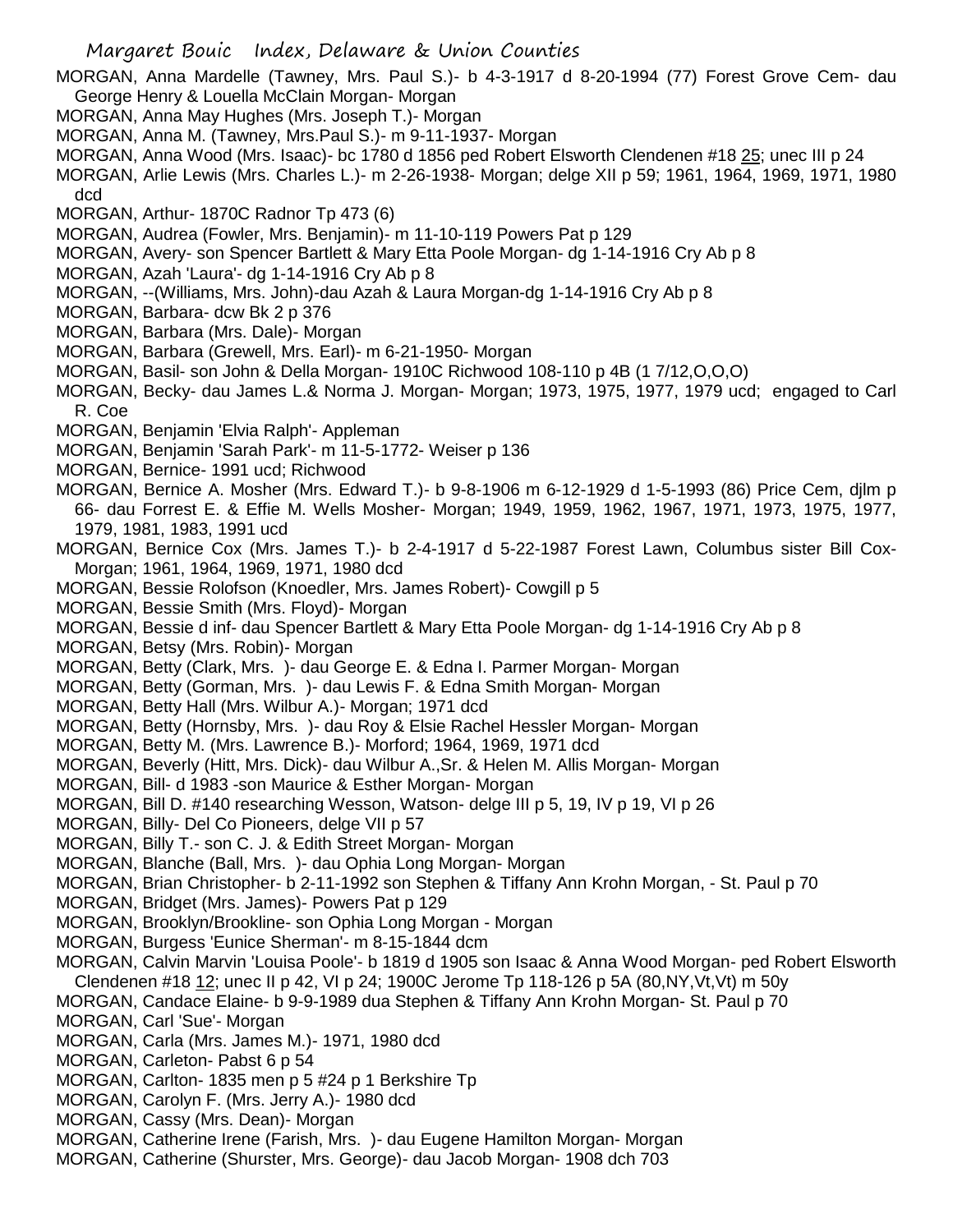MORGAN, Cathy Ann (Dille, Mrs. James Charles)- m 5-26-1979 dau Mr. and Mrs. Robert Allerding- Morgan MORGAN, Charles- b 1953 son Charles L. & Arlie Lewis Morgan- Morgan; 1961, 1964, 1969, 1971, 1980 dcd MORGAN, Charles- brother Edward H.- obit Edward H.,mlib

- MORGAN, Charles E.- b 1-17-1882 Delaware Town- son William & Hetina Jenkins Morgan- dcb
- MORGAN, Charles 'Julia Cordle'- Morgan

MORGAN, Charles L. "Shorty"' Arlie Lewis'- b 2-12-1910 m 2-26-1938 d 3-3-1977 (67) Radnor Cem- son Joseph & Anna Hughes Morgan- Morgan; 1961, 1964, 1969, 1971 dcd

MORGAN, Charles L. 'Nancy'- 1961, 1964, 1969, 1971 dcd

MORGAN, Charles L "Les" 'Patricia Carey'- b 6-21-1928 m 5-26-1949 d 11-25-1990 (62) Claibourne Cem- son George E. & Edna I. Parmer Morgan- Morgan; 1971, 1973, 1975, 1977, 1979, 1981, 1983 ucd

- MORGAN, Charles- son George E. & Gertrude Morgan- Morgan
- MORGAN, Charles P.- d 1-6-1890 dg 1-7-1890 Cry Ab p 1, Plain City
- MORGAN, Charles- son Ralph L. & Mary M. Morgan- 1964 dcd (13)
- MORGAN, Charles 'Sina'- dcga p 64 Ohio State Gazette 5-17-1834
- MORGAN, Charlotte Irene (Kanniard, Mrs. )- murdered 4-3-1976 (32)- dau Wilbur Morgan- Morgan
- MORGAN, Cheri L. (Riley, Mrs. Michael C.)- m 5-10-1986 dau Stephen Morgan- Morgan
- MORGAN, Christy- b 1974 ch Rick F. & Jeannie L. Morgan 1977 ucd
- MORGAN, Cindy (Brown, Mrs. Danny)- dau Fred G. & Virginia A. Snare Morgan- obit Fred G., mlib
- MORGAN, C. J. 'Edith Street'- Morgan

MORRIS, Clara May- b 8-30-1902 Franklin Co dau Samuel & Dema Asher Morgan- dcb

- MORGAN, Clarence 'Goldie L.'- Morgan
- MORGAN, Clarence,Jr.- son Clarence & Goldie L. Morgan- Morgan
- MORGAN, Clarence- son Myrtle May Stiffler Morgan- obit Myrtle, Del Museum Lib
- MORGAN, Clayton- b 1976 son Wm. D. Jr. & Cytnhia L. Morgan- 1980 dcd
- MORGAN, Clifford E. d 10-16-1986 (79) Maskill Cem- son Horace & Grace Wise Morgan- Morgan
- MORGAN, Clifford- son Ronald & Jo Ann Morgan- 1964 dcd (2)
- MORGAN, Clifford W.- 1971, 1973, 1977, 1979 ucd
- MORGAN, Clifton- brother James E. Morgan- Morgan
- MORGAN, Clyde W. 'Edna Orange'- Morgan
- MORGAN, C. M. 'Louise'- 1883 uch V p 308
- MORGAN, Cora Wise (Mrs. George M.)- unec II p 42
- MORGAN, Cordelia Skinner (Mrs. Dennis)- m 4-6-1842 dcm; 1850C Concord Tp 2096 p 125 (27,NY)
- MORGAN, Cordilea (Northrup, Mrs. Hiram)- m 4-20-1851 dcm
- MORGAN, Cornelia- 1870C Radnor Tp p 472 (27)
- MORGAN, Craig- son Elmer & Mary L. Morgan- 1964(6), 1969, 1971 dcd
- MORGAN, Cynthias A. Monies (Mrs. Nathaniel D.)- m 6-22-1848 Madison Co, unec XI p 8
- MORGAN, Cynthia L. (Mrs. Wm.D.,Jr.)- 1980 dcd
- MORGAN, D.- 1908 dch 285
- MORGAN, Dale 'Barbara'- son Pete & Dorothy Hickson Morgan- Morgan
- MORGAN, Dana R.'Kathy'- b 1955 son Charles L. & Patricia A Carey Morgan- Morgan; 1971, 1973 ucd
- MORGAN, Dana- ch Russell E. & Mable Morgan- 1962, 1975, 1981 ucd
- MORGAN, Daniel- 1840C Scioto Tp (40-50); dg 1-10-1884 Cry Ab p 89
- MORGAN, Daniel- 1835 men p 37 #106 p 66 Liberty Tp, delge VI p 56, 57
- MORGAN, Daniel- son Maurice & Esther Morgan- Morgan
- MORGAN, Daniel 'Zadra'- son Wilbur & Betty Hall Morgan- Morgan
- MORGAN, Danny D.- b 1963 son Joseph M. & Naney L. Meyers Morgan- Morgan; 1964, 1969, 1971, 1980 dcd
- MORGAN, David- Putnam Co Library- delge X p 37
- MORGAN, David- b 1976 son Donald L. & Rebecca W. Morgan- 1980 dcd
- MORGAN, David H.'Evelyn Vilcher'- b 11-29-1926 d 3-30-1980 (53) Foster Chapel Cem- son Charles & Julia Cordle Morgan- Morgan
- MORGAN, David- 1820C Radnor Tp; 1908 dch 409
- MORGAN, David D. 'Dorothy'- 1969, 1971 dcd
- MORGAN, David- b 1960 son Jack D. & Theresa S. Morgan- 1973, 1975, 1977 ucd
- MORGAN, David- b 7-23-1648 son Miles & Prudence Gilbert Morgan- Powers Pat p 125
- MORGAN, David- b 1956 son Milton J. & Donna Morgan- 1969, 1971 dcd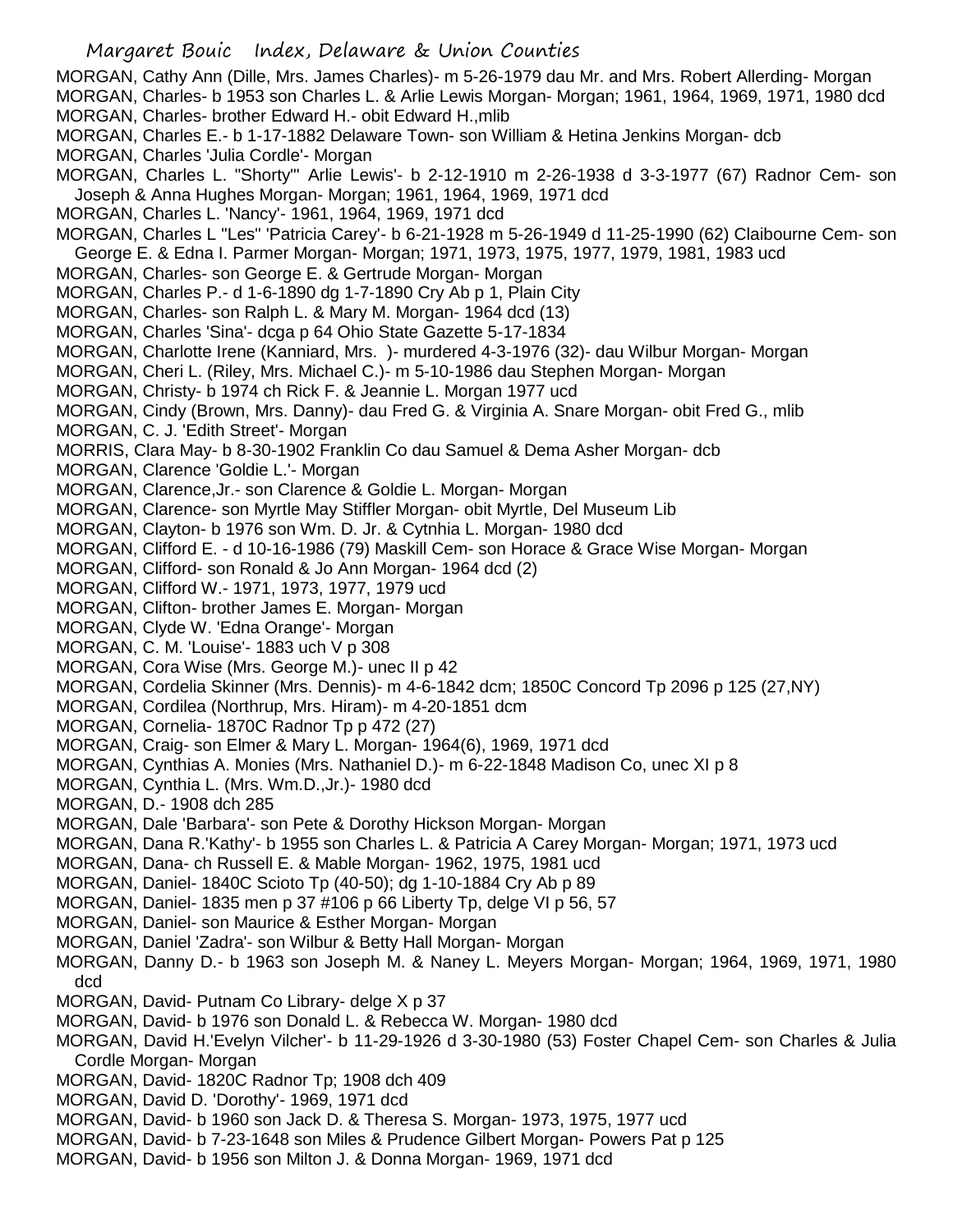- MORGAN, David 'Susan Albino'- Morgan
- MORGAN, David W.- 1991 ucd
- MORGAN, Dean 'Cassy'- Morgan
- MORGAN, Dean- son Clyde W. & Edna Orange Morgan- Morgan
- MORGAN, Debbie (Six, Mrs. )- dau Lewis F. & Edna Smith Morgan- Morgan
- MORGAN, Deborah (Brown, Mrs. Nathaniel)- see Asp 255, 257
- MORGAN, Deborah Maine (Mrs. Joseph)- dau Thomas & Lois Brown Maine- Asp 771
- MORGAN, Deborah (Mrs. Timothy)- Powers Pat p 130
- MORGAN, Debray M. (Mrs. Richard M.)- 1979, 1981 ucd
- MORGAN, Debra (Mrs. Joseph M.)- 1980 dcd
- MORGAN, Debra (O'Neil, Mrs. )- dau Clarence & Goldie L. Curtis Morgan- Morgan
- MORGAN, Debra- b 1957 dau Russell & Louise Morgan- 1967, 1971 ucd
- MORGAN, Debra (Thomas, Mrs. Keith)- b 1958 dau Charles L. & Patricia A. Carey Morgan- Morgan; 1971, 1973, 1975 ucd
- MORGAN, Deliah (Voris, Mrs. )- dau Benjamin & Elvira Ralph Morgan- Appleman
- MORGAN, Della (Mrs. John)- 1910C Richwood 108-110 p 4B (26,O,Ger,O)
- MORGAN, Denise R. Livingston (Mrs Vernon Bernard)- m 12-16-1978 dau Mr. & Mrs. James W. Roush-Morgan
- MORGAN, Dennis 'Cordelia Skinner'- m 4-6-1842 dcm
- MORGAN, Dennis E.- son Ralph E. & Opal Mae Hock Morgan- Morgan
- MORGAN, Mrs. D. G.- 1980 dcd
- MORGAN, Diodatus- Pabst 6 p 64, 65, 67, 70
- MORGAN, Don B. 'Coris B.'- b 1911 d 1975 Jerome IOOF Cem, DJ p 110
- MORGAN, Don- b 1973 son Donald L. & Rebecca W. Morgan- 1980 dcd
- MORGAN, Donald E.- 1980 dcd, Concord Tp
- MORGAN, Donald- son George Milton & Gladys Morgan- Morgan
- MORGAN, Donald L. 'Rebecca W.'- 1980 dcd
- MORGAN, Donald 'Marlene'- Morgan
- MORGAN, Donna (Mrs. Milton I.)- 1969, 1971 dcd
- MORGAN, Doris B. (Mrs. Don B.)- b 1912- Jerome IOOF Cem, DJ p 110, 120
- MORGAN, Doris Mae (Davenport, Mrs.Paul James,Jr)- dau Charles L. & Arlie Lewis Morgan- Morgan' 1961(11), 1964 dcd
- MORGAN, Doris I. (Mrs. Wm. D.)- 1961, 1964, 1969, 1971, 1980 dcd
- MORGAN, Doris (Mrs. Jack)- Morgan
- MORGAN, Doris M.- 1969, 1971 dcd
- MORGAN, Dorothy (Mrs. David D.)- 1969, 1971 dcd
- MORGAN, Dorothy Hickson (Mrs. Peter)- m 9-5-1939- Morgan
- MORGAN, Dorothy (Koch, Mrs. )- dau Joseph T. & Anna May Hughes Morgan- Morgan
- MORGAN, Dorothy Park (Mrs. Joseph)- m 4-1670 Powers Pat p 129, 134
- MORGAN, Dorothy (Mrs. Rev. Richard R.)- unvmec p 13
- MORGAN, Dorothy (Witter, Mrs. Ebenezer)- Powers Pat p 316
- MORGAN, Earl T. 'Mary Louise'- b 5-18-1937 d 6-24-1989 (52) cremated- brother William Morgan- Morgan
- MORGAN, E. D.- WCTU- unec III p 54; unvmec p 9
- MORGAN, Edgar L. 'Mary J. Clark'- m 4-7-1859 dcm
- MORGAN, Edgar P. 'Sarah Fidelia Crane'- m 11-18-1914 McKitrick p 167
- MORGAN, Edith L.- b Middlefield, O. d 6-9-1895 (24) dau Charles & Maria Poe Morgan- dcdeaths
- MORGAN, Edith L.- d 10-19-1854 dau G. W. & E. E.- Radnor Cem, Powell p 216
- MORGAN, Edith- d 6-9-1895 (24) Oak Grove Cem- dau Mrs. Marie Morgan- dg 6-13-1895 Cry Ab p 25
- MORGAN, Edith Street (Mrs. C. J.)- Morgan
- MORGAN, Edna I. Parmer (Mrs. George E.)- d 10-25-1964 (59) Marlborough Cem- Morgan; 1961, 1964, 1969 dcd
- MORGAN, Edna Martin (Mrs. Edward)- b 1-10-1884 m 6-20-1909 d 5-3-1967 bur Findley- dau Charles & Irene Higgins Martin- Morgan
- MORGAN, Edna Orange (Mrs. Clyde W.)- Morgan
- MORGAN, Edna (Petersen, Mrs. )- sister Melvin R. Morgan- Morgan
- MORGAN, Edna Smith (Mrs. Lewis F.)- Morgan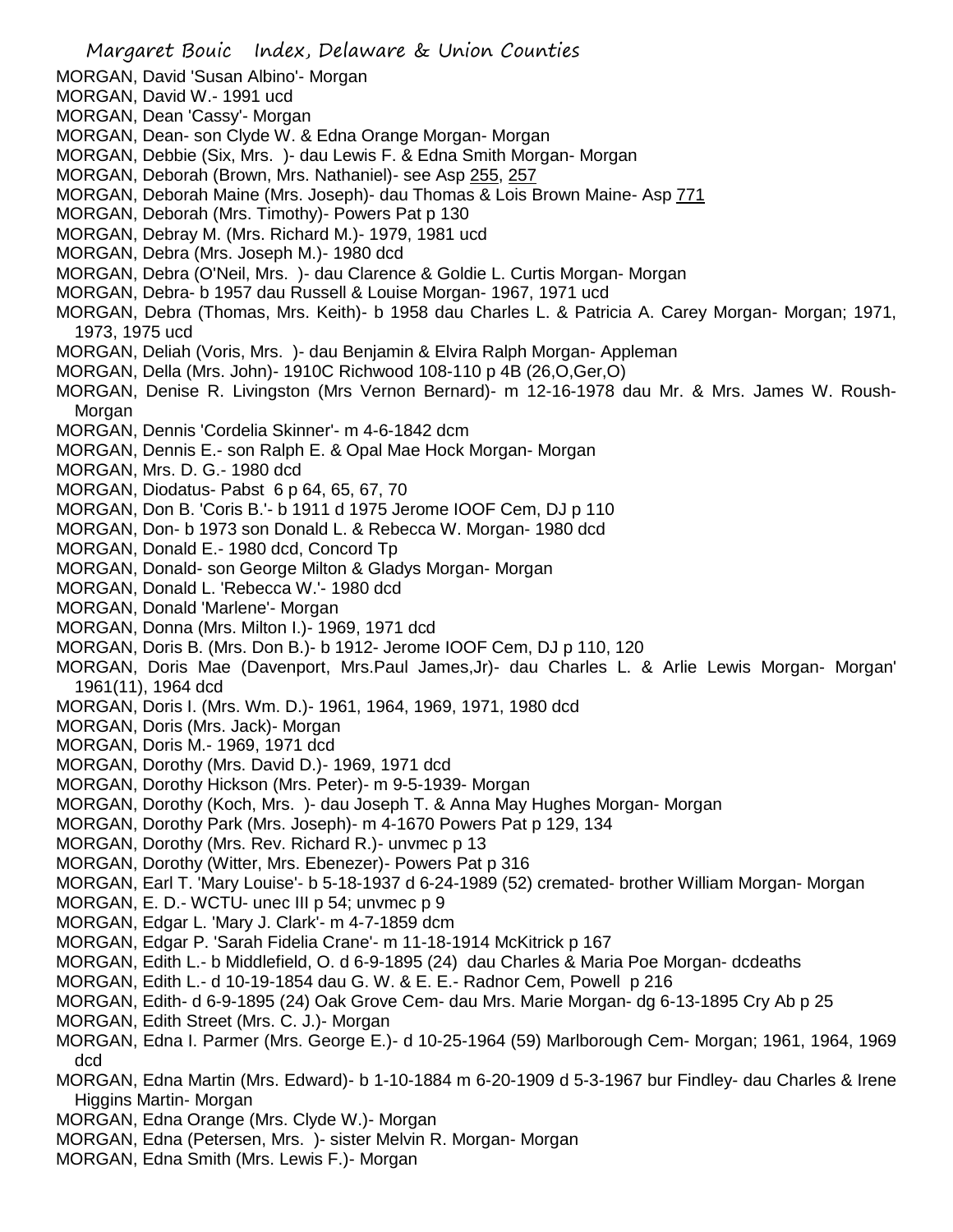MORGAN, Edward D.- son Thomas & Emily Williams Morgan- 1915 uch p 556

- MORGAN, Edward 'Edna Martin'- m 6-20-1909 d 11-16-1935 Morgan
- MORGAN, Edward- brother Emily Morgan Potter dg 11-10-1914 Cry Ab p 137
- MORGAN, Edward H.- b 2-16-1879 d 3-25-1949 (70) Milford Cem, Un Al p 35; obit mlib; 1915 uch p 398
- MORGAN, Edward H. 'Maggie E'- m 6-10-1908, obit Maggie, mlib
- MORGAN, Judge Edward L. 'Susan Earson'- son John & Sarah Ewing Morgan- Genther p 40, 127; uccp p 23 JB2 p 325, adm Joshua Ewing; uccp p 30, NAT, JB 3
- MORGAN, Edward- son Joseph & Anna Hughes Morgan- Morgan
- MORGAN, Edward 'Mabel C.'- 1880C Millcreek Tp 139-144 p 15 (27,NY,NY,NY)
- MORGAN, Edward 'Mary Jane Clark'- 1908 dch 640
- MORGAN, Edward 'Maude Boyer'- Morgan
- MORGAN, Edward T. 'Bernice A. Mosher'- b 3-30-1904 m 6-12-1929 d 9-1-1990 (86) Price Cem, djlm p 66 son Joseph T. & Anna May Hughes Morgan- Morgan; 1949, 1959, 1962, 1967, 1971, 1973, 1975, 1977, 1979, 1981, 1983, 1991 ucd
- MORGAN, Edwin- 1870C Radnor Tp p 472 (2)
- MORGAN, Edwin- 1850C Liberty Tp 1649 p 108 (22,O)
- MORGAN, Edwin- son Cordelia Morgan- 1850C Concord Tp 2096 p 125 (4,O)
- MORGAN, Edwin P. 'Mabel Boyer'- b 11-29-1852 NY d 3-31-1939 son Calvin Marvin & Louisa Poole Morganquery- unec II p 12; 1900C Jerome Tp 118-126 p 5A (47,NY,NY,Mass) m 25y
- MORGAN, E. E. (Mrs. G. W.)- Powell p 216
- MORGAN, Effa- 1870C Radnor Tp p 472 (7m)
- MORGAN, Eileen (Langley, Mrs. Carl)- dau Horace & Grace Wise Morgan- Morgan
- MORGAN, Eirwyn- son Joseph T. & Anna May Hughes Morgan- Morgan
- MORGAN, Rev. E. J.- Marysville p 19
- MORGAN, Elaine (Pope, Mrs. )- sister James T. Morgan- Morgan
- MORGAN, Elijah- b 4-13-1712 son Samuel & Hannah Avery Morgan- Powers Pat p 130
- MORGAN, Elijah S. Powers Pat p 128
- MORGAN, Eliza Adell- b 3-9-1865 d 10-1-1869 dau Loomis & Lydia L. Case Morgan- onwq VII p 51
- MORGAN, Eliza (Lenhart, Mrs. John)- 1908 dch 606
- MORGAN, Eliza (Mrs. William)- d 10-10-1866 (64) Curtis Cem Powell p 110; dcw Bk 4 p 61(8) exec. 1850C Harlem Tp 607 p 55 (48,Vt)
- MORGAN, Elizabeth Bliss (Mrs. )- m 2-15-1670 dau Thomas Bliss- Powers Pat p 125
- MORGAN, Elizabeth- b 1961 dau David D. & Dorothy Morgan- 1969, 1971 dcd
- MORGAN, Elizabeth- dy- dau Capt. John & Elizabeth Jones Morgan- Powers Pat p 129
- MORGAN, Elizabeth (Leak, Mrs. John M.)- m 9-4-1842 dcm
- MORGAN, Elizabeth- dau Simeon & Susannah Taylor Morgan- Genther p 40
- MORGAN, Elizabeth (Taylor, Mrs. William Osborne)- m 6-12-1817- Genther p 128
- MORGAN, Elizabeth Tredegar (Mrs. William)- dau William Tredegar- Powers Pat p 125
- MORGAN, Elizabeth (Williams, Mrs. )(Mrs. John)- dau Gov. Wm. Jones- Powers Pat p 129, 130
- MORGAN, Ella (Appleman, Mrs. Floyd)- b 10-22-1880 m 1898 d 3-15-1966 dau Benjamin & Elvira Ralph Morgan- Morgan; Appleman
- MORGAN, Ella V.- d 7-19-1856 dau G. W. & E. E.- Radnor Cem, Powell p 216
- MORGAN, Elmer 'Mary L.'- 1964, 1969, 1971 dcd
- MORGAN, Elnory (Mecay, Mrs. Samuel P.\_ m 6-20-1854 Mecay Bible; delge XI p 70
- MORGAN, Elsie Rachel Hessler (Mrs. Roy)- d 7-24-1959 (45) Oak Grove Cem- Morgan
- MORGAN, Elvira Ralph (Mrs. Benjamin)- Appleman
- MORGAN, Emily E. Northrup (Mrs. William)- m 10-24-1852 dcm
- MORGAN, Emily M. (Potter, Mrs. )- sister Frank & Edward Morgan- dg 11-10-1914 Cry Ab p 137
- MORGAN, Emily W.- dau Thomas & Emily Williams Morgan- 1915 uch p 556
- MORGAN, Emma C.- b 3-16-1871 Delaware Town- dau Harry L. & Silma Day Morgan- dcb
- MORGAN, Emma (Coleman, Mrs. )- sister Melvin R. Morgan- Morgan
- MORGAN, Emma (Dort, Mrs. Horance M.)- b 1-28-1856 m 3-30-1873 dau C. M. & Louise Morgan- 1883 uch V p 308
- MORGAN, Emmitt F. d 1-5-1991 (83) son Harry Davis & Estella Ebright Morgan- Morgan
- MORGAN, E. P. 'M. R.'- DJ p 106
- MORGAN, Eric- 1980 dcd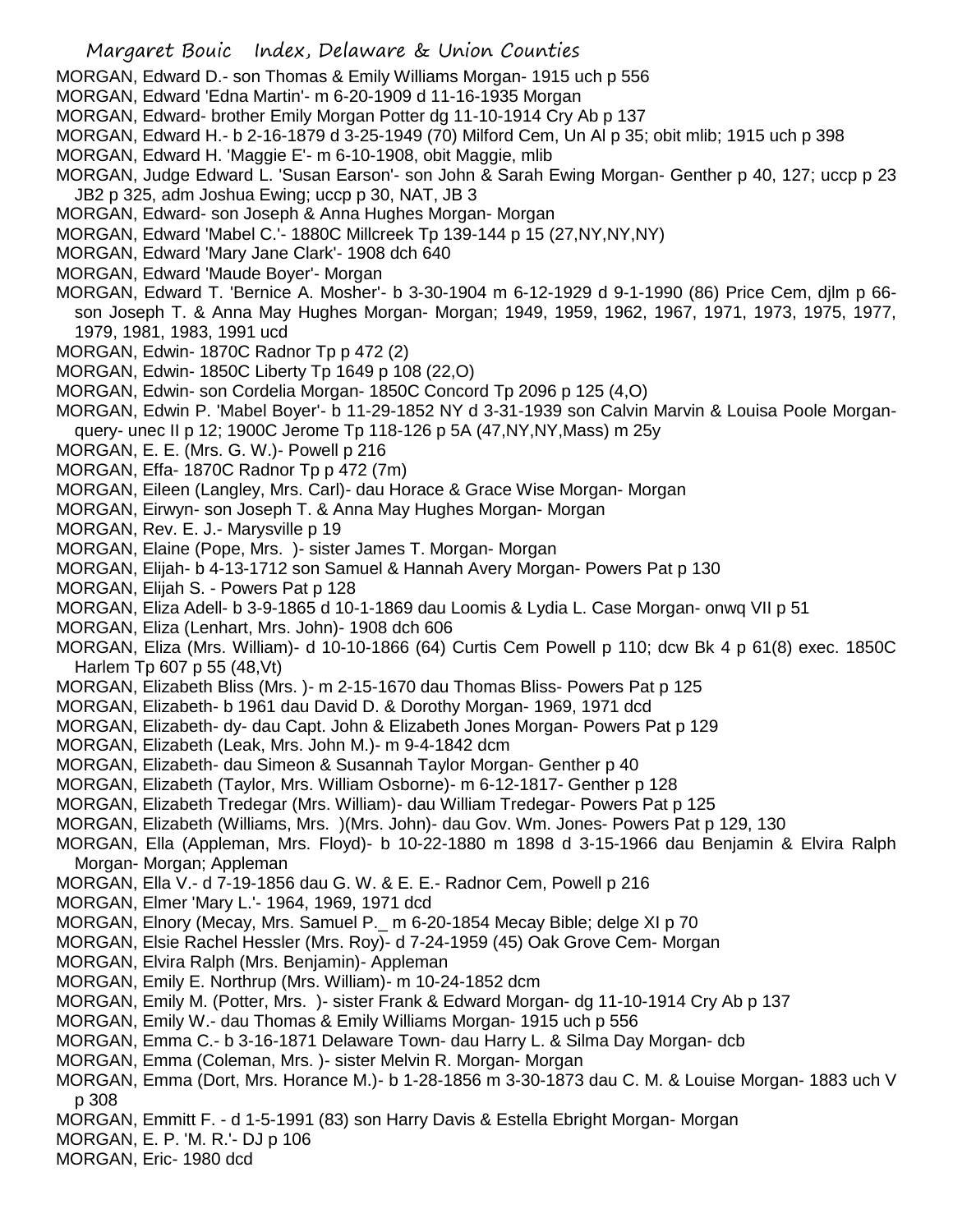- MORGAN, Ernest W.- delge XI p 81, 1940 draft
- MORGAN, Erwin- son Myrtle May Stiffler Morgan- obit Mrytle, Delaware Mus Lib
- MORGAN, Esther (Mrs. Maurice)- Morgan
- MORGAN, Estella Ebright (Mrs. Harry Davis)- Morgan
- MORGAN, Eugene Hamilton b 6-5-1914 d 8-8-1981 (67) son Leonard & Nancy Carroll Morgan- Morgan
- MORGAN, Eunice Sherman (Mrs. Burgess)- m 8-15-1844 dcm
- MORGAN, Evan- son William Morgan- Powers Pat p 124
- MORGAN, Evelyn Vilcher (Mrs. David H.)- Morgan
- MORGAN, Experience- b c 1721 ch Samuel & Hannah Avery Morgan- Powers Pat p 130
- MORGAN, F.- hadc p 38, 1849 Marlborough Tp
- MORGAN, Flora G.- d 10-14-1876 (1-2-22) Price Cem, djlm p 27- dau George W. & Matilda A. Morgan
- MORGAN, Florence E. (Freshwater, Mrs. Milton Carpenter)- m 11-15-1917- Freshwater p 103
- MORGAN, Florence J. (Mrs. John)- d 4-5-1977 (51) Spring Hill Cem- dau Ann Marino- Morgan
- MORGAN, Floyd 'Bessie Smith'- Morgan
- MORGAN, Frances A. (Bernhard, Mrs. Jess)- 12-4-1904 d 2-16-1981 (76) Maskill Cem- dau Horace & Grace Wise Morgan- Morgan
- MORGAN, Frank- brother Emily Morgan Potter- dg 11-10-1914 Cry Ab p 137
- MORGAN, Frank- son Spencer Bartlett & Mary Etta Poole Morgan- dg 1-14-1916 Cry Ab p 8
- MORGAN, Fred- son Spencer Bartlett & Mary Etta Poole Morgan- dg 1-14-1916 Cry Ab p 8
- MORGAN, Fred G. 'Virginia A. Snare'- b 9-26-1926 m 4-15-1949 (54) Marion Cem, obit mlib
- MORGAN, Freddie- son Fred G. & Virginia A. Snare Morgan- obit Fred G.,mlib
- MORGAN, Freda (Butterfield, Mrs. )- sister Melvin R. Morgan- Morgan
- MORGAN, Frederick Allen- son Eugene Hamilton Morgan- Morgan
- MORGAN, Frederick C.- b 10-15-1884 Delaware Town son William & Katie Morgan- dcb
- MORGAN, Gary E.'Rilla Greene' son Ralph E. & Opal Mae Hock Morgan- Morgan; 1975, 1977, 1979, 1981, 1983, 1991 ucd
- MORGAN, Gary- b 1969 son Gary E. & Rilla Greene Morgan- 1975, 1977, 1979, 1981, 1983, 1991 ucd
- MORGAN, Gary- son Pete & Dorothy Hickson Morgan- Morgan
- MORGAN, Geneva- b 1-0-1900 Del Town dau Terry & Daisy E. Highwarden Morgan- dcb
- MORGAN, Genie (Mrs. Steve)- dau Rev. & Mrs. Sam Thomas- Morgan
- MORGAN, George- DJ p 119
- MORGAN, George- 1835 men p 29 #131 p 49 Genoa Tp
- MORGAN, George- (78-1944) uninf p 27
- MORGAN, George- 1876 dch p 4
- MORGAN, George- b 10-1843 1900C Richwood 332-350 p 13A (56,O,-,-) wid
- MORGAN, George- son Charles L. & Arlie Morgan- Morgan
- MORGAN, George- son Cordelia Morgan- 1850C Concord Tp 2096 p 125 (6,O)
- MORGAN, George E. #102, unec VIII p 2
- MORGAN, George E. 'Edna I. Parmer'- Morgan; 1961, 1964, 1969 dcd
- MORGAN, George E. 'Gertrude'- d 10-8-1974 (66) Marlborough Cem- Morgan
- MORGAN, George F. 'Olive Alberta King'- m 12-22-1920 Maugans Anc p 232
- MORGAN, George Henry 'Louella McClain'- Morgan
- MORGAN, George- son Joseph T. & Anna May Hughes Morgan- Morgan
- MORGAN, Lucy Ann Keeler'- m 10-31-1849 dcm; 1850C Berkshire Tp 190 p 20 (23,Vt)
- MORGAN, George M.- son Edward & Mabel C. Morgan- 1880C Millcreek Tp 139
- MORGAN, George Milton 'Gladys'- d 1951- Morgan
- MORGAN, George- b 1955 son Milton J. & Donna Morgan- 1969, 1971 dcd
- MORGAN, George M. 'Cora Wise'- b 7-13-1875 son Edwin & Mabel Boyer Morgan- ucb; unec II p 42; 1880C Millcreek Tp 139-144 p 16 (5,O,NY,O)
- MORGAN, George M. 'Lois Arlene Clark''Verna L. Spain'- Morgan; Neill 4; Tossey 5; 1959, 1962, 1967, 1971, 1973, 1975, 1977, 1979 ucd
- MORGAN, George M. 'Verna'- 1981, 1983 ucd
- MORGAN, George- son Myrtle May Stiffler Morgan- obit Myrtle, Del Mus Library
- MORGAN, George R.- 1880C Claibourne Tp 142-150 p 14 (13,O,O,O)
- MORGAN, George W.- 1883 uch III p 350, 392, V p 74, 238, 287, 415. 486, 515, 662; 1908 dch 198, 401
- MORGAN, George- son William & Eliza Morgan- dcw Bk 4 p 61(8)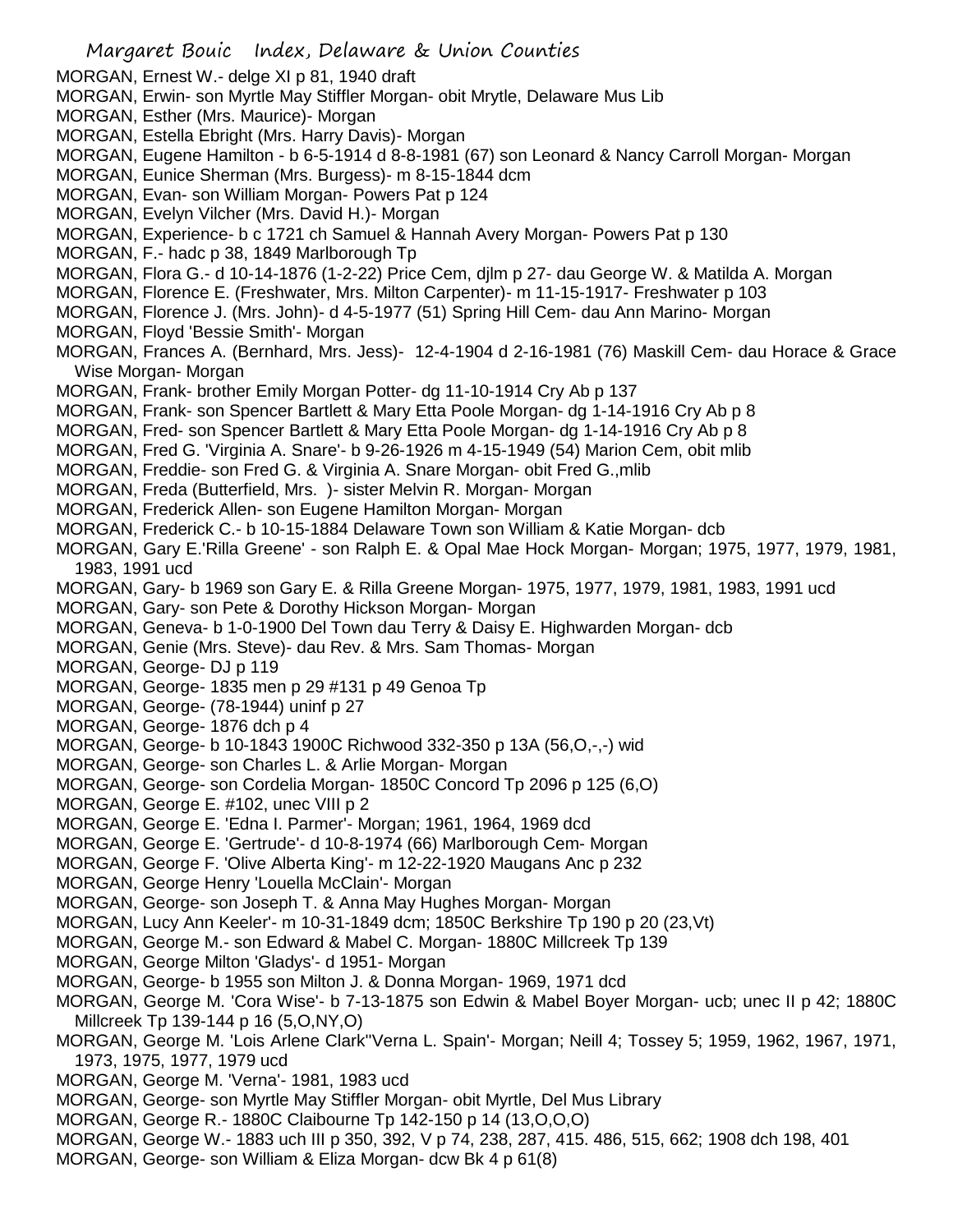Margaret Bouic Index, Delaware & Union Counties MORGAN, George- son William Morgan- Genther p 132 MORGAN, George W. 'Matilda A.'- 97th Ohio Inf Price Cem, djlm p 27 MORGAN, Gerald- Morgan MORGAN, Gertrude (Mrs. George E.)- Morgan; Pabst 5 p 20, 22 MORGAN, Gladys (Mrs. George Milton)- b 1-25-1906 d 10-4-1987 (81) Oak Grove Cem- Morgan MORGAN, Gladys (Van Houten, Mrs. )- b 9-1892 dau Edward & Maude/Mary Bell Boyer Morgan- Morgan; unec II p 43; 1900C Jerome Tp 118-127 p 50 (7,O,O,O) MORGAN, Gola (Bryan, Mrs. )- sister James E. Morgan- Morgan MORGAN, Goldie L. Curtis (Mrs. Clarence)- d 7-14-1975 (58) Oak Grove Cem Morgan MORGAN, Grace Wise (Mrs. Horace)- b 1882 m 5-23-1903 d 1954 Maskill Cem, lptw p 101; unec II p 42; Morgan MORGAN, Grant- d 6-8-1944 (75) obit mlib MORGAN, Gregory Dale- son Dale & --Smith Morgan- Morgan MORGAN, G. W. 'E. E.'- Powell p 216 MORGAN, Hannah Avery (Mrs. Samuel)- m 12-30-1709 dau James Jr. & Deborah Stallyan Avery- Powers Pat p 9, 129, 130, 139 MORGAN, Hannah (Mrs. John)- d 1817 (31-1-120 Fairview Cem. Powell p 243 MORGAN, Hannah (Johnson, Mrs. )- dau Leonard & Nancy Carroll Morgan- Morgan MORGAN, Hannah- b 2-11-1656 dau Miles & Prudence Gilbert Morgan- Powers Pat p 125 MORGAN, Hannah (Powers, Mrs. Thomas)- b 2-13-1714 m 4-3-1740 dau Samuel & Hannah Avery Morgan-Powers Pat p 9, 11, 130, 136, 139 MORGAN, Hannah (Royce, Mrs. Nehemiah)- b 5-18-1642 m 11-20-1666 dau James & Margery Hill Morgan-Powers Pat p 126, 129 MORGAN, Hannah (Woodbridge, Mrs. Rev. Ephraim)- b 1-8-1674 m 5-4-1704 dau Capt. John & Rachel Deming Morgan- Powers Pat p 129, 130 MORGAN, Harmon- son Azah & Laura Morgan- dg 1-14-1916 Cry Ab p 8 MORGAN, Harold- d 6-1-1932 (4y) Oakdale Cem 440 (E-SG) MORGAN, Harriette (Ecton, Mrs. )- dau C. J. & Edith Street Morgan- Morgan MORGAN, Harriette (Mrs. Isaac)- 1850C Concord Tp 2228 p 130 (28,NY) MORGAN, Harrison- son Benjamin & Elvira Ralph Morgan- Appleman MORGAN, Harry- DJ p 122 MORGAN, Harry- 1870C Delaware Town p 333 (21\*) MORGAN, Harry Davis 'Martha Estella Ebright'- b 1863 d 1927 son Calvin Marvin & Louisa Poole Morgan- ped Robert Elsworth Clendenen #18 6; unec III p 24; Morgan MORGAN, Harry D.- brother Edward Morgan- 1880C Millcreek Tp 139-144 p 16 (19,O,Ny,NY) MORGAN, Hattie Cox (CLover, Mrs. Theodore)(Mrs. Wm)- b 11-7/1-1871 d 9-4-1913 (41-10-3) m(1)9-20-1894 (2)7-2-1909 dg 11-4-1913, 3-31-1914 Cry Ab p 68, 106, 124 MORGAN, Hazel- Pabst 2 p 57 MORGAN, Hazel E. (Kemp, Mrs. )- sister James E. Morgan- Morgan MORGAN, Heather Renee Guthrie (Mrs. Thomas Lester)- m 8-8-1992 dau John & Kathy Guthrie - Morgan MORGAN, Helen (Graham, Mrs. Elmore H.)- Graham (1742) MORGAN, Helen M. Allis (Mrs. Wilbur,Sr.)- Morgan MORGAN, Henry- Nash p 157

- MORGAN, Henry- 1870C Delaware Town p 332 (23\*)
- MORGAN, Henry C.- 1961 dcd, Oxford Tp
- MORGAN, Henry 'Nancy stull'- m 4-3-1827 Madison Co, unec V p 27
- MORGAN, Herb- son Wilbur Morgan- Morgan
- MORGAN, Hester Taylor (Mrs. Thomas)- dau Samuel Taylor- Genther p 38, 39
- MORGAN, Hobart- son Floyd & Bessie Smith Morgan- Morgan
- MORGAN, Homer- Powers Pat p 125
- MORGAN, E. Hope Ha(r)ger (Mrs. Robert J.)- b 1-4-1916 m 5-5-1939 d 3-1-1980 (64) dau Frank & Neva Berneice Hager- Genther p 185; Morgan
- MORGAN, Horace 'Grace Wise'- b 10-1880 d 7-16-1963 (84) Maskill Cem lptw p 101, DJ p 119- son Edward & Maude\Mary Belle Boyer Morgan- Morgan; unec II p 42; 1900C Jerome Tp 118 p 5B (19,O,O,O); 1959, 1962 ucd
- MORGAN, Horace, Jr- son Horace & Grace Wise Morgan- Morgan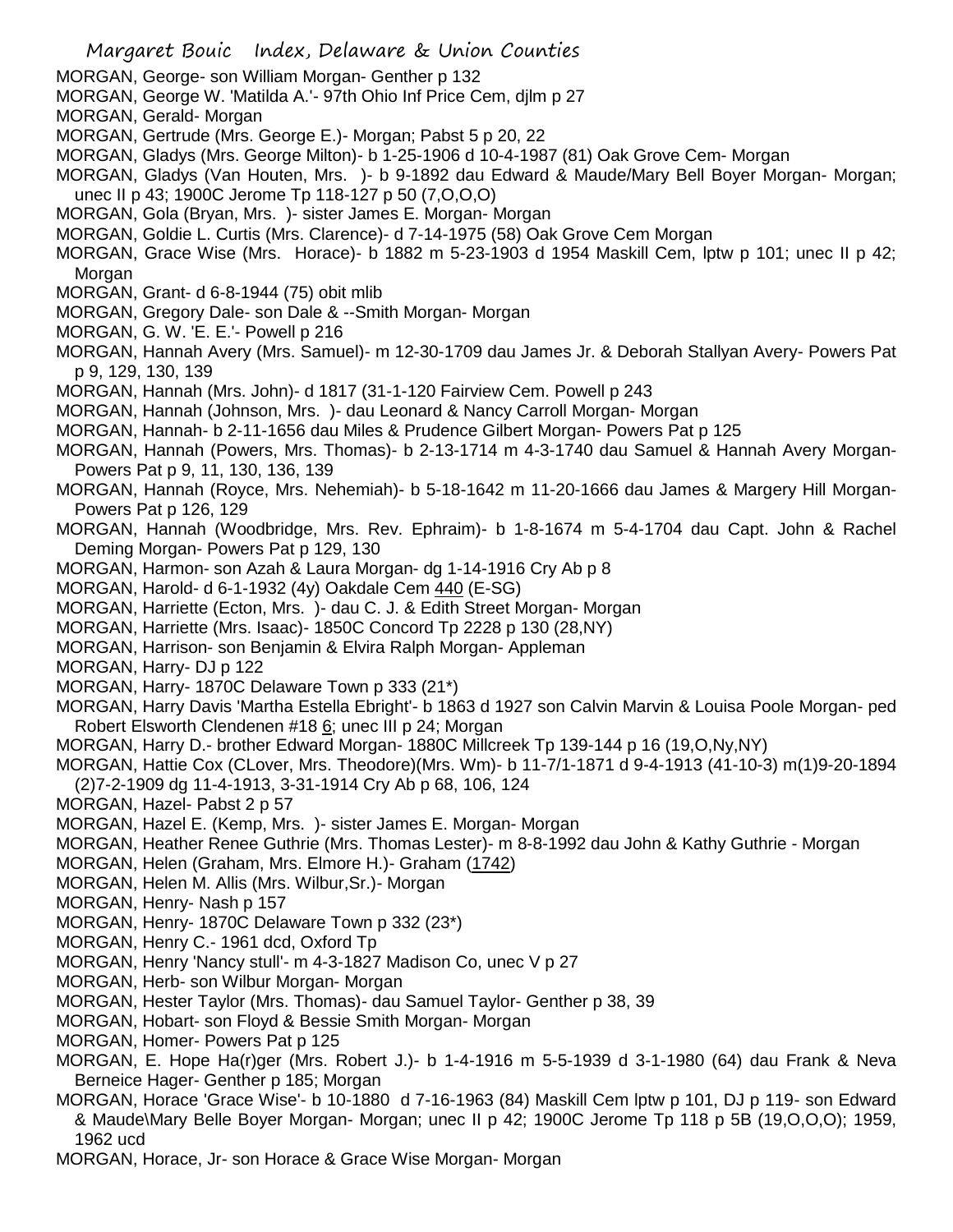Margaret Bouic Index, Delaware & Union Counties MORGAN, Hosea- Dj p 119 MORGAN, Howard 'Mary Cathryn'- d 1947- Morgan MORGAN, Hulda C.- delge XI p 48; Sunbury, 1890 MORGAN, Ida "Rae" (Leatherman, Mrs. Harry Jackson)- b 6-18-1847 m 6-20-1923 dau Irving Recher & Ida Mary Ellen Smith Morgan- Maugans Anc p 80 MORGAN, Ida Mary Ellen Smith (Mrs. Irving Recher)- Maugans Anc p 79, 80 MORGAN, Inge (Mrs. Michael)- Morgan MORGAN, Irving Recher 'Ida Mary Ellen Smith'- Maugans Anc p 79, 80 MORGAN, Isaac- d 11-6-1890 (77-11-6) Liberty Tp- dcdeaths MORGAN, Isaac ' ''Abigail Skiffe'- b 10-24-1670 m 1715 son John & Rachel Deming Morgan- Powers Pat p 129 MORGAN, Isaac 'Anna Wood'- d 1840 ped Robert Elsworth Clendenen #18 24, unec III p 24 MORGAN, Isaac 'Harrriett'- 1850C Concord Tp 2228 p 130 (37,NY) MORGAN, Isaac- b 3-17-1652 son Miles & Prudence Gilbert Morgan- Powers Pat p 125 MORGAN, Isaac- son William Morgan- Genther p 132 MORGAN, Israel- 1850C Liberty Tp 1649 p 108 (25,O) MORGAN, Israel 'Margaret J. McBride'- m 9-14-1851 ucm 1709; unec XIV p 52 MORGAN, Jack 'Doris'- son Wilbur A.Sr & Helen M. Allis Morgan- Morgan MORGAN, Jack D. 'Theresa S.'- 1973, 1975, 1977, 1979, 1981, 1983, 1991 ucd MORGAN, Jack D. Jr.- 1981 ucd MORGAN, Jack- b 1958 son Jack D. & Theresa S. Morgan- 1973, 1975 ucd MORGAN, Jacob- 1835 men p 38 #118 p 67 Liberty Tp, Del Co MORGAN, Jacob- 1850C Liberty Tp Del Co 1649 p 108 (14,O) MORGAN, Jacob 'Mary'- 1850C Liberty Tp Del Co 1649 p 108 (65,Md) MORGAN, James- (36-1884)- b Pa, uninf p 1,3 MORGAN, James- 1908 dch 852 MORGAN, James A. 'Linda' 1961, 1964, 1969, 1971 dcd MORGAN, James'Bridget'-b c 1680 son John & Rachel Deming Morgan- Powers Pat p 129 MORGAN, James E. 'Loretta'- b 6-11-1911 d 4-1-1989 (77) Fairview Mem. Pk- Morgan; 1961 dcd MORGAN, James- b 1963 son James A. & Linda Morgan- 1964, 1969, 1971 dcd MORGAN, James L. 'Norma Jean Neill'- 1961, 1969 dcd; 1973, 1975, 1977, 1979, 1981, 1983 ucd MORGAN, James M.- 1908 dch 401, 703; Pabst 2 p 64, 65 MORGAN, James 'Margery Hill'- b 1607 m 8-6-1640 d 1685 son William Morgan- Powers Pat p 9, 82, 124, 125, 126, 127, 128, 129, 130, 130 MORGAN, James 'Mary Vine'- b 3-3-1644 m 11-1666 son James & Margery Hill Morgan- Powers Pat p 8, 82, 128, 319, 320 MORGAN, James M. 'Carla'- 1971, 1980 dcd MORGAN, James M.'Teresa L. Tatman'- m 2-15-1986 son Melvin R. & Luthella Morgan- Morgan; 1964, 1969 dcd MORGAN, James R.- son Charles & Julia Cordle Morgan- Morgan MORGAN, James T.'Bernice Cox'- b 5-11-1926 d 8-26-1988 (62) Fairview Mem. Pk- brother Robert A. Morgan- Morgan; 1961, 1964, 1969, 1971, 1980 dcd MORGAN, Jane- Pabst 6 p 67 MORGAN, Jane (Harding, Mrs. )- dau Leonard & Nancy Carroll Morgan- Morgan MORGAN, Janice Jean (Dunbar, Mrs. Gary T.)- m 10-13-1979- dau Kenneth Morgan- Morgan MORGAN, Janis Fuller (Mrs. John E.)- Morgan MORGAN, Jarrod- b 1975 ch Terrel L. & J. Paula Morgan- 1977 ucd MORGAN, Jay E. - 1981 dcd MORGAN, Jay- b 1974 ch Jack D. & Theresa Morgan- 1975, 1977, 1979, 1981, 1973 ucd MORGAN, Jean- b 1956 dau David D. & Dorothy Morgan- 1961, 1969, 1971 dcd MORGAN, Jean- dau Richard & Jean Taylor Morgan- Genther p 132 MORGAN, Jean Taylor (Mrs. Richard)- dau John & Blanche Taylor- Genther p 120, 121, 122, 132 MORGAN, Jeannie (Mrs. Rick)- 1973, 1975, 1977 ucd MORGAN, Jennie Page (Leatherman, Mrs. Charles Leander)- b 6-15-1893 m 6-15-1913 dau Irving Recher & Ida Mary Ellen Smith Morgan- Maugans Anc p 79,80 MORGAN, Jennie (Fields, Mrs. )- dau Benjamin & Elvia Ralph Morgan- Appleman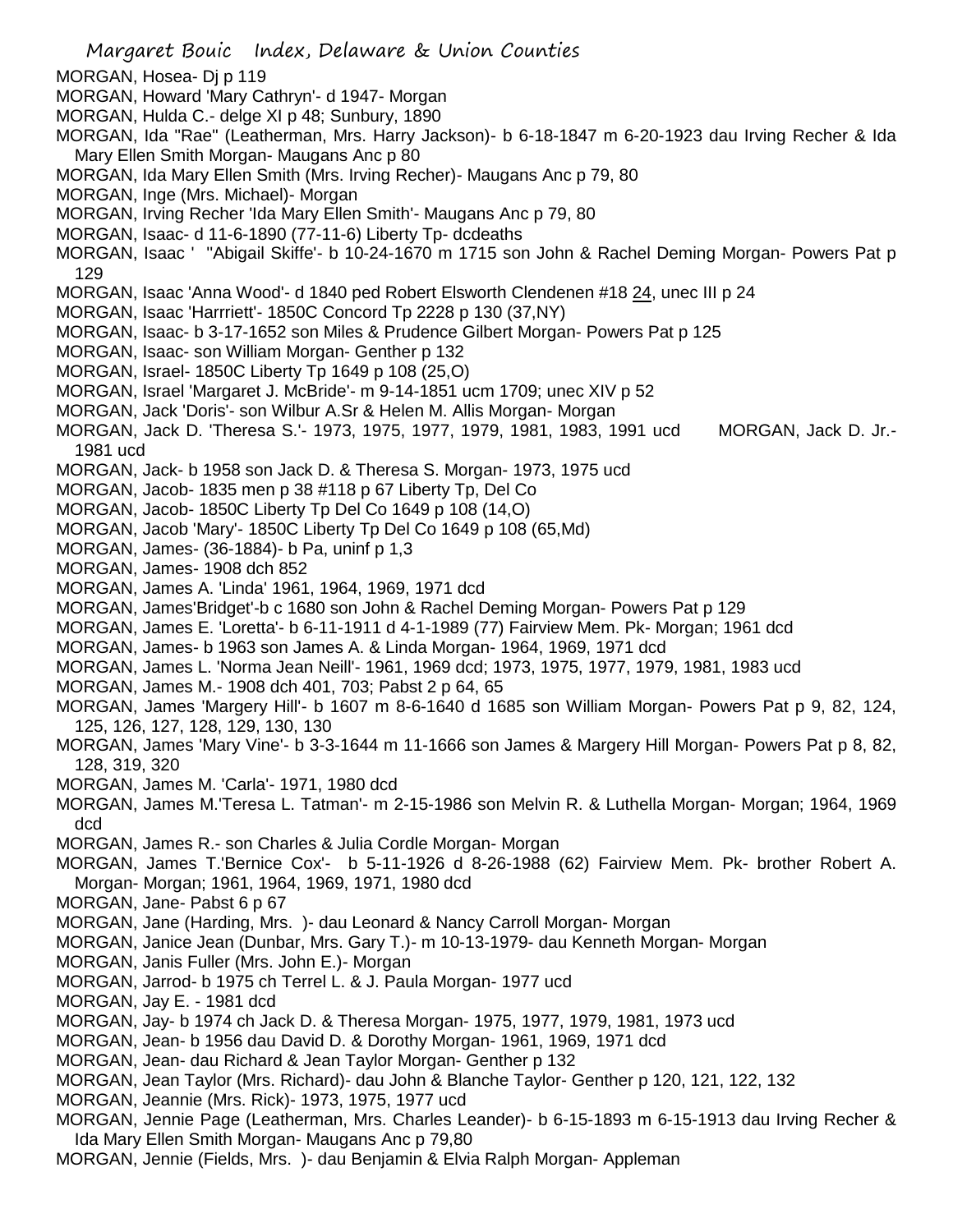Margaret Bouic Index, Delaware & Union Counties MORGAN, Jennie Trout (White, Mrs. Joseph A.)- b 10-30-1955 m 7-18-1890- Genther p 108 MORGAN, Jennifer- dau Kevin L. Morgan- Morgan MORGAN, Jerry A. 'Carolyn F.'- 1980 dcd MORGAN, Jerry- son Fred G. & Virginia A. Snare Morgan- obit Fred G., mlib MORGAN, Jesse (Fite, Mrs. )- dau Floyd & Bessie Smith Morgan- Morgan MORGAN, Jessice- dau Tracy Morgan- Morgan MORGAN, Jessica- dau Patrick & Judith Morgan- Morgan; dg 10-14-1991 MORGAN, Jessie Grubb (Mrs. Robert)- onwq VII p 51 MORGAN, Jill- b 1959 dau Jack D. & Theresa S. Morgan- 1973, 1975, 1977, 1979 ucd MORGAN, Jill (Mrs. Michael)- Morgan MORGAN, Jill Oman (Mrs. Mike)- m 5-1974 dau Glenn Oman- Morgan; 1981 ucd MORGAN, Jim- son Pete & Dorothy Hickson Morgan- Morgan MORGAN, Jo- b 1979 ch Joseph M. & Debra Morgan- 1980 dcd MORGAN, Joan (Piper, Mrs. Bernard)- dau Fred G. & VIrginia A. Snare Morgan- obit Fred G., mlib MORGAN, Joann Thompson (Mrs. Ronald)- d 12-7-1985 Mississippi- sister Charles & Ray Thompson-Morgan; 1964 dcd MORGAN, Joe- b 1959 son Joseph F. & Nancy L. Morgan- 1964, 1969, 1971 dcd MORGAN, John- 1908 dch 409 MORGAN, John- Genther p 128, (witness, 1822) MORGAN, John- Nash p 161, 373 MORGAN, Mrs. John- dau Mr. & Mrs. R. F. McClaren- dg 10-18-1910 Cry Ab p 165 MORGAN, John- son Charles & Julia Cordle Morgan- Morgan MORGAN, John- son Cordelia Morgan- 1850C Concord Tp 2096 p 125 (3,O) MORGAN, John 'Della'- 1910C Richwood 108-110 p 4B (28,O,O,O) m 7y MORGAN, John E. 'Janis Fuller'- b 12-25-1936 d 12-23-1989 (52)- Oak Grove Cem- son C. J. & Edith Street Morgan- Morgan MORGAN, John 'Florence J. '- Morgan MORGAN/Mangan, John 'Hannah'- Powell p 243 MORGAN, John 'Hester Ann Havens'- m 12-13-1848 Madison Co, unec XI p 9 MORGAN, John P. 'Patricia J.'- 1971 dcd MORGAN, John 'Rachel Deming''Elizabeth Jones'- b 3-30-1645 son James & Margery Hill Morgan- Powers Pat p 84, 129, 130 MORGAN, John- son Retha K. Corwin Morgan- Morgan MORGAN, John- son Richard & Jean Taylor Morgan- Genther p 132 MORGAN, John- son Richard E. & Karen Morgan- 1964 dcd (9mo) MORGAN, John 'Ruth Shapley'- b 6-10-1667 son John & Rachel Deming Morgan- Powers Pat p 129 MORGAN, John 'Sarah Ewing'- 12-15-1764 m 1789 son Simeon & Susannah Taylor Morgan- Genther p 40 MORGAN, John T.- son Thomas & Emily Williams Morgan- 1915 uch p 556 MORGAN, John- son William Morgan- Powers Pat p 124 MORGAN, Jon A.- Genther p 148 MORGAN, Jonathan- b 9-16-1646 son Miles & Prudence Gilbert Morgan- Powers Pat p 125 MORGAN, Jonathan- son William Morgan- Powers Pat p 124 MORGAN, Joseph- Powers Pat p 30, 125, 134 MORGAN, Joseph- 1840C Scioto Tp (40-50) MORGAN, Joseph 'Anna Hughes'- Morgan MORGAN, Joseph- son Retha K. Corwin Morgan- Morgan MORGAN, Joseph 'Dorothy Park'- 11-29-1646 m 4-1670 son James & Margery Hill Morgan- Powers Pat p 129, 134 MORGAN, Joseph F. 'Nancy L. Meyers'- Morgan; 1964, 1969, 1971, 1980 dcd MORGAN, Joseph- father of Lucy- Olen Gaz 8-9-1832, Wight II p 8 MORGAN, Joseph M. 'Debra'- 1980 dcd MORGAN, Joseph M.- son Joseph F. & Nancy L. Meyers Morgan- Morgan MORGAN, Joseph- brother Melvin R. Morgan- Morgan MORGAN, Joseph 'Ruth Brewster'- b 4-27-1701 m 5-8-1735 son John & Elizabeth Jones Morgan- Powers Pat p 129 MORGAN, Joseph- son Simeon & Susannah Taylor Morgan- Genther p 40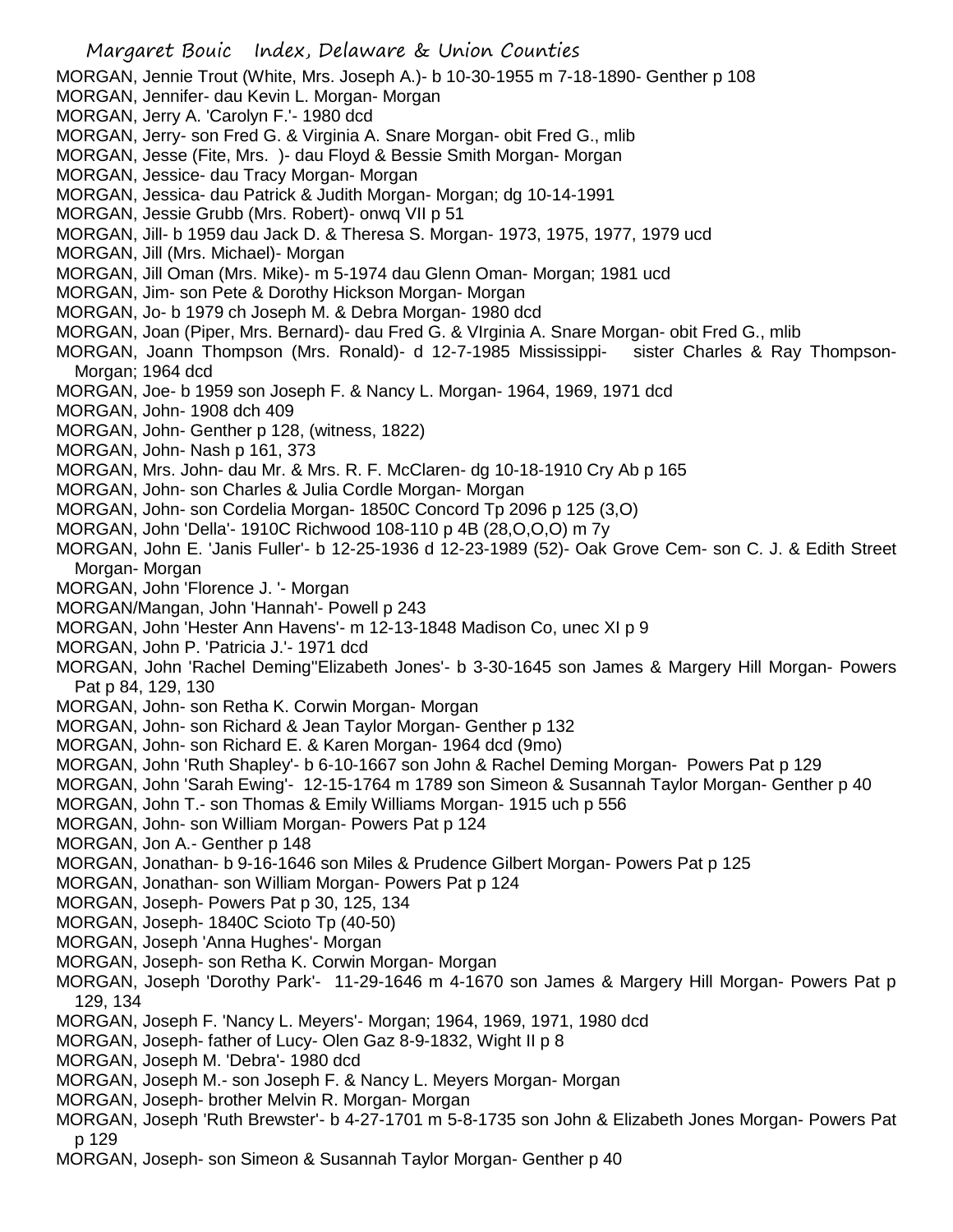Margaret Bouic Index, Delaware & Union Counties MORGAN, Joyce (Hill, Mrs. William)- dau Melvin R. & Luthella Morgan- Morgan MORGAN, Joyce (Smith, Mrs. Mark)- dau Fred G. & Virginia A. Snare Morgan- obit Fred G., mlib MORGAN, Judith Kay (Love, Mrs. )- dau Ralph & Opal M. Hock Morgan- Morgan MORGAN, Judith (Mrs. Patrick)- Morgan MORGAN, Judy (Dopmeyer, Mrs. )- dau James E. & Loretta Morgan- Morgan MORGAN, Judy E. (Mrs. Terry)- 1971, 1973 ucd MORGAN, Judy L. (Mrs. Marvin E.)- 1969, 1971, 1980 dcd MORGAN, Judy- b 1956 dau Ralph,Jr. & Ruth T/P. Morgan- 1969, 1971 dcd MORGAN, Julia Cordle (Mrs. David H.)(Galloway, Mrs. )- Morgan MORGAN, Junius S.- Powers Pat p 125 MORGAN, Katelyn Elaine- b 10-7-199- dau Tom & Heather Guthrie Morgan- Morgan MORGAN, Kathy (Mrs. Dana)- Morgan MORGAN, Kathy (Jones, Mrs. Raymond)- dau Fred G. & Virginia A. Snare Morgan- obit Fred G., mlib MORGAN, Keith- b 1959 son Russell & Louisa Morgan- 1967, 1971 ucd MORGAN, Kelly- son Ronald & Joann Thompson Morgan- Morgan; 1964 dcd (3) MORGAN, Kenneth- Morgan MORGAN, Kevin b 1-24-1952 d 11-11-1987 (35)- son Donald & Marlene Morgan- Morgan MORGAN, Kevin- son Ronald & Joann Thompson Morgan- Morgan; 1964 dcd (1) MORGAN, Kevin Carlton- b 7-1-1965 son Leo Thomas & Linda Cubbage Morgan- Morgan; opc 1002; 1971, 1980 dcd MORGAN, Kimberly- b 1962 dau John P. & Patricia J. Morgan- 1971 dcd MORGAN, Laura (Mrs. Azah)- dg 1-14-1916 Cry Ab p 8 MORGAN, Lauren Renee- b 2-9-1998 dau Tracy Morgan- Morgan MORGAN, Lawrence B. 'Betty M.'- d 6-19-1974 (60) Oak Grove Cem- Morgan; 1961, 1964, 1969, 1971 dcd Orange Tp MORGAN, Lawrence E.- delge XI p 81; 1940 draft MORGAN, Lawrence- son Myrtle May Stiffler Morgan- obit Myrtle- Del Mus Library MORGAN, Leenora- unec III p 58, WCTU MORGAN, Lenna- dau Thomas & Emily Williams Morgan- 1915 uch p 556 MORGAN, Leonard 'Nancy Carroll'- Morgan MORGAN, Lester- son Floyd & Bessie Smith Morgan- Morgan MORGAN, Lewis- delge VI p 55; 1837; 1908 dch 401 MORGAN, Lewis- son Cordelia Morgan- 1850C Concord Tp 2096 p 125 (8,O) MORGAN, Lewis F. 'Edna Smith'- Morgan MORRIS, Lewis H.- b 11-2-1872 Orange Tp son D. E. & Carnelia Houk Morgan- dcb MORGAN, Lewis- son Susan Cook'- m 3-1-1864 dcm; d Civil War; dg 5-13-1886 Cry Ab p 132 MORGAN, Linda (Cole, Mrs. Franklin)- dau Fred G. & Virginia A. Snare Morgan- obit Fred G.,mlib MORGAN, Linda Margaret Cubbage (Mrs. Leo Thomas)- m 11-16-1973 ; 1971, 1980 dcd; Morgan MORGAN, Linda (Mrs. James A.)- 1961, 1964, 1969, 1971 dcd MORGAN, Lizzie, Miss- unec III p 58 WCTU MORGAN, Lizzie Pierce (Mrs. E. D.)- unec VIII p 30 MORGAN, Lloyd- son Edward & Edna Martin Morgan- Morgan MORGAN, Lois Arlene Clark (Mrs. George M.)- b 1934 d 8-31-1980 (45) Jerome IOOF Cem.. DJ p 111- dau Floyd & Lucille Neill Clark- Morgan; Neill 4; Tossey 5; 1959, 1962, 1967, 1971, 1973, 1975, 1977, 1979 ucd MORGAN, Loomis 'Lydia L. Case'- 12-29-1829 m 5-3-1860 d 6-25-1898 son William & Eliza Morgan- dcw Bk 4 p 61(8); onwq VII p 51; 1908 dch 401; 1850C Berkshire Tp 190 p 20 (20,Vt) MORGAN, Lord- 1870C Radnor Tp p 472 (4) MORGAN, Loretta (Mrs. James E.)- Morgan; 1961 dcd MORGAN, Loretta (Scott, Mrs. )- dau Floyd & Bessie Smith Morgan- Morgan MORGAN, Lori Lynn Webb (Mrs. Timothy Allen)- m 6-9-1979 dau Jerry E. Webb & Mrs. George Buckingham-Morgan

MORGAN, Louella McClain (Mrs. George Henry)- Morgan

MORGAN, Louisa Poole (Mrs. Calvin Marvin)- b 1825 m 11-20-1873 d 1920- Dau Chester & Emily Poole- unec II p 42, III p 24; ped Robert Elsworth Clendenen #18 13; 1900C Jerome Tp 118-126 p 5A (75,NY,Mass,Mass) m 50y, 4 ch

MORGAN, Louise (Crane, Mrs. Lucius Ethelbert)- b 12-14-1900 m 1-11-1922- McKitrick p 168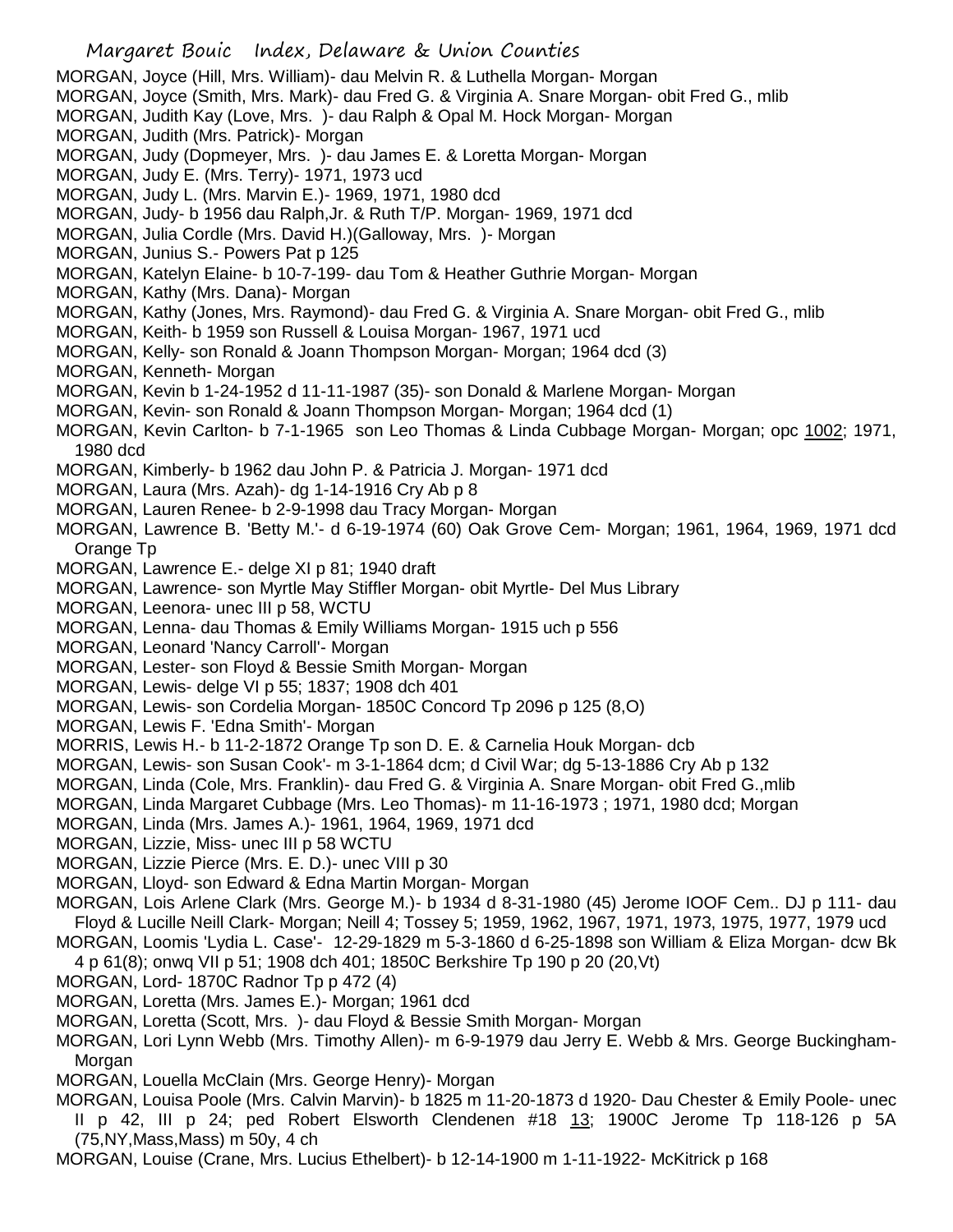- Margaret Bouic Index, Delaware & Union Counties
- MORGAN, Louise (Homan, Mrs. Carl Eugene)- Weiser p 589
- MORGAN, Louise (Hutchisson, Mrs. )- dau Myrtle May Stiffler Morgan- obit Myrtle May, Del Museum Lib
- MORGAN, Louise J.- dau Edward & Mabel C. Morgan- 1880C Millcreek Tp 139-144 p 16 (3,O,NY,O)
- MORGAN, Louise (Mrs. Russell)- 1969, 1971 ucd
- MORGAN, Lucinda (English, Mrs. william N.)- bc 1819 ped Tracy L. Eglish #31 17; unec III p 56
- MORGAN, Lucy Ann Keeler (Mrs. George)- m 10-31-1849 dcm; 1850C Berkshire Tp 190 p 20 (25,O)
- MORGAN, Lucy (Goodwin, Mrs. James,Jr.)- m 7-30-1832 dau Joseph Morgan- Olen Gaz 8-9-1832, Wight II p
	- 8
- MORGAN, Ludy Jane (Cramer, Mrs. John)- m 10-17-1861 dcm
- MORGAN, Lucy- b 5-9-1717 dau Samuel & Hannah Avery Morgan- Powers Pat p 130
- MORGAN, Luthella (Mrs. Melvin R.)- Morgan; 1964, 1969, 1971, 1980 dcd
- MORGAN, Lydia (Coakley, Mrs. )- dau Benjamin & Elvira Ralph Morgan- Appleman
- MORGAN, Lydia L. Case (Mrs. Loomis)- b 8-31-1838 m 5-3-1860 dau Hiram Andrew & Mary Ann Preston Case- onwq VII p 51
- MORGAN, Lydia- b 2-8-1654 dau Miles & Prudence Gilbert Morgan- Powers Pat p 125
- MORGAN, Lydia (Pierpont, Mrs. )(Mrs. Theophilus)- Powers Pat p 129
- MORGAN, Lydia (Snouffer, Mrs. Mike)- dau Spencer Bartlett & Mary Etta Poole Morgan- dg 1-14-1916 Cry Ab p 8
- MORGAN, Mabel/Mary Belle Boyer (Mrs. Edwin)- b 5-1859 unec II p 42 1900C Jerome Tp 118-127 p 5A (41,O,O,NY) m 25y, 7 ch, 5 living
- MORGAN, Mabel C. (Mrs. Edward)- 1880C Millcreek Tp 139-144 p 15 (22,O,O,O)
- MORGAN, Mabel (Randall, Mrs. John Rodney)- m 5-22-1942-Weiser p 284
- MORGAN, Mable (Mrs. Russell E.)- 1962 ucd
- MORGAN, Maggie Barnes (Mrs. Robert)- m 8-31-1892- onwq VII p 51
- MORGAN, Maggie E. (Mrs. Edward H.)- b Irel 2-24-1872 m 6-10-1908 d 10-24-1946 (74)- obit, mlib
- MORGAN, Maggie- b 1884 dau Edwin P. & Mary Belle Boyer Morgan- unec II p 43; 1900C Jerome Tp 118-127 p 5B (16,O,O,O)
- MORGAN, Magnus C.- son Thomas & Emily Williams Morgan- 1915 uch p 556
- MORGAN, Marcie Neill(Mrs. Mike)- Morgan
- MORGAN, Margaret- 1870C Troy Tp p 519 (60\*)
- MORGAN, Margaret- 1850C Troy Tp 2511 p 134 (36,Wales)
- MORGAN, Margaret Avery (Mrs. William)- b 2-5-1674 dau James,Jr. & Deborah Stallyon Avery- Powers Pat p 9, 11, 82, 260; 1908 dch 852
- MORGAN, Margart Carolyn (Leisman, Mrs. Richard Frederick)- b 2-8-1934 m 6-28-1958- Weiser p 51
- MORGAN, Margaret- b 1958 dau David D. & Dorothy Morgan- 1969, 1971 dcd
- MORGAN, Margaret (Herbert, Mrs. Benjamin)- 1880 dch p 507; 1908 dch 285; dcq William H. Griffith 11; Betty Griffith Williams 11; Mathelle Griffith Williams 11
- MORGAN, Margart J. McBride (Mrs. Israel)- m 9-14-1851 ucm 1709
- MORGAN, Margaret Johnston(Mrs. Samuel M.)- m 11-14-1850 Madkson To, unec XI p 46
- MORGAN, Margaret (Price, mrs. John r.)- dau Rees Morgan- 1908 dch 704
- MORGAN, Marge (Reilly, Mrs. )- dau Lewis F. & Edna Smith Morgan- Morgan
- MORGAN, Margery Hill (Mrs. James)- m 8-6-1640 dau William Hill- Powers Pat p 9, 124, 126, 128, 134
- MORGAN, Margery (Johnson, Mrs. Nath.)- bap 7-9-1699 dau John & Elizabeth Hones Morgan- Powers Pat p 129
- MORRIS, Marie- b 4-14-1899 Orange Tp dau Lamuel & Derna Asher Morgan- dcb
- MORGAN, Marie (Worthington, Mrs. Beryl)- b 1922, Oakdale Cem II p 155 (M-R21-8)
- MORGAN, Marilyn E. (Kise, Mrs. Michael K.)(Klose, Mrs. )- m 1983, dg 4-13-1983- dau James T. & Bernice Cox Morgan- Morgan
- MORGAN, Marion- son Benjamin & Elvira Ralph Morgan- Appleman
- MORGAN, Mark- b 1971 son James M. & Carla Morgan- Morgan; 1980 dcd
- MORGAN, Mark Daniel- b 2-23-1969 son Leo Thomas & Linda Cubbage Morgan- Morgan; opc 1009; 1971, 1980 dcd
- MORGAN, Mark- b 1969 son John P. & Patricia Morgan- 1971 dcd
- MORGAN, Marlene (Mrs. Donald)(Burgin, Mrs. )- Morgan
- MORGAN, Marlene (Townsend, Mrs. Steve)- dau Fred G. & Virginia A. Snare Morgan- obit Fred G., mlib
- MORGAN, Martha Ann (Manley, Mrs. )- dau Roy & Elsie Rachel Hessler Morgan- Morgan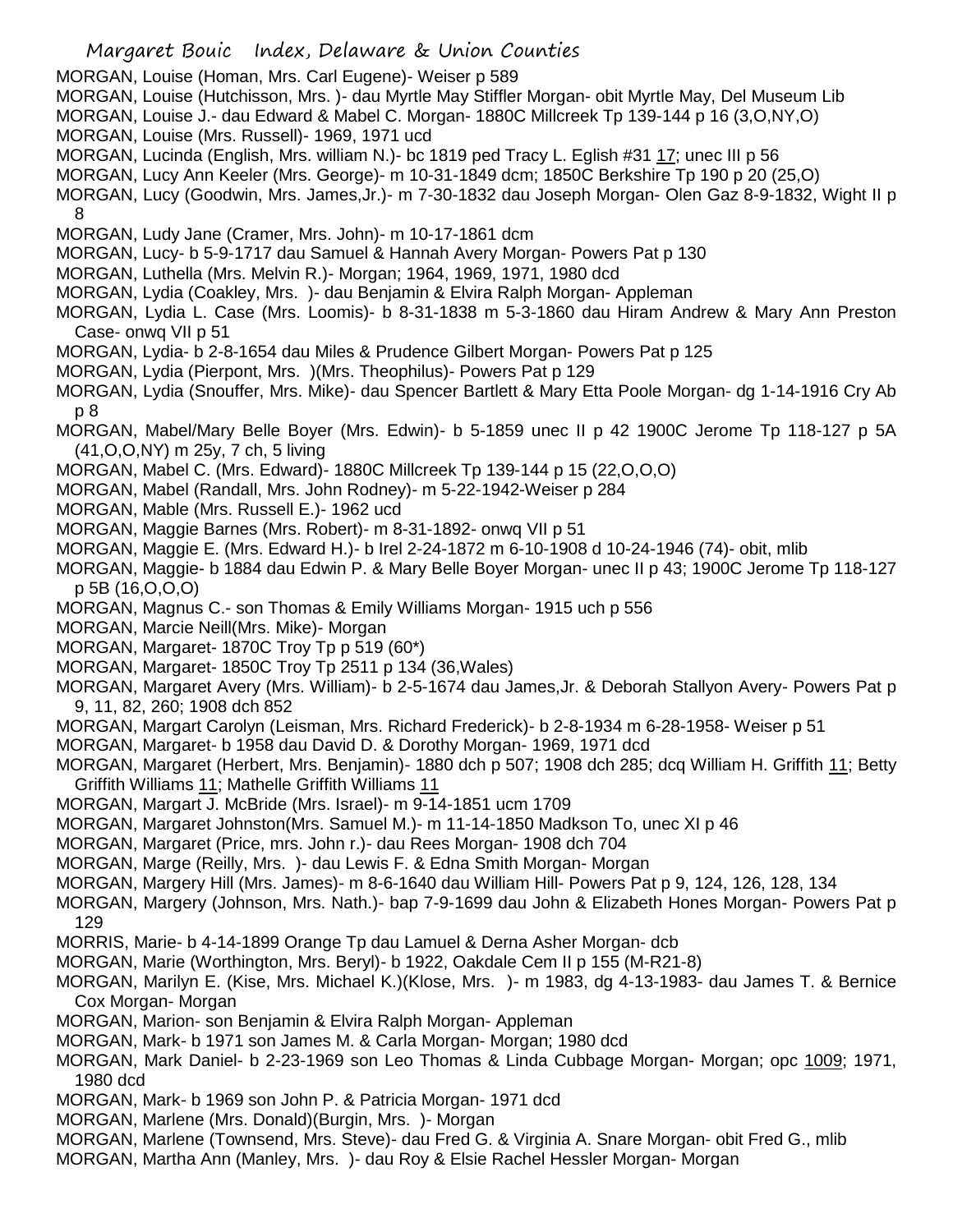Margaret Bouic Index, Delaware & Union Counties MORGAN, Martha Estelle Ebright (Mrs. Harry Davis)- b 1869 d 1919 dau Amos B. & Lydia Ann Tossey Ebright- ped Robert Ellsworth Clendenen #18 7; unec III p 24 MORGAN, Martha F. (Reed, Mrs. George)- m 4-10-1838 ucm 490; unec II p 30 MORGAN, Martha (Lane, Mrs. William)- m 7-6-1848 Madison Co, unec XI p 8 MORGAN, Martin- 1870C Radnor Tp p 472 (37\*) MORGAN, Martin Lee- b 11-25-1963 d 11-26-1963 son Gary & Rhodes Morgan- Morgan MORGAN, Marvin E. 'Judy L'- 1969, 1971, 1980 dcd MORGAN, Marvin - son James E. & Loretta Morgan- Morgan MORGAN, Mary- 1870C Orange Tp p 422 (3) MORGAN, Mary A.- 1969, 1971 dcd, deputy clerk of courts MORGAN, Mary Ann (Smith, Mrs. James Carl)- m 7-15-1972 dau Charles L. & Arlie Lewis Morgan- Morgan; 1961(14), 1964 dcd MORGAN, Mary Arthur (Scarry, Mrs. )(Mrs. Roy)- m(2) 8-9-1964 dau Ora Arthur- Morgan MORGAN, Mary Avery (Mrs. William)- m 7-3-1716 Powers Pat p 10, 129 MORGAN, Mary Bedinger (Mrs. Abraham)- m 1787- Genther p 132 MORGAN, Mary Cathryn (Mrs. Howard)- d 12-25-1983 (80) Oak Grove Cem- Morgan MORGAN, Mary (Chenowith, Mrs. Joseph H.)- m 10-16-1850 Madison Co, unec XI p 46 MORGAN, Mary (Mrs. Elmer)- 1964, 1969, 1971 dcd MORGAN, Mary (Erhard, Mrs. Robert Lewis)- Weiser p 578 MORGAN, Mary E.- dau Thomas & Emily Williams Morgan- 1915 uch p 556 MORGAN, Mary Etta Poole (Mrs. Spencer Bartlett)- m 3-11-1867, dg 1-14-1916, Cry Ab p 8 MORGAN, ---(Luke, Mrs. Elmer)- dau Spencer Bartlett & Mary Etta Poole Morgan- dg 1-14-1916 Cry Ab p 8 MORGAN, ---(Lowry, Mrs. Harry)- dau Spencer Bartlett & Mary Etta Poole Morgan- dg 1-14-1916 Cry Ab p 8 MORGAN, ---(Snouffer, Mrs. Mike)- dau Spencer Bartlett & Mary Etta Poole Morgan- dg 1-14-1916 Cry Ab p 8 MORGAN, Mary Fitzgerald (Mrs. Nelson)- m 1-3-1850 Madison Co, unec XI p 45 MORGAN, Mary (Mrs. )- sister Isaac O. Clark- dg 5-16-1905 Cry Ab p 28 MORGAN, Mary (Mrs. Jacob)- 1850C Liberty Tp 1649 p 108 (60,Pa) MORGAN, Mary Jane Clark (Mrs. Edward)- m 4-7-1859 dcm- dau Isaac & Clarissa Gale Clark- 1908 dch 640 MORGAN, Mary (Jones, Mrs. John)- m 2-10-1756- Nash p 230 MORGAN, Mary- b Wales d 12-9-1899 (92-9-0) Delaware Tp- dau William Jones- dcdeaths MORGAN, Mary Laura (Harmson, Mrs. Christian Nicholas)- McKitrick p 141 MORGAN, Mary Lou (Wanner, Mrs. Robert)- dau Charles & Julia Cordle Morgan- Morgan MORGAN, Mary Louise (Mrs. Earl T.)- Morgan MORGAN, Mary- b 12-14-1644 dau Miles & Prudence Gilbert Morgan- Powers Pat p 125 MORGAN, Mary (Norton, Mrs. John)- m 11-14-1729 dau John & Elizabeth Jones Morgan- Powers Pat p 129 MORGAN, Mary (Renchen, Mrs. )- dau Floyd & Bessie Smith Morgan- Morgan MORGAN, Mary- dau Simeon & Susannah Taylor Morgan- Genther p 40 MORGAN, Mary (Smith, Mrs. )- dau Charles L. & Arlie Lewis Morgan- Morgan MORGAN, Mary (Swearingen, Mrs. Thomas)- dau Richard & Jean Taylor Morgan- Genther p 132 MORGAN, Mary Vine (Mrs. James)- m 11-1666 Powers Pat p 82, 129 MORGAN, Marylin- dau James F. & Bernice Morgan- 1961, 1964, 1969, 1971 dcd MORGAN, Maskell E.- son Edward L. & Susan Earson Morgan- Genther p 40 MORGAN, Mason- son Wilbur A. III & Michele Morgan- 1980 dcd MORGAN, Matale- b 1962 ch James A. & Linda D. Morgan- 1964, 1969, 1971 dcd MORGAN, Matilda A. (Mrs. George W.)- d 3-20-1877 (24-11-20) Price Dem, djlm p 27 MORGAN, Maude Boyer (Mrs. Edward)- Morgan MORGAN, Maude (Mrs. Monroe)- 1961 dcd MORGAN, Maurice 'Esther'- b 4-30-1912 d 10-11-1992 (80)- son Horace & Grace Wise Morgan- Morgan MORGAN, M. D.- Morgan MORGAN, Melinda- dau Earl T. & Mary Louise Morgan- Morgan MORGAN, Melvin R. 'Luthella'- d 9-11-1979 (70) Fairview Mem. Pk- brother Joseph Morgan- Morgan; 1964, 1969, 1971 dcd MORGAN, Mercy- b 5-18-1658 dau Miles & Prudence Gilbert Morgan- Powers Pat p 125

MORGAN, Mercy (Williams, Mrs. )- b 5-1675 d 1754 (79) dau John & Rachel Deming Morgan- Powers Pat p 129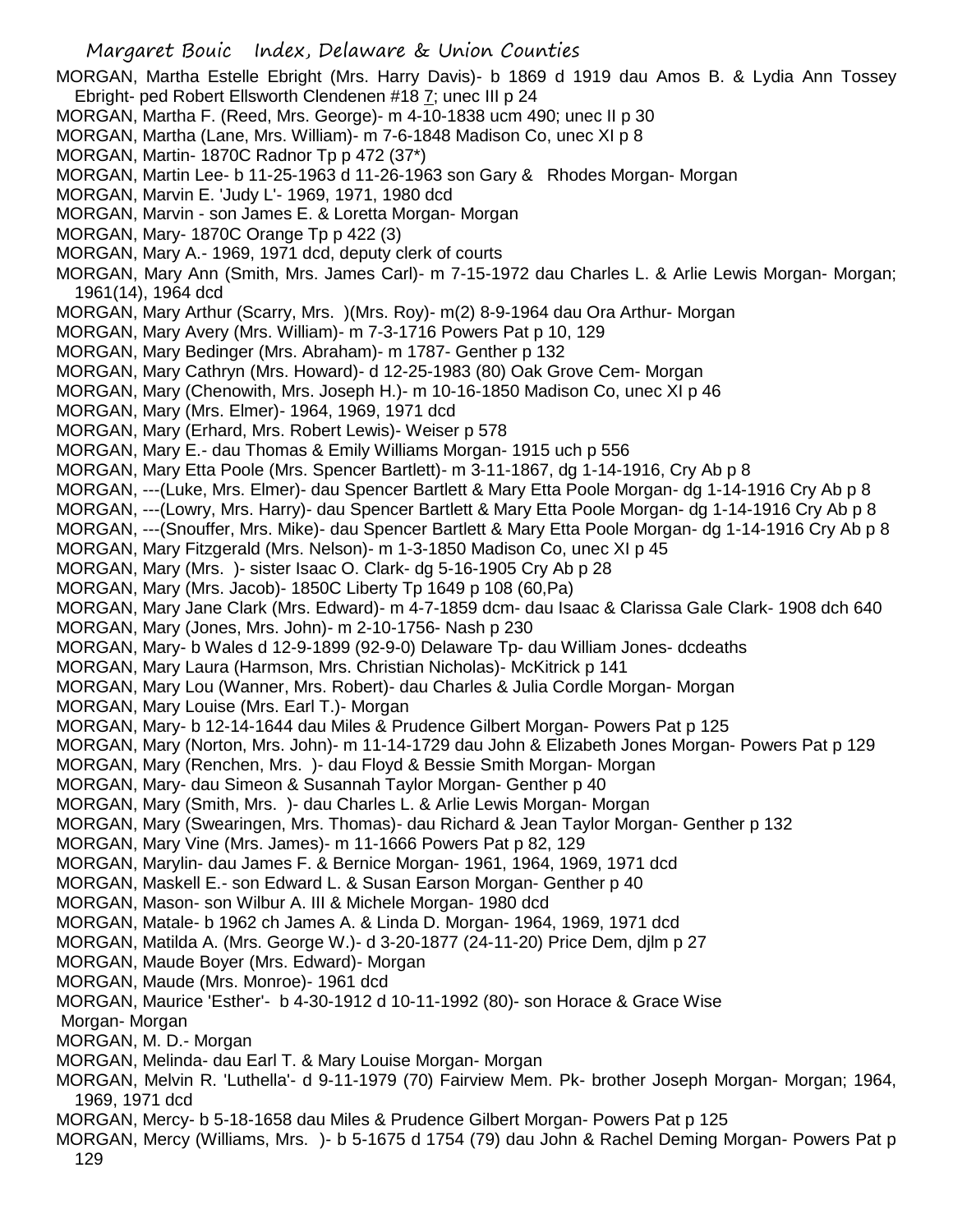- Margaret Bouic Index, Delaware & Union Counties MORGAN, Michael 'Jill Oman'- m 5-1974 son Charles Lester & Patricia Carey Morgan- Morgan MORGAN, Michael- son Earl T. & Mary Louise Morgan- Morgan MORGAN, Michael Eugene- son Eugene Hamilton Morgan- Morgan MORGAN, Michael J. 'Mike"- b 1959- son James L. & Norma Jean Neill Morgan- Morgan; 1961, 1969 dcd; 1971, 1973, 1975, 1977, 1979 ucd MORGAN, Michael- son Donald & Marlene Morgan- Morgan MORGAN, Michael 'Inge'- son Wilbur A., & Betty Hall Morgan- Morgan MORGAN, Michael L.- son Charles L. & Patricia A. Morgan- Morgan MORGAN, Michele (Mrs. Wilbur A., III)- 1980 dcd MORGAN, Michelle- b 1964 dau Jerry A. & Carolyn F. Morgan- 1980 dcd MORGAN, Mike 'Marcia'- son James & Bernice Morgan- Morgan MORGAN, Mildred L. (Fraker, Mrs. Rev. Charles F.)- b 11-8-1916 m 1956 d 2-9-1977 (60) Cheshire Cem- dau Floyd & Bessie Smith Morgan- Morgan MORGAN, Mildred (Mrs. Wilbur)- 1961 dcd MORGAN, Miles 'Prudence Gilbert''Elizabeth Bliss'- m(1) 1643 (2) 2-15-1670 son William & Elizabeth Tredegar Morgan- Powers Pat p 124. 125 MORGAN, Milton- son George Milton & Gladys Morgan- Morgan
- MORGAN, Milton I. 'Donna'- 1969, 1971 dcd
- MORGAN, Mina/Nina J.- ch Thomas & Emily Williams Morgan- 1915 uch p 556; unec III p 58; WCTU
- MORGAN, Minard 'Sarah Baker'- unec II p 18
- MORGAN, Mona- b 1970 ch Jack D. & Theresa S. Morgan- 1973, 1975, 1977, 1979, 1981, 1983 ucd
- MORGAN, Monroe 'Maude'- 1961, 1964, 1969 dcd
- MORGAN, Mordecai- son Simeon & Susannah Taylor Morgan- Genther p 40
- MORGAN, Morgan D.- 1820C Radnor Tp; 1908 dch 483
- MORGAN, Mrs. M. S.- Delaware Cook Book- delge X p 37
- MORGAN, M. R. (Mrs. E. P.)- DJ p 106
- MORGAN, Myrtle (Clark, Mrs. )- dau James E. & Loretta Morgan- Morgan
- MORGAN, Myrtle May Stiffler (Mrs. )- b 6-7-1884 d 10-8-1951 (67)- Morgan
- MORGAN, Nancy Carroll (Mrs. Leonard)- Morgan
- MORGAN, Nancy- dau Charles & Julia Cordle Morgan- Morgan
- MORGAN, Nancy (Mrs. Charles L.)- 1961, 1964, 1969, 1971 dcd
- MORGAN, Nancy L. Meyers (Mrs. Joseph F.)- b 8-27-1933 d 8-22-1989 (55) Shoup Cem- dau M. G. & Ruth Patzer Meyers- Morgan; 1964, 1969, 1971, 1980 dcd
- MORGAN, Nancy Stull (Mrs. Henry)- m 4-3-1827 unec V p 27, Madison Co
- MORGAN, Nannie Nell Snouffer (Mrs. )- d 5-9-1980 (93) Morgan
- MORGAN, Nathaniel- Powers Pat p 125
- MORGAN, Nathaniel D. 'Cynthia A. Monies'- m 6-22-1848 Madison Co, unec XI p 8
- MORGAN, Nellie Ethel (Weiser, Mrs. Emerson Frederick)- b 9-20-1896 m 7-2-1916 d 3-9-1957- Weiser p 766
- MORGAN, Nelson 'Mary Fitzgerald'- m 1-3-1850 Madison Co, unec XI p 45
- MORGAN, Nicholas- 1840C Scioto Tp (50-60)
- MORGAN, Norma Jean Neill (Mrs. James L.)- 1961, 1969 dcd; 1973, 1975, 1977, 1979, 1981, 1983 ucd
- MORGAN, N. S.- 1969 dcd, Berlin tp
- MORGAN, Nyle- ch Russell E. & Mable Morgan- 1962 ucd
- MORGAN, Olive Alberta King (Mrs. George F.)- b 1-31-1896 m 12-22-1920 dau Charles & Clara Belle Boylan King- Maugans Anc p 232
- MORGAN, Olive (Stockton, Mrs. John)- dau Richard & Jean Taylor Morgan- Genther p 132
- MORGAN, Ollie- uninf p 30
- MORGAN, Opal Mae Hock (Mrs. Ralph E.)- b 6-12-1923 d 8-12-1990 (67) Somerset Cem- dau Samuel I. & Stella M. Stuck Hock- Morgan
- MORGAN, Ophia Long (Mrs. )- d 1-2-1971 (74) bur W. Va- Morgan
- MORGAN, Orphia- 1961, 1964 dcd
- MORGAN, Pat- son Ralph L. Morgan- Morgan
- MORGAN, Patricia Ann (Howland, Mrs. Daniel M.)- m 5-4-1965 dau William D. & Doris I. Morgan- Morgan; 1961, 1964 dcd
- MORGAN, Patricia (Brumfield, Mrs. Michael)- dau Eugene Hamilton Morgan- Morgan
- MORGAN, Patricia (Mrs. Charles)- 1971, 1973, 1975 ucd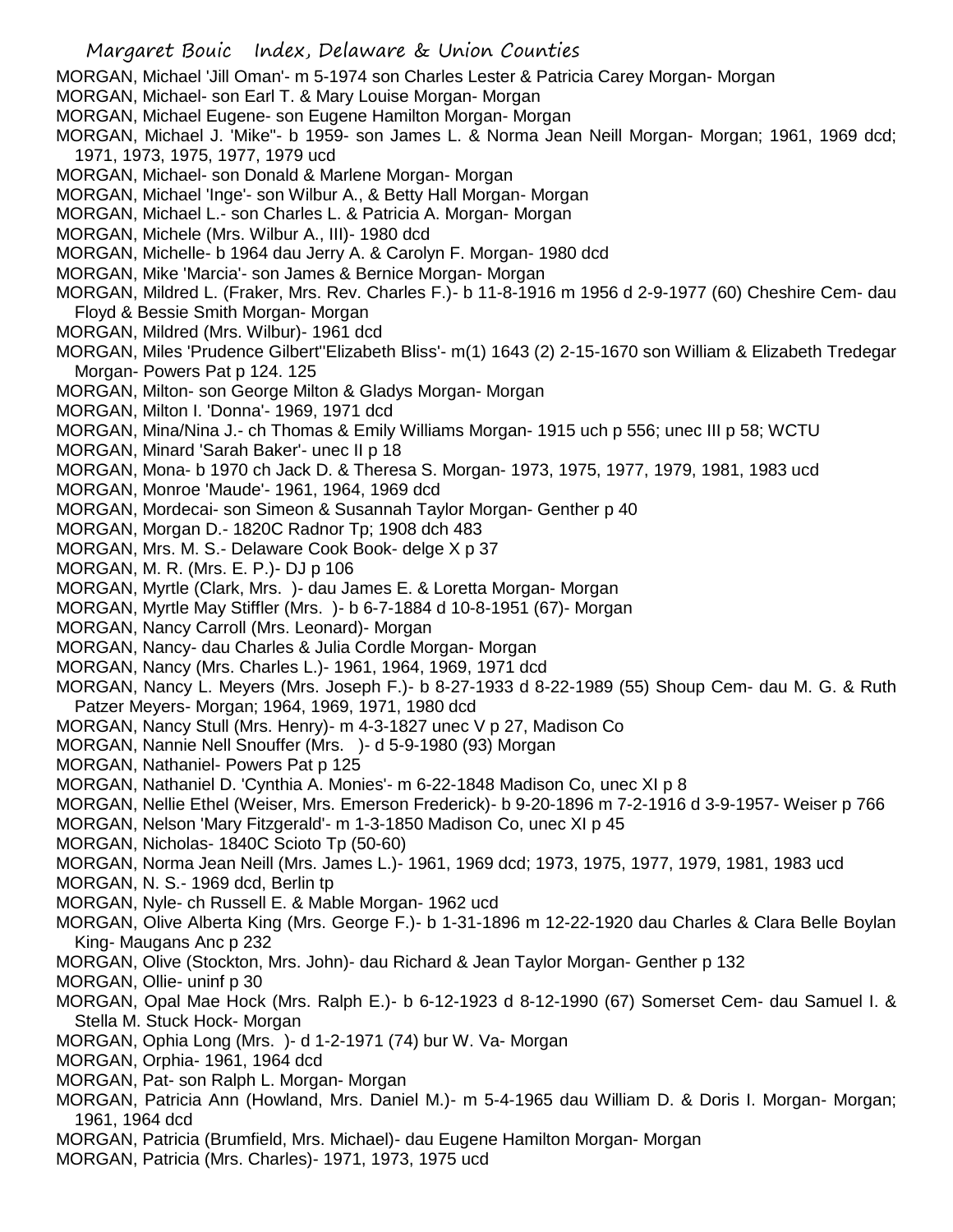- MORGAN, Patricia J. (Mrs. John P.)- 1971 dcd
- MORGAN, Patrick 'Judith'- Morgan
- MORGAN, Patty- dau Richard E. & Karen Morgan- 1964 dcd (1 1/2)
- MORGAN, Paul- son Floyd & Bessie Smith Morgan- Morgan
- MORGAN, Paul M.- son C. J. & Edith Street Morgan- Morgan
- MORGAN, Paul- brother Wilbur Morgan- Morgan
- MORGAN, Paul William- son william & Hattie Cox Morgan- dg 3-31-1914, dg 11-4-1913, dg 5-26-1914, Cry Ab p 12, 68, 106
- MORGAN, J. Paula (Mrs. Terrel L.) 1977 ucd
- MORGAN, Paulette (Mrs. Terrel L.)- Morgan
- MORGAN, Patricia A.Carey (Mrs. Charles L.)- b 5-27-1931 m 5-26-1949 d 5-26-1998 (66) Claibourne Cemdau Lester & Hazel Ames Carey- Morgan
- MORGAN, Peggy (Anderson, Mrs. Clyde)- dau Wilbur A. & Betty Hall Morgan- Morgan
- MORGAN, Peggy- dau Wm. D. & Doris I. Morgan- 1961(15), 1964 dcd
- MORGAN, Pelatiah- b 5-17-1650 son Miles & Prudence Gilbert Morgan- Powers Pat p 125
- MORGAN, Pelatiah/Peletier- d 6-25\26-1850 (87); 1880 dch p 362, 467; 1908 dch 196, 205, 379; 1976 dch p
- 181, 188; Pabst 1 p 1; Rev. Soldier; 1850C Kingston Tp 3235 p 172 (87,Mass); Wight II p 56, 6-28-1850 MORGAN, Peter 'Dorothy Hickson'- m 9-5-1939- Morgan
- MORGAN, Philip- b 1965 son James S. & Linda D. Morgan- 1969, 1971 dcd
- MORGAN, Phyllis June (Draper, Mrs. James H.)(Gregory, Mrs. Elza)- m 11-29-1963 div. Morgan- dau Charles L. & Arlie Lewis Morgan- Morgan; 1961 dcd (16)
- MORGAN, Prudence Gilbert (Mrs. Miles)- m 1643 d 11-14-1660 Powers Pat p 125
- MORGAN, R.- 1983 ucd
- MORGAN, Rachel Deming (Mrs. John)- m 11-16-1665 dau John Deming- Powers Pat p 84, 129
- MORGAN, Rachel Dimond- Powers Pat p 129
- MORGAN, Rachel Dunbar (Mrs. Robert)- dau Vern & Frances Luella Walker Dunbar- Maugans Anc p 174
- MORGAN, Rachel (Lewis, Mrs. Jacob)- m 9-19-1844 dcm
- MORGAN, Rachel- dau Simeon & Susannah Taylor Morgan- Genther p 40
- MORGAN, Ralph L.- b 1-30-1923 d 11-25-1990 (67) Berkshire Cem- son Lewis F. & Edna Smith Morgan-Morgan
- MORGAN, Ralph L. 'Mary M.'- 1964 dcd
- MORGAN, Ralph M.- son Ralph L. & Mary M. Morgan- Morgan; 1964 dcd (14)
- MORGAN, Ralph E. 'Opal Mae Hock'- b 5-18-1916 d 7-25-1993 (77) Somerset Cem- son Clyde W. & Edna Orange Morgan- Morgan
- MORGAN, Ralph,Jr. 'Ruth T/P.' 1969, 1971, 1980 dcd
- MORGAN, Ralph- brother Wilbur Morgan- Morgan
- MORGAN, Ralph- son William Morgan- Genther p 132
- MORGAN, Randy B.- b 9-6-1957 d 4-28-1998 (40)- son George M. & Lois Arlene Clark Morgan- Morgan; 1959, 1962, 1967, 1971, 1973, 1975 ucd
- MORGAN, Raymond- son John E. & Janis Fuller Morgan- Morgan
- MORGAN, Reba Arlene (Clendenen, Mrs. Harveyt Ellsworth)- b 1904 dau Harry Davis & Martha Estelle Ebright Morgan- ped Robert Elwsorth Clendenen #18 3; unec III p 24
- MORGAN, Rebecca M.- dau M. D. Morgan- Morgan- engaged to Alton B. Barnes
- MORGAN, Rebecca- b 1962 dau James L. & Norma Jean Neill Morgan- 1969 dcd
- MORGAN, Rebecca J.- dau Cordelias Morgan- 1850C Concord Tp 2096 p 125 (9/12,O)
- MORGAN, Rebecca (Tackett, Mrs. )- dau Floyd & Bessie Smith Morgan- Morgan
- MORGAN, Rebecca W. (Mrs. Donald L.)- 1980 dcd
- MORGAN, Rees- 1908 dch 704
- MORGAN, Retha K. Corwin (Mrs. )- d 3-18-1972 Bloomfield Cem- Morgan
- MORGAN, Richard- Genther p 39
- MORGAN, Richard- Nat 10-25-1847 delge IX p 77
- MORGAN, Capt. Richard- Genther p 38, 39
- MORGAN, Richard C.- 1975 ucd Millcreek Tp
- MORGAN, Richard- 1850C Troy Tp 2511 p 134 (68,Wales); hadc p 56; delge VII p 8
- MORGAN, Richard- son Clarence & Goldie L. Morgan- Morgan
- MORGAN, Richard E. 'Karen'- 1964 dcd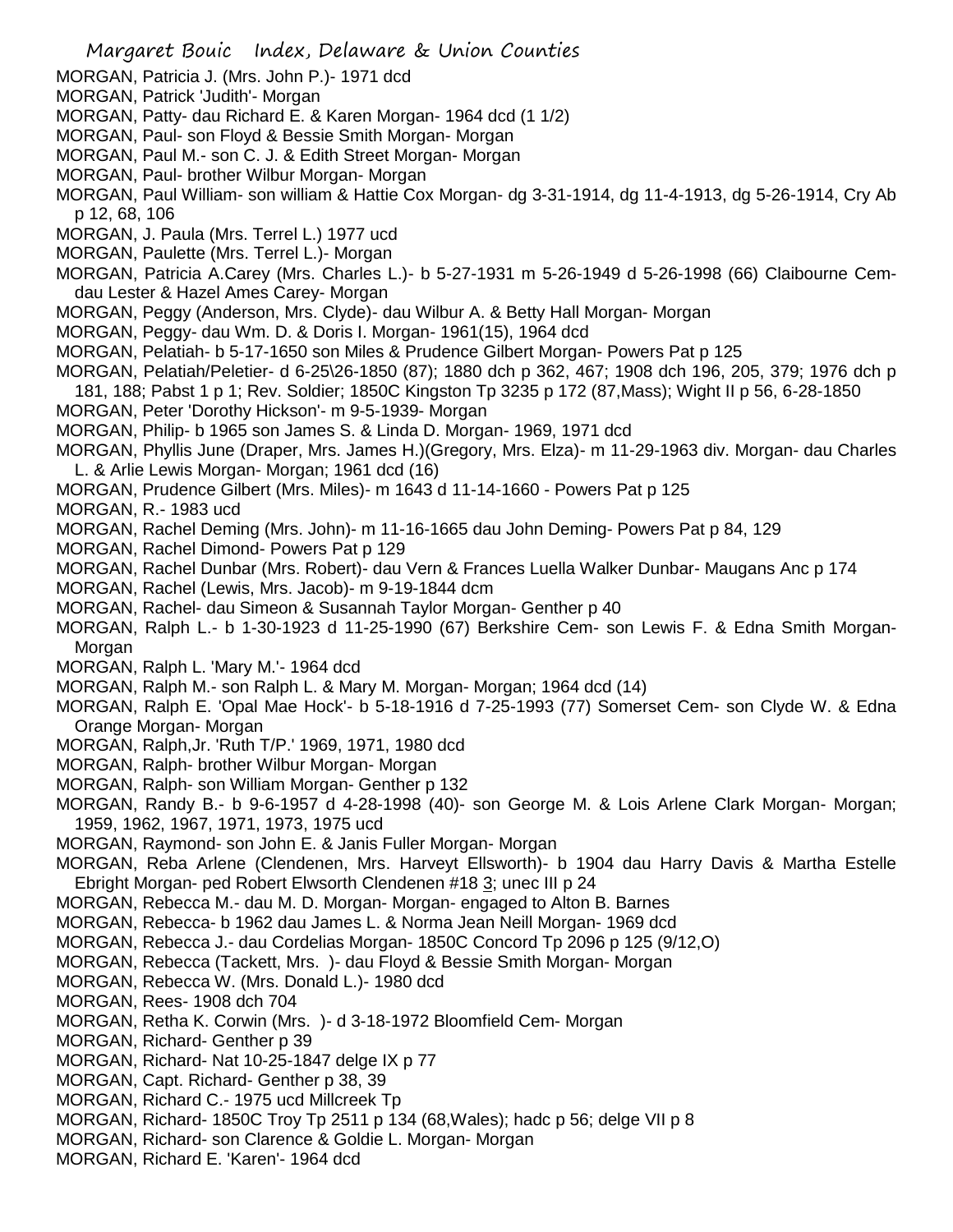- MORGAN, Dick- son Richard E. & Karen Morgan- 1964 dcd (3 1/2)
- MORGAN, Richard- son George E. & Edna I. Parmer Morgan- Morgan
- MORGAN, Richard- son George E. & Gertrude Morgan- Morgan
- MORGAN, Richard 'Jean Taylor'- son Richard Morgan- Genther p 121, 124, 124, 132
- MORGAN, Richard L.- son Ralph L. & Mary M. Morgan- Morgan 1964 dcd (16)
- MORGAN, Richard M. 'Debra M.'- 1979, 1971 ucd
- MORGAN, Rev. Richard R. 'Dorothy'- unvmec p 13, 34, 42
- MORGAN, Rick F. 'Jeannie'- b 1955 son George M. & Lois Arlene Clark Morgan- Morgan; 1959, 1962, 1967, 1971, 1973, 1975 ucd
- MORGAN, Rilla Greene (Mrs. Gary E.)- Morgan; 1975, 1977, 1979, 1981, 1983 ucd
- MORGAN, Robert- Powers Pat p 124
- MORGAN, Robert A.- brother James T. Morgan- Morgan
- MORGAN, Robert J.'E. Hope Ha(r)ger'- m 5-5-1935 Morgan; Genther p 185
- MORGAN, Robert 'Maggie Barnes''Jessie Grubb'- b 7-15-1872 m 8-31-1892 son Loomis & Lydia L. Case Morgan- onwq VII p 51
- MORGAN, Robert 'Rachel Dunbar'- Maugans Anc p 174
- MORGAN, Robert 'Shirley'- son Wilubr A. Sr. & Helen M. Allis Morgan- Morgan
- MORGAN, Robin 'Betsy'- son Wilbur A. & Betty Hall Morgan- Morgan
- MORGAN, Robin- dau Robert & Sue Ayres- Morgan- engaged to Robert Williams
- MORGAN, Rodney Allen' Ellis'- b 12-10-1958 d 11-12-1988 (29) Jerome Ce,- son George M. & Lois Arlene Clark Morgan- Morgan; 1959, 1962, 1967, 1971, 1973, 1975, 1979 ucd
- MORGAN, Rodney,Jr.- son Rodney Allen Morgan- Morgan
- MORGAN, Ronald 'Joann Thompson'- Morgan; 1964 dcd
- MORGAN, Ronald- son George Milton & Gladys Morgan- Morgan
- MORGAN, Rose (Bricker, Mrs. )- dau Leonard & Nancy Carroll Morgan- Morgan
- MORGAN, Rose (Ryan, Mrs. )- dau George E. & Edna I. Parmer Morgan- Morgan
- MORGAN, Roy- b 1964 son David D. & Dorothy Morgan- 1969, 1971 dcd
- MORGAN, Roy 'Elsie Rachel Hessler'- Morgan
- MORGAN, Roy 'Mary Arthur'- m 8-9-1964 d 5-15-1970 (62) Oak Grove Cem- Morgan
- MORGAN, Roy- son Myrtle May Stiffler Morgan- obit Myrtle, Del Mus Lib
- MORGAN, Ruby (Steiner, Mrs. )- dau Martha Morgan- Morgan
- MORGAN, Russell E. 'Mable'- 1962 ucd
- MORGAN, Russell 'Louise'- 1967, 1971 ucd
- MORGAN, Ruth (Loveless, Mrs. Carl Alvin)- Loveless p 6,7
- MORGAN, Rusty- b 1970 son Terrel L. & J. Paula Morgan- 1977 ucd
- MORGAN, Ruth Brewster (Mrs. Joseph)- m 5-8-1735 Powers Pat p 129
- MORGAN, Ruth (Cassady, Mrs. )- dau Floyd & Bessie Smith Morgan- Morgan
- MORGAN, Ruth E. Freshwater (Mrs. )- b 9-15-1899 dau Henry Archibald & Cora Holmes Freshwater Freshwater p 130
- MORGAN, Ruth T/P/(Mrs. Ralph,Jr.)- 1969, 1971, 1980 dcd
- MORGAN, Ruth Shapley (Mrs. John)- Powers Pat p 129
- MORGAN, Sabrina (Kesler, Mrs.Jacob)- m 10-7-1857 dcm
- MORGAN, Sadie- granddau Alexander Kidd- McKitrick p 136
- MORGAN, Salena- 1870C Delaware Town p 332 (26)
- MORGAN, Sallie- 1870C Delaware Town p 222 (21)
- MORGAN, Samuel- delge III p 10, 11, 224 (1810); VII p 63, VIII p 56
- MORGAN, Samuel 'Hannah Avery'- b 9-9-1669 m 12-30-1709 son John & Rachel Deming Morgan- Powers Pat p 9, 10, 129, 130, 139
- MORGAN, Samuel M. 'Margaret Johnston'- m 11-14-1850 Madison Co, unec XI p 46
- MORGAN, Samuel- b 3-9-1710/1 son Samuel & Hannah Avery Morgan- Powers Pat p 130
- MORGAN, Samuel- son Thomas & Jester Morgan- Genther p 38, 39
- MORGAN, Sarah- Genther p 128,witness
- MORGAN, Sarah (Amos, Mrs. John)- b 4-13-1678 m 4-1694 dau John & Rachel Deming Morgan- Powers Pat p 129
- MORGAN, Sarah B.- d 8-19-1859 (23-3-?) Cheshire Cem, Powell p 57
- MORGAN, Sarah Baker(Mrs. Minard)- dau John & Elizabeth Sebert Baker- unec II p 18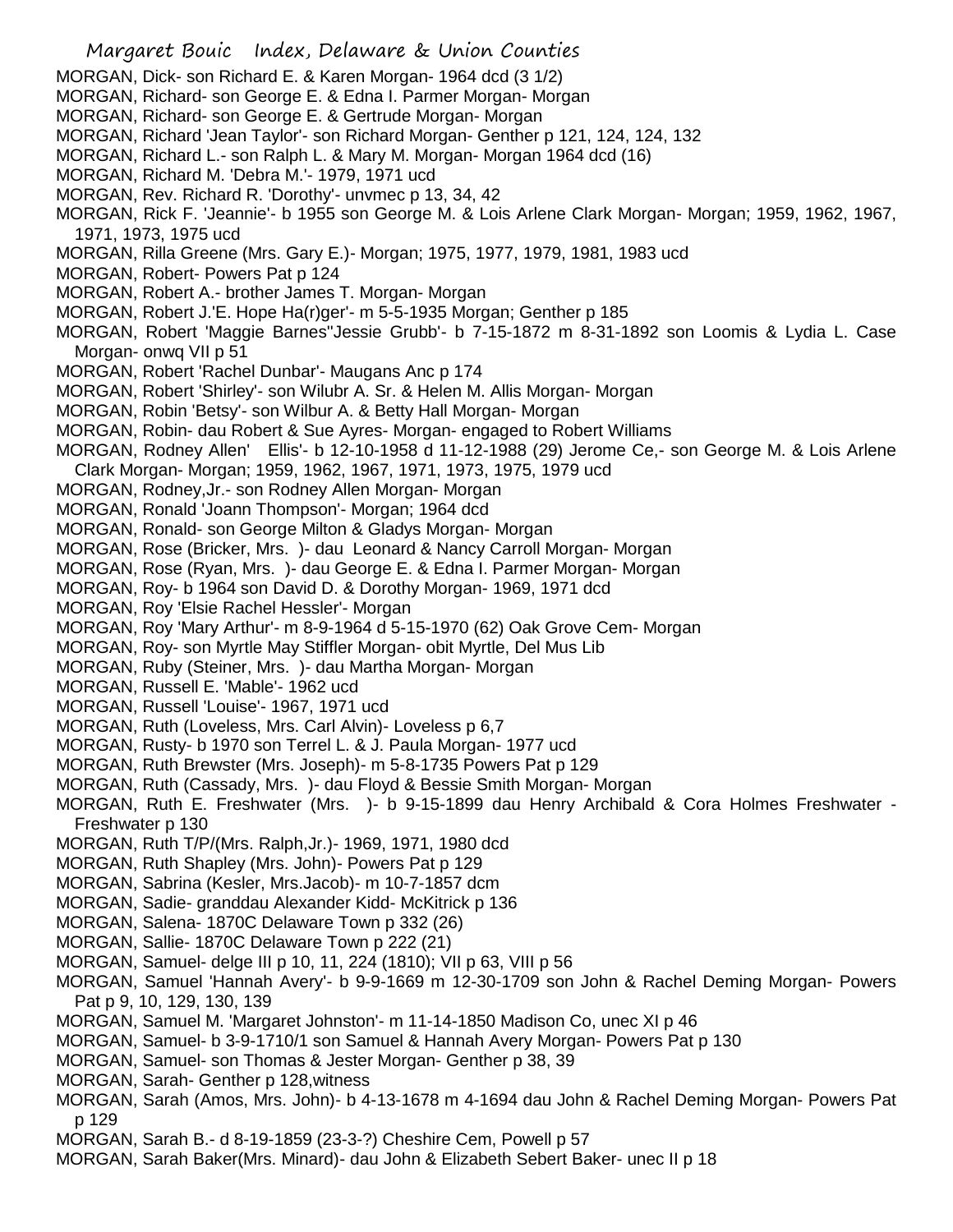- MORGAN, Sarah (Crawford, Mrs. Valentine)- Powers p 87
- MORGAN, Sarah E. (Sawyer, Mrs. Emery Fulton)- dau Thomas & Emily Wilkins Morgan- 1915 uch p 556
- MORGAN, Sarah Ewing (Mrs. John)- b 5-9-1769 m 1789- Genther p 40
- MORGAN, Sarah Fidelia Crane (Mrs. Edgar P.)- b 8-14-1891 m 11-18-1914 dau William & Susannah Kidd Crane- McKitrick p 167
- MORGAN, Sarah (Maine, Mrs. John)- m 11-8-1738; Powers Pat p 116; Asp (28)
- MORGAN, Sarah Park (Mrs. Benjamin)- m 11-5-1772 Powers Pat p 136
- MORGAN, Sarah- dau Richard & Jean Taylor Morgan- Genther p 132
- MORGAN, Scott- b 1966 son John P. & Patricia J. Morgan- 1971 dcd
- MORGAN, Scott (8-1995) son Steve & Genie Morgan- Morgan
- MORGAN, Shelley (Mrs. Wilbur III)- Morgan
- MORGAN, Sherri- b 1961 dau Marvin E. & Judy L. Morgan- 1969, 1971 dcd
- MORGAN, Shirley (Mrs. Robert)- Morgan
- MORGAN, Simeon 'Susannah Taylor'- b 12-16-1736 son Edward & --Lloyd Morgan- Genther p 40
- MORGAN, Sina (Mrs. Charles)- dcga p 64 Ohio State Gazette 5-17-1834
- MORGAN, Sinia Howison (Mrs. William)- m 3-14-1861 dcm
- MORGAN, Snyder- son Leonard & Nancy Carroll Morgan- Morgan
- MORGAN, Sophia C. (Minter, Mrs. Valentine)- m 3-29-1855 dcm; dg 10-17-1911 Cry Ab p 68
- MORGAN, Sophronia- unec III p 58, WCTU
- MORGAN, Spencer Bartlett 'Mary Etta Poole'- b 12-20-1837 Allegheny Co, NY m 3-11-1867 d 1-5-1916 (78y16d) Walnut Grove Cem, Worthington, son Azah & Laura Morgan- dg 1-14-1916, Cry Ab p 8
- MORGAN, Stephanie (6-1995) dau Steve & Genie Morgan- Morgan
- MORGAN, Stephanie June- granddau Charles & Dorothy Agnes Rogers Simpson- dcq Charles Simpson; dcq Dorothy Rogers Simpson
- MORGAN, Stephen'Tiffany Ann Krohn'- b 5-31-1969 m 7-1-1988- Morgan; St. Paul p 70
- MORGAN, Stephen- son Donald & Marlene Morgan- Morgan
- MORGAN, Steve 'Genie'- son Jan Morgan- Morgan
- MORGAN, Sue (Mrs. Carl)- Morgan
- MORGAN, Sue Carol (Dohoney, Mrs. Don)- dau Robert & Rachel Dunbar Morgan- Maugans Anc p 174
- MORGAN, Susan- 1870C Delaware Tp p 277 (30\*)
- MORGAN, Susan- d 5-10-1886 (47) Delaware dcdeaths
- MORGAN, Susan A. (Robinson, Mrs. James J.)- m 4-10-1853 dcm
- MORGAN, Susan Cook (Mrs. Lewis)- b 1839 m 3-1-1864 dcm d 4-27-1886 (47-2-9); dg 5-13-1886 Cry Ab p 132; Powell p 436
- MORGAN, Susan Earson (Mrs. Edward L.)- Genther p 40
- MORGAN, Susan F. Albino (Jones, Mrs. Rev. Edward)(Mrs. David)- d 10-6-1987 (77) Oak Grove Cem- sister Edward Albino- Morgan
- MORGAN, Susan- b 1963 dau Marvin E. & Judy L. Morgan- 1969, 1971, 1980 dcd
- MORGAN, Susanna- dau Barbara Morgan- dcw Bk 2 p 376
- MORGAN, Susannah- Pabst 8 p 6
- MORGAN, Susannah- 1850C Liberty Tp 1649 p 108 (30,O); Del Co
- MORGAN, Susannah Taylor (Mrs. Simeon)- dau Samuel Taylor- Genther p 40
- MORGAN, Susie- dau Richard E. & Karen Morgan- 1964 dcd (2 1/2)
- MORGAN, Sylvester- 1850C Liberty tp Del Co 1649 p 108 (17,O)
- MORGAN, Sylvia (Rice, Mrs. )- dau Leonard & Nancy Carroll Morgan- Morgan
- MORGAN, Tamara L.- b 12-29-1965 d 8-8-1995 (29) dau Gary E. & Rilla Greene Morgan- Morgan; 1975, 1977, 1979, 1981, 1983, 1991 ucd
- MORGAN, Ted E.- son Ophis long Morgan- Morgan
- MORGAN, Tella- 1971, 1973 ucd, Union Tp
- MORGAN, 'Theresa'- 1991 ucd
- MORGAN, Tiffany Ann Krohn (Mrs. Stephen)- b 11-29-1967 m 7-1-1988 dau Joe Douglas & Rosalie Carson Krohn- St. Paul p 70
- MORGAN, Teresa Kay (Manley, Mrs. Troy Douglas)- b 3-1961 m 6-25-1983 dau James LeRoy & Norma Jean Neill Morgan- Morgan; 1961, 1969 dcd; 1975, 1977, 1979, 1981 dcd
- MORGAN, Teresa L. Tatman (Mrs. James M.)- m 2-15-1986 dau Dwight & Janet tatman- Morgan
- MORGAN, Terrel L. 'Paulette'- d 9-25-1987 (36) Berkshire Cem- son Charles L. & Patricia A. Morgan- Morgan;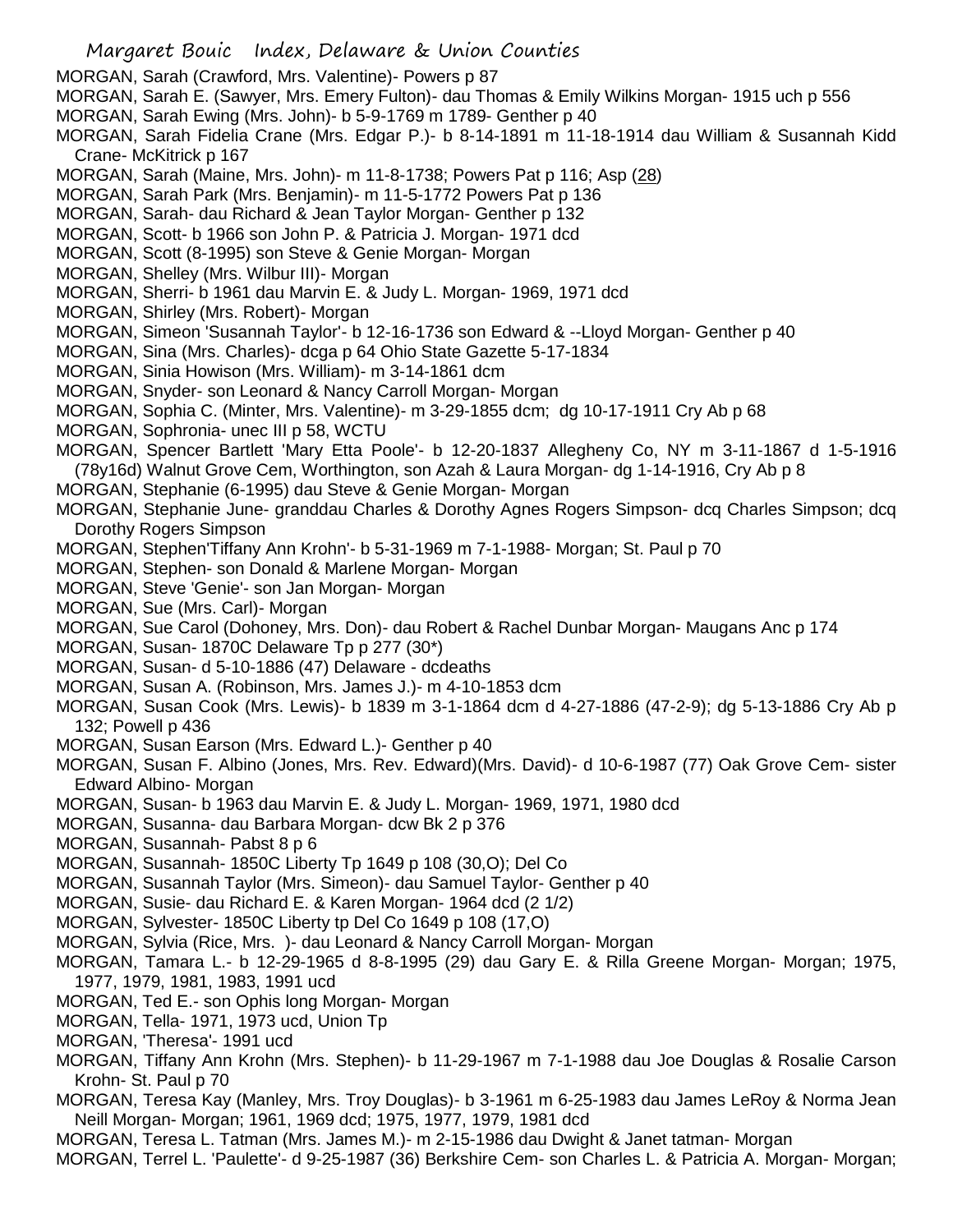Margaret Bouic Index, Delaware & Union Counties 1977 ucd MORGAN, Terri- ch Ralph L. & Mary M. Morgan- 1964 dcd (4) MORGAN, Terry- 1980 dcd, Troy Tp MORGAN, Terry- ch Horace & Grace Wise Morgan- Morgan MORGAN, Terry L. 'Judy E.'- 1971, 1973 ucd MORGAN, Theophilus 'Lydia Pierpont'- bapt 5-16-1703 son John & Elizabeth Jones Morgan- Powers Pat p 129 MORGAN, Theophilus- b ca 1719 son Samuel & Hannah Avery Morgan- Powers Pat p 130 MORGAN, Theresa- dau Ralph L. Morgan- Morgan MORGAN, Theresa S. (Mrs. Jack D.)- 1973, 1975, 1977, 1979, 1981, 1983 ucd MORGAN, Thomas Lester 'Heather Renee Guthrie'- b 9-6-1967 m 8-8-1992 son Leo Thomas & Linda Cubbage Morgan- Morgan; opc 1003; 1971, 1980 dcd MORGAN, Thomas 'Hester Taylor'- Genther p 38, 39 MORGAN, Leo Thomas 'Linda Margaret Cubbage'- m 11-16-1963 son Charles L. & Arlie Lewis Morgan-Morgan; 1961, 1969, 1971, 1980 dcd MORGAN, Thomas- son Wuilliam Morgan- Powers Pat p 124 MORGAN, Timothy Allen 'Lori Lynn Webb'- m 6-9-1979- son Gerald Morgan- Morgan MORGAN, Timothy 'Deborah'- bapt 1723 son Samuel & Hannah Avery Morgan- Powers Pat p 130 MORGAN, Tom 'Linda Cubbage'- son Charles L. & Arlie Lewis Morgan- Morgan MORGAN, Tony- b 1974 son Terrel L. & J. Paula Morgan- 1977 ucd MORGAN, Tracy- son Rick & Jeanne Morgan- Morgan MORGAN, Vaughn A.- son C. J. & Edith Street Morgan- Morgan MORGAN, Verna L. (Spain, Mrs. )(Mrs. George M.)- Morgan; 1981, 1983 ucd MORGAN, Vernon Bernard 'Denise R. Livingston'- m 12-16-1978- Morgan MORGAN, Vicki- b 1967 dau Jerry A. & Crolyn F. Morgan- 1980 dcd MORGAN, Vicki- b 1955 dau Ralph Jr. & Ruth T/P. Morgan- 1969, 1971 dcd MORGAN, Viola (Ryan, Mrs. )- dau George E. & Edna I. Parmer Morgan- Morgan MORGAN, Violet- dau John & Della Morgan- 1910C Richwood 108-110 p 4B (6,O,O,O) MORGAN, Virginia A. Snare (Mrs. Fred G.)- m 4-15-1949 obit Fred G., mlib MORGAN, Virginia (Williams, Mrs. )- sister Melvin R. Morgan- Morgan MORGAN, Vivian (Swisher, Mrs. )- du Roy & Elsie Rachel Hessler Morgan- Morgan MORGAN, Wade- son Ronald & Joann Thompson Morgan- Morgan MORGAN, Walter- son Myrtle May Stiffler Morgan- obit Myrtle, Del Museum Lib MORGAN, Walter M.- son Thomas & Emily Williams Morgan- 1915 uch p 556 MORGAN, Warren- b 1862 d 1863 son William J. & Amanda M. Morgan- Africa Cem, Powell p 180 MORGAN, Watkin- son William Morgan- Powers Pat p 124 MORGAN, Welsh- 1870C Radnor tp p 473 (38\*) MORGAN, Wilbur- d 3-4-1982 (67) Marlborough Cem- Morgan MORGAN, Wilbur A. "Bill" 'Betty Hall'- b 6-16-1931 d 11-26-1995 (64) Sunbury Mem. Pk- son Wilbur A,Sr. & Helen M. Allis Morgan- Morgan; 1980 dcd MORGAN, Wilbur A.,Sr. 'Helen M. Allis'- Morgan MORGAN, Wilbur 'Betty'- 1971 dcd MORGAN, Wilbur 'Mildred'- 1961 dcd MORGAN, Wilbur A. III 'Michelle"Shelley"'- son Wilbur A. & Betty Hall Morgan- Morgan; 1980 dcd MORGAN, William- of Wales- Powers Pat p 124 MORGAN, William- 1870C Orange Tp p 422 (39\*) MORGAN, William- 1835 men p 31 #106 p 54 Harlem Tp MORGAN, William A.- son Thomas & Emily Williams Morgan- 1915 uch p 556 MORGAN, William 'Ann'- Powell p 223 MORGAN, William- son George E. & Edna I. Parmer Morgan- Morgan MORGAN, William- brother Earl T. Morgan- Morgan MORGAN, William C.- son Charles & Julia Cordle Morgan- Morgan MORGAN, William D.,Jr. 'Cynthia'- 1980 dcd MORGAN, William D.- 1991 ucd MORGAN, William D. 'Doris I.'- 1961, 1964, 1969, 1971, 1980 dcd MORGAN, William- b 1886 son Edwin P. & Mary Belle Boyer Morgan- unec II p 13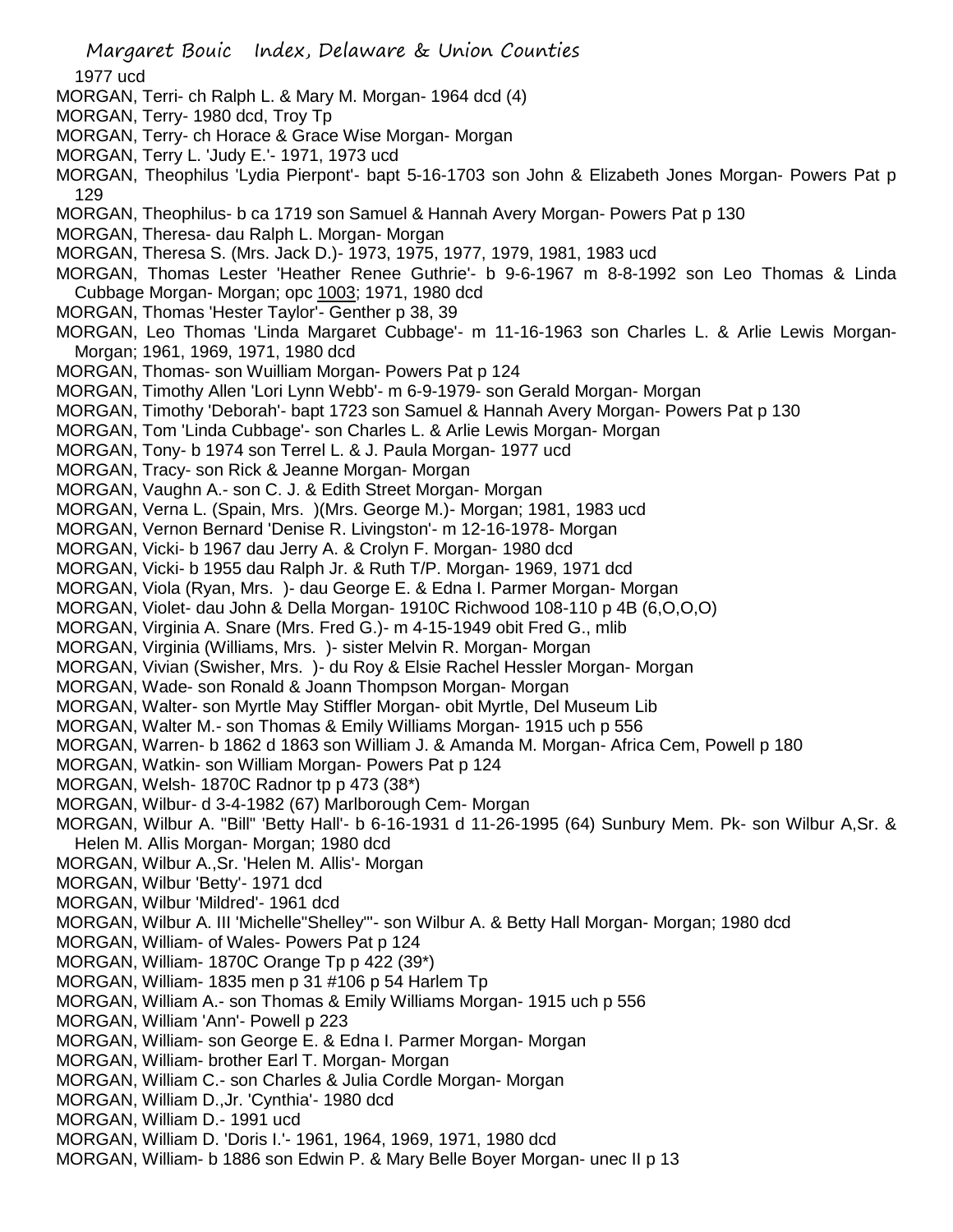Margaret Bouic Index, Delaware & Union Counties MORGAN, William 'Eliza'- 1850C Harlem Tp 607 p 55 (62,Vt) Powell p 110 MORGAN, William 'Emily E. Northrup'- m 10-24-1852 dcm MORGAN, William 'Hattie Cox'- m 7-2-1909 dg 11-4-1913 Cry Ab p 68, 106 MORGAN, William J. 'Amanda M. Shoemaker'- b 1830 m 10-5-1853 d 1902 Africa Cem, Powell p 180; dg 11- 4-1898 Cry Ab p 171 MORGAN, William L.- 1961, 1964 Marlborough Tp MORGAN, Deacon William 'Margaret Avery'- m 7-17-1696 son James Morgan- Powers Pat p 11, 82, 260; 1908 dch 420, 852; rcc p 4 MORGAN, William,Jr. 'Mary Avery'-m 2-3-1716 son John & Elizabeth Jones Morgan- Powers Pat p 10, 129 MORGAN, William- son Ophia Long Morgan- Morgan MORGAN, William- son Capt. Richard Morgan- Genther p 39, 41, 120 MORGAN, William- son Richard & Jean Taylor Morgan- Genther p 132 MORGAN, William 'Sinia Howison'- m 3-14-1861 dcm MORGAN, William- son William Morgan- Powers Pat p 124 MORGAN, William- b 1955 son William D. & Doris I. Morgan- 1961, 1964, 1969, 1971 dcd MORGAN, Willie- d12-3-1890 (5y) son E. P. & M. R.- Jerome IOOF Cem, DJ p 106 MORGAN, W. J.- CCC (1875 Orange Tp) MORGAN, Ya-Londa Carol dau Frank & Edith Arms- Morgan engaged to Michael Keith Moffett MORGAN, Zadra (Mrs. Daniel)- Morgan MORGAN, Zora (Mrs. )- dau J. J. & Annetta A. Lee Black- dg 3-25-1913 Cry Ab p 27 MORGANCE, see Maugans- Tobias 'Hagar Carr'- m 1-2-1848 dcm MORGANS, Charles- d 3-31-1838 (35) Radnor Cem, Powell p 215 MORGANS, D.- 1880 dch p 507 MORGANS, Edward- b 1845 d 1867 Oak Grove Cem, Powell p 437 MORGANS, Edward A.- Nat 10-9-1866 from Wales 4-1856, delge IX p 77 MORGANS, Hannah- ch William Morgans- 1880 dch p 774; halfsister Wm. Jones MORGANS, Jane- dau William Morgans- 1880 dch p 774; 1850c Radnor Tp 53 p 176 (13,O) MORGANS, Margart (Anson, Mrs. Edmund)- m 5-2-1859, dg 7-11-1911 Cry Ab p 47 MORGANS, Margaret (Mrs. Richard)- d 9-25-1880 (73) Radnor Cem, Powell p 212 MORGANS, Morgan D.- 1880 dch p 504, 511; delge VII p 64, VIII p 65 MORGANS, Richard 'Margaret'- d 3-1-1861 (38y) Radnor Cem, Powell p 212 MORGANS, Richard- son William Morgans- 1880 dch p 774 MORGANS, W. Ray- b 6-1-1876 Scioto Tp see Maugans- dcb MORGANS, Sarah- b Wales- d 4-30-1877 (69y) sister James Davis- Powell p 211 MORGANS, William- 1880 dch p 774 MORGANS, William- son William Morgans- 1880 dch p 774 MORGAUS, Mary- 1870C Delaware Tp p 273 (54\*) MORGENSTERN, Bruce- b 1956- son Paul L. & Kathleen M. Morganstern- Morgenstern; 1961, 1964, 1969, 1971 dcd MORGENSTERN, Carol (Hart, Mrs. )- b 1953 dau Paul L. & Kathleen M. Morgenstern- Morgenstern; 1961, 1964, 1969, 1971, 1980 dcd MORGENSTERN, Connie (Weber, Mrs. William)- dau Roy & Fern Zimmerman Morgenstern- Morgenstern MORGENSTERN, Craig- 1964 dcd (12) MORGENSTERN, Dorothy (Mrs. Larry D.)- 1979, 1981, 1983, 1991 ucd MORGENSTERN, Fern Zimmerman (Mrs. Roy)- Morgenstern MORGENSTERN, Kathleen M. (Mrs. Paul L.)- 1961, 1964, 1979, 1971, 1980 dcd MORGENSTERN, Larry D. 'Dorothy Berg'- b 12-14-1940 m 4-17-1965 d 7-26-1993 (52) Oakdale Cem - son Roy & Fern Zimmerman Morgenstern- Morgenstern; 1979, 1981, 1983, 1991 ucd MORGENSTERN, Linda (Schlaegel, Mrs. )- dau Paul L. & Kathleeen M. Morgenstern- Morgenstern; 1961, 1964, 1969 dcd MORGENSTERN, Linda (Sayres, Mrs. Earl)- dau Roy & Fern Zimmerman Morgenstern- Morgenstern MORGANSTERN, Margaret (Mrs. Paul Leonard)- Morgenstern MORGENSTERN, Melissa- b 1969 dau Larry d. & Dorothy Morgenstern- 1979, 1981, 1983, 1991 ucd MORGENSTERN, Paul L. 'Kathleen M.'- 1961, 1964, 1969, 1981 dcd MORGANSTERN, Paul Leonard 'Margaret'- d 3-10-1978- Morgenstern MORGENSTERN, Paul- b 1951 son Paul L. & Kathleen M. Morganstern- Morgenstern; 1969 dcd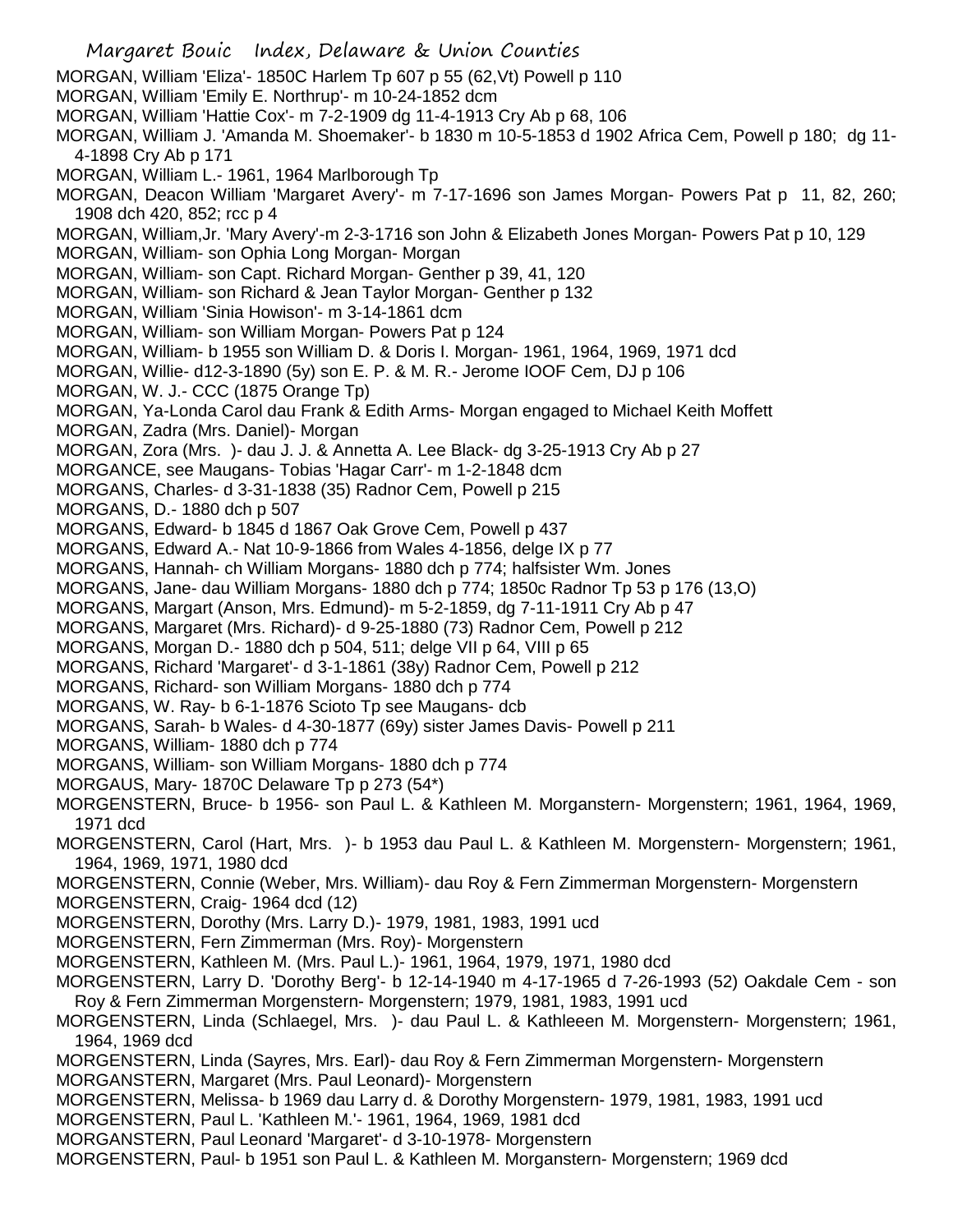Margaret Bouic Index, Delaware & Union Counties MORGENSTERN, Roy 'Fern Zimmerman'- Morgenstern MORGENSTERN, Sandra (Bentley, Mrs. Tom)- dau Roy & Fern Zimmerman Morgenstern- Morgenstern MORGENSTERN, Scott- b 1972 son Larry d. & Dorothy Morgenstern- Morgenstern; 1979, 1981, 1983, 1991 ucd; engaged to Julie Dover MORGENSTERN, Shelley (Mrs. Thomas)- Morgenstern MORGENSTERN, Steve- b 1955 son Paul L. & Kathleen M. Morganstern- Morgenstern; 1961, 1964, 1969, 1971 dcd MORGENSTERN, Terry- son Roy & Fern Zimmerman Morgenstern- Morgenstern MORGENSTERN, Thomas Edward 'Shelly Renee Hazel'- b 1965 m 6-23-1990 son Larry D. & Dorothy Berg Morgenstern- Morgenstern; 1979, 1981, 1983 ucd MORGRIDGE, Charles- 1870C Darby Tp 136-124 p 18 (69,Vt) MORGRIDGE, Effie Roseberry (Mrs. William)- MR-DAR p 8 MORGRIDGE, Harriet (Butler, Mrs. Charles A.)- MR-DAR p 7 MORGRIDGE, William 'Effie Roseberry'- MR-DAR p 8 MORIARIT, Chloe Stephens (Mrs. )- dau J. P. & Catherine Snyder Stephens- Weiser p 549 MORIARITY, James- researcher Moriarty, Calvin, Kelleher, Connell, delge XII p 59 MORIARITY, Nellie Tp b 1889 d 1912 Oak Grove Cem, Powell p 438 MORIARTY, John ' Irwin'- son Eugene Moriarity- Moriarity MORIARTY, Katherine Carroll- death- dg 5-12-1893, dg 8-19-1893, Cry Ab p 121, 133 MORIARTY, Megan Marie- b 8-4-1990 dau John & - Irwin Moriarity- Moriarity MORIE, Doug- dg 1-15-1892 Cry Ab p 82 MORIE, Sam (75-1932) Claibourne Cem, uninf p 21 MORIS, Eliza- b Galio Co d 12-19-1896 (73) Delaware - dau John Monley- dcdeaths MORISEE?, George- son Robert & Mary Morisee- 1880C Jackston Tp 5 p 223A (7,O,O,O) MORISEE?, Joseph- son Robert & Mary Morisee- 1880C Jackson Tp 5 p 223A (10,O,O,O) MORISEE?, Laura- dau Robert & Mary Morisee- 1880c Jackson Tp 5 p 223A (2,O,O,O) MORISEE?. Margaret- dau Robert & Mary Morisee- 1880C Jackson Tp 5 p 223A (5,O,O,O) MORISEE?, Mary (Mrs. Robert)- 1880C Jackson Tp 5 p 223A (29,O,Va,Del) MORISEE?, Robert 'Mary'- 1880C Jackson Tp p 223A (39,O,Va,NY) MORISON, Anna Mae (Brown, Mrs. Alfred G.)- m 1921 WBrown VI p 766 MORISON, Grace (Brown, Mrs. August G.)- m 1917 WBrown VI p 764 MORIT, Arthur 'Frances'- Morit MORIT, Bobette Alene Ressa (Mrs. Scott William)- m 6-1-1988 dau Robert & Carlene Ressa- Morit MORIT, Frances (Mrs. Arthur)- Morit MORIT, Scott William 'Bobette Alene Ressa'- m 6-1-1988 son Arthur & Frances Morit- Morit MORITY, Margery- hmp p 109 MORITY, Mary- hmp p 109 MORITY, Mary O'Conner (Mrs. )- d (52) dg 1-21-1913 Cry Ab p 8 MORITZ, Gerald 'Mary C.'- 1975, 1977 ucd MORITZ, Mary C/R. (Mrs. Gerald)- 1975, 1977 ucd MORJICKIAN, Nicholas A.- 1908 dch 256; Nat 11-2-1886 from Armenia 8-23-1881; delge IX p 77 MORK, Mrs. - Delaware Cook book- delge X p 37 MORKEN, --- b 10-15-1868 Delaware Town dau Jeremiah & L. A. Morken- dcb MORKENDALL, Peter- 1835 men p 35 #65 p 61 Kingston Tp MORLAND, Harold- Morland MORLAND, Joseph 'Mary Jackson'- m 1835 Pabst 8 p 99 MORLAND, Kathy May (Miller, Mrs. Dennis Patrick)- m 9-30-1984 dau Harold Morland- Morland MORLAND, Mary Jackson (Mrs. Joseph)- m 1835 Pabst 8 p 99 MORLAY, Frank- Oller Cem p 5; War of 1812 MORLAY, John- d 1-25-1826 (41-11-11) Oller Cem p 5 MORLAY, Katharine (Mrs. Francis)- d 4-20-1836 (42-3-11) Oller Cem p 5 MORLAY, Peter O.- d 3-23-1834 (1-2-4) Oller Cem p 5 MORLAY, Susan- dau Francis & Katharine Morlay- d 11-22-1835 (2m) Oller Cem p 5 MORLE, Conard 'Margaret'- 1910C Darby Tp 164 p 8B (41,O,Ger,Ger) m 20y MORLE, Earnest E.- son Conard & Margaret Morle- 1910C Darby Tp 164 p 8B (17,O,O,O) MORLE, Lydia A.- dau Conard & Margaret Morle- 1910C Darby Tp 164 p 8B (14,O,O,O)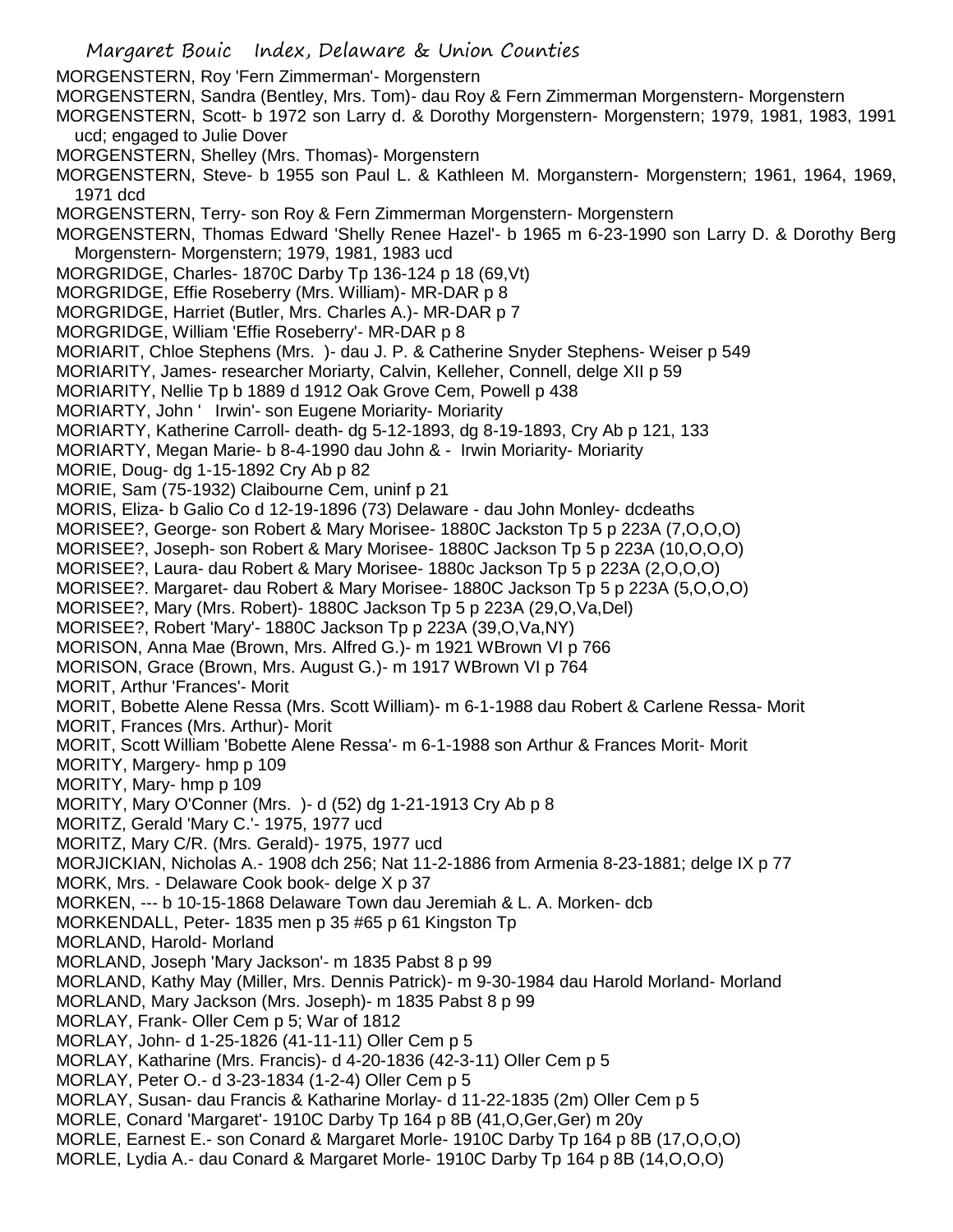MORLE, Margaret (Mrs. Conard)- 1910C Darby Tp 164 p 8B (51,O,O,O) m 20y, 2 ch

- MORLER?, Philip- 1910C Darby Tp 50 p 3A (21,O,O,O)
- MORLEY, Adam- b 1985 son Bruce Neal & Diane Marie Gingerich Morley- 1991 ucd
- MORLEY, Albertus D. 'Sally Oare'- Morley
- MORLEY, Alesha- dau Bruce Neal & Diane Marie Gingerich Morley- 1991 ucd
- MORLEY, Arlin Malcolm 'Rachel Lois McKitrick McKitrick p 72
- MORLEY, Betty (Fink, Mrs. Jack S.)- dau Frank E. & Ruth Williams Morley- Morley
- MORLEY, Billy- b 1950 son Elmer H. & Imogene H. Morley- 1959, 1962, 196, 1971, ucd
- MORLEY, Bruce Neal 'Diane Marie Gingerich'- b 1961 m 7-22-1983 son Neal K. & Martha Morley- Morley; 1967, 1971, 1973, 1975, 1977, 1979, 1981, 1983, 1991 ucd
- MORLEY, Candice Ann "Candy" (Liedtke, Mrs. David)- b 3-2-1957 m 10-14-1989 d 1-27-1990- bur St. John'sdau Roger E. & Marjorie Ann Blumenschein Morley- Rausch 195222 III p 310; 1967, 1971, 1973, 1975, 1977, 1979, 1981 ucd
- MORLEY, Catherine Rose 'Cathie''Kathy" (Monroe, Mrs. Rick)- b 4-8-1956 dau Roger E. & Marjorie Ann Blumenschein Morley- Rausch 195221 III p 310; 1967, 1971, 1973, 1975 ucd
- MORLEY, Charles Henry 'Mary Lee Perkins'- m 9-7-1864 d 10-9-1889- Weiser p 203
- MORLEY, Cynthia Lynn "Cindy"(Shankin, Mrs. Charles Richard)- b 1-5-1959 m 6-19-1982 dau Roger E. & Marjorie Ann Blumenschein Morley- Morley; Rausch 195223, III p 311; 1967, 1971, 1973, 1975, 1977, 1979, 1981 ucd
- MORLEY, Daniel- adm. notice- dcga p 22 Del Pat & Fr Chronicle 11-19-1823
- MORLEY, Daniel E.'Dot'- son Frank E. & Ruth Williams Morley- Morley
- MORLEY, Daniel Jon- b112-28-1959 son Arlin Malcolm & Rachel Lois McKitrick Morley- McKitrick p 72
- MORLEY, Diane Marie Gingerich (Mrs. Bruce Neal)- m 7-22-1983 dau Abraham Gingerich- Morley; 1991 ucd
- MORLEY, Diane- b 1953 dau Neal R. & Martha D. Morley- 1959, 1962, 1967, 1971 ucd
- MORLEY, Donna- b 1966 dau Neal R. & Martha Dort Morley- 1967, 1971, 1973, 1975, 1977, 1979, 1981, 1983 ucd
- MORLEY, Dot (Mrs. Daniel)- Morley
- MORLEY, Elmer H. "Crazy Horse" 'Jean Easterday''Judith Young'- b 5-12-1921 m(2) 1980 d 6-18-1996- son Frank E. & Ruth Williams Morley- Morley; 1959, 1962, 1967, 1971, 1973, 1975, 1977, 1979, 1991 ucd
- MORLEY, Forbes 'Polly Maine'- Asp (557b)
- MORLEY, Frank E.'Ruth Williams' b 11-30-1897 m 9-21-1920 d 5-18-1979 Jerome IOOF Cem- DJ p 116, 121 son Albertus D. & Sally Oare Morley- Morley; 1949, 1959, 1962, 1967, 1971, 1973, 1975, 1977, 1979, 1981 ucd
- MORLEY, Gregory Scott- b 10-22-1950 son Arlin Malcolm & Rachel Lois McKitrick Morley- McKitrick p 72
- MORLEY, Imogene "Jean" Easterday (Mrs. Elmer)- 1959, 1962, 1967, 1971 ucd
- MORLEY, Jill- dau Elmer & Imogene Morley- 1962(11), 1971 ucd
- MORLEY, Joanne/Jeanne (Studebaker, Mrs. John)- dau Frank E. & Ruth Williams Morley- Morley; 1949 ucd
- MORLEY, Juanita (Fry, Mrs. James)- dau Frank E. & Ruth Williams Morley- Morley; 1949 ucd
- MORLEY, Judith Young (Mrs. Elmer H.)- m 1980- Morley; 1991 ucd
- MORLEY, Julia Perkins- b 6-15-1865 dau Charles Henry & Mary Lee Perkins Morley- Weiser p 203
- MORLEY, Kathy (Mrs. Frank)- Morley
- MORLEY, Kimberley K. (O'Donnell, Mrs. Steve)- b 1928 son Elmer H. & Imogene H. Morley- Morley; 1959, 1962, 1967, 1981, 1977, 1979 ucd
- MORLEY, Margaret- d 5-16-1865 (20y9m) Oakdale Cem 916 (E15) I p 4, moved here 5-25-1893
- MORLEY, Marjorie Blumenschein (Mrs. Roger E.)- b 10-29-1934 m 7-2-1952- dau John & Edna Rausch Blumenschein- Rausch 19522 III p 310; Morley; 1967, 1971, 1973, 1975, 1977, 1979, 1981, 1983 ucd
- MORLEY, Mark Allen- b 4-8-1955- son Arlin Malcolm & Rachel Lois McKitrick Morley- McKitrick p 72
- MORLEY, Martha Dort (Mrs. Neal)- DJ p 121; Morley; 1959, 1962, 1967, 1971, 1973, 1975, 1981, 1983, 1991 ucd
- MORLEY, Mary Lee Perkins (Mrs. Charles Henry)- b 10-16-1837 m 9-7-1864 dau William Lee & Margaretta Sarah Oakley Perkins- Weiser p 203
- MORLEY, Matthew- b 1988- son Bruce Neal & Diane Gingerich Morley- 1991 ucd
- MORLEY, Maxine (Barry, Mrs. Herbert)(Stahler, Mrs. )- dau Frank E. & Ruth Williams Morley- Morley
- MORLEY, Mike- 1967 ucd, Paris Tp
- MORLEY, Neal R.'Martha Dort'- son Frank E. & Ruth Williams Morley- Morley; DJ p 121; 1949, 1959, 1962, 1967, 1971, 1973, 1975, 1977, 1979, 1981, 1983, 1991 ucd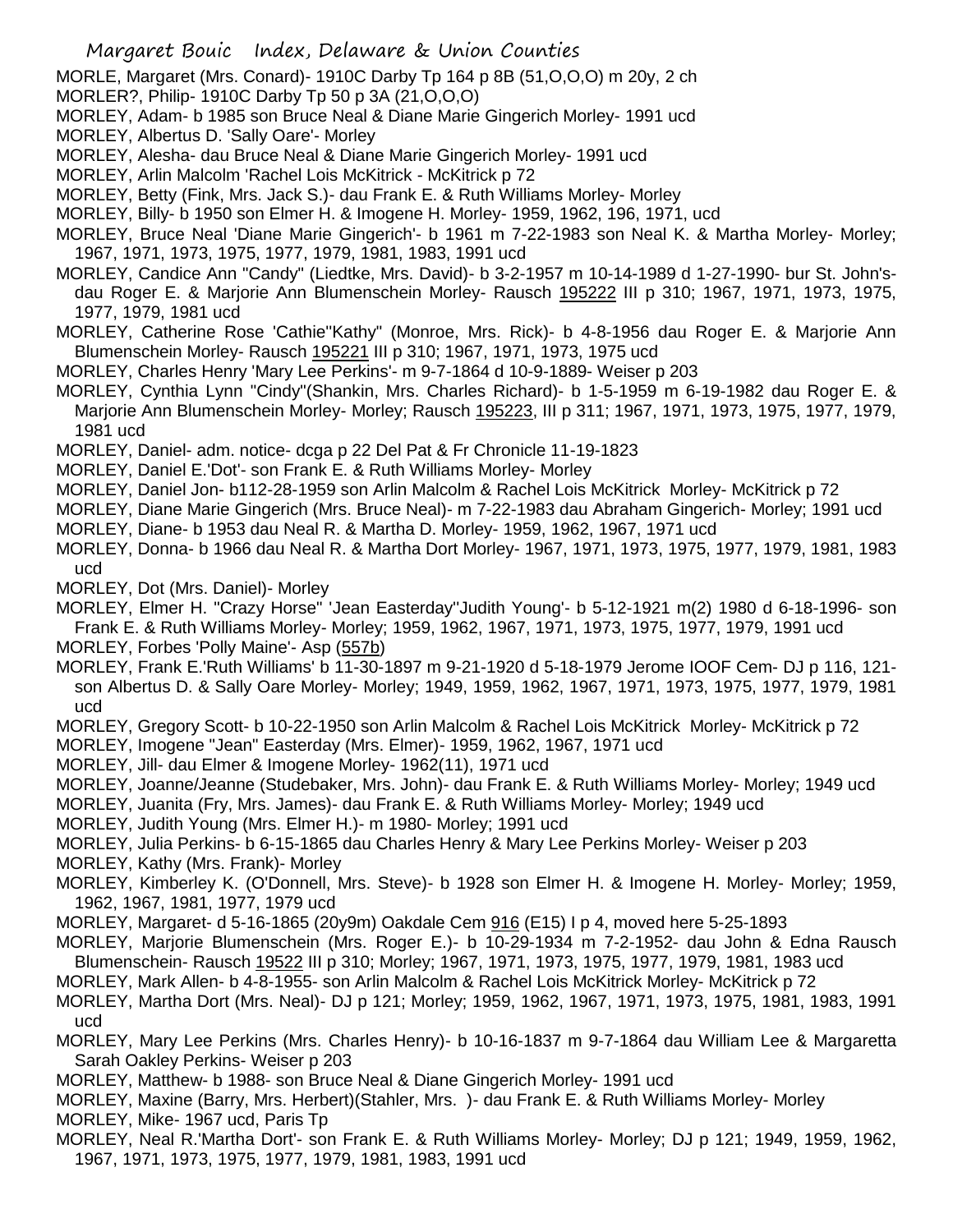MORLEY, Nedra (Freitag, Mrs. )- dau Frank E. & Ruth Williams Morley- Morley

MORLEY, Polly Maine (Mrs. Forbes)- dau Samuel Maine- Asp 557b

MORLEY, Rachel Lois McKitrick (Mrs. Arlin Malcolm) b 2-19-1929 dau John Ralph Eckelsen & Mildred Lois Ross McKitrick - McKitrick p 72

MORLEY, Roger Eugene 'Marjorie Blumenschein'- b 8-23-1932 or 10-29-1934 m 7-2-1952 d 10-2-1995 (63) bur St. John's- son Frank E. & Ruth Williams Morley- Morley; 1949, 1967, 1971, 1973, 1975, 1977, 1979, 1981, 1983, 1991 ucd

MORLEY, Ruth Williams (Mrs. Frank E.)- d 4-20-1977 (74) Jerome IOOF Cem, Dj p 116, 121- sister Arthur Williams- Morley; 19149, 1959, 1962, 1967, 1971, 1973, 1975 ucd

- MORLEY, Sally Oare (Mrs. Albertus D.)- Morley
- MORLEY, Sarah (Barker, Mrs. Daniel)- m 11-113-1838 ucm 517; unec III p 37
- MORLEY, Stanley Ralph- b 6-21-1952 son Arlin Malcolm & Rachel Lois McKitrick Morley- McKitrick p 72
- MORLEY, Thomas Healy- son Charles Henry & MaryLee Perkins Morley- Weiser p 203
- MORLEY, Timothy Frank'Kathy'- b b 7-8-1958- son Elmer & Imogene Morley- Morley; 1959, 1962, 1967, 1971, 1973, 1975, 1977, 1979 ucd
- MORLEY, Vickie Jean (Thurston, Mrs. Viscount Francis)- m 3-27-1976 dau Neal & Martha Dort Morley-Morley; 1959(5), 1962, 1967, 1971, 1973 ucd
- MORLIN, G. W.- 1915 uch p 317
- MORMAN, Eri 'Sophie E.'- 1870C Taylor Tp 52-51 p 7 (36,O)
- MORMAN, Henry- 1883 uch IV p 541
- MORMAN, Jeanie- 1964, 1969 dcd

MORMAN, Lewis- d4-11-1862 bur McKendrie Cem- 1883 uch IV p 491, 541

- MORMAN, Robert Michael 'Virginia Avis Daily'- m 6-3-1972 son Joseph Morman- Daily
- MORMAN, Sophie E. (Mrs. Eri)- b 6-1843 1870C Taylor Tp 52-51 p 7 (27,O); 1900C Taylor Tp 175-180 p 8B (56,O,Md,Va) wid, 2 ch

MORMAN, Virginia Avis Daily (Mrs. Robert Michael)- m 6-3-1972 dau Frank & Nora Daily- Daily

MORMAN, William D.- son Eri & Sophie E. Morman- 1870C Taylor Tp 52-51 p 7 (6,O)

- MORMILE, Barbara- 1980 dcd
- MORMON, infant of William R. & Relief C.- Mitchell Cem, DJ p 7
- MORMON, Elza L.- b 5-1883 son Solomon & Lesta Mormon- 1900C York Tp 280 p 12B (17,O,O,O)
- MORMON, Lesta (Mrs. Solomon)- 1900C York Tp 280 p 12B (46,O,O,Pa) m 19y, 3 ch, 2 living
- MORMON, Maggie M.- b 6-1886 dau Solomon & Lesta Mormon- 1900C York Tp 280 p 12B (13,O,O,O)
- MORMON, Relief C. (Mrs. William R.)- DJ p 7
- MORMON, Solomon 'Lesta'- 1900C York Tp 280 p 12B (46,O,O,O) m 19y
- MORMON, William R. 'Relief C.'- DJ p 7
- MORN, Agness- 1870C Concord Tp p 259 (15)
- MORN, Alfred- 1870C Concord Tp p 259 (7)
- MORN, Bertha- 1870C Concord Tp p 259 (9)
- MORN, Elizabeth- 1870C Concord Tp p 259 (40)
- MORN, Female- 1870C Concord Tp p 259 (5m)
- MORN, Hosea- 1870C Concord Tp p 259 (43\*)
- MORN, John- 1870C Concord Tp p 259 (5)
- MORN, Mary- 1870C Concord Tp p 259 (3)
- MORN, Mathilds- 1870C Concord Tp p 259 (12)
- MORNEY, Margaret- 1850C Orange Tp 1787 p 114 (20,Ireland)
- MORNING, Britten- mt 2-25-1855
- MORNINGDOYLER, Elizabeth (Kohler, Mrs. Henry)- dcc Jarrod Weiser 43; 1908 dch 737
- MORNINGSTAR, Helen (Todd, Mrs. Fred)- Maugans Anc p 206
- MORNINGSTAR, Miriam (Weiser, Mrs. Hubert Holway)- b 4-11-1923 m 11-28-1955- Weiser p 806
- MORNINGSTAR, Thelma E. (Mrs. Wendell C.)- 1961, 1964, 1969, 1971, 1980 dcd
- MORNINGSTAR, Wendell C. 'Thelma E.'- 1961, 1964, 1969, 1971, 1980 dcd
- MORNY, Daisy A.- b 12-15-1882 Delaware Town dau C. W. & Hettie Slain Morney- dcb
- MORO, Albert J. 'Sharon'- b 3-14-1929 d 2-17-1996 (66) Our Lady of Lourdes Cem- son Dominic & Nicolina Dinardo Moro- Moro; 1971, 1973 ucd
- MORO, Albert, Jr.- son Albert J. Moro- Moro
- MORO, Angie (Mrs. Sevio)- Moro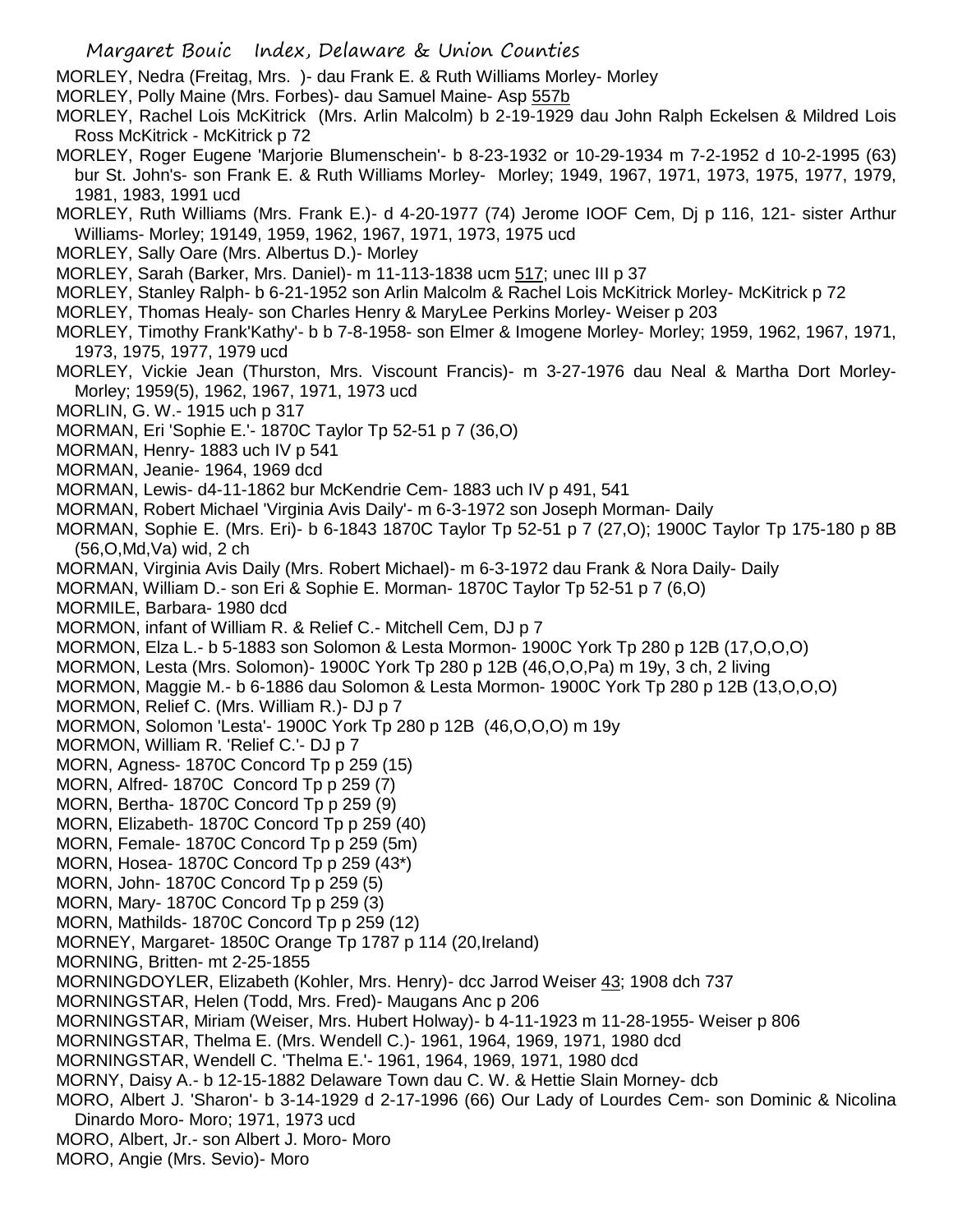- MORO, Diane (Sams, Mrs. Randy)- dau Albert J. Moro- Moro
- MORO, Dominic 'Nicolina Dinardo'- Moro
- MORO, Esther (Melaragno, Mrs. George)- dau Dominic & Nicolina Dinardo- Moro
- MORO, Geno 'Margaret'- son Dominic & Nicolina Dinardo Moro- Moro
- MORO, Helen (Montenaro, Mrs. Joseph)- dau Dominic & Nicolina Dinardo Moro- Moro
- MORO, James "Jimbo" 'Kelly'- b 1967 son Albert J. & Sharon Moro- Moro; 1971, 1973 ucd
- MORO, Jerome- Moro
- MORO, Joan (Mrs. Joseph)- Moro
- MORO, John- b 1969 son Albert J. & Sharon Moro- Moro; 1971, 1973 ucd
- MORO, Joseph- b 1970 son Albert J. & Sharon Moro- Moro; 1973 ucd
- MORO, Joseph 'Joan'- son Dominic & Nicolina Dinardo Moro- Moro
- MORO, Kelly (Mrs. James)- Moro
- MORO, Margaret (Mrs. Geno)- Moro
- MORO, Margaerete (Mrs. Pete)- Moro
- MORO, Mary Ioia- dau Dominic & Nicolina Dinardo Moro- Moro
- MORO, Mike- son Albert J. Moro- Moro
- MORO, Nicolina Dinardo (Mrs. Dominic)- Moro
- MORO, Pete 'Margaerete'- son Dominic & Nicolina Dinardo Moro- Moro
- MORO, Sevio 'Angie'- son Dominic & Nicolina Dinardo Moro- Moro
- MORO, Sharon (Mrs. Albert J.)- 1971, 1973 ucd
- MORONE, April- dau Frank & Sue Morone- 1981 ucd
- MORONE, Daniel Justin Reese- (22m) dg 3-26-1990 son Daniel & Lisa Morone- Morone
- MORONE, Daniel 'Lisa'- Morone
- MORONE, Frank 'Sue'- 1975, 1981 ucd
- MORONE, Lisa (Mrs. Daniel)- Morone
- MORONE, Richard- son Frank & Sue Morone- 1975, 1981 ucd
- MORONE, Sue (Mrs. Frank)- 1975, 1981 ucd
- MORR, Andrew 'Catherine Elizabeth'- b 4-30-1727 m ca 1756 d 1801- dcc Ruth Gast Wolfinger 70; Wm. Carr 454
- MORR, Anna Margaret (Meyer, Mrs. Phillip)- b 8-20-1759 m ca 1780 d 3-12-1829 dau Andrew & Catherine Elizabeth Morr- dcc Ruth Gast Wolfinger 35; dcc William Carr 227
- MORR, Catherine Elizabeth (Mrs. Andrew)- dcc Ruth Gast Wolfinger 71
- MORRAL, Jane (Dyer, Mrs. John)- b 8-26-1759 d 11-18-1826 ped Minerva Ann Reed 11; unec XVI p 54
- MORRAL, William- 1820C Big Rock Tp; adm notice Marion Co, dcga p 39 Del Pat & Fr Chron 9-13-1827
- MORRARITY, Mary Tuite- d Sunday, San Diego- dg 3-11-1913, Cry Ab p 21
- MORREIN, Hannah S. (Ostrander, Mrs. Jacob)- m 12-11-1849 dcm
- MORREL, Alley M.- 1961, 1964, 1969, 1971 dcd
- MORREL, Anna (Mrs. )- d (78) sister F. P. Vergon- dg 3-29-1894 Cry Ab p 161; dg 5-1-1896 Cry Ab p 69
- MORREL, Jane (Mrs. Samuel)- d 5-21-1866 (55-5-21) Buck Run Cem, Un Al p 90; 1850c Allen Tp 1521-1540 p 225 (39,Va)
- MORREL, Samuel 'Jane'- 1850C Allen Tp 1521-1540 p 225 (44,Va); Un Al p 90
- MORRELL, Donald 'Helen Claire Roush'- m 7-30-1954- Weiser p 380
- MORRELL, Doris- researching Henry & Rachel Smith- unec XII p 62
- MORRELL, Helen Clarie Roush (Mrs. Donald)- b 9-4-1936 m 7-30-1954 dau Robert Halick & Claira Mathias Roush- Weiser p 380
- MORRELL, Karen Louise- dau Donald & Helen Claire Roush Morrell- Weiser p 380
- MORRELL, Louisa (Ege, Mrs. Michael Muhlenberg)- b 1-12-1808 d 10-11-1850 Weiser p 174
- MORRES, John 'Sarah'- Powell p 22
- MORRES, Sarah (Mrs. John)- c 11-20-1830 (43) Galena Cem, Powell p 22
- MORREY, Clifford Earl- b 11-19-1901 Delaware Town son Warren & Bertha Deictcher Morrey- dcb
- MORREY, Julia A. (Mrs. Henry)- m 6-17-1847 d 10-2-1880 1883 uch V p 292
- MORRICE, William- b 1-1-1879 Del Town son John & Anna Rutherford Morrice- dcb
- MORRILL, Abraham- Powers Pat p 46
- MORRILL, Mrs. H. D.- dau James Wells- dg 10-11-1907 Cry Ab p 74
- MORRILL, M.- Delaware Tp 1849, from Mass. Powell p 103
- MORRIS, ---1908 dch 92; 1915 uch p 511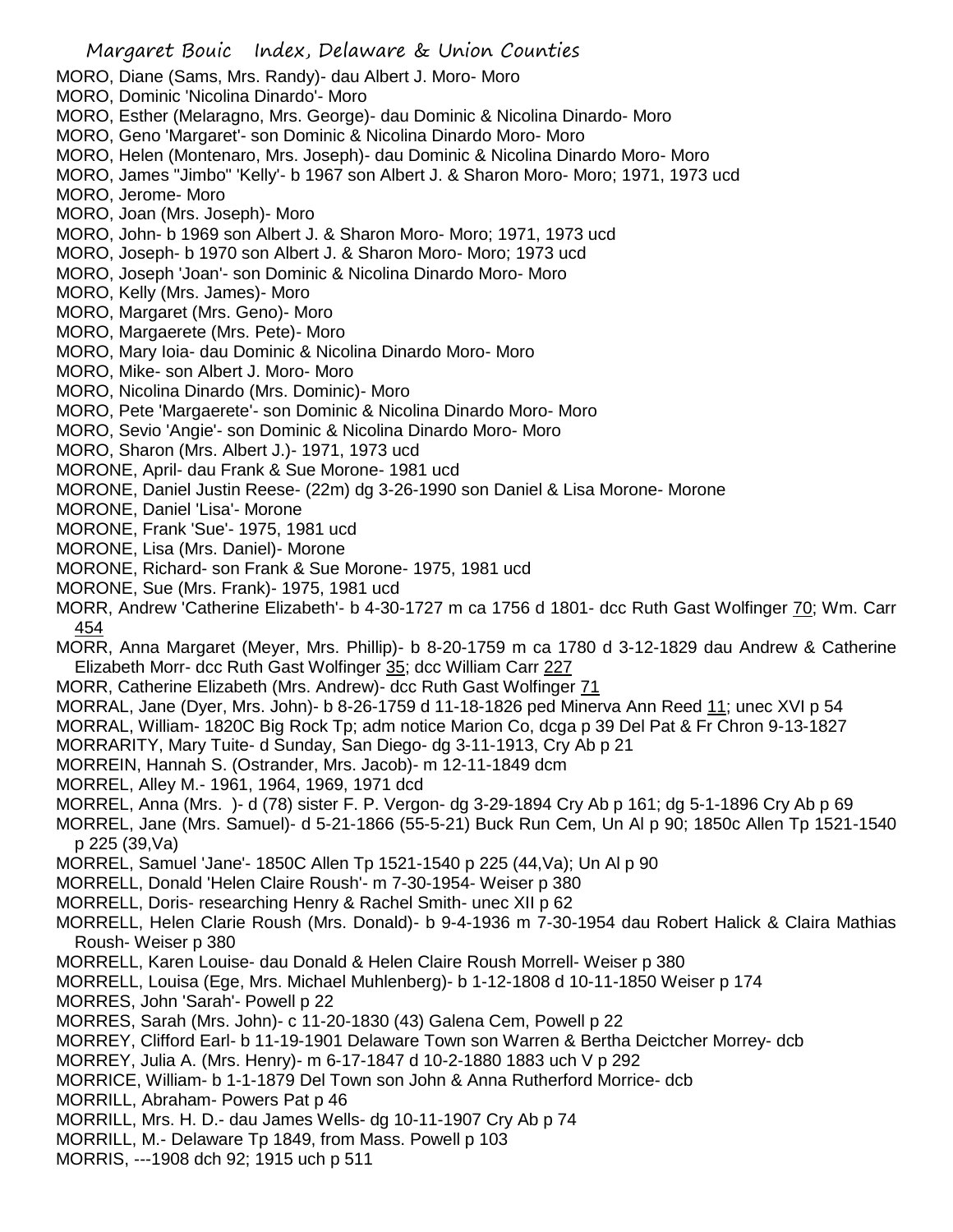- MORRIS, ---Delaware Town p 290
- MORRIS, Rev. Mr.- delge 2-11-1913 Cry Ab p 13
- MORRIS, -- b 2-12-1889 Radnor Tp dau J. C. & Ella Toot Morris- dcb
- MORRIS, ---b 7-4-1872 Radnor Tp son Robert & Wilimia Schinka Morris- dcb
- MORRIS, --twins- b 3-14-1879 Troy Tp ch John & Sarah I. Ward Morris- dcb
- MORRIS, ---(Coddington, Mrs. )- sister Wm. A. Morris- dg 10-5-1909 Cry Ab p 64
- MORRIS, --Jones (Mrs. )- dau John d. & Esther Edwards Jones- dg 12-23-1893 Cry Ab p 75
- MORRIS, --(Morris, Mrs. Thomas)- dau Matthew & Mary Ann Hughes Morris- dg 1-31-1908 Cry Ab p 104
- MORRIS, --(Landen, Mrs. Bert)- dau Matthew & Mary Ann Hughes Morris- dg 1-31-1908 Cry Ab p 104
- MORRIS, --(Haas, Mrs. Edward)- dau Matthew & Mary Ann Hughes Morris- dg 1-31-1908 Cry Ab p 104
- MORRIS, A.- 1883 uch IV p 535
- MORRIS, A. B.- 1915 uch p 266
- MORRIS, Abby A.(Sherman, Mrs. Abner)- m 9-10-1845 dcm
- MORRIS, Abigail, Miss- unclaimed letter, unec III p 40
- MORRIS, Ada- b 1-8-1903 Radnor Tp illegitmate dau Minnie Morris- dcb
- MORRIS, Ada (Rausch, Mrs. Edward John)- m 3-29-1941 Rausch (17232) III p 301
- MORRIS, Adie Ellen- dau Cashur & Dollie Morris- 1880C Taylor Tp 85-86 p 8 (12,O,O,O)
- MORRIS, Adison- b 10-28-1875 d 11-26-1897 Hopewell Cem, djlm p 79; son Marshall & Elizabeth Morris-1880C Leesburg Tp 68 p 178C (4,O,O,O)
- MORRIS, A. E. 'Mary'- dg 12-13-1912 Cry Ab p 176
- MORRIS, A. G. 'Bessie May'- dg 5-25-1909 Cry Ab p 34
- MORRIS, Agnes- b Troy Tp d 8-30-1904 (0-9-13)- Troy Tp- dcdeaths
- MORRIS, Albert- 1870C Troy Tp p 520 (10)
- MORRIS, Albert 'Hazel'- 1949 ucd
- MORRIS, Alberta- 1967, 1971, 1973, 1975, 1977 ucd
- MORRIS, Alice (Cheeseman, Mrs. Bates)- dau Francis & Harriet Hall Bedlow Morris- Weiser p 210
- MORRIS, Alice Peters (Mrs. )- dau Albert Peters, dg 6-25-1909 Cry Ab p 40
- MORRIS, Alice (Mrs. William)- Morris
- MORRIS, Alvin- 1870C Radnor Tp p 468 (10)
- MORRIS, Alletta Mathalie Bailey (Mrs. Lewis Bouverneur)- b 1-2-1868 m 4-20-1908 dau James Muhlenberg & Alletta Remsen Lynch Bailey- Weiser p 210
- MORRIS, Almeda (Buchanan, Mrs. Thomas)- dau Joseph & Mary Griffin Morris- 1915 uch p 856
- MORRIS, Alva Rex 'Lucille Mary Willey'- b 4-22-1900, div. Weiser p 25
- MORRIS, Amanda Cordelia Ball (Mrs. Barney Howard)- ped Rose Mary Morris Ross #152 5; unec IX p 19
- MORRIS, Amanda E. (Fate, Mrs. John)- b 3-21-1859 d 6-11-1930 dau Matthew W. & Margaret Rice Morrisdcc Gordon Seese 11
- MORRIS, Amasa B. 'Mary E. Gamble'- m 1892; unec IV p 18
- MORRIS, Ambrose- son Joseph & Mary Griffin Morris- 1915 uch p 856
- MORRIS, Amelia (Cleaver, Mrs. Amos G.)- dau Samuel Morris- 1908 dch 575
- MORRIS, Analee- b11-23-1964 dau Richrd Eugene & Dorothy Pauline Wooley Morris- Cowgill p 64
- MORRIS, Andy- 1870C Scioto Tp p 477 (3)
- MORRIS, Ann- 1850C Radnor Tp 118 p 179 (37,Wales)
- MORRIS, Ann (Mrs. David)- d 9-25-1823 (62) Radnor Cem, Powell p 214, 227
- MORRIS, Ann (Mrs. Dick)- Morris
- MORRIS, Ann E.- 1870C Porter Tp p 448 (10)
- MORRIS, Ann- dau John Morris- dcw Bk 2 p 431
- MORRIS, Ann Marlene (Wiseman, Mrs. Charles)- dau Clyde Kerfoot & Margaret L. Brookins Morris- Wilson 123121; Morris
- MORRIS, Ann- dau Martha Morris- 1850C Troy Tp 2530 p 134 (17,Wales)
- MORRIS, Anna- rtc p 4
- MORRIS, Anna E. Brown (Mrs. William W.)- Cowgill p 72
- MORRIS, Anna L. (Mrs. Kenneth R.)- Morris; 1964, 1969, 1971 dcd
- MORRIS, Anna Louise (Nolting, Mrs. Russell)- dau Mordici E. & Emma Norris- Norris
- MORRIS, Anna L. (Mrs. Clarence)- b 4-1872; 1900C Union Tp 29-31 p 2A (28,O,Louisiana, O)
- MORRIS, Anna M. Evans (Mrs. William G.)- m 7-27-1882 ucm 7200
- MORRIS, Anna M. (Ms. William)- d 1-18-1919 York Cem p 49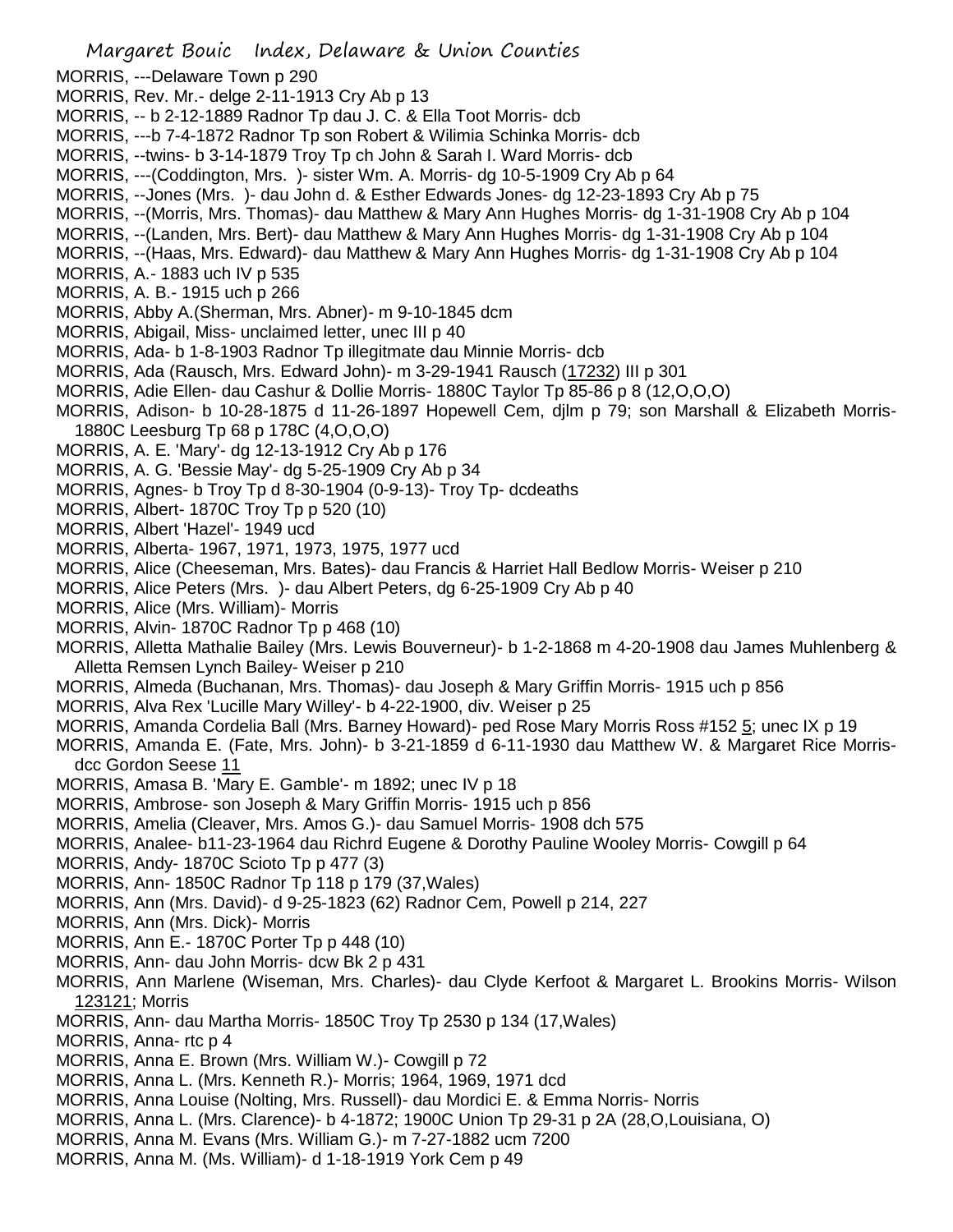MORRIS, Anna (Newhouse, Mrs. Elijah)- Newhouse p 97

- MORRIS, Anna Parker (Mrs. Loyd H.)- b 3-29-1873 (89) bur Long Reach, WVa- Morris
- MORRIS, Anna Sidebottom (Mrs. S.)- dau John H. & Eliza Taylor Sidebottom- dumch p 449
- MORRIS, Annie Louise Westcot (Mrs. Fordham)- b 5-19-1848 m 12-19-172- Weiser p 210
- MORRIS, April (Allen, Mrs. James)- dau Robert D. & Bonnie S. DeWitt Morris- Morris
- MORRIS, Arch 'Mary Elizabeth Penry' b 3-14-1879 m 10-21-1902 d 3-24-1942 son John Jr. & Sarah Jane Ward Morris- delge IV p 69; dg 10-8-1915 Cry Ab p 84
- MORRIS, ---(Mansur, Mrs. Wm)- dau John & Sarah Jane Morris- dg 10-8-1915 Cry Ab p 84
- MORRIS, ---(Dix, Mrs. Clarence)- dau John & Sarah Jane Morris- dg 10-8-1915, Cry Ab p 84
- MORRIS, Arthur- son John Morris- dg 8-2-1910 Cry Ab p 42
- MORRIS, Arthur T.- b 10-1879 son Richard T. & Mary C. Fish Morris- 1880C Claibourne Tp 121-128 p 12 (7/12,O,O,O)
- MORRIS, Audley- son Dr. John Tingley Lincoln Morris- dg 12-8-1916 Cry Ab p 112
- MORRIS, Audrey Dunham (Mrs. Guy)- d 10-31-1973 (84) bur Sunset Cem, Cols.- Morris; Pabst 1 p 32
- MORRIS, Aurilla- dau Marshall T. & ELizabeth Elliott Morris- 1915 uch p 1033
- MORRIS, Barbara A. (Mrs. Wm. C.)- 1971, 1973, 1977 ucd
- MORRIS, Barbara A. (Mrs. Joseph A.)- 1991 ucd
- MORRIS, Barbara- b 1963 dau Gid Jr. & Mary L. Morris- 1977, 1979, 1981 ucd
- MORRIS, Barney Howard 'Amanda Cornelia Ball'- ped Rose Mary Morris Ross #152 4; unec IX p 19
- MORRIS, Barto Blake 'Jerilyn Nicole Rogsdale'- b 10-4-1943 m 12-20-1969 son Barto Blount & Betty Jane Selwyn Morris- Maugans Anc p 40; Longbrake p 102
- MORRIS, Barto Blount 'Betty Jane Selwyn'- b 12-28-1930 m 12-30-1941- Maugans Anc p p 40; Longbrake p 102
- MORRIS, Bazaleel- 1883 uch V p 74
- MORRIS, Becky- delge XII p 21
- MORRIS, Becky Ann Haynes (Mrs. Glenn Alan)- m 11-14-1981 dau Rev. Fredrick L. & Jeanne A. Haynes-**Morris**
- MORRIS, Belinda Arlene Wigton (Mrs. Donald M.)- m 4-26-1975 dau Clayton Wigton Morris- Morris
- MORRIS, Benjamin 'Susanna'- divorce 2-23-1823; delge IX p 36
- MORRIS, Bernard- son Earl & Nellie Staley Norris- Norris
- MORRIS, Bernard- son Harry E. Morris- Morris
- MORRIS, Bernard L. 'Edna Mateer'- b 2-16-1910 d 11-25-1989 (79) Glendale Cem- Morris
- MORRIS, Bernard 'Rachel'- 1979 ucd
- MORRIS, Bernice (Elliott, Mrs. Thomas)- dau Earl & Nellie Staley Norris- Norris
- MORRIS, Bert E. "Gene" 'Laurabelle Holycross'- b 10-11-1935 m 7-3-1968 d 8-24-1981 (45) Milford Cem- son Bert & Hazel Simpson Morris- Morris
- MORRIS, Bert 'Hazel Simpson'- Morris; obit Bert E., mlib
- MORRIS, Bert- son John & Sarah Jane Morris- dg 8-2-1910 Cry Ab p 142; dg 10-8-1915 Cry Ab p 84; dg 10- 27-1916 Cry Ab p 102
- MORRIS, Bert 'Leona H. Evans'- d 3-1944 (65) Radnor Cem- Morris
- MORRIS, Bert Mathew (Mrs. )- b 11-18-1927 d 7-13-1994 (66) Unionville Cem- dau Clint & Maud Conley Mathew- Morris
- MORRIS, Bert- brother Wm. A. Morris- dg 10-5-1909 Cry Ab p 64, Albany NY
- MORRIS, Bertha Brown (Mrs. Eli Joseph "Jack")- b 1875 m 12-12-1902 d 12-27-1939 (64) Oakdale Cem I p 11 (E-R16-4) - dau Joshua & Sarah M. Dixon Brown- 1915 uch p 858; obit mlib
- MORRIS, Bertha Inlore- dau Cashur & Dollie Morris- 1880C Taylor Tp 85-86 p 8 920,O,O,O)
- MORRIS, Bertha- b 10-13-1893 Del Town dau William & Susan Mitchel Morris, colored- dcb
- MORRIS, Berton- d 8-5-1889 (16y8m) Hopewell Cem, djlm p 79; son M. T. & Elizabeth Morris
- MORRIS, J. Beryl 'Willa C. Laird'- b 9-17-1893 m 1916 d 7-8-1962 Hopewell Cem, djlm p 79- son Frank & Nora Mae Shenneman Morris- Morris; 1949, 1959, 1962 ucd; 1900C Leesburg Tp 114-115 p 5B (6,O,O,O)
- MORRIS, Bess M. (Moser, Mrs. Fred C.)(Snyder, Mrs. Lee)(Mrs. Dr. Fredrick J.)- d 10-6-1981 (89) bur Nevada,Ohio, obit mlib
- MORRIS, Bessie May (Mrs. A. G.)- d Monday (31) Oak Grove Cem- dg 5-25-1909 Cry Ab p 34
- MORRIS, Elizabeth "Betsey" Eliot (Mrs. Marshall T.)- b 6-3-1837 m 1857 d 4-25-1909 Hopewell Cem- unec IV p 18, XII p 15; 1870C Leesburg Tp 115-120 p 15 (35,O)
- MORRIS, Bettie (Cellar, Mrs. Harry)- dau Bert & Hazel Simpson Morris- Morris; obit Bert E (Gene), mlib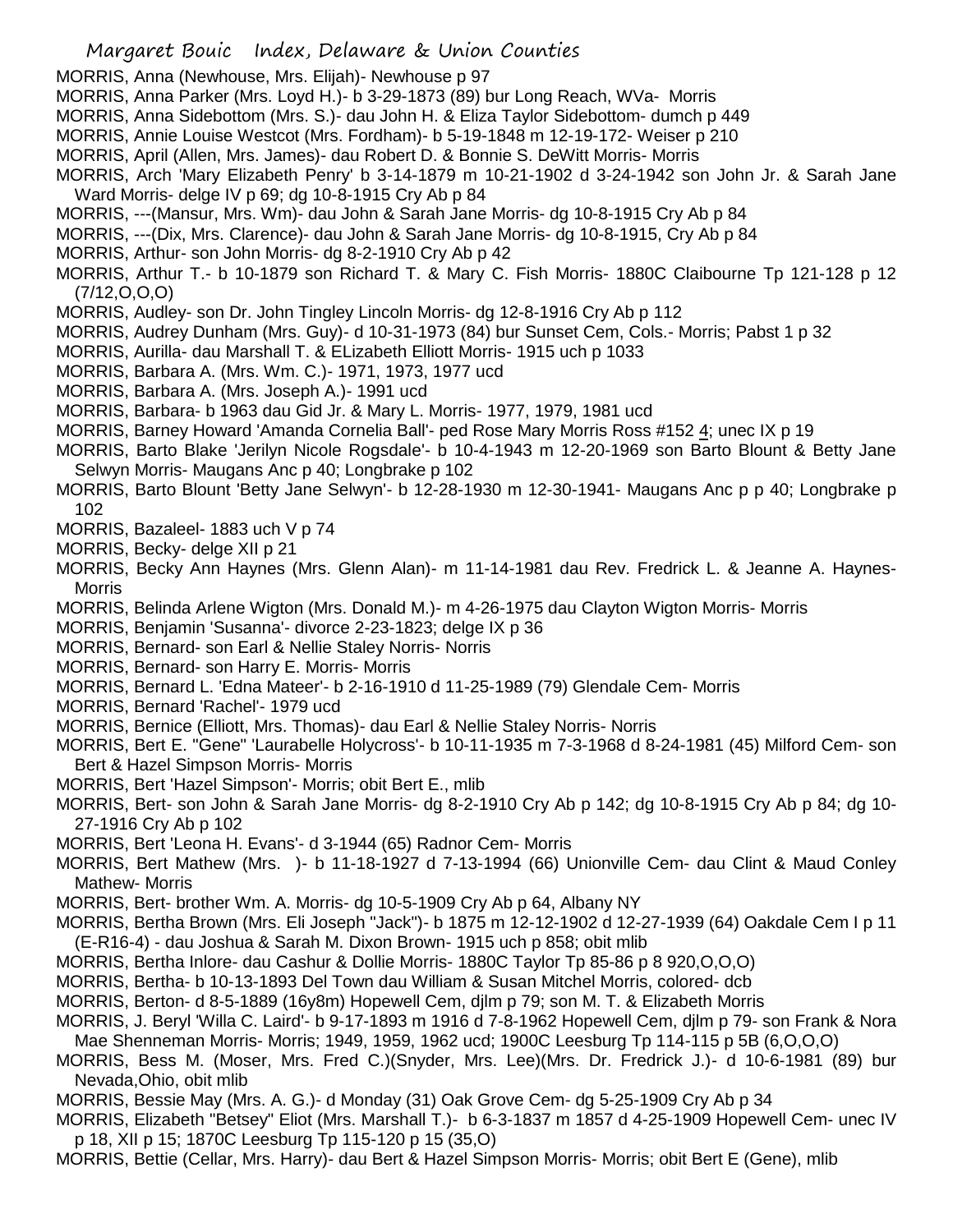MORRIS, Betty- dau Albert & Hazel Morris- 1949 ucd

- MORRIS, Betty Jane Selwyn (Mrs. Barto Blount)- b 1-10-1923 m 12-30-1941 dau Clarence Menell & FLora Belle Richey Selwyn- Maugans Anc p 40
- MORRIS, Betty J. (Mrs. Charles)- 1966 ucd
- MORRIS, Betty Jean (Moore, Mrs. J/G. Wilton)- d 9-6-1983 Oakdale Cem II p 83 (H-R17-18)- dau J. Beryl & Willa C. Laird Morris- twin sister of Robert B.- Morris
- MORRIS, Betty (Nichols, Mrs. )- sister Kenneth L. Norris- Norris
- MORRIS, Beulah E.- b 5-1883 granddau Lewis & Kisiah Evans- 1900C York Tp 73 p 4A (17,O,O,O)
- MORRIS, Beverly Jane (Brannon, Mrs. John James)- b 9-28-1950 m 7-19-1969 dau Bartow Blount,Jr. & Betty Jane Selwyn Morris- Longbrake p 120; Maugans Anc p 40
- MORRIS, Beverly (Mrs. Kenneth)- Morris
- MORRIS, Bill 'Judy'- Morris
- MORRIS, Blanche (Gringle, Mrs. )- sister Raymond Morris- Morris; obit Raymond, mlib
- MORRIS, Bluford- delge XII p 53 (1890)
- MORRIS, B. O.- d Monday, Waldo, Cole Cem, dg 12-3-1915 Cry Ab p 96
- MORRIS, Bob 'Millie'- 1980 dcd
- MORRIS, Bonnie S. DeWitt (Mrs. Robert D.)- m 4-30-1955- Morris
- MORRIS, Brent- b 1964 son Robert L. & Marlene Morris- 1969, 1971 dcd
- MORRIS, Brian- son C. T. & Sarah Morris- 1860C Leesburg Tp 605-576 p 80 (9,O)
- MORRIS, Bruce- b 1957 son Ernest D. & Pauline Morris- 1964, 1969, 1971 dcd
- MORRIS, Buell- pall bearer for Mrs. Joseph Collins- dg 10-1-1915 Cry Ab p 80
- MORRIS, B. W.- delge XII p 9
- MORRIS, Cameo (Fisher, Mrs. Troy Douglas)- m 12-23-1992 dau Kennda & Owen Melick and Boyd h. Varner-Morris
- MORRIS, Carey Jayne- b 9-22-1976 dau Daniel Earl & Jennifer Wireman Morris- Cowgill p 64
- MORRIS, Carol (Mrs. Fred R.)- 1975, 1977, 1979, 1981, 1983 ucd
- MORRIS, Carol Suzanne Spurlin (Mrs. Samuel Eugene0- b 3-21-1961 m 12-16-1981 dau Winter DeWayne & Sandra Clark Spurlin- Cowgill p 64
- MORRIS, Carolin (Avey, Mrs. Richard)- dau Clyde & Mary Freshwater Morris- Morris
- MORRIS, Caroline- dau Charles Willard & Norma E. Morris- 1949 ucd
- MORRIS, Caraline Adelia (Abery, Mrs. Richard Jonas)- b 3-6-1923 m 2-6-1944 dau Clyude Wilbur & Mary Elizabeth Freshwater Morris- Freshwater p 228
- MORRIS, Caroline- dau William & Eliza Morris- 1850C Harlem Tp 586 p 54 (10,O)
- MORRIS, Carrie D. (Mrs. Charles E.)- Morris
- MORRIS, Cashur/Chases 'Dollie'- 1870C Leesburg Tp 119-124 p 15 (23,O); 1880C Taylor Tp 85-86 p 8 (32,O,O,O)
- MORRIS, Cashus E.- son Cashus & Dollie Morris-1880C Taylor Tp 85-86 p 8 (3,O,O,O)
- MORRIS, Cassius- 1870C Scioto Tp p 477 (20)
- MORRIS, Cassius E. 'Clara Estella Chambers'- b 9-30-1849 d 1-24-1942- Maugans Anc p 125
- MORRIS, Catharine- 1870C Porter Tp p 448 (34\*)
- MORRIS, Catharine- 1870C Scioto Tp p 480 (78)
- MORRIS, Catharine-dau Christian & C. B. Morris-1860C Jerome Tp 123 p 17 (10,Wert)
- MORRIS, Catharine (Maine, Mrs. Daniel)- Asp (1312mf)
- MORRIS, Catharine Ross (Mrs. Noah)- m 3-1-1827 Madison Co, unec V p 27
- MORRIS, Cathy- dau Charles R. & Frances A. Morris- 1964 dcd
- MORRIS, C. B. (Mrs. Christian)- 1860C Jerome Tp 123 p 17 (40,Wertemberg)MORRIS, C. B. 'Clara Mitchell' obit Clara M.- Del Museum Library
- MORRIS, Rev. C. D.- 1880 dch p 507, 510; 1908 dch 284
- MORRIS, C. E.- 1883 uch V p 680
- MORRIS, C. E.,Jr- b 1876 d 1935 Marlborough Cem- Powell p 294
- MORRIS, C. E.,Sr.'Dorathy''Clara A.Chambers'-b 1848 Marlborough Cem, Powell p 295
- MORRIS, Cecil Lester- b 12-23-1901 Genoa Tp son Euly & Bertha Beaver Morris- dcb
- MORRIS, Cecil Springer (Mrs. Harry)- Morris
- MORRIS, Charles, Mr. & Mrs. -attended funeral of Seymour Chambers- dg 8-20-19121 Cry Ab p 148
- MORRIS, Charles- 1850C Radnor Tp 118 p 179 (11, Wales)
- MORRIS, Charles- son Bernard & Edna Mateer Morris- Morris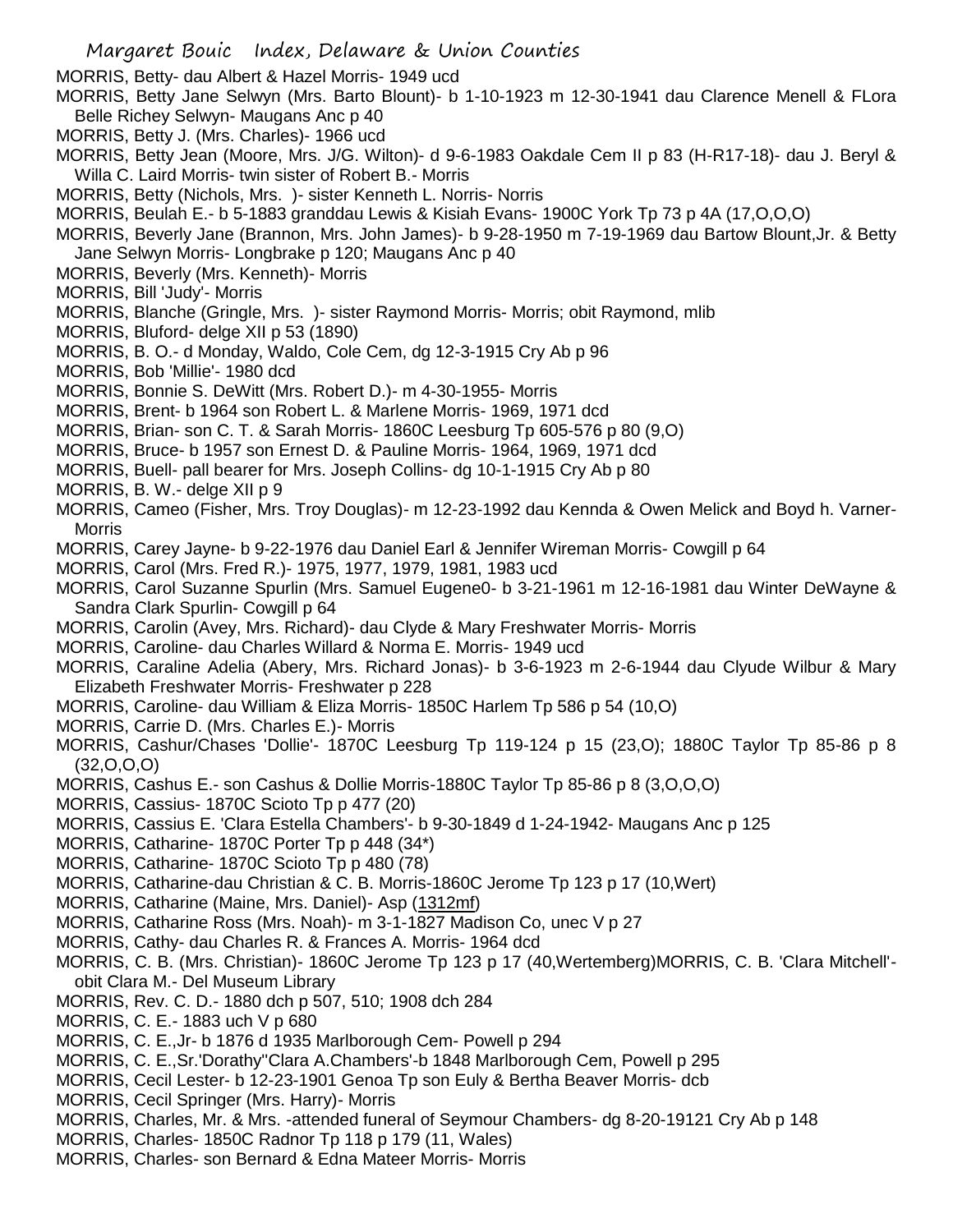- MORRIS, Charles 'Betty J.'- 1977 icd
- MORRIS, Charles- 1870C Troy Tp p 520 (11)
- MORRIS, Charles B.- 1908 dch 411, 437
- MORRIS, Charles Barney- d 12-18-1947 obit Delaware Museum library
- MORRIS, Charles- b 8-2-1898 Del Town son Chas. B. & Mabel Mitchell Morris- colored, dcb
- MORRIS, Charles- son Charles & Donna Morris- 1977, 1979, 1981, 1983 ucd
- MORRIS, Charles- son C. T. & Sarah Morris- 1860C Leesburg Tp 605-576 p 80 (6,O)
- MORRIS, Charles 'Donna'- 1975, 1977, 1979, 1981, 1983, 1991 ucd
- MORRIS, Charles E.- b 10-21-1876 Delaware Tp son C. E. Morris- dcb
- MORRIS, Charles E. 'Carrie D.'- d 1-8-1977 (75)Bradenton, Fla, bur Odessa, NY- Morris
- MORRIS, Charles E. 'Linda L.'- 1971 dcd
- MORRIS, Charles 'Jane'- Powell p 129
- MORRIS, ---b d 4-11-1879 dau Charles & Jane Morris- Fancher Cem, Powell p 129
- MORRIS, Charles- son John & Sarah Jane Morris- dg 10-8-1915 Cry Ab p 84
- MORRIS, Charles L.- son Charles M. Morris- Morris
- MORRIS, Charles 'Margaret'- 1850C Harlem Tp 577 p 53 (27,O)
- MORRIS, Charles M. 'Mary Jean Wood''Marylin Gross'- b 4-5-1917 d 6-11-1986 (69) Maple Grove Cem- son Nancy Murphy Morris- Morris; 1975 ucd
- MORRIS, Charles P. 'Ida Wilgus'- m 1892, unec V p 10
- MORRIS, Charles Way- b 10-22-1927 d 10-1935 son Clyde Wilbur & Mary Elizabeth Freshwater Morris-Freshwater p 228
- MORRIS, Charles R. 'Florence Robey'- Morris; obit Raymond, mlib
- MORRIS, Charles R. 'Frances A.'- 1964 dcd
- MORRIS, Charles R. 'Lorena M.'- 1964 dcd
- MORRIS, Charles-son Mrs. Sarah Ann Mitchell, colored- dg 11-24-1911, Cry Ab p 73
- MORRIS, Charles Willard 'Norma E.'- 1949 ucd
- MORRIS, Charlotte J. A.- 1870C Porter Tp p 448 (12)
- MORRIS, Cheryl- 1977, 1979 ucd
- MORRIS, Charyl 'Laurabelle'- b 1959- dau Gene Morris- Morris; 1962, 1967, 1971, 1973, 1975 ucd
- MORRIS, Cheryl Ann Nicol (Mrs. Jeffrey Lee)- m 5-9-1987 dau Carlton Nicol- Morris
- MORRIS, Cheryl (Gugel, Mrs. Robert)- m 10-12-1985 dau Bert E. & Laurabelle Holycross Morris- Morris; obit Bert E.,mlib
- MORRIS, Cheryl- b 1963 dau Wm. L. & Roberta A. Morris- 1969, 1971, 1980 dcd
- MORRIS, Chris- ch Georgetta Morris- 1971 dcd
- MORRIS, Chris- dau Robert B. & Dorothy B. Morris- Morris
- MORRIS, Chris- b 1979 son Robert & Frances Morris- 1971, 1980 dcd
- MORRIS, Christian 'C. B.'- 1860C Jerome Tp 123 p 17 (43,Wertemberg)
- MORRIS, Christian- son Christian & C. B. Morris- 1860C Jerome Tp 123 p 17 (7,Wert)
- MORRIS, Christina- b 1962 dau Donald B. & Elizabeth A. Morris- 1967 ucd
- MORRIS, Christopher Michael- b 6-8-1978 son Duane Michael & Teri Lyn Jones Morris- Cowgill p 65
- MORRIS, Cindy Kay Pinson (Mrs. Robert Eugene,Jr.)- m 6-2-1984 dau Earnest Pinson- Morris
- MORRIS, Clara- d12-27-1968 Oak Grove Cem- sister Edna Morris- Morris
- MORRIS, Clara Belle (Felton, Mrs. Charles)- McKitrick p 128
- MORRIS, Clara Estella Chambers (Mrs. Cassius E.)- b 1-29-1864 d 8-15-1931 Marlborough Cem, Powell p 294- dau Seymour & Fidelia Hunt Chambers- Maugans Anc p 125
- MORRIS, Clara Mitchell (Mrs. C. B.)- d Monday dg 9-15-1947 (74) Oak Grove Cem, obit Del Mus Library, AME church
- MORRIS, Clara- dau Mrs. Sarah Ann Mitchell, colored- dg 11-24-1911, cry Ab p 73
- MORRIS, Clarence 'Anna L.'-b 11-1870 1900C Union Tp 29-31 p 2A (29,O,Pa,O) m 5y
- MORRIS, Cliff 'Jessie'- Morris
- MORRIS, Clifford Lee 'Lori Sedgewick'- son Charles Morris- Morris; 1991 ucd
- MORRIS, Clifford Lee II- b 7-25-1982 son Clifford Lee & Lori Sedgewick Morris- 1991 ucd
- MORRIS, Clinton 'Geraldine Swearengin'- m 3-12-1949- Morris
- MORRIS, Clinton- son Robert C. & Mabel Morris- obit Robert, Del Museum Library
- MORRIS, Clyde 'Nellie Richards'- son Ida May Wilson Morris- pall bearer for Noah Galbraith- dg 9-24-1915 Cry Ab p 78; Wilson 1231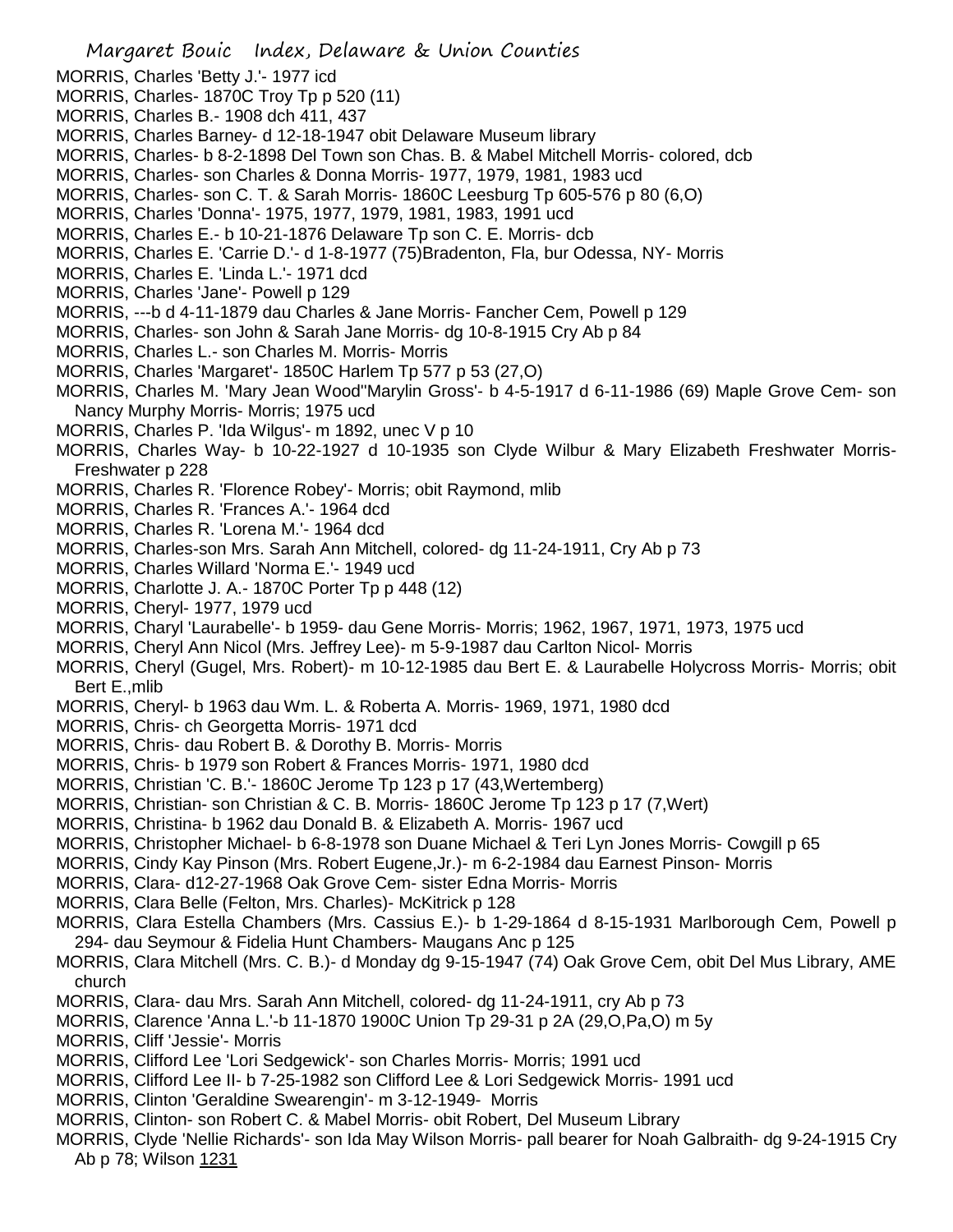MORRIS, Clyde Wilbur 'Mary Elizabeth Freshwater'- m 8-3-1919, div d 3-17-1976 (81) bur Radnor- Freshwater p 228; 1961, 1964, 1969, 1971 dcd

- MORRIS, Connie Lunn (Guevara, Mrs. Ernesto Alfredo)- b 12-14-1960 m 10-1-1984 dau George William & Lora Mae Nelson Morris- Cowgill p 58
- MORRIS, Connie Sue (Miller, Mrs. Jack Richard)- m 9-2-1967 dau Lester & Irene Louise Schuster Morris-**Morris**
- MORRIS, Connie (Mrs. Robert Eugene,Sr.)(Stalters, Mrs. )- Morris
- MORRIS, Cora Emma Ward (Walker, Mrs. Bernard)(Mrs. David)- dau E.C. & Etta Catherine Sabins Ward-Weaver 221
- MORRIS, Crystal (Wagner, Mrs. Horace)- dau Earl & Nellie Staley Norris- Norris
- MORRIS, Crystal- b 1962 dau Wm. L. & Roberta A. Morris- 1969, 1971 dcd
- MORRIS, C. T. 'Sarah'- 1860C Leesburg Tp 605-576 p 80 (33,NJ)
- MORRIS, C. W.- delge IX p 15
- MORRIS, Cynthia Ann Milliron (Mrs. William T.)- m 10-27-199?- dau Mr. & Mrs. Pat Williams- Morris
- MORRIS, Cynthia Jeanette Drumm (Mrs. Robert William)- m 8-11-1979 dau Carl L. Drumm- Norris
- MORRIS, Dale Allen- b 12-31-1960 son Richard Thomas & Donna M. Shaw Morris- Morris; Freshwater p 228; 1969, 1971 dcd
- MORRIS, Dale- son Perry & Estella Carson Morris- Wilson 12322
- MORRIS, Dale- son William & Marion Schetka Morris- Morris
- MORRIS, Daniel Earl 'Jennifer Wireman'- b 12-11-1955 m 5-11-1974 son Richard Eugene & Dorothy Pauline Woolsey Morris- Cowgill p 64
- MORRIS, Daniel Edwin- d 3-29-1967 (4) bur Sunset Cem- son Timothy Morris

Morris

- MORRIS, Darrell E.- son David C. & Laverne Miller Morris- Morris
- MORRIS, David- 1969, 1971 dcd, Concord Tp
- MORRIS, David A. 'Jenny Warren'- m 9-23-1994 son Richard & Donna M. Shaw Morris- Morris
- MORRIS, David Allen 'Sharon Kay Taylor'- m 12-30-1972- Genther p a7
- MORRIS, David 'Ann'- d 8-2-1845 (44y4m) Radnor Cem, Powell p 214, 227
- MORRIS, David Charles 'Laverne Miller'- b 10-28-1904 m 4-14-1928 d 6-19-1988, Radnor Cem; ped 1, delge IV p 69, 80; son Arch & Mary Elizabeth Penry Morris- dcb; delge I p 21, VI p 34
- MORRIS, David- son Charles R. & Frances A. Morris- 1964 dcd (2)
- MORRIS, David- son Clyde & Mary Freshwater Morris- Morris
- MORRIS, David 'Cora Emma Ward'- Weaver (221)
- MORRIS, David- d 5-11-1845 (1y) Radnor Cem- son David & Ann Morris- Powell p 214, 227
- MORRIS, David E. 'Rebecca J.'- son Robert B. & R. Julia Thomas Morris- Morris
- MORRIS, David Eugene- b 12-31-1960 son Richard Thomas & Donna Shaw Morris- Morris; Freshwater p 228; 1969, 1971 dcd
- MORRIS, David 'Hope Krouse'- Norris
- MORRIS, David Lee- b 4-21-1953 son Richard William & Patricia Harriet Trautman Morris- Maugans Anc p 16
- MORRIS, David Leroy 'Alena F. Hatten'- b 4-10-1939 m 12-28-1964 son Clyde Wilbur & Mary Elizabeth Freshwater Morris- Freshwater p 228
- MORRIS, David L. 'Patricia S.'- 1980 dcd
- MORRIS, David- son Robert & Frances Morris- 1971, 1980 dcd
- MORRIS, David- b 1951 son Robert B. & Judy Morris- Morris; 1969 dcd
- MORRIS, David Robert- son Robert B. & R. Julia Thomas Morris- 1976 dch p 382
- MORRIS, Dr. David 'Sarah Dodd'- m 1791- McKitrick p 190
- MORRIS, David 'Sarah Weaver'- m 1-13-1831 Madison Co, unec V p 47
- MORRIS, David R.- Del Co Pioneers- delge VI p 3
- MORRIS, Dean A.- son Robert D. & Bonnie S. DeWitt Morris- Morris
- MORRIS, Deborah Claudine (Clark, Mrs. James Kenneth)- m 12-15-19-- dau Clinton Geraldine Louise Swearengin Morris- Morris
- MORRIS, Delbert "Bill" 'Florence E. Schuster'- b 1-29-1908 m 6-28-1930 d 2-22-1991 (83) Oak Grove Cemson Harry & Cecil Springer Morris- Morris
- MORRIS, Delia (Mrs. James H.)- 1850C Harlem Tp 564 p 53 (18,O)
- MORRIS, Deloris (Sharp, Mrs. Robert A. )- m 7-4-1964- dau Bert Mathew Morris- Morris
- MORRIS, Dennis- son (Al)Bert & Hazel Simpson Norris- Norris; 1949 ucd; obi Cert E., mlib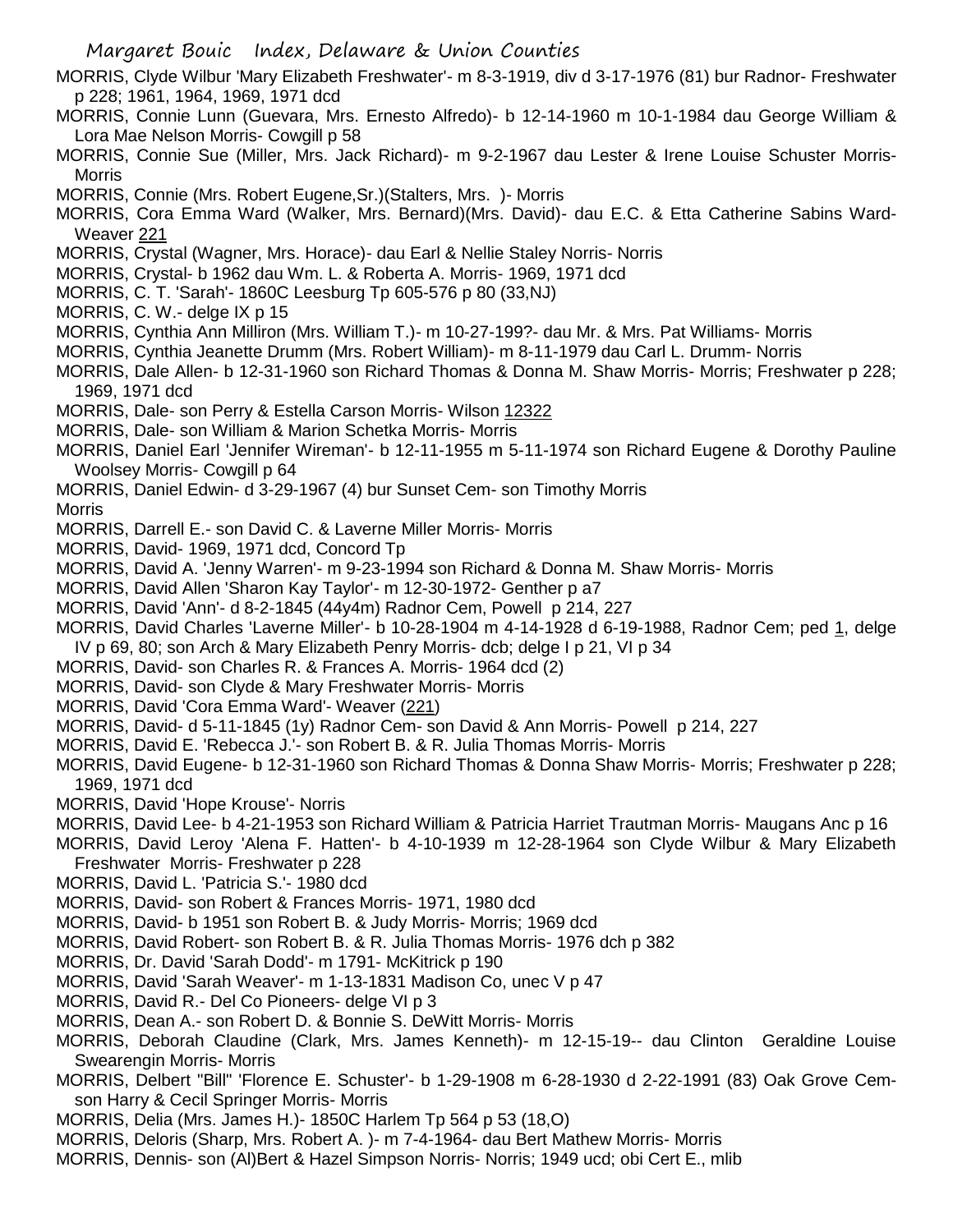- MORRIS, Denny- son Irene Morris- Morris
- MORRIS, Diana Shreve (Mrs. Owen)- m 6-21-1842 dcm
- MORRIS, Diane Elaine Williams (Mrs. George Steward)- m 6-15-1963 dau Edward Palmer Williams- Morris
- MORRIS, Diane Kegley (Mrs. Larry)- m 3-31-1973- dau Henry J. Kegley- Morris
- MORRIS, Diane Marie Post (Mrs. Randy James)- m 11-1978 Cowgill p 58
- MORRIS, Dick 'Ann'- son Harold & Marcella Morris- Morris
- MORRIS, D. M.- delge XII p 9
- MORRIS, D. M.- son Harry E. Morris- Morris; 1976 dch p 138, 139
- MORRIS, Dollie (Mrs. Cashur/Chases)- 1870C Leesburg Tp 119-124 p 15 (26,O); 1880C Taylor Tp 85-86 p 8 (36,O,O,O)
- MORRIS, Donald B. 'Elizabeth A.'- 1967 ucd
- MORRIS, Donald M.- son Delbert M. & Florence E. Schuster Morris- Morris- engaged to Belinda Arlene Wigton
- MORRIS, Donald E.- son Emma H. Rice Morris- Morris
- MORRIS, Donald Eugene Walker- son David & Cora Emma Ward Morris- adopted B. Walker- Weaver 377
- MORRIS, Donald- son Gid,Jr. & Mary Morris- 1977, 1979 ucd
- MORRIS, Donald Max 'Jo Anne maize'- b 6-27-1936 m 9-12-1956 div 2-28-1974- Cowgill p 65
- MORRIS, Donald R.- Morris
- MORRIS, Donella (Miller, Mrs. James)- dau William Morris- Morris
- MORRIS, Donna (Mrs. Charles)- 1975, 1977, 1979, 1981, 1983 ucd
- MORRIS, Donna M. Shaw (Mrs. Richard Thomas)- b 3-3-1930 m 1-13-1951 d 5-7-1990 (60) Fairview Mem Pk-Morris; Freshwater p 228; 1969, 1971 dcd
- MORRIS, Dorathy- b Morrow Co d 7-3-1892 (48) Marlborough Tp dcdeaths
- MORRIS, Dorothy (Acker, Mrs.Carl,Sr.)- m 2-7-1925 d 11-1989 dau Harry E. Morris- Morris; Acker
- MORRIS, Dorothy B. (Mrs. Robert B.)- Morris
- MORRIS, Dorothy Ellen- d 5-18-1996 (64) Claibourne Cem- Morris
- MORRIS, Dorothy Jane Sheets (Mrs. W. Eugene)- d 11-2-1971 (51) Oak Grove Cem- dau Frederick Sheets-**Morris**
- MORRIS, Dorothy Pauline "Polly" Wooley (Mrs. Richard Eugene)- b 5-23-1933 m 10-6-1951 dau Forest Edwin & Cecile Ray Maize Wooley- Cowgill p 64
- MORRIS, Dorothy (Smith, Mrs. )- dau Robert C. & Mabel Morris- obit robert, Del Mus Library
- MORRIS, Duane Michael 'Teri Lyn Jones'- b 12-16-1960 m 5-23-1978 son Donald Max & Jo Anne Maize Morris- Cowgill p 65; Norris
- MORRIS, Dwight- son D. M. Morris- Morris; 1980 dcd, Berlin Tp
- MORRIS, Earl- son (Al)Bert & Hazel Simpson Norris- Norris; 1949 ucd
- MORRIS, Earl A.'Nellie Staley'- b 1884 m 1-4-1912 d 4-14-1950 Bygalia Cem, lptw p 126- Norris; Cowgill p 64
- MORRIS, E. D.- hmp p 46
- MORRIS, Edna- d1-2-1961 (69) Morris
- MORRIS, Edna Mateer (Mrs. Bernard L.)- d 1986- Morris
- MORRIS, Edward- uccp p 31, appraiser, JB3 p 325
- MORRIS, Edward F.- b 1879 d 1953 Oakdale Cem I p 81 (D-R3-4)
- MORRIS, Edward Franklin- son Joseph & Mary Griffin Morris- 1915 uch p 856
- MORRIS, Edward- pall bearer for Mrs. Saray Ann Mitchell- dg 11-24-1911, cry Ab p 74
- MORRIS, Edwin- 1870C Delaware Town p 332 (14)
- MORRIS, Edwin- their dau bur Oller Cem, Monday- dg 6-17-1910 Cry Ab p 131
- MORRIS, Edwin 'Emma Harter'- Morris
- MORRIS, E. J.- 1915 uch p 729
- MORRIS, Eleanor (Finch, Mrs. Ira)- m 5-7-1840 dcm
- MORRIS, Elfa (Hock, Mrs. George)- b 8-10-1897 dau Cassius E. & Clara Estella Chambers Morris- Maugans Anc p 125
- MORRIS, Eli Joseph 'ertha Brown'- b 7-24-1877 son Joseph & Mary Griffin Morris- 1915 uch p 856, 857, 858
- MORRIS, Elija- 1908 dch 401
- MORRIS, Eliza (Linabary, Mrs. Burr)- m 3-11-1867 dcm; delge XII p 30
- MORRIS, Eliza (McCafferty, Mrs. James)- m 8-24-1837 Madison Co, unec IX p 5
- MORRIS, Eliza (Phillips, Mrs. Isaac Newton)- b 3-7-1844 Wales m 3-13-1865 d 6-12-1895 dau Thomas H. & Hannah Beese Morris- ped Eliza Elsworth Phillips 5; unec XIV p 45
- MORRIS, Eliza (Mrs. William)- 1850C Harlem Tp 586 p 54 (52,Va)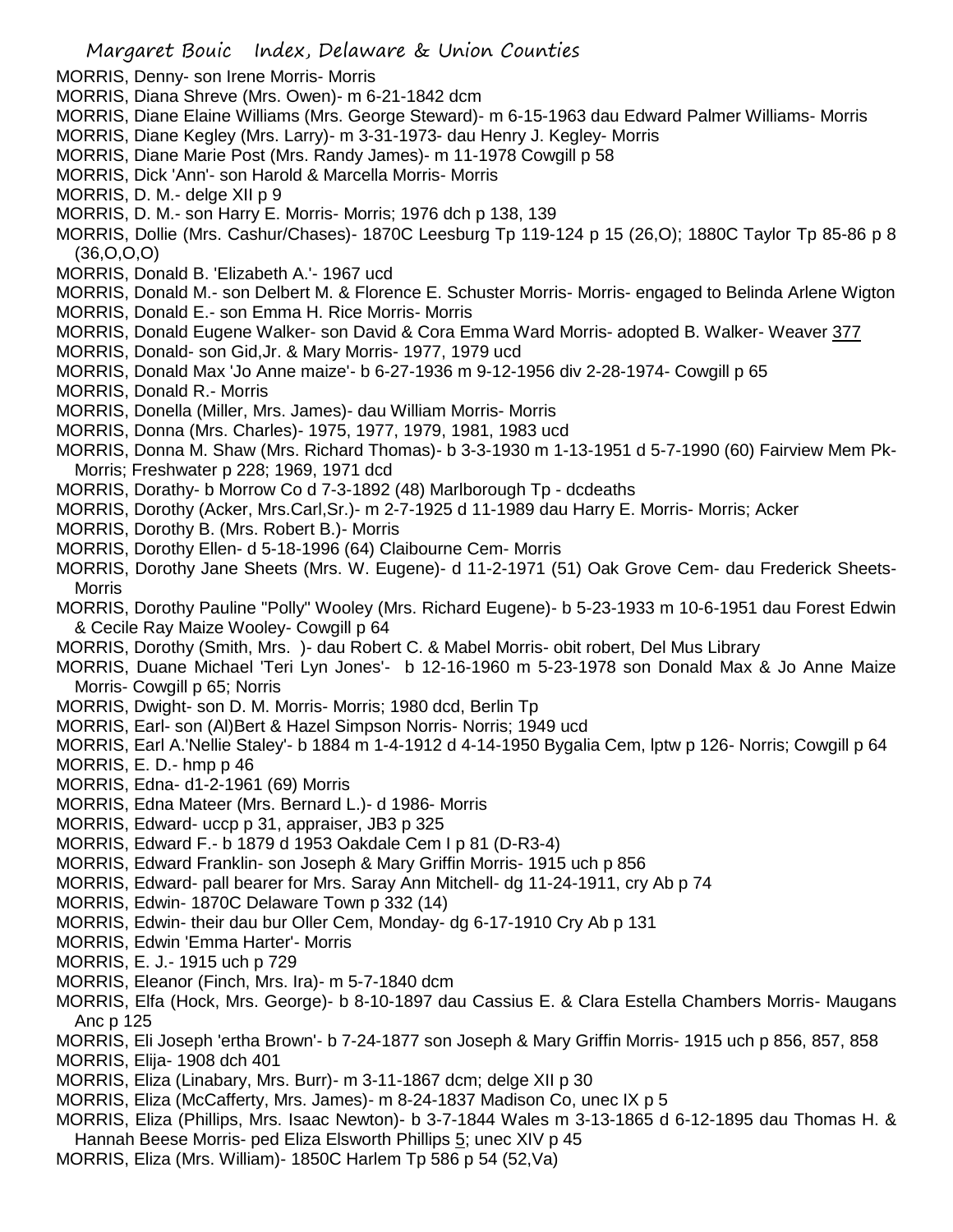MORRIS, Elizabeth- delge XI p 48; Sunbury 1890

MORRIS, Elizabeth Alexander (Mrs. Richard,Jr.)- dau William & Mary Noyes Alexander- dcq Viva Taylor 15

MORRIS, Elizabeth Ann Walker (Wanous, Mrs. Donald)- dau David & Cora Emma Ward Morris- Weaver 376

- MORRIS, Elizabeth A. (Mrs. Donald B.)- 1967 ucd
- MORRIS, Elizabeth (Daniels, Mrs. Ebenezer)- m 1-4-1843 dcm
- MORRIS, Elizabeth (Dearing, Mrs. )- sister John Robert Morris,Sr)- Morris
- MORRIS, Elizabeth Eliott (Mrs. Marshall)- m 3-11-1857 ucm 2536 dau John & Elizabeth Elliott-Morris; 1915 uch p 1033; 1860C Leesburg Tp 403 (23,O); 1880C Less Tp 68 p 178C (43,O,O,O); 1900C Lees Tp 114- 115 p 5B (62,Ill,O,O) m 43y, 8 ch, 6 living
- MORRIS, Elizabeth (Foust, Mrs. Ellis Downing)- b 6-17-1855 m 9-3-1879 d 12-12-1913 dau John & Elizabeth Morris- dg 8-2-1910 Cry Ab p 142, dg 1-2-1914 Cry Ab p 82; raised by John & Margaret Foust Downing dg 11-5-1912 Cry Ab p 167, dg 1-10-1913 Cry Ab p 5
- MORRIS, Elizabeth (Gallant, Mrs. Elias)- m 12-25-1850 unec XIV p 47
- MORRIS, Elizabeth (Green, Mrs. William)- b 10-11-1792 d 11-7-1861 Powell p 321, 369
- MORRIS, Elizabeth Jane (Holder, Mrs. Edward)- b 12-24-1924 m 11-1-1841 d 3-11-1927 ped Stephen Ray Kemp 20; unec XIV p 55a
- MORRIS, Elizabeth (Mrs. John)- d 1-2-1914 Cry Ab p 82
- MORRIS, Elizabeth (Linabury, Mrs. Burr)- m 3-9-1867 delge X p 75
- MORRIS, Elizabeth Love (Mrs. Manley T.)- b 5-26-1824 m 10-12-1848 d 4-5-1903 bur Bloomfield- dau Robert & Mary Smith Love- Maugans Anc p 177, 181, 185
- MORRIS, Elizabeth (Maine, Mrs.Caleb)- m 12-20-1770- Asp (78)
- MORRIS, Elizabeth (Mrs. Richard,Sr.)- dcq Viva Taylor 29
- MORRIS, Elizabeth (Rosevelt, Mrs. Solomon)- m 12-7-1829dumch p 327
- MORRIS, Elizabeth (Sixten, Mrs. James)- lic 1-23-1850 ucm 1498 unec XIV p 17
- MORRIS, Elizabeth Ward (Mrs. John)- m 11-20-1851 dcm; Wight II p 70 11-28-1851
- MORRIS, Ella- b 12-13-1886 Radnor Tp dau Charles & Ella Toot Morris- dcb
- MORRIS, Ellanor Foos (Mrs. Samuel)- m 3-12-1829 unec V p 40
- MORRIS, Ellen- 1870C Radnor Tp p 468 (38)
- MORRIS, Ellen- dau Chases & Dollie Morris- 1870C Leesburg Tp 119-124 p 15 (2,O)
- MORRIS, Ellenen- dau C. T. & Sarah Morris- 1860c Leesburg Tp 605-576 p 80 (3,O)
- MORRIS, Ellenora- dau C. T. & Sarah Morris- 1860C Leesburg Tp 605-576 p 80 (5,O)
- MORRIS, Elmer Ellsworth 'Inez Norris' d 6-11-1963 (46) Forest Lawn,Cols. son G. Emmet & Sarah Wells Morris- dcq Sarah Wells Morris 1; Pounds 5,6; Wells 4,5
- MORRIS, Elmer LeRoy- d 5-4-1984 (81) bur New Hampshire,O.- Morris
- MORRIS, Elmer 'Mary Jane'- Morris
- MORRIS, Elnora Austin (Mrs. Stephen B.)- m 3-21-1866 delge XI p 13
- MORRIS, Elnora May Sheneman (Mrs. Frank Floyd)- m 1891 unec IV p 66
- MORRIS, Emaline (Campbell, Mrs. Hughey M.)- m 12-24-1884 Madison co, unec X p 8
- MORRIS, Emerson- dau C. T. & Sarah Morris- 1860C Leesburg Tp 605-576 p 80 (1,O)
- MORRIS, Emerson 'Erma''Margaret'- 1961, 1964, 1969 dcd
- MORRIS, Emily (Gallatin, Mrs. Rolas Horace)- m 9-25-1873 dau Fordham & Anne Louise Westoot Morris-Weiser p 210
- MORRIS, Emily H. (Mrs. William)- b 1859 d 1941 Byhalia Cem, lptw p 113
- MORRIS, Emily Lorillard (Mrs. Lewis Gouverneur)- b 11-13-1819 m 7-21-1839 d 8-5-1850 dau Jacob & Anna Margaretta Kunze Lorillard- Weiser p 210
- MORRIS, Emma- 1870C Genoa Tp p 365 (12)
- MORRIS, Emma- 1870C Harlem Tp p 369 (27)
- MORRIS, Emma (Edwares, Mrs. )- sister John Robert Morris,Sr.- Morris
- MORRIS, Emma Harter (Mrs. Edwin)- Morris
- MORRIS, Emma Jane (Bumgarner, Mrs. Earl)- dau Bert & Leona H. Evans Morris- Morris
- MORRIS, Emma H. Rice (Mrs. )- b 7-15-1903 Ky d 9-26-1982 (79) bur W. Jefferson- dau Mathew Garfield & Lucy Sparks Rice- Morris
- MORRIS, Emma J. (Mrs. Frank)- Cowgill p 58
- MORRIS, Emma (Mrs. Mordici Edwin)- Norris
- MORRIS, Emmett L.- Morris
- MORRIS, Emmett- brother Robert C. Morris- obit Robert C., Delaware Museum Lib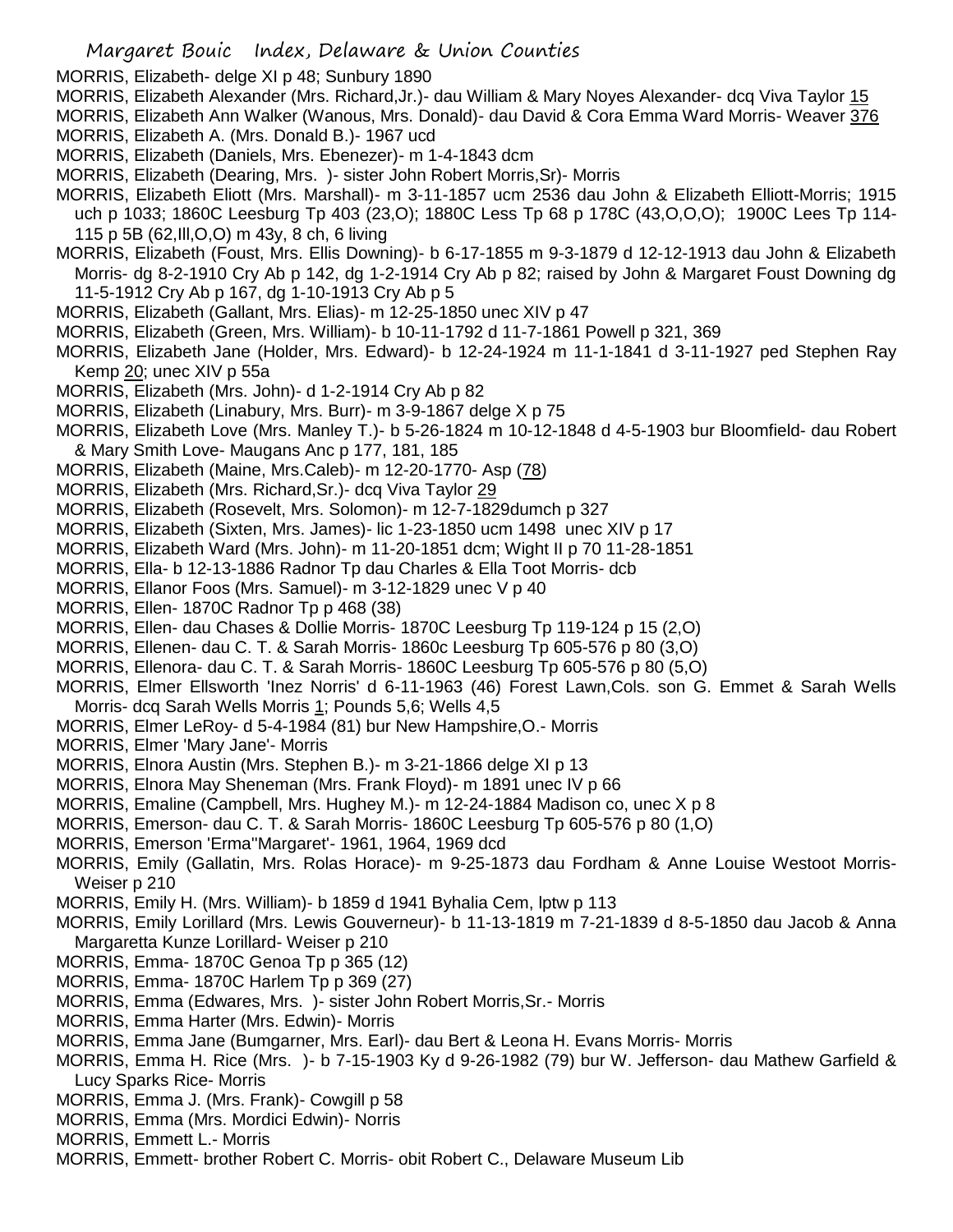- MORRIS, Enora M.- b 5-1874 1900C Leesburg Tp 290-293 p 12B (26,O,O,O) m 6y, 2 ch
- MORRIS, Enos- Pabst Pion i p 195
- MORRIS, Eric 'Sheila'- Morris
- MORRIS, Erica Amber- b 9-5-1981 dau Mary Lee Buckley Swayzack, adopted dau Timothy Lee Morris-Cowgill p 58
- MORRIS, Erna Mae (Mrs. Emerson)- d 3-8-1962 (44) dau Mrs. Mary Storick- Morris; 1961, 1971 dcd
- MORRIS, Ernest D. 'Pauline'- 1964, 1969, 1971 dcd
- MORRIS, Ernest- b 1956 son Ernest D. & Pauine Morris- 1964, 1969, 1971 dcd
- MORRIS, Ernest Ellsworth "Dutc:- son Elmer Ellsworth & Inez Norris Morris- pounds 6; Wells 5
- MORRIS, Ernest- son Julia McKitrick Morris- McKitrick p 124
- MORRIS, Estella Carson (Mrs Jerry)- Wilson (75)
- MORRIS, ---(Mrs. Ethan)- dau Mrs. David Sheets- dg 7-25-1905 Cry Ab p 39
- MORRIS, Ethan A.- 1870C Scioto Tp p 477 (10)
- MORRIS, Ethan A. 'Mary Sheets'- m 10-17-1882 dg 12-20-1912 Cry Ab p 179; delge XII p 14 (1890, Brown Tp)
- MORRIS, Ethel (Miller, Mrs. Oliver Perry)- 1908 dch 822; C.Miller 2,3
- MORRIS, Ethel (Stidam, Mrs. John,Sr)- m 12-8-1933- Morris
- MORRIS, Etta (Price, Mrs. )- dau Harry E. & Margaret Collins Morris- obit Margret C., Delaware Museum Lib.
- MORRIS, W. Eugene "Bus" 'Dorothy Jane Sheets'-d 6-27-1971 (56) Oak Grove Cem- son Elmer & Mary Jane Morris- Morris
- MORRIS, Eugene- brother John Robert Morris,Sr- Morris
- MORRIS, Eugene 'Lulu Belle'- 1962 ucd
- MORRIS, Eunice M. (Kunze, Mrs. )- dau Ethan A. & Mary Sheets Morris- dg 12-13-1912, dg 12-20-1912 Cry Ab p 176, 179
- MORRIS, Eva Cartmell (Mrs. )- b 1889 d 4-1-1910 Oakdale Cem I p 105 (F-R1-6)
- MORRIS, Eva- b 4-1858 d 1928 Hopewell Cem, djlm p 79- dau Marshall T. & Elizabeth Elliott Morris- 1915 uch p 1033; 1860C Leesburg Tp 403 (2,Ill); 1870C Leesburg Tp 115-120 p 14 (12,O); 1880C Lees Tp 68 p 178C (22,O,O,O); 1900C Lees Tp 103, 104 p 5A (42,O,O,ILL) granddau Louisa Elliott
- MORRIS, Eve- d 4-1-1910 (21y) Oakdale Cem 2279 (6F)
- MORRIS, Evelyn C.- b 1942 d 1945 Milford Cem, Un Al p 40
- MORRIS, Everett- Morris
- MORRIS, Fannie E. (Noe, Mrs. Robert)- m 1849 dau Joseph P. & Ann Voorhies Noe- Powell p 316' Pabst 3 p 28
- MORRIS, Fidelia (Ott, Mrs. Vernia)- b 7-29-1902 dau Cassius E. & Clara Estella Chambers Morris- Maugans Anc p 125, 126
- MORRIS, Florence- d 7-29-1866 (10m) dau J. H. & L. D. Morris- Harlem Cem, Powell p 135
- MORRIS, Florence E. Schuster (Mrs. Delbert M.)- d 6-12-1986 (77) Oak Grove Cem- Morris
- MORRIS, Florence Robey (Mrs. Charles R.)- Morris; obit Raynmond, mlib
- MORRIS, Florence- granddau Samuel & Rebecca Rowe- 1880C Taylor Tp 89-90 p 9 (4,O,O,O)
- MORRIS, Florence Taylor (Mrs. )- Sbc p 47
- MORRIS, Floto Alfonzo 'Mary Catherine McDougall'- b 1913 d 1982 son Barney Howard & Amanda Cordelia Ball Morris- ped Rose Mary Morris Ross #152 2; unec IX p 19
- MORRIS, Floy- dau Frank & Nora Mae Shenneman Morris- Morris; Sbc p 26; 1910C Dover Tp 8184 p 4A (17,O,O,O)
- MORRIS, Floyd- son Bernard L. & Edna Mateer Morris- Morris
- MORRIS, Floyd- son George & Jedacta Morris- 1850C Porter Tp 3091 p 167 (6,O)
- MORRIS, Fordham 'Annie louise Westoot'- b 7-23-1842 m 12-19-1872 d 7-6-1909 son Lewis Gouverneur & Emily Lorillard Morris- Weiser p 210
- MORRIS, Frances A. (Mrs. Charles R.)- 1964 dcd
- MORRIS, Frances A.- b 12-1862 d 1928 Hopewell Cem, djlm p 79- dau Marshall T. & Elizabeth Elliott Morris-1880C Leesburg Tp 68 p 178C (17,O,O,O); 1900c Leesburg Tp 114-115 p 5B (39,O,O,Ill)
- MORRIS, Frances (Mrs. Robert)- 1969, 1971, 1980 dcd
- MORRIS, Francis F.- son Marshal & Elizabeth Elliott Morris- 1880C Leesburg Tp 68 p 178C (11,O,O,O)
- MORRIS, Francis 'Harriet Hall Bedlwo'- 12-14-1845 m 2-9-1875 d 2-9-1883 son Lewis Gouverneur & Emily Lorillard Morris- Weiser p 210
- MORRIS, Francis 'Mary Ann Curtis'- m 4-5-1838 Madison Co, unec IX p 6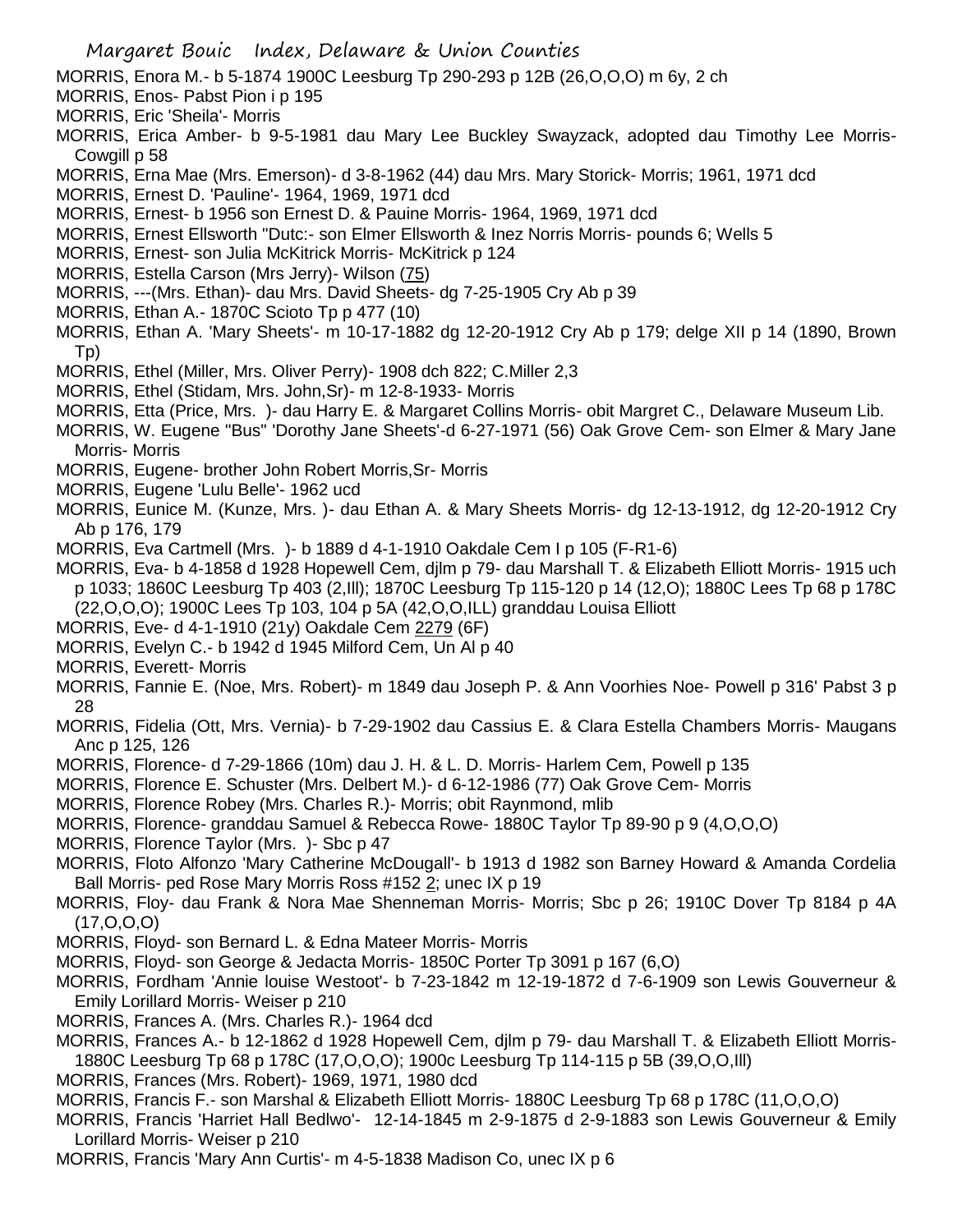- MORRIS, Frank 'Emma J.'- Cowgill p 58
- MORRIS, Frank Floyd 'Elnora May Sheneman'- m 1891, unec IV p 66; Morris
- MORRIS, Frank Irwin- b 8-4-1878 colored Delaware Town son William Morris- dcb
- MORRIS, Frank- pall bearer for Mrs. Sarah Ann Mitchell- dg 11-24-1911 Cry Ab p 74
- MORRIS, Franklin- son Marshall & Elizabeth Elliott Morris- 1870C Leesburg Tp 115-120 p 15 (2,O)
- MORRIS, Fred R. '[Carol'- 1975, 1977, 1979, 1981, 1983 ucd
- MORRIS, Freda- b 9-1897 dau Clarence & Anna L. Morris- 1900C Union tp 29-31 p 2A (2,O,O,O)
- MORRIS, Dr. Frederick H. 'Bess M.'- obit Bess M., mlib
- MORRIS, Frederick 'Mary Roberta Boyd'- b 1-5-1934 son Thomas Oscar & Lydia Ella Cutelius Morris- Weiser p 586
- MORRIS, Gail lovejoy (Mrs. Stanley Wilbur)- m 9-25-1949 Freshwater p 228
- MORRIS, Gary- b 1965 son Gid J. & Mary L. Morris- 1977, 1979, 1981 ucd
- MORRIS, Gene E "Bert" 'Laurabelle Holycross'- b 10-11-1935 m 7-3-1958 son (Al)Bert & Hazel Simpson Morris- obit Gene E., mlib; 1959, 1967, 1971, 1973, 1975, 1977, 1979, 1981 ucd
- MORRIS, Geon- b Green Co d 9-19-1885 (12-5-25)- dcdeaths
- MORRIS, Geonita (Smith, Mrs. Herman)- dau Bob & Lou Morris- Morris
- MORRIS, George- 1850C Delaware Town 1204 p 89 (25,Va)
- MORRIS, George- son Christian & C. B. Morris- 1860C Jerome Tp 123 p 18 (3,Wert)
- MORRIS, George- son C. T. & Sarah Morris- 1860C Leesburg Tp 605-576 p 80 (11,O)
- MORRIS, George E.- d 2-10-1969 (68) Morris
- MORRIS, George E. 'Martha W.'- 1961, 1964, 1969 dcd
- MORRIS, George Emmett 'Sarah Jane Wells'- m 1-29-1911 d 6-29-1962 (76 Forest Lawn Cem, Cols.; dcq Sarah Wells Morris (1); Pounds 4,5; Wells 3,4
- MORRIS, George 'Jedacta'- 1850C Porter Tp 3091 p 167 (53,NJ)
- MORRIS, George- son Kenneth & Olive Beck Norris- Norris
- MORRIS, George N. 'Thelma'- 1961, 1964, 1969, 1971, 1980 dcd
- MORRIS, George Steward 'Diane Elaine Williams'- m 6-15-1963 son Kenneth H. Morris- Morris
- MORRIS, George William 'Lora Mae Nelson'- b 3-17-1931 m 6-12-1954 son William & Lillie Marie Milligan Morris- Cowgill p 58
- MORRIS, Georgetta- 1971 dcd
- MORRIS, Geraldine (Hollar, Mrs. Wilbur,Jr.)- dau Emma H. Rice Morris- Morris
- MORRIS, Geraldine (McNamara, Mrs. )- sister Kenneth L. Norris- Norris
- MORRIS, Geraldine Louise Swearengin (Mrs. Clinton)- b 12-4-1928 m 3-12-1949- d 10-2-1997 (68) Fairview Mem Pk- Morris
- MORRIS, Gertrude (Greene, Mrs. )- sister David C. Morris- Morris
- MORRIS, Gertrude (Lickes, Mrs. )- dau Julia McKitrick Morris- McKitrick p 124
- MORRIS, Gertrude McKenzie (Mrs. Wylie M.)- dau John S. McKensie- Morris
- MORRIS, Gid,Jr. 'Mary L.'- 1977, 1979, 1981 ucd
- MORRIS, Glenn Alan 'Becky Ann Haynes'- b 9-8-1954 m 11-14-1981 son Stanley Wilbur & Gail Lovejoy Morris- Morris' Freshwater p 228
- MORRIS, Glenna M. (Groxe, Mrs. Emor L.,Sr.)- b 8-23-1906 d 3-27-1981 (74) Maple Grove Cem- dau William Morris- Morris
- MORRIS, Gouvernear- dpc p 4
- MORRIS, Gov.- Powers p 91, 208, 220
- MORRIS, Gregory A.- son Larry & Helen Juanita Elkins Morris- Morris
- MORRIS, Gregory- son Georgetta Morris- 1971 dcd
- MORRIS, Gregory Scott- b 6-21-1961 son Larry James & Marjorie Annette Coawell Morris- Weiser p 59
- MORRIS, Griffian- Nash p 184
- MORRIS, Griffith 'Mary Jane Wasson'- Powers p 317, 318
- MORRIS, Gus 'Lillian Bushnell'- b 5-29-1882 m 7-14-1920 d 2-27-1964 bur Woodstock Cem- Morris
- MORRIS, Guy- Pabst 1 p 32
- MORRIS, Haley Elizabeth- Delaware Co Pioneers- delge VI p 3,4
- MORRIS, Hannah Beese (Mrs. Thomas H.)- b 1825 Wales m 1-15-1844 d 7-28-1890 dau Samuel & Hestor Roberts Beese- ped Eliza Ellsworth Phillips 11; unec XIV p 45
- MORRIS, Hannah Gregg (Mrs. John)- ped Duane L. Blierz 61; delge III p 51
- MORRIS, Hannah (Maine, Mrs. John W.)- b 1839 m 12-11-1859 dau John & Mary Adde Morris- Asp (1703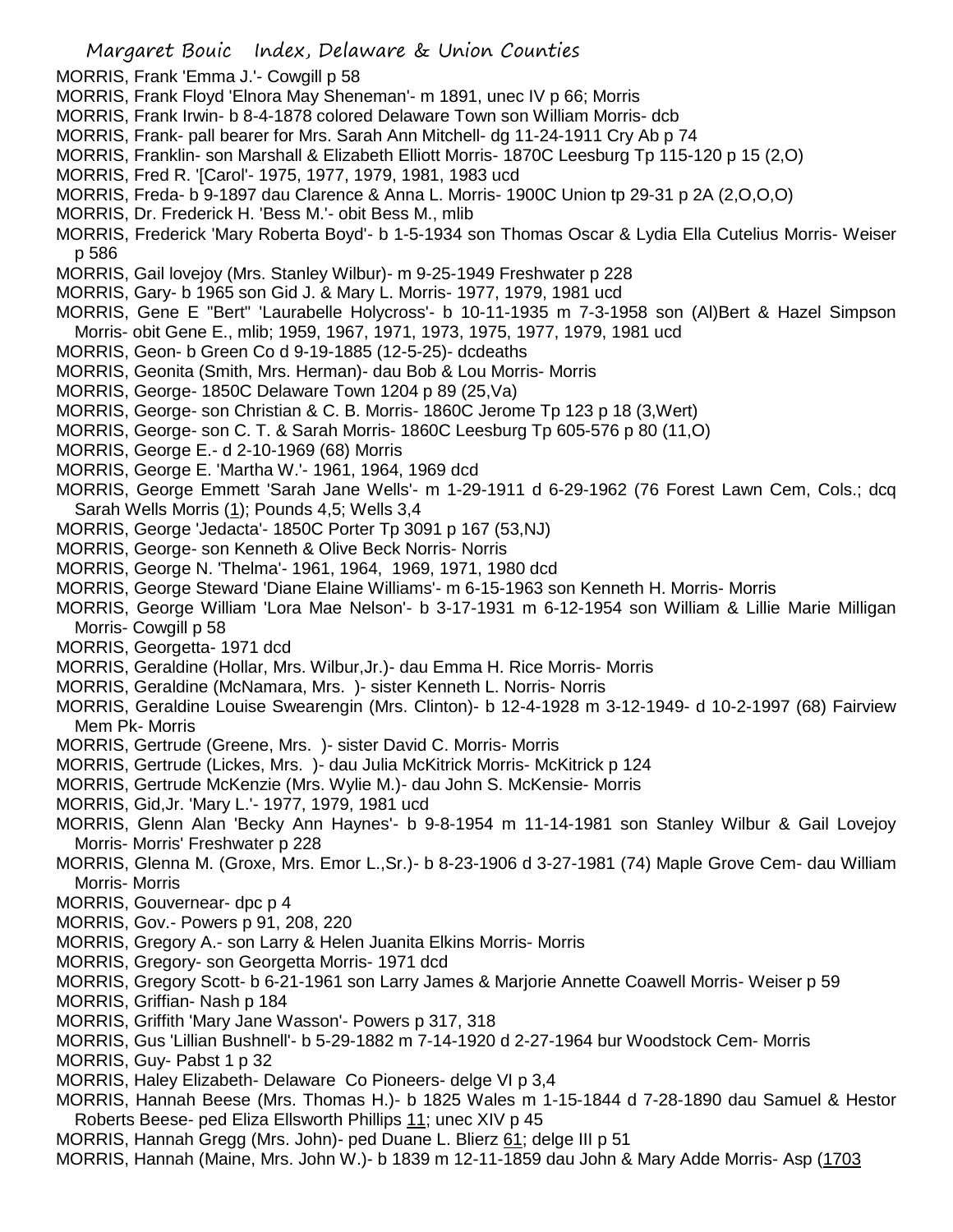MORRIS, Hannah Marie Craft (Mrs. John Franklin)- m 5-31-1964 dau Virgil E. Craft- Morris

MORRIS, Harold G. 'Helene Shook'- m 6-5-1922 son Thomas Oscar & Lydia Ella Cutelius Morris- Weiser p 586

- MORRIS, Harold M. 'Marcella M.' d 4-21-1998 (85) Kingwood Mem. Park- Morris; 1964, 1969, 1971, 1980 dcd
- MORRIS, Harold 'Myrtabelle Beach'- m 9-3-1929 obit Myrtabelle, mlib; Norris
- MORRIS, Harriet Hall Bedlow (Mrs. Francis)- m 2-9-1875 Weiser p 210
- MORRIS, Harriet (Mrs.Joseph W.)- Morris
- MORRIS, Harriet (McBeth, Mrs. )- dau Mordici & Emma Morris- Morris
- MORRIS, Harry- 1870C Radnor Tp p 468 (14)
- MORRIS, Harry 'Cecil Springer'- Morris
- MORRIS, Harry E. 'Lena G.'- d 8-7-1968 (87) Morris
- MORRIS, Harry E. 'Margaret Collins'- obit Margaret, Del Museum Library
- MORRIS, Hazel M. (Mrs. John Roberts,Sr)- Morris
- MORRIS, Hazel Simpson (Mrs. (Al)Bert)- Morris; obit Bert E., mlib; 1949 ucd
- MORRIS, Helen E. (Babcock, Mrs. Burton)- Asp (494-1)
- MORRIS, Helen Juanita Elkins (Mrs. Larry)- m 1-3-1948 d 6-5-1982 (57) Oakdale Cem dau Arnold B. & Anna Ferguson Elkins- Morris
- MORRIS, Helen (Jones, Mrs. Oliver)- dau Clyde & Nellie Richards Morris- Wilson 12311
- MORRIS, Helen L. Graham (Mrs. John L.)- b 4-27-1910 d 1-19-1979 Claibourne Cem p 87 dau Frank & Anna Jones Graham- Morris
- MORRIS, Helen Marie Martin (Mrs. R. E.)- dau William Bert & FLora Belle Cooper Martin- McKitrick p 217
- MORRIS, Helene Shook (Mrs. Harold G.)- m 6-5-1922- Weiser p 586
- MORRIS, Hellen- dau Charles & Margaret Morris- 1850C Harlem Tp 577 p 53 (3/12,O)
- MORRIS, Henry- 1915 uch p 856
- MORRIS, Henry- sobn Joseph & Mary Griffin Morris- 1915 uch p 856
- MORRIS, Henry M.- 1870C Radnor Tp p 462 (11)
- MORRIS, Henry 'Margart Weaver'- m 8-29-1832 Madison Co, unec VII p 9
- MORRIS, Henry 'Sarah James'- bc 1781 Wales- ped Eliza Ellsworth Morris Phillips 20; unec XIV p 45
- MORRIS, Herman- son Julia McKitrick Morris- McKitrick p 124
- MORRIS, Hettie Flenniken (Mrs. )- dau James Darrah & Martha Curl Flennikan- Powers p 177
- MORRIS, Hi- Sunbury p 91
- MORRIS, Hope Krouse (Mrs. David)- Morris
- MORRIS, Horace 'Mary Louise Jacoby'- Nash p 345
- MORRIS, Hosea Lee- d age 27 son William & Lillie Marie Milligan Morris- Cowgill p 58
- MORRIS, Howard- b 1966 son Bert E. & Laurabelle Holycross Morris- Morris; obit Bert E., mlib; 1967, 1971, 1973, 1975, 1977, 1979, 1981, 1991 ucd
- MORRIS, Hugh 'Mary Louise Brainard'- m 9-1-1880 Genther p 180
- MORRIS, Ida Hariett- b 1911 d 1912 dau G. Emmett & Sarah Jane Wells Morris- New Millcreek Cem p 17, Powell p 250; Wells 4; Pounds 5; ped Sarah Jane Wells 1
- MORRIS, Ida May Wilson (Mrs. )- dau John & Nancy Frye Wilson- Wilson 123
- MORRIS, Inez Norris (Mrs. Elmer Ellsworth)- dcq Sarah Jane Wells Morris- 1; Pounds 5,6; Wells 4,5
- MORRIS, Irene (Finch, Mrs. Lyle)-dau Clyde & Nellie Richards Morris- Wilson 12312
- MORRIS, Irene Louise Schuster (Mrs. Lester)- b 8-15-1924 d 5-20-1997 (72) Fairview Mem Pk.- dau Hugh & Daisy Hummel Schuster- Morris
- MORRIS, Irene (Pruitt, Mrs. )- sister Raymond Morris- Morris; obit Raymond, mlib
- MORRIS, Irma- 1980 dcd, Orange Tp
- MORRIS, Isaac 'Ida May Wilson'- Wilson (123)
- MORRIS, Isabel (David, Mrs. Thomas)- dcq Eugene David 17
- MORRIS, Isaiah 'Mary Ann Vaughn'- m 1-5-1848 Wight II p 29, 1-14-1848
- MORRIS, Iva (Thomas, Mrs. Arvin)- dau G. Emmett & Sarah Jane Wells Morris- dcq Sarah Wells Morris-; Pounds 5; Wells 4
- MORRIS, Jack- b 3-1877; Marysville p 71; 1900C Marysville 1st ward 285-294 p 13A (23,O,O,O)
- MORRIS, Jack E. 'Bertha Brown'- b 7-24-1877 d 1965 Oakdale Cem I p 111 (E-R16-4)
- MORRIS, Jacob- Powers Pat p 147
- MORRIS, Jacob- 1870C Scioto Tp p 480 (80\*)
- MORRIS, Jacqueline R. (Otto, Mrs. Gregory L.)- m 8-12-1995 dau Nyla Bowersmith & Gail Bump- Morris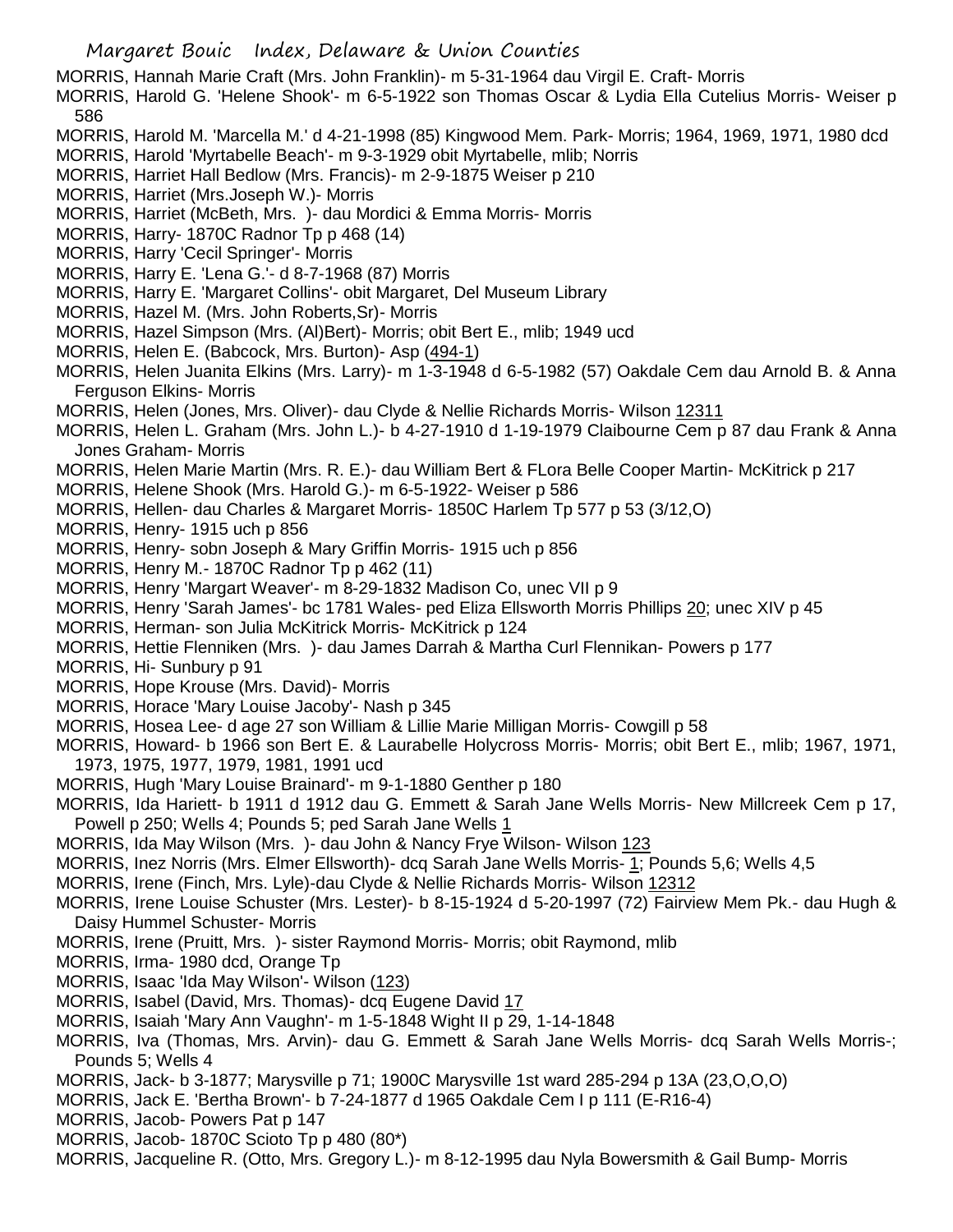- MORRIS, James- Powers p 51
- MORRIS, James- Pabst 7 p 4
- MORRIS, James- 1835 men p 33 #86 p 58 Harmony Tp
- MORRIS, James- son (Al)Bert & Hazel Morris- 1949 ucd
- MORRIS, James- son Bernard L. & Edna Mateer Morris- Morris
- MORRIS, James Boyd,Sr. 'Laura Achsah Shields'- b 1882 d 1945 son John Thomas & Mary Ann Dagley Morris- ped Sandra Sue Morris Lowther #211 4; unec X p 57
- MORRIS, James Boyd,Jr 'Oma Ernestine LaMay'- 1914 d 1972 son James Boyd,Sr. & Laura Achsah Shields Morris- ped Sandra Sue Morris Lowther #211 2; unec X p 57
- MORRIS, James H. 'Delia'- 1850C Harlem Tp 564 p 43 (23,O)
- MORRIS, James H.'Laura D. Budd'- b 4-11-1827 m 2-26-1850 dcm d 4-15-1909 Harlem Cem, Powell p 135, 136 1870C Genoa Tp p 365 (43\*); delge XII p 53 (1890)
- MORRIS, ---d 6-27-1863 infant dau of J. H. & L. D. Morris- Powell p 135
- MORRIS, James Lawrence- 12-29-1955 son Richard William & Patricia Harriet Trautman Morris- Maugans Anc p 11
- MORRIS, James 'Margaret'- Genther p 62
- MORRIS, James S.- son William A. & Mary C. Morris- 1880C Leesburg Tp 29 p 176C (18,O,O,O)
- MORRIS, Jane- rtc p 9
- MORRIS, Jane (Case, Mrs. Douglas)- b 1831 Wales, delge III p 66
- MORRIS, Jane (Mrs. Charles)- Powell p 129
- MORRIS, Jane (Davis, Mrs. )(Mrs. )- b Wales d Wed. (76) dg 7-21-1911 Cry Ab p 52
- MORRIS, Jane (Mrs. John)- dg 1-8-1897 Cry Ab p 99
- MORRIS, Jane (Mrs. Mashac)- d Monday, colored; dg 7-1-1910 Cry Ab p 135(2); dg 6-28-1916 Cry Ab p 133
- MORRIS, Jane, Mrs. sister Mrs. Mary Lafayette- dg 6-13-1899 Cry Ab p 203
- MORRIS, Jane Raiden (Mrs. William)- m 8-2-1863 dcm
- MORRIS, Janice (Rhodes, Mrs. Maurice)- dau Guy & Audrey Naomi Morris- Morris
- MORRIS, Jay- b 1965 son Richard & Donna M. Shaw Morris- Morris; 1969, 1971 dcd
- MORRIS, J. B.- mt 8-21-1929 Mrs. J. B.- 1971 ucd
- MORRIS, J. C.- son John Morris- dg 8-2-1910 Cry Ab p 142
- MORRIS, J. C., Mr. & Mrs. Parents of Walter C. Morris- dg 1-11-1910 Cry Ab p 84
- MORRIS, Jean Ann- b 5-24-1966 dau Richard Eugene & Dorothy Pauline Wooley Morris- Cowgill p 64
- MORRIS, Jean (Kovach, Mrs. )- dau Perry & Estella Carson Morris- Wilson 12323
- MORRIS, Jeannette- dau Clinton & Geraldine Swearengin Morris- Morris
- MORRIS, Jedacta (Mrs. George)- 1850C Porter Tp 3091 p 167 (50,NJ)
- MORRIS, Jeffrey Lee 'Cheryl Ann Nicol'- m 5-9-1987 son son Mrs. Ina Pardue- Morris
- MORRIS, Jeffrey Wayne- b 5-6-1951 son Stanley Wilbur & Gail Lovejoy Morris- Freshwater p 228
- MORRIS, Jennie- 1870C Troy Tp p 520 (2)
- MORRIS, Jennie (Harris, Mrs. Wm)- dau John & Sarah Jane Morris- dg 10-8-1915 Cry Ab p 84
- MORRIS, Jennifer Kay (Smith, Mrs. Matthew A.)- m 4-5-199?- dau William Morris- Morris; 1991 ucd
- MORRIS, Jennifer Owen (McPherson, Mrs. David Oren)- m 8-7-1971 dau Clyde Kerfoot & Margaret Brookens Morris- Morris; Wilson 123122; 1961 (11), 1964 dcd
- MORRIS, Jennifer Wireman (Mrs. Daniel Earl)- b 7-13-1955 m 5-11-1974 dau Chandler & Molly Lovely Wireman- Cowgill p 64
- MORRIS, Jenny b 1972- dau William M. & Judy Morris- Morris; 1983 ucd
- MORRIS, Jeri (Hites, Mrs. James)- dau Bert & Hazel Simpson Morris- Morris; obit Bert E., mlib
- MORRIS, Jerilyn Nicole Rogsdale (Mrs. Bartow Blake) m 12-20-1969; Longbrake p 1-2
- MORRIS, Jessie (Mrs. Cliff)- Morris
- MORRIS, Jessie Jane Piatt (Gatton, Mrs. William)(Mrs. Paul)- b 4-22-1915 d 12-4-1994 (79) Oak Grove Cemdau Harry Charles & Helen Martin Piatt- Morris
- MORRIS, Jo Ann- b 7-18-1949 dau John Allen & Wilma Genevieve Willey Morris- Weiser p 26
- MORRIS, Jo Anne Maize (Mrs.Donald Max)(Franklin, Mrs. Ernest Leroy)- b 9-16-1936 m 9-12-1956 div 2-28- 1974- dau Leonard Samuel & Lorena Mae Baughn Maize- Cowgill p 65
- MORRIS, Joan (Morrison, Mrs. Erwin Lester)- McKitrick p 286
- MORRIS, Joanna- 1870C Troy Tp p 526 (24)
- MORRIS, John- unec III p 17, 40
- MORRIS, John- 1883 uch V p 683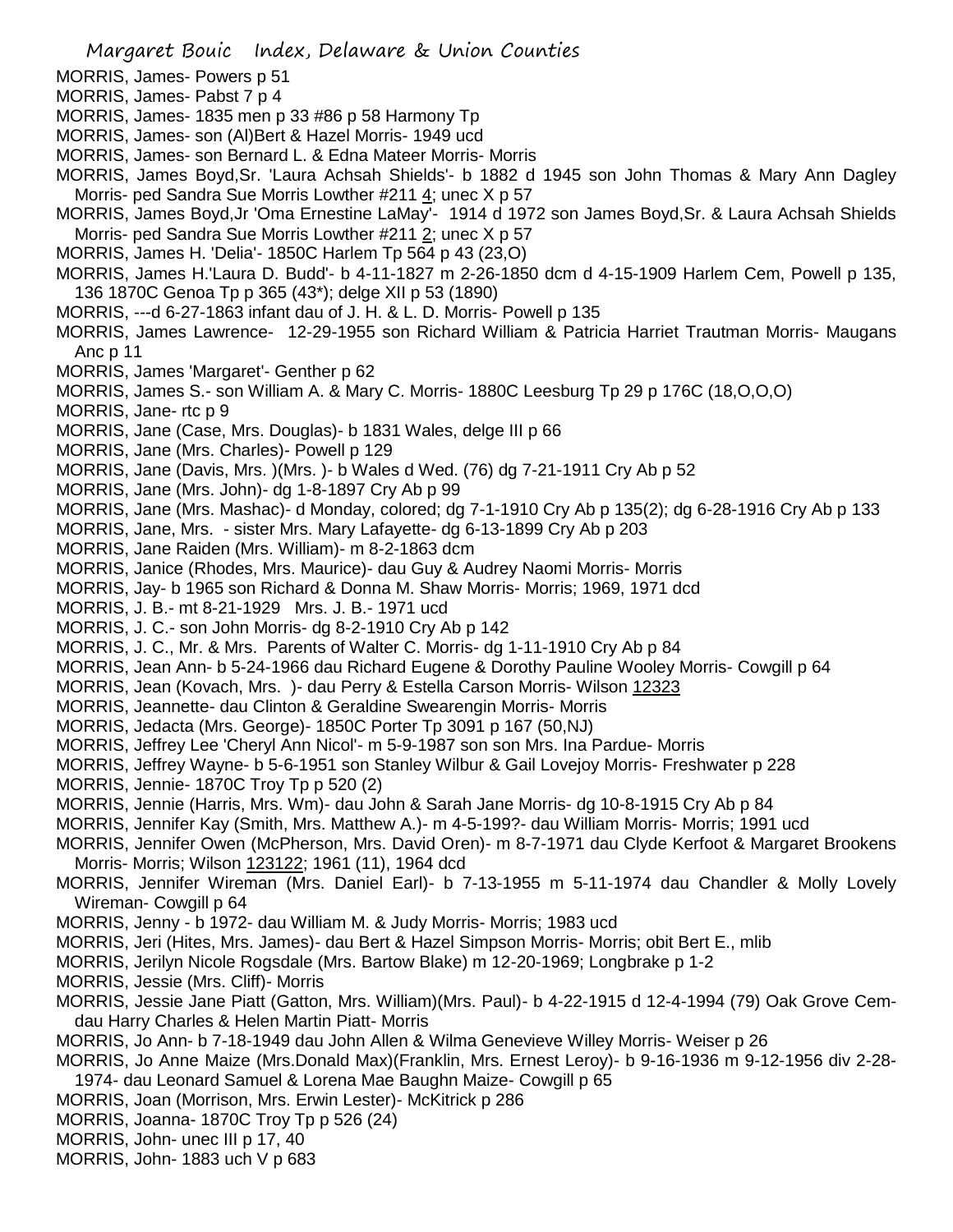Margaret Bouic Index, Delaware & Union Counties MORRIS, John- dg 1-3-1902; delge VII p 24 MORRIS, John- dcw Bk p 431 MORRIS, John- Nat 10-18-1848 from Wales- delge IX p 77 MORRIS, John- NAT 11-3-1888 from Wales 11-12-1880 delge IX p 77 MORRIS, John- d Sunday (83) dg 8-2-1910 Cry Ab p 142 MORRIS, John- d Monday (26) dg 2-24-1905, dg 3-7-1905, Cry Ab p p 11, 13 MORRIS, John- 1870C Troy Tp p 520 (40\*) MORRIS, John- 1870C Scioto Tp p 477 (14) MORRIS, John- b Wales- d 6-2-1896 (72) dcdeaths MORRIS, John- rtc p 7, 9, 10; 1880 dch p 781 MORRIS, John Allen 'Wilma Genevieve Willey'- b 7-13-1911 m 3-16-1947 Weiser p 26 MORRIS, John B.- son Marshall T. & Elizabeth Elliott Morris- 1880C Leesburg Tp 68 p 178C (9,O,O,O) MORRIS, John- son Earl & Nellie Staley Morris- Morris MORRIS, John E. 'Vivian E.'- b 1868 d 1939 Galena Cem, Powell p 25 MORRIS, John E.- b 1-11-1880 Del. Town son Wm. & Susie A. Mitchell Morris- dcb MORRIS, John E.- brother John Robert Morris,Sr.- Morris MORRIS, John 'Elizabeth Ward'- m 11-20-1851 dcm; Wight II p 70 11-28-1851 MORRIS, John 'Elizabeth'- dg 8-2-1910 Cry Ab p 142; dg 1-2-1914 Cry Ab p 82 MORRIS, --(Williams, Mrs. Robert)- dau John Morris- dg 8-2-1910 Cry Ab p 142 MORRIS, --(Mansur, Mrs. )- dau John Morris- dg 8-2-1910 Cry Ab p 142 MORRIS, --(Dix, Mrs. )- dau John Morris- dg 8-2-1910 Cry Ab p 142 MORRIS, --(Harris, Mrs. )- dau John Morris- dg 8-2-1910 Cry Ab p 142 MORRIS, John F.- son Delbert M. & Florence E. Schuster Morris- Morris MORRIS, John Franklin 'Hannah Marie Craft'- m 5-31-1964 son D. M. Morris- Morris MORRIS, John- son Fred R. & Carol Morris- 1981, 1983 ucd MORRIS, John 'Hannah Gregg'- ped Duane L. Blietz 60; delge III p 51 MORRIS, John H. 'Mary Jane Painter'- m 2-17-1848 unec X p 64 MORRIS, John 'Jane'- b Wales d 1-1-1897 (72) dg 1-5-1897, 1-8-1897 Cry Ab p 99 MORRIS, John- son John Morris- dcw Bk 2 p 431 MORRIS, John- b 4-12-1880 Radnor Tp son John & Ellie Cook Morris- dcb MORRIS, John L.- son Bert & Leona H. Evans Morris- Morris MORRIS, John Leonard- b 3-19-1948 son John Allen & Wilma Genevieve Willey Morris- Weiser p 26 MORRIS, John L. 'Helen L. Graham'- b 1908 Claibourne Cem p 87; Morris MORRIS, John 'Maggie Merfert'- dg 12-23-1913 Cry Ab p 78 MORRIS, John- son Margaret Morris- 1850C Troy Tp 2530 p 134 (20,Wales) MORRIS, John,Sr. 'Martha Seley'- b 1789 d 1849 ped David Charles Morris- 8; delge IV p 69 MORRIS, John 'Mary Adde'- see Asp 1703 MORRIS, John 'Mary Benedict'- m 5-20-1940 Morris MORRIS, John P.- 1883 uch IV p 534 MORRIS, John 'Patricia'- Morris MORRIS, John P. 'Thalia "Tally"- Morris MORRIS, John R.- d 2-7-1899 (27-1-15) Harlem Tp- dcdeaths MORRIS, John R.,Sr- b 1899 d 1967 WWI, Marengo Cem, Powell p 377 MORRIS, John 'Rebecca'- d ca 1844; dcc Herbert Eagon 18 MORRIS, John 'Rebecca Prugh'- m 1-16-1834 Madison Co, unec VII p 28 MORRIS, John- b 12-22-1871 Harlem Tp son Richard L. & Emily Rutherford Morris- dcb MORRIS, John Robert- son Harold G. & Helen Shook Morris- Weiser p 586 MORRIS, John Robert,Sr 'Hazel M.'- d 5-7-1967 (67) Marengo Cem- Morris MORRIS, John Robert,Jr. -son John Robert,Sr, & Hazel M. Morris- Morris MORRIS, John 'Sarah Jane'- dg 10-8-1915 Cry Ab p 84 MORRIS, John,Jr 'Sarah Jane Ward'- b 11-6-1827 Wales d 7-31-1910 son John Sr. & Martha Seley Morrisped David Charles Morris 4; delge IV p 69 MORRIS, John 'Sarah Test'- Powell p 317 MORRIS, John III 'Stephanie Case'- m 7-1-1995 son John & Patricia Morris- Morris

- MORRIS, John T.- 1971 ucd; Liberty Tp
- MORRIS, John Thomas 'Mary Ann Dagley'- b 1844 d 1908 son Joseph & Martha Jane Simmons Morris- ped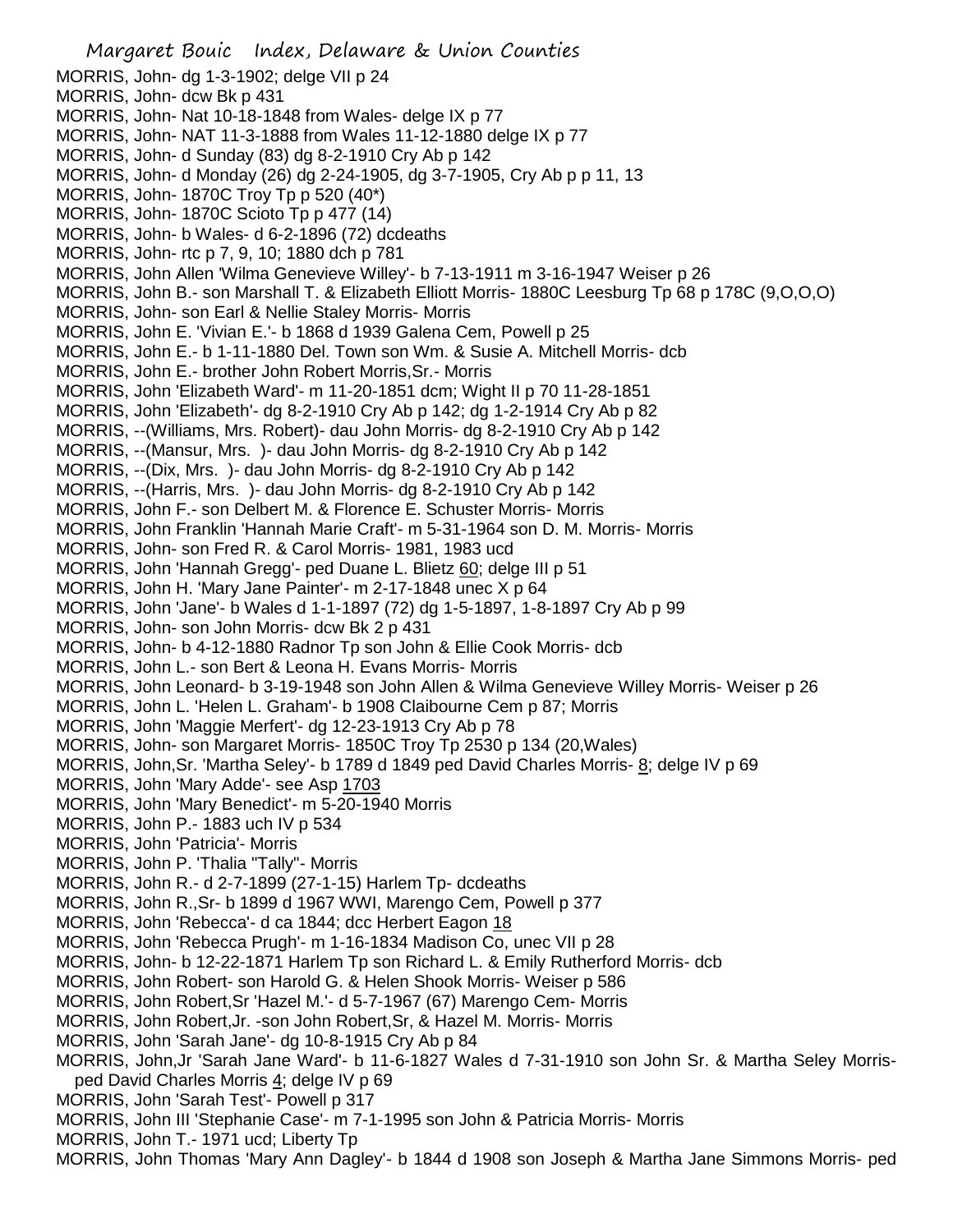Sandra Sue Morris Lowther 3211  $\underline{8}$ ; unec X p 51

- MORRIS, Dr. John Tingley Lincoln 'Dr. Poland'- d Sunday (55) cremated; dg 12-8-1916 Cry Ab p 112
- MORRIS, John- son William & Eliza Morris- 1850C Harlen Tp 586 p 54 (18,O)
- MORRIS, Jonathan Dean- b 3-23-1957 son Richrd William & Patricia Harriet Trautman Morris- Maugans Anc p 11
- MORRIS, Joseph- 1880 dch p 282; rtc p 8
- MORRIS, Joseph- 1835 men p 32 #46 p 56; Harmony Tp
- MORRIS, Joseph- delge X p 35; Mexican War
- MORRIS, Joseph A. 'Barbara'- 1991 ucd
- MORRIS, Joseph- b 1976 son David L. & Patricia S. Morris- 1980 dcd
- MORRIS, Joseph 'Martha Jane Simmons'- b 1824 d 1892 ped Sandra Sue Morris Lowther 211 16; unec X p 57
- MORRIS, Joseph W. 'Harriet'- d 5-12-1966 (44) Oak Grove Cem- son Henry Morris- Morris
- MORRIS, Josephine (Gray, Mrs. George)- Morris
- MORRIS, Joshua- son Denny Morris- Morris
- MORRIS, Josiah 'Orpha Sidebottom'- dumch p 449
- MORRIS, Juanita (Wood, Mrs. Earl)- dau Guy & Audrey Dunham Morris- Morris
- MORRIS, Judy (Mrs. Bill)- Morris
- MORRIS, Judy (Johnson, Mrs. )- dau Bernard L. & Edna Mateer Morris- Morris
- MORRIS, Judy K. (Mrs. William M.)- Sunbury p 53; 1983, 1991 ucd
- MORRIS, Judy (Mrs. Robert B.)- 1969 dcd
- MORRIS, Julia Ellen- d age 11- dau William & Lillie Marie Milligan Morris- Cowgill p 58
- MORRIS, Julia Catherine- dau David & Cora Emma Ward Morris- Weaver 1294111
- MORRIS, Julia McKitrick (Mrs. )- dau Andrew Jackson & Susannah Hooper McKitrick McKitrick p 124
- MORRIS, R. Julia "Judy" Thomas (Mrs.Robert B.)- b 2-4-1924 d 10-18-1993 (69) Otterbein Cem- dau Robert Butler & Ruth Cross Thomas- Morris; 1976 dch p 382; 1980 dcd
- MORRIS, Julie -b 1974- dau William M. & Judy Morris- Morris; 1983, 1991 ucd
- MORRIS, Julie Kathleen (Schlueter, Mrs. Paul R.)- m 12-28-1996 dau William Morris- Morris
- MORRIS, Julie Marie- b 3-15-1973 dau Larry James & Marjorie Annette Coawell Morris- Cowgill p 59
- MORRIS, Julie Michelle Welsh (Mrs. Randolph Russell)- m 6-27-1980 dau Paden Welsh- Morris
- MORRIS, June (Roberts, Mrs. Harry)- dau Earl & Nellie Staley Morris- Morris
- MORRIS, Karen (Reed, Mrs. )- dau Bert Mathew Morris- Morris
- MORRIS, Karin Anne- b 10-6-1958 dau Stanley Wilbur & Gail Lovejoy Morris- Freshwater 228
- MORRIS, Kate- 1870C Troy Tp p 520 (8)
- MORRIS, Katherine- dau Robert B. & Lois Meade Morris- Genther p 180
- MORRIS, Kathie- b 1963 du Robert & Frances Morris- 1969, 1971, 1980 dcd
- MORRIS, Kathleen Ann- b 4-21-1975 dau Kenneth Morris- Morris
- MORRIS, Kathryn Marie- b 12-28-1956 dau Donald Max & Jo Anne Maize Morris- Cowgill p 6
- MORRIS, Kathryn Suzanne- dau Denny Morris- Morris
- MORRIS, Katie- 1870C Delaware Town p 317 (25\*)
- MORRIS, Keith R.- 1961 dcd
- MORRIS, Kelly- infant 1975 Oakdale Cem I p 62 (O)
- MORRIS, Kelly Kurt- b 10-17-1964 ch George William & Lora Mae Nelson Morris- Cowgill p 58
- MORRIS, Kenneth- 1980 dcd, Delaware Tp
- MORRIS, Mrs. Kenneth- Pabst 8 p 39, 42
- MORRIS, Kenneth A. 'Margaret D. Pesko'- m 8-30-1930- Morris
- MORRIS, Kenneth A.II 'Sandy'- son william T. Morris- Morris
- MORRIS, Kenneth 'Beverly'- Morris
- MORRIS, Kenneth H.- Morris
- MORRIS, Kenneth L. 'Mary Ellen'- d 4-20-1983 (64) Sunbury Mem. Pk- Morris; 1964, 1969, 1980 dcd
- MORRIS, Kenneth 'Olive Beck'- d 11-19- 1982 (81) bur Greenville- Morris
- MORRIS, Kenneth,Jr.- son Kenneth & Olive Beck Morris- Morris
- MORRIS, Kenneth R. 'Anna L.'- d 4-18-1973 (59) Walnur Grove Cem- son guy & Audrey Dunham Morris-Morris; 1964,1969, 1971 dcd
- MORRIS, Clyde Kerfoot "Hi" 'Margaret Brookens'- b 10-10-1909 Pa m 6-24-1934- d 9-30-1996 (86) Sunbury Mem. Pk- son Clyde & Nellie Richards Morris; Wilson 12312; 1961, 1964, 1980 dcd
- MORRIS, Kermit 'Verneda'- 1959 ucd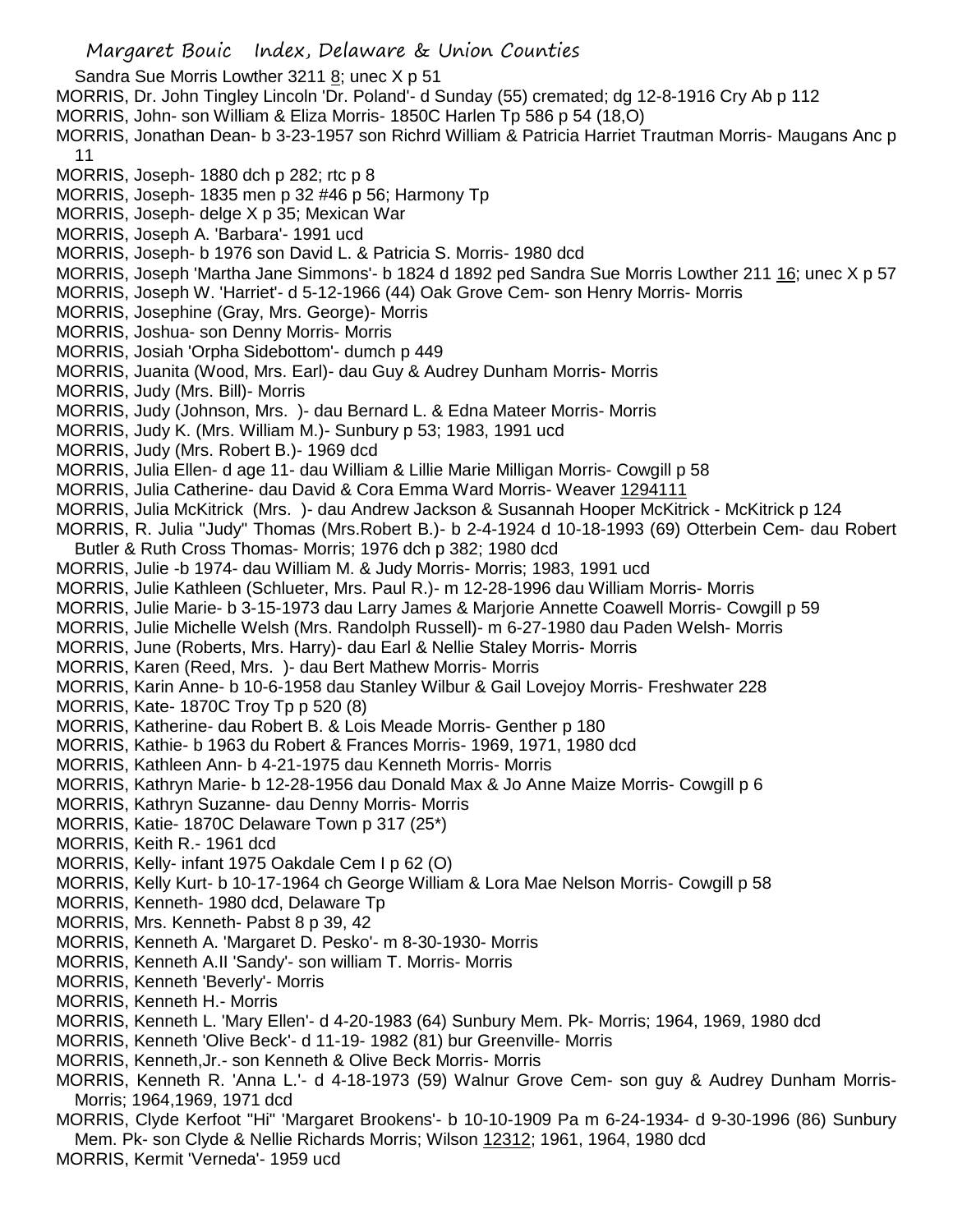MORRIS, Kevin J.- son Kenneth L. & Mary Ellen Morris- Morris; 1964, 1969 dcd

MORRIS, Kimberly Diane (Fraley, Mrs. Jonas Anthony "Tony") b 2-15-1961 m 4-23-1980- St. Paul p 118

- MORRIS, Kimberly- dau Walter Morris- Morris
- MORRIS, Lana (Rose, Mrs. )- dau John & Mary Benedict Morris- Morris
- MORRIS, Larry- grandson J. Berry & Willa Morris- 1949 ucd
- MORRIS, Larry 'Diane Kegley'- m 3-31-1973 son Lester Morris- Morris
- MORRIS, Larry James 'Marjorie Coawell'- b 1-10-1937 m 9-21-1956 son William & Lillie Marie Milligan Morris-Cowgill p 58
- MORRIS, Larry 'Juanita Elkins'- b 2-18-1917 d 3-26-1991 (74) Oakdale Cem son Edwin & Emma Harter Morris- Morris
- MORRIS, Larry- son John L. & Helen L. Graham Morris- Morris
- MORRIS, Larry- son Lester & Irene Louise Schuster Morris- Morris
- MORRIS, Larry ' Coldiron'- son William G. Morris- Morris
- MORRIS, La Una Marie (Dillard, Mrs. George Richard)- b 10-8-1930 m 12-23-1950 dau Alva Rex & Lucille Mary Willey Morris- Weiser p 25
- MORRIS, Laura Achsah Shields (Mrs. James boyd,Sr.)- b 1885 d 1948 dau John Franklin & Achsah Anna Ross Shields- ped Sandra Sue Morris Lowther #211 5; unec X p 57
- MORRIS, Laura D. Budd (Mrs. James H.)- b 6-25-1832 d 10-4-1892 (60-3-9) Genoa- dcdeaths; 1870C Genoa Tp p 365 (36) Harlem Cem, Powell p 135, 136
- MORRIS, Laura- b 1966 dau Donald B. & Elizabeth A. Morris- 1967 ucd
- MORRIS, Laurabelle Holycross (Mrs. Bert E.)- b 10-26-1933 m 7-3-1958 d 10-1-1990 (56) Milford Cem -dau Clifton H. & Rachael Grant Holycross Morris; obit Bert E., mlib; 1959, 1967, 1971, 1973, 1975, 1977, 1979, 1981, 1983 ucd

MORRIS, Laura Susan (Cross, Mrs. )- dau John Robert,Sr. & Hazel M. Morris- Morris

MORRIS, Laretta Adaline (Hanks, Mrs. )(Ward, Mrs. William Lemuel)- b 7-12-1888 m 12-28-1923 d 2-27-1927 dau William W. & Anna E. Brown Morris- Cowgill p 72

- MORRIS, Laverne Miller (Mrs. David C.)- d 1972- Morris
- MORRIS, Lavon (Kaaiakamanu, Mrs. Henry)- dau Gus & Lillian Bushnell Morris- Morris
- MORRIS, Layfayette- son George & Jedacta Morris- 1850C Porter Tp 3091 p 167 (9,O)
- MORRIS, Lee James- b 3-22-1985 son Randy James & Diane Marie Post Morris- Cowgill p 58
- MORRIS, Leland W.- b 1898 d 1923 Galena Cem- son John E. & Vivian E. Morris- Powell p 25
- MORRIS, Lema- 1971 dcd, Brown Tp
- MORRIS, Lena G. (Mrs. Harry E.)- d 9-4-1972 (89) Green Mound Cem, Kilb.- Morris
- MORRIS, Lena (Southard, Mrs. Frank Stuart)- m 9-17-1890- dumch p 134
- MORRIS, Leo- son Earl & Nellie Staley Norris- Norris
- MORRIS, Leona H. Evans (Mrs. Bert)- d 4-11-1984 (99) Radnor Cem- Morris; 1964 dcd; Sunbury
- MORRIS, Lester 'Irene Louise Schuster'- d 1993 Morris
- MORRIS, Lester- son Robert C. & Mabel Morris- obit Robert, Del Museum Lib
- MORRIS, Lewis Gouverneur 'Emily Lorillard'- b 8-19-1808 m 7-21-1839 d 9-19-1900 Weiser p 210
- MORRIS, Lewis Gouverneur 'Nathalie Bailey'- 11-10-1871 m 4-20-1908 son Francis & Harriet Hall Bedlow Morris- Weiser p 211
- MORRIS, Lillian Bushnell (Mrs. Gus)- b 12-20-1892 m 7-14-1920 d 10-2-1978 (85) Woodsotck Cem,- dau Millard & Elizabeth Seba Bushnell- Morris
- MORRIS, Lillie Marie Milligan (Mrs. William)- b 6-14-1895 m 1-15-1914 d 1-1971 dau Franklin Monroe & Lillie Mae Cowgill Milligan- Cowgill p 58
- MORRIS, Linda L. (Mrs. Charles E.)- 1971 dcd
- MORRIS, Linda McCoy (Mrs. Michael)- dau Keith & Julia McCoy- Morris
- MORRIS, Linda (Riley, Mrs. )- dau Bernard L. & Edna Mateer Morris- Morris
- MORRIS, Lisa Sue- b 5-27-1965 dau Larry James & Marjorie Annette Coawell Morris- Cowgill p 59
- MORRIS, Lloyd R. 'Anna Parker'- Morris
- MORRIS, Lois (Armstrong, Mrs. Paul)- dau Perry & Estella Carson Morris- Wilson 12324
- MORRIS, Lois Meade (Mrs. Robert B.)- Genther p 180
- MORRIS, Loisa- d 5-4-1855 (28-6-23) Ebenezer Cem, Powell p 325
- MORRIS, Lonna (Snowman, Mrs. )- dau Kenneth L. & Mary Ellen Morris- Morris
- MORRIS, Lora Mae Nelson (Mrs. George William)- b 2-27-1933 dau Nels Rudolph & Beryl Boyd Nelson-Cowgill p 58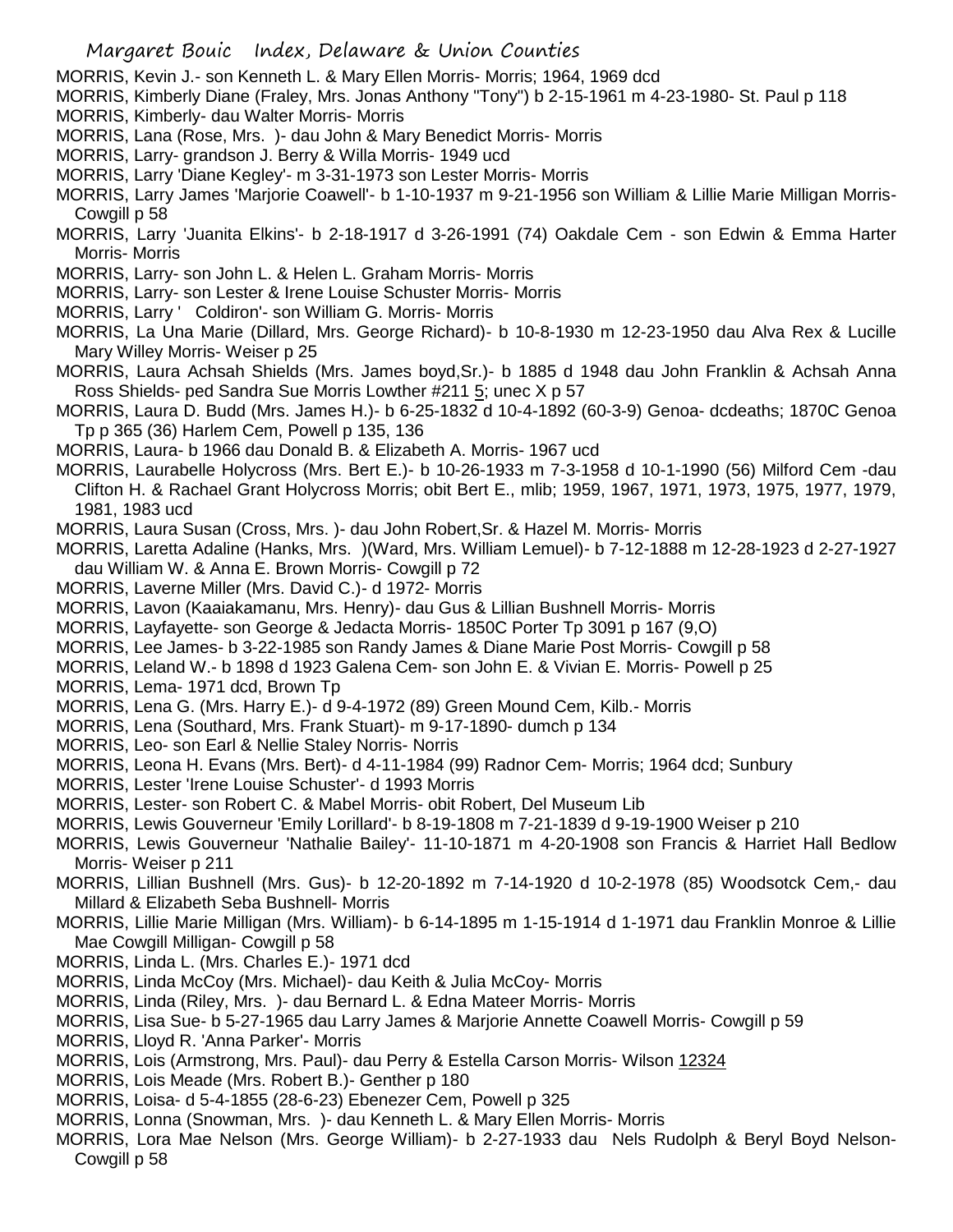- MORRIS, Lorena M. (Mrs. Charles R.)- 1964 dcd
- MORRIS, Lori Sedgwick (Mrs. Clifford)- 1991 ucd
- MORRIS, Lorinda J. Ritter (Mrs. William F.)- m 11-19-1876 ucm 5969
- MORRIS, Lotta- 1949, 1959 ucd
- MORRIS, Lotta D.- b 1-1880 d 10-8-1961 (81) Hopewell Cem, djlm p 79- dau Marshall T. & Elizabeth Elliott Morris; Morris; 1915 uch p p 1033; 1880C Leesburg Tp 68 p 178C (5/12,O,O,O); 1900C Leesburg Tp 114- 115 p 5B (20,O,O,ILL)
- MORRIS, Lou (Mrs. Bob)- Morris
- MORRIS, Louisa- b 1-1867 d 1959 Hopewell Cem, djlm p 79- dau Marshall T. & Elizabeth Elliott Morris- 1915 uch p 1033; 1870C Leesburg Tp 115-120 p 14 (4,O); 1880C Leesburg Tp 68 p 178C (13,O,O,O)
- MORRIS, Lu Ann- b 10-12-1957 dau Frederic, Hay Morris- Morris; mt
- MORRIS, Luanne (Anderson, Mrs. Brian Duane)- b 8-14-1959 dau James & Margaret Morris- Genther p 62
- MORRIS, Lucille (Carwile, Mrs. Dempsey)- dau Bert & Leona H. Morris- Morris
- MORRIS, Lucille Mary Willey (Mrs. Alva Rex)(Hamby, Mrs. Elanzo Carlton)- b 10-8-1908 m(1) 6-27-1926 (2) 6- 4-1955 dau Charles Edward & Ida Myrtle Mitchell Willey- Weiser p 25
- MORRIS, Lucinda- 1860C Jerome Tp 123 p 18 (15,Wert)
- MORRIS, Lucy- 1870C Delaware Town p 332 (24)
- MORRIS, Lucy Cook (Mrs. )- dau Stiles E. & Martha McKinley Cook- dg 10-15-1909 Cry Ab p 66
- MORRIS, Lulu- d 6-6-1974 (90) Radnor Cem- Morris
- MORRIS, Lulu Belle (Mes. Eugene)- 1962 ucd
- MORRIS, Lulu- b 8-13-1883 Radnor Tp dau J. C. & Ella Loot Morris- dcb
- MORRIS, Luther- 1870C Brown Tp p 244 (9)
- MORRIS, Lydia (Courtright, Mrs. Gilbert)- m 8-30-1851 dcm
- MORRIS, Lydia Ella Cutelius (Mrs. Thomas Oscar)- b 10-12-1872 dau Samuel C. & Mary Malinda Erhard Cutelius- Weiser p 586
- MORRIS, Lydia- dau George & Jedarta Morris- 1850C Porter Tp 3091 p 167 (18,O)
- MORRIS, Lyn (Barry,Mrs. Charles)- dau John & Mary Benedict Morris- Morris
- MORRIS, Lynda- granddau J. Berry & Willa Morris- 1949 ucd
- MORRIS, Lynda Kathleen (Bailo, Mrs. Michael George)- m 3-6-1971 dau William G. Morris- Morris
- MORRIS, Lytle E.- b 1904 d 1941 son John E. & Vivian E. Morris- Powell p 25
- MORRIS, male- 1870C Delaware Town p 312 (18)
- MORRIS, M/W. School for blind- 1971, 1980 dcd, Genoa Tp
- MORRIS, Mabel (Polinsky, Mrs. Steve)- dau Perry & Estella Carson Morris- Wilson 12321
- MORRIS, Mabel (Mrs. Robert C.)- obit Robert, Del Museum Library
- MORRIS, Macy D.- b 5-1895 dau Enora M. Morris- 1900C Leesburg Tp 290-293 p 12B (5,O,O,O)
- MORRIS, Macy (Thaxton, Mrs. )- dau Frank & Nora Mae Shenneman Morris- Morris
- MORRIS, Mae (Sharples, Mrs. )- sister John Robert Morris,Sr.- Morris
- MORRIS, Maggie Merfert (Gilbert, Mrs. )(Mrs. John)- d Friday- dg 12-23-1913 Cry Ab p 78
- MORRIS, Manley L. 'Elizabeth Love'- Maugans Anc p 181, 185
- MORRIS, Maranda (Ford, Mrs. Paul J.)- m 8-27-1838 Madison Co, unec IX p 17
- MORRIS, Marcella M. (Mrs. Harold M.)- Morris; 1964, 1969, 1971, 1980 dcd
- MORRIS, Margart (Bucher, Mrs. Kenneth)- m 10-8-1927 dau Thomas Oscar & Lydia Ella Cutelius Morris-Weiser p 586
- MORRIS, Margaret (Mrs. Charles)- 1850C Harlem Tp 577 p 53 (20,Pa)
- MORRIS, Margaret Collins (Mrs. Harry E.)- d Tuesday, dg 12-9-1952 (73); obit Margaret, Del Museum Library
- MORRIS, Margaret (Mrs. James)- Genther p 62
- MORRIS, Margaret (17-1989) dau Kenneth & Beverly Morris- Morris
- MORRIS, Margaret L. Brookens (Mrs. Clyde Kerfoot)- b 1-21-1912 d 4-5-1993 (81) Sunbury Mem. Pk- dau Charles & Nellie Lott Brookens- Morris; Wilson (12312); 1961, 1964, 1980 dcd
- MORRIS, Margaret D. Pesko (Mrs. Kenneth A.)- b 12-19-1911 m 8-30-1930 d 10-6-1997 (85) dau Joseph & Mary Pesko- Morris
- MORRIS, Margaret (Long, Mrs.Murray)- m 11-21-1930- Morris
- MORRIS, Margaret Long- dau Robert C. & Mabel Morris- obit Robert, Del Mus Library
- MORRIS, Margaret M. (Mrs. Emerson)- 1964, 1969 dcd
- MORRIS, Margaret Perry- will dcw Bk 3 p 277; dcw Bk 4 p 14(2)
- MORRIS, Margaret Perry (Mrs. Richard M.)- m 6-16-1853 dcm d 2-12-1876 56-8-13) Radnor Cem, Powell p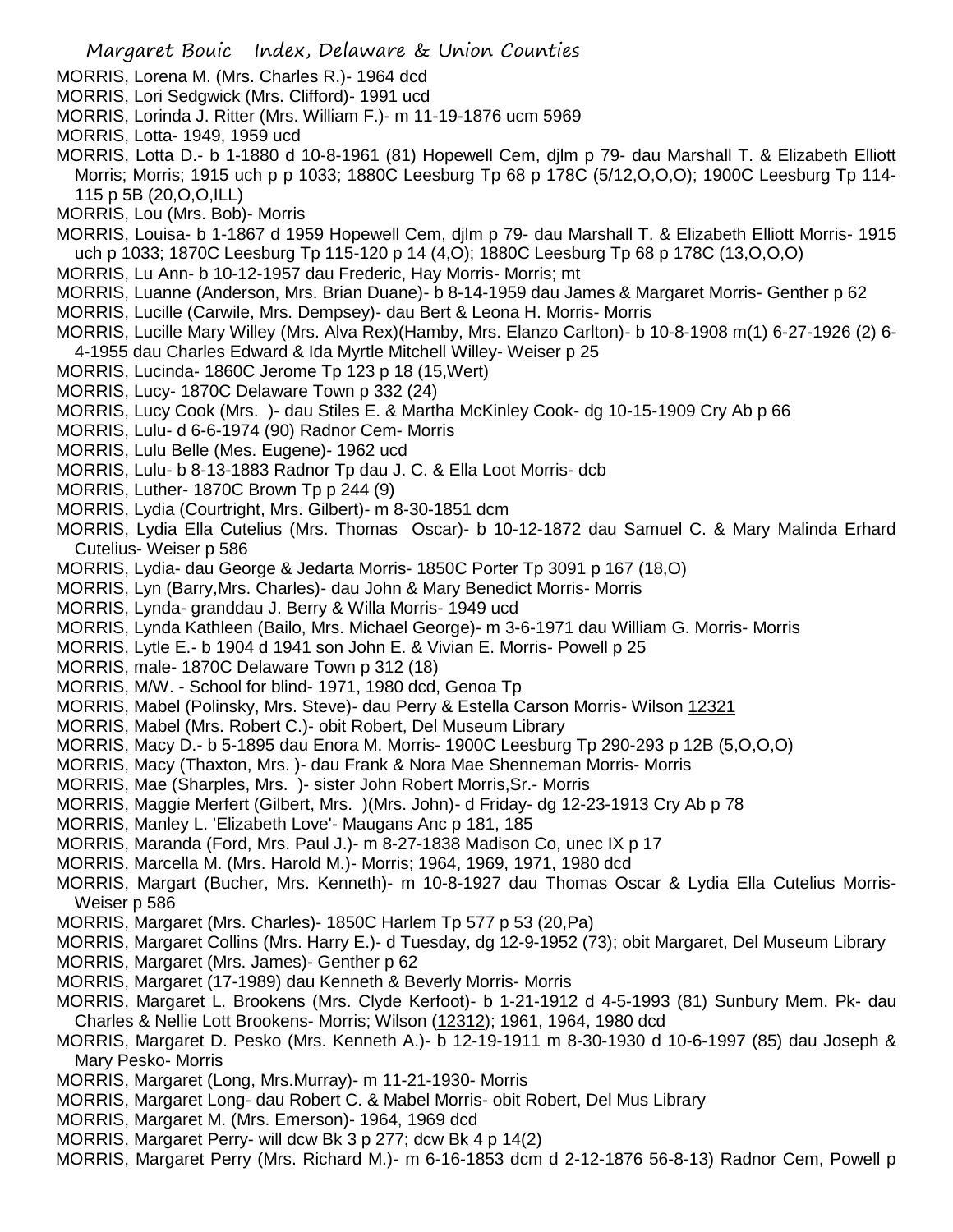- 233
- MORRIS, Margaret Rice (Mrs.Matthew W.)- b 10-1-1830 m 11-12-1849 d 10-13-1920 dau Anderson & Susan Griffith Rice- dau Gordon Seese 23
- MORRIS, Margaret- heir of Robert Means- unec II p 48
- MORRIS, Margaret (Travis, Mrs. Isaac)- b 1-18-1819 m 6-10-1840 dcm dau John & Sarah Test Morris- Powell p 317
- MORRIS, Margaret V. Morley (Mrs. William W.)- b 1-2-1870 m 3-29-1909- 1915 uch p 1033
- MORRIS, Margaret Weaver (Mrs. Henry)- m 8-29-1832 Madison Co, unec VII p 9
- MORRIS, Maria Jane (Raquet, Mrs. John Henry)- b 1848 d 1870 dau Washington & Mary Cath. Jackson- ped Duane L. Blietz 15; delge III p 51
- MORRIS, Marilyn Sue- b 7-18-1949 dau John Allen & Wilma Genevieve Willey- Weiser p 26
- MORRIS, Marion E. 'Mary Lois Callahan''- b 9-12-1899 m 10-27-1920 d 10-16-1989 (90) Otterbein Cembrother Herman Morris- Morris; Sunbury p 144; 1976 dch p 382; Del Co Pioneers, delge VI p 3,4
- MORRIS, Marjorie Annette Coawell (Mrs. Larry James)- b 12-25-1937 dau Myrton Theodore & Agnes Violet Lofgren Coawell- Cowgill p 58
- MORRIS, Marjorie (Derflinger, Mrs. )- dau Emma H. Rice Morris- Morris
- MORRIS, Mark- son Robert L. & Marlene E. Morris- 1969, 1971 dcd
- MORRIS, Marlene E. (Mrs. Robert L.)- 1969, 1971 dcd
- MORRIS, Marshal 'Mary'- Maugans Anc p 11
- MORRIS, Marshal T. 'Betsey Eliot'-b 1-7-1835 m 3-11-1857 ucm 2536 d 9-10-1905 Hopewell Cem, djlm p 78; unec XII p 15; 1883 uch IV p 504, 508; 1915 uch p 1033; unec IV p 18; 1860C Leesburg Tp (25,O); 1870C Lees Tp 115-120 p 14 (40,O) 1880C Lees Tp 68 p 178C (45,O,NJ,NJ); 1900C Lees Tp 114-113 p 5B (65,O,NJ, M) m 43y
- MORRIS, Marshall- son George & Jedacta Morris- 1850C Porter Tp 3091 p 167 (17,O)
- MORRIS, Martha- 1850C Troy Tp 2530 p 134 (53,Wales)
- MORRIS, Martha- 1870C Radnor Tp p 473 (22)
- MORRIS, Martha (Mrs. )- d 2-10-1964- Morris
- MORRIS, Martha A. Harmon (Mrs. Samuel R.)- m 12-6-1865 dcm
- MORRIS, Martha Jane Simmons (Mrs. Joseph)- b 1826 ped Sandra Sue Morris lowther #211 17; unec X p 57
- MORRIS, Martha Seley (Mrs. John,Sr.)- ped David Charles Morris- 9; delge IV p 69
- MORRIS, Martha W. (Mrs. George E.)- 1961, 1964, 1969 dcd
- MORRIS, Martin- 1870C Radnor Tp p 473 (24)
- MORRIS, Marvin M.- son David C. & Laverne Miller Morris- Morris
- MORRIS, Mary- 1870C Scioto Tp p 477 (15)
- MORRIS, Mary- 1870C Troy Tp p 520 (17)
- MORRIS, Mary- 1870C Troy Tp p 526 (51)
- MORRIS, Mary Adde (Mrs. John)- see Asp 1703
- MORRIS, Mary Ann Curtis (Mrs. Francis A.)- m 4-5-1838 Madison Co, unec IX p 6
- MORRIS, Mary Ann Hughes (Mrs. Matthew)- m 1874 dg 2-1-1908 Cry Ab p 104
- MORRIS, Mary Ann Dagley (Mrs. John Thomas)- b 1848 d 1924 dau J. B. & ELizabeth Jane Barion Dagleyped Sandra Sue Morris Lowther #211 9; unec X p 57
- MORRIS, Mary A.- b 12-24-1874 Radnor Tp dau Robert & Wilmia Swick Morris- dcb
- MORRIS, Mary (Baines, Mrs. Edward)- m 10-6-1849 dcm
- MORRIS, Mary Benedict (Mrs. John)- b 3-5-1922 m 5-20-1940 d 8-14-1991 969) York Cem- dau George & Marie Headington Benedict- Morris
- MORRIS, Mary (Brannan, Mrs. Richard)- m 4-27-1854 ucm 2118; unec VIII p 19
- MORRIS, Mary Cath. Jackson (Mrs. Washington)- b 1823 d 1864 ped Duane L. Blietz 31; delge III p 51
- MORRIS, Mary Catherine McDougall (Mrs. Floto Alfonzo)- b 1916 dau William Francis & Sylvia Jane Carter McDougall- ped Rose Mary Ross Morris-#152 3; unec IX p 19
- MORRIS, Mary C. Fish (Mrs. Richard T.)- m 9-5-1878 ucm 6306; 1880C Claibourne Tp 121-128 p 12 (26,O,O,O)
- MORRIS, Mary C. (Mrs. William R.)- 1880C Leesburg Tp 29 p 176 (43,O,NJ,Pa)
- MORRIS, Mary (Dorsey, Mrs. )- dau Mordici Edwin & Emma Norris- Norris
- MORRIS, Mary (Eagon, Mrs. Barnard, Jr.)- b ca 1793 d 9-2-1875 dau John & Rebecca Morris- dcc Herbert Eagon 9
- MORRIS, Mary E. Gamble (Mrs. Amasa B.)- m 1892; unec IV p 18

Margaret Bouic Index, Delaware & Union Counties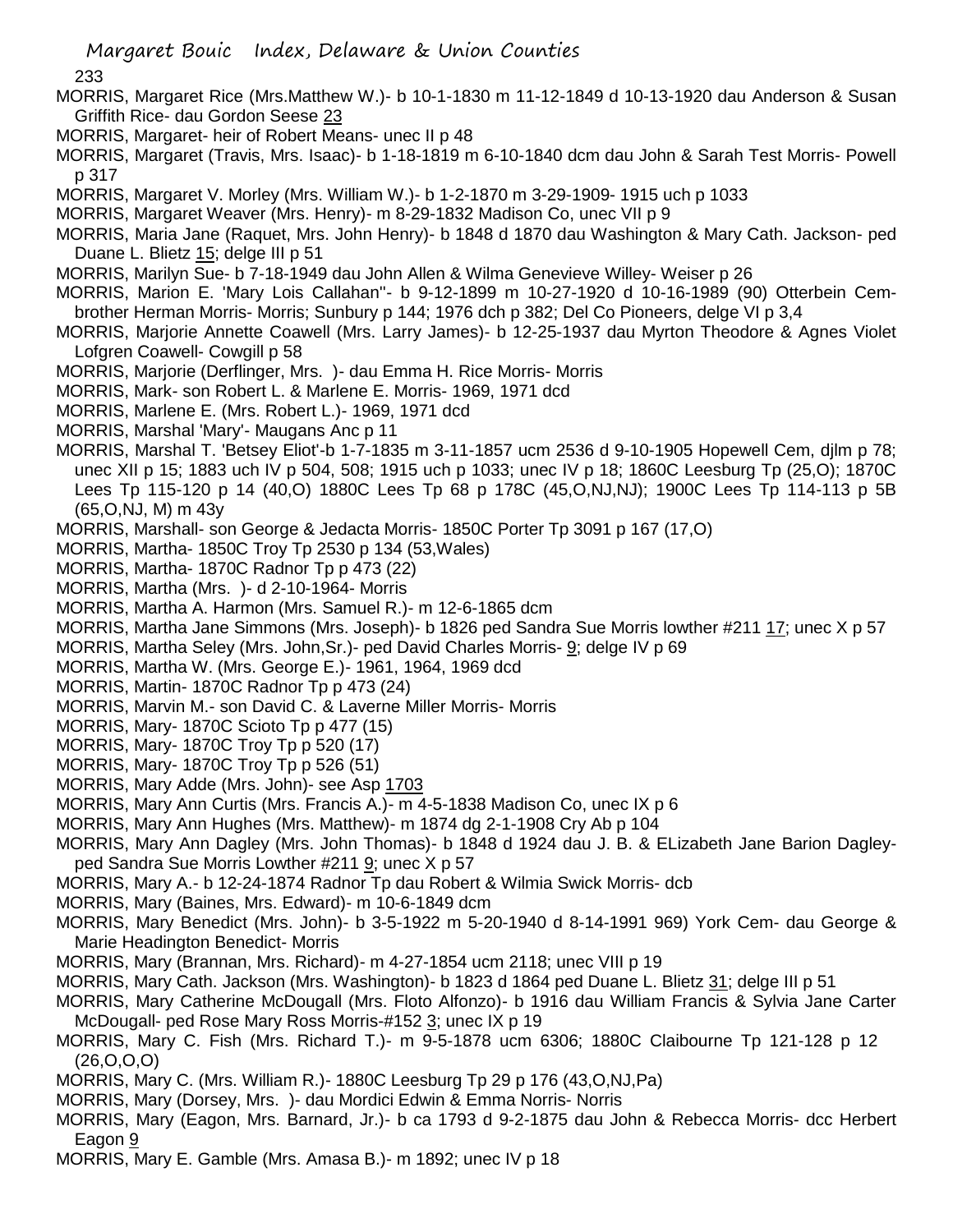MORRIS, Mary E. Hatsook (Mrs. Richard)- m 3-1-1849 Madison Co, unec XI p 9

- MORRIS, Mary E. (Mrs. Kenneth L.)- 1964, 1969, 1980 dcd
- MORRIS, Mary Elizabeth Freshwater (Mrs. Clyde)- b 3-5-1903 m 8-3-1919 d 11-11-1969 dau George Elmer & Lila Violet Smith Freshwater -Freshwater p 228
- MORRIS, Mary Elizabeth Penry (Thomas, Mrs. )(Morris, Mrs. Arch)- b 8-2-1876 m 10-21-1902 d 11-18-1863 dau William W. & Elizabeth Miller Penry- ped David Charles Morris- 3; delge IV p 69
- MORRIS, Mary Ellen (Mrs. Kenneth L.)- Morris
- MORRIS, Mary (Evans, Mrs. )- dau Lloyd H. & Anna Parker Morris- Morris
- MORRIS, Mary Griffin (Mrs. Joseph)- d 12-12-1911 Morris; 1915 uch p 856
- MORRIS, Mary Jane (Mrs. Elmer)- Morris
- MORRIS, Mary Jane (Fravel, Mrs. Charles H.\_)- m 1-23-1859 dcm
- MORRIS, Mary Jane Painter (Mrs. John H.)- m 2-17-1848 Madison Co, unec X p 64
- MORRIS, Mary Jane Wasson (Chidlaw, Mrs. Benjamin)(Mrs. Griffith)- Powers p 318
- MORRIS, Mary Jean Wood (Mrs. Charles M.)- Morris
- MORRIS, Mary- dau John Morris- dcw Bk 2 p 431
- MORRIS, Mary L.- Sunbury p 144
- MORRIS, Mary Lee(Buckley) Swayzoch (Mrs. Timothy Lee)- b 6-27-1955 Cowgill p 58
- MORRIS, Mary L.(Mrs. Gid,Jr.)- 1977, 1979, 1981, 1983 ucd
- MORRIS, Mary Lois Callahan (Mrs. Marion E.)- m 10-27-1920 d 4-27-1981 (80) Otterbein Cem- Morris ; 1976 dch p 382
- MORRIS, Mary Louise Brainard (Mrs. Hugh)- b 1-19-1858 m 9-1-1880 dau William W. & Harriet S. Rider Brainard- Genther p 180
- MORRIS, Mary Louise Jacoby (Mrs. Horace)- Nash p 345
- MORRIS, Mary Margaret (Flenniken, Mrs. Edward Darrah)- b 7-1-1911 d 8-17-1944 Powers p 147
- MORRIS, Mary (Mrs. Marshal)- Maugans Anc p 1
- MORRIS, Mary Maxwell (Mrs. Uriah)- m 7-25-1847 Madison Co, unec X p 63
- MORRIS, Mary McMillen, no date, Byhalia cem, lptw p 113
- MORRIS, Mary Roberta Boyd (Mrs. Frederick)- m 1-5-1934- Weiser p 586
- MORRIS, Mary Sallie- 1870C Delaware Town p 324 (3m)
- MORRIS, Mary Sheets (Mrs. Ethan A.)- b 2-14-1857 m 10-17-1882 d 12-12-1912 (55)bur Kilbourne- dg 12-13- 1912, dg 12-20-1912, Cry Ab p 176, 179
- MORRIS, Mary S. (Mrs. R. H.)- 1971 dcd
- MORRIS, Mary V.- dau George & Jedacta Morris- 1850C Porter Tp 3091 p 167 (14,O)
- MORRIS, Mary (Weber, Mrs. )- dau Dr. John Tingley Lincoln Morris- dg 12-8-1912 Cry Ab p 112
- MORRIS, Mary Williams (Mrs. Robert)- dau Ebenezer & Mary Davis Williams- 1880 dch p 781
- MORRIS, Marylin Gross (Mrs. Marion E.)- Morris
- MORRIS, Mashac 'Jane'- colored- dg 6-28-1910 Cry Ab p 133
- MORRIS, Mata Mae- b 1894 d 1917 Byhalia Cem, lptw p 113; 1915 uch p 149
- MORRIS, Matte- 1870C Delaware Town p 324 (27)
- MORRIS, Matthew- b 1971 son Fred R. & Carol Morris- 1975, 1977, 1979, 1981, 1983 ucd
- MORRIS, Matthew Jared- b 7-9-1976 son W. Larry Morris- Morris
- MORRIS, Matthew 'Mary Ann Hughes'- b Wales 11-6-1842 d 1-27-1908 dg 1-31-1908, dg 2-1-1908 Cry Ab p 103, 104
- MORRIS, ---(Bargdill, Mrs. George)- dau Matthew & Mary Ann Hughes Morris- dg 2-1-1908 Cry Ab p 104
- MORRIS, Matthew W.'Margaret Rice'- b 3-28-1830 m 11-12-1849 d 3-26-1907 dcc Gordon Seese 22
- MORRIS, May Bell- dau Cashus & Dollie Morris- 1880C Taylor Tp 85-86 p 8 (7,O,O,O)
- MORRIS, May Spurling (Hays, Mrs. William)(Mrs. Jack)- b 2-15-1884 m(2) 1941 d 1-18-1970 bur Jeffersonville- dau Robert & Allie M. Wilson Spurling- Morris
- MORRIS, Megan Ashleigh- b 12-13-199? dau Mike & Linda Morris- Morris
- MORRIS, Meshae- 1908 dch 401
- MORRIS, Michael- b 1965 son Donald B. & Elizabeth A. Morris- 1967 ucd
- MORRIS, Michael 'Linda McCoy'- son Everett Morris- Morris
- MORRIS, Michael- b 1972 son Robert & Frances Morris- 1980 dcd
- MORRIS, Michael- b 1969 son Robert R. & Roberta Morris- 1979, 1981, 1983 ucd
- MORRIS, Michael- b 1960 son Wm. C. & Barbara A. Morris- 1971, 1973, 1977 ucd
- MORRIS, Mildred- delge IV p 69, 80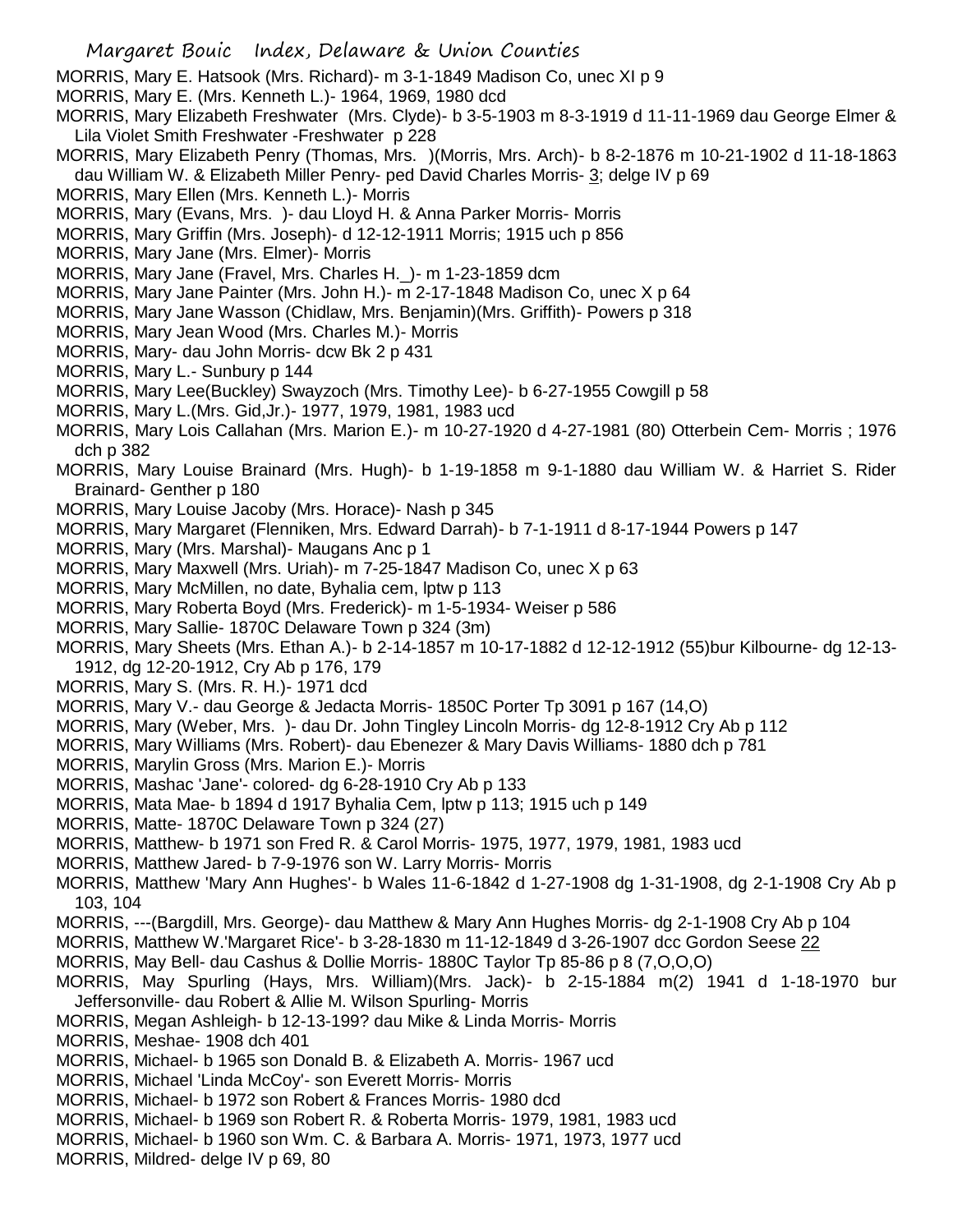- Margaret Bouic Index, Delaware & Union Counties MORRIS, Michelle- b 1971 dau Robert R. & Roberta Morris- 1979, 1981, 1983 ucd MORRIS, Mildred- sister Bernard L. Morris- Morris MORRIS, Mildred- dau Bert & Leona Evans Morris- Morris MORRIS, Mildred (Grauman, Mrs. Richard A.)- d 1967- Morris MORRIS, Mildred (Mrs. )- dau Harry E. Morris- Morris MORRIS, Millie (Mrs. Bob)- 1980 dcd MORRIS, Minnona- dau Albert & Hazel Morris- 1949 ucd MORRIS, Mitzi (Brohard, Mrs.Jerry)- dau Kenneth R. & Anna L. Morris- Morris MORRIS, Mordici Edwin 'Emma'- d 1-2-1979 (81) - Morris MORRIS, Myrtabelle Beach (Mrs. Harold)- b 5-5-1910 m 9-3-1929 d 9-15-1981 (71) obit mlib MORRIS, Myrtle (Cosgrove, Mrs. Rex)- dau Bert & Leona H. Morris- Morris MORRIS, Nancy- 1870C Scioto Tp p 477 (32) MORRIS, Nancy- delge IV p 1i MORRIS, Nancy (Bahr, Mrs. )- dau Bernard L. & Edna Mateer Morris- Morris MORRIS, Nancy (Gantt, Mrs. Townsend F.)- m 12-1904 dg 9-5-1905 Cry Ab p 49 MORRIS, Nancy (Hill, Mrs. Robert)- d 1828; 1883 uch V p 312 MORRIS, Nancy Murphy (Mrs, )- Morris MORRIS, Nancy (Sidle, Mrs. )- dau John L. & Helen L. Graham Morris- Morris MORRIS, Nanette- dau Ray & Teresa Morris- Morris- engaged to Shawn Osborn MORRIS, Nathalie Bailey (Mrs. Lewis Gouverneur)- b 1-2-1888 m 4-20-1908- Weiser p 211 MORRIS, Nathan David- b 2-19-1988 son David A. & Hope Krouse Morris- Morris MORRIS, Nellie C. Staley (Mrs. Earl A.)- b 1892 d 1978 Byhalia Cem, lptw p 126; Cowgill p 64 MORRIS, Nellie Jewel Walker (Smith, Mrs. Merl)- b 11-29-1924 m 2-22-1944 dau David & Cora Emma Ward Walker- Weaver 1294113 MORRIS, Nellie May- b 5-17-1878 Radnor Tp dau Mathew & Mariah Hughes Morris- dcb MORRIS, Nellie (Ochier, Mrs. Bill)- dau Bert & Hazel Simpson Morris- Norris; 1949 ucd; obit Bert E., mlib MORRIS, Nellie Richards (Mrs. Clyde)- Wilson (1231) MORRIS, Nellie Staley (Mrs. Earl)- b 7-13-1892 m 1-4-1912 d 12-27-197? Byhalia Cem- dau Frank & Rosa Gibson Staley- Morris MORRIS, Nellie Toot (Mrs. )- dau John death; dg 1-14-1908 Cry Ab p 99 MORRIS, Nellie Tuite (Mrs. )- sister John Tuite- dg 3-11-1913 Cry Ab p 21 MORRIS, Nesick- 1870C Delaware Town p 332 (35\*) MORRIS, Nonni- dau Bert & Hazel Simpson Morris- Morris; obit Bert E., mlib MORRIS, Nonnie- dau John Tingley Lincoln Morris- dg 12-8-1916 Cry Ab p 112 MORRIS, Nora Mae Shenneman (Mrs. Frank)- Morris MORRIS, Norma E. (Mrs. Charles Willard)- 1949 ucd MORRIS, Olive Beck (Mrs. Kenneth)- Morris MORRIS, Olive M. (Spencer, Mrs. Alban F.)- Morris MORRIS, Oliver Madison- son Charles Barney Morris- obit Charles- Del Mus Lib MORRIS, Oma Ernestine LaMay (Mrs. James Boyd,Jr.)- b 1920 d 1965 dau LeRoy & Mamie Ferguson LaMayped Sandra Sue Morris Lowther #211 3; unec X p 57 MORRIS, Opal H. (Whiting, Mrs. Asa E.)- dau Hugh & Mary Louise Brainard Morris- Genther p 180 MORRIS, Orpha Sidebottom (Mrs. Josiah)- dau John H. & Eliza Taylor Sidebottom- dumch p 449 MORRIS, Owen 'Diana Shreve'- m 6-21-1842 dcm MORRIS, Pamela Adams (Mrs. Steve Allen)-m 8-18-1972 dau Nelson Adams- Morris MORRIS, Pamela-b 1971 dau Charles & Donna Morris- 1975, 977, 1979, 1981, 1983 ucd MORRIS, Pamela- dau Donald R.- Morris engaged to Richard Dingledine MORRIS, Pat (Manns, Mrs. Russell)- dau Bert & Hazel Simpson Morris- Morris; obit Bert E., mlib MORRIS, Patricia (Mrs. John)- Morris MORRIS, Patricia (King, Mrs. )- dau Kenneth A. & Margart D. Pesko Morris- Morris MORRIS, Patricia S. (Mrs. David L.)- 1980 dcd MORRIS, Patricia Trautman (Mrs. Richard William)- b 7-3-1934 m 7-31-1952 dau Lawrence & Geraldine Cratty Trautman- Maugans Anc p 11
- MORRIS, Patty Ann (Boerger, Mrs. Dennis Alan)- b 1-28-1952 m 11-17-1973 St. Paul p 107
- MORRIS, Patty (Burton, Mrs. Donald)- dau Kenneth R. & Anna L. Morris- Morris
- MORRIS, Paul- brother Bernard L. Morris- Morris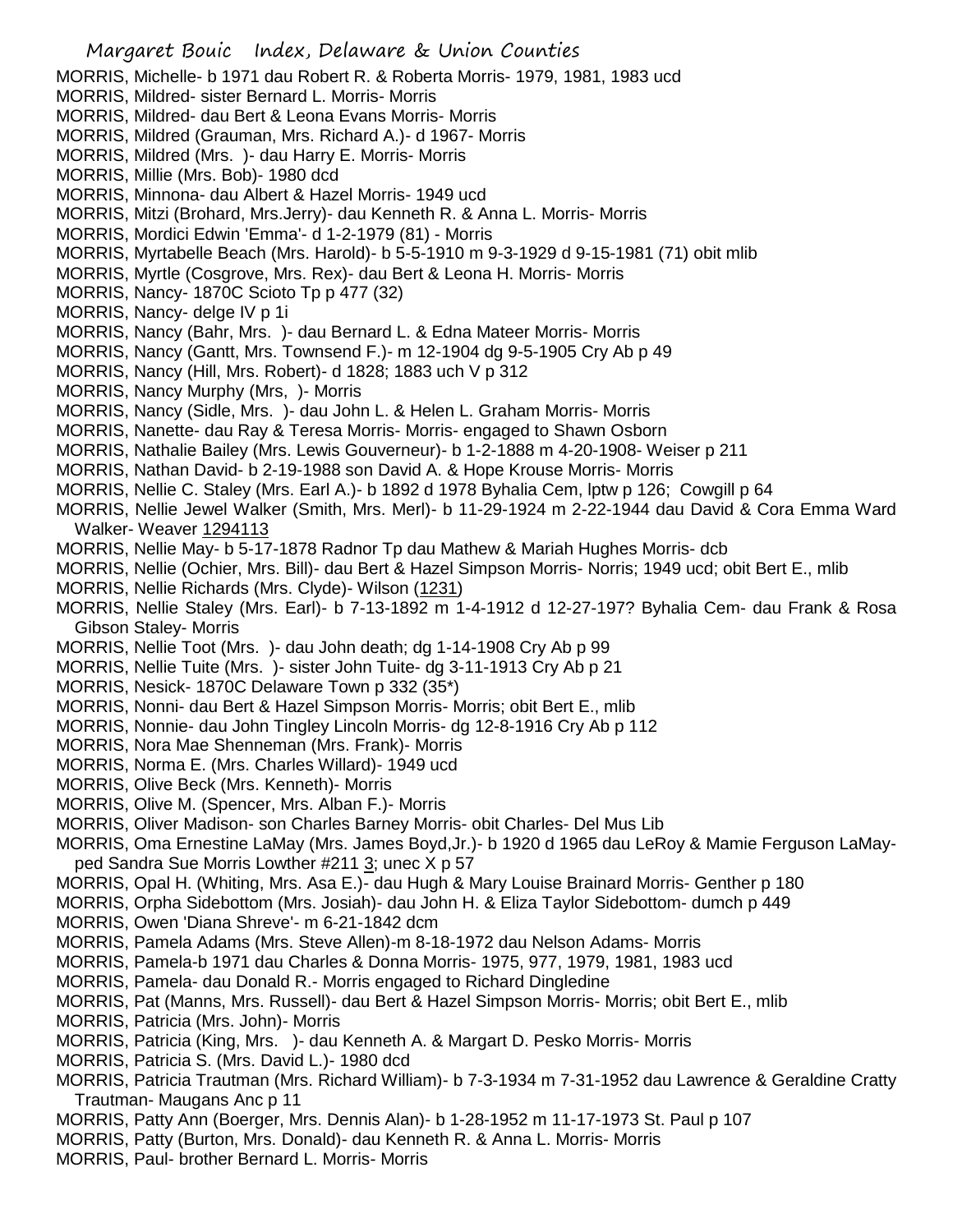- MORRIS, Paul D.- 1975 ucd, Dover Tp
- MORRIS, Paul Francis- son Joseph W. & Harriet Morris- Morris- engaged to Patricia Kay Berrian
- MORRIS, Paul- son Harry E. Morris- Morris
- MORRIS, Paul 'Jessie Jane Piatt'- Morris
- MORRIS, Paul T. 'Tonya Lea Johnson'- m 7-15-1972 son Earl Morris- Graham (1614311); Taylor (117311); Genther p 103
- MORRIS, Pauline (Mrs. Ernest D.)- 1964, 1969, 1971 dcd
- MORRIS, Payne- b 1966 ch R.H. & Mary S. Morris- 1971 dcd
- MORRIS, Perry 'Estella Carson'- son Ida May Wilson Morris- Wilson 1232
- MORRIS, Phyllis (Williamson, Mrs. Allen)- dau Elmer & Mary Jane Morris- Morris
- MORRIS, Priscena- 1870C Radnor Tp p 462 (58)
- MORRIS, Rachel (Mrs. Bernard)- 1979 ucd
- MORRIS, Ralph- son Joseph & Mary Griffin Morris- 1915 uch p 856; Morris
- MORRIS, Randall Earl- b 12-8-1974 son Daniel Earl & Jennifer Wireman Morris- Cowgill p 64
- MORRIS, Randolph Russell 'Julie Welsh'- m 6-17-1980 son Clinton Morris- Morris
- MORRIS, Randy James 'Diane Marie Post'- b 12-25-1957 m 11-1978 son Larry James & Marjorie Annette Coawell Morris- Cowgill p 58
- MORRIS, Ray 'Teresa'- Morris
- MORRIS, Ray- b 1967 son Wm. C. & Barbara Morris- 1973, 1977 ucd
- MORRIS, Raymond- d 1-25-1982 (75) bur E. Liberty- brother Blanche Gringle & Irene Pruitt- Morris
- MORRIS, Raymond- b 6-13-1906 d 1-25-1982 (75) E. Liberty Cem- son Charles R. & Florence Robey Morris-Morris; obit mlib
- MORRIS, Raymond- b 1-5-1891 Concord Tp son J. C. & Ella Toot Morris- dcb
- MORRIS, R. E. 'Helen Marie Martin'- McKitrick p 217
- MORRIS, Rebecca- 1870C Radnor Tp p 462 (23)
- MORRIS, Rebecca- Delaware Co. Pioneers, delge VI p 4
- MORRIS, Rebecca Jo- b 8-9-1984 dau Duane Michael & Teri Lyn Jones Morris- Morris; Cowgill p 65
- MORRIS, Rebecca J. (Mrs. David E.)- Morris
- MORRIS, Rebecca Prugh (Mrs. John)- m 1-16-1834 Madison Co, unec VII p 23
- MORRIS, Rebekah- dau David A.Morris- Morris
- MORRIS, Retta Slane (Mrs. )(Peters, Mrs. Albert)- d Monday (38) dg 6-25-1909 Cry Ab p 40
- MORRIS, R. H.'Mary S.'- 1971 dcd
- MORRIS, Rhianon Mary- b 4-19-1979 ch Randy James & Diane Marie Post Morris- Cowgill p 58
- MORRIS, Rhonda Joe- dau William C. Morris- Morris- engaged to Donald L. Adams
- MORRIS, Rhonda- b 1970 dau Wm. C. & Barbara Morris- 1973 ucd
- MORRIS, Richard- 1870C Harlem Tp p 369 (31\*)
- MORRIS, Richard- 1870C Radnor Tp p 473 (46\*)
- MORRIS, Richard- 1908 dch 409
- MORRIS, Richard Jr.- rtc p 9,10
- MORRIS, Richard Sr.- rtc p 8,9,10
- MORRIS, Richard- NAT 10-11-1880 from Wales 1841, delge IX p 77
- MORRIS, Richard- NAT 10-25-1888 from Wales 6-25-1881, delge IX p 77
- MORRIS, Richard- b 2-16-1837 d Colorado 1-12-1879 Radnor Cem, Powell p 214, 227- son Ann Morris; dg 1- 23-1879 Cry Ab p 35; dg 5-28-1915 Cry Ab p 53; OVI; 1850C Radnor Tp 118 p 179 (13,Wales)
- MORRIS, Richard B.- son Bert & Leona H. Evans Morris- Morris
- MORRIS, Richard- b 1961 son Gene & Laurabelle Morris- 1967, 1971, 1973, 1975, 1977, 1979, 1981, 1983 ucd
- MORRIS, Thomas Richard 'Donna M. Shaw'- b 6-16-1921 m 1-13-1951 d 12-28-1975 (54) Fairview Mem. Pk. son Clyde & Mary Elizabeth Freshwater Morris- Morris; Freshwater p 228; 1969, 1971 dcd
- MORRIS, Richard- son Earl & Nellie Staley Morris- Morris
- MORRIS, Richard, Jr. 'Elizabeth Alexander'- son Richard Sr. & Elizabeth Morris- dcq Viva Taylor 14
- MORRIS, Richard,Sr. 'Elizabeth'- dcq Viva Taylor 28
- MORRIS, Richard Eugene 'Dorothy Pauline Wooley'- son Earl A. & Nellie C. Staley Morris- Cowgill p 64
- MORRIS, Richard Eugene 'Sherry Lynn Harpel'- b 4-1961 m 6-30-1984 son Bert Eugene & Laurabelle Holycross Morris- Morris; obit Bert E., mlib; 1962 ucd
- MORRIS, ---(Mrs. Richard)- dau Mrs.Martha Schrote- dg 8-9-1910 Cry Ab p 144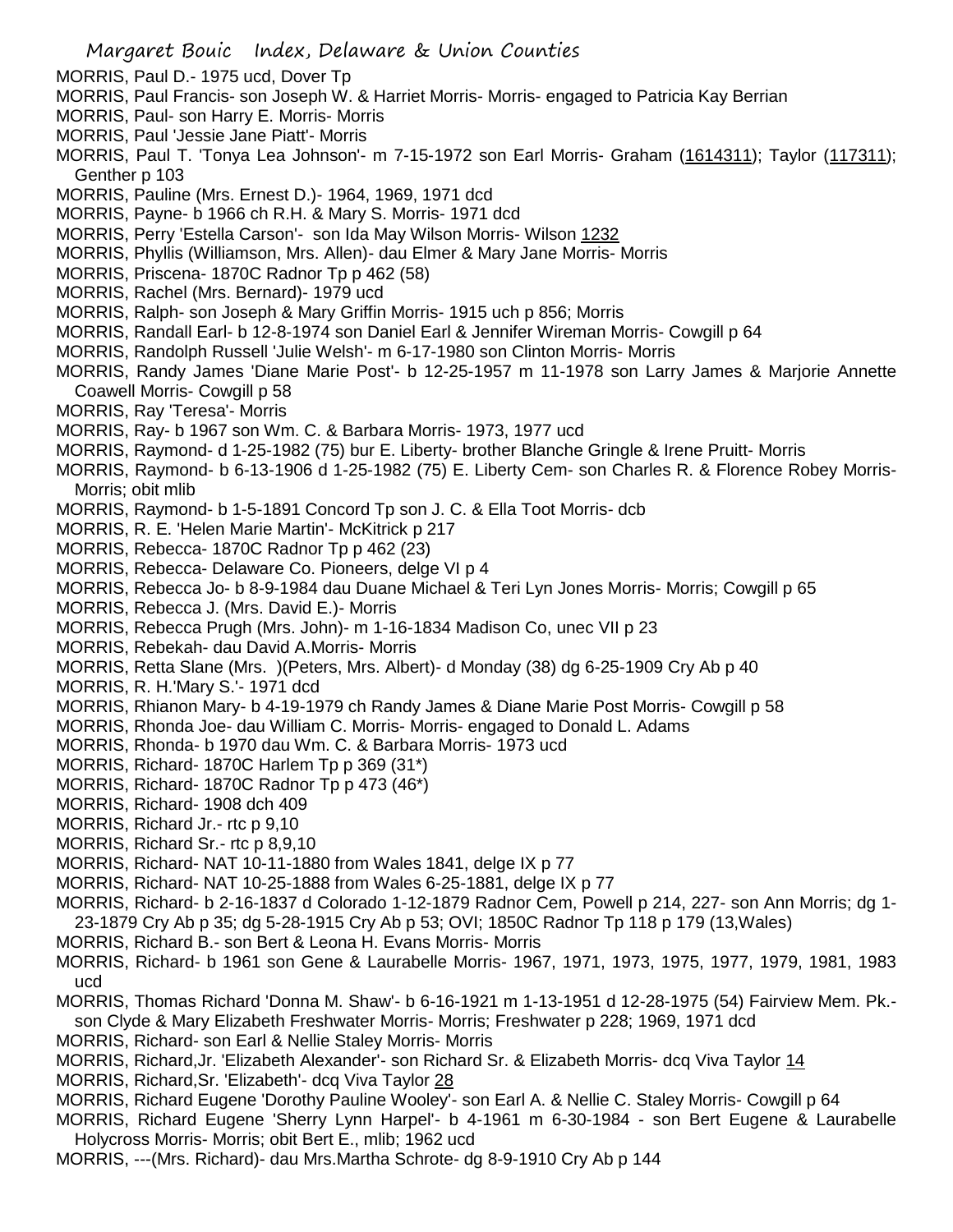MORRIS, Richard M. 'Margaret Perry'- m 6-16-1853 dcm d 7-21-1854 (34) Radnor Cem, Powell p 233

- MORRIS, Richard T.- 1964 dcd; Radnor Tp
- MORRIS, Richard T. 'Mary C. Fish'- m 9-5-1878 ucm 6306; 1880C Claibourne Tp 121-128 p 12 (27,O,O,O)
- MORRIS, Richard William 'Patricia Harriet Trautman'- b 9-22-1933 m 7-31-1952 son Marshal & Mary Morris-Maugans Anc p 11
- MORRIS, Richardette- d 1-9-1855 (3m11d) Radnor Cem; Powell p 233
- MORRIS, Rickie Orestus- son Cashur & Dollie Morris- 1880C Taylor Tp 85-86 p 8 (5,O,O,O)
- MORRIS, Rillia- dau Marshall & Elizabeth Elliott Morris- 1870C Leesburg Tp 115-120 p 14 (8,O); unec XIV p 113
- MORRIS, Rob- 1991 ucd Milford
- MORRIS, Robert- 1964, 1971, 1981, 1983 ucd; Sunbury
- MORRIS, Robert- dpc p 4
- MORRIS, Mrs. Robert- Pabst 8 p 42
- MORRIS, Robert- son Earl & Nellie Staley Morris- Morris
- MORRIS, Robert- son Bert & Hazel Simpson Norris- Norris; 1949 ucd; obit Bert E., mlib
- MORRIS, Robert B. 'Dorothy B.'- d 8-9-1979 bur St. John's Cem- son J. Beryl & Willa C. Laird Morris- Morris
- MORRIS, Robert- son Bert E. & Laurabelle Holycross Morris- Morris; obit Bert E., mlib
- MORRIS, Robert B. 'R. Julia Thomas'- son Marion E. & Mary Lois Callahan Morris- Morris; 1976 dch p 382; Sunbury p 53, 65, 108. 109. 116; delge VI p 3,4; 1969, 1980 dcd
- MORRIS, Robert B.- son Marion E. & Mary Lois Morris- Morris
- MORRIS, Robert C. 'Mabel'- d Monday (7) 3-9-1953; obit Del Museum Lib
- MORRIS, Robert D. 'Bonnie S. DeWitt'- m 4-30-1955 d 12-23-1988 (54) bur near Forest- son Earl & Nellie Staley Morris- Morris
- MORRIS, Robert E.- son Mordici E. & Emma Morris- Morris
- MORRIS, Robert- son Emmett L. Morris- Morris
- MORRIS, Robert Eugene,Jr. 'Cindy Kay Pinson'- m 6-2-1984 son Robert E. Sr. & Connie Morris- Morris
- MORRIS, Robert Eugene,Sr. 'Connie'- Morris
- MORRIS, Robert 'Frances'- 1969, 1971, 1980 dcd
- MORRIS, Robert- b 1962 son Gene & Laurabelle Morris- 1967, 1971, 1973, 1975, 1977, 1979 ucd
- MORRIS, Robert- d 7-16-1894 (24-4-18) son John & Julia Owens Morris- dcdeaths
- MORRIS, Robert L.- son Kenneth L. & Mary Ellen Morris- Morris
- MORRIS, Robert L. 'Marlene'- 1969 dcd
- MORRIS, Bob 'Lou'- Morris
- MORRIS, Robert 'Mary Williams'- 1880 dch p 761, 781
- MORRIS, Robert R. 'Roberta'- 1977, 1979, 1981, 1983, 1991 ucd
- MORRIS, Robert "Bob"'Tammie'- son Harold & Marcella Morris- Morris
- MORRIS, Robert William 'Cynthia Jeanette Drumm'- m 8-11-1979 son William Morris- Morris
- MORRIS, Roberta A. (Mrs.Wm. R. L.)- 1969, 1971, 1980 dcd
- MORRIS, Roberta (Mrs. Robert R.)- 1977, 1979, 1981, 1983, 1991 ucd
- MORRIS, Robyn (Robinette, Mrs. Marvin)- dau Robert D. & Bonnie S. DeWitt Morris- Morris
- MORRIS, Roger- 1973, 1975, 1977 ucd
- MORRIS, Ronald- b 1969 son Gid,Jr. & Mary L. Morris- 1977, 1979, 1981, 1983 ucd
- MORRIS, Ronda- b 1972 dau Wm. C. & Barbara Morris- 1977 ucd
- MORRIS, Rose (Courell, Mrs. Brock)- dau Earl & Nellie Staley Morris- Morris
- MORRIS, Rose Mary (Ross, Mrs. )- b 1942 dau Floto Alfonzo & Mary Catherine McDougall Morris- ped 1; #152; unec IV p 19
- MORRIS, Rosie- b 1970 dau Gid Jr. & Mary L. Morris- 1977, 1979, 1981, 1983 ucd
- MORRIS, Roy- b 1967 son Wm. C. & Barbara Morris- 1971 ucd
- MORRIS, Ruby Fern- b 4-21-1926 d 5-28-1929 dau David & Cora Emma Ward Morris- Weaver 1294112
- MORRIS, Ruby (Moore, Mrs. )- dau Harry E. Morris- Morris
- MORRIS, Ruby (Zimmerman, Mrs. )(McBride, Mrs. )- sister Bernard L. Morris- Morris
- MORRIS, --Graham (Mrs. Rush)- dau Charles Graham- dg 1-7-1916 Cry Ab p 4
- MORRIS, Ruth A.- b WVa d 12-26-1898 (73) Genoa Tp- dcdeaths
- MORRIS, Ruth Ann- dau J. Beryl & Willa Morris- 1949 ucd
- MORRIS, Ruth Ann (Hansen, Mrs. Thomas)- dau William & Marion Schetka Morris- Morris
- MORRIS, Ruth (Benedict, Mrs. Elbert Wtewart)- dau Horace & Mary Louise Jacoby Morris- Nash p 345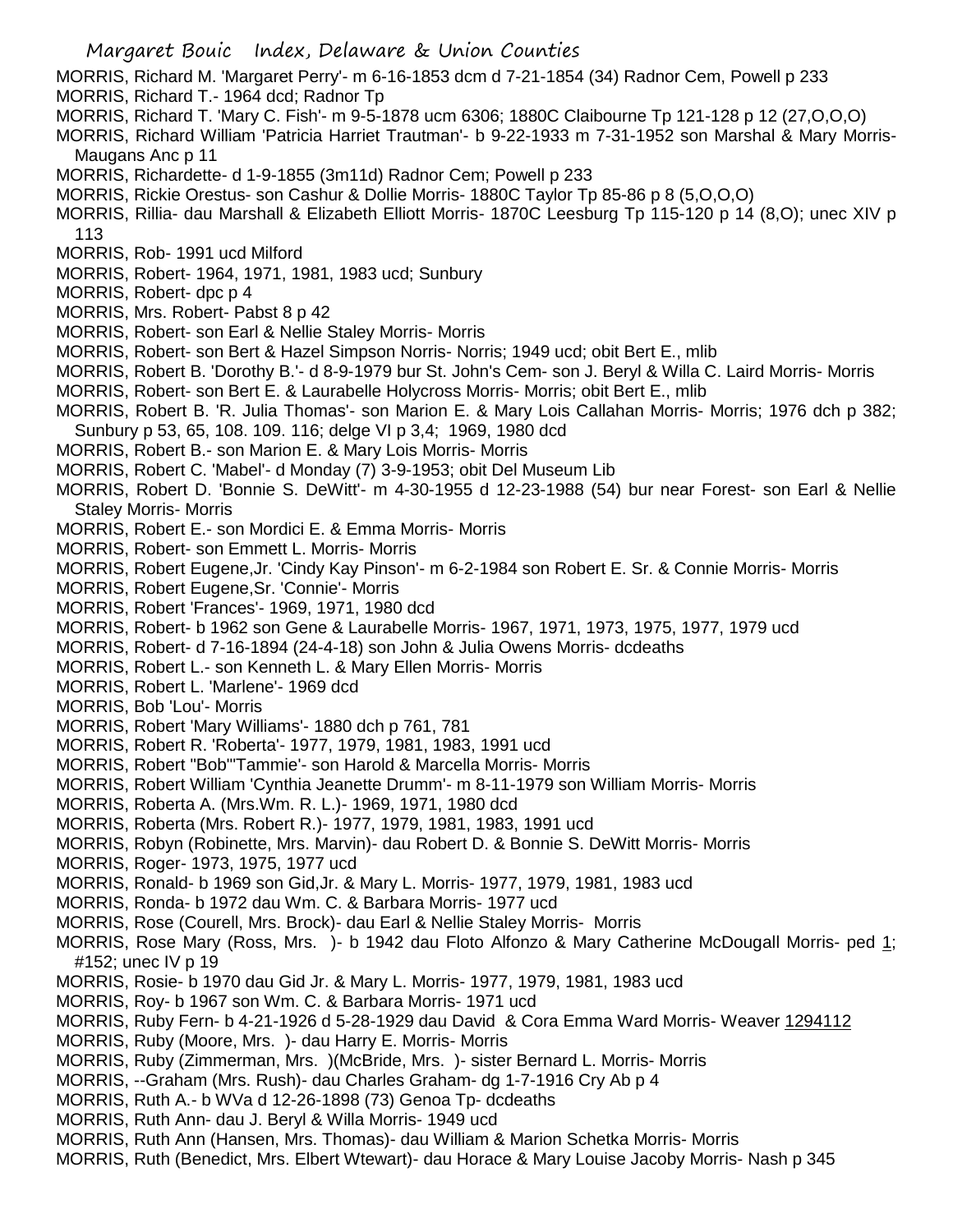MORRIS, Ruth Ella (Johnson, Mrs. )- dau Harry E. & Margaret Collins Morris- obit Margaret, Del Museum Library

- MORRIS, R. T.- hadc p 103 (Harlem Tp)
- MORRIS, S. 'Anna Sidebottom'- dumch p 449
- MORRIS, Sadie- 1880C Brown Tp p 382B (28,O,-,O); delge X p 72
- MORRIS, Saloma Shippy (Mrs. Samuel)- m 9-18-1861 ucm 3224
- MORRIS, Samuel- 1870C Radnor Tp p 462 (57\*)
- MORRIS, Samuel- 1908 dch 575; delge III p 10, 11
- MORRIS, Samuel 'Ellanor Foos'- m 3-12-1829 Madison Co, unec V p 40
- MORRIS, Samuel Eugene 'Carol Suzanne Spurlin'- b 4-23-1958 m 12-26-1981 son Richard Eugene & Dorothy Pauline Wooley Morris- Cowgill p 64
- MORRIS, Samuel R.'Martha A. Harmon'- m 12-6-1865 dcm; 1870C Delaware Town p 324 (27\*)
- MORRIS, Samuel 'Saloma Shippy'- m 9-18-1861 ucm 3224
- MORRIS, Sandra Leigh- b 3-12-1956 dau Stanley Wilbur & Gail Lovejoy Morris- Freshwater p 228
- MORRIS, Sandra Sue (Lowther, Mrs. )- #21 ped 1; unec X p 57 dau James boyd,Jr. & Oma Ernestine LaMay
- MORRIS, Sarah- 1850C Radnor Tp 118 p 179 (8,O)
- MORRIS, Sarah- 1870C Scioto Tp p 477 (17)
- MORRIS, Sarah- 1870C Troy Tp p 520 (37)
- MORRIS, Sarah (Connelly, Mrs. Samuel B.)- m 9-27-1843 dcm
- MORRIS, Sarah (Corwin, Mrs. Samuel)- m 11-29-1849 dcm
- MORRIS, Sarah (Mrs. C. T.)- 1860C Leesburg Tp 605-576 p 80 (29,Conn)
- MORRIS, Sarah Dodd (Mrs. Dr. David)- b 3-20-1774 m 1791 d 12-1828 dau Thaddeus & Phebe Baldwin Dodd- McKitrick p 190
- MORRIS, Sarah E.- b 8-11-1878 Harlem Tp dau Wilber & Mary Newin Morris- dcb
- MORRIS, Sarah Hutcheson (Mrs. )- dau John & Rosamond Hutchisson- Hutchisson p 13
- MORRIS, Sarah (James, Mrs. Hamilton)- McKitrick p 117
- MORRIS, Sarah James (Mrs. Henry)- b c 1791 Wales- ped Eliza Ellsworth Morris Phillips 21; unec XIV p 45
- MORRIS, Sarah Jane Ward (Mrs. John H.)- b 6-17-1833 d 10-5-1915 (82) Radnor Cem- dau William & Catherine Ward- ped David Charles Morris- delge IV p 69; dg 10-8-1915 Cry Ab p 84
- MORRIS, Sarah Jane Wells (Mrs. G. Emmett)- b 9-12-1880 m 1-29-1911 d 1-6-1967 New Milclreek Cem p 17 dau Millard & Abigail Pounds Wells; dcq Sarah 1; Powell p 250; Pounds 4,5; Wells 3,4
- MORRIS, Sarah Katherine- Delaware Col Pioneers, delge VI p 3,4
- MORRIS, Sarah Katherine- b 3-11-1987 dau David R. & Rebecca Morris- Morris
- MORRIS, Sarah Kay (Ansley, Mrs. Thomas Craig)- b 6-27-1954 m 7-25-1975 dau Richard Eugene & Dorothy Pauline Wooley Morris- Cowgill p 64
- MORRIS, Sarah (Powell, Mrs. )- sister David C. Morris- Morris
- MORRIS, Sarah R. (Sheets, Mrs. Milo D.)- m 12-25-1881 ucm 7093
- MORRIS, Sarah Test (Mrs. John)- Powell p 317
- MORRIS, Sarah Weaver (Mrs. David)- m 1-13-1831 Madison Co, unec V p 47
- MORRIS, Sarra/Lorra D. Budd (Mrs. James H.)- m 2-26-1850 dcm
- MORRIS, Saundra Sue (Weatherall, Mrs. Robert)- m 7-15-1962 dau Elmer Ellsworth & Inez Norris Morris-Wells 5; Pounds 6
- MORRIS, Scarlett- b 1965 dau R. H. & Mary S. Morris- 1971 dcd
- MORRIS, R. Scott- son Robert D. & Bonnie S. DeWitt Morris- Morris
- MORRIS, Scott- son William & Marion Schetka Morris- Morris
- MORRIS, Sharon Kay Taylor (Mrs. David Allen)- b 4-8-1951 m 12-30-1972 dau Warren L. & Elizabeth Wilson Taylor- Genther p a7
- MORRIS, Sharon (May, Mrs. Danny)- dau Larry & Helen Juanita Elkins Morris- Morris
- MORRIS, Sheila (Mrs. Eric)- Morris
- MORRIS, Sherrie (Good, Mrs. David)- dau Bert & Hazel Simpson Morris- Morris
- MORRIS, Stanley- Morris
- MORRIS, Sherry Lynn Harpel (Mrs. Richard Eugene)- m 6-30-1984 dau James L. Harpel- Morris
- MORRIS, Shirley/Sherrie (Good, Mrs. David) dau (Al)Bert & Hazel Simpson Morris- 1949 ucd; obit Bert, mlib
- MORRIS, Shirley Jean Moore (Mrs Tindsley, C.,Jr.)- m 6-28-1969 dau S. A. Morris- Morris; Moore
- MORRIS, Solomon- 1883 uch IV p 494
- MORRIS, Stanley Wilbur'Gail Lovejoy'- b 1-1-1926 m 9-25-1949- son Clyde Wilbur & Mary Elizabeth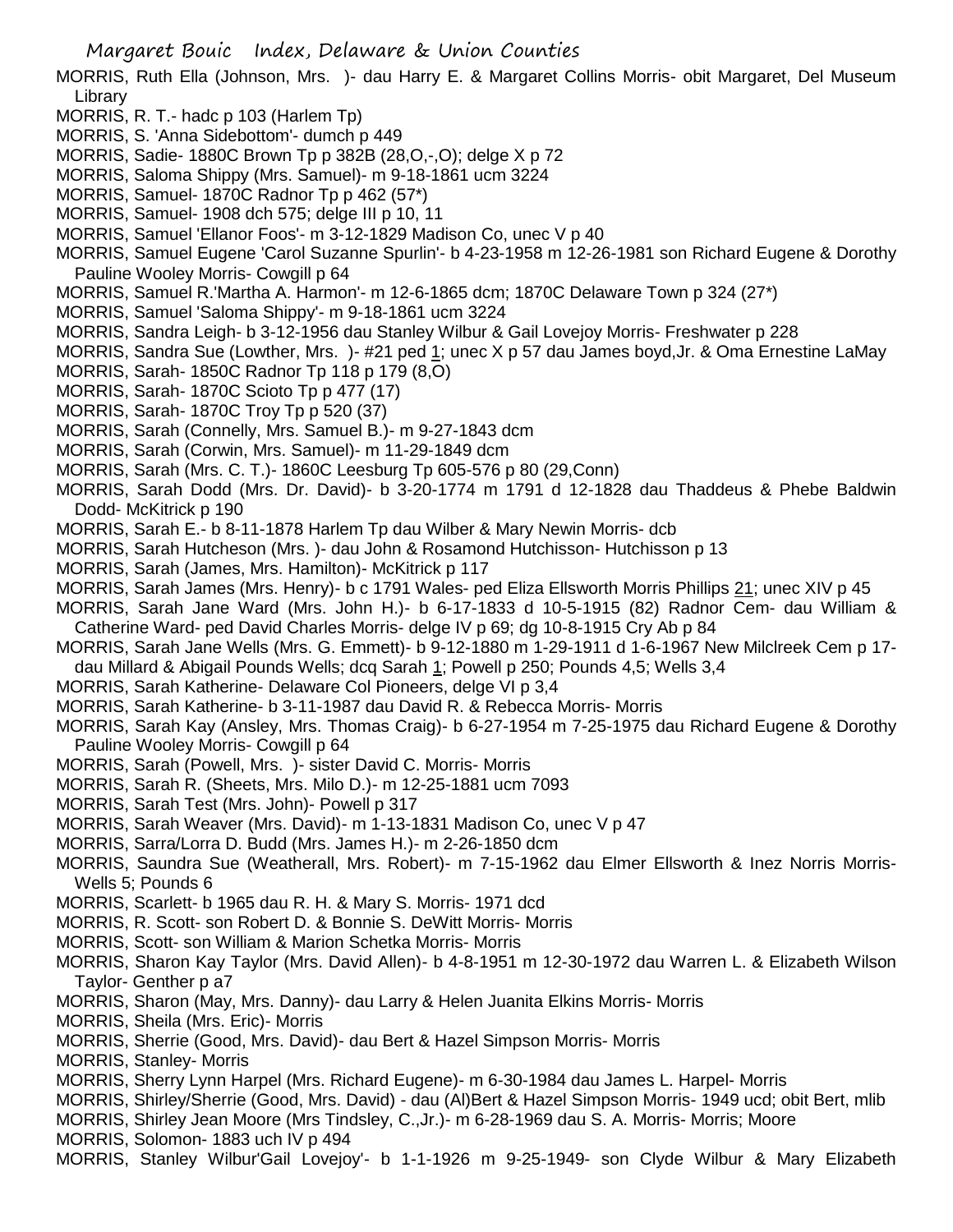Freshwater Morris- Morris; Freshwater p 228

- MORRIS, Stephanie Case (Mrs. John III)- m 7-1-1995 dau James & Marianne Case- Morris
- MORRIS, Stephen B. 'Elnora Austin'- m 3-21-1866 dcm; delge XI p 13
- MORRIS, Sterrilla Viola (Buchmann, Mrs. John B.)- b 7-6-1895 Marlborough Tp dau Cassius E. & Clara Estella Chambers Morris- dcb; Maugans Anc p 125
- MORRIS, Steve Allen 'Pamela Adams'- m 8-18-1972 son Dwight Morris- Morris
- MORRIS, Sue (Durham, Mrs. Lewis)- dau Walter Morris- Morris
- MORRIS, Susan (Buckwalter, Mrs. John Edwin)- dau Richard & Elizabeth Alexander Morris- dcq Viva Taylor 17
- MORRIS, Susan (Mrs. )- dau Sarah Ann Morris- colored; dg 11-24-1911, Cry Ab p 73
- MORRIS, Susanna (Mrs. Benjamin)- div 2-23-1823, delge IX p 36
- MORRIS, Susanna (Hills, Mrs. Lorin L.)- m 2-24-1842 dcm
- MORRIS, Tamera (Weaver, Mrs. Douglass)- dau Robert D. & Bonnie S. DeWitt Morris- Morris
- MORRIS, Tammie (Mrs. Bob)- Morris
- MORRIS, Teri Lyn Jones (Mrs. Duane Michael)- b 12-22-1959 m 5-23-1978 dau Ralph E. & Dorothy Miller Jones- Cowgill p 65
- MORRIS, Thalia "Tally'- d 9-21-1980 (60) bur Mass.- Morris
- MORRIS, Teresa- b 1967 dau Donald B. & Elizabeth A. Morris- 1967 ucd
- MORRIS, Teresa (Mrs. Ray)- Morris
- MORRIS, Teri Jones (Mrs. Duane)- Morris
- MORRIS, Thelma G. (Mrs. George N.)- 1961, 1964, 1969, 1971, 1980 dcd
- MORRIS, Thomas -NAT 10-12-1862 from Wales 10-1855, delge IX p 77
- MORRIS, Thomas- 1870C Scioto Tp p 477 (45\*)
- MORRIS, Thomas Clinton- son Harold G. & Helen Shook Morris- Weiser p 586
- MORRIS, Thomas H. 'Hannah Beese'- b 1-1-1826 Wales m 1-15-1844 d 11-11-1901 son Henry & Sarah James Morris- ped Eliza Ellsworth Phillips 10; unec XIV p 45
- MORRIS, Thomas Oscar 'Lydia Ella Cutelius'- Weiser p 586
- MORRIS, Tim- b 1978 son David L. & Patricia S. Morris- 1980 dcd
- MORRIS, Timothy Lee 'Mary Lee Buckley Swayzack'- b 2-7-1959 m 11-24-1984 son Larry James & Diane Marie Post Morris- Cowgill p 58
- MORRIS, Timothy Robert- b 5-21-1958 son Richard William & Patricia Harriet Trautman Morris- Maugans Anc p 11
- MORRIS, Tindsley C.,Jr. 'Shirley Jean Moore'- m 6-28-1969 son T. C. Morris- Morris
- MORRIS, T. M.- son Christian & C. B. Morris- 1860C Jerome Tp 123 p 17 (13,Wert)
- MORRIS, Toni Jo- dau Joseph W. & Harriet Morris- Morris
- MORRIS, Tony- son Charles R. & Lorena M. Morris- 1964 dcd (5)
- MORRIS, Tonya Lea Johnson (Mrs. Paul D.)- b 9-18-1951 m 7-15-1972 dau Glenn & Wanda Lou Graham Johnson- Graham 1614311; Taylor 117311; Genther p 103
- MORRIS, Torrence- son Joseph & Mary Griffin Morris- 1915 uch p 856
- MORRIS, Troy A. 'Elizabeth Ann Neace'- m 9-22-1990 son Cliff & Jessie Morris- Morris- engaged to Judy Scaggs
- MORRIS, Tyler Lee- b 4-8-1996 son Eric & Sheila Morris- Morris
- MORRIS, Ulyses- 1870C Genoa Tp p 365 (1)
- MORRIS, Uriah 'Mary Maxwell'- m 7-25-1847 Madison Co, unec X p 63
- MORRIS, Valerie J. (Dietrich, Mrs. Craig)- dau William & Marion Schetka Morris- Morris
- MORRIS, Van Dyke- b 1870 d 1942 Hopewell Cem, djlm p 79
- MORRIS, Vernada (Mrs. Kermit)- 1959 ucd
- MORRIS, Vicki- b 1951 dau Ernest D. & Pauline Morris- 1964, 1969 dcd
- MORRIS, Vicki June- b 1-19-1953 dau Stanley Wilbur & Gail Lovejoy Morris- Freshwater p 228
- MORRIS, Vince- son Charles R. & Lorena M. Morris- 1964 dcd (4)
- MORRIS, Viola- dau C. T. & Sarah Morris- 1860C Leesburg Tp 605-576 p 80 (2,O)
- MORRIS, Virginia (Perry,Mrs. Harold)- dau Harold & Marcella Morris- Morris
- MORRIS, Virginia (Stanley, Mrs. Richard)- dau Earl & Nellie Staley Morris- Morris
- MORRIS, Vivian E. (Mrs. John E.)- b 1877 d 1918 Galena Cem, Powell p 25
- MORRIS, Walter- m 9-27-1948- Morris
- MORRIS, Walter C.- b 5-9-1885 d 12-2-1909 (24-7-11) son Mr. & Mrs. J. C. Morris- dg 1-11-1910 Cry Ab p 84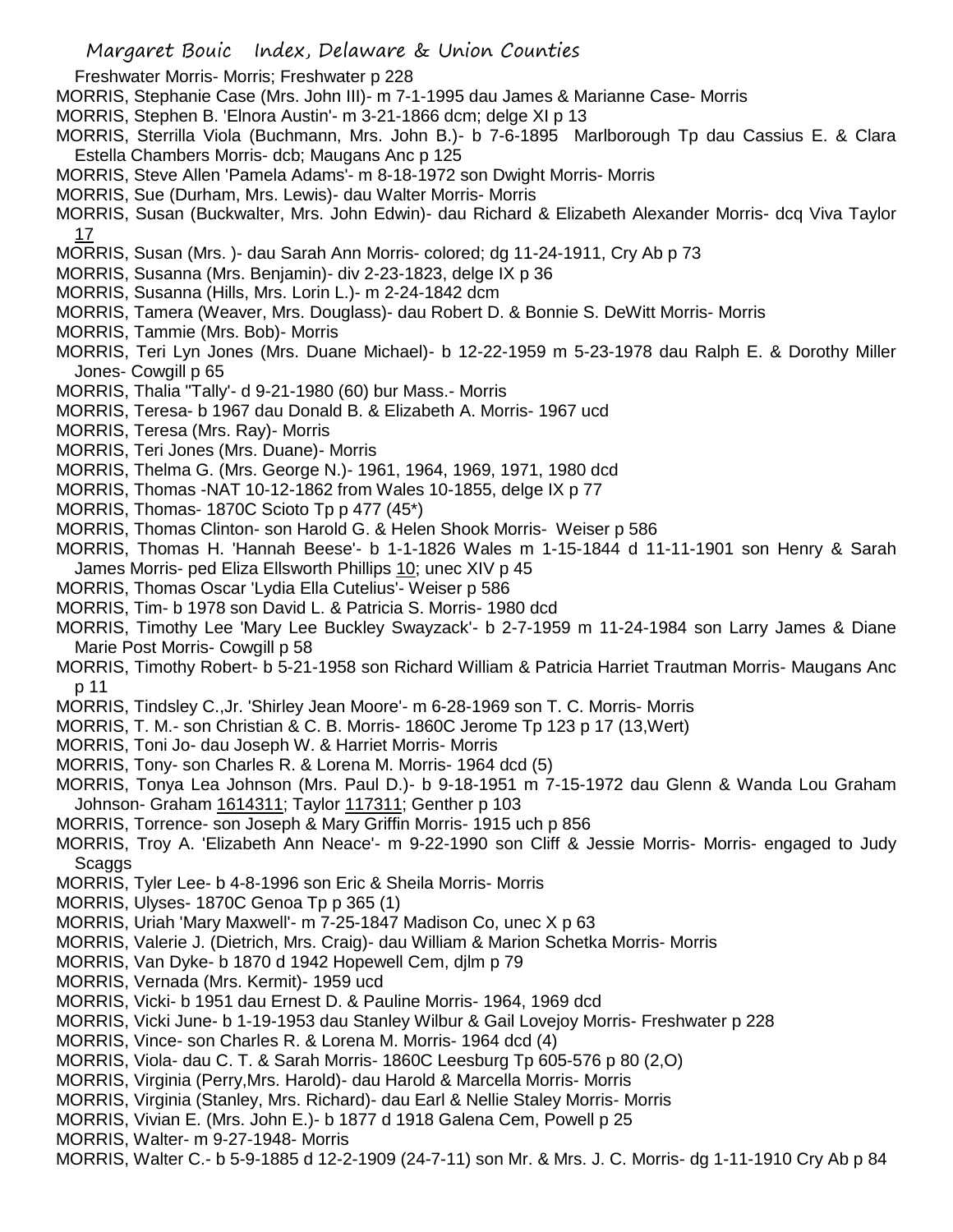- Margaret Bouic Index, Delaware & Union Counties MORRIS, Washington 'Mary Cath Jackson'- b 1819 d 1914 ped Duane L. Blietz 30; delge III p 51 MORRIS, W. B.- son John Morris- dg 7-29-1910 Cry Ab p 142 MORRIS, Wesley- son Charles Willard & Norma E. Morris- 1949 ucd MORRIS, Wesley- son George & Jedacta Morris- 1850C Porter Tp 3091 p 167 (12,O) MORRIS, Willa C. Laird (Mrs. J. Beryl)- b 6-8-1891 m 9-8-1916 d 3-19-1980 Hopewell Cem, djlm p 79- dau Charles & Ann Brooke Laird - Morris; 1949, 1959, 1962, 1967 ucd MORRIS, Willia- 1973 ucd; unec XIV p 13 MORRIS, William- Morris; 1983 ucd MORRIS, William- NAT 10-12-1863 from Wales 5-1851, delge IX p 77 MORRIS, William- Mexican War- delge X p 35 MORRIS, William- 1908 dch 401; Pabst 6 p 7 MORRIS, William- 1870C Radnor Tp p 468 (40\*) MORRIS, William- 1870C Radnor Tp p 469 (16) MORRIS, William- 1870C Scioto Tp p 480 (28) MORRIS, William- 1870C Delaware Town p 324 (3) MORRIS, William- 1964 dcd; Trenton Tp MORRIS, William- d 2-5-1905 York Cem, p 49, buried with Anna MORRIS, William A.- d Thursday dg 10-5-1909 (59) Cry Ab p 64; father of Mrs. M. R. Mckinnie MORRIS, William 'Alice'- d 2-10-1964 son Martha Morris- Morris MORRIS, William- b Washington Co, Pa d 8-22-1897 (57-4-3) son John Morris- dcdeaths MORRIS, William- brother Bernard L. Morris- Morris MORRIS, William- infant son Bert Morris Radnor Cem, dg 10-27-1916 Cry Ab p 102 MORRIS, William B.- brother Robert B. Morris- Morris MORRIS, William C.- Pabst Pion I p 116 MORRIS, William C. 'Barbara A.'- 1971, 1973, 1977 ucd MORRIS, William E.- 1870C Troy Tp p 526 (67\*) MORRIS, William 'Emily H.'- b 1862 d 1928 Byhalia cem, lptw p 113 MORRIS, William F.II'Marion Schetka'- b 8-25-1931 d 1-29-1994 (62) son Kenneth A. & Margaret D. Pesko Morris- Morris MORRIS, William F. 'Lorinda J. Ritter'- m 11-19-1876 ucm 5969 MORRIS, William G.- son Beryl & Willa C. Laird Morris- Morris; 1949 ucd MORRIS, William G. 'Anna M. Evans'- m 7-27-1882 ucm 7200 MORRIS, William H.- 1908 dch 401 MORRIS, William H.- b 5-15-1871 Genoa Tp son James & E. L. Budd Morris- dcb
- MORRIS, William 'Jane Maiden'- m 8-2-1863 dcm
- MORRIS, William- brother John Robert Morris,Sr.- Morris
- MORRIS, William 'Lillie Marie Milligan'- b 10-1893 m 1-15-1914 d 1-1954 son Frank & Emma J. Morris- Cowgill p 58
- MORRIS, William L.- son Kenneth L. & Mary Ellen Morris- Morris
- MORRIS, William M. 'Judy K.'- 1983, 1991 ucd
- MORRIS, William R. 'Mary C.'- 1880C Leesburg Tp 29 p 176C (53,O,Del,Pa)
- MORRIS, William R/L.'Roberta A.'- 1969, 1971, 1980 dcd
- MORRIS, William Raymond- b 4-16-1888 Radnor Tp son William & Ella May Bobbineck Morris- dcb
- MORRIS, William- b 1967 son Robert R. & Roberta Morris- 1979, 1981, 1983 ucd
- MORRIS, William Thomas- b 7-23-1957 son Thomas Richard & Donna Shaw Morris- Freshwater p 228
- MORRIS, William T. 'Cynthia Ann Milliron'- b 1957 m 10-27-199?- son Richard & Donna M. Shaw Morris-Morris; 1969, 1971 dcd
- MORRIS, William W.- b 11-1859 Hopewell Cem, djlm p 79; 1880C Leesburg Tp 68 p 178C (20,O,O,O); 1900C York Tp 82 p 4B (40,O,O,O)
- MORRIS, William W. 'Anna E. Brown'- Cowgill p 74
- MORRIS, William. Jr.- son William & ELiza Morris- 1850C harlem Tp 586 p 54 (19,O)
- MORRIS, William W. 'Margaret V. Worley'- b 11-19-1859 d 1931 son Marshall T. & ELizabeth Elliott Morris-Morris; 1860C Leesburg tp 403 (9/12,ILL)
- MORRIS, Willie T.- son Emma H. Rice Morris- Morris
- MORRIS, Wilma Genevieve Willey (Brown, Mrs. Ray Leon)(Mrs. John Allen)- b 1-26-1911 m(1) 10-6-1935 (2) 3-16-1947 dau Charles Edward & Ida Myrtle Mitchell Willey- Weiser p 26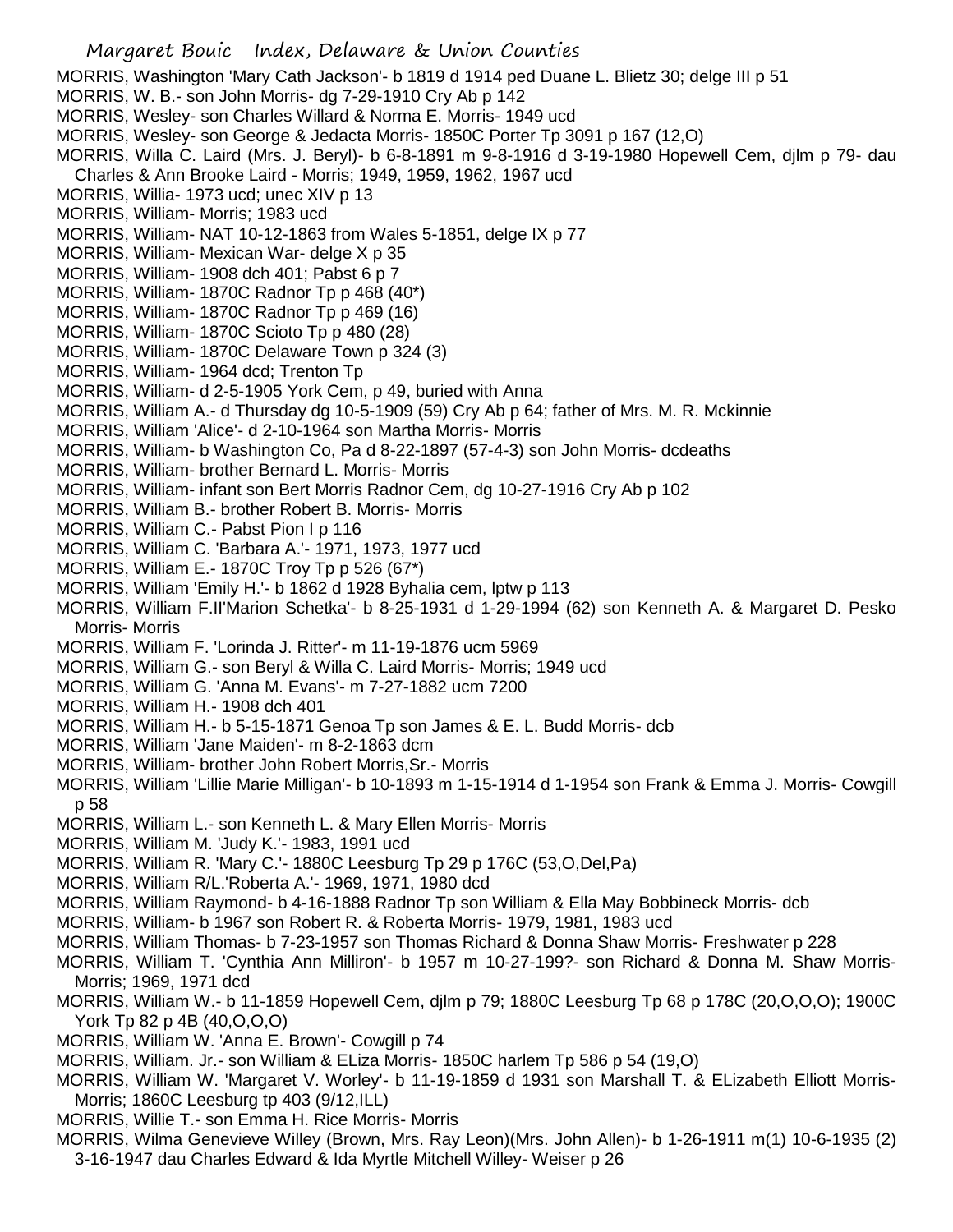MORRIS, Winifred- 1977 ucd; Claibourne Tp MORRIS, W. L.- son Mordici Edwin & Emma Morris- Morris MORRIS, Wylice M. 'Gertrude McKenzie'- d 12-28-1963 bur Appomattox,Va- Morris MORRISON, ---hjt p 10; 1915 uch p 414 MORRISON, ---family of Karen S. Rieske #291, unec X p 49; family of Jessica Henry #176 unec VI p 25; family of Welthea Ellis #263, unec XII p 2; family of William/Dianne Hafler- delge XI p 83 MORRISON, Mrs.-- sister Isaac Willey- dg 12-19-1905 Cry Ab p 69 MORRISON, Dr.- 1880 dch p 497; 1908 dch 135 MORRISON, A. Sr.- Pabst 1 p 8 MORRISON, Ada M. (Mrs. Joseph)- b 3-1870 1900C Darby Tp, Unionville 24-25 p 1B (30,O,O,O) m 8 y, 2 ch MORRISON, Adaline (Rucker, Mrs. Richard)- dau Harlin & Lola Morrison- Morrison MORRISON, Adelaide Vinson Brand (Mrs. James Vinson)- b 1858 d 1931 dau Peter & Elizabeth Willis Brandped Margart McFadden Markley #20 11; unec III p 25 MORRISON, Adeline S.- 1870C Liberty Tp Un Co 285 p 35 (57,Va); lived with Jane Buckner MORRISON, Agnes E. (Mrs. Samuel P.)- b 7-9-1839 (50-4-19) Mitchell Cem, DJ p 7; 1883 uch V p 323; 1830C Darby Tp 85 (40-50); uccp p 13, JB1 p 292 MORRISON, Agnes F. /Nancy(Snodgrass, Mrs. Samuel)- b 1813 m 7-9-1835 d 1876 Milford Cem- ped Harold Seth Tyler #429 29; unec VII p 33, XIV p 59; dumch p 400; 1883 uch V p 227 MORRISON, Alberta (Shepherd, Mrs. )- dau Harlin & Lola Morrison- Morrison MORRISON, Alexander- son Samuel P. Morrison- 1883 uch V p 275; unec XVI p 4 MORRISON, Alexander- Pabst 1 p 7; onwq VII p 51; delge III p 11, 19, IX p 10 MORRISON, Alexander,Jr. 'Sally Buttles'- m 7-4-1806 onwq I; delge IX p 10 MORRISON, Alfred- b 12-9-1901 Thompson Tp son Joseph & Carrie Hull Morrison- dcb MORRISON, Alfred H- son Joseph H. & Winona Dysert Morrison- Morrison MORRISON, Alger Eugene,Jr. 'Josephine Constance Kestella'- m 6-6-1987 son Alger Morrison,Sr.- Morrison MORRISON, Alice (Mrs. George William)- Morrison MORRISON, Alvira (Ellis, Mrs. Samuel James)- unec X p 4 MORRISON, Amanda (Clark, Mrs. Asbery)- m 6-11-1867 dcm; delge XII p 48 MORRISON, Amanda M. (Louk, Mrs. James)- m 1-5-1854 dcm- dau Andrew & Betsy Morrison- 1850C Orange Tp 1819 p 115 (15,O) MORRISON, Amber- b 1986 dau John H. & Debbie L. Morrison- 1991 ucd MORRISON, Amelias- see Pamelia- Oller Cem p 3 MORRISON, Amy Elizabeth- b 4-11-1989 dau Gene & Connie Kestella Morrison- Morrison MORRISON, Amy l. Partlow (Mrs. Chris)- m 6-19-1993 dau Lawrence & Gayle Partlow Morrison- Morrison MORRISON, Amy (McKittrick, Mrs. John Wilson)- m 8-10-1950 McKitrick p 459 MORRISON, Andrew- NAT 9-21-1844 from Gr Britain- delge IX p 77 MORRISON, Andrew 'Betsy'- 1850C Orange Tp 1819 p 115 (62,Ireland) MORRISON, Andrew 'Mrs. Betsey Ferguson'- m 9-1822, dcga p 7, Del Pat & Fr Chron MORRISON, Ann G. (Noteman, Mrs. Zachariah)- m 1-1835 d 3-18-1858 dau Samuel P. & Agnes Morrison-1883 uch V p 275, 323; unec XI p 55, XVI p 4 MORRISON, Ann (Saling, mrs. George A.)- m 3-17-1967 dau Dr. Robert K. Morrison- Morrison MORRISON, Ann- dau Robert & Carol A. Morrison- 1980 dcd MORRISON, Ann (Robinson, Mrs. Thomnas)- b 1779 d 1843 Mitchell Cem, DJ p 9 MORRISON, Anna Eliza- Pabst 5 p 12 MORRISON, Anna (McKittrick, Mrs. William)- McKitrick p 373 MORRISON, Anna (Maugans, Mrs. Hugh)- b 12-9-1872 m 6-27-1901 d 1-25-1968 New Millcreek Cem- dau Walter & Mary Bovey Morrison- Beckley 3,4; Maugans Anc p 39, 51; obit Emma Josephine, mlib; obit Emery, mlib; 1880C Scioto Tp 149-155 (8,O,Md,O) MORRISON, Anna Williams (Mrs. Rev. John Hunter)- ped Suzanne Rising #210 19; unec X p 31 MORRISON, Annamae Karl (Mrs. Charles W.)- m 1-28-1939- Morrison MORRISON, C. Arthur 'Gertrude'- d 9-28-1944 (69) Oak Grove Cem- Morrison MORRISON, April Ann Bryson (Mrs. Patrick)- dau James C. & Mary Bryson- Morrison MORRISON, Barbara (Belt, Mrs. )- dau Nekoda & Myrtle C.Thompson Morrison- Morrison MORRISON, Barbara (Mrs. Bobby)- 1964 dcd MORRISON, Barbara Dee Jones (Mrs. Robert K,Jr.)- m 12-1-1968 dau Robert W. Jones- Morrison MORRISON, Barbara L. (Mrs. Noel)- 1971, 1980 dcd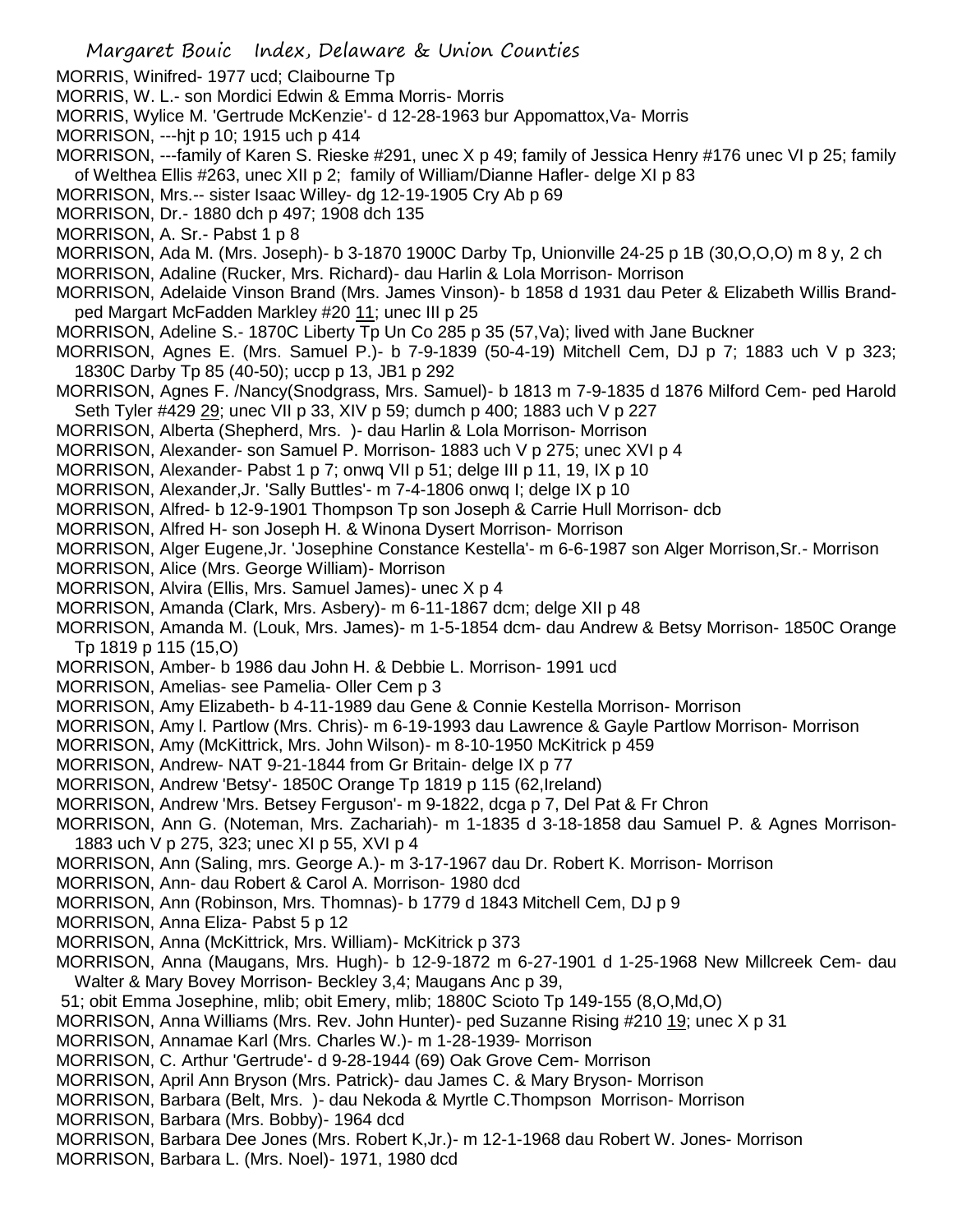- Margaret Bouic Index, Delaware & Union Counties
- MORRISON, Belle- b 1870 d 8-6-1927 (56) Oakdale Cem 3946 (F106) I p 124 (F-R7-1)
- MORRISON, Bennett Edmund- b 4-15-1903 d 9-19-1906 (3-5-4) dg 9-28-1906 Cry Ab p 122
- MORRISON, Beth- b 1965 dau Robert & Carol A. Morrison- 1980 dcd
- MORRISON, Beth- dau William & Mary Katherine Morrison- 1949, 1959 ucd
- MORRISON, Betsy (Mrs. Andrew)- 1850C Orange Tp 1819 p 115 (55,NY)
- MORRISON, Betsy Dale- b 1952 dau W. Frank,Jr. & Marilyn Morrison- Morrison; 1967, 1971 ucd
- MORRISON, Betsey (Ferguson, Mrs. )(Mrs. Andrew)- m 9-1822 dcga p 7, Del Pat & Fr Chron
- MORRISON, Bill #107 delge II p 20, III p 20
- MORRISON, Bill- son Harlin & Lola Morrison- Morrison
- MORRISON, Bobby 'Barbara'- 1964 dcd
- MORRISON, Boyd- b 1952 son Marlyn J. Morrison- 1967, 1971 ucd
- MORRISON, Brent- son Bobby & Barbara Morrison- 1964 dcd (10m)
- MORRISON, Bruce Martin 'Martha Jane Mauck'- m 10-4-1980 son Robert B. Morrison- Morrison
- MORRISON, Burleigh 'Grace Edwards'- b 9-9-1878 m 12--25-1900 son Walter T. & Mary Bovey Morrison-Beckley 3; Bovey 3; Thompson (17471); obit Emma Josephine, mlib; obit Emery, mlib; 1880C Scioto Tp 149-155 (1,O,Md,O)
- MORRISON, C. A.- Pallbearer for Harmon A. Finch- dg 10-17-1913 Cry Ab p 64
- MORRISON, Mrs. C. A.- aunt of Margaret J. Knox dg 7-11-1911 Cry Ab p 47; dau of Harmon A. Finch- dg 10- 17-1913 Cry Ab p 64
- MORRISON, Carol A. (Mrs. Robert)- 1980 dcd
- MORRISON, Carrie, Mrs. Delaware Cook Book- delge X p 37
- MORRISON, Carrie (Holbrook, Mrs. )- dau Harlin & Lola Morrison- Morrison
- MORRISON, Catherine- Pabst Pion I p 110
- MORRISON, Catherine Shupe (Mrs. Lewis)- m 6-25-1850; 1850C Concord Tp 2168 p 128 (20)
- MORRISON, Chad- b 1976 son Noel H. & Barbara L. Morrison- 1980 dcd
- MORRISON, Chad Patrick- b 10-19-1980 son Patrick & April Ann Bryson Morrison- Morrison
- MORRISON, Charles- son C. Arthur & Gertrude Morrison- Morrison
- MORRISON, Charles E.- Morrison
- MORRISON, Charles- son Charles R. & Marcella F. Morrison- 1964 dcd (14)
- MORRISON, Charles Lawrence- b 12-21-1942 son William Edward & Maple Esther Tuller Morrison- Weiser p 249
- MORRISON, Charles R. II 'Robin Lee Renwick'- m 4-14-1971 son Charles R. Morrison- Morrison
- MORRISON, Charles R. 'Marcella'- 1964, 1969, 1971, 1980 dcd
- MORRISON, Charles W.- b 5-7-1879 Del Town son Chas. M. & Hiseah Robison Morrison- dcb
- MORRISON, Mrs.Charles- dau Milo A. & Nancy Carpenter White- dg 3-18-1913 Cry Ab p 25
- MORRISON, Charles W. 'Annamae Karl'- m 1-28-1939- Morrison
- MORRISON, Charlotte- dau Jonathan & Sabina Morrison- 1850C Jerome Tp 1767-1787 p 260 (10,O)
- MORRISON, Charlotte L. (Kinkens, Mrs. Jacob)- m 3-18-1855 dcm
- MORRISON, Cheryl Lorene Caudy (Mrs. Richard Lee)- m 9-12-19970 dau Charles E. Caudy- Morrison
- MORRISON, Chris 'Amy L. Partlow'- m 6-19-1993 son Gary & Karen Morrison- Morrison
- MORRISON, Chris- b 1970 ch Rev. Larry & Marilyn Morrison- 1973 ucd
- MORRISON, Clarie- brother Leon C. Morrison- Morrison
- MORRISON, Clara- Pabst Pion I p 110; delge VII p 6, Grad DHS 1885
- MORRISON, Clara Edna- Pabst Pion I p 110
- MORRISON, Clara Ethel (Murphy (Mrs. Price)- b 1-17-1883 dau Joseph & Henrietta Guy Morrison- Thompson 4,5; Beckley 3, 4
- MORRISON, Clara- dau Dr. Francis W. & ELizabeth Willey Morrison- Weiser p 32
- MORRISON, Clarence- son Joseph & Henrietta Guy Morrison- Beckley 3
- MORRISON, Clarrisa- 1870C Delaware Tp p 277 (2)
- MORRISON, Clayton- b 9-1896 son Joseph & Ada M. Morrison- 1900C Darby-Unionville 24-25 p 1B (3,O,O,O)
- MORRISON, Clinton F.- son Jonathan & Sabina Chellis Morrison- Golden letter, filed Jenkins- 1850C Jerome Tp 1767-1787 p 260 (13,Pa)
- MORRISON, Connie Kestella (Mrs. Gene)- dau Alger Morrison- Morrison
- MORRISON, Craig- son Bobby & Barbara Morrison- 1964 dcd (4)
- MORRISON, C. T. 'Mary Ellen Conklin' m 1-17-1860 ucm 2977
- MORRISON, C. W.- pallbearer for Mrs. Cary Paul- dg 1-4-1976 Cry Ab p 2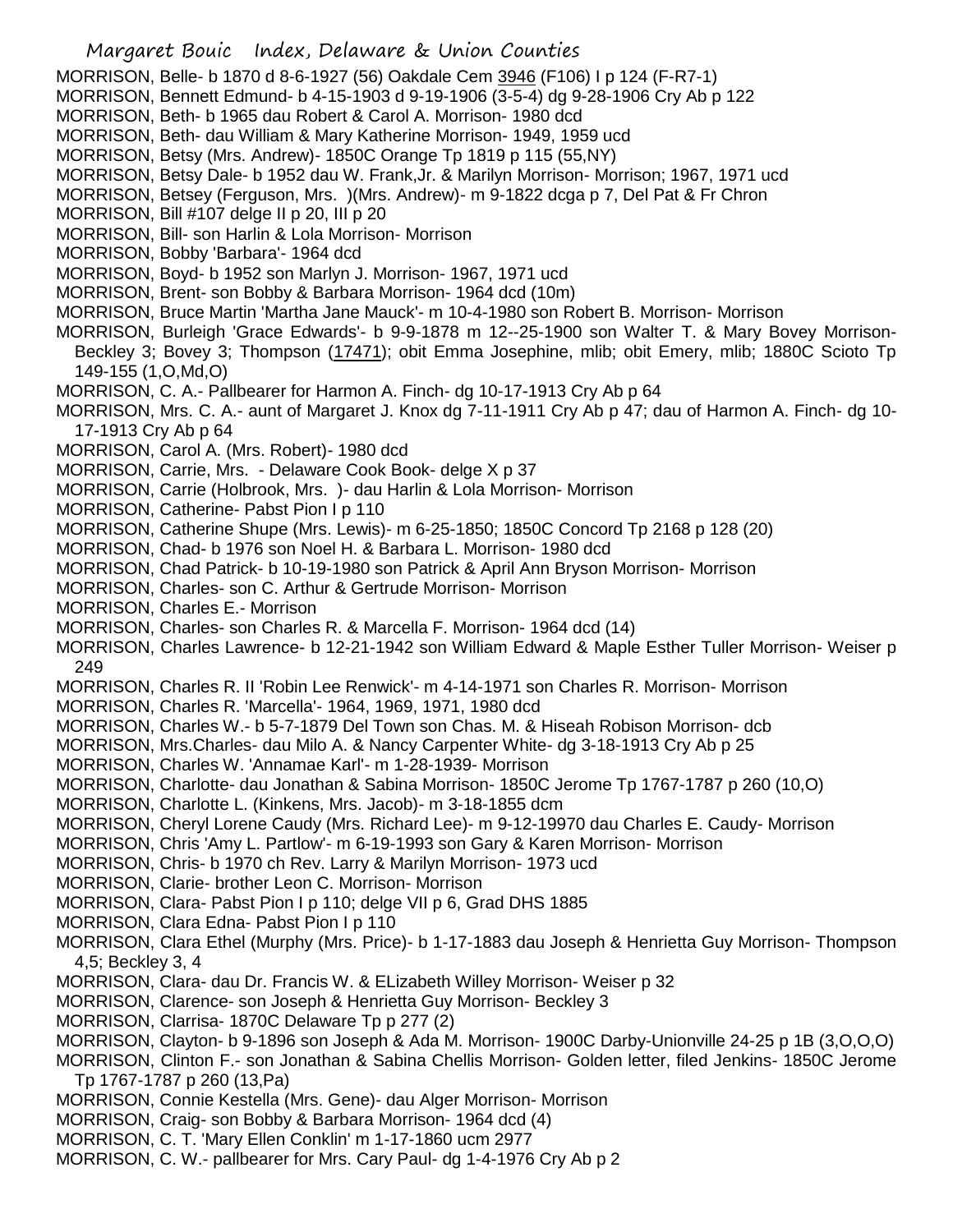MORRISON, Daisy J. Armbruster (Mrs. Durward E.)- d 9-23-1982- Morrison

MORRISON, Dallas- d 1922- son Nekoda & Myrtle C. Thompson Morrison- Morrison

- MORRISON, Daniel 'Hannah Griffin'- Powers Pat p 112, 257
- MORRISON, Danielle- b 1971 dau Noel H. & Barbara L. Morrison- 1980 dcd
- MORRISON, David J. 'MarJeanne J.'- Morrison; 1971, 1973, 1975, 1977, 1979, 1981, 1983 ucd
- MORRISON, David-b 1959- son John P. & Myrtle A. Morrison- Morrison; 1964, 1969 dcd
- MORRISON, Dean- son Harlin & Lola Morrison- Morrison
- MORRISON, Debbie- b 1965 dau James F. & Roberta J. Morrison- 1967, 1971 ucd
- MORRISON, Debbie (Mrs. John H.)- 1991 ucd
- MORRISON, Don- son Virgil S. Morrison,Sr.- obit Virgil S- Del Mus Lib
- MORRISON, Donald H.- son Arthur & Gertrude Morrison- Morrison
- MORRISON, Donald- son Harlin & Lola Morrison- Morrison
- MORRISON, Donna K.- 1991 ucd Dover Tp
- MORRISON, Doris (Ross, Mrs. )- dau C. Arthur & Gertrude Morrison- Morrison
- MORRISON, Dorothy (Mrs. Tom)- 1959, 1962, 1967, 1971 ucd
- MORRISON, Dortha Berg (Flenniken, Mrs. Samuel P.,Jr.)- b 10-27-1906 m 11-27-1936 Powers p 137
- MORRISON, Douglas- b 1961 son John P. & Myrtle A. Morrison- 1964, 1969 dcd; Morrison
- MORRISON, Drusilla (Mrs. John)- Beckley (161); 1880C Millcreek Tp 48 (34)
- MORRISON, Durward D. "Tiny"'Daisy J. Armbruster'- b 1-8-1920 d 6-20-1996 (76) bur Caledonia- son Nekoda & Myrtle C. Thompson Morrison- Morrison
- MORRISON, Dwight-son Robert & Rosetta Morrison- 1850C Oxford Tp 2735 p 154 (10,O)
- MORRISON, Rev. E. B.- delge XI p 75, XII p 10, 29, 47, 76; 1880 dch p 540; Pabst Pion I p 110
- MORRISON, Edith Yates (Meacham, Mrs. )(Mrs. Lawrence)- d 3-3-1976 986) Oak Grove Cem- dau Henry David & Cornelia Jane Thome Yates- dcq Edith Yates Morrison 1
- MORRISON, Edmon W. 'Elizabeth Jones'- b 10-27-1874 m 1-13-1897 d 12-19-1963 Radnor Cem- son Joseph & ELizabeth Morrison- Morrison
- MORRISON, Edmund Wheeler 'Elizabeth Jones'- 1908 dch 689; Maugans Anc p 225; obit Elizabeth Jones, mlib
- MORRISON, Edward- pallbearer for Mrs. Mary Bush Wilson- dg 7-2-1915 Cry Ab p 63
- MORRISON, Edwin W.- son Joseph & Elizabeth Morrison- 1880C Claibourne Tp 5-6 p 191A (5,O,O,O)
- MORRISON, Effa (Danner, Mrs. A. V.)- dau James B. & Flora Proteman Morrison- Nash p 295
- MORRISON, Effie Belle Herriott (Mrs. Ernest Leroy)- b 1-25-1887 m 5-30-1906 d 1968 Jerome IOOF Cem, DJ p 108. 119- dau Cora & Etta C. Berry Herriott- Morrison; Herriott 3,4; Beckley 3,4
- MORRISON, Eileen (Fogle, Mrs. )- dau Henry Fay & Helen McKitrick Morrison- Morrison
- MORRISON, Eldon 'Esther Deal'- b 7-14-1918 son Ernest & Effie Belle Herriott Morrison- Morrison; Herriott; Beckley 4,5; unec VIII p 29, Grad Watkins HS 1936
- MORRISON, Eldred Eileen- b 5-27-1933 dau Henry Fay & Helen Faye McKitrick Morrison- McKitrick p 286
- MORRISON, Eleanor Louise (Smith, Mrs. Joseph)- b 3-2-1912 dau Ernest Leroy & Effie Belle Herriott Morrison- Morrison; Herriott; Beckley 4,5; Piersol 4,5; Turney 4,5; unec VIII p 58
- MORRISON, Eliza A. (Gibson, Mrs. James)- m 11-26-1844 dcm
- MORRISON, Eliza Ann-dau Andrew & Betsy Morrison- 1850C Orange Tp 1819 p 115 (22,O)
- MORRISON, Elizabeth- 1870C Delaware Tp p 277 (33)
- MORRISON, Elizabeth- Pabst 8 p 82
- MORRISON, Elizabeth A. (Conrad, Mrs. Louis C.)- m 8-21-1943- Morrison
- MORRISON, Elizabeth E. Jones (Mrs. Edmund Wheeler)- b 10-27-1874 m 1-13-1897 d 7-10-1959 (84) Radnor Cem- dau Thomas B. & Ellen Bush Jones- obit, mlib; 1908 dch 689; Maugans Anc p 225; Morrison
- MORRISON, ---(Langstaff, Mrs. Richard)- dau Edmund Wheeler & Elizabeth E. Jones Morrison- obit Elizabeth E., mlib
- MORRISON, ---(Spain, Mrs. Dana)- dau Edmund Wheeler & Elizabeth E. Jones Morrison- obit Elizabeth E., mlib
- MORRISON, Elizabeth (Mrs. John Harris)- d 9-6-1846 (37) Oller Cem p 2; Powell p 80
- MORRISON, Elizabeth (Mrs. Joseph)- Morrison; 1880C Claibourne Tp 4-5 p 191A (41,O,Va,Va)
- MORRISON, Elizabeth (Lane, Mrs. Luther)- b 2-12-1815 m 4-5-1832 Madison Co, unec V p 26, 48; Lane-Worthington Bible
- MORRISON, Elizabeth (Salisbury, Mrs. Jackson P.)- m 12-10-1857 dcm
- MORRISON, Elizabeth Willey (Mrs. Dr. Francis)- m 6-29-1864 dau Henry & Elizabeth Weiser Wiley- Weiser p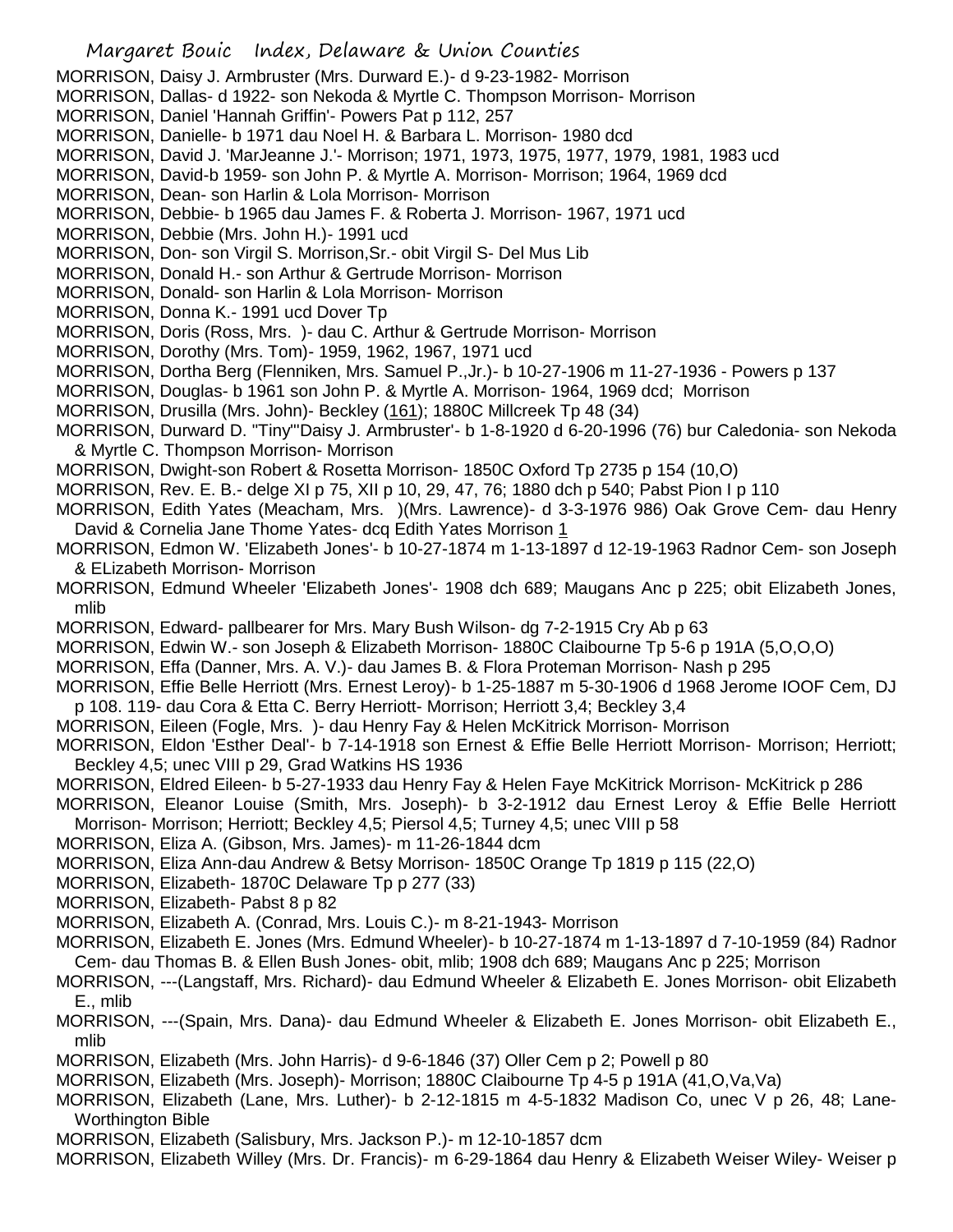32; 1880 dch p 633, 783; Pabst Pion I p 110; dcw Bk 4 p 335(35); dg 3-11-1886 Cry Ab p 125; delge IX p 50 MORRISON, Ellen (Salsbury, Mrs. Jackson P.) m 12-23-1848 dcm

- MORRISON, Ellen (Spain, Mrs. Dana)- dau Edmon W. & Elizabeth E. Jones Morrison- Morrison
- MORRISON, Elliott J. H. 'Janice'- Morrison; 1969 dcd
- MORRISON, Elmer- McKitrick p 111; Bedford Co, Pa
- MORRISON, Elmer F.'Marlene E.'- 1975, 1977, 1979, 1981, 1991 ucd
- MORRISON, Emery 'Gertie McClimans'- b 7-10/91876 m 12-3-1901 d 1953 Milford Cem DJ p 18- son Walter
- T. & Mary Bovey Morrison- obit Emma Josephine, mlib; Beckley 3; Bovey 3; Maugans Anc p 51; 1880C Scioto Tp 149 (3,O,Md,O)
- MORRISON, Emery 'Ruth Sprague'- 1900C Dover Tp 117-119 p 6A (23,O,O,O)
- MORRISON, Emily Mauger (Mrs. Marvin)- Herriott 5,6; Beckley 5,6; McKitrick p 286
- MORRISON, Emma Josephine- b 9-11-1882 d 1-11-1946 dau Walter T. & Mary C. Bovey Morrison- obit mlib; Beckley 3; Bovey 3; Maugans Anc p 52
- MORRISON, Ernest Leroy 'Effie Belle Herriott'- b 8-5-1884 m 5-30-1906 d 7-21-1933 Jerome IOOF Cem, DJ p 108, 119- Morrison; Herriott 3,4; Beckley 3,4; unec VIII p 58
- MORRISON, Erwin Lester 'Joan Morris'- b 5-28-1930 son Henry Fay & Helen Faye McKitrick Morrison-Morrison; McKitrick p 286
- MORRISON, Esther #107, delge II p 20
- MORRISON, Esther Deal (Mrs. Eldon) dau Clyde Deal- Herriott 4,5; Beckley 4,5
- MORRISON, Esther Tuller- researches Justice, Reynolds, Tuller- delge IV p 58, IX p 65
- MORRISON, E. T.- brother W. A. Morrison- obit W. A.- Del Museum Library
- MORRISON, Eugene- son John List & Mary L. Leonard Morrison- dg 6-3-1890 Cry Ab p 20
- MORRISON, Eugenia A. (Jerome, Mrs. Charles W.)- m 8-31-1858 dcm
- MORRISON, Evalu (Mrs. Sherman G.)- 1967, 1971, 1973, 1975, 1977, 1979, 1981, 1983, 1991 ucd
- MORRISON, Everett Mackan (Mrs. Pearl)- d 2-21-1967 dau James & Louisa Wells Mackan- Maugans Anc p 52; opc 550; Bovey 3; Beckley 3; Wells 2; dg 2-1879 Cry Ab p 26, dg 3-30-1909 Cry Ab p 20; 1961, 1964 dcd
- MORRISON, Henry Fay 'Helen Faye McKitrick '-b 11-29-1906 m 10-31-1927 d 8-20-1972 bur Forest Lawnson Ernest Leroy & Effie Belle Herriott Morrison; Herriott 4,5; McKitrick p 286; Beckley 4,5
- MORRISON, F. B.- 1908 dch 425; hmp p 108
- MORRISON, Flora Protzman (Betts, Mrs. Cyrus)(Mrs. James B.)- Nash p 295
- MORRISON, Florence (Mrs. Thomas J.)- d 12-22-1972 (91) bur Gates Milles- Morrison
- MORRISON, F. M.- delge VIII p 26; OVI
- MORRISON, Frances- b 1865 Oak Grove Cem, Powell p 437
- MORRISON, Dr- dg 8-15-1916 Cry Ab p 84
- MORRISON, Dr. Francis. W. 'Elizabeth Willey'- b 7-31-1831 Mansfield m 6-29-1864 dcm d 3-16-1886 (53) Oak Grove Cem, Powell p 437- son James & Ruth Billings Morrison- dcdeaths; delge IX p 50; Weiser p 32; 1880 dch p 28, 285, 304, 633; 1908 dch 371, 401; Fowler p 80; Pabst Pion I p 40; dg 3-11-1886 Cry Ab p 125, 126; 1870C Delaware Tp p 277 (39\*)
- MORRISON, Frank E.- 1964 dcd
- MORRISON, Frank E. 'Inez'- 1961 dcd
- MORRISON, W. Frank,Jr. 'Marilyn'- Morrison
- MORRISON, Frank- brother Virgil Morrison,Sr.- obit Virgil,Sr., Del Mus Lib
- MORRISON, Franklin- son Frank E. & Inez Morrison- 1961 dcd (6m)
- MORRISON, Franklin-- son Harlin & Lola Morrison- Morrison
- MORRISON, Gail- b 1958 dau Charles R. & Marcella Morrison- 1964, 1969, 1971 dcd
- MORRISON, Gary 'Karen'- Morrison
- MORRISON, Gene 'Connie Kestella'- dau Joan Kestella- Morrison
- MORRISON, Genevieve (Mrs. Page)- Morrison
- MORRISON, George- d 12-16-1888 (25-1-29) Oller Cem, Powell p 82, buried with Guian & Margaret
- MORRISON, George E.- son Durward E. & Daisy J. Armbruster Morrison- Morrison
- MORRISON, George N.- Morrison
- MORRISON, George- son Virgil Morrison,Sr.- obit Virgil, Del Mus lib
- MORRISON, George William 'Alice'- b 3-3-1924 d 10-20-1994 (70) Green Mound Cem- son Virgil S. & Mary Ethel Buchanan Morrison- Morrison
- MORRISON, Geraldine- dau Frank E. & Inez Morrison- 1961 dcd (3)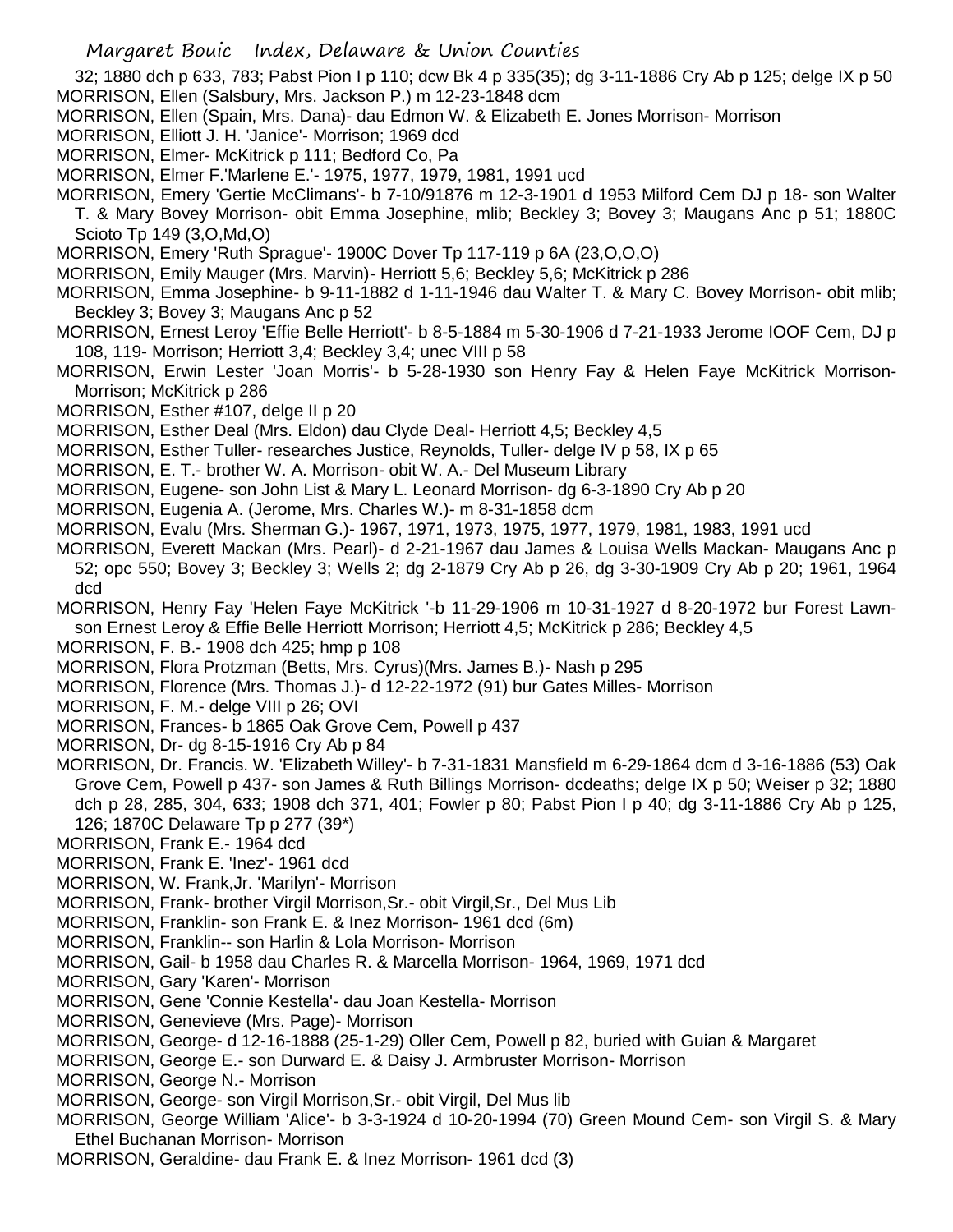MORRISON, Gertie McClimans (Mrs. Emery)- b 4-6-1880 m 12-3-1901 d 9-20-1936 Milford Cem, Un Al p 18 dau John & Alice Southwick McClimans- Beckley 3; Bovey 3; Maugans Anc p 51; obit Emery, mlib; obit Gertie, mlib

- MORRISON, Gertrude (Mrs. C. Arthur)- d 7-2-1968 (88) Oak Grove Cem, Morrison
- MORRISON, Ginn- 1908 dch 401

MORRISON, Gladys Hanna Eddy (Mrs. Leo)- b 10-24-1895 m 11-11-1916 d 10-26-1991 (96) Claibourne Cem p 92- dau Calvin & Winona Ellen Wilson Eddy- Morrison; 1949, 1959, 1962, 1967, 1971, 1973, 1975, 1977, 1979, 1981, 1983 ucd

MORRISON, Grace Edwards (Mrs. Burley)- b 5-18-1882 m 12-25-1900 Oakdale Cem -dau Thomas & Frakie Thompson Edwards- Beckley 3; Bovey 3; Maugans Anc p 51; Thompson (17471)

MORRISON, Grace Ivaloo- b 1882 d 2-3-1934 Oakdale Cem II p 106 (H-RK-2)

- MORRISON, Grace (Knock, Mrs. John)-- m 7-12-1845 ucm 1061 d 5-28-1877 Mitchell Cem- 1883 uch V p 251; ped Ivan Wesley Knock 9; unec VI p 31, Cowgill p Powell p 75, XVI p 51
- MORRISON, Gregory L.- son Kenneth L. & Ruby Morrison- Morrison

MORRISON, Guian 'Margaret Beckley'- m 2-12-1846 dcm d 5-12-1864 (53-9-11) Oller Cem p 7, Powell p 82; Beckley 1,2; 1880 dch p 511; Maugans Anc p 51; 1850C Millcreek Tp 1968-1989 p 287 (38,Va); 1860C Mil Tp (48,Va)

- MORRISON, Guran- 1870C Scioto Tp p 493 (30\*)
- MORRISON, Guy- 1908 dch 401
- MORRISON, H.- Powell Cem, Powell p 163
- MORRISON, Hannah Griffin (Mrs. Daniel)- b 4-2-1671 d 10-9-1700 dau John & Lydia Shotswell Griffin- Powers Pat p 112
- MORRISON, Harlin 'Lola'- Morrison
- MORRISON, Harold- b 5-10-1899 d 5-17-1899 (7d) Radnor Tp son Edward & Eliz. E. Jones Morrison- dcb; dcdeaths
- MORRISON, Harriett-dau Robert & Rosetta Morrison-1850C Oxford Tp 2735 p 154 (15,O)
- MORRISON, Harriet (Sherman, Mrs. Adam)- m 3-11-1851 dcm
- MORRISON, Hazel- dau Joseph& Henrietta Guy Morrison- Beckley 3

MORRISON, Helen Faye McKitrick (Mrs. Henry Fay)- b 6-1-1909 m 10-31-1927 dau Daniel Pearl & Edith M. Bailey Morrison- Grad Watkins HS Unec VIII p 28; McKitrick p 286; Morrison; Herriott

- MORRISON, Helen (Smith, Mrs. )- dau Virgil S. & Mary Ethel Buchanan Morrison- Morrison; obit Virgil,Sr.- Del Mus Lib
- MORRISON, Helga- dpc p 3, 111
- MORRISON, Henerette- d 10-15-1925 (65) Oakdale Cem 3757 (C-49) SW 114
- MORRISON, Henrietta (Drysdale, Mrs. William M.0- b 1846 d 1925 dau Rev. John Hunter & Anna Williams Morrison- ped Suzanne Rising #201 9; unec X p 31
- MORRISON, Henrietta Guy (Mrs. Joseph)- b 1860 m 2-23-1882 dcm d 10-15-1925 Oakdale Cem II p 33 (G-R3-14); Beckley 2,3
- MORRISON, Henry- adm Notice, dcga p 45, Del Pat & Fr Chron 10-16-1828; delge VII p 48, Sunbury Tp
- MORRISON, Henry- 1870C Liberty Tp p 390 (60\*)
- MORRISON, Hepsia (Robison, Mrs. Charles M.)- m 7-6-1865 dcm
- MORRISON, Howard- 1979 ucd
- MORRISON, Howard- b 5-10-1899 d 12-20-1899 (7m1d)- Radnor Tp son Edward & Eliz. E. Jones Morrisondcb; dcdeaths
- MORRISON, Hugh J.- son Dr.Robert K. & Morrison- Morrison, engaged to Bonnie S. Brickner
- MORRISON, Inez (Mrs. Frank E.)- 1961 dcd
- MORRISON, Inona- b Un Co d 3-23-1894 (27-2-15) Radnor dau Thomas Dysart- dcdeaths
- MORRISON, J. A.- Pabst Pion I p 110
- MORRISON, James- unclaimed letter, unec II p 46
- MORRISON, James- 1850C Paris Tp 465-473 p 72 (unknown,Pa)
- MORRISON, James A.- d 4-7-1901 (32-3-12) Claibourne Cem p 44
- MORRISON, James A.- son J. L. Morrison- Morrison
- MORRISON, James A.- son Joseph & Elizabeth Morrison- 1880C Claibourne Tp 4-5 p 191A (10,O,O,O)
- MORRISON, James B.- unclained letter, 1852; unec III p 10
- MORRISON, James B. 'Flora Protzman'- Nash p 295
- MORRISON, James E.- son William R. & Relief C. Morrison- 1850C Darby Tp 1678-1698 p 248 (6,O); unec VI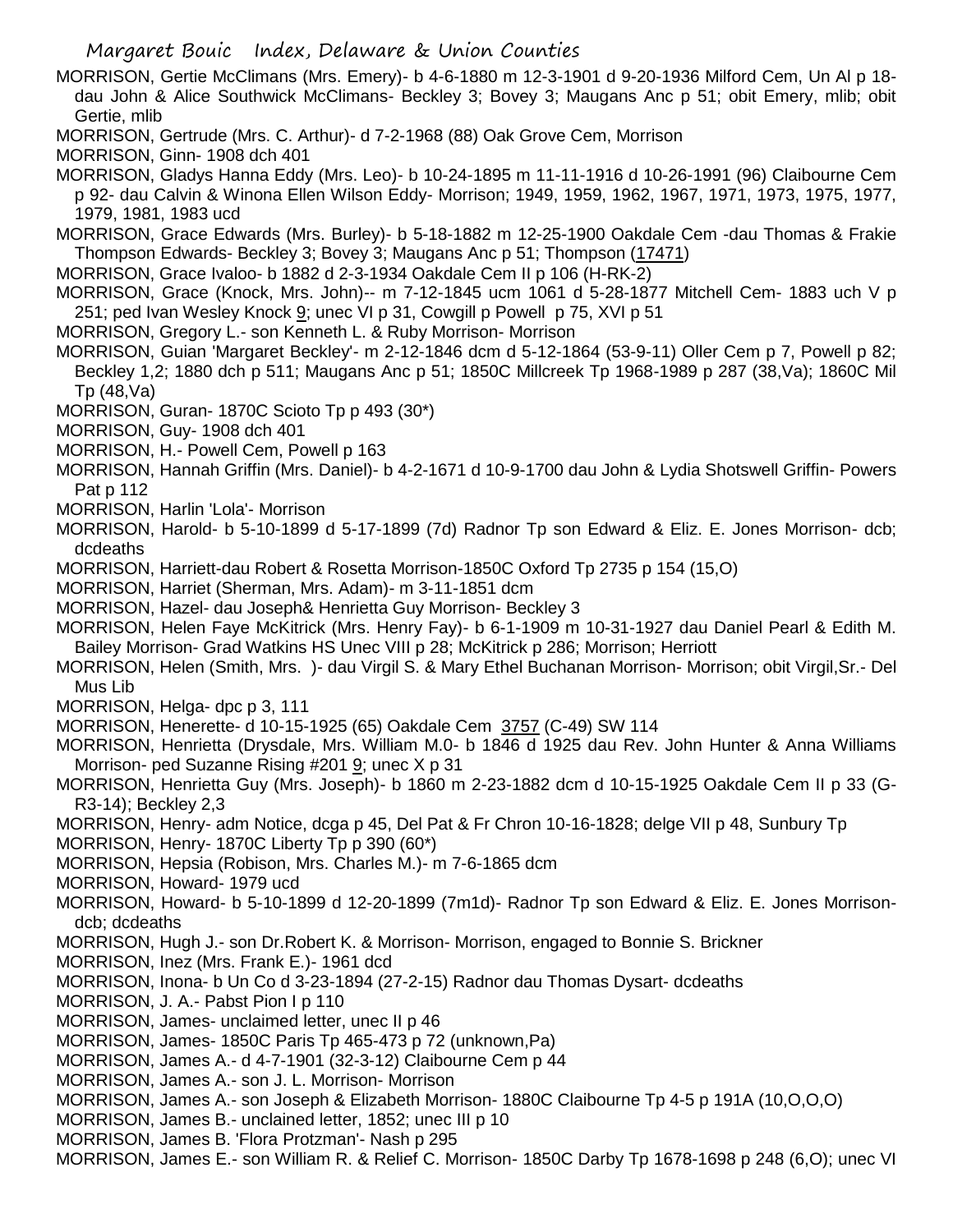p 29

- MORRISON, James Francis- b 9-5-1935 son Eldon & Esther Deal Morrison- Beckley 5; Herriott 5
- MORRISON, James F. 'Roberta J.- 1969, 1971, 1980 dcd
- MORRISON, James H.- 1870C Liberty tp p 390 (18)
- MORRISON, James H.- b 11-13-1888 Claibourne Tp, Un Co son John & Mary Wilkins Morrison- dcb
- MORRISON, James Hanson 'Adelaide Vinson Brand'- b 1854 d 1938 son William Peter & Mary Johnson Morrison- ped Margaret McFadden Markley #26 10; unec III p 25
- MORRISON, James- b 1954 son John P. & Myrtle A. Morrison- Morrison; 1964, 1969 dcd
- MORRISON, James 'Ruth Billings'- 1880 dch p 633; dg 3-11-1886 Cry Ab p 125
- MORRISON, Jane- WWII Airforce Service Pilot- WASP- Morrison
- MORRISON, Jane- b Hardin Co. O.; d 6-23-1881 (24y) Delaware; dcdeaths
- MORRISON, Jane (Dietrich, Mrs. Norman)- m 9-5-1971 dau J. L. Morrison- Morrison
- MORRISON, Jane (Duer, Mrs. John)- b 1805 m 7-21-1827 d 7-10-1863 ped Mary Jo Myers Baker #77; unec VI p 51; dcc Mary Myers Baker 23
- MORRISON, Jane (Nelson, Mrs. Alexander)- 1880 dch p 635
- MORRISON, Jane (Nelson, Mrs. Dr. D. A.)- b 10-26-1813 m 9-18-1839 d 8-1892- dg 8-16-1892, Cry Ab p 99
- MORRISON, Jane (Robinson, Mrs. James)- b 1773 d 1848 Mitchell Cem, DJ p 9; 1883 uch V p 254
- MORRISON, Jane (Wells, Mrs. Jay)- 1915 uch p 856
- MORRISON, Janice (Mrs. Elliott J. H.)- Morrison; 1969 dcd
- MORRISON, Jay T. 'Linda D. Smith'- Morrison
- MORRISON, Jay T.'Nicole'- son Jay T. Morrison- Morrison
- MORRISON, Jaylynn- dau Jay T. & Linda D. Smith Morrison- Morrison
- MORRISON, Jeffrey L.- d 9-28-1983 (29) Bradenton, Fla- son J. L. Morrison-

Morrison

- MORRISON, Jeffrey T.- son Jay T. Morrison- Morrison
- MORRISON, Jennifer (Mrs. Vernon)- Morrison
- MORRISON, Jerry Eugene- b 12-18-1937 son Eldon & Esther Deal Morrison- Beckley 5; Herriott 5
- MORRISON, Jerry 'Theda'- Morrison
- MORRISON, Jessie (Mrs. Okey)(Stephens, Mrs. Harley)- Morrison; 1961 dcd
- MORRISON, J. H.- Pabst Pion I p 110
- MORRISON, Jim- son Harlin & Lola Morrison- Morrison
- MORRISON, J. L.- Son J. S. Morrison- Morrison
- MORRISON, Joan Morris (Mrs. Erwin Lester)- m 5-28-1930- McKitrick p 286
- MORRISON, Joe- dg 1-14-1908; delge VIII p 27 Mrs. Joe dg 1-14-1908
- MORRISON, Joel F.- b 1-22-1955 d 6-24-1973 son W. Frank,Jr. & Marilyn Morrison- Morrison; 1967, 1971 ucd
- MORRISON, John- Sbc p 40
- MORRISON, John- Nash p 133
- MORRISON, John- dg 1-14-1908, delge VIII p 27
- MORRISON, John- unclaimed letter 1852 unec IV p 35, XV p 4
- MORRISON, John- Pabst 2 p 45; Pabst Pion I p 110
- MORRISON, Jno. List 'Mary L. Leonard'- b Wheeling WVa m 1866 d Delaware d 5-31-1890 (48-0-0) son Robert Morrison- dcdeaths; dg 6-3-1890 Cry Ab p 20
- MORRISON, John A.-b 12-21-1896 Radnor Tp son J. H. & Carrie C. Hull Morrison- dcb
- MORRISON, John B.- 1973 ucd
- MORRISON, John 'Drusilla'- son Guian & Margaret Cekley Morrison- Beckley 161; 1850C Millcreek Tp 1968- 1987 p 287 (3); 1860C Mil Tp (13); 1870C Jerome Tp 292-276 p 284 (23,O) also Mil Tp 36 p 5 (22,O); 1880c Mil Tp 48 (33)
- MORRISON, John- son Elliott J. H. & Janice Morrison- Morrison
- MORRISON, John H. 'Debbie L.'- 1991 ucd
- MORRISON, John H. 'Mary Wilkins'- m 10-2-1879 ucm 6551
- MORRISON, John H.- d 3-3-1895 (8m) Delaware son William A. Morrison- dcdeaths
- MORRISON, John Harris 'Elizabeth'- d 12-18-1845 Oller Cem, Powell p 80
- MORRISON, John H. 'Mary E.'- son Joseph & Elizabeth Morrison- 1880C Claibourne Tp 5-6 p 191A  $(21, 0, 0, 0)$
- MORRISON, John H.-son Robert & Rosetta Morrison- 1850C Oxford Tp 2735 p 154 (11,O)
- MORRISON, Rev. John Hunter 'Anna Williams'- b 1806 d 1881 ped Suzanna Rising #210 18; unec X p 31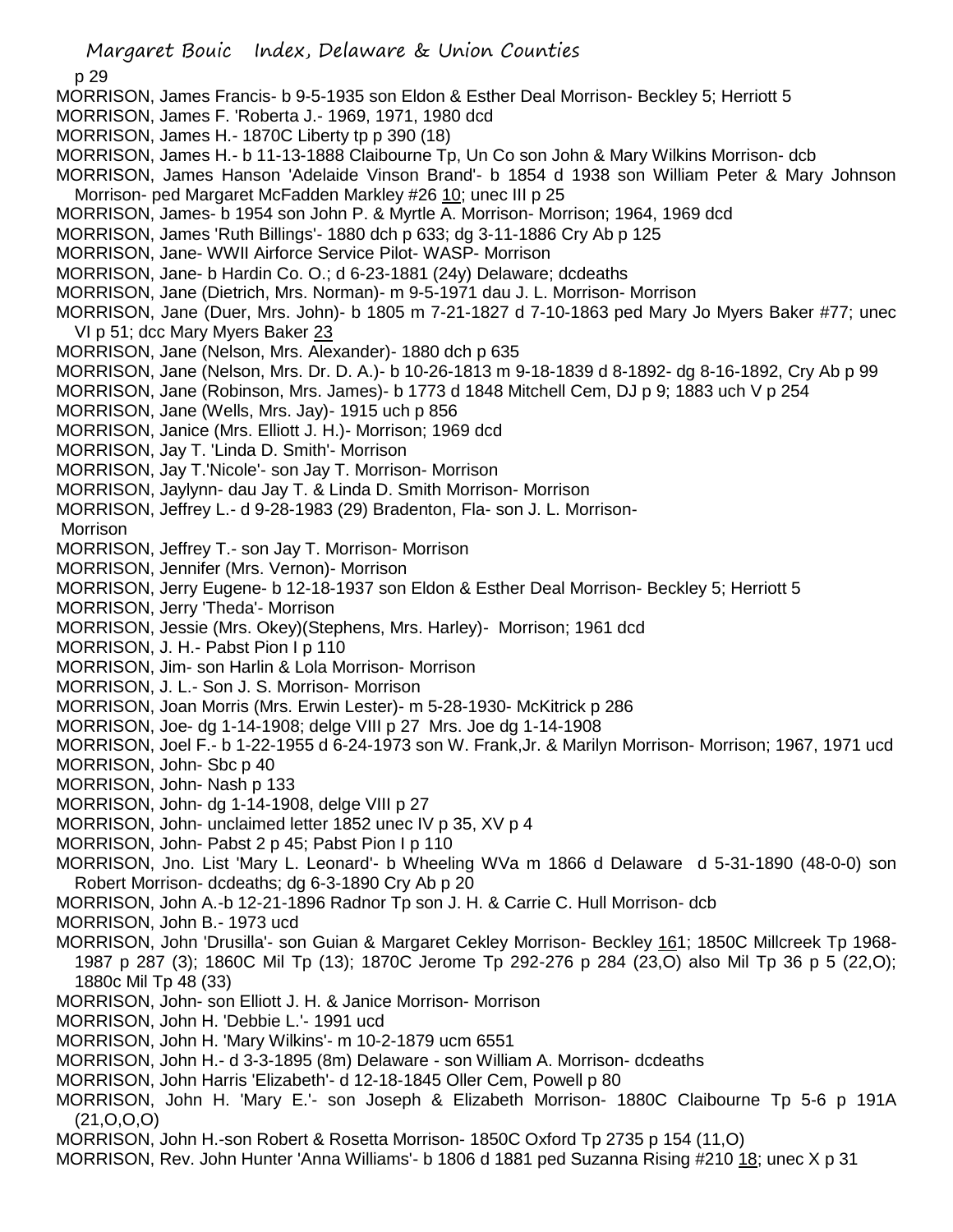- Margaret Bouic Index, Delaware & Union Counties
- MORRISON, John- d 3-29-1852 92-4-14) Oller Cem p 2; son John & Pamelia Bogan Morrison- Morrison Bible; Powell p 80
- MORRISON, John- son Joseph Morrison- dg 11-26-1907 Cry Ab p 85
- MORRISON, John Norris Oller Cem p 2
- MORRISON, John P.- d 5-1-1995 (69) Ariz- Morrison
- MORRISON, Dr. John 'Pamelia Hinton'- m 5-3-1847 dcm; 1850C Concord Tp 2136 p 127 (45,Pa)
- MORRISON, John P. 'Myrtle A.'- 1964, 1969 dcd
- MORRISON, John- son Samuel P. Morrison- 1883 uch V p 275; unec XI p 55
- MORRISON, John 'Susannah Oller'- m 1-21-1847 dcm
- MORRISON, Johnny- son William & Mary Katherine Morrison- 1949, 1959(14), 1962 ucd
- MORRISON, John Wesley- d 9-9-1843 (10m7d) son Jonathan & Sabrina Morrison- Plain City Cem, unec VII p 64
- MORRISON, John W. 'Nancy K. Somerlot'- m 9-8-1963 son William W. Morrison- Morrison
- MORRISON, Jon Boyd- son W. Frank,Jr. & Marilyn Morrison- Morrison
- MORRISON, Jonathan 'Sabina Chellis- b 9-6-1813 d 1902; ped Charles E. Golden #15; unec III p 16, VII p 64; 1850C Jerome Tp 1767-1787 p 259 (37,Pa)
- MORRISON, Joseph- d Wednesday (80) dg 11-26-1907 Cry Ab p 85
- MORRISON, Joseph A.- Pabst Pion I p 110
- MORRISON, Joseph 'Ada M.'- b 12-1869 1900C Darby Tp, Unionville 24-25 p 1B (30,O,O,O) m 8y
- MORRISON, Joseph 'Elizabeth'- Morrison; 1880C Claibourne Tp 45 p 191A (43,O,Va,NJ)
- MORRISON, Joseph E.- b 2-21-1910 d 10-3-1911 (1-7-12) son Ernest Leroy & Effie Belle Harriott Morrisonunec VIII p 70; Herriott 4; Beckley 4
- MORRISON, Joseph H. 'Henrietta Guy'- b 1860 m 2-23-1882 dcm d 8-15-1918 (58y3m) Oakdale Cem II p 33 (G-R3-14)- son Guian & Margaret Beckley Morrison- 1860C Millcreek Tp 98 (1/12); 1870C Mil Tp 36 p 5 (10,O); 1880C Mil Tp 11 (20,O,Va,O)
- MORRISON, Joseph H.- son John & Drusilla Morrison- Beckley 1611; 1880C Millcreek Tp 44-48 p 5 (8,O)
- MORRISON, Joseph H. son Joseph & Elizabeth Morrison- 1880C Claibourne Tp 4-5 p 191A (12,O,O,O)
- MORRISON, Joseph H. 'Winona Dysert'- Claibourne Cem p 14; Morrison
- MORRISON, Joseph- son Joseph Morrison- dg 11-26-1907 Cry Ab p 85
- MORRISON, Joseph Lowell 'Mitzi Freeman'- b 10/8-12-1928 d 10-28-1986 (58) son Henry Fay & Helen Faye McKitrick Morrison- Morrison; Herriott 5,6; Beckley 5,6; McKitrick p 286
- MORRISON, Joseph M.- son Jay T. Morrison- Morrison
- MORRISON, Joseph 'Theda A.'- 1883 uch V p 673
- MORRISON, Josephine- b 9-1882 d 1946 Oakdale Cem p 96 (H-R27-8); 1900C Marysville 46h ward 260-269 p 10B (17,O,O,O)
- MORRISON, Josephine Constance Kestella (Mrs. Albert Eugene,Jr.)- m 6-6-1987 dau Joan Kestella- Morrison
- MORRISON, Josephine- twin dau Guian & Margart Beckley Morrison- 1860C Millcreek Tp 98 (1/12,); 1880C Mil Tp 11 p 2 (20,O,Va,O)
- MORRISON, Josephine Marquett (Mrs. )- dau Lewis Marquett- d 9-2-1915 dg 9-7-1915 Cry Ab p 75
- MORRISON, Joyce M. (Mrs. Richard E.)- 1971 dcd
- MORRISON, J. S.- Morrison
- MORRISON, J. T.- son Jay T. & Linda D. Smith Morrison- Morrison
- MORRISON, Judith- dau Charles W. & Annamae Karl Morrison- Morrison
- MORRISON, Judy (Kearley, Mrs. John)- dau Harlin & Lola Morrison- Morrison
- MORRISON, Judy (Keny, Mrs. )- dau Charles W. & Annamae Karl Morrison- Morrison
- MORRISON, Karen (Mrs. Gary)- Morrison
- MORRISON, Karyol Aills- b 1959 ch Elmer F. & Marlene E. Morrison- 1975 ucd
- MORRISON, Kathy (Lucido, Mrs. )- dau Charles W. & Annamae Karl Morrison- Morrison
- MORRISON, Keith- son Joseph Lowell & Mitzi Freeman Morrison- Morrison; Beckley 6; Herriott 6; McKitrick 4
- MORRISON, Keith- b 1954 son Sherman & Evalu Morrison- 1967, 1971 ucd
- MORRISON, Kenneth- son Bobby & Barbara Morrison- 1964 dcd (6)
- MORRISON, Kenneth L. 'Ruby'- b 4-11-1935 d 9-18-1994 (59) bur Cabot, Ark.- son Henry Fay & Helen McKitrick Morrison- Morrison; McKitrick p 287
- MORRISON, Kerri- dau Marvin & Lavonne Waggoner Morrison- Morrison
- MORRISON, Kevin- son Marvin & Lavonne Waggoner Morrison- Morrison
- MORRISON, Kim- son Joseph Lowell Morrison- Morrison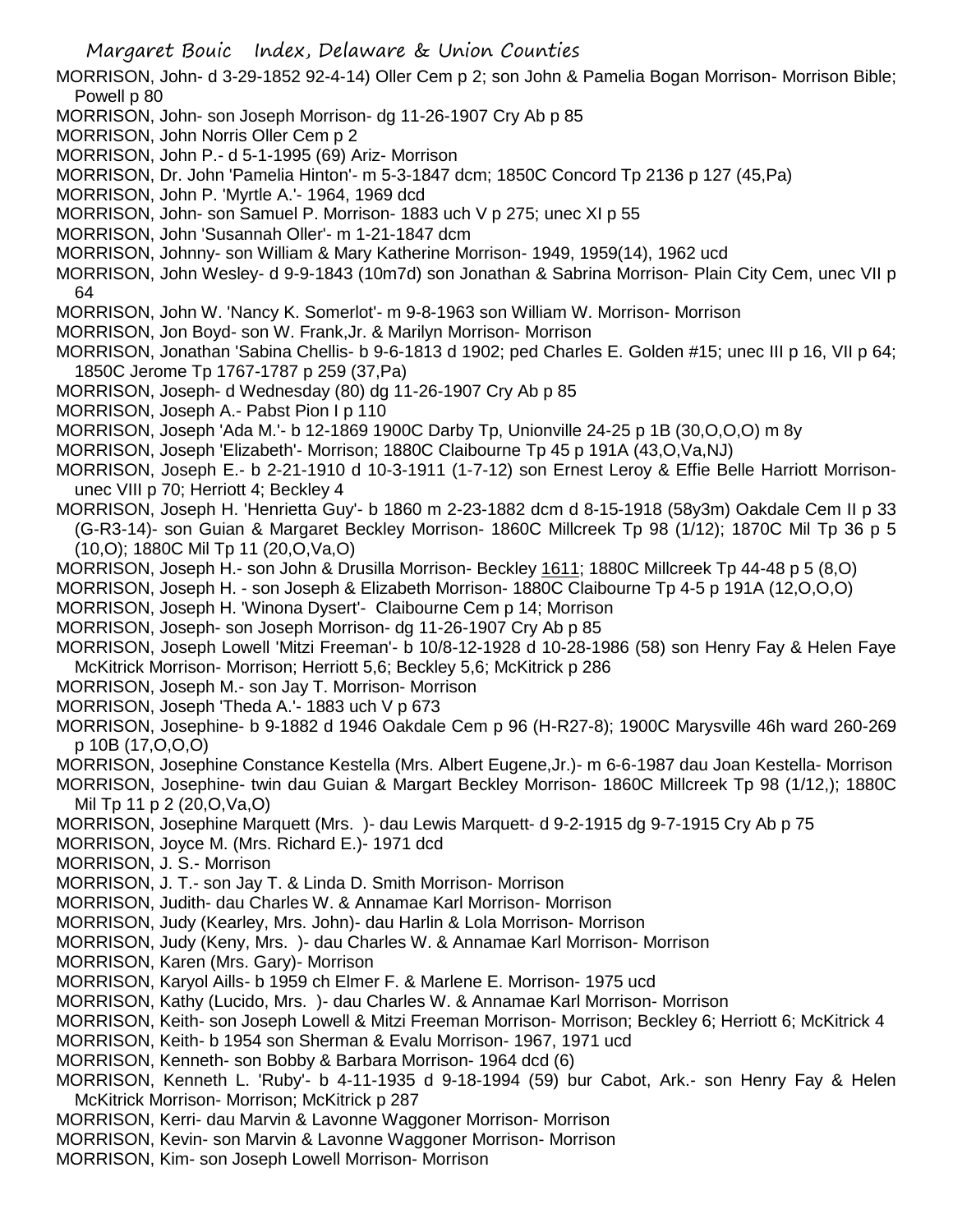- MORRISON, Kirk L.- son Kenneth L. & Ruby Morrison- Morrison
- MORRISON, Kitty- dau Dr. Francis W. & Elizabeth Willey Morrison- Weiser p 32
- MORRISON, K. Larry- son Henry Fay & Helen McKitrick Morrison- Morrison
- MORRISON, Kyle G. b 3-22-1970 d 9-7-1985 (15) bur Toronto, O.- son Marvin & Lavonne Waggoner Morrison- Morrison
- MORRISON, LaMonte (Cordrey, Mrs. ) son Emery & Gertie McClimans Morrison- obit Emery, mlib; obit Gertrude, mlib; Beckley 4; Bovey 4
- MORRISON, Laurinda (Case, Mrs.Isreal Putnam)- b Blanford, Mass 3-19-1790 m 1811 d Worthington 8-2- 1879, onwq VII p 51
- MORRISON, Lavonne Waggoner (Mrs. Marvin L.)- Morrison
- MORRISON, Rev. Larry 'Marilyn'- 1973 ucd
- MORRISON, Lawrence W. 'Edith Yates'- d 2-16-1969 (79) Oak Grove Cem, son W. A. Morrison- obit W. A. Del Mus lib; pallbearer for Miss Fay Stricklin- dg 8-7-1906 Cry Ab p 113; dcq Edith Yates Meacham 1
- MORRISON, Leo 'Gladys Hannah Eddy'- b 2-13-1894 m 11-11-1916 d 10-21-1960 Claib. Cem p 92- son Joseph H. & Winona Dysert Morrison- Morrison; 1949, 1959 ucd
- MORRISON, Leon C.- d 8-19-1967 (50) Radnor Cem- son George N. Morrison- Morrison
- MORRISON, Lewis 'Catherine Shupe'- m 6-25-1850 dcm- Pabst Pion I p 110; 1850C Concord Tp 2168 p 128 (25,Pa)
- MORRISON, Linda Regina (Combs, Mrs. )- d 3-16-1984 (35) Green Mound Cem- dau Okey & Jessie Morrison- Morrison
- MORRISON, Linda- b 1950 dau Sherman & Evalu Morrison- 1967, 1971 ucd
- MORRISON, Lizzie Willey (Mrs. )- sister Ephraim Willey- dg 3-26-1912 Cry Ab p 112
- MORRISON, Lola (Mrs. Harlin)- d 4-28-1983 (66) bur Alger- Morrison
- MORRISON, Leanna (Mrs. Dr. Robert K.)- Morrison; Pabst 8 p 39, 41
- MORRISON, Lee- son Harlin & Lola Morrison- Morrison
- MORRISON, Leland/Leo M.- b 10-11-1896 d 9-5-1987 (90) cremated- Morrison
- MORRISON, Leo- b 2-13-1894 Radnor Tp son Joseph & Inona Dysert Morrison- dcb
- MORRISON, Leon- d 1967 son Nekoda & Myrtle C. Morrison- Morrison
- MORRISON, Linda D. Smith (Mrs. Jay T.)- b 1-12-1949 d 10-5-1993 (44) Resurrection Cem- dau Paul O. & June E. Hessey Smith- Morrison
- MORRISON, Linda Regina- dau Okey Morrison- Morrison
- MORRISON, Dr. Lloyd- son C. Arthur & Gertrude Morrison- Morrison
- MORRISON, Lloyd C. 'Minnie Belle Wood'- Morrison
- MORRISON, Lorin- b 1967 ch Rev. Larry & Marilyn Morrison- 1973 ucd
- MORRISON, Louis E.- b 1892 d 1919 overseas, buried here 8-29-1920 396 Casual Co ARF Oakdale Cem II p 36 (G-R4-10)
- MORRISON, Louisa J. Messer (Mrs. Willis B.)- lic 12-18-1876 ucm 5994
- MORRISON, Louise (Painter, Mrs. )- dau Virgil Morrison,Sr.- obit Virgil, Del Mus Lib
- MORRISON, Lovina Charlotte (Jenkins, Mrs.Jacob Jackson) (Miller, Mrs. William H.)- b 11-10-1840 m(1) 3-18- 1855 (2) 10-1-1901 dau Jonathan & Sabina Chellis Morrison-Golden letter, filed Jenkins; ped Charles Golden #15 13; unec III p 16
- MORRISON, Lucinda J.- b 11-10-1840/5 m 3-18-1855 d 6-4-1907 (62y2m) Oakdale Cem 2038 (299E) I p 39 (E-R37-6). I p 47 (E-R46-4)
- MORRISON, Lucy A. (Estep, Mrs. John)- m 4-15-1863 ucm 3394
- MORRISON, M.- 1983 ucd
- MORRISON, M.Joe- 1973 ucd
- MORRISON, Maple Esther Tuller (Mrs. William Edward)- b 10-2-1921 m 10-24-1940 dau Charles Willis & Loureign Fisher Tuller- Weiser p 249
- MORRISON, Marcella F. (Mrs. Charles R.)- 1964, 1969, 1971, 1980 dcd
- MORRISON, March (Rogers, Mrs. Chauncey)- b 3-4-1886 m 5-4-1904 d 4-25-1959 dau Joseph & Henrietta Guy Morrison- Genther p a10; Beckley 3,4; Taylor 3,4
- MORRISON, Margaret A.- dau Jonathan & Sabina Morrison- 1850C Jerome Tp 1767-1787 p 260 (12,O)
- MORRISON, Margaret Beckley (Mrs. Guian)- m 2-12-1846 dcm d 5-27-1888 (66-4-3) Oller Cem p 7, Powell p 82; Maugans Anc p 51; Beckley 1,2; 1850C Millcreek Tp 1968-1988 p 287 (28);1860C Mil Tp (38); 1870C Millcreek Tp 36 p 5 (48,O)
- MORRISON, Margart (Bradley, Mrs.James)- m 10-4-1837 Madison Co, unec IX p 5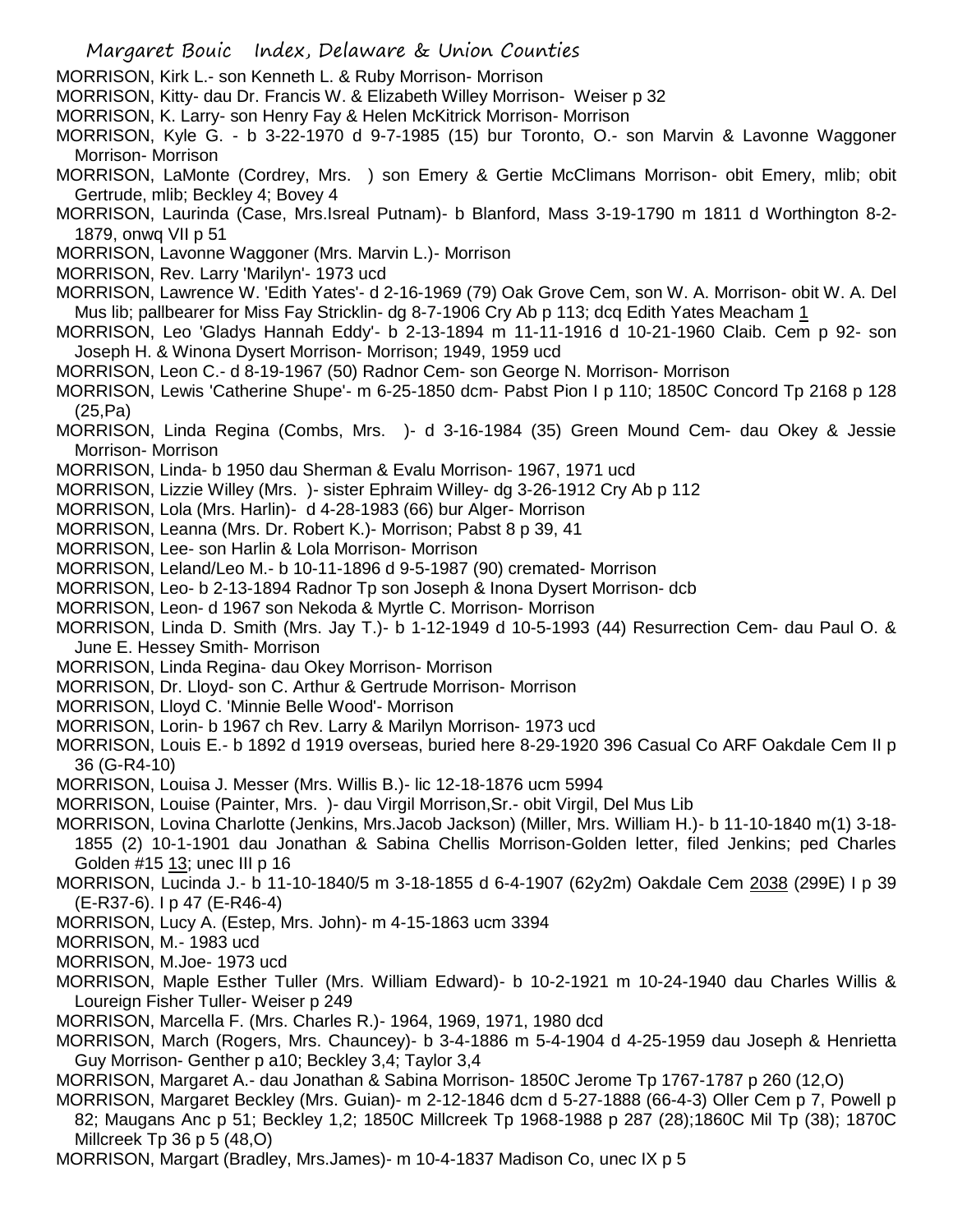- Margaret Bouic Index, Delaware & Union Counties
- MORRISON, Margaret E. (Carr, Mrs. Henry C.)- m 3-4-1858 dcm; Bean (11113); 1883 uch V p 88
- MORRISON, Margaret (McKitrick, Mrs. Isaac)- b 1842 m 10-21-1860 d 1922 McKitrick p 293, 294, 296
- MORRISON, Margaret (Pendleton, Mrs. R. C.)- m 1-3-1861 dcm
- MORRISON, Margaret (Rench, Mrs. Joseph)- m 10-6-1853 ucm 2007
- MORRISON, Maria (Temple, Mrs. John H.)- b 6-1-1839 d 6-10-1859 dau Joseph & Theda A. Morrison- 1883 uch V p 673; unec XI p 51
- MORRISON, Marie (Gibson, Mrs. )- dau Virgil Morrison,Sr.- obit Virgil,Sr.- Del Museum Library
- MORRISON, Marilyn (Mrs. W. Frank,Jr.)- Morrison; 1967, 1971, 1973 ucd
- MORRISON, Marilyn (Mrs. Larry)- 1973 ucd
- MORRISON, Marilyn (Pratt, Mrs. Larry)- dau Harlin & Lola Morrison- Morrison
- MORRISON, MarJeanne (Mrs. David J.)- mt 4-6-1933- Morrison; 1971, 1973, 1975, 1977, 1979, 1981, 1983 ucd
- MORRISON, Marlene E. (Mrs. Elmer F.)- 1975, 1977, 1979 ucd
- MORRISON, Martha Jane Mauck (Mrs. Bruce Martin)- b 2-18-1954 m 10-4-1980 dau Dr. Donald McKay & Doris Ione Hunter Mauck- Morrison; dcc Marily Mauck West 1
- MORRISON, Martin L.- son Durward E. & Daisy J. Armbruster Morrison- Morrison
- MORRISON, Marvin Leroy 'Emily Mauger'- b 4-21-1932 son Henry Fay & Helen Faye McKitrick Morrison-Herriott 5,6; Beckley 5,6; McKitrick p 286
- MORRISON, Marvin L.'Lavonne Waggoner'- son Henry Fay & Helen McKitrick Morrison- Morrison
- MORRISON, Mary- 1876 dch p 209
- MORRISON, Mary (Mrs. )- d Friday (39) dg 12-12-1905 Cry Ab p 67
- MORRISON, Mary A. (Hance, Mrs. Adam)- m 10-22-1840 dcm
- MORRISON, Mary (Bosse, Mrs. )- dau Leo & Gladys Eddy Morrison- Morrison
- MORRISON, Mary Catherine (Wiulkinson, Mrs.John)- b 8-1-1851 m 6-1-1869 dauJohn & Pamela Bogan Morrison- Morrison Bible
- MORRISON, Mary C. Bovey (Mrs. Walter)- b 4-7-1860 d 4-14-1888 (33y7d) Fairview Cem p 8 Powell p 245 dau Emmanuel & Elizabeth Anna Winget Bovey- Bovey 2,3; Beckley 2,3; Maugans Anc p 51; obit Emma Josephine, mlib; dg 4-17-1888 Cry Ab p 189; 1880C Scioto Tp 149 (24,O,Md,O)
- MORRISON, Mary (Mrs. )- sister-in-law of O. T. H. Logan- dg 10-9-1888 Cry Ab p 205
- MORRISON, Mary E. (Mrs. John H.)- 1880C Claibourne Tp 5-6 p 191A (18,O,Mass,Mass)
- MORRISON, Mary Ellen Conklin (Mrs. C. T.)- m 1-17-1860 ucm 2977
- MORRISON, Mary Ethel Buchanan (Mrs. Virgil S.)- Morrison
- MORRISON, Mary Ethel (Wise, Mrs. )- dau Virgil S. & Mary Ethel Buchanan Morrison- Morrison
- MORRISON, Mary Evalyn (McFadden, Mrs. James Wesley)- b 1876 m 7-16-1893 d 1966 dau James Hanson & Adelaide Vinson Brand Morrison- ped Margart McFadden Markley #2- 5; unec III p 25, VI p 37
- MORRISON, Mary Jane (Dietrich, Mrs. )- dau J. L. Morrison- Morrison Harlin & Lola Morrison- Morrison
- MORRISON, Mary Jane (Ross, Mrs. John M.)- m 11-12-1865 dcm (Morison)
- MORRISON, Mary J. (Hall, Mrs. Amos)- m 4-6-1838 dcm
- MORRISON, Mary Johnson (Mrs. William Peter)- ped Margart McFadden Markley #20 21; unec III p 25
- MORRISON, Mary J. (Ross, Mrs. John M.)- dg 6-13-1916 Cry Ab p 67
- MORRISON, Mary Kester, Mrs.Joseph S.)- d 10-18-1847 (76y9m) Shawtown Cem, Powell p 360
- MORRISON, Mary K. (Mrs. William W.)- 1949, 1959, 1962, 1967, 1971, 1973, 1975, 1977, 1981, 1983, 1991 ucd
- MORRISON, Mary L. Leonard (Mrs. John List)- m 1866; dg 6-3-1890 Cry Ab p 20
- MORRISON, Mary (Stewart, Mrs. Willis)- dau Leo & Gladys Hannah Eddy Morrison- Morrison
- MORRISON, Mary (Vandruff, Mrs. J. S.)- d 9-15-1870 (47-1-1) Harlen Cem, Powell p 135
- MORRISON, Mary Wilkins (Mrs. John H.)- m 10-2-1879 ucm 6551
- MORRISON, Mary (Wise, Mrs. )- dau Virgil Morrison,Sr.- obit Virgil, Sr.- Del Museum Library
- MORRISON, Matt- b 1960 son Marilyn J. Morrison- 1967, 1971, 1973 ucd
- MORRISON, Maye (Jones, Mrs. Dick)-b 3-10-1908 div Jerome IOOF Cem DJ p 109, 120
- dau Ernest Leroy & Effie Belle Herriott Morrison- Morrison; Herriott 2; Beckley 4; Grad Watkins HS 1927; unec VIII p 28
- MORRISON, Merle (Berry, Mrs. )- dau Virgil Morrison,Sr.- obit Virgil,Sr., Del Mus Library
- MORRISON, ---(Ray, Mrs. Lowell)- dau Virgil Morrison,Sr.- obit Virgil,Sr.- Del Museum Library
- MORRISON, Merle Edwin- b 4-24-1946 son William Edward & Maple Esther Tuller Morrison- Weiser p 249 MORRISON, Michael- Morrison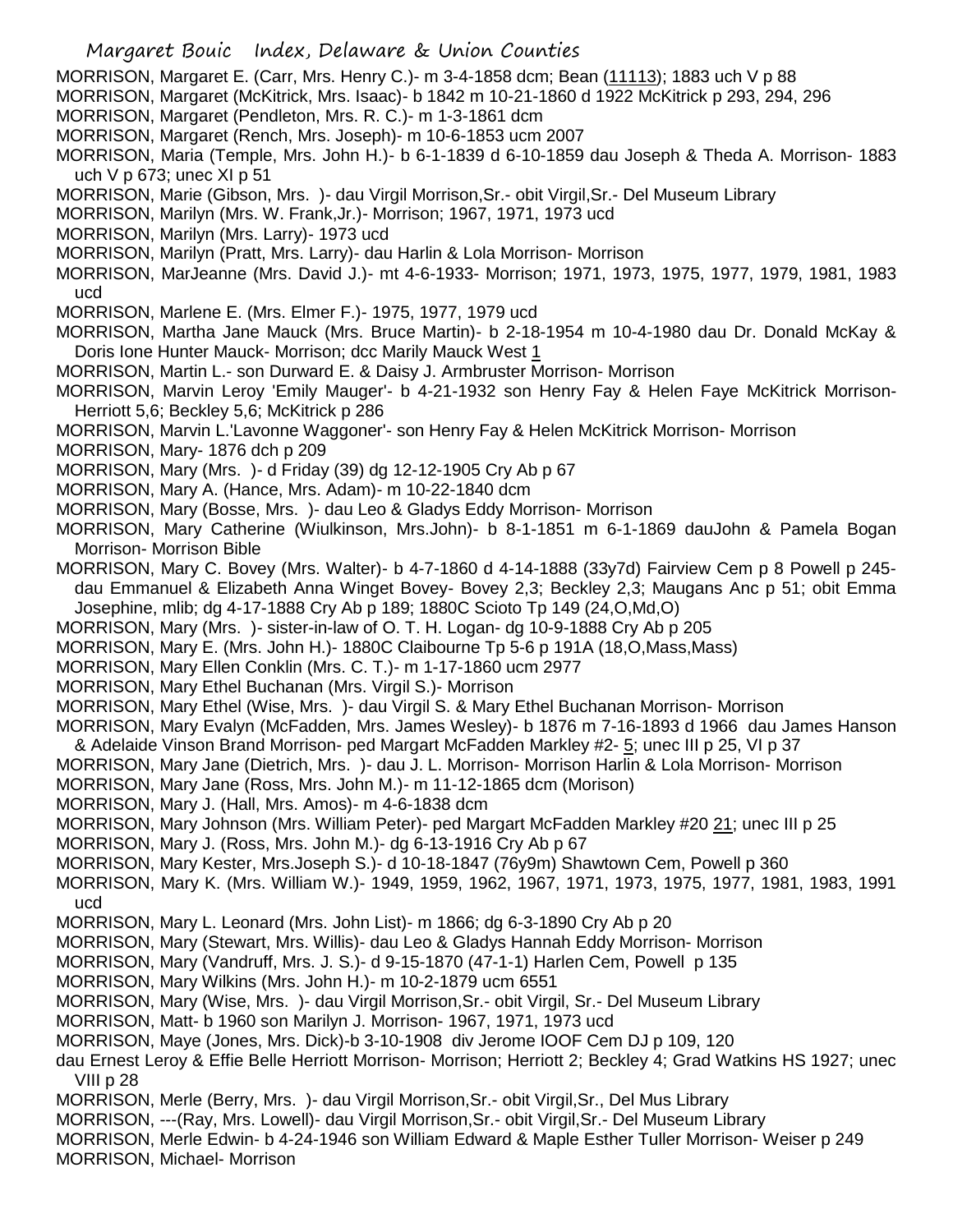Margaret Bouic Index, Delaware & Union Counties MORRISON, Michael E.- 1969 dcd Liberty Tp cs MORRISON, Michaela Lynn (Ward, Mrs. James Joseph)- m 12-21-1974 dau Michael Morrison- Morrison MORRISON, Michelle- b 1970 dau Richard E. & Joyce M. Morrison- 1971 dcd MORRISON, Mike 'Sondra'- 1973 ucd MORRISON, Mina Cook (Mrs. )- dau John Gottlieb & Elizabeth Cook- dg 1-14-1916 Cry Ab p 10 MORRISON, Mina- dau Jonathan & Sabina Chellis Morrison- Golden letter filed Jenkins MORRISON, Minnie Bell Wood (Mrs.Lloyd C.)- Morrison MORRISON, Minnie (Mrs. )- sister Louise Braumiller Breyfogle- dg 11-10-1911 Cry Ab p 71 MORRISON, Minnion- b Troy Tp d 4-1-1883 (29y) Delaware - dcdeaths MORRISON, Mitzi Freeman (Mrs. Joseph Lowell)- Herriott 5,6; Beckley 5,6; McKitrick p 286 MORRISON, M.J.- 1991 ucd Paris Tp MORRISON, Mollie- dau Wm. W. & Mary K. Morrison- 1959(1), 1962, 1971 ucd MORRISON, Moses B.- unec XII p 52, Jackson Tp MORRISON, Myrtle A. (Mrs. John P.)- 1964, 1969 dcd MORRISON, Myrtle C. Thompson (Mrs. Nekoda)- d 3-8-1988 (91) Radnor Cem- Morrison MORRISON, Myrtle M. (Miller, Mrs. Herman)- b 7-9-1880 m 10-13-1901 Oller Cem p 7- dau Walter T. & Mary Bovey Morrison- Beckley 2; obit Emma Josephine, mlib; Maugans Anc p 52; 1880C Millcreek Tp 11; 1900C Leesburg Tp 171-173 p 7B (19,O,O,O) MORRISON, Myrtle (Mrs. Nickoda George)- Maugans Anc p 200, 222 MORRISON, Myrty- b 7-9-1880 Scioto Tp dau William T. & Catharine Bovey Morrison- dcb MORRISON, Nancy J. (Wells, Mrs. Jay)- m 3-7-1879 ucm 6447; unec VIII p 2 MORRISON, Nancy K. Somerlot (Mrs. John W.)- m 9-8-1963 dau William H. Somerlot- Morrison MORRISON, Nancy (Seiter, Mrs. )- dau Charles W. & Annamae Karl Morrison- Morrison MORRISON, Nancy (Snodgrass, Mrs. Samuel)- m 7-9-1835 ucm 370 dau Samuel P. Morrison- 1883 uch V p 164, 275; unec III p 8, XI p 55, XVI p 4 MORRISON, Neel- Powers p 8, 138, 164 MORRISON, Nekoda/Nickoda George 'Myrtle C.'- d 1947- Morrison; Maugans Anc p 200, 222 MORRISON, Nellie Liggett (Mrs.) - opc 455 MORRISON, Nicole (Mrs. Jay T.)- Morrison MORRISON, Noel H. 'Barbara H.'- 1971, 1980 dcd MORRISON, Norma- dau John & Drusilla Morrison- Beckley 1612; 1880C Millcreek Tp 44-48 p 5 (29) MORRISON, Oakey J.- son Virgil S. & Mary Ethel Buchanan Morrison- Morrison MORRISON, Okey 'Jessie'- Morrison; 1961 dcd MORRISON, Ola (Carter, Mrs. Emmett)- b 5-10-1888 d 7-15-1948 dau Joseph & Henrietta Guy Morrison-Beckley 3,4; Morrison MORRISON, Opal (McQuain, Mrs. )- b 11-2-1897 d 2-23-1995 (97) bur Fla- dau Lloyd C. & Minnie Belle Wood Morrison- Morrison MORRISON, Orange- d 12-16-1888 Oller Cem p 7; Beckley 2; 1870C Millcreek Tp 36 p 5 Z(7,O); 1880C Mil Tp 11 (16,O,Va,O) MORRISON, Orrel (Alden, Mrs. Samuel)- m 11-15-1838 dcm MORRISON, Orville C. "Cody"- b 5-15-1913 d 7-10-1989 (76) bur Cleveland- son Nekoda & Myrtle C. Morrison- Morrison MORRISON, Otton- b 11-1895 son Joseph & Ada Morrison- 1900C Darby Tp 24-25 p 1B (6,O,O,O) MORRISON, Pamela E. Bogan (Watson, Mrs. John) (Hinton, Mrs. Levi) (Mrs. John)- b 1-31-1814 m(1) 5-8- 1833 (2) 5-18-1843 (3)6-3-1947 Morrison Bible; 1850C Concord Tp 2136 p 127 (36,Pa) MORRISON, Pamela- dau Frank A. & Inez Morrison- 1961 dcd (6) MORRISON, Pamela- b 5-8-1848 d 4-10-1853 Oller Cem p 3- dau John & Pamela Bogan Morrison- Morrison Bible MORRISON, Page 'Genevieve'- son Lloyd C. & Minnie Belle Wood Morrison- Morrison MORRISON, Patricia- researching Tobey- unec XI p 50, 51 MORRISON, Patricia (Mrs. Robert W.)- 1969 dcd MORRISON, Patrick Keith 'April Bryson'- son Thomas L. Morrison- Morrison MORRISON, Paul J.- 1980 dcd MORRISON, Pearl David 'Everett Mckan'- b 2-9-1887 d 5-12-1968 Farivew Cem- son Walter T. & Mary Bovey Morrison- Maugans Anc p 51, 52; Bovey 2; Beckley 2; obit Emery, mlib; obit Emma Josephine, mlib; Wells 2; opc 549; 1900C York Tp 271 p 12A (13,O,O,O); 1961, 1964 dcd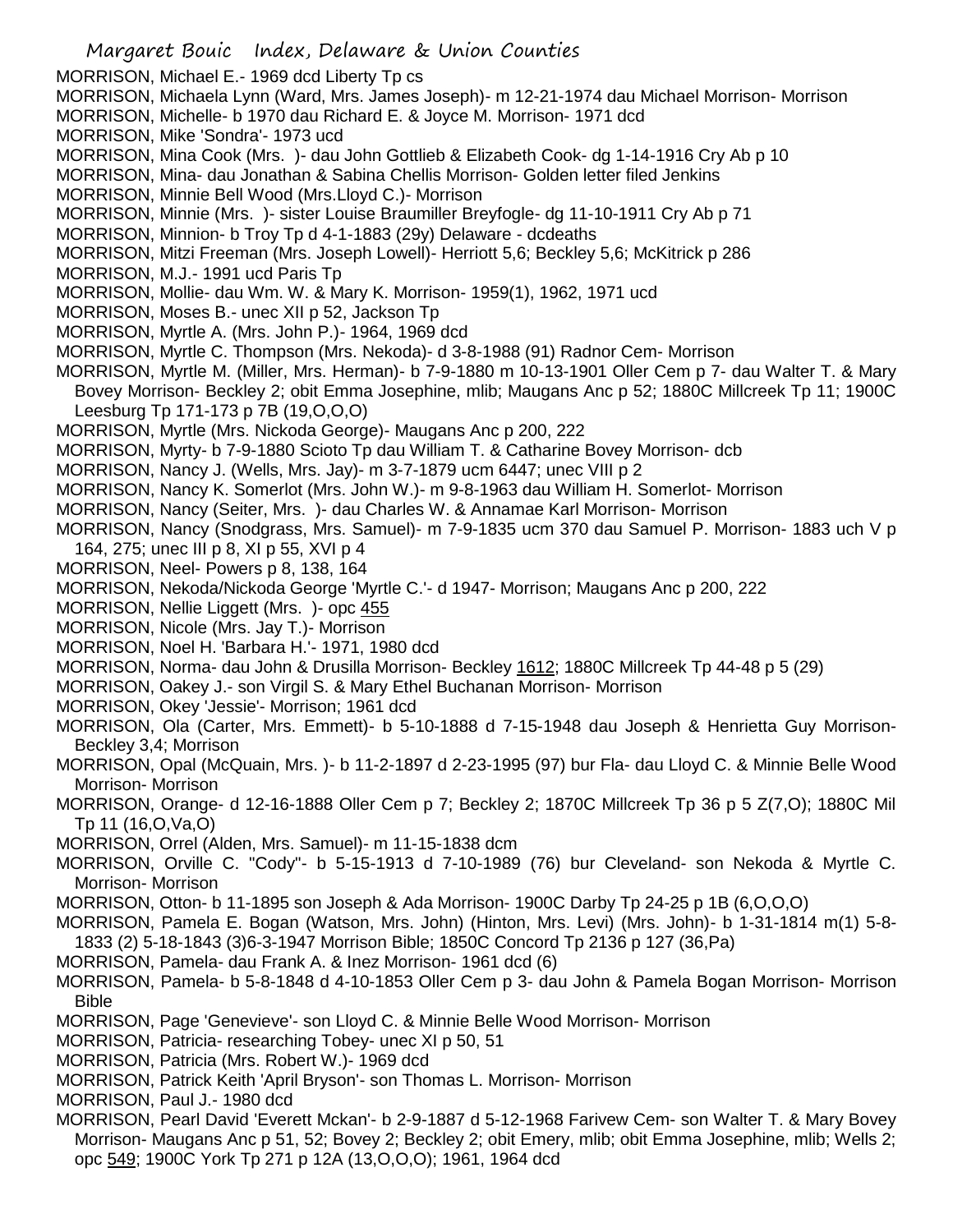- Margaret Bouic Index, Delaware & Union Counties
- MORRISON, Peggy Ann- dau Marvin & Emily Mauger Morrison- Beckley 6; Herriott 6; McKitrick 4
- MORRISON, Penny- b 1963 dau James F. & Roberta J. Morrison- 1969, 1971 dcd
- MORRISON, Perry- son Virgil S. Morrison,Sr.- obit Virgil,sr. Del Mus Lib; 1980 dcd
- MORRISON, Phebe (Watson, Mrs. William)- m 9-20-1849 dcm d 7-28-1850 (18-7-28) Oller Cem, Powell p 80
- MORRISON, Phyllis (Bowman, Mrs. Thomas)- dau Harlin & Lola Morrison- Morrison
- MORRISON, Pierson- 1850C Allen Tp 1544-1564 p 229 (14,O)
- MORRISON, Polly (Fryman, Mrs. Donald)- dau Leo & Gladys Hannah Eddy Morrison- Morrison
- MORRISON, Polly (Pinney, Mrs. Abner Putnim)- m 2-8-1804 onwq I, VII p 51; dau Alexander Morrison
- MORRISON, Polly- dau William R. & Relief C. Morrison- 1850C Darby Tp 1678-1698 p 248 (5,O); unec VI p 29
- MORRISON, Prudence- 1870C Liberty Tp p 390 (58)
- MORRISON, Ralph- b 12-25-1898 Radnor Tp son Joseph & Carrie Hull Morrison- dcb
- MORRISON, Randall- b 1956 son John P. & Myrtle A.Morrison- Morrison; 1964, 1969 dcd
- MORRISON, Ray/Wray Russell- d 7-30-1969 (54) Fariveiw Cem- adopted son Pearl & Everett Mackan Morrison- Morrison; 1961, 1964, 1969 dcd
- MORRISON, Rebecca- d 4-25-1871 (16-4-13) Oller Cem, Powell p 82; ucdeaths- dau Guian & Margaret Beckley Morrison- Beckley 2; 1860C Millcreek Tp 98 (6); 1870C Mil Tp 36 p 5 (15,O)
- MORRISON, Rebecca- dau William & Mary Katherine Morrison- 1949 ucd
- MORRISON, Regina- dau Okey J. & Jessie Morrison- 1961 dcd (12)
- MORRISON, Relief C. Hager (Mrs. William R.)- b 11-15-1815 m 10-14-1841 Madison Co, d 112-1898 dau Simeon Daniel & Polly Baldwin Hager- Gentherp 170, 222; unec VI p 29, IX p 55, XI p 56; 1850C Darby Tp 1678-1698 p 248 (32,O)
- MORRISON, Reta- dau Okey J. & Jessie Morrison- 1961 dcd (5)
- MORRISON, Richard A.- son Durward E. & Daisy J. Armbruster Morrison- Morrison
- MORRISON, Richard- b 1951 son Charles R. & Marcella F. Morrison- 1969 dcd
- MORRISON, Rev. Richard 'Joyce M.'- 1971 dcd
- MORRISON, Richard Lee 'Cheryl Lorene Candy'- m 9-12-1970 son Charles E. & Marcella F. Morrison-Morrison; 1964 dcd (12)
- MORRISON, Rick- son Harlin & Lola Morrison- Morrison
- MORRISON, Rita Kay- dau Okey Morrison- Morrison
- MORRISON, Robert- delge VI p 59 (1851)
- MORRISON, Rev. Robert- 1880 dch p 540; hmp p 167, 229
- MORRISON, Robert- d Friday (25) dg 11-23-1894 Cry Ab p 195
- MORRISON, Robert 'Carol A.'- 1980 dcd
- MORRISON, Robert-son John List & Mary L. Leonard Morrison-dg 6-3-1890 Cry Ab p 20
- MORRISON, Dr. Robert K. 'Leanna' Morrison
- MORRISON, Robert 'Rosetta'- 1880 dch p 798; 1850C Oxford Tp 2735 p 154 (40,Conn)
- MORRISON, Robert T.- b 9-17-1904 Thompson Tp son Edmon Wheeler & Elizabeth Jones Morrison- dcb; Morrison; obit Elizabeth, mlib
- MORRISON, Robert W. 'Patricia'- 1969 dcd
- MORRISON, Roberta J. (Mrs. James F.)- 1969, 1971, 1980 dcd
- MORRISON, Robin Lee Renwick (Mrs. Charles Ray II) dau Roy E. Renwick- Morrison
- MORRISON, Rosetta(Mrs. Robert)- 1880 dch p 798; 1850C Oxford Tp 2735 p 154 (39,O)
- MORRISON, Roxanne Rachelle- dau Donald Morrison- Morrison- engaged to Jeffrey Thomas Gardner
- MORRISON, Ruby (Mrs. Kenneth L.)- Morrison
- MORRISON, Ruth- 1969 dcd, Brown Tp
- MORRISON, Ruth Aller- b 1898 Price Cem, djlm p 40
- MORRISON, Ruth Billings (Mrs. James)- 1880 dch p 633
- MORRISON, Ruth (Hoffman, Mrs. James)- m 3-16-1938- dau Leo & Gladys Hannah Eddy Morrison- Morrison
- MORRISON, Ruth Sprague (Mrs. Emery O.)- obit Emery, mlib
- MORRISON, Sabina Chellis (Mrs. Jonathan)- b 6-26-1811 m 3-28-1835 Erie Pa d 3-15-1889 dau Stewart Chellis- ped Charles E. Golden #15 27; unec III p 16, VII p 64; Golden letter, filed, Jenkins; 1850C Jerome Tp 1767-1787 p 260 (39,Vt)
- MORRISON, Sally Buttles (Mrs. Alexander,Jr.)- m 7-4-1806 onwq I
- MORRISON, Sally(Wilson, Mrs. George)- sister Alexander Morrison,Jr.-delge IX p 12
- MORRISON, Sam- Grad DHS 1883, delge VII p 6
- MORRISON, Samuel- 1870C Delaware Tp p 277 (4)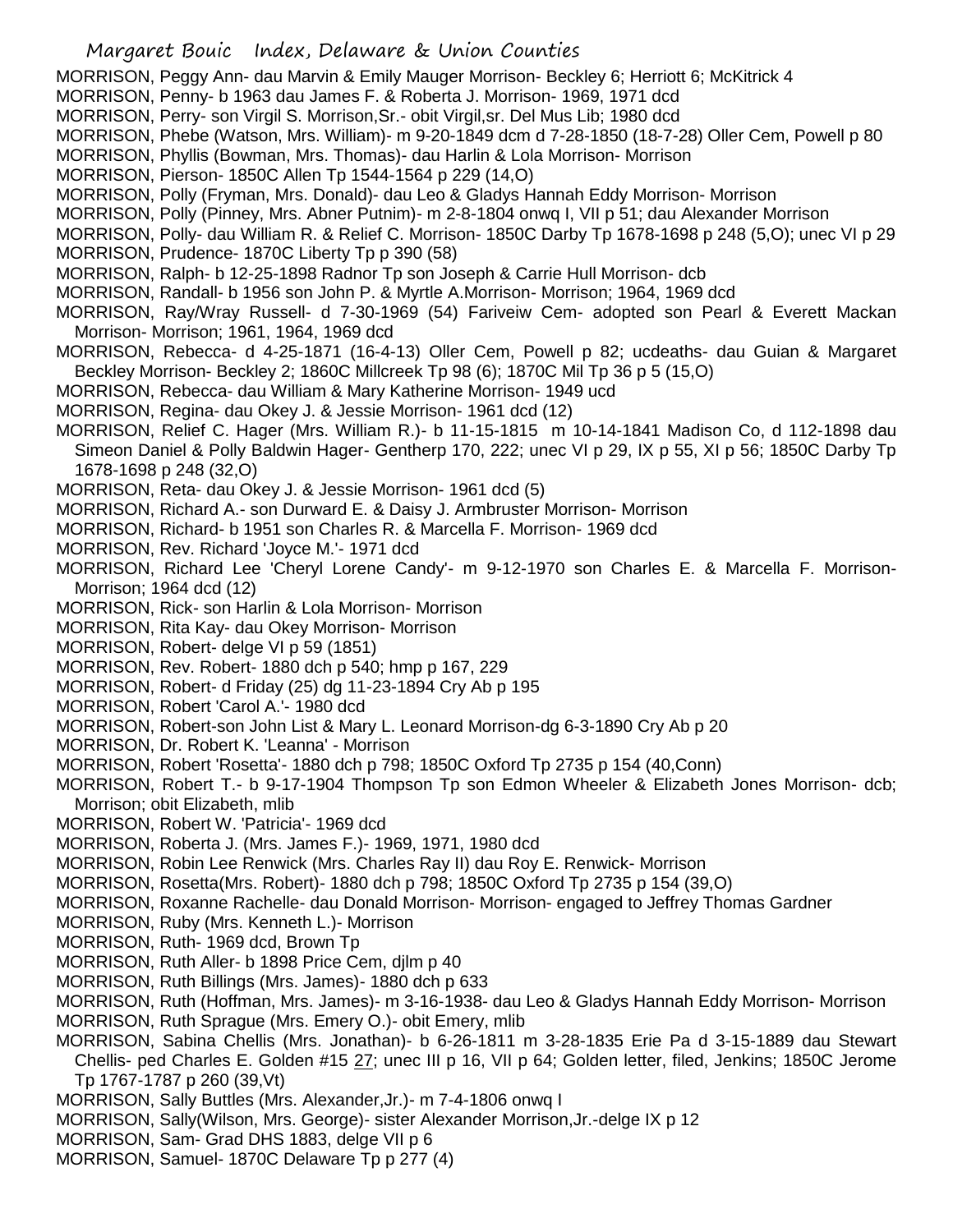- Margaret Bouic Index, Delaware & Union Counties MORRISON, Samuel- Pabst Pion I p 110 MORRISON, Samuel 'Agnes'- uccp p 13, est JB1 p 292; unec III p 45,CP82; XI p 55, XVI p 4 MORRISON, Samuel- son Dr. Francis W. & Elizabeth Willey Morrison- Weiser p 32 MORRISON, Samuel P. 'Agnes E.'- d 11-3-1836 (52-9-22) Mitchell Cem, DJ p 7; 1915 uch p 428; 1883 uch V p 275, 323; 1830C Darby Tp 85 (40-50); unec V p 49 MORRISON, Sarah- Pabst 5 p 17; 1850C Trenton Tp 771 p 66 (30,O) MORRISON, Sarah- d 10-15-1855 (37y7m) Sunbury Cem, Powell p 43 MORRISON, Sarah A. (Smith, Mrs. Lyman C.)- m 8-2/5-1877 ucm 6097 dg 4-23-1912 Cry Ab p 119 MORRISON, Sarah Elizabeth (Connolly, Mrs. James)- d 1978 Morrison MORRISON, Sarah Michelle- b 4-12-1984 dau Patrick Keith & April Bryson Morrison- Morrison MORRISON, Sarah M. (Mercer, Mrs. Isaiah)- m 2-13-1855 dcm MORRISON, Scott- son Jerry & Theda Morrison- Morrison- engaged to Carolyn Ann Cunningham MORRISON, Sherman G. 'Evalu'- 1967, 1971, 1973, 1975, 1981, 1983, 1991 ucd MORRISON, Sherman M.- b 1952 son Sherman G. & Evalu Morrison- 1967, 1971, 1973, 1981, 1983 ucd MORRISON, Sherry-b 1956 dau Charles R. & Marcella F. Morrison-1964, 1969, 1971 dcd MORRISON, Simon P.- 1870C Liberty tp p 390 (10) MORRISON, Sondra (Mrs. Mike)- 1973 ucd MORRISON, Stevie- son Marvin & Emiy Mauger Morrison- Beckley 6; McKitrick 4; Herriott 6 MORRISON, Suorina (Carr, Mrs. Benjamin)- m 12-14-1856 dcm see Lorinda MORRISON, Susan E. (Smart, Mrs. Joseph E.)- m 9-14-1871 ucm 4973 dau Guain & Margaret Beckley Morrison- Beckley 162; Smart 1,2; 1915 uch p 911; 1860C Millcreek Tp 95 (8); 1870C Mil Tp 36 p 5 (18,O) MORRISON, Susie (Chandler, Mrs. )- dg 6-21-1912 Cry Ab p 136 MORRISON, Susanna Oller (Mrs. John)- m 1-21-1847 dcm MORRISON, Tammy- b 1967 dau James F. & Roberta J. Morrison- 1969, 1971 dcd MORRISON, Terry Sue- b 1953 dau W. Frank Jr. & Marilyn Morrison- Morrison; 1971 1973 ucd MORRISON, Thayer- son Joseph & Henrietta Guy Morrison- Beckley 3 MORRISON, Theda A. (Mrs. Joseph)- 1883 uch V p 673 MORRISON, Theda 'Jerry'- Morrison MORRISON, Thomas 'Dorothy'- 1959, 1962, 1967, 1971 dcd MORRISON, Thomas J.- son Edmon Wheeler & Elizabeth E. Jones Morrison- Morrison; obit Elizabeth, mlib MORRISON, Thomas J. 'Florence'- d 1952 Morrison MORRISON, Thomas L.- Morrison MORRISON, Thomas P.- hmp picture p 108, 110 MORRISON, Tiffany A. (Marshall, Mrs. Jack B.)- m 11-7-1992 dau Kay Morrison- Morrison MORRISON, Timothy- b 1968 son Mike & Sondra Morrison- 1973 ucd MORRISON, Tracy- b 1970 ch Noel H. & Barbara Morrison- 1971, 1980 dcd MORRISON, Urith (Sharp, Mrs. Peter)- m 6-26-1855 ucm 2301; unec VIII p 35 MORRISON, Vera Louise (Jones, Mrs.Avery)- b 9-29-1928 m 4-22-1947 dau Nekoda George & Myrtle C. Thompson Morrison- Morrison; Maugans Anc p 200, 222 MORRISON, Vernon- b 1960 son David J. & MarJeanne Morrison- 1973, 1975, 1977, 1979 ucd MORRISON, Vernon 'Jennifer'- Morrison MORRISON, Vesta E.- dau John & Drusilla Morrison- Beckley 1613; 1880C Milclreek Tp 44-48 (8/12,) MORRISON, Vicki- 1954 dau Charles R. & Marcella F. Morrison- 1964, 1969, 1971 dcd MORRISON, Viki (Miller, Mrs. )- dau Joseph Lowell & Mitzi Freeman Morrison- Morrison; Beckley 6; Herriott 6; McKitrick 4 MORRISON, Virgil S. 'Mary Ethel Buchanan'- Morrison MORRISON, Virgil S.,Jr.- son Virgil S. & Mary Ethel Buchanan Morrison- Morrison; obit Virgil,Sr. Del Museum Library MORRISON, Virgil S. Sr- b 12-4-1883 d 3-20-1953- Green Mound Cem- Morrison; obit Del Mus Lib; father of Okey Morrison MORRISON, Virginia E.- Jan 1923 probably dau Joseph & Winona Dysert Morrison- Claibourne Cem p 14
- MORRISON, W. A. b WVa 6-28-1867 d 6-6-1948 (80) Oak Grove Cem, obit Del Mus Lib; 1908 dch p 143, 295, 296; 1976 dch p 329; pallbearer for A. Kirk- dg 7-9-1909 Cry Ab p 44; pallbearer for Mrs. Laura Grace Darling- dg 7-4-1916 Cry Ab p 74; for Miss Harriet Kenyon- dg 7-5-1907 Cry Ab p 53

MORRISON, Mrs. W. A.- Pabst 8 p 3

MORRISON, Walter T. 'Mary Bovey'- d 1-11-1889 (40-0-16) Fairview Cem p 8, Powell p 245; son Guian &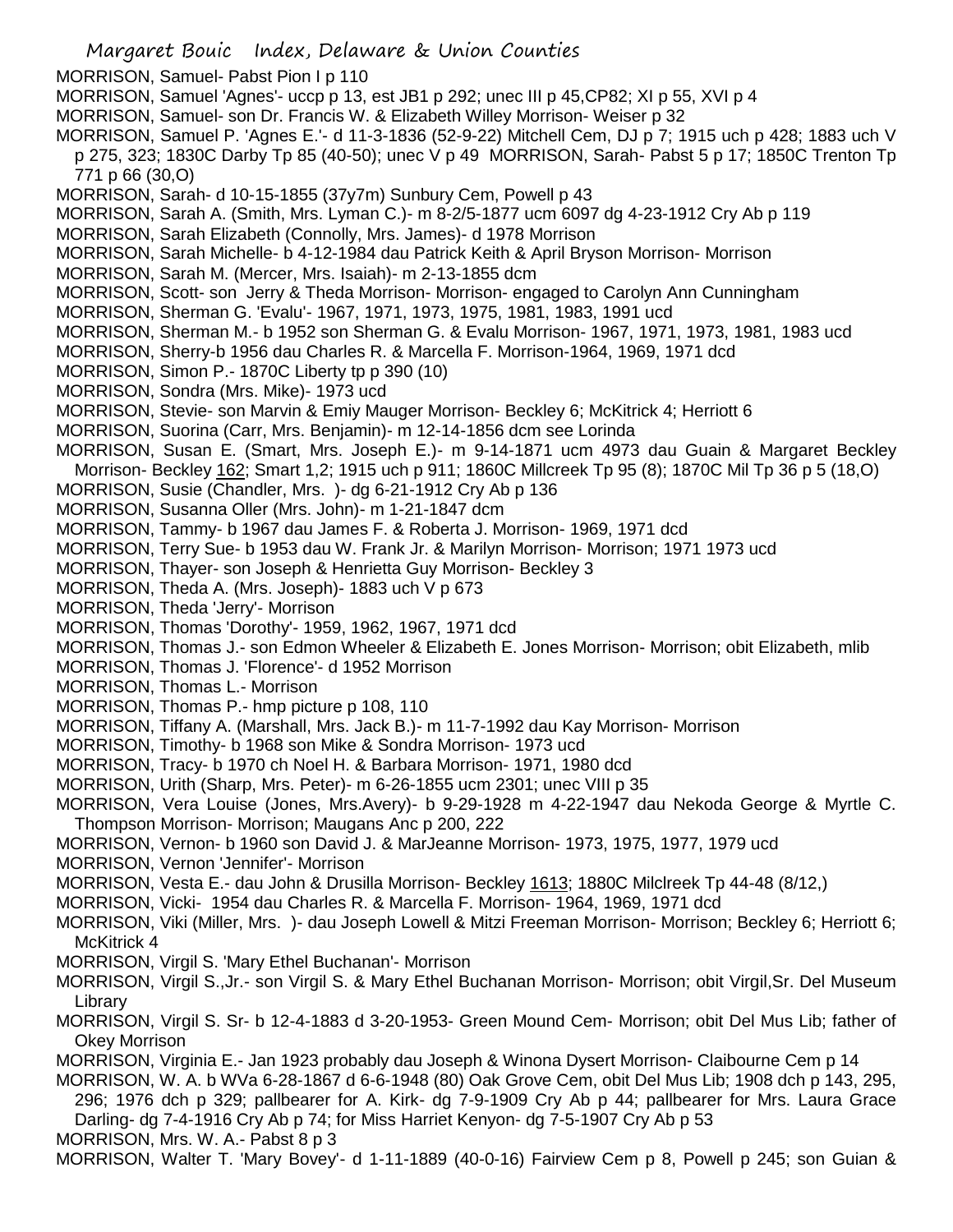- Margaret Bouic Index, Delaware & Union Counties Margaret Beckley Morrison- Maugans Anc p 51; Powers Pat p Pion I p 110; obit Emma Josephine, mlib; Beckley 2,3; Bovey 2,3; Pabst Pion I p 110; 1850C Millcreek Tp 1968-1989 p 287(1); 1860C Mil Tp 98 (10); 1970C Mil Tp 36 p 5 (21,O); 1880C Scioto Tp 140 (30,O,Va,O) MORRISON, William- delge IX p 10 MORRISON, William C.- 1870C Liberty Tp p 390 (17) MORRISON, William D.- delge VI p 50, Oxford Tp 1864 MORRISON, William- son Edmon Wheeler & Elizabeth E. Jones Morrison- Morrison MORRISON, William Edward 'Maple Esther Tuller'- b 2-25-1920 m 10-24-1940 Weiser p 249 MORRISON, William- son Joseph Morrison- dg 11-26-1907 Cry Ab p 85 MORRISON, William- son Joseph & Elizabeth Morrison- 1880C Claibourne Tp 4-5 p 191A (18,O,O,O) MORRISON, William Peter 'Mary Johnson' ped Margaret McFadden Markley #20 20; unec III p 25 MORRISON, William R/B. 'Relief C. Hager'- m 10-14-1841 Madison Co unec VI p 29, IX p 55, XI p 56; Genther p 170,222; 1850C Darby Tp 1678-1698 p 248 (31,Pa) MORRISON, William-son Samuel P. Morrison-1883 uch V p 275 unec XI p 55, XVI p 4 MORRISON, William W. 'Mary K.'- Morrison; 1949, 1959, 1962, 1967, 1971, 1973, 1977, 1981, 1983, 1991 ucd MORRISON, William W. - brother Winona Madaline Langstaff- Morrison MORRISON, Willis B. 'Louisa J. Messer'- lic 12-18-1876 ucm 5994 MORRISON, Winona Dysert(Mrs. Joseph)-b 1-15-1867 d 3-22-1894 Claibourne Cem p 14 MORRISON, Winona Madaline (Langstaff, Mrs.Richard) -b 10-20-1897 d 3-8-1988 (90) Claibourne Cem- dau Edmund Wheeler & Elizabeth Jones Morrison; Maugans Anc p 225 Morrison; obit Elizabeth, mlib MORRISON, W. M.- 1908 dch 423 MORRISON, W. W. 'Mary K.'- 1975 ucd MORRISON, Wyman N.- b 10-20-1897 Radnor Tp dau Edward & Elizabeth Jones Morrison- dcb MORRISON, Zelpha Jane(Nelson, Mrs. Dr. Alexander)-m 1839 dg 2-2-1894 Cry Ab p 152 MORRISS, Mrs. George Albert- Historian- McKitrick xiv MORRISSEY, Bernard 'Virginia M. Black'- m 9-14-1933 d 1982- son Thomas & Clara E. Connor Morrissey-Morrissey; obit Clara E., mlib MORRISSEY, ---Black (Mrs. Bernard)- m 9-14-1933 dau Don & Hazel Black- Morrissey MORRISSEY, Cheryl Sue Kleiber (Mrs. Matthew Joseph)- b 8-24-1959 m 5-11-1985 dau Ralph L. H. & Grayce Ann Russel Kleiger- St. Paul p 83 MORRISSEY, Clara E. Connor (Mrs. Thomas)- b 2-1880 d 12-9-1957 Woodstock Cem- dau Michael & Bridgett Connor; obit Clara, mlib MORROW, ---(Hinton, Mrs. Charles)- dau Thomas & Clara E. Connor Morrissey- obit Clara E.,mlib MORRISSEY, Jane (Oberley, Mrs. Carl)(Wheeler, Mrs. Kenneth)- dau Bernard & Virginia Black Morrissey-Morrissey MORRISSEY, John J. 'Vickie M.'- 1977 ucd MORRISSEY, John- son John J. & Vicki M. Morrissey- 1977, 1979, 1981 ucd MORRISSEY, Kitty/Kelly- b 1972/3 dau Vickie M. Morrissey- 1977, 1979, 1981 ucd MORRISSEY, Mary- b 1971/2 dau John J. & Vickie M. Morrissey- 1977, 1979, 1981 ucd MORRISSEY, Matthew Joseph 'Cheryl Sue Kleiber'- b 1-29-1956 m 5-11-1985 St. Paul p 83 MORRISSEY, Patricia (Jenkins, Mrs. Robert)- dau Bernard & Virginia Black Morrissey- Morrissey MORRISSEY, Paula- b 1966 dau John J. & Vicki M. Morrissey- 1977, 1979, 1981 ucd MORRISSEY, Ruth- b 1965 dau John J. & Vickie M. Morrissey- 1977, 1979, 1981 ucd MORRISSEY, Vickie M. (Mrs. John J.)- 1977, 1979, 1981 ucd MORRISSEY, Vickie- dau John J. & Vickie M. Morrissey- 1977, 1979, 1981 ucd MORRISSEY, Virginia M. Black (Mrs. Bernard)- b 10-22-1914 d 1-20-1986 (71) Woodstock Cem- dau Don & Hazel Walke Black- Morrissey; 1981 ucd MORROW, County Mutual Insurance- delge VII p 25 MORROW, Dr.- letter, unec XII p 21 (1842) MORROW, Rev. A.- dg 3-17-1899 Cry Ab p 191 MORROW, A. B.(Adam F.) 'Araminta Beam'- m 12-20-1877 ucm 6170- 1915 uch p 849 MORROW, Adam- Powers p 301 MORROW, Alda- dau Earl & Maime Everetts Morrow- Morrow MORROW, Alexander- unvmec p 38
- MORROW, Alice Elizabeth Curl (Mrs. J. O.)- d Wednesday- dau Mrs. Margaret Curl- dg 3-9-1917 Cry Ab p 29 MORROW, Alice Louise Moyer (Mrs. William H.,Jr.)- b 8-10-1935 m 11-30-1958 dau Howard Geib & Helen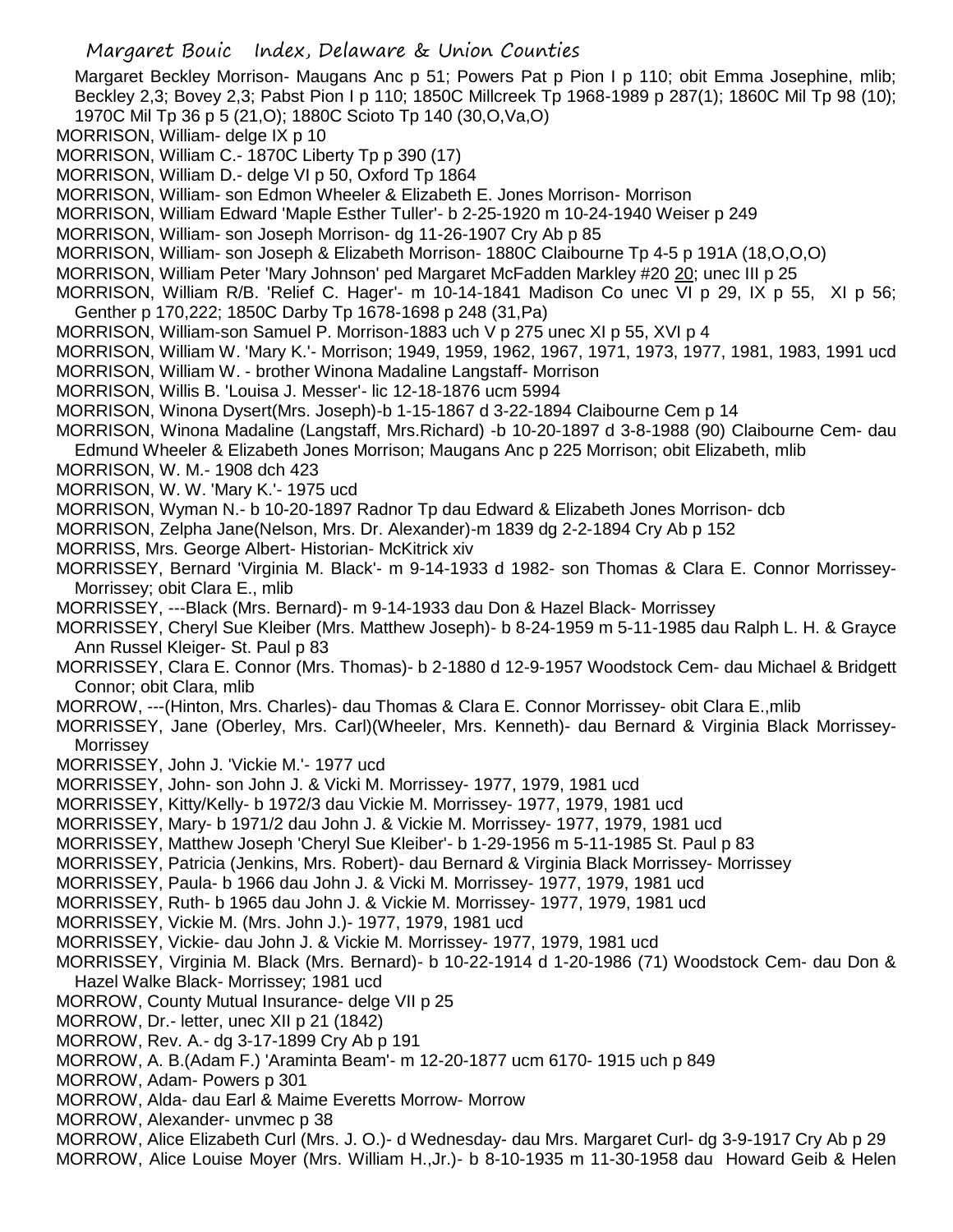Strickler Bennetch Moyer- Weiser p 226

MORROW, Alma (Pickens, Mrs. )- b 1963 dau Lee Otis & Marie Morrow- Morrow; 1964 dcd (13m); 1980 dcd MORROW, Andrew- son John & Eleanor Morrow- unec VI p 29; 1840C Paris Tp 967 (5-10); 1850C Darby Tp 1705-1725 p 262 (16,O)

MORROW, Andrew- son John & Mary Morrow- 1850C Union Tp 1366-1384 p 204 (17,O)

MORROW, Angela H. (Mrs. Dwight W.)- 1971 ucd

MORRON/W, Angeline Jacobus (Mrs. James A.)- m 3-18-1867 or 3-29-1866 dg 9-16-1868 Cry Ab p 166; delge X p 75, XII p 30; 1870C Berlin Tp p 229 (28)

MORROW, Anna- d 2-7-1950 SR York Cem p 61

MORROW, Anna L. (Plotner, Mrs. William N.)- m 9-2-1885 d 1952/3 dau William M. & Malinda Langstaff Morrow- 1915 uch p 958; 1883 uch V p 546; Maugans Anc p 217; 1880C York Tp 313 p 1 (10,O,O,O)

MORROW, Anne (Zeley, Mrs. )- dau Roy T. & F. Grace Barr Morrow- Morrow

MORROW, Arthur- 1908 dch 400

MORROW, Barbara (Hughes, Mrs. John Michael- m 8-8-1964 dau Lowell Levi,Sr. & Katrenda Morrow- Morrow MORROW, Barbara J. Dunlap (Mrs. Lowell Levi,Jr.)- m 4-8-1972 dau Paul E. Dunlap- Morrow

MORROW, Bernice (Buskirk, Mrs. Raymond Lee)- m 11-28-1932 Freshwater p 102

MORROW, Betty (Branyan, Mrs. )- dau Edwin F. & Gladys E. Bitler Morrow- Morrow

MORROW, Betty (Young, Mrs. Darrell William) dau Lee Otis & Marie Morrow- Morrow; 1964 dcd (5)

MORROW, Billie - DJ p 50

MORROW, Brenda (Miller, Mrs. )- dau Lee Otis & Marie Morrow- Morrow; 1964, 1980 dcd

MORROW, Brenda/Brent- b 1962 ch Roger L. & Gayle Morrow- 1969, 1971 dcd

MORROW, C.- 1840C Liberty Tp Un Co 387 (30-40)

MORROW, Carrie L.- b 8-1871 d 12-8-1948 York Cem p 75- dau William M. & Lemenda J. Langstaff Morrow-1883 uch V p 546; Maugans Anc p 217; 1900C York Tp 84 p 4B (28,O,O,O)

- MORROW, Charles- exec, uccp p 33, JB3 p 459; unec XII p 53, 36
- MORROW, Dr. Charles 'Esther McElroy'- b 4-1810 m 1831 d 7-1879 1915 uch p 163, 481, 1089; 1883 uch III p 397, V p 527, 528, 546; Maugans Anc p 217; 1850C York Tp 385-391 p 60 (40,Pa); 1870C York Tp 224- 218 p 291 (60,Pa)
- MORROW, Charles G. 'Martha Davis'- b 5-14-1859 m 4-5-1883 d 1-5-1937 York Cem p 61; son John A. & Elizabeth Storms Morrow- 1915 uch p 960, 1034, 1089, 1090; 1883 uch V p 546; 1870C York Tp 71-70 p 9 (11,O); 1880C York Tp 59 (21,O,O,O); 1900C York Tp 107 p 5B (41,O,O,O) n 17y
- MORROW, Charles 'Rachel A.'- 1883 uch V p 546
- MORROW, Charles- brother Roy T. Morrow- Morrow
- MORROW, Charles W.- son Dr. Charles & Esther McElroy Morrow- 1883 uch V p IV p 522; 1850C York Tp 385-391 p 60 (13,O)

MORROW, Charlotte (Hurdman/Herdman, Mrs. )- dau Minnie Sheline Morrow- Morrow

MORROW, Chasalea (Cramer, Mrs. Chrles)- m 7-27-1947- Morrow

MORROW, Cheryl (Biggs, Mrs. )- dau Lowell Levi,Sr. & Katrenda Morrow- Morrow; 1964 dcd

MORROW, Clara R.- dau William M. & Lemenda J. Morrow- 1880C York Tp 313 p 31 (9,O,O,O)

MORROW, Clara Wheelen (Mrs. Emery)- b 2-28-1884 m 5-25-1928 d 1-18-1973 York Cem, p 79- dau John & Ida Marshall Wheelen Morrow- Morrow

- MORROW, Clyde F.,Sr. 'N. Jeannine'- 1981, 1983, 1991 ucd
- MORROW, D. A.- dg 1-7-1908, delge VIII p 27
- MORROW, Daniel- unec XII p 63
- MORROW, David A.- son David L. & Judy L. Morrow- 1964(2), 1980 dcd
- MORROW, David L.- son Robert Thomas & Rosa M. Forrider Morrow- Morrow; obit Rose, mlib
- MORROW, David L. 'Judy L.- 1964, 1971, 1980 dcd

MORROW, David- son William & Marjorie Alice Maugans Morrow- Maugans Anc p 65

MORROW, Diana (Airwood, Mrs. )- dau Lowell Levi,sr. & Katrenda Morrow- Morrow; 1961 dcd (15)

MORROW, D. P. 'L'- DJ p 9

- MORROW, Dwight W. 'Angela H.'- 1971 ucd
- MORROW, Frank- 1870C Berlin Tp p 229 (2)
- MORROW, Earl- son Minnie Sheline Morrow- Morrow
- MORROW, Earl 'Maime Everetts'- d 1986 Morrow
- MORROW, Edgar K.-son J. O. & Alice Elizabeth Curl Morrow-dg 3-9-1917 Cry Ab p 29
- MORROW, Edith (Bush, Mrs. )- dau Minnie Sheline Morrow- Morrow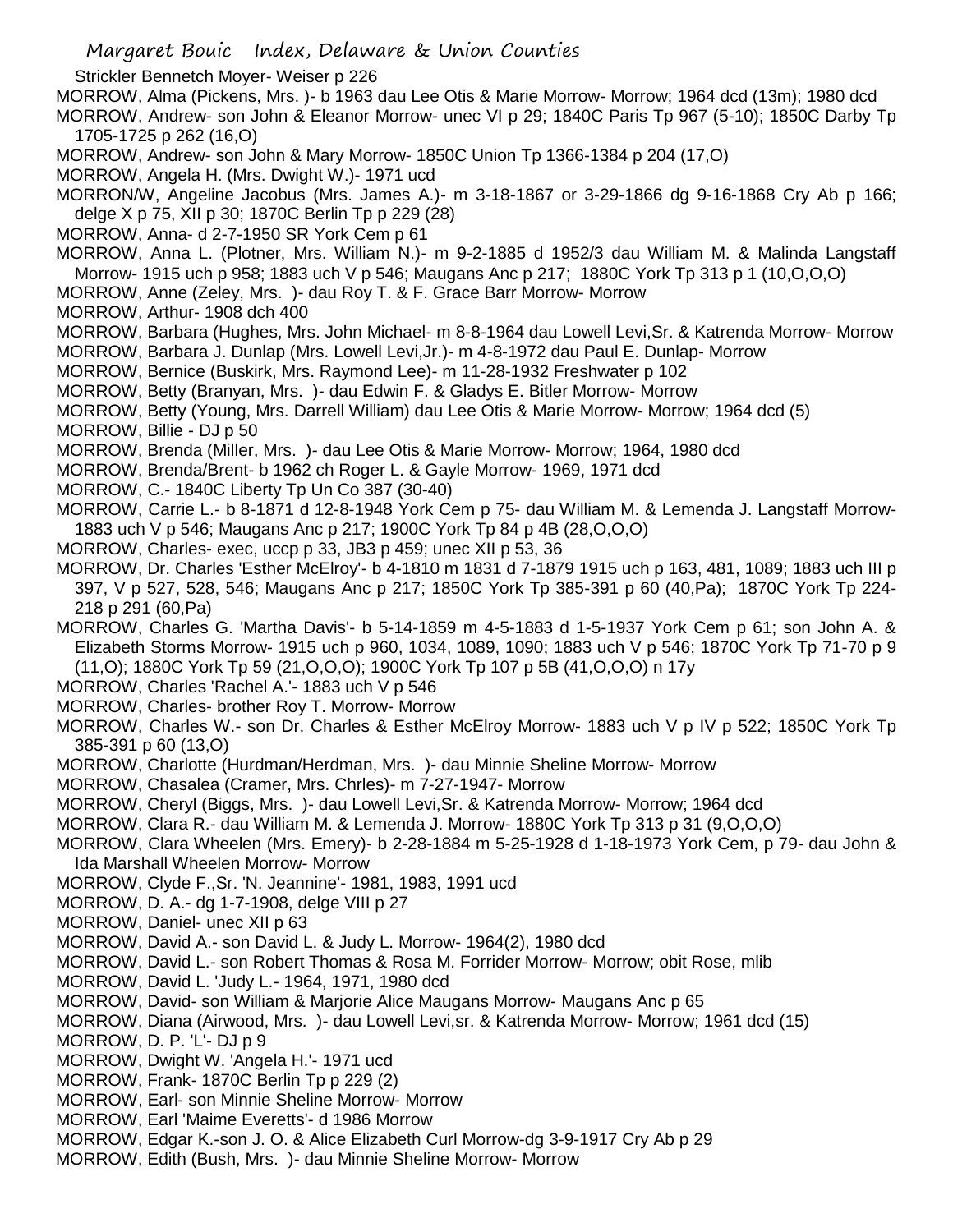MORROW, Edwin F. 'Gladys E. Bitler'- b 1-5-1889 m 10-1916/1909 d 4-20-1965 or 5-18-1964 La Rue Cemson Charles & Matilda Morrow- Morrow; 1900C York Tp 107 p 5B (11,O,O,O)

MORROW, Edwin F. 'Lulu Worthington'- son Charles G. & Martha M. Davis Morrow- 1915 uch p 149, 1090

MORROW, Eleanor (Mrs. John)- unec VI p 29; 1840C Paris Tp 967 (50-60); 1850C Darby Tp 1705-1725 (50)

- MORROW, Elisa- dau John & Mary Morrow- 1850C Union Tp 1366-1384 p 204 (28,O)
- MORROW, Elizabeth (Fraiks, Mrs. Patrick)- m 10-28-1819 Madison Co, unec IV p 51
- MORROW, Elizabeth (Gabriel, Mrs. Joseph)- m 12-26-1897 dau W. M. & Malinda Langstaff Morrow- 1915 uch p 1036; Maugans Anc p 217; 1880C York Tp 313 p 30 (6,O,O,O)
- MORROW, Elizabeth (McKittrick, Mrs. William)- b 1779 d 1883 dauJohn E. & Margaret Carlisle Morrow-McKitrick p 371, 372, 376, 432, 433
- MORROW, Elizabeth Storms (Mrs. John A.)- b 8-1830 m 10-21-1854 ucm 2183 d 10-2-1905 York Cem p 61 dau Gregory & Melinda Storms- 1883 uch V p 546; unec VIII p 19, XVI p 59a; 1915 uch p 1089; 1870C York
- Tp 71-70 p 9 (40,NY); 1880C York Tp 59 p 6 (49,O,NY,NY); 1900C York Tp[ 106 p 5B (69,NY,NY,NY) p 45y MORROW, Emery A. 'Florence Cox'- b 10-1892/1 d 9-24-1953 York Cem p 79- son Charles G. & Martha M. Davis Morrow- 1915 uch p 149, 1090; 1900C York Tp 107 p 5B (7,O,O,O)
- MORROW, Emery 'Clara Wheelen'- m 5-25-1928 d 9-22-1953 -Morrow
- MORROW, Ernest- brother Roy T. Morrow- Morrow
- MORROW, Esther McElroy (Mrs. Dr. Charles)-1883 uch V p 546; Maugans Anc p 217; unec I p 15 York Church; 1850C York Tp 385-391 p 63 (42,Irel) 1870C York Tp 224-218 p 29 (62,Irel)
- MORROW, Esther N.' Ettie M. (Hou(c)k,Mrs. William H.)- m 10-21-1879 ucm 6569 dau J. A. & Elizabeth Storms Morrow- 1915 uch p 1089; 1883 uch V p 546; 1870C York Tp 71-70 p 9 (14,O)
- MORROW, Eva DeWitt (Mrs. Oliver)- d 2-22-1906 Paulding,O.- dau Francis & Sarah McLain Dewitt- dg 3-9- 1906 Cry Ab p 86; dg 3-11-1910 Cry Ab p 105
- MORROW, Fannie L.- d 9-5-1874 (1-3-15) dau J. & E. Mitchell Cem, DJ p 17
- MORROW, Flora'Florence L.- dau William M. & Melenda J. Langstaff Morrow- 1883 uch V p 546; Maugans Anc p 217; 1870C York Tp 221-215 p 28 (20)
- MORROW, Florence- b 11-9-1883 Delaware Town dau Arthur & Allie D. Hathaway Morrow- dcb
- MORROW, -- d 7-27-1953 ch of Emery & Florence SR York Cem p 79
- MORROW, Freda(Cantrell, Mrs. )- dau Lee Otis & Marie Morrow- Morrow; 1964 dcd (8)
- MORROW, Freda (Ord, Mrs. )- dau Minnie Sheline Morrow- Morrow
- MORROW, Florence Cox (Mrs. Emery M.) b 1894 d 5-10-1924 York Cem p 79; 1915 uch p 1090
- MORROW, Florence L. (Boggs, Mrs. Lawson)- b 8-23-1867 d 12-26-1846 Claibourne Cem- dau William & Lemenda J. Langstaff Morrow- 1883 uch V p 546; Maugans Anc p 217
- MORROW, Gayle V. (Mrs. Roger L.)- 1969, 1971 dcd
- MORROW, George- 1883 uch V p 197
- MORROW, George- b 1862 d 3-14-1893 (32y7m) Oakdale Cem 994 (17C) I p 145 (C-R2-8); 1870C Jerome Tp 229-220 p 30 (9,O); 1880C Jer Tp 3 p 16 (18,O,Pa,Pa)
- MORROW, George A.- b 2-8-1871 Berlin Tp son James & Angeline Jacobs Morrow- dcb
- MORROW, George 'Lucinda Mitchell'- m 9-24-1849 ucm 1452; unec VII p 46, XIII p 20
- MORROW, George M.- estate, unec X p 43
- MORROW, George W.- guardianship, unec X p 43
- MORROW, Geraldine (Brown, Mrs. )- dau Minnie Sheline Morrow- Morrow
- MORROW, Geraldine- dau Lowell L. & Katrina Morrow- 1961 dcd (11)
- MORROW, Ginny Lynn- b 10-10-1975 dau Lowell Morrow- Morrow
- MORROW, Gladys E. Bitler (Mrs. Edwin F.)- b 8-15-1893 m 10-1916 d 3-6-1991 (97) LaRue Cem- dau Elmer E. & Lanora Hall Bitler- Morrow
- MORROW, Glenn- brother Harold E. Morrow- obit Harold, mlib
- MORROW, Governor- 1883 uch V p 197
- MORROW, F. Grace Barr (Mrs. Roy T.)- d 1974 Morrow
- MORROW, G. W. 'J. Bernice'- 1949 ucd
- MORROW, Harold E. 'Mary Stuckert Candel'- b 3-10-1906 m 7-1944 d 11-30-1981 (75) Bucyrus; obit Harold E., mlib
- MORROW, Harriet Sue- b 12-19-1954 dau Norman G. & Joyce Arline Anderson Morrow- Weiser p 100
- MORROW, Harvey- son John & Mary Morrow- 1850C Union Tp 1366-1384 p 204 (21,O)
- MORROW, Henry- hjt p 193, 203; 1883 uch IV p 188, 468
- MORROW, Henry W.- 1883 uch V p 188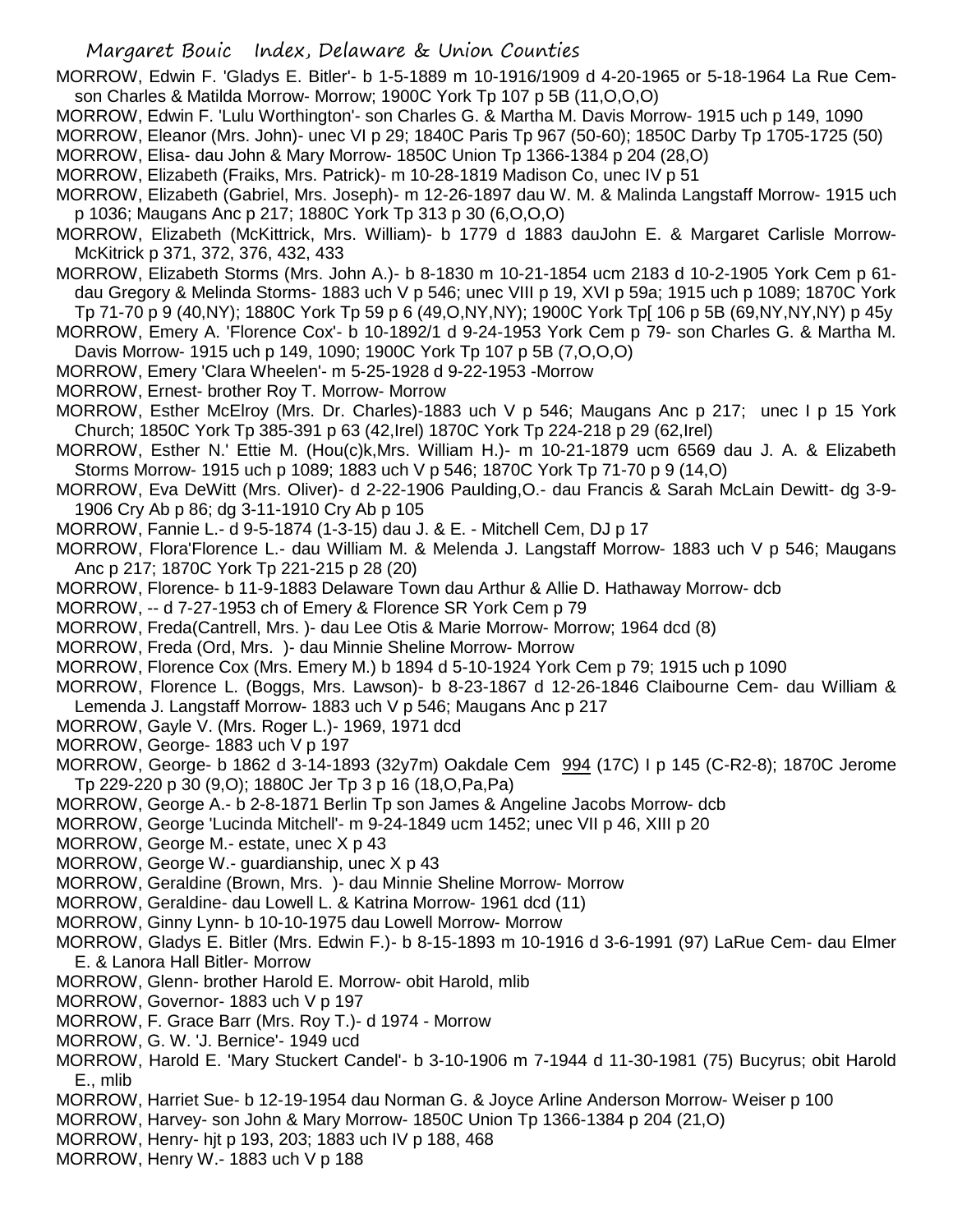Margaret Bouic Index, Delaware & Union Counties MORROW, Herbert R. 'Margaret R.'- 1980 dcd MORROW, Hoston J.- b 5-18-1875 Berlin Tp son James & Angeline Jacobus Morrow- dcb MORROW, ---b 3-18-1881 Berlin Tp son James & Angeline Jacobus Morrow- dcb MORROW, Ida (Sherwood, mrs. Owen Beach)- b 1904 m 6-14-1926 d 1961; Genther p 191 MORROW, Jacob- Maugans Anc p 5 MORROW, James- 1860C Jerome Tp 247-248 p 35 (12,O) MORROW, James A. 'Angeline Jacobus'- b 3-28-1831 m 3-29-1866 or 3-19-1867 d 9-11-1898 (67-5-14) dg 9- 16-1898 Cry Ab p 166; delge X p 75, XII p 30; b NY d 9-12-1898 (67-6-11) Berlin Tp- dcdeaths; 1870C Berlin Tp p 229 (38\*) MORROW, James 'Jane McWilliams'- m 4-1-1833 ucm 297 MORROW, James- son John & Eleanor Morrow- 1840c Paris Tp 967 (-5); 1850C Union Tp 1705-1725 p 252 (13,O); unec VI p 29 MORROW, Rev. James M.- d last week, railroad accident- dg 2-19-1864 Cry Ab p 39 MORROW, James M.- 1880 dch p 398; 1908 dch 245; 1869 wsc p 1; wsc Grah p 48, 61 MORROW, James 'Sandy Bogan'- m 6-1967- son Earl Morrow- Morrow MORROW, Jane (Downing, Mrs. Robert)- m 10-28-1819 Madison Co, unec IV p 51 MORROW, Jane (Murphey, Mrs. Andrew)- was it Morror or McClure or Carrol?; delge XI p 61 MORROW, Jane McWilliams (Mrs.James)- m 4-1-1833 ucm 297 MORROW, Janet (Freshwater, Mrs. Beryell Fred)- m 8-1973 Freshwater p 149 MORROW, J. C.- son J. O. & Alice Elizabeth Curl Morrow- dg 3-9-1917 Cry Ab p 29 MORROW, Jeannine (Mrs. Clyde F.,Sr.)- 1981, 1983, 1991 ucd MORROW, Jeff- b 1969 son Herbert R. & Margaret R. Morrow- 1980 dcd MORROW, Jeminma (Bradley, Mrs. Alfred)- m 10-14-1830 Madison Co, unec V p 47 MORROW, Jeremiah- 1883 uch III p 289, 349; V p 73, 196, 237, 286, 328, 403; unec XV p 63 MORROW, Jermiah- delge VII p 27 (1822) MORROW, Jessie D. (Winters, Mrs. Thomas J.)- m 10-7-1875 ucm 5757 dau John A. & Elizabeth Storms Morrow- 1883 uch V p 546; 1915 uch p 1089; 1870C York Tp 71-70 p 9 (13,O) MORROW, Jim 'Sandi'- Morrow MORROW, J. M.- Pabst 8 p 12 MORROW, J. O. 'Alice Elizabeth Curl'- dg 3-9-1917 Cry Ab p 29 MORROW, JoAnne (Votaw, Mrs. )-dau Robert Thomas & Rosa M. Morrow- obit Rosa, mlib MORROW, John- 1883 uch IV p 435, V p 197; 1915 uch p 278 MORROW, John- Freshwater p 33 (1843) MORROW, John, Mr. & Mrs.- parents of Ollie Bell Shindoller- dg 4-12-1910, Cry Ab p 115 MORROW, John- murdered baby- dg 12-13-1912 Cry Ab p 175 MORROW, John A. 'Elizabeth Storms'- b 5-20-1832 m 10-21-1854 ucm 2183 d 11-18-1918 York Cem p 61 son Dr. Charles Morrow; 1883 uch III p 338, IV p 458, 530, V p 197; 1915 uch p 1089; unec VIII p 19, XVI p 59a; 1850C York Tp 385-391 p 60 (18,O); 1870C York Tp 71-70 p 9 (38,O); 1880C York Tp 59 p 6 (48,O,Pa,Irel); 1900C York Tp 106 p 5B (68,O,Pa,Irel); mt 3 p 17 MORROW, John b 1986 son Clyde F. Sr. & Jeannine Morrow- 1991 ucd MORROW, John 'Eleanor'- 1850C Darby Tp 1705-1725 p 251 (52,O); unec VI p 29 MORROW, John E. 'Margaret Carlisle'- McKitrick p 371 MORROW, John- son John & Mary Morrow- 1850C Union Tp 1366-1384 p 204 (26,O) MORROW, John 'Mary'- 1830C Milford 219 p 287 (30-40); 1850C Union Tp 1366-1384 p 204 (52,NY); unec XII p 21 MORROW, John 'Polly'- uccp p 27, JB3 p 151; unec XII p 65 Darby Tp MORROW, Joseph A.- son John A. & Elizabeth Storma Morrow- 1870C York Tp 71-70 p 9 (8,O) MORROW, Josephine Hagar- dau Luther P. Hagar- dg 2-5-1915 Crt Ab p 14 MORROW, Joyce Arline Anderson (Mrs. Norman G.)- b10-10-1928 m 4-17-1946 dau LeRoy & Della Marie Burd Anderson- Weiser p 100 MORROW, Judy L. (Mrs. David L.)- 1964, 1980 dcd MORROW, July Ann- dau John & Mary Morrow- 1850C Union Tp 1366-1384 p 204 (11,O) MORROW, Katrina (Mrs. Lowell L.)- 1961, 1964 dcd MORROW, Kymm (Hess, Mrs. Chris)- dau Jim & Sandi Morrow- Morrow MORROW, L. (Mrs. D. P.)- DJ p 9 MORROW, Lee Otis'Marie'- b 12-25-1930 d 4-6-1994 (63) Marlborough Cem- son Earl & Maime Everetts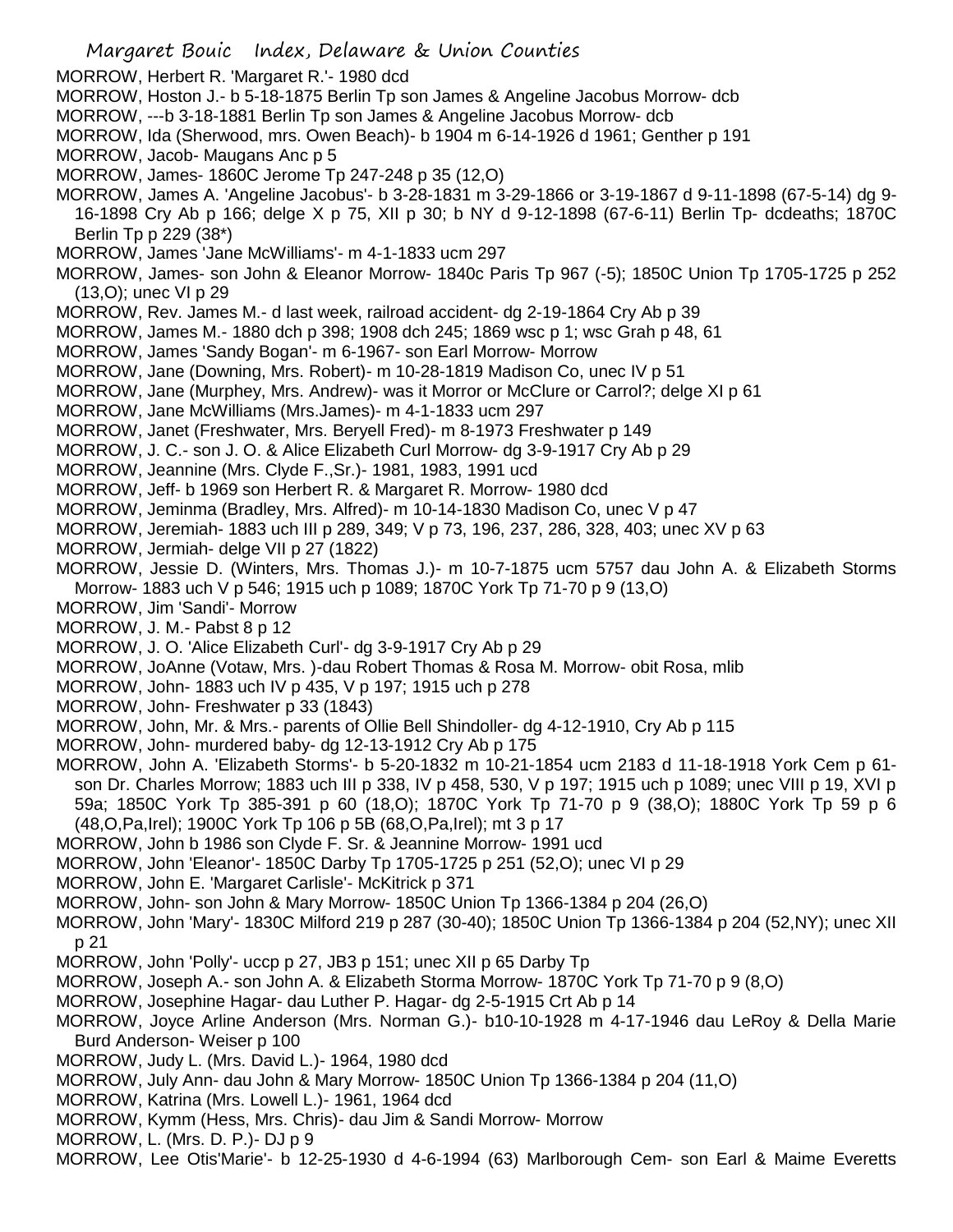- Morrow- Morrow- Morrow
- MORROW, Lemenda J. Langstaff (Mrs. William)- b 10-1844 m 2-22-1866 ucm 3912 d 2-16-1925 York Cem p 75- dau James H. & Catherine Langstaff - 1883 uch V p 546; Maugans Anc p 217 (Melinda); 1915 uch p 958, 1036; 1870C York Tp 221-215 p 219 (25,O); 1880C York Tp 313 p 30 (36,O,Va,NY); 1900C York Tp 84 p 4A (55,O,NJ,Va) m 34y, 4 ch
- MORROW, Lillian M. (Mrs. Paul L.)- 1964, 1969 dcd
- MORROW, Lillie R. Maine (Mrs. )- dau Hiram Leonard & Julia Ann Simons Maine- Asp 1991
- MORROW, Linda S. Spring (Mrs. Michael E.)- m 5-16-1981 dau Paul J. Spring- Morrow
- MORROW, Lizzie R.- dau William M. & Lemanda J. Langstaff Morrow- 1883 uch V p 546
- MORROW, Lois (Stahl, Mrs. Clem)- sister Harold E. Morrow- obit Harold E., mlib
- MORROW, Loretta- dau Earl & Maime Everetts Morrow- Morrow
- MORROW, Louisa Alexander (Mrs. William)- m 10-1-1832 ucm 280
- MORROW, Lowell, Jr. 'Barbara J. Dunlap'- m 4-8-1972 son Lowell Levi,Sr. & Katrenda Morrow- Morrow; 1961(10), 1964 dcd; Morrow
- MORROW, Lowell Levi,Sr. 'Katrenda/Katrina'- d 11-12-1973 (49)- son Minnie Sheline Morrow- Morrow; 1961, 1964 dcd
- MORROW, Lucinda Mitchell (Mrs. George)- m 9-24/25-1849 uem 1452; unec VII p 46, XIII p 20
- MORROW, Luella F.- dau William M. & Lemenda J. Lnagstaff Morrow- 1880C York Tp 313 p 31 (13,O,O,O)
- MORROW, Lulu Worthington (Mrs. Edwin F.)- 1915 uch p 1090
- MORROW, Maime Everetts (Mrs. Earl)- Morrow
- MORROW, Margaret A.- dau William M. & Laminda J. Langstaff Morrow- 1870C York Tp 221-215 p 29 (8/12,O)
- MORROW, Margaret Carlisle (Mrs. John E.)- McKitrick p 371
- MORROW, Margaret Crottinger (Mrs. William)- m 3-18-1839 ucm 542; unec III p 37
- MORROW, Margaret- dau Earl & Maime Everetts Morrow- Morrow
- MORROW, Margaret R. (Mrs. Herbert R.)- 1980 dcd
- MORROW, Margie/Marjorie (Petty, Mrs. )- dau Minnie Sheline Morrow- Morrow
- MORROW, Marie- Pabst 2 p 54
- MORROW, Marie B. (Mrs. Lee Otis)- Morrow; 1964, 1980 dcd
- MORROW, Marjorie Alice Maugans (Mrs. William)- b 3-13-1926 dau Russell J. & Dorthy Mays Maugans-Maugans Anc p 65
- MORROW, Martha "Mattie" M. Davis (Mrs. Charles G.)- b 1864 m 4-5-1883 d 9-2-1946 York Cem p 61- dau Finley D. & Margaret McAdow Davis- Morrow; 1915 uch p 960, 1034, 1089; 1900C York Tp 107 p 5B (37,O,O,O)
- MORROW, Martha (Sprague, Mrs. )- dau Edwin F. & Gladys E. Bitler Morrow- Morrow
- MORROW, Mary- Pabst 2 p 54
- MORROW, Mary- 1961 dcd; Concord Tp
- MORROW, Mary A (Ferguson, Mrs. William R.)- 1880 morch p 836
- MORROW, Mary A. (Grider, Mrs. Corwin Ewell)- ped Joanne Grider Kaiser- delge III p 32
- MORROW, Mary Ema- b 8-3-1873 Berlin Tp- dau James & Augusta Jacobus Morrow- dcb
- MORROW, Mary (Jackson, Mrs. Stephen)- m 7-10-1823 Madison Co, unec IV p 64
- MORROW, Mary (Mrs. John)- d 9-8-1850 (53-5-8) Mitchell Cem, DJ p 9; 1830C Milford 219 p 287 (30-40); 1850C Union Tp 1366-1384 p 204 (52,Pa)
- MORROW, Mary- dau John & Mary Morrow- 1850C Union Tp 1366-1384 p 204 (14,O)
- MORROW, Mary L.- Sunbury p 65
- MORROW, Mary (Lyons, Mrs. Benjamin)(Whelpley, Mrs. )- 1915 uch p 650; 1883 uch V p 211
- MORROW, Mata- d 12-6-1898 SR York Cem p 49
- MORROW, Matthew-b 1978 son Clyde F.,Sr. & N. Jeannine Morrow- 1981, 1983, 1991 ucd
- MORROW, Mattie- d 11-21-1863 (5-9-1) Mitchell Cem DJ p 9 dau G. P. & L.
- MORROW, Max- son Emery Morrow- Morrow
- MORROW, Michael E. 'Linda S. Spring'- b 1959 m 5-16-1981 dau Roger L. & Gayle Morrow- Morrow; 1969, 1971 dcd
- MORROW, Mildred (Rower, Mrs. John)- dau Roy T. & F. Grace Barr Morrow- Morrow
- MORROW, Minerva- 1850C Union Tp 1366-1384 p 204 (19,O)
- MORROW, Minnie Sheline (Mrs. )- d 6-1-1962 (69) bur W. Va.- Morrow
- MORROW, Mort- d 4-24-1918 SR York Cem p 61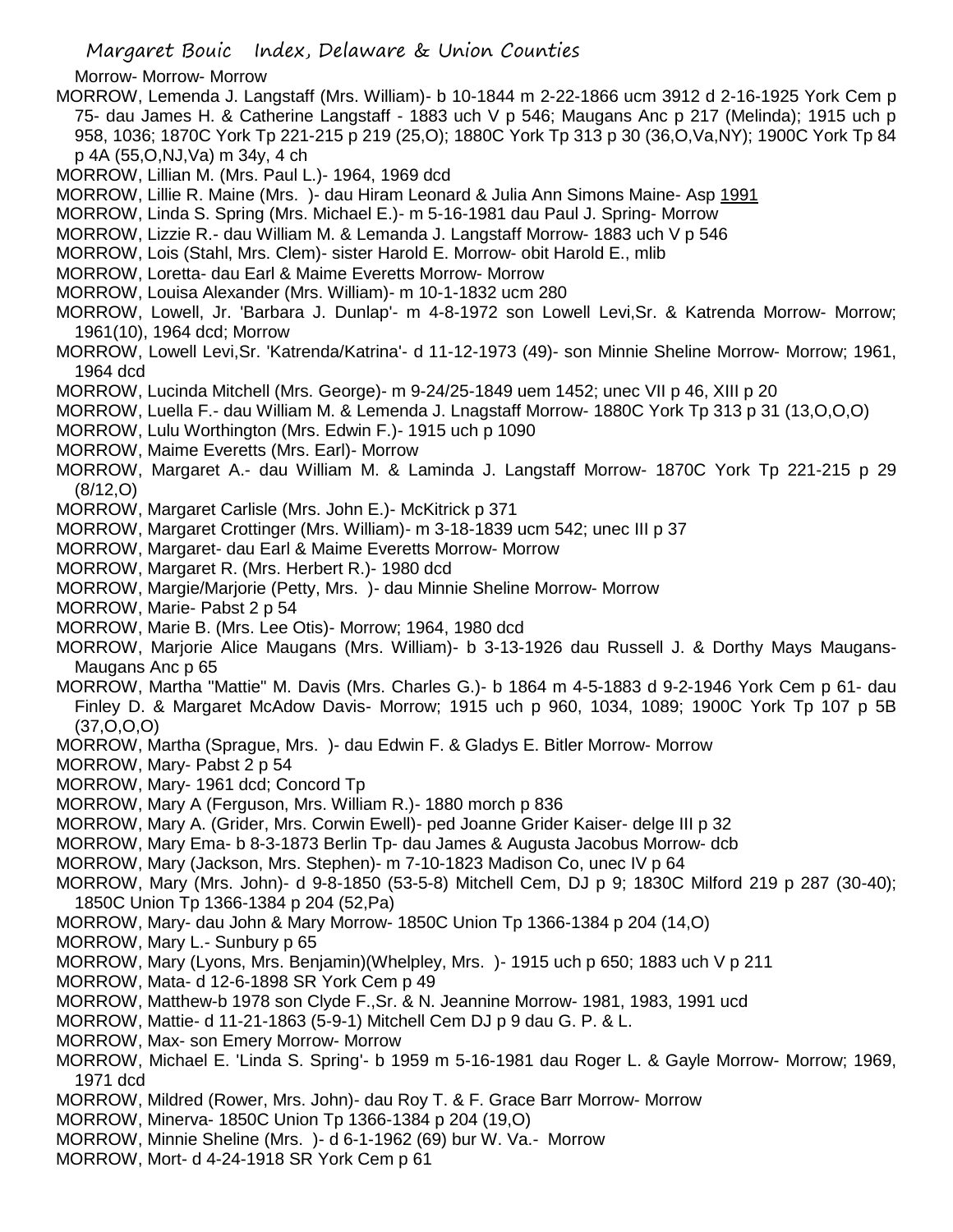- MORROW, Moses- 1883 uch V p 22
- MORROW, Nellie- b 1979 dau Clyde F. Sr. & N. Jeannine Morrow- 1981, 1983, 1991 ucd
- MORROW, Norman G. 'Joyce Arline Anderson'- b 11-16-1928 m 4-17-1946- Weiser p 100
- MORROW, Norman Grimwood- b 3-7-1949 son Norman G. & Moyce Arline Anderson Morrow- MORROW, 100
- MORROW, Normetta Gail- b 3-4-1947 dau Norman G. & Joyce Arline Anderson Morrow- Weiser p 100 MORROW, Oliver 'Eva DeWitt'- dg 3-9-1906 Cry Ab p 86
- MORROW, Ollie Bell (Shindoller, Mrs. Edwin)- d Saturday (24) dau Mr. & Mrs. John Morrow- dg 4-12-1910 Cry Ab p 115
- MORROW, Otis L. 'Marie B.'- 1964 dcd
- MORROW, Otis- son Otis L. & Marie B. Morrow; 1964 dcd(11)
- MORROW, Paul L. 'Lillian M.'- 1964, 1969 dcd
- MORROW, Pearl (Eaton, Mrs. )- sister Harold E. Morrow- obit Harold E, mlib
- MORROW, Polly (Mrs. John)- uccp p 27; JB3 p 151
- MORROW, Rachael A.- dau Dr. Charles & Esther McElroy Morrow- 1850C York Tp 385-391 p 60 (16,O)
- MORROW, Rachel A. (Mrs. Charles)- 1883 uch V p 546
- MORROW, Rachel A. (Garwood, Mrs. David G.)- m 6-28-1860 dcm
- MORROW, Rachel (White, Mrs. )- dau Minnie Sheline Morrow- Morrow
- MORROW, Ray- son Lee Otis & Marie Morrow- Morrow; 1980 dcd
- MORROW, Reba- dau Lee Otis & Marie Morrow- Morrow
- MORROW, Robert Thomas 'Rosa M. Forrider'- m 12-12-1931 Morrow; obit, Rosa, mlib; 1961, 1964, 1969 dcd; 1979, 1981, 1983 ucd
- MORROW, Roberta (Miller, Mrs. Donald)- dau Robert Thomas & Rosa M. Forrider Morrow- obit Rose, mlib; 1961 dcd (18)
- MORROW, Roger L. 'Gayle'- Morrow
- MORROW, Roger- son Minnie Sheline Morrow- Morrow
- MORROW, Roger W.- son Roy T. & F. Grace Barr Morrow- Morrow
- MORROW, Roma (Smith, Mrs. )- b 1965 dau Lee Otis & Marie Morrow- Morrow; 1980 dcd
- MORROW, Rosa Mildred Forrider (Mrs. Robert Thomas)- b 8-23-1910 m 12-12-1931 d 1-9-1982 (71) York Cem dau William & Eliza Northrup Forrider- Morrow; obit, mlib; 1961, 1964, 1969 dcd; 1979, 1981 ucd
- MORROW, Rose Wood (Mrs. William)- b 1862 d 1896 Milford Cem, Un Al p 23- dau K. L. Wood
- MORROW, Roy- son Earl & Maime Everetts Morrow- Morrow
- MORROW, Roy J.- 1971 dcd
- MORROW, Roy T.'F. Grace Barr'- d 7-19-1982 (982) bur Newark- brother Charles & Ernest Morrow- Morrow
- MORROW, Samuel J- b 1862 d 6-16-1925 York Cem p 61- son John A. & Elizabeth Storms Morrow- 1915 uch p 1089; 1883 uch V p 546; 1880C York Tp 59 p 6 (18,O,O,O)
- MORROW, Sandi (Mrs. Jim)- Morrow
- MORROW, Sandy Bogan (Mrs. James)- m 6-1967- dau Jack Bogan- Bogan
- MORROW, Sarah E.- dau Dr. Charles & Esther McElroy Morrow- 1850C York Tp 385-391 p 60 (8,O)
- MORROW, Seeley- delge XI p 77, 1890 tax
- MORROW, Stephen- Pabst 6 p 60
- MORROW, Thomas A.- 1991 ucd, Richwood
- MORROW, Thomas A.- son Robert Thomas & Rosa Mildred Forrider Morrow- Morrow; obi Rosa, mlib; 1961(13), 1964 dcd
- MORROW, Thomas R.- stepson Charles A. & Blanche J. Hendrickson- 1910C Claibourne NP 98 p 4A (1 5/12,O,O,O)
- MORROW, Vicki (Mrs. Wayne)- Morrow
- MORROW, Walter- DJ p 50
- MORROW, Walter- son Roy T. & F. Grace Barr Morrow- Morrow
- MORROW, Wayne 'Vicki'- Morrow
- MORROW, Wesley- son John & Eleanor Morrow- 1840C Paris Tp 967 (10-15); 1850C Darby Tp 1705-1725 p 252 (20,O)
- MORROW, William- Sunbury p 46
- MORROW, Rev. William- unec II p 35; 1908 dch 292; 1883 uch V p 188
- MORROW, William- uvmec p 38
- MORROW, William H.- 1883 uch V p 144
- MORROW, William H.- 1870C Millcreek Tp 153 p 19 (8,O) lived with Israel & Emily Slack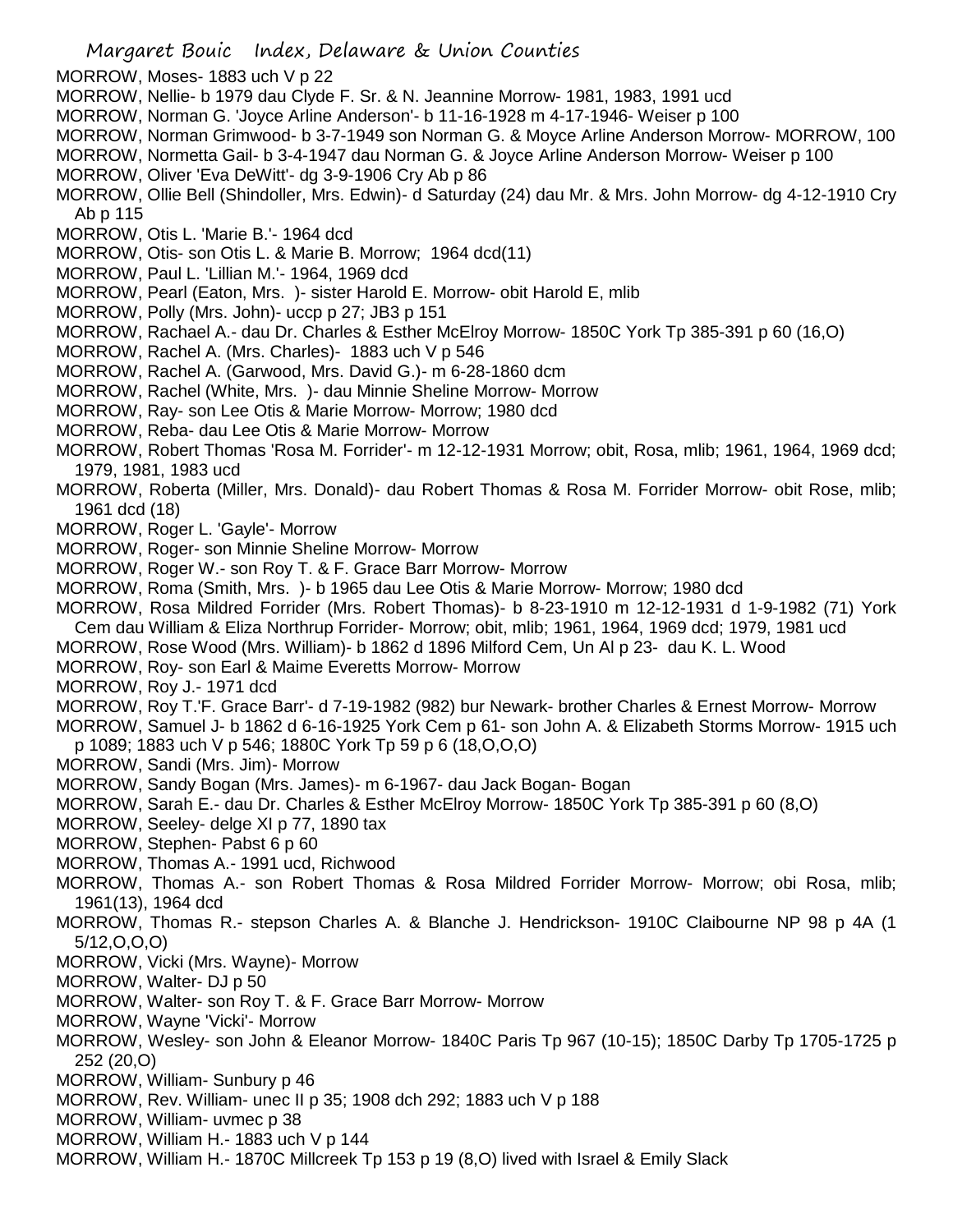MORROW, William H.,Jr.'Alice Louise Moyer'- b 3-26-1932 m 11-30-1958- Weiser p 226

MORROW, William L.- unec X p 43 (Guardianship)

- MORROW, William 'Louisa Alexander'- m 10-1-1832 ucm 280
- MORROW, William 'Margaret Crottinger'- m 3-18-1839 ucm 542; unec III p 37
- MORROW, William 'Marjorie Alice Maugans'- Maugans Anc p 65
- MORROW, William Morton 'Lemenda Langstaff'- b 1839 m 2-22-1866 ucm 3912 d 4-26-1918 York Cem p 75 son Dr. Charles & Esther McElroy Morrow- Maugans Anc p 217; 1915 uch p 958, 1036; 1883 uch IV p 530,
	- V p 546; 1850C York Tp 385-391 p 60 (11,O); 1870C York Tp 221-215 p 28 (30,O); 1880C York Tp 313 p 30 (40,O,Pa,Irel); 1900C York Tp 84 p 4B (61,O,Pa,Irel) m 34y
- MORROW, William P.- unec XV p 6 Rev. William P.- 1883 uch V p 464
- MORROW, William Robert- son William & Marjorie Alice Maugans Morrow- Maugans Anc p 65
- MORROW, William 'Rose Wood'- b 1850 d 1931 Milford Cem, Un Al p 23
- MORROW, William S.- Sunbury p 46; Pabst 8 p 12
- MORROW, Rev. William S.- 1880 dch p 367, 398; 1908 dch 218, 244, 245; 1883 uch V p 576, 622; 1915 uch p 221; 1869 wsc p 1; wsc Grah p 24, 61
- MORROW, Williametta- b 6-10-1886 Berlin Tp dauJames & Angeline Jacobus Morrow- dcb
- MORRY, James Henry- b 6-4-1895 Liberty Tp son unknown & Corey Perkins Morry- dcb
- MORSE, ---Willis (Mrs )- dau Mrs. R. K. Willis- dg 3-1-1892 Cry Ab p 88
- MORSE, --(Burns, Mrs. Harry)- dau Wallace Morse- obit Wallace, mlib
- MORSE, ---(Creamer, Mrs. Thomas)- dau John P. & Mary Mitchell Morse- obit John P, mlib
- MORSE, Aaron?- son John Abram & Anna Morse- 1850C Millcrrek Tp (7)
- MORSE, Adeliza (Bates, Mrs. Francis M.)- b 3-12-1843 m 8-23-1866 d 11-1-1874 dau Isaac Alpheus & Lois E.
- Bailey Morse- Morse 1(12)3; 1850C Milford 1187-1205 p 177 (7,O); 1860C Union Tp 586-590 p 82 (18,O)
- MORSE, Ahra 'Anna'- 1850C Millcreek Tp 2007-2028 p 292 (50,Vt)
- MORSE, Ahra- son Ahra & Anna Morse- 1850C Millcreek Tp 2007-2028 p 292 (9,NY)
- MORSE, A. J.- 1883 uch V p 288
- MORSE, Albert E.'Sarah E. Woodworth'-b 1829 m 12-3-1874 ucm 5594 d 1919 Milford Cem, Un Al p 62; mt 3 p 4,6,7,9d 1919 son Caleb & Hulda Arnold Morse- Morse 127; Un Al p 13; 1883 uch IV p 466
- MORSE, Alfaretta- dau Nathan & Permelia Morse- 1860C Union Tp 552-555 p 78 (6,O)
- MORSE, Alfred/Alford Valentine 'Rebecca Parthemore'- m 8-26-1831 ucm 237 d 4-18-1877 (66-5-26) Mitchell Cem- DJ p 16, 23- son Joseph & Renua Greene Morse- 1883 uch V p 213; 1915 uch p 908; unec II p 34; Morse 19; 1840C Union Tp 572 (30-40); 1850C Union Tp 1277-1295 p 191 (40,RI); 1860C Union Tp 560- 563 79 (59,RI); 1870C Union Tp 152-151 p 20 (59,RI)
- MORSE, Alice Sylvania (Hosmer, Mrs. Alfred C.)- b 12-27-1855 m 12-22-1874 dau Isaac Alpheus & Lois E. Bailey Morse- Morse 1(12)8; 1860C Union Tp 586-590 p 92 (4,O)
- MORSE, Allen LeRoy- b 3-25-1876 d 4-2-1938 son Amos & Julana Sophia Hager Morse- Genther p 176
- MORSE, Allison Carrie- b 5-17-1981 dau Tim & Catherine Drumm Morse; St. Paul p 74 Morse
- MORSE, Almira (Weeds, Mrs. James)- m 2-11-1846 Madison Co, unec X p 64- dau Joseph L. & Sarah Kenyon Morse- Morse 142
- MORSE, Amos 'Julana Sophia Hager'- m 8-21-1870 Genther p 175, 176
- MORSE, Amy- dau John Otto Morse- Morse
- MORSE, Anay- unclaimed letter 1850- unec V p 32
- MORSE, Andrew Richard 'Bethany Leigh Reeser'- m 6-19-1993 son Clint & Rose Morse- Morse
- MORSE, Angeline Slawson (Mrs. )- sister Orville Slawson- dg 3-9-1917 Cry Ab p 28
- MORSE, Ann J.- dau Jacob/Jason & Martha Morse- 1860C Union Tp 540-543 p 76 (15,O)
- MORSE, Anna (Mrs. Ahra)- 1850C Millcreek Tp 2007-2028 p 292 (27,Irel)
- MORSE, Anna Benjamin (Mrs. Josiah)- b 2-16-1733 m 4-11-1754 dau Samuel & Mary Hammond Benjamin-Genther p 227
- MORSE, Anna- dau Charles P. & Malinda J. Cook Morse- 1880C Liberty Tp Un Co 136-140 p 15 (3,O,O,O)
- MORSE, Anna (Mrs. John Abram)- 1850C Millcreek Tp (27)
- MORSE, Anna- dau John Abram & Anna Morse- 1850C Millcreek Tp (9)
- MORSE, Anna Margaret Blumfield (Barker, Mrs. Nathan George)(Mrs. Walter C.)- b 5-21-1920 m(2) 5-6-1950 d 10-15-1995 (75) Unionville Cem- dau William & Edith Taylor Blumfield- Morse; 1962, 1971, 1973, 1975, 1977, 1979, 1991 ucd
- MORSE, Annite (Mrs. )- dau Charles A. & Katherine Ann Haniter Turner- dg 9-14-1897 Cry Ab p 127
- MORSE, Ara- son George & Marcia Burnham Morse- 1860C Liberty Tp 1132-1142 p 153 (6,O)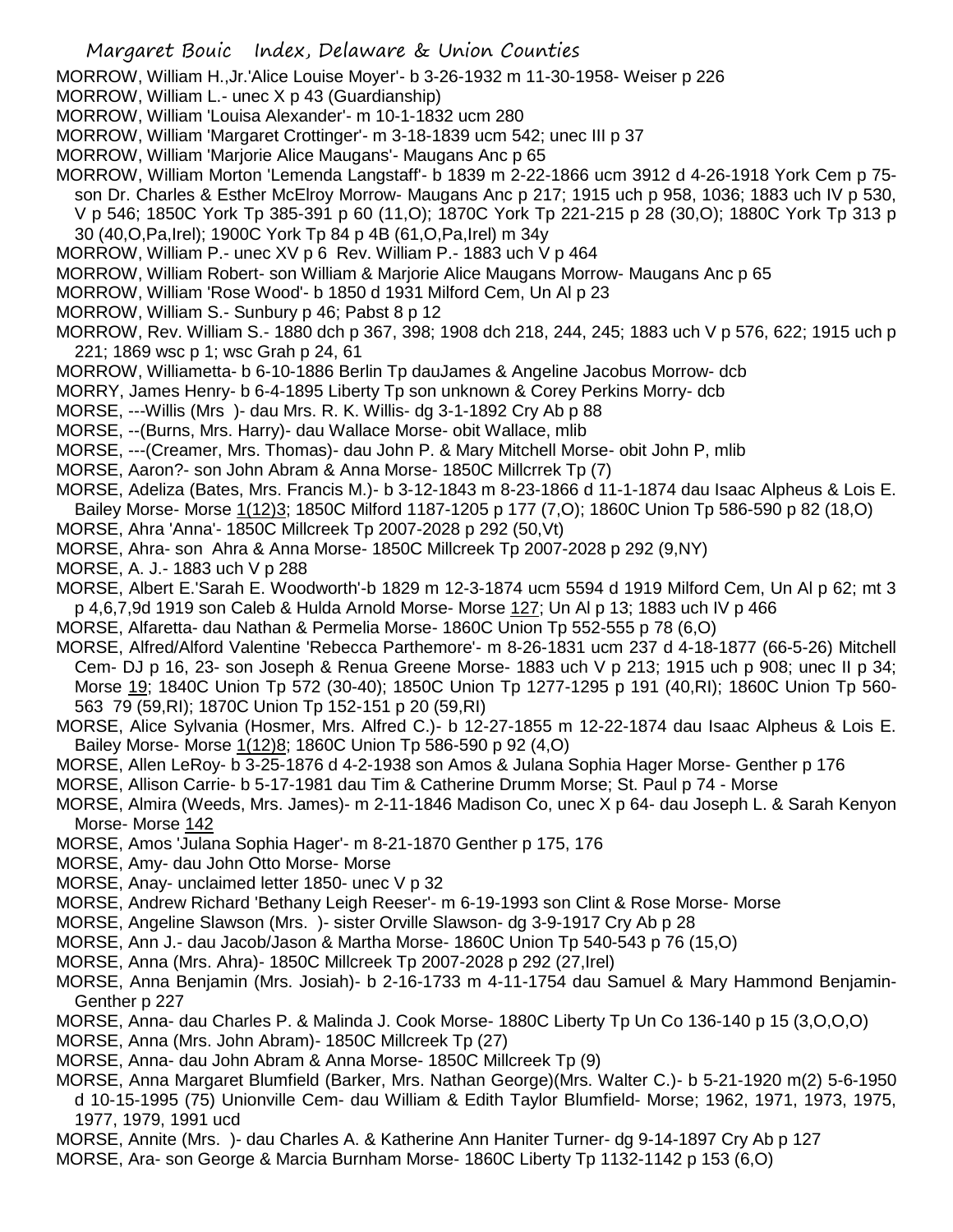MORSE, Archibald- b 1835 son Joseph L. & Sarah Kenyon Morse- Morse 1147

- MORSE, Archibald 'Sarah Bennett''Jane'- b 8-13-1793 RI d 4-11-1866 RI Morse 11;son Joseph & Renua Greene Morse- 1883 uch V p 213; 1915 uch p 908
- MORSE, Arvilla A. Mitchell (Mrs. Jason P/D.)- m 12-10-1872 ucm 5187- dau David & Elizabeth Wingfield Mitchell- dumch p 228; Mitchell 112142
- MORSE, Asenath(Fairfield, Mrs.Jacob)- b 9-11-1806 m 9-5-1824 Madison Co, unec V p 15 d 9-5-1871 dau Joseph & Renua Greene Morse-1915 uch p 908; 1883 uch V p 213
- MORSE, Asenath Fairfield- b 5-9-1844 d 1-19-1865 son William Bates & Mary M. Johnston Morse- Morse 1(11)4
- MORSE, Asop/Eseph 'Jane Butcher'- m 8-1-1849 ucm 1444- 1840C Jerome Tp 1159 (24-36); unec XIII p 20; 1850C Jerome Tp 1826-1847 p 268 (50,Va) black
- MORSE, Augenette- dau Jacob A. & Martha E. Morse- 1850C Union Tp 1314-1332 p 197 (6,O)
- MORSE, Austin Ray 'Mary J. McClimans'- b 7-16-1857 m 2-24-1881 d 12-28-1926 son William Bates & Nancy Morse- Morse 1(11)10
- MORSE, Axion- son Ahra & Anna Morse- 1850C Millcreek Tp 2007-2028 p 292 (7,NY)
- MORSE, Bea (Cook, Mrs. Dean)- dau Walter Morse- Morse
- MORSE, Beatrice (Nicol, Mrs. Paul Frederick)- b 1954 m 9-8-1973 dau Walter C. & Beatrice Williams Morse-Morse; Mitchell 113141633; Rausch (151522); 1962, 1967, 1971, 1973 ucd
- MORSE, Beatrice Williams (Mrs. Walter)- b 1921 d 3-4-1954 (32) Unionville Cem, DJ p 43, 47, interment 3-6- 1954 (32y)-sister Dwight Williams; obit mlib
- MORSE, Benjamin F. (Morss) 1835 men p 38 #116 p 67 Liberty Tp
- MORSE, Benjamin F. 'Dicie Kalklosch'- b 8-31-1881 m 8-23-1911 d 1-17-1972 Greenlawn Cem- son Marion & Mary Jane Joy Morse- Morse; 1949, 1959, 1962 ucd
- MORSE, Benjamin- grandfather of Moses Bixby- delge IV p 24
- MORSE, Bertha- b 5-20-1884 d 1-30-1885 dau Charles P. & Malinda J. Morse- New Millcreek Cem, Liberty Tp, lptw p 21
- MORSE, Bertha (Mrs. Samuel W.)- Morse
- MORSE, Bethany Leigh Reeser (Mrs. Andrew Richard)- m 6-19-1993 dau Skip & Marylee Reeser- Morse
- MORSE, Betsey- heir of Douglas Firman/Farnum- dcw Bk 1 p 20
- MORSE, Betsy (Kanady, Mrs. John)- m 5-30-1824 ucm 74; 1883 uch III p 284; unec II p 14, see Elizabeth
- MORSE, Betty Lou (17m, March 1954) obit Mrs. Walter Morse; obit mlib
- MORSE, Betty Ruth (Billingsley, Mrs. Charles William)- b 8-17-1952 m 4-5-1975 dau Walter Calvin & Beatrice Williams Morse- Morse; 1959, 1962, 1967, 1971 ucd
- MORSE, Beverly (Mrs. )- Morse
- MORSE, Billy Kezerta'Ula Mae Bigham'- b 11-25-1918 m 9-6-1954 son William Cassius & Esther K. Morse-Morse; obit Ruth Lynn, mlib; Mitchell 11214162
- MORSE, Bonnie- dau Beverly Morse- Morse- engaged to Kevin Rees
- MORSE, Brent- b 1974 son Mauri T. & Lori A. Morse- 1975, 1977, 1979 ucd
- MORSE, Bruce E. 'Katie'- b 11-12-1921 m 4-19-1946 Claibourne cem p 98- son Frank & Rilla Benedict Morse-Morse; 1962, 1971, 1973, 1975, 1977, 1979 ucd
- MORSE, Burton 'Katherine'- 1962 ucd
- MORSE, Rev. Caleb,Sr.- 1883 uch V p 680
- MORSE, Caleb A.- son Caleb & Hulda Arnold Morse- Morse 125;
- MORSE, Caleb 'Hulda Arnold'- b 5-5-1795 RI d 1-1872 Madison Co; unec I p 26, V p 12, X p 54; Bible
- MORSE, Caleb-son Joseph & Renua Greene Morse-1883 uch V p 184, 213; 1915 uch p 908
- MORSE, Caleb- adm of James H. Irwin- uccp p 223 JB2 p 323; uccp p 30 adm JB3 p 236; uccp p 32 adm JB3 p 369
- MORSE, Carl E.- d age 90- Morse
- MORSE, Caroline K. (Mrs. W. A.)- d 12-21-1886 (51-10-12) Mitchell Cem, DJ p 16
- MORSE, Caroline Penn (Mrs. Henry)- m12-9-1860 ucm 3110
- MORSE, Cassius William- son John P. & Mary J. Mitchell Morse- dumch p 228
- MORSE, Catherine Sue Drumm (Mrs. Timothy E.)- b 4-14-1952 m 8-14-1976 dau Carl & Luella Rausch Drumm- St. Paul p 74; Morse
- MORSE, Celia (Fenner, Mrs. George)- m 1871 d 12-21-1874 (22-10-1) Milford Cem, Un Al p 15; dau Jason A. & M. E. Morse; 1883 uch V p 247; 1860C Union Tp 540-543 p 76 (8,O); 1870C Union Tp 176=-175 p 21 (18,O), also 152-151 (18,O)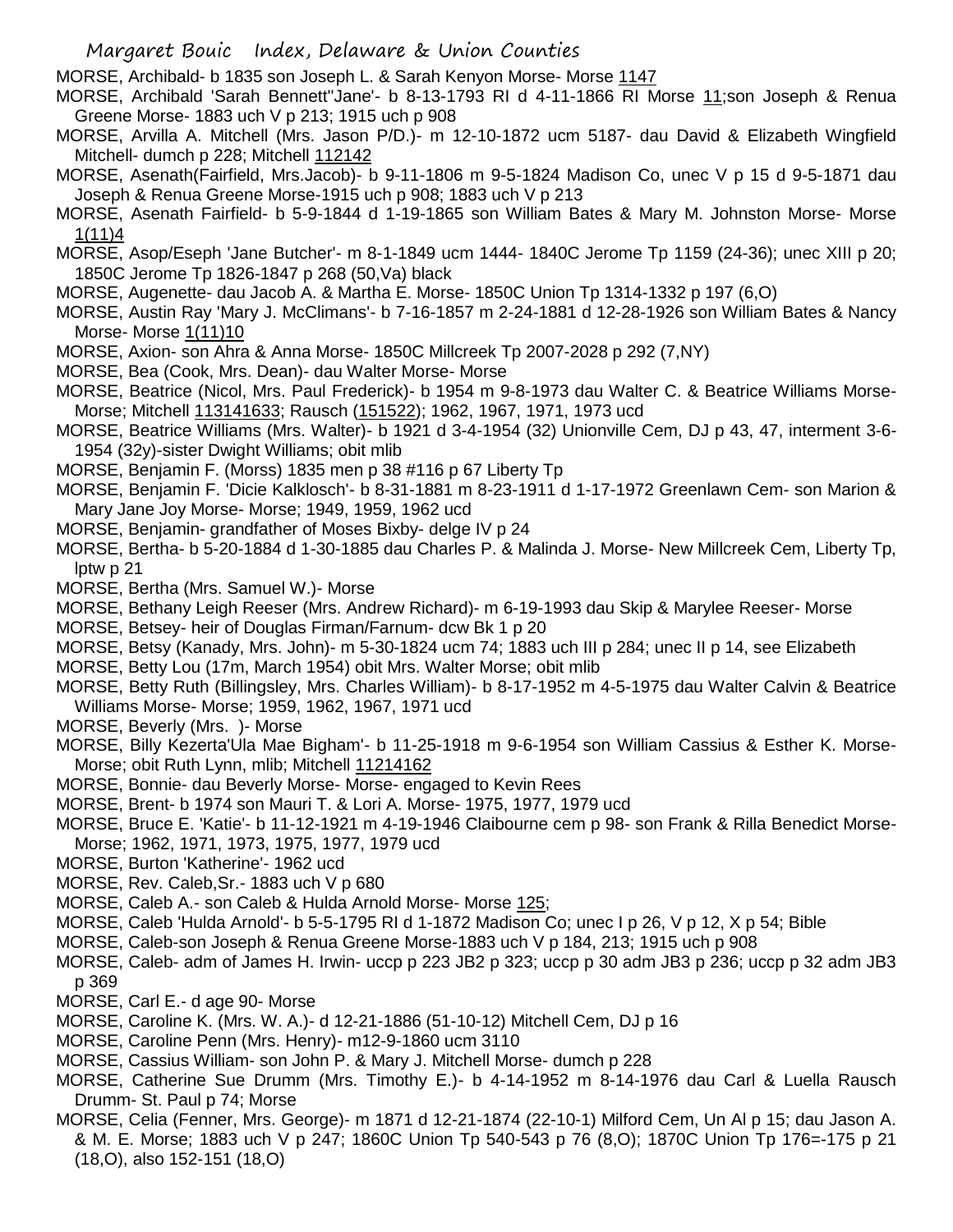MORSE, Chad 'Julia Lagneaux'- m 7-6-1996 son Jake & Martha Morse- Morse

MORSE, Charles- 1915 uch p 492; 1883 uch V p 572, 581

MORSE, Charles A. 'Doris V. Clapham'- b 5-18-1912 d 1-19-1984 (71) Oakdale Cem II p 115 (K-R3-32)- son Frank & Rilla Bendict Morse- Morse

- MORSE, Charles- son Enoch Morse- 1883 uch V p 461
- MORSE, Charles H.- son William Lewis & Virginia F. Tobey Morse- 1880C Liberty Tp Un Cpo 171-175 p 18 (4,O,O,O)
- MORSE, Charles P.'Malinda J. Cook'- b 2-11-1842 m 6-21-1866 ucm 3981 d 2-2-1899 New Millcreek Cem, Liberty Tp, lptw p 21; hjt p 136; 1883 uch IV p 505, 508, V p 404; unec XIV p 39; 1860C Liberty Tp Un Co 1130-1140 p 153 (18,O); 1870C Liberty Tp 76 p 9 (27,O)
- MORSE, Charles P.- b 1-1880 drowned at Ada 4-2-1913 internment 3-29-1913 Mitchell Cem DH p 16, 21- son Ray Green & Flora Paris Morse- Morse; obit mlib; obit Flora, mlib; 1900C Marysville 50-53 p 2B 920,O,O,O)
- MORSE, Charles P. 'Sarah Knight'- b 3-14-1830 m 1-16-1821 d 6-20-1871 New Millcreek Cem, Lib Tp; lptw p 20; 1883 uch V p 411; 1860C Liberty Tp Un Co 1129-1139 p 153 (60,Mass); 1870C Lib Tp 246 p 29 (70,Mass)
- MORSE, Chauncey-son Enoch Morse- 1883 uch V p 461, 171; uccp p 34, sec, JB3 p 3
- MORSE, Christine- unvmec p 24
- MORSE, Christopher- son Enoch Morse- 1883 uch V p 461
- MORSE, Christy Ray (Rogers, Mrs. Daniel)- b 9-25-1955 dau Ray G. & Mary Davis Morse- Morse; unvmec p 22; 1959, 1962, 1967, 1971, 1973 ucd
- MORSE, Clara/Clariet J. (McCloud, Mrs. David)- b 6-14-1835 m 11-16-1870 ucm 4823 d 2-22-1904 Milford Cem Un Al p 34- dau Ray G. & Sarah Parthemour Morse- dumch p 227; 1915 uch p 802, 839, 908; 1883 uch V p 213, 252; Morse 183; 1840C Union Tp 546 (-5); 1850C Union Tp 1291-1309 (15); 1860C Union Tp 548-551 p 77 (24,O); 1870C Union Tp 120-119 p 26 (34,O)
- MORSE, Clifton- son Nathan & Permeia Morse- 1860C Union Tp 552-555 p 78 (2,O)
- MORSE, Clinton 'Rose'- son Nathan & Permelia Morse- 1860C Union Tp 552-555 p 78 (8,O); Morse
- MORSE, Cordelia (Shrader, Mrs. Henry)- dau Joseph L. & Sarah Kenyon Morse- Morse 143
- MORSE, Dr. D. A.- moved to Dayton- unec VIII p 30
- MORSE, Dallas Michael- son Roy Saum & Evelyn Fern Dever Morse- ped 1#25; unec III p 36, IV p 2, VIII p 25; researching Bates, Johns, Ricek unec VI p 14
- MORSE, David Mitchell- b 1922 son Frank P. & Florence Nonemaher Morse- Mitchell 11214234
- MORSE, David Silvres- b2-13-1840 d 1-23-1863 son William Bates & Mary M. johnston Morse- Morse 1(11)2

MORSE, Debra Lee (Coy, Mrs. Robert Harley)- b 1952 m 6-6-1970 dau Ray G. & Mary Davis Morse- Morse; 1959 (7), 1962, 1967 ucd

- MORSE, Delia (Hamilton, Mrs. Alexander)- 1883 uch V p 677
- MORSE, Delilah- dau Enoch Morse- 1883 uch V p 461; 1840C Allen Tp 766 (15-20); 1850C Allen Tp 1420- 1438 p 212 (26,NY)
- MORSE, Della Minerva- bd 1872 dau Amos & Julana Sophia Hager Morse- Genther p 176
- MORSE, Denise Louise (Ryan, Mrs. Richard John)- b 1963 m 8-13-1988 dau Kermit Nelson,Jr. & Ruth Anne Shirk Morse- Morse 1214113; 1967, 1971, 1973, 1977, 1979, 1981, 1983 ucd
- MORSE, Dicie/Dixie Kalklosch (Mrs. Benjamin F.)- m 8-23-1911 d 6-8-1971- Morse; 1949, 1959, 1962, 1971 ucd
- MORSE, Dixie J. (Mrs. Mauri R.)- 1971, 1973 ucd
- MORSE, Doris V. Clapham (Mrs. Charles A.)- b 1914 Oakdale Cem II p 115 (K-R3-32); Morse
- MORSE, Dorkes L.- dau George & Marcia Burnham Morse- 1860C Liberty Tp Un C0 1132-1142 p 154 (2,O)
- MORSE, Dorothy (Mrs. )- Morse
- MORSE, Dorothy M. (Davis, Mrs. Robert Harold)- b 5-27-1908 m 6-6-1932 d 6-22-1989 (81) bur Cedar Point Cem, Pasco- dau George Nelson & Mabel Burns Geyer Morse- Morse; 1915 uch p 909
- MORSE, Easter Keyes (Mrs. Joseph)- m 10-19-1826 Madison Co, unec V p 27
- MORSE, Ebinezer- d 5-5-1870 (2m) Liberty Tp Cel Co- dcdeaths
- MORSE, Edna (Grabensteder, Mrs. )- dau Carl E. Morse- Morse
- MORSE, Edward H.- son Jacob A. & Martha E. Morse- 1850C Union Tp 1314-1332 p 197 (8,O); 1860C Union Tp 540-543 p 76 (18,O)
- MORSE, E. G.- Un Al p 82
- MORSE, E. H.- 1883 uch IV p 458
- MORSE, Elaine (Hunley, Mrs. Arthur L.)-m 12-30-1962 dau Charles A. & Doris V. Clapham Morse- Morse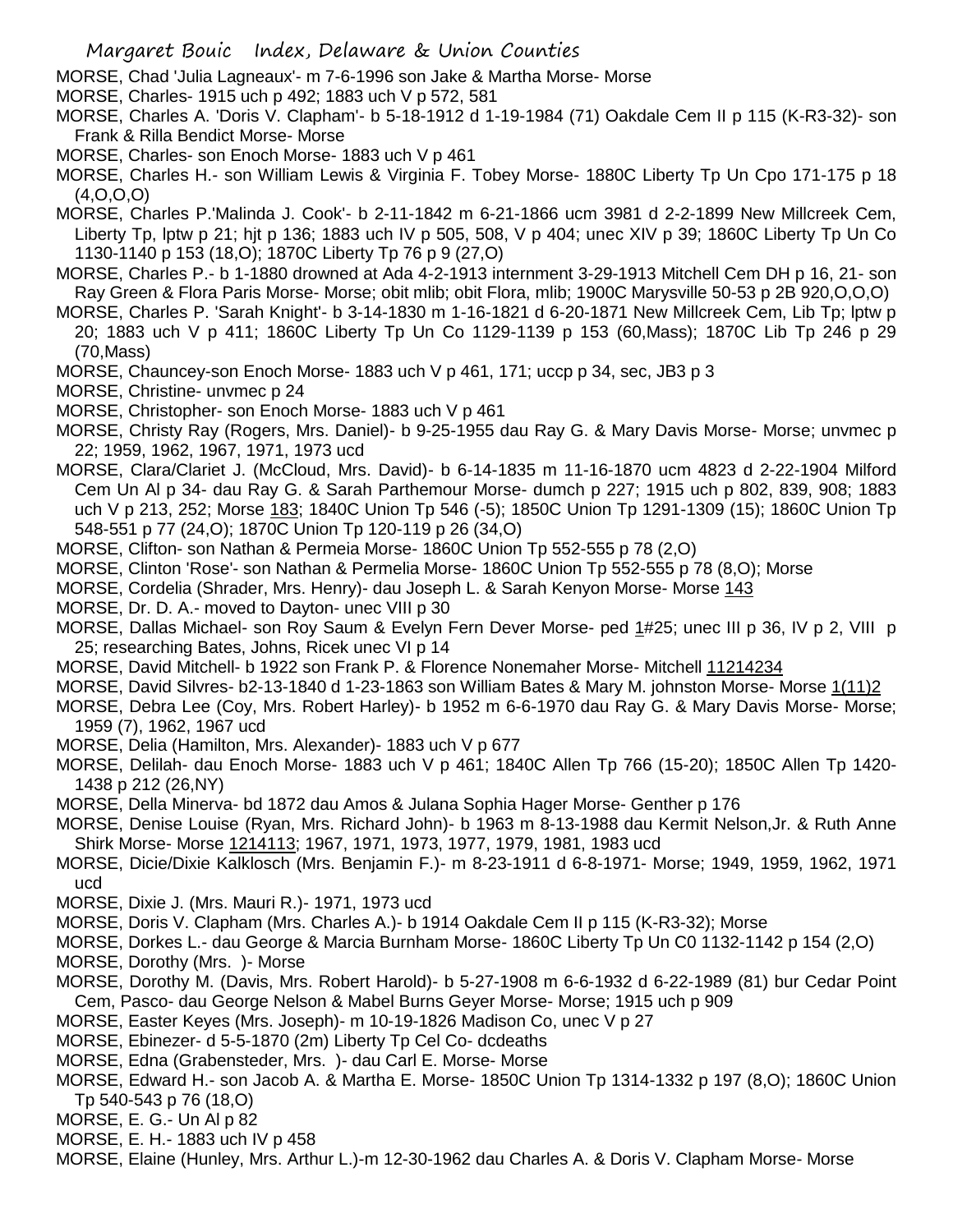MORSE, Eliza 'Sarah J.'- b 1844 d 1879 Milford Cem, Un Al p 37

- MORSE, Elizabeth (Kennedy, Mrs. John)(Williams, Mrs. Ralson)- b 7-7-1797 m 1825 d 7-14-1882/3 (85) dau Joseph Jr. & Renua Greene Morse- Morse 13; 1883 uch V p 213; dumch p 125; 1915 uch p 908
- MORSE, Elizabeth "Lizzie" Taylor (Mrs. Joseph J.)- b 7-1838 m 1872 da J. S. Taylor- 1883 uch V p 253; 1900C Marysville 3rd ward 82-87 p 3B (61,O,Me,Can(Fr)) m 28y, 2 ch, 1 living
- MORSE, Elizabeth (Mrs. Thomas H.)- 1880C Richwood 260-276 p 24 (57,O,Md,O)
- MORSE, Elizabeth (Weaver, Mrs. John)- m 10-22-1836 Madison Co, unec VIII p 67
- MORSE, Ella May Smith (Mrs. Will L.)- 1-3-1883 m 6-17-1903 d 6-1-1959 (76) dau Fred A. & Winnie L. Standish Smith- obit Ella May, mlib
- MORSE, Ella Rice (Mrs. Wallace)- b 1869 d 1916 Milford Cem, Un Al p 37- dau Elias & Sarah Jane Mitchell Rice- Mitchell 1121332; Morse
- MORSE, Elmyra Glenn (Mrs. William H. h.)- b 1861 d 1940 dau Daniel & Anna Eliza Hill Glenn- ped Dallas Morse #25 15
- MORSE, Elvira(January, Mrs. Huston)- m 7-4-1849 ucm 1433 d 1-1-1871 dau Charles P. & Sarah Knight Morse- 1883 uch V p 411, 581; unec VII p 46, XIII p 19, XIV p 39
- MORSE, Emily Beal (Mrs. Heber)- Morse(1(12)6)
- MORSE, Emma Jane Dusenberry (Mrs. Heer)- Morse (1(12)6)
- MORSE, Emma Lou- d 11-22-1959 (71) bur Findley- dau Gustavis & Josephine Keyes Morse- Morse; obit, mlib
- MORSE, Emma Lucy (Whitney, Mrs. Calvin)- m 1818 ped Russell Currier Sage #307; unec XI p 44
- MORSE, Enoch- 1883 uch V p 458, 461, 468; 1840C Allen Tp 766 p 35 (60-70); 1850C Allen Tp 1420-1438 p 212 (72,Mass); uccp p 24, appr JB2 p 358; unec X p 14
- MORSE, Enoch- son Enoch Morse- 1883 uch V p 461
- MORSE, Ernest- son Gustavis & Josephine Keyes Morse- Morse; obit Emma Lou, mlib
- MORSE, Esther Kezerta (Mrs. William G.)- b 1870 d 1964 interment 4-4-1864 Unionville Cem DJ p 39, 48- dau Clay & Alice Merrott Kezerta- 1915 uch p 803; Mitchell (1121416); unvmec p 28; 1959, 1962 ucd
- MORSE, Etta -dau Charles P. & Malinda J. Cook Morse- 1880C Liberty Tp Un Co 136-140 p 15 (8,O,O,O)
- MORSE, Evelyn Fern Deven (Mrs. LeRoy Saum)- b 1908 dau Andrew Jackson & Goldie Ethel Berger- unec III p 36; ped Dallas Morse #25 3
- MORSE, Fidelia (Mrs. George)- 1860C Union Tp 553-556 p 78 (26,Mass)
- MORSE, Fletcher- lived with A. V. & Rebecca Morse- 1870C Union Tp 152-151 p 20 (16,O)
- MORSE, Flora Mildred Paris (Mrs. Ray Green, Jr.)- b 9-5-1855 m 10-4-1876 ucm 4945 d 5-26-1946 (90), interment 5-28-1946 Mitchell Cem DJ p 16, 22; obit, mlib; Morse; obit Ray Green, mlib; 1900C Marysville 3rd ward 50-53 p 2B (44,O,O,O) m 23y, 4 ch, 2 living
- MORSE, Florence Sweetser (Mrs.Francis)- death, dg 9-29-1914, Cry Ab p 151- dau Chrles & Ann Sweetserdg 3-8-1883 Cry Ab p 80
- MORSE, Florence Taylor (Mrs. Herbert D.)- b 9-1-1912 Oakdale Cem II p 76 (H-R10-12); obit mlib; Genther p a12
- MORSE, Frank Preston- b 1917 son Frank P. & Florence Nonemaker Morse- Mitchell 112114233
- MORSE, Frank 'Rilla Benedict'- Morse
- MORSE, Franklin- son John Abram & Anna Morse- 1850C Millcreek Tp (5)
- MORSE, Fred- son Will L. & Ella May Smith Morse- obit Ella May, mlib
- MORSE, George- 1870C Brown Tp p 248 (48\*)
- MORSE, Rev. George- 1883 uch V p 397; unec XV p 40
- MORSE, George- 1850C Union Tp 1287-1304 p 193 (20,Vt)
- MORSE, George 'Fidelia'- 1860C Union Tp 553-556 p 78 (34,O)
- MORSE, George F. 'Nina B. McCloud'- m 10-7-1875 ucm 5743; mt 3 p 17
- MORSE, George G. F. 'Rosa McCloud'- dumch p 177, 354; unec XIV p 6
- MORSE, George K.- son Caleb & Hulda Arnold Morse- Morse 129
- MORSE, George 'Marcia Burnham'- m 4-14-1853 ucm 1948; unec IV p 10, XV p 39; 1883 uch V p 177
- MORSE, George Nelson 'Mary McDowell'- b 1-3-1833 m 1-10-1867 ucm 4122 d 9-30-1874, Mitchell Cem, DJ p 16 son Ray G. & Sarah Parthemor Morse- Morse 182; dumch p 227; 1915 uch p 802, 908; mt 3 p 21883 uch V p 177; 1860C Liberty Tp Un Co 1132-1142 p 153 (30,Vt); unec IV p 10, VIII p 10, XV p 39
- MORSE, George Nelson 'Mabel Berne Geyer'- b 9-14-1872 m 3-28-1904 d 9-9-1956 interment 8-12-1956 Mitchell Cem p 17, 22- son John Parthemore & Mary Jane Mitchell Morse- obit John B.,mlib; dumch p 228; 1915 uch p 802, 907; Mitchell 1121411; ped Lois Ruth Morse Barr 4; unec XV p 81; 1900C Union Tp 3 p 1A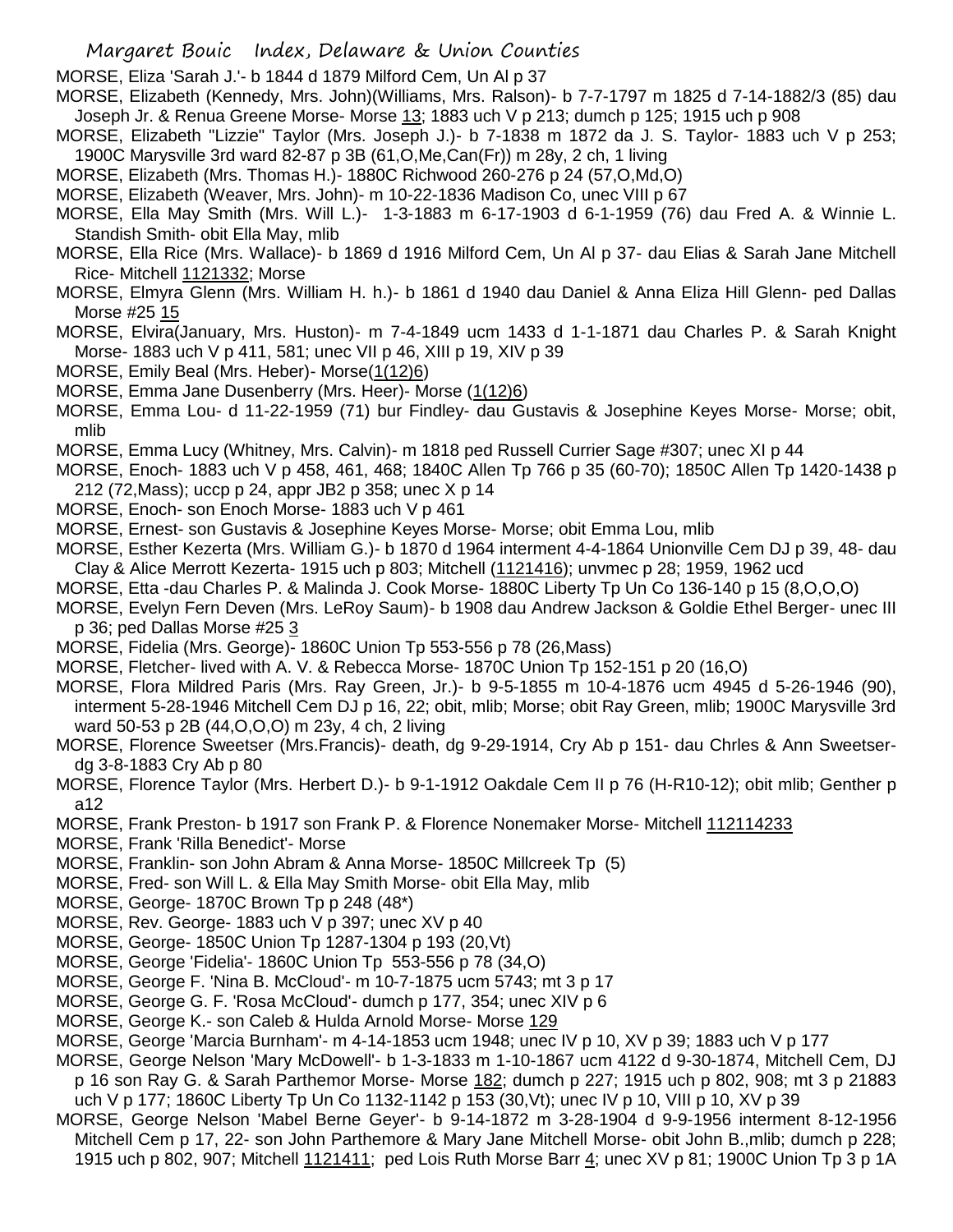(27,O,O,O)

- MORSE, George T.-son Jason/Jacob & Martha Morse- 1860C Union Tp 40-542 p 76 (6,O)
- MORSE, George Wilson- interment 6-18-1907 Mitchell Cem, DJ p 24
- MORSE, Gerald L. 'Laura E.'- 1977, 1979 ucd
- MORSE, Grace- dau Frank & Rilla Benedict Morse- Morse
- MORSE, Grace (Hopkins, Mrs. Carl L.)- dau Carl E. Morse- Morse
- MORSE, Gustavis 'Josephine Keyes'-Morse; obit Emma Lou,mlib
- MORSE, ---(Watson, Mrs. A. C.)- dau Gustavis & Josephine Keyes Morse- obit Emma Lou, mlib
- MORSE, ---(Diltz, Mrs. Elmer)- dau Gustavis & Josephine Keyes Morse- obit Emma Lou, mlib
- MORSE, Hallie- d 9-21-1949 Union Cem, obit mlib; cousin of Lulu Morse
- MORSE, Hannah Phillips (Mrs. Joseph)- dcc Helen Wornstaff Kern 773
- MORSE, Harriet- d 10-22-1833 (10d) dau A.V. & R. Mitchell Cem, DJ p 16
- MORSE, Harriet (Crary, Mrs. Ebenezer W.)- 1883 uch V p 475
- MORSE, Harriet- dau Enoch Morse- 1883 uch V p 461
- MORSE, Harriet Josephine (Hickman, Mrs. Richard T.)- b 10-9-1852 m 10-1-1872 d 3-26-1934 dau Isaac Alpheus & Lois E. Bailey Morse- Morse 1(12)7; 1860C Union Tp 586-590 p 82 (7,O)
- MORSE, Harriette (Toulton, Mrs. )- dau Gustavis & Josephine Keyes Morse- obit Emma Lou, mlib
- MORSE, Heber 'Emily Beal''Emma Jane Dusenberry'- b 7-20-1850 d 4-1-1934 son Isaac Alpheus & Lois E. Bailey Morse- Morse 1(12)6; 1860C Union Tp 585-584 p 92 (9,O)
- MORSE, Helen (Burns, Mrs. Harry Gottlieb)- b 7-23-1895 m 3-7-1916 d 10-22-1982 (87) bur Cal. dau Wallace & Ella Rice Morse- Morse; St. Paul p 21
- MORSE, Henry- mt 11-28-1855, 5-6-1857, 6-27-1857
- MORSE, Henry- d 4-29-1909 New Millcreek Cem, Liberty tp, lptw p 20; 1860C Liberty Tp Un Co 1130-1140 p 153 (38,Vt)- father-in-law of Dav & Mary Skidmore
- MORSE, Henry 'Caroline Penn'- m 12-9-1860 ucm 3110
- MORSE, Henry 'Martha January'- 10-13-1825 m 3-18-1851 son Charels P. & Sarah Knight Morse- 1883 uch V p 411; 1870C Liberty Tp Un Co 246 (44,Vt); 1880C Lib Tp 54-55 p 6 (54,Vt.Mass.?); 1900C Liberty Tp 32 (64, Vt. Mass,Vt)
- MORSE, Herbert D. 'Florence Taylor'- b 1910 Oakdale Cem II p 76 (H-R10-12) Genther p a12
- MORSE, Herbert- son Frank & Rilla Benedict Morse- Morse
- MORSE, Hulda Arnold (Mrs. Caleb)- Morse (12)
- MORSE, Huldah A. (Cochran, Mrs. )- dau Caleb & Hulda Arnold Morse- Morse 128; unec I p 26, V p 12
- MORSE, I.- unclaimed letter 1842; unec XII p 21
- MORSE, Rev. Intrepid 'Mary'- m 7-12-1822; dcga p 6, Del Pat & Fr Chronicle 7-10-1822
- MORSE, Ira- d 11-8-1855 1883 uch V p 581; mt 11-28-1855, 1-23-1856, 5-6-1857, 6-27-1857; unec XIV p 39 MORSE, Mrs. Ira- 1883 uch V p 581; unec XIV p 39
- MORSE, Isaac Alpheus 'Lois E. Bailey'- b 3-22-1819 m 8-26-1838 Madison Co d 7-25-1907 son Joseph Jr. & Renua Greene Morse- Morse 1(12); ped Maxine Lombard White #2; unec II p 29; 1883 uch IV p 435, V p p 197; unec IX p 6; 1840C Allen Tp 720 (20-30); 1850C Milford Center 1187-1205 p 177 (31,O); 1860C Union
- Tp 586-590 p 82 (42,O)
- MORSE, Isaac C. 'Susan Cheney'- b 1828 m 9-5-1852 d 11-30-1864,Tenn son Caleb & Hulda Arnold Morse-Morse 126
- MORSE, Isaac- son Joseph & Renua Greene Morse- 1883 uch V p 213; 1915 uch p 278, 908
- MORSE, Jacen- 1870C Union Tp 175-174 p 21 (19,O) lived with Peter & Martha Bland
- MORSE, Jacob A. 'Martha E.'- Un Al p 15; 1915 uch p 266; 1850C Union Tp 1314-1332 p 197 (34,RI)
- MORSE, Jacob- b 1830 son Joseph L. & Sarah Kenyon Morse- Morse 146
- MORSE, Jake 'Martha'- Morse
- MORSE, Jamie- dau John Otto Morse- Morse
- MORSE, Jana Desbach (Mrs. Kermit,III)- Morse
- MORSE, Jane (Mrs. Archabald)- b c 1823; Morse (11)
- MORSE, Jane dau Asop Morse- 1850C Jerome Tp 1826-1847 p 268 (20,Va,), black
- MORSE, Jane Butcher (Mrs. Eseph) m 8-1-1849 ucm 1444; unec XIII p 20
- MORSE, Jane (Frantz, mrs. Wm)- b 1837 dau Joseph L. & Sarah Kenyon Morse- Morse 148
- MORSE, Jane (Gamble, Mrs. Clarence)- dau George Nelson & Mabel Burns Geyer Morse- Morse; unvmec p 10. 17, 35
- MORSE, Jane M.- 1870C Delaware Town p 326 (64)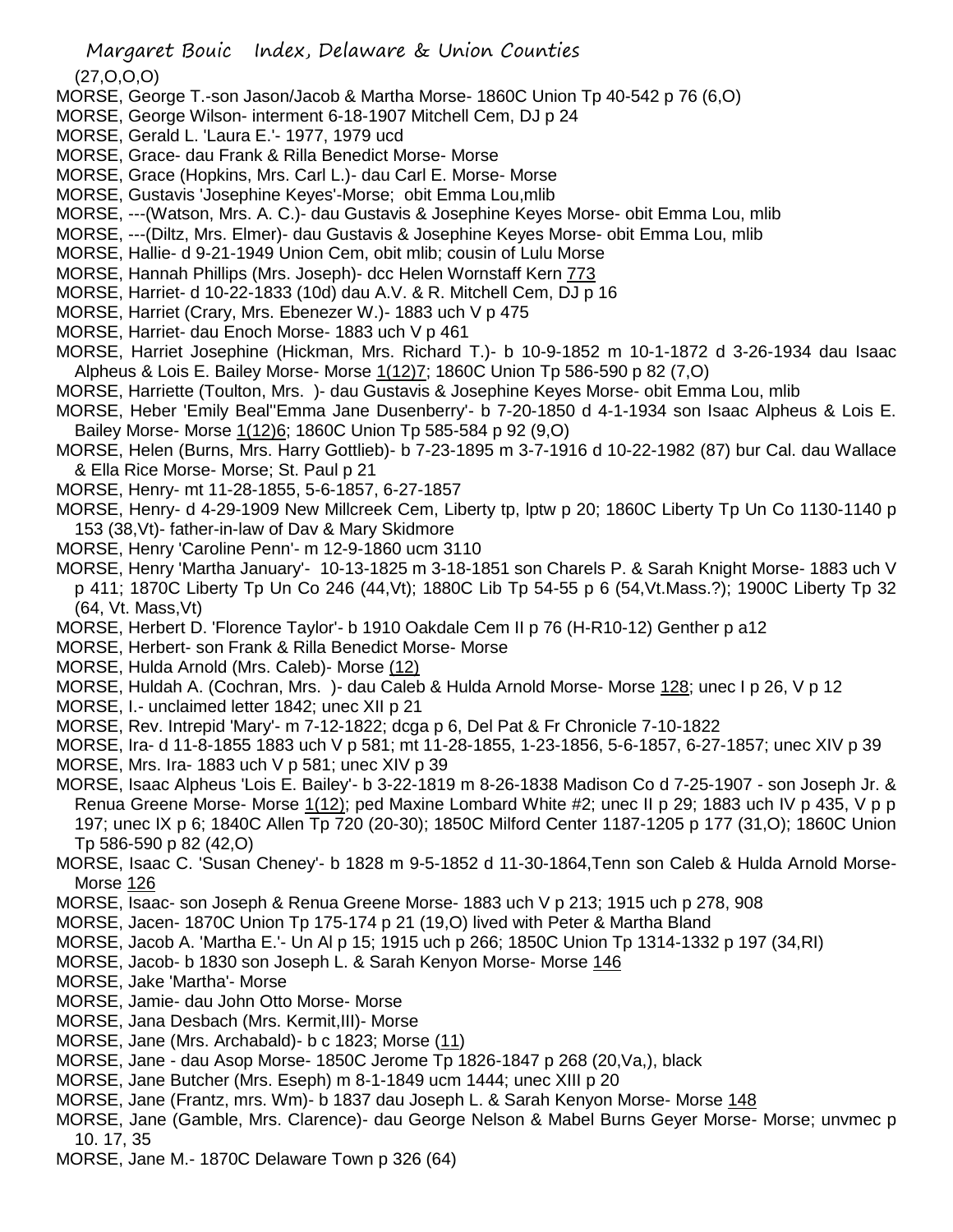MORSE, Jane Preston- b 1915 du Rank P. & Florence Nonemaker Morse- Mitchell 11214232

- MORSE, Janet Lynn- b 5-5-1964 dau Billy Kezerta & Ula Mae Bigham Morse- Morse 112141623
- MORSE, Jason- 1883 uch V p 247; mt 1-27-1858
- MORSE, Jason A. 'Martha Collins'- b 1816 RI m 10-23-1839 ucm 587; unec III p 38 son Caleb & Hulda Arnold Morse- Morse 121
- MORSE, Jason A. 'Margaret Collins'- m 10-23-1839 ucm 587
- MORSE, Jason- son Jason/Jacob & Martha Morse- 1860C Union Tp 540-543 p 76 (9,O)
- MORSE, Jason P. 'Arvilla A. Mitchell'- m 12-10-1872 ucm 5187
- MORSE, Jason- b 1986 son Patrick J. & Marilyn M. Morse- 1991 ucd
- MORSE, J. D.- dumch p 228
- MORSE, Jerry 'Lora'- 1975 ucd
- MORSE, Jillian Michele- b 4-12-1982- dau Patrick & Marilyn Morse- Morse; 1991 ucd
- MORSE, J. L.- Un Al p 82
- MORSE, Joe- son George Nelson Morse- Morse
- MORSE, Joe P. 'Elizabeth'- 1977, 1979 ucd

MORSE, Joe Parthemore 'Minnie Lillia Clara Burns'-b 6-26-1917/9 m 3-6-1939 Mitchell Cem, DJ p 16; Rausch (11414) II p 271, III p 284; son George Nelson & Mabel Burns Geyer Morse- Morse; ped Lois Ruth Morse Barr 2; St. Paul p 19, 87; unec XV p 81; 1959, 1962, 1967, 1971, 1973, 1975, 1981, 1983 ucd

- MORSE, John- 1883 uch IV p 535, V p 197
- MORSE, John Abram 'Anna'- 1850C Millcrrek Tp (50)
- MORSE, John Clair- b 10-1-1914 d 12-10-1917 Unionville Cem Un Al p 23, 39, 46, interment 12-13-1917 son William Cassius & Esther Kezerta Morse- 1915 uch p 803; Mitchell 11214161
- MORSE, Dr. John M. 'Vaughn Zeigler'- b 5-4-1882 m 6-28-1905 d 6-16-1961 Milford Cem, Un Al p 49- son John W/P. & Mary Mitchell Morse- Morse; 1915 uch p 802, 908; obit Mary obit John P, mlib; 1900C Union Tp 3 p 1(18,O,O,O); 1959, 1962 ucd
- MORSE, John Parthemore 'Mary J. Mitchell'- b 12-28-1839 m 11-29-1871 ucm 5018 d 1-20-1913 Mitchell Cem DJ p 17, 21, 23- son Ray Greene & Sarah Parthemore Morse- dumch p 226, picture 227; 1915 uch p 802, 907. 938; 1883 uch V p 213; Morse 185; ped Lois Ruth Morse Barr 8; unec XV p 81; 1850C Union Tp 1291-1309 p 193 (11,O); 1860C Union Tp 548-551 p 77 (20.O)
- MORSE, John Otto d 9-11-1983 (37) Green Mound Cem- son Dorothy Morse- Morse
- MORSE, John W. 'Mary Mitchell'- Morse
- MORSE, Jonathan- son John Otto Morse- Morse
- MORSE, Joseph- dumch p 215, 226; 1883 uch IV p 492, V p 188, 197, 198
- MORSE, Joseph- d 11-7-1845 (70y5m) Hathaway Cem, Un Al p 82; 1840C Union Tp 575 (60-70); uccp p 4 appr; will Book p 236 (CP p 20) p 32 JB3 p 369
- MORSE, Joseph 'Easther Keyes'- m 10-19-1826 Madison Co, unec V p 27
- MORSE, Joseph 'Elizabeth Taylor'- b 4-1837 m 3-20-1872 d 1-10-1917 son Ray Green & Sarah Parthemor Morse- obit mlib; obit John P. mlib; dumch p 277; 1883 uch V p 213, 253; 1915 uch p 802, 908; unec III p 48; Morse 184; 1850C Union Tp 1291-1309 p 193 (13,O); 1860C Union Tp 548- 551 p 7 (22,O); 1870C Union Tp 120-119 p 16 (32,O); 1900C Marysville 3rd ward 82-87 p 3B (63,O,RI,Pa) m 28y
- MORSE, Joseph 'Hannah Phillips'- b 1615 m 1638 son Samuel Morse- dcc Helen Wornstaff Kern 772
- MORSE, Joseph Henry 'Mary Elizabeth Leeds'- b 12-8-1845 m 3-1-1871 1850C Milford 1187-1205 p 177 (4,O); 1860C Union Tp 586-590 p 82 (14,O)
- MORSE, Joseph-b 1848 son Joseph L. & Maria Selsor Morse- Morse 14(10)
- MORSE, Joseph L. 'Sarah Kenyon''Maria Selsor'- b 1-18-1800 RI d 2-1882 son Joseph,Jr & Renuah Greene Morse- Morse 14; 1915 uch p 908; 1883 uch V p 213; ped Dallas Morse 25 16; ped Ruth Bigelow Stewart #13 22; unec III p 89, delge II p 26; 1820C Union Tp
- MORSE, Joseph 'Lydia'- Un Al p 81
- MORSE, Joseph 'Priscilla Colburn'- m 11-12-1668 son Joseph & Hannah Phillips Morse- dcc Helen Wornstaff Kern 386
- MORSE, Joseph 'Renua Greene'- b 1775 d 1845 -1883 uch V p 212; unec I p 21, III p 36, XIV p 27; Morse 1; ped Dallas Michael Morse # 25 16; 1830C Milford 224 p 228 (40-50)
- MORSE, Joseph R. G.- b 1854 RI son Archabald & Jane Morse- Morse 113
- MORSE, Joseph W.- son Carl E. Morse- Morse
- MORSE, Josephine Keyes (Mrs. Gustavis)- Morse; obit Emma Lou, mlib
- MORSE, Josiah 'Anna Benjamin'- m 4-11-1754 Genther p 227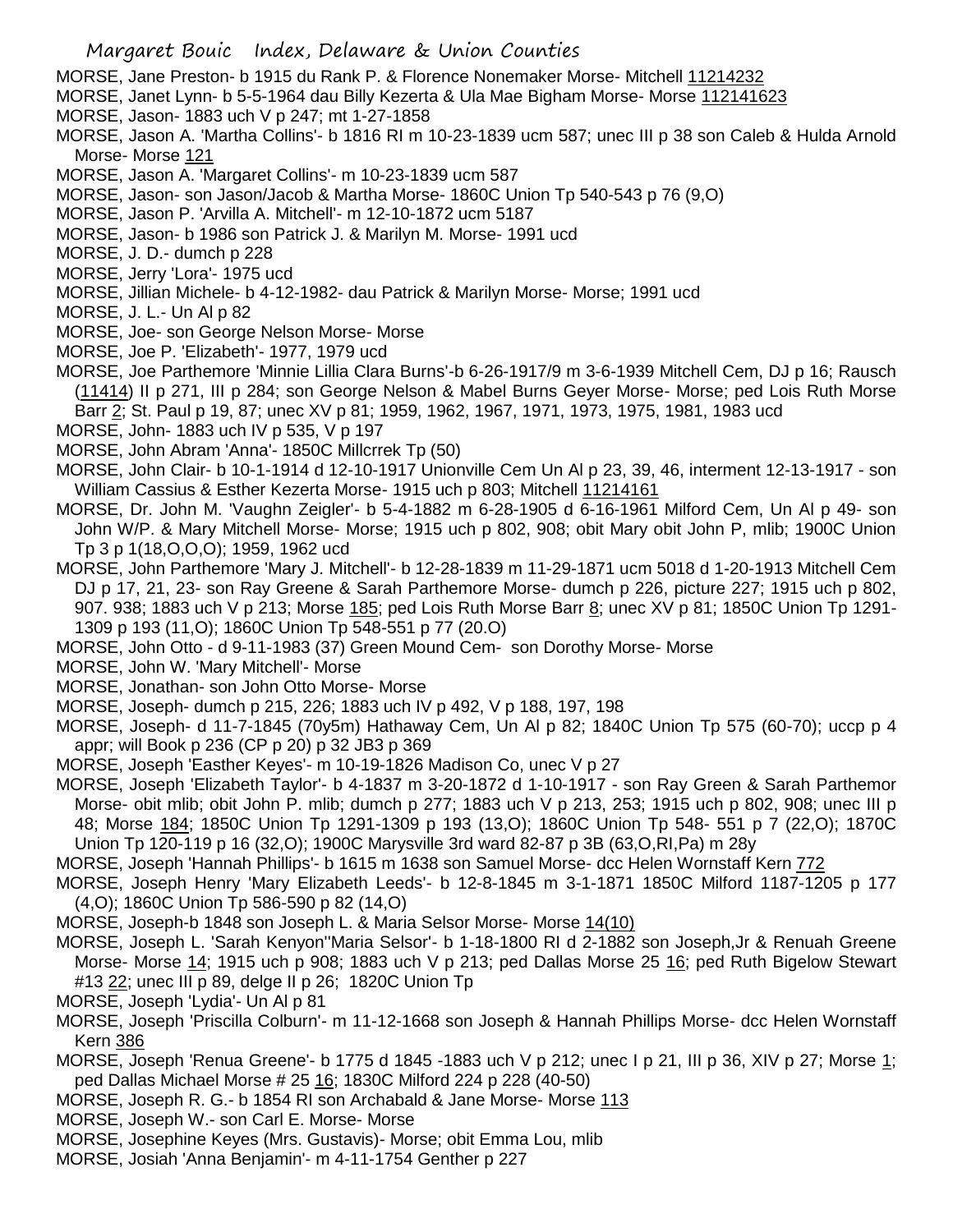MORSE, J. P.- 1883 uch IV p 494

- MORSE, Julana Sophia Hager (Mrs. Amos)- b 5-11-1849 m 8-21-1870 d 4-1-1925 dau Samuel King & Clarissa Hunt Hager- Genther p 175, 176
- MORSE, Julia- dau Enoch Morse- 1883 uch V p 461
- MORSE, Julia Lagneaux (Mrs. Chad)- m 7-6-1996 dau Vic & Rita Lagneaux- Morse
- MORSE, Katherine (Inbody, Mrs. )- dau Dorothy Morse- Morse
- MORSE, Katherine D."Katie" (Mrs. Bruce E.)- b 2-3-1925 m 4-19-1946 Claibourne Cem p 99; Morse; 1962, 1967, 1971, 1973, 1975, 1977, 1979
- MORSE, Kermit, III'Jana Desbach'- b 4-19-1958 son Kermit,Jr. & Ruth Anne Shirk Morse- Morse; Mitchell; 959, 1962, 1967, 1971, 1973, 1977, 1979 ucd
- MORSE, Kermit N. Jr.'Ruth Ann Shirk'- m 6-16-1956 DJ p 24 -son Kermit Nelson & Verneda Schneider Morse-Morse 12141111; 1949, 1959, 1962, 167, 1971, 1973, 1975, 1977, 1979, 1981, 1983, 1991 ucd
- MORSE, Kermit,Sr. 'Verneda Schneider'- b 1-12-1905 m 4-29-1929 d 4-27-1993 (88) Mitchell Cem- son George Nelson & Mable Burns Geyer Morse- Morse; Mitchell 214111; 1915 uch p 909; 1949, 1962, 1967, 1971, 1973, 1975, 1977, 1979, 1981, 1983 ucd

MORSE, L. A. P.- Un Al p 82

- MORSE, Larry E.- b 1944 Oakdale Cem II p 115 (K-R3-32)- son Charles A. & Doris V. Clapham Morse- Morse
- MORSE, Laura E. (Mrs. Gerald L.)- 1977, 1979 ucd
- MORSE, Lawrence E. 'Patty Bendler'- b 5-7-1926 m 5-10-1953 d 5-24-1991 (64) Claibourne Cem- son Benjamin F. & Dicie Kalklosch Morse- Morse; 1949, 1959, 1967, 1971 ucd
- MORSE, Lawrence son Frank & Rilla Benedict Morse- Morse
- MORSE, Rev. L. B.- 1915 uch p 233; 1883 uch V p 575
- MORSE, Lena Clariet (Robb, Mrs. Samuel Porter)- b 12-2-1864 m 12-1-1881 dau William Bates & Nancy Garton Morse- Morse 1(11)(11)
- MORSE, Leota- dau Ray G. & Flora Paris Morse- obit Flora, mlib
- MORSE, LeRoy Saum 'Evelyn Fern Dever'- b 1899 d 1970 son William H. H. & Elmyra Glenn Morse- ped Dallas Morse  $#25$   $12$ ; unec III p 36
- MORSE, Lewis- d 9-15-1852 age 18 years; mt 9-25-1852
- MORSE, Francis Lewis 'Matilda Ellen Hickman'- son Isaac & Lois Morse- Morse 1(12)5; 1850C Milford 1187- 1205 p 177 (2,O); 1860C Union Tp 586-590 p 82 (12,O)
- MORSE, Rev. L. D.- dg 11-25-1913 Cry Ab p 72
- MORSE, Linda Meyer (Mezger, Mrs. )(Mrs. William)- m(2) 5-6-1977 dau Hilbert H. & Helen Meyer-Morse(112141634)
- MORSE, Lisa- 1975 dau Gerald L. & Laura E. Morse- 1975, 1977, 1979 ucd
- MORSE, Lois E. Bailey (Mrs. Isaac A,)- b 1818 d 1896 Morse (1(12)); ped Maxine Lombard White #2 23; unec II p 29; 1840C Allen Tp 20 (20-30); 1850C Milford 1187-1205 p 177 (32,O); 1860C Union Tp 586-590 p 82 (43,O)
- MORSE, Lois Ruth (Barr, Mrs. Ross Alvin)- b 6-28-1941 m 8-4-1979 dau Joe & Minnie Lillie Clara Burns Morse- Rausch 144141 III p 284; ped 1; unec XIV p 81; St. Paul p 19, 87; 1959, 1962 ucd
- MORSE, Lora (Mrs. Jerry)- 1975 ucd
- MORSE, Lori A. (Mrs. Mauri R.) 1975, 1977, 1979 ucd
- MORSE, Lori (Brennan, Mrs. Michael)- b 11-18-1957 dau Ray Geyer & Mary Davis Morse- Morse; 1962,1967, 1971, 1973, 1975 ucd; unvmec p 22
- MORSE, Louise B.- dau Will L. & Ella May Smith Morse- obit Ella May, mlib
- MORSE, ---(Gentis, Mrs. Milford)- dau Will L. & Ella May Smith Morse- obit Ella May, mlib
- MORSE, Lucetta (Bidwell,Mrs. Joseph)- b 1839 d 1868 dau Isaac A. & Lois Bailey Morse- ped Maxine Lombard White 11; unec II p 29; ped Nina Alice Rausch Boerger #3 27; unec II p 38
- MORSE, Lucillia J. (Bidwell, Mrs. Joseph)- m 11-1859 dau Isaac Alpheus & Lois E. Bailey Morse- Morse 1(12)1
- MORSE, Lucretta J. (Bidwell, Mrs. Joseph)- lic 11-8-1859 ucm 2952; unec II p 54
- MORSE, Luie G.- d 8-10-1878 (1-1-6) ch of Albert E. & Sarah E. Milford Cem, Un Al p 13, 62
- MORSE, -infant son of Albert E. & Sarah E d 8-11-1879 Milford Cem, Un Al p 13, 62
- MORSE, Lukas Andrew- b 6-19-1996 son Andrew & Bethany Lee Reeser Morse- Morse
- MORSE, Lulu Belle- b 7-10-1883 d 1-30-1986 (102) Mitchell Cem- twin dau Ray Green & Flora Paris Morse-Morse; obit Charles, obit Flora, obit Hallie, obit Ray Green,Jr.,mlib; 1900C Marysville 3rd ward 50-53 p 2B  $(16, 0, 0, 0)$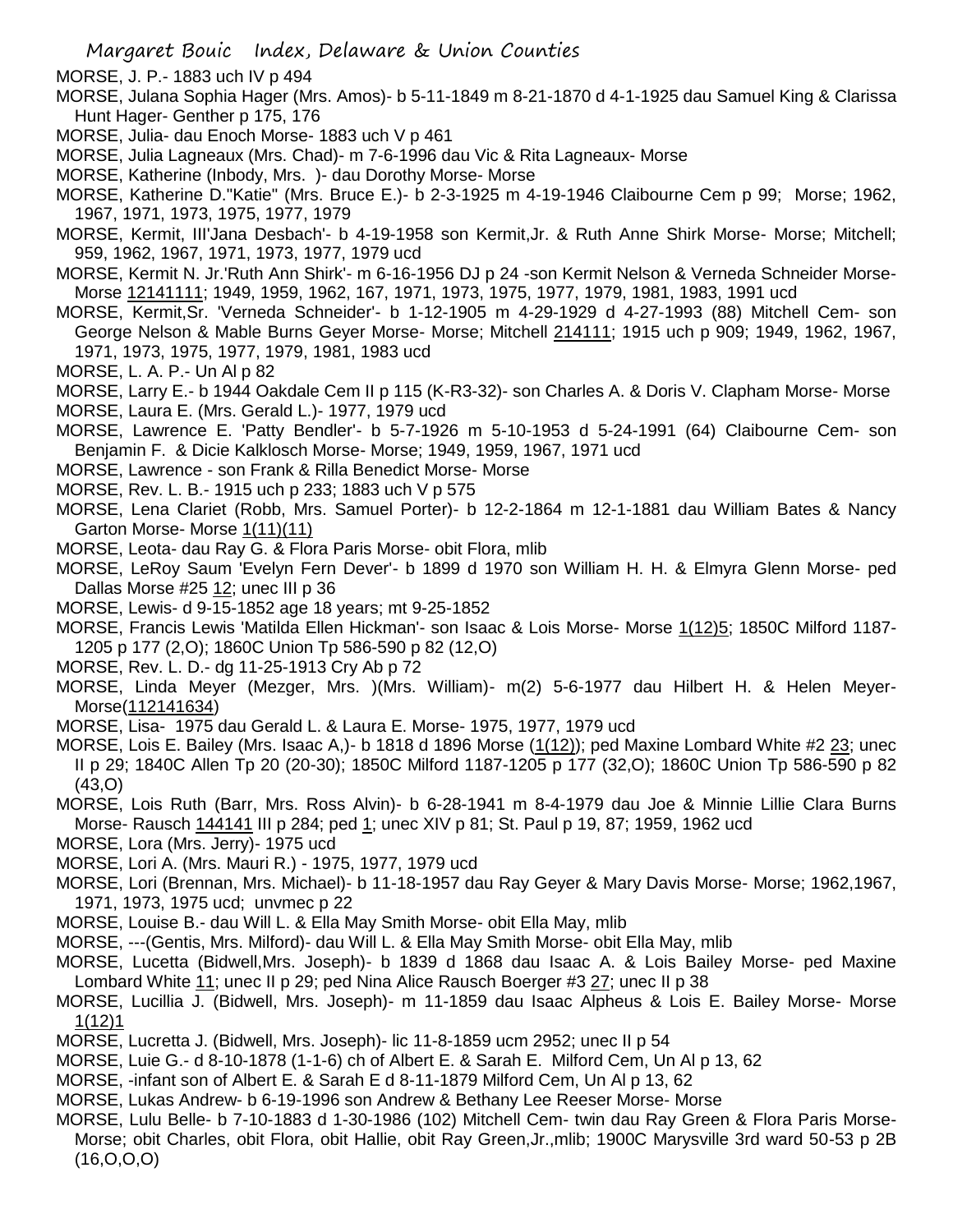MORSE, Lusetta (Weaver, Mrs. Lewis)- b 1839 m 9-11-1862 dau Caleb & Hulda Arnold Morse- Morse 12(10) MORSE, Luta B.- b 7-10-1883 d1884 Mitchell Cem, DJ p 17, 22- twin dau Ray Green & Flora Paris Morse-Morse

MORSE, Lydia (Mrs. )- d 9-1822 (80) Hathaway Cem, Un Al p 891; 1883 uch V p 213

- MORSE, Lydia Ann (Keyes, Mrs. Loren)- b 3-11-1804 m 1-2-1823 d 11-10-1888 Bigelow Cem, dau Joseph J. & Renuia Greene Morse- Morse 16; 1883 uch V p 174; unec IV p 63;
- MORSE, Lydia Pamela (Lowe, Mrs. Sherman G.)- b 7-14-1869 m 4-11-1888 d 10-16-1937 dau William Bates & Nancy Garton Morse- Morse 1(12)(12)
- MORSE, Mabel Berne Geyer (Mrs. George Nelson)- b 3-28-1883 m 1904 d 12-9-1961 Mitchell Cem, DJ p 17, 22; interment 12-11-1961- dau Samuel & Mary Emily Newell Geyer- Mitchell (11121411); 1915 uch p 908; ped Lois Ruth Morse Barr 5; unec XV p 81; 1959, 1962 ucd
- MORSE, Malinda J. Cook (Mrs. Charles P.)- b 7-18-1843 m 6-21-1866 New Millcreek Cem, Liberty Tp, lptw p 21- dau Solomon & Anna Wellington Cook- 1883 uch V p 404; 1870C Liberty tp Un Cp 76 (21,O); 1880C Lib Tp 136-149 p 15 (31,O,O,O)
- MORSE, Marcia Burnham (Mrs. George)- m 4-14-1853 ucm 1948- dau Eliphas & Lydia Meacham Burnham-1883 uch V p 177, 292; unec IV p 10, VIII p 10, XV p 39; 1860c Liberty Tp Un Co 1132-1142 p 154 (32,O)
- MORSE, Margaret Collins (Mrs. James A.)- m 10-23-1839 ucm 587; unec III p 38
- MORSE, Margaret- dau John Abram & Anna Morse- 1850C Millcreek Tp (2)
- MORSE, Margaret L. (Griffith, Mrs. Lonnie E.)- b 5-6-1918 d 3-24-1989 (70) Claibourne Cem- dau Ray & Orpha Jester Morse- Morse
- MORSE, Maria Selsor (Mrs. Joseph L.)- Morse (14)
- MORSE, Marilyn Mae Tevis (Mrs.Patrick J.)- m 8-23-1975 dau Richard L. Tevis- Morse; 1977, 1979, 1983 ucd MORSE, Marilyn Sue (Matthews, Mrs. )(Mrs. Gregory Lee)- b 8/7-28-1951 m 6-9-1973 dau Joe & Minnie Burns Morse- Rausch 144143 III p 294; St. Paul p 19, 87; 1959, 1962, 1967, 1971 ucd
- MORSE, Marilyn M. (Mrs. Patrick J.)- Morse 1991 ucd
- MORSE, Marion 'Mary Jane Joy'- Morse
- MORSE, Martha A.- 1870C Brown Tp p 248 (41)
- MORSE, Martha E. (Mrs. Jacob/Jason A.)(Bland, Mrs. Peter)- m 7-3-1861 ucm 3200; 1860C Union Tp 540- 543 p 76 (6,O); 1870C Union Tp 175-174 p 21 (45,O) Morse(121); 1850C Union Tp 1314-1332 p 197 (25,O); 1860C Union Tp 540-543 p 76 (35,O)
- MORSE, Martha (Mrs. Jake)- Morse
- MORSE, Martha January (Mrs. Henry)- b 4-15-1830 m 3-18-1851 d 3-3-1889 New Millcreek Cem, Liberty Tp, lptw p 20; dau James & Catharine January- 1883 uch V p 411; 1860C Liberty Tp Un Co 1130-1140 p 153  $(29,0)$ ; 1870C Lib Tp 246 p 30 (40,0); 1880C Lib Tp 54-55 p 6 (50,0,-,-)
- MORSE, Martha (Newman, Mrs. George W.)- b 5-24-1822 m 12-28/23-1841 Madison Co, d 9-6-1881 dau Caleb & Hulda Arnold Morse- Morse 124; unec IX p 256
- MORSE, Marvin- son George Nelson & Mabel Burns Geyer Morse- Morse
- MORSE, Mary A. (Holycross, Mrs.Henry C.)(Bayha, Mrs. Gustavus)- b 12-23-1840 m 8-10-1860 ucm 3051; 1860C Union Tp 586-590 p 82 (29,O)
- MORSE, Mary Belle- 1991 ucd
- MORSE, Mary Davis (Mrs. Ray G.)- m 9-17-1949 dau Ann Davis- Morse; 1959, 1962, 1967, 1971, 1973, 1975, 1977, 1979, 1983 ucd
- MORSE, Mary E.- 1870C Brown Tp p 248 (18)
- MORSE, Mary- dau Enoch & Polly Morse- 1883 uch V p 461; 1840C Allen Tp 766 (15-20); 1850C Allen Tp 1420-1438 p 212 (29,NY)
- MORSE, Mary Elizabth Leeds (Mrs. Joseph Henry)- Morse 1(12)4
- MORSE, Mary- dau Henry & Martha January Morse- 1860C Liberty Tp Un Co 1130-1140 p 153 (8,O)
- MORSE, Mary (Mrs. Rev. Intrepid)- m 7-1-1822 d 7-25-1822 (29) dcga p 6 Del Pat & Fr Chronicle
- MORSE, Mary Jane (Tighe, Mrs. Mark)- b 1962 dau Ray G. & Mary Davis Morse- Morse; 1967, 1971, 1975 ucd
- MORSE, Mary (Justice, Mrs. Raymond)- m 6-13-1938 dau Ben & Dicie Kalklosch Morse- Morse
- MORSE, Mary (Leonard, Mrs.Nelson)- b 1818 RI m 11-17-1852 dau Caleb & Hulda Arnold Morse- Morse 122
- MORSE, Mary (McCormick, Mrs. Floyd)-b 9-10-1906 m 4-17-1937 dau George Nelson & Mabel Burns Geyer Morse- Morse; 1915 uch p 909
- MORSE, Mary Jane Joy (Mrs. Marion)- Morse
- MORSE, Mary Jane Mitchell (Mrs. John Parthemore)- b 12-3-1851 m 11-28/9-1970/1 ucm 5018 d 5-24-1935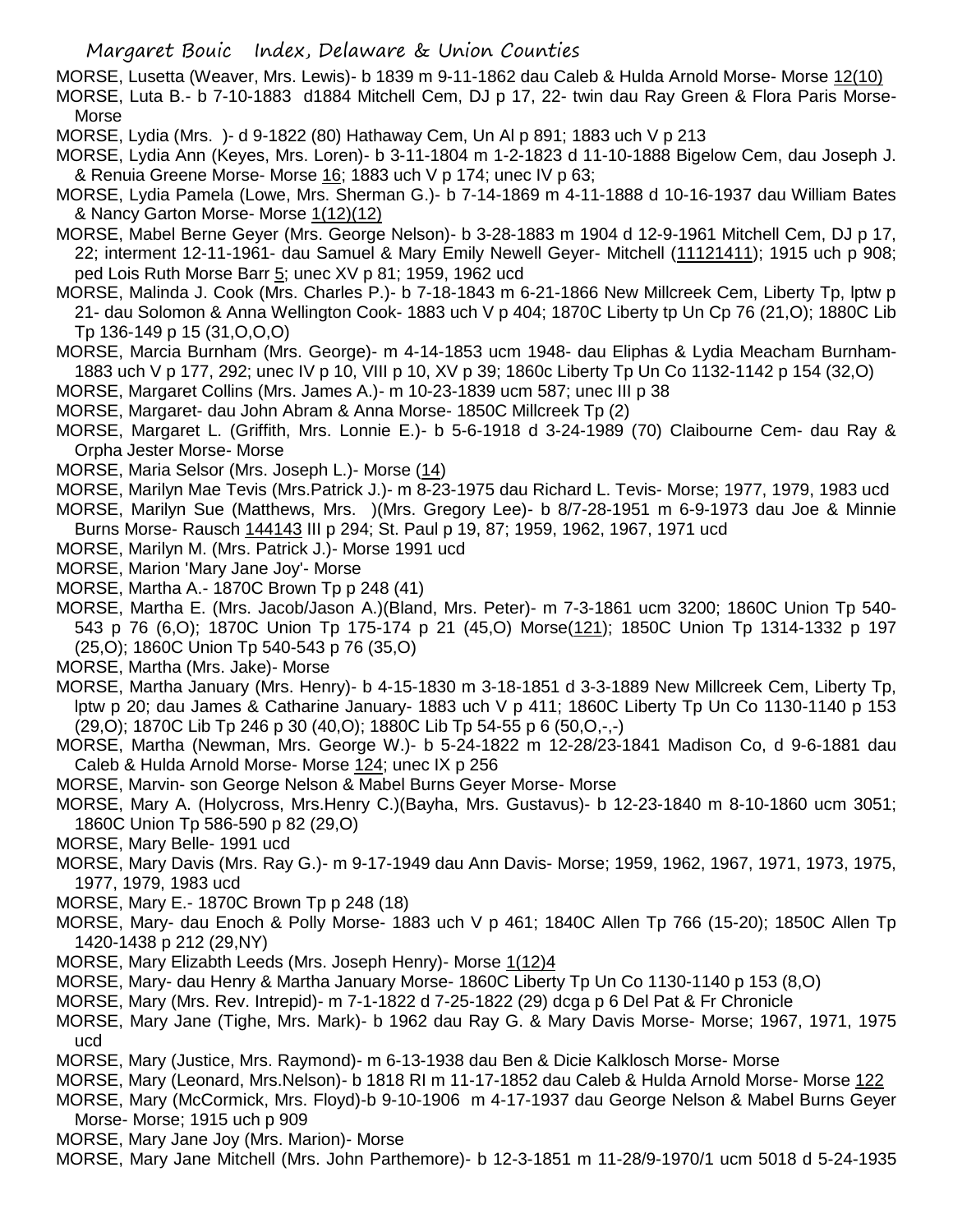Mitchell Cem DJ p 17- dau David & Elizabeth Mitchell- dumch p 227; Morse (185); Mitchell 112141; unvmec p 22; Morse; 1915 uch p 802, 908; ped Lois Ruth Morse Barr 9; unec XV p 81; 1900C Union Tp 3 p 10 (48,O,O,O) m 29y 6 ch, 5 living; obit mlib; Un Al p 49

- MORSE, Mary Margaret (Ridenour, Mrs. John)- b 9-15-1851 m 3-17-1870 d 9-15-1920 dau William Bates & Mary M. Johnston Morse- Morse 1(11)6
- MORSE, Mary M. Johnston (Mrs. William Bates)- b 1818 m 10-15-1835 d 1854 dau John & Mary Mariarity Johnston- Morse (1(11)); ped Dallas Michael Morse #25 9; unec III p 36, XII p 50
- MORSE, Mary McDowell (Mrs. George N.)- m 1-10-1867 ucm 4122; Morse (182)
- MORSE, Mary (Mrs. Nelson)- 1870C Darby Tp 142-130 p 19 (31,O)
- MORSE, Mary (Olds, Ms. D. J.)- 1883 uch V p 441
- MORSE, Mary- b 1962 dau Ray G. & Mary B. Morse- 1973, 1977, 1979 ucd
- MORSE, Mary (Skidmore, Mrs. David)-b 1-2-1852 m 4-28-1870 ucm 4718 dau Henry & Martha January Morse- 1883 uch V p 411; 1860C Liberty Tp Un Co 130-1140 p 153 (8,O)
- MORSE, Mary (Mrs. )(Woods, Mrs. Harlan P/R.)- b 8-31-1838 m 10-5-1880 ucm 6809 d 1-6-1892 (53) Mitchell Cem, DJ p 16
- MORSE, Mauri R. 'Dixie J.''Lori A.'- son Bruce & Katie Morse- Morse; 1971, 1973, 1975, 1977, 1979 ucd
- MORSE, M. E. (Mrs. J. A.)- Un Al p 15
- MORSE, Melissa (Cook, Mrs. Bill)- b 1965 dau Kermit Nelson, Jr. & Ruth Anne Morse- Morse; Mitchell 12141114; 1967, 1971, 1973, 1977, 1979, 1983 ucd
- MORSE, Rev. Merle F.- son Benjamin F. & Dicie Kalklosch Morse- Morse
- MORSE, Mike- 1980 dcd
- MORSE, Mike- son Bruce & Katie Morse- Morse
- MORSE, Michael- b 1955 son Bruce E. & Kathryn D. Morse- 1967 1971, 1973, 1975, 1977, 1979 ucd
- MORSE, Minnie Lillia Clara Burns (Mrs. Joe P.)- b 3-28-1919 m 3-6-1939 d 10-13-1973 Mitchell Cem DJ p 16, 23, interment 10-16-1973- dau William F. Martin & Augusta Barbara Catherine Rausch Burns- Rausch 14414 II p 271, III p 284; 1959, 1962, 1967, 1971, 1973 ucd
- MORSE, Moses H.- 1870C Delaware Town p 326 (68\*)
- MORSE, Nancy Garton (Mrs. William Bates) Morse (1(11))
- MORSE, Nathan 'Pamela'- b 1821 son Caleb & Hulda Arnold Morse- Morse 123; 1860C Union Tp 552-555 p 78 (29,O)
- MORSE, Nellie (Peters,Mrs )- dau Caleb Morse- unec V p 12
- MORSE, Nelson- son J. P & Mary Morse- obit Mary, mlib
- MORSE, Nelson 'Mary'- son Ray G. & Sarah Parthemore Morse- DJ p 23; 1883 uch V p 197; 1840C Union Tp 546 (5-10); 1850C Union Tp 1291-1309 p 193 (17,O); 1860C Union Tp 548-551 p 77 (27,O); 1870C Darby Tp 142-130 p 19 (36,O); Morse
- MORSE, Nettie (Hutchison, Mrs. )- dau Gustavis & Josephine Keyes Morse- obit Emma Lou, mlib
- MORSE, Nina Rosa McCloud (Mrs. G. D.)- m 10-7-1875 ucm 5754; mt 3 p 17- dau James & Malinda Converse McCloud- dumch p 177, 354; unec XIV p 6
- MORSE, Nola Maena- b 11-29-1878 dau George & Nina McCloud Morse- unec XIV p 6, ucb
- MORSE, Orpha Jester (Mrs. Ray)- Morse
- MORSE, Orval Lee 'Maud Samuels'- b 3-23-1881 m 11-23-1905 d 9-1947 son William Bates & Sarah Hood Davidson Morse- Morse 1(11)(14)
- MORSE, Pamela- b 1961 dau Kermit W. & Ruth Ann Morse- 1962, 1967, 1971, 1973, 1977, 1979 ucd
- MORSE, Pamela (Mrs. Nathan)- Morse (123); 1860C Union Tp 552-555 p 78 (26,Ky)
- MORSE, Parmelia/Permelia (Parthemore, Mrs. Frederick)- b 7-25-1813 m 1-12-1832 ucm 251 d 5-5-1895 dau Joseph Jr. & Renua Greene Morse- Morse  $(1(10))$ ; 1883 uch V p 213; 1915 uch p 908; ped Ruth Bigelow Stewart #13, unec II p 34, 39; delge II p 26
- MORSE, Patrick J. 'Marilyn Mae Tevis'- m 8-23-1975 son Bruce & Kattherine Morse- Morse; 1971, 1977, 1979, 1983, 1991 ucd
- MORSE, "Patty" Patricia Delores Bendler (Mrs. Lawrence E.)- b 2-16-1933 m 5-10-1953 d 3-5-1996 (63) Claibourne Cem-dau Harold & Ida Conrad Bendley- Morse; 1959 ucd
- MORSE, Perley M.- 1870C Delaware Town p 326 (19)
- MORSE, Philany (Thompson, Mrs. George)- m 10-18-1856 ucm 2468; unec VIII p 65, XII p 17
- MORSE, Polly (Mrs. Enoch)- 1850C Allen Tp 1420-1438 p 212 (72,Mass)
- MORSE, Priscilla Colburn (Mrs. Joseph)- b 4-1-1646 m 11-12-1668 dau Nathaniel & Priscilla Clarke Colburndcc Helen Wornstaff Kern 387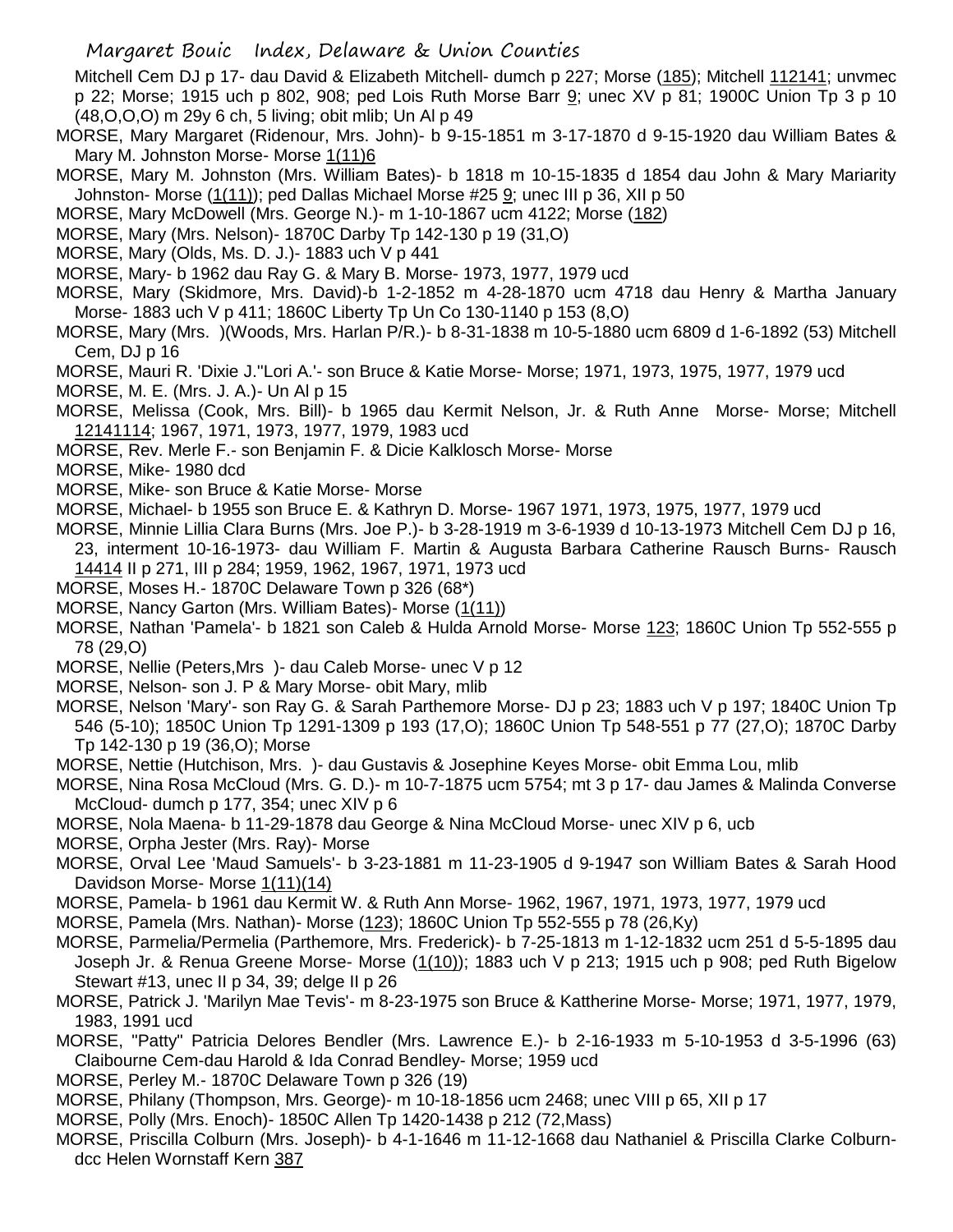MORSE, Priscilla (Grant, Mrs. Benjamin,Mr.)- m 9-14-1692 dau Joseph & Priscilla Colburn Morse- dcc Helen Wornstaff Kern 193

MORSE, Priscilla Minerva (Kile, Mrs. John Wesley) b 1-19-1838 m 9-8-1859 d 3-4-1872 dau William Bates & Mary M. Johnston Morse- Morse  $1(11)1$ ; unec XII p 50, XIV p 27

MORSE, Rachel Marie- dau Clinton Morse- Morse

MORSE, Ray E.- unclaimed letter 1842, unec XII p 40

- MORSE, Ray Green 'Sarah Parthemor'- b 11-16-1808 m 12-16-1820 ucm 216 d 12-10-1893 DJ p 23- son Joseph & Renua Greene Morse- Morse 18; dumch p 226, 227; 1883 uch III p 328, 334, IV p 435, 513, 535, V p 153, 178, 212, 252; 1915 uch p 115, 144, 278, 394, 907; mt 12-29-1880, mt 3 p 19; unec VIII p 16; Marysville p 63; obit John, mlib; 1840C Union Tp 546 (30-40); 1850C Union Tp 1291-1309 p 193 (41); 1860C Union Tp 548-551 (50,RI); 1870C Union Tp 120-119 (60,RI)
- MORSE, Ray, Jr.'Flora Mildred Paris'- b 8-28-1842 m 10-4-1876 ucm 5945 d 1-1-1931 son Ray Green & Sarah Parthemore Morse- 1883 uch V p 213; Morse 186; obit John P, mlib; unec VI p 66; 1850C Union Tp 1291-1309 p 193 (9,O); 1860C Union Tp 548-551 p 77 (18,O); 1870C Union Tp 120-119 (28,O); 1880C Darby Tp 127 (36,O,RI,Pa); 1900C Marysville 3rd ward 50-53 p 22B (58,O,RI,Pa)
- MORSE, Ray Geyer 'Mary Belle Davis'-b 11-11-1915 m 9-17-1949 d 12-4-1990 (75) Mitchell Cem- son George Nelson & Mabel Burns Geyer Morse- Mitchell 11214114; Morse; 1959, 1962, 1967, 1971, 1973, 1975, 1977, 1979, 1981, 1983 ucd; unvmec p 17, 18
- MORSE, Ray 'Orpha Jester'- Morse
- MORSE, Rebecca- dau John/Ahra Abram & Anna Morse- 1850C Millcreek Tp (4/12)
- MORSE, Rebecca Parthemore (Mrs. Alfred)- m 8-26-1831 ucm 237 d 6-7-1884 (73-11-19) DJ p 16; unec II p 34; Morse (19); 1840C Union Tp 572 (30-40); 1850C Union Tp 1277-1295 p 191 (40,O); 1860C Union Tp 560-563 p 19 (49,O); 1870C Union Tp 152 p 151 (60,O)
- MORSE, Renua Alice (Burns, Mrs.George Frederick)- b 2-1876 m 2-8-1903 dau John P/D. & Mary J. Mitchell Morse- obit John P.,mlib; dumch p 228; 1915 uch p 802, 908; Mitchell 1121413; obit Mary, mlib; St. Paul p 17; 1900C Union Tp 3 p 1A (24,O,O,O)
- MORSE, Renua (Clipsby, Mrs.) dau Joseph L. & Sarah Kenyon Morse- Morse 144
- MORSE, Renua Green (Mrs. Joseph,Jr)- d 8-30-1826 (50) Hathaway Cem, Un Al p 83; ped Dallas Morse #25 17; ped Ruth Bigelow Stewart #13, delge II p 26; 1915 uch p 907; 1883 uch V p 212; unec I p 21, II p 39, III p 36, XIV p 27l 1830C Milford 224 p 288 (40-50)
- MORSE, Renuia Kise (Reynolds, Mrs. John)- b 2-22-1842 d 1-8-1925 dau William Bates & Mary M. Johnston Morse- Morse 1(11)3
- MORSE, Renuia (Lester, Mrs. Joshua)(Calender, Mrs. Amos)- b 2-25-1802 dau Joseph Jr. & Renuia Greene Morse- Morse 15; unec I p 21; 1915 uch p 908; 1883 uch V p 213; unec I p 21
- MORSE, Reuben- 1883 uch V p 471
- MORSE, Rick- son Lawrence E. & Patricia Delores Bendler Morse- Morse; 1959(5), 1983 ucd
- MORSE, Rilla Benedict (Mrs. Frank)- Morse
- MORSE, Robert C. b d 1879 Mitchell Cem, DJ p 16
- MORSE, Robert G. 'Silas Pearsol'- m 1-21-1855 dcm
- MORSE, Robert son Ray G. & Flora Parish Morse- obit Flora, mlib
- MORSE, R. M.- Un Al p 82
- MORSE, Roy- DJ p 24
- MORSE, Ruby Ann (Kreamer, Mrs. Thomas)- b 10-4-1884 d 5-7-1974 dau John & Mary Mitchell Morse-Morse; dumch p 228; 1915 uch p 802, 908; Mitchell 1121415; obit Mary, mlib; 1900C Union Tp 3 p 1A (15,O,O,O)
- MORSE, Ruth Anne Shirk (Mrs. Kermit Nelson,Jr.)- m 6-16-1956 Morse (112141111); 1959, 1962, 1967, 1971, 1973, 1983 ucd
- MORSE, Ruth Lynn- b 8-22-1956 d 12-6-1957 internment 12-8-1957 Unionville Cem DJ p 43, 47; dau Billy Kezerta & Ula Bigham Morse- Mitchell 112141621; obit mlib
- MORSE, Sadie/Sallie A.(Skiles, Mrs. Harry L.)- b 4-1876 dau Joseph J. & Elizabeth Taylor Morse- obit Joseph J.; 1883 uch V p 411; 1900C Marysville 3rd ward 82-87 p 3B (24,O,O,O)
- MORSE, Sallay Anne (Singer, Mrs. David Meade)- m 7-27-1991 dau Ralph & Shirley Swaney- Morse
- MORSE, Samuel- b 1586- dcc Helen Wornstaff Kern 1544
- MORSE, Samuel- son Marion & Mary Jane Joy Morse- Morse
- MORSE, Samuel W. 'Bertha'- d 7-1983 (92) Green Lawn Cem- Morse
- MORSE, Sandra Jo (Brown, Mrs. Michael Ivan)- b 12-6-1948 m 5-9-1970 dau Jo Parthemore & Minnie Lillia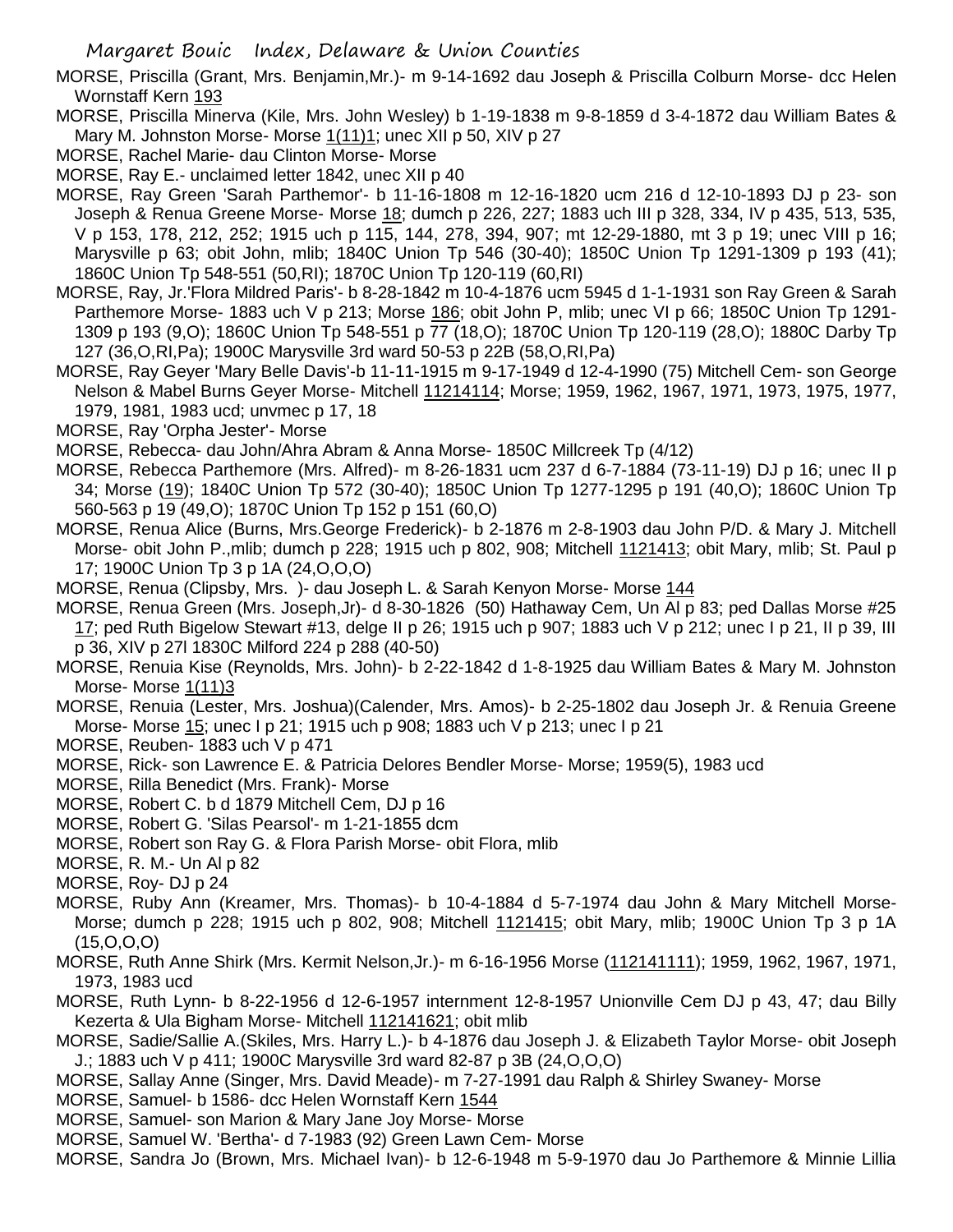- Clara Burns Morse- St. Paul p 19, 87; 1959(10), 1962, 1967 ucd
- MORSE, Sarah- 1860C Liberty tp Un Co 1129-1139 p 153 (14,O)
- MORSE, Sarah Bennett (Mrs. Archibald)- Morse (11)
- MORSE, Sarah C/E. Woodworth (Mrs. Albert E.)- b 1843 m 12-3-1874 ucm 5594 d 1921 Milford Cem, Un Al p 62; mt 3 p 4, 6; Morse (127)
- MORSE, Sarah E.- d 3-3-1875 (17d) Mitchell Cem, DJ p 17, dau John Parthemore. & Mary Mitchell Morse; Mitchell 1121412; dumch p 228; obit, Mary, mlib
- MORSE, Sarah Hood Davidson (Mrs. William Bates)- Morse (1(11))
- MORSE, Sarah J.- b 1850 RI dau Archabald & Jane Morse- Morse 112
- MORSE, Sarah J. (Mrs. Elias)- b 1850 d 1921 Milford Cem, Un Al p 37; Morse
- MORSE, Sarah Jane (Skidmore, Mrs. Alonzo) m 12-7-1865 ucm 3868
- MORSE, Sarah Joah (Donelson, Mrs.)- dau William C. & Esther Kezerta Morse- Morse
- MORSE, Sarah Kenyon (Mrs. Joseph L.)- Morse (14)
- MORSE, Sarah Knight (Mrs. Charles P.)- b 6-15-1804 m 1-16-1821 d 3-27-1888 New Millcreek Cem, Liberty Tp, lptw p 20; 1883 uch V p 411; 1860C Liberty Tp Un Co 1129-1139 p 153 (56,Vt); 1870C Lib Tp 246 p 29 (65,Vt); 1880C Lib Tp 54-55 p 6 (75,Vt,Irel)
- MORSE, Sarah (McVey, Mrs. Rufus)- b 1841 dau Joseph L. & Sarah Kenyon Morse- Morse 149
- MORSE, Sarah Parthemore (Mrs. Ray G.)- b 9-20-1803 m 12-20-1830 d 7-8-1888; ped Lois Ruth Morse Barr 17; unec XV p 81; Morse (18); 1883 uch IV p 435, V p 212; 1915 uch p 802, 907; mt 12-29-1880; obit Ray G.Jr. mlib; unec II p 27; 1850C Union Tp 1291-1309 p 193 (45,Pa); 1860C Union Tp 548-551 p 77 (55,Pa); 1870C Union Tp 120-119 p 16 (66,Pa)
- MORSE, Sheila (Perlman, Mrs. Robert Jessen)- b 1951 m 5-10-1975 dau Ray G. & Mary Davis Morse- Morse; Mitchell 112141141; unvmec p 31; 1959, 1962, 1967, 1971, 1973 ucd
- MORSE, Sheryl Lynn (Stevenson, Mrs. Michael)- m 3-18-197- dau Charles A. & Doris V. Clapham Morse-Morse
- MORSE, Silvy (Cochran, Mrs. )- m 12-9-1822 Madison Co, unec IV p 63
- MORSE, Simon- son Joseph L. & Sarah Kenyon Morse- Morse 141
- MORSE, Strange/Strung M.- son Jason & Martah Morse- 1860C Union Tp 540-543 p 76 (2,O); 18Tp 175-174 p 21 (12,O) lived with Peter & Martha Bland
- MORSE, Susan Cheney (Mrs. Isaac C.)- m 9-5-1852 Morse (126)
- MORSE, Susan Kay- b 11-3-1949 Mitchell 112141631; unvem p 20, 31; 1959 ucd (10)
- MORSE, Susan V. (Snider, Mrs. Martin)- dau Joseph L. & Sarah Kenyon Morse- Morse 145
- MORSE, Susan Gay (Wickham, Mrs. Richard Jack)- b 1950 m 5-17-1975 dau Walter & Beatrice Williams Morse- Morse; obit Beatrice, mlib; 1962, 1967 ucd
- MORSE, Suzanne (Bloon, Mrs. )- dau Dorothy Morse- Morse
- MORSE, Thankful (Boyden, Mrs. John)- dcc Gladys Hall Dunlap 131
- MORSE, Thomas H. B.- son Archabald & Jane Morse- Morse 111
- MORSE, Thomas H. 'Elizabeth'- 1880C Richwood 260-276 p 24 (59,Pa,Pa,Pa)
- MORSE, Thomas P.- 1840C Claibourne Tp 84 (50-60)
- MORSE, Thomasine (Bixby, Mrs. Abner)- dau Benjamin Morse- delge IV p 24
- MORSE, Timothy E. 'Catherine Sue Drumm'- b 8-19-1943 m 8-14-1976 son Burton Morse- Morse; St. Paul p 74
- MORSE, Tina (Little, Mrs. David A.)- Morse
- MORSE, Tina- b 1972 dau Gerald/Jerry L. & Lora/Laura E. Morse-1975, 1977, 1979 ucd
- MORSE, Ula Mae Bigham (Mrs. Billy Kezerta)- m 9-6-1954 dau Stella Bigham; Mitchell (11214162); obit Ruth Lynn, mlib
- MORSE, Una May (Howell, Mrs. Leander)(Munyon, Mrs. Henry)- b 1-21-1873 m(1) 9-5-1889 (2) 1-22-1901 dau William Bates & Nancy Garton Morse- Morse 1(11)(13)
- MORSE, Vaughn E. Zeigler (Mrs. Dr. John M.)- b 4-7-1885 m 6-28-1905 d 1-9-1969 dau Dr. Augustus M. & Mary Rettberg Ziegler- Milford Cem, Un Al p 49; Zeigler- Morse; Mitchell (1121414)
- MORSE, Verneda Schneider (Mrs. Kermit,Sr.)- b 5-31-1904 m 4-29-1929 d 4-3-1986 (81)- dau Daniel & Clara Heinrich Schneider- Morse; Mitchell (11214111); 1949, 1967, 1971, 1973, 1977, 1979, 1981, 1983 ucd
- MORSE, J. Vernon- 1971 dcd, Genoa Tp
- MORSE, Virginia Ann- b 1909 du Frank P. & Florena Nonemaker Morse- Mitchell 11214231
- MORSE, Virginia F. Tobey (Mrs. William L.)- m 5-3-1873 ucm 5271; 1880C Liberty Tp Un Co 171-175 (26,O,NY,NY)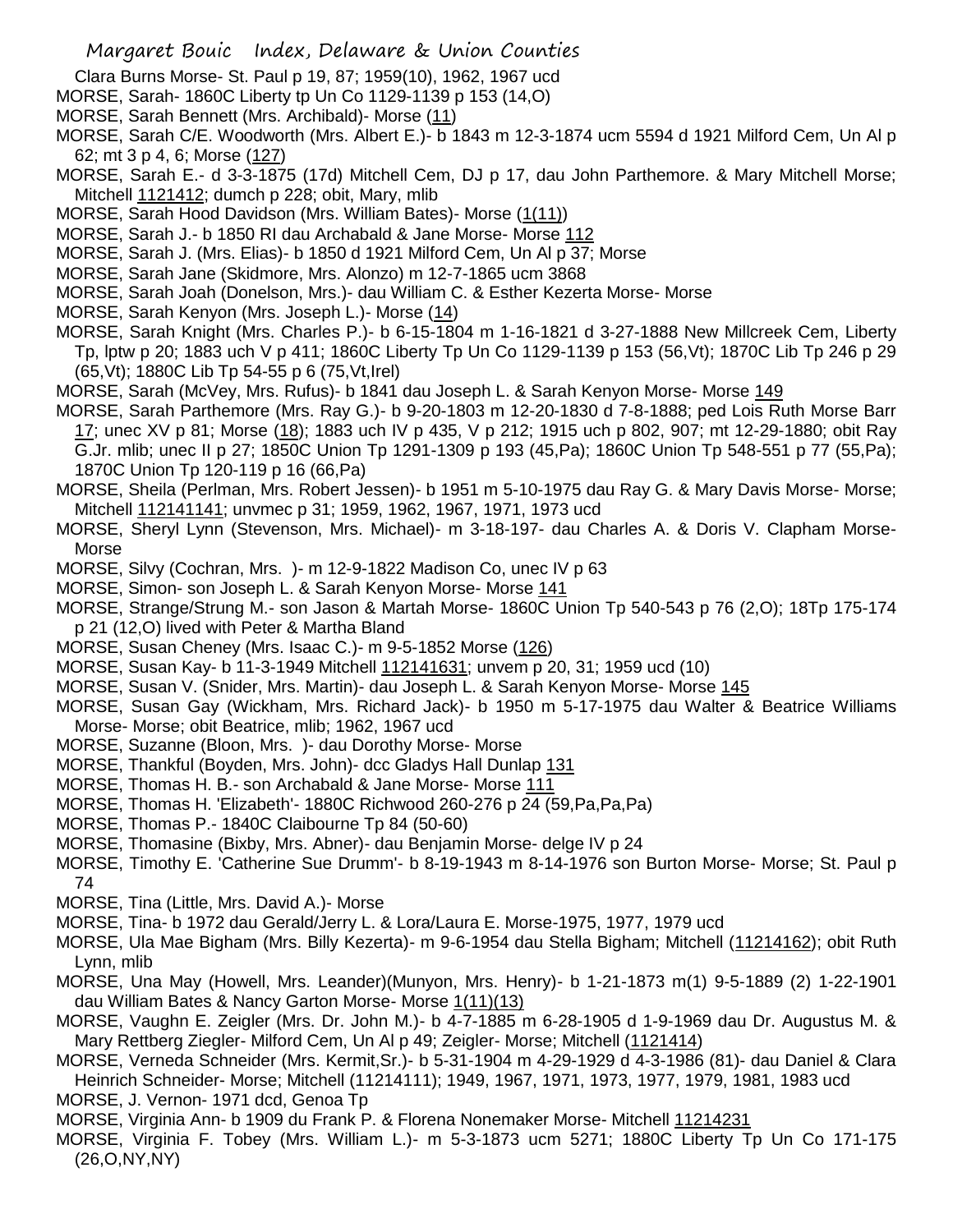MORSE, Virginia M.- 1870C Brown Tp p 248 (16)

MORSE, Wallace H. 'Ella Rice'- d 6-18-1951 (93) cousin of Lulu Morse- obit, mlib; Morse; Mitchell (1121332); 1883 uch IV p 535

MORSE, Walter "Doc"''Beatrice Williams''Anna Margaret Bloomfield Taylor'- b 1118-1920 m (1) 6-5-1948 (2) 5- 6-1960- Morse; 1959, 1962, 1971, 1973, 1975, 1983, 1991 ucd

- MORSE, Walter Calvin 'Ann M.;- son William C. & Esther Kezerta Morse- Morse; Mitchell 11214163; 1967, 1973, 1977, 1979, 1981 ucd
- MORSE, Walter D. 'Winona'- d 1943- Morse
- MORSE, Wellie- d 12-20-1867 (9m4d) New Millcreek Cem, Liberty Tp Un Co lptw p 2- son Charles P. & Malinda J. Morse-
- MORSE, Wendy- dau John Otto Morse- Morse
- MORSE, Will- son Gustavis & Josephine Keyes Morse- Morse; obit Emma Lou, mlib
- MORSE, Williard F.- son Thomas H. & Elizabeth Morse- 1880C Richwood 260-276 p 24 (17,O,Pa,O)
- MORSE, William- 1840C Union Tp 555 (20-30)
- MORSE, William- 1883 uch IV p 435, V p 197
- MORSE, William- 1973 ucd
- MORSE, William A.'Caroline McAdams'- b 9-17-1831 m 1-18-1857 DJ p 16, 23 son Ray Green & Sarah Parthemor Morse- dumch p 227; 1880 dch p 593; 1915 uch p 802, 908; 1883 uch V p 213; - unec XII p 15; 1840C Union Tp (5-10); 1850C Union Tp 1291-1309 p 193 (18,O)
- MORSE, William Bates 'Mary M. Johnston''Nancy Garton''Sarah Hood Davidson'- b 7-19-1816 m(1) 10-15- 1835 d 4-16-1904- son Joseph, Jr. & Renuia Green Morse- Morse 1(11); ped Dallas Morse #25 8; unec III p 36, XII p 50; 1883 uch V p 215; 1915 uch p 808
- MORSE, William "Charlie"'Linda'- son Walter Morse- Morse
- MORSE, William C.- 1900C Union Tp 3 p 1A (12,O,O,O); 1967, 1971, 1973, 1975 ucd
- MORSE, William Dean- b 9-10-1959 son Billy Kezerta & Ula Mae Bigham Morse- Mitchell 112141622
- MORSE, William Cassius 'Esther Kezerta'- b 11-25-1887 m 12-19-1911 d 2-19-1976- Unionville Cem, DJ p 39, 49- son John P. & Mary J. Mitchell Morse- Morse; 1915 uch p 802, 908; Mitchell 1121416. Morse; obit John P., obit Mary, mlib; 1959, 1962 ucd
- MORSE, William Henry Harriston- b 4-21-1848 m(1) 8-12-1872 (2) 6-8-1879 d 5-15-1928 son William Bates & Mary M. Johnston Morse- Morse 1(11)5
- MORSE, William H. H. 'Elmyra Glenn'- b 1848 d 1928 son William Bates & Mary M. Johnston Morse- ped Dallas Morse #25 2; unec III p 36
- MORSE, William- son Isaac Alpheus & Lois Bailey Morse- 1860C Union Tp 586-590 p 82 (2,O)
- MORSE, Will L. 'Ella May Smith'- m 6-17-1903 obit Ella May, mlib
- MORSE, William Lewis 'Virinia F. Tobey'- m 5-3-1873 ucm 5271; 1860C Liberty Tp Un Co 1113-1123 p 151 (7,O); 1880C Lib Tp 171-175 p 186 (27,O,Vt,O)
- MORSE, William 'Linda Meyer Metzger'- b 2-27-1954 m 5-6-1977 son Walter Calvin & Beatrice Williams Morse- Mitchell 112141634; 1962, 1967, 1971 ucd
- MORSE, Winona (Mrs. Walter D.)- d 1-11-1974 (90) Union Cem. Morse
- MORSMAN, Sally J. (Mann, Mrs. Gordon)- m 6-13-1839 dcm
- MORSON, William- d 2-18-1880 (10m) Oxford Tp son Peter & Naranda Wheeler Morson- dcdeaths
- MORSTON, Rachel Grad Broadway HS 1910 unec III p 19
- MORTAR, Dorothy Hilborn (Mrs. Roy) b 2-23-1925 dau James Hilborn- Weiser p 511
- MORTAR, Roy 'Dorothy Hilborn'- Weiser p 511
- MORTEMEN, Robert 'Ollive Gates'- m 12-24-1831 Madison Co, unec V p 48
- MORTEN, Ann (Mrs. Joseph)- dcga p 17, Del Pat & Fr Chron
- MORTEN, Catherine (Mrs. Henry)- dcga p 17, Del Pat & Fr Chron
- MORTEN, Charlotte (Mrs. John A.)- b 1820 d 1900 Wyatt Cem Powell p 346
- MORTEN, D.- hadc p 44 (Peru Tp)
- MORTEN, Henry- dcga p 17 Del Pat & Fr Chron 2-5-1823
- MORTEN, Henry 'Catherine'- dcga p 17 Del Pat & Fr Chron
- MORTEN, John A. 'Charlotte'- b 1817 d 1895 Wyatt Cem, Powell p 346
- MORTEN, Joseph 'Ann'- dcga p 17, Del Pat & Fr Chron
- MORTEN, Sarah (Mrs. Seth)- 1883 uch V p 508
- MORTEN, Seth 'Sarah'- 1883 uch V p 508
- MORTEN, Susan E. (Lewis, Mrs. Levi E.)- b 6-2-1836 m 8-18-1853 dau Seth & Sarah Morten- 1883 uch V p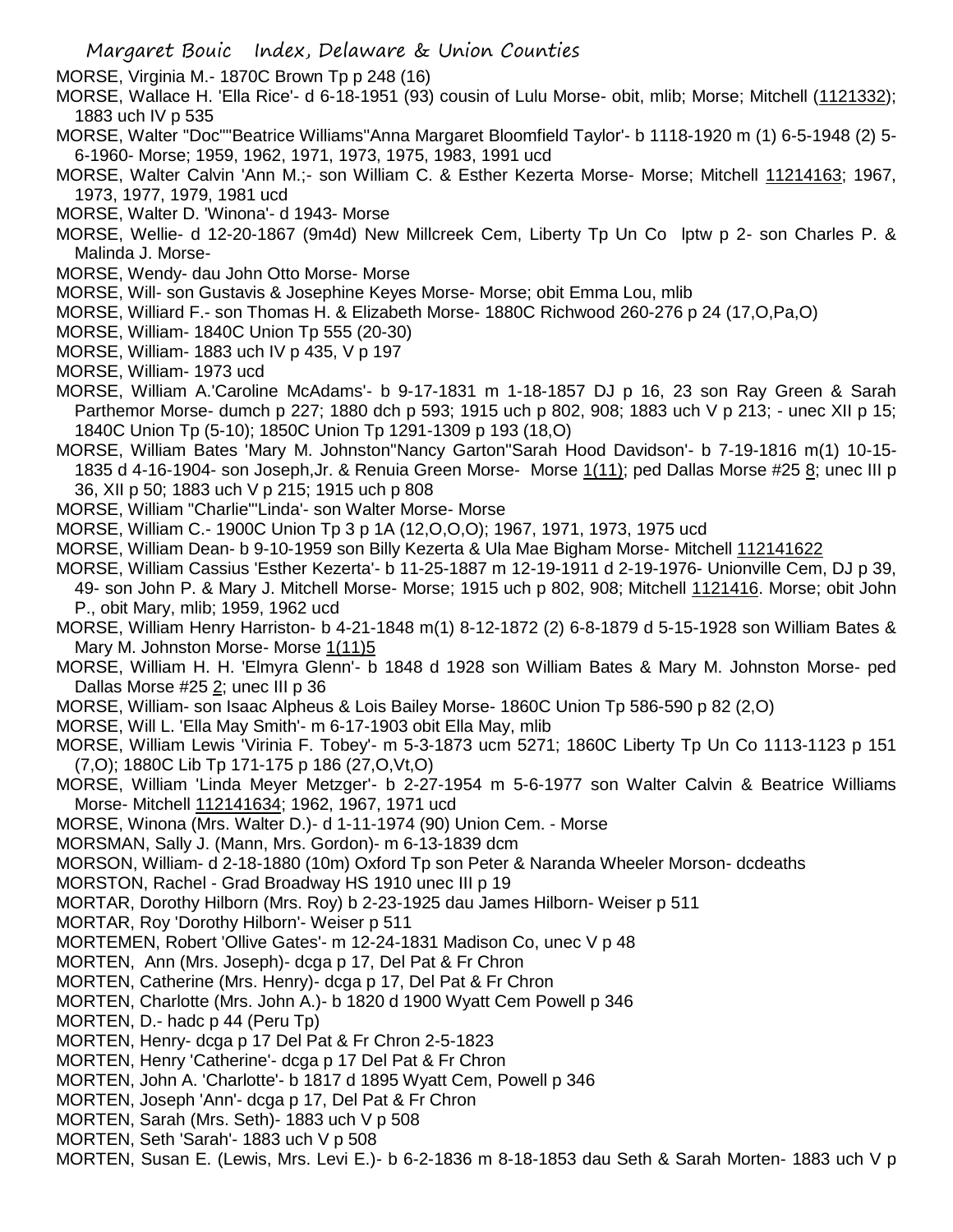Margaret Bouic Index, Delaware & Union Counties 508 MORTENSEN, Anthony Wayne- b 7-24-1948 son William Franklin & Priscilla Joyce Young Mortensen- Nash p 279 MORTENSEN, Arania Marie Kidd (Mrs. Robert Benjamin)- m 11-2-1921 dau John Bickmore & Annah Mary Staley Kidd- McKitrick p 163 MORTENSEN, Debra Jo- b 4-19-1950 dau William Franklin & Priscilla Joyce Young Mortensen- Nash p 279 MORTENSEN, Ethel May Metzler (Mrs. William Franklin)- Nash p 279 MORTENSEN, Priscilla Joyce Young Pursley (Mrs. William Nartin)- b 1926 dau Marion Dee & Josephine Alger Young- adopted by Joseph Robert Pursley- Nash p 278 MORTENSEN, Robert Benjamin 'Arania Marie Kidd'- m 11-2-1921- McKitrick p 163 MORTENSEN, William Franklin 'Ethel May Metzler'- Nash p 279 MORTENSEN, William Martin 'Priscilla Joyce Young'- son William Franklin & Ethel May Metzler Mortensen-Nash p 279 MORTENSON, Gilbert Henry- b 8-1839 d 8-1939 son Henry & Mildred Elizabeth Burch Mortenson- Weiser p 119 MORTENSON, Henry 'Mildred Elizabeth Burch'- Weiser p 119 MORTENSON, Joseph Maynard 'Tracey Lee Johnson'- m 4-9-1983 son Maynard Mortenson- Mortensen MORTENSON, Mildred Elizabeth Burch (Mrs. Henry)- b 4-17-1908 d 8-1936 dau Horman & Mildred Elizabeth Burch Mortenson- Weiser p 119 MORTENSON, Tracey Lee Johnson (Mrs. Joseph Maynard)- m 4-9-1983 dau Willard Johnson, granddau Lawrence Rhoads- Mortenson MORTHLAND, Roger A.- son Mrs. Don Chapman- Morthland MORTIMER, Rev.- delge XI p 4,5 MORTIMER, Anna E. Roane (Mrs.Robert G.)- m 4-6-1863 dcm MORTIMER, Denise- du R. R. & Doris Haignere Mortimer- Mortimer MORTIMER, Doris Haignere (Mrs. R. R.)- Mortimer MORTIMER, Doris Jean- dau R. R. & Doris Haignere Mortimer- Mortimer MORTIMER, Ella Frances- d 3-16-1901 (29-0-0)- dau R. G. Mortimer- dcdeaths MORTIMER, John- Powers p 230 MORTIMER, b 12-31-1867 colored Delaware Town son Robert & Anne E. Mortimer- dcb MORTIMER, Kay (Scheiderer, Mrs. Denton)- Mortimer MORTIMER, Martha (Moore, Mrs. William)- ped George Washington Moore 17; uec XVI p 55 MORTIMER, Rev. R. G.- 1908 dch 254 MORTIMER, Robert G. 'Anna E. Roane'-m 4-6-1863 dcm MORTIMER, R. R. 'Doris Haignere'- d 2-12-1900 (51) Mortimer MORTIMORE, Alfred 'Frances Seward'- b 1812/6 m 12-1838 d 1874 ped Eva Blanche Light Goeken 20; delge IV p 52 MORTIMORE, Anthony- b 1972 son Harold E. & Norma J. Mortimore- 1975, 1977, 1979 ucd MORTIMORE, Arthur- son Harold & Thelma Emily Kleffman Mortimore- Mortimore MORTIMORE, Bernard 'Nettie Wilgus'- b 5-1855- Mortimore; 1900C York Tp 238 p 20B (45,Pa,Pa,Pa) m 16y MORTIMORE, Cecil Wilgus 'Ola Gary'- b 10-10-1887 m 12-2-1906 d 9-3-1969 bur W. Mansfield- son Bernard & Nettie Wilgus Mortimore- Mortimore- 1900C York Tp 238 p 10B (11,O,Pa,O) MORTIMORE, Charity Jackson, Mrs. Furman)- m 12-29-1832 Madison Co, unec VII p 9 MORTIMORE, Daniel Thomas 'Mary Etta Shelburne'- b 6-20-1840 m 6-6-1875 d 11-6-1911 son Alfred & Frances Seward Mortimore- ped Eva Blanche Light Goeken 10; delge IV p 52 MORTIMORE, David 'Jane Downing'- m 12-19-1833 Madison Co, Unec VII p 23 MORTIMORE, Eugene- son Harold & Thelma Emily Kleffman Mortimore- Mortimore MORTIMORE, Eva L.- b 5-1884 dau Bernard & Nettie Wilgus Mortimore- 1900C York Tp 238 p 10B (16,O,Pa,O) MORTIMORE, Frances "Fanny" Seward (Mrs. Alfred)- b 1824 m 12-1838 d 1874 ped Eva Blanche Light Goeken 11; delge IV p 52 MORTIMORE, Gwendolyn (Burton, Mrs. )- dau Harold & Thelma Emily Kleffman Mortimore- Mortimore MORTIMORE, Harold E. "Gene"'Joyce J- son Cecil Wilgus & Ola Gary Mortimore- Mortimore; 1975, 1977, 1979, 1981, 1983 ucd MORTIMORE, Harold 'Thelma Emily Kleffman'- b 3-30-1907 m 7-6-1929 d 3-5-1991- bur North Greenfield Cem- son Cecil & Ola Gray Mortimore- Mortimore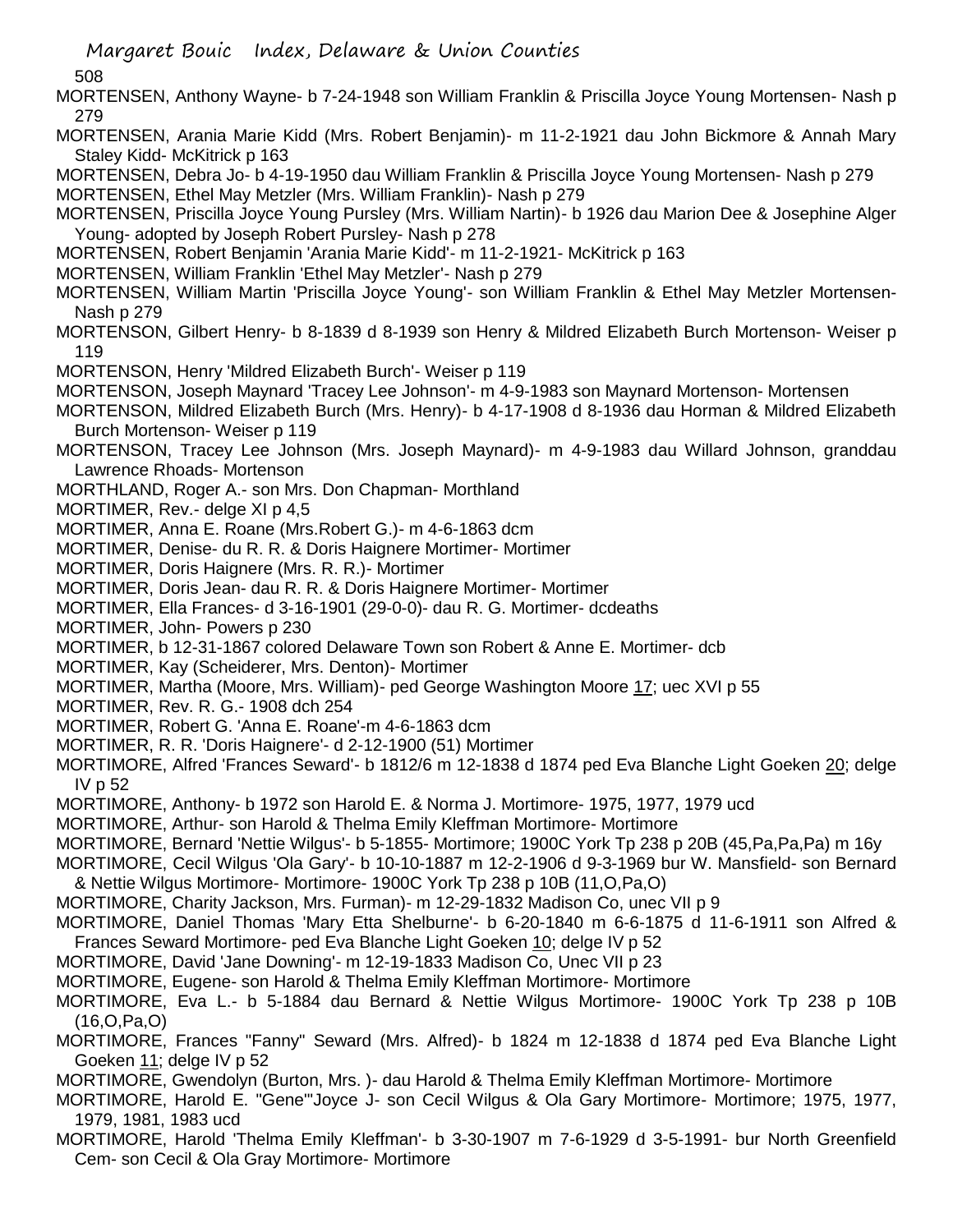MORTIMORE, Harry C.- b 2-1886 son Bernard & Nettie Wilgus Mortimore- 1900C York Tp 238 p 10B (14,O,Pa,O)

- MORTIMORE, Jacquelyn (Stevens, Mrs. )- dau Harold & Thelma Emily Kleffman Mortimore- Mortimore
- MORTIMORE, Jane Downing (Mrs. David)- m 12-19-1833 Madison Co,- unec VII p 23
- MORTIMORE, Jennie (Light, Mrs. Samuel Allen)- b 11-14-1876 d 4-19-1956 dau Daniel Thomas & Mary Etta Shelburne Mortimore- ped Eva Blanche Light Goeken 5; delge IV p 52
- MORTIMORE, Jessie M. (Bushong, Mrs. )- b7-1893 dau Bernard & Nettie Wilgus Mortimore- 1900C York Tp 238 p 10B (6,O,Pa,O)
- MORTIMORE, Joyce J. (Mrs. Harold E.)- 1983 ucd
- MORTIMORE, Leo- son Cecil Wilgus & Ola Gary Mortimore- Mortimore
- MORTIMORE, Mary Etta Shelburne (Mrs. Daniel Thomas)- b 5-9-1859 m 6-6-1875 d 3-6-1947 dau Elijah Webb & Arkansas Shelburne- ped Eva Blanche Light Goeken 11; delge IV p 52
- MORTIMORE, Nettie Wilgus (Mrs. Bernrd)- b 2-1865 Mortimore; 1900C York Tp 238 p 10B (35,O,Del,Pa)
- MORTIMORE, Norma J. (Mrs. Harold E.,)- 1975, 1977, 1979, 1981, 1983 ucd
- MORTIMORE, Ola Gary (Mrs. Cecil Wilgus)- m 12-2-1906 d 8-13-1965- Mortimore
- MORTIMORE, Thelma Emily Kleffman (Mrs. Harold)- b 11-26-1908 m 7-6-1929 d 12-28-1991 (83) bur North Greenfield Cem- dau John & Flora Dye Kleffman- Mortimore
- MORTIMORE, Wilbur B.- b 5-1898 son Bernard & Nettie Wilgus Mortimore- Mortimore; 1900C York Tp 238 p 10B (2,O,Pa,O)
- MORTINER, Doris Olive Haignere (Mrs. Roberto Rietgue)- b 7-11-1914 m 1-23-1936 dau Eugene & Clara Lulu Crandell Haignere- Crandell Bible; unec VI p 40, 42
- MORTINER, Roberto Rietgue 'Doris Olive Haignere'- m 1-23-1936 Crandell Bible; unec VI p 40
- MORTINGER, Beth Leigh Bright (Mrs. Paul William)- m 10-5-1991 Mortinger
- MORTINGER, Rev. Daniel 'Gloria Burnside'- Mortinger
- MORTINGER, Gloria Burnside (Mrs. Rev. Daniel)- dau Forest Burnside- Mortinger
- MORTINGER, Paul William 'Beth Leigh Bright'- m 10-5-1991 son Rev. Daniel & Gloria Burnside Mortinger-**Mortinger**
- MORTINGER, Stephen- son Rev. Daniel & Gloria Burnside Mortinger- Mortinger
- MORTON, Mrs. 1971 ucd, retired, Allen Tp
- MORTON, Rev.- dg 11-19-1909 Cry Ab p 73
- MORTON, ---b 12-8-1867 Delaware Town son Charles & Henrietta Hudson Morton- dcb
- MORTON, Aaron Taylor- son Major Sketchley & Rebecca Taylor Morton- Genther p 35
- MORTON, Abner W. 'Sarah Ann Inskeep''Octavia Holycross McColly'- b 7-31-1832 m(1) 1861 son Israel & Hannah Conne Morton
- MORTON, Adaline (White, Mrs. William H.)- m 2-11-1841 dcm
- MORTON, Alfred- 1850C Liberty Tp Un Co 1006-1023 p 150 (2,Eng)
- MORTON, Almira (Thomas, Mrs. Abel H.)- m 10-26-1849 Madison Co, unec XI p 45
- MORTON, Ann- 1850C Radnor Tp 128 p 179 (29,Wales) (Could be Mrs. Morris D. or dau of Thomas Morton)
- MORTON, Ann- dau Jack & Betty Morton- Morton
- MORTON, Ann- dau Thomas Morton- dcw Bk 3 p 298
- MORTON, Autumn E. (Bills, Mrs. Rexford S.,Sr.)- b 8-13-1908 m 11-19-1930 d 12-25-1996 (88) bur Mariondau Roy H. & Belva C. Carey Morton- Morton
- MORTON, Barbara (Mrs. David)- Morton
- MORTON, Belva C. Carey (Mrs. Roy H.)- Morton
- MORTON, Bert- d 10-24-1899 SR York Cem p 65
- MORTON, Betty (Mrs. Jack)- Morton
- MORTON, Bill- 1961 dcd, cs Trenton Tp
- MORTON, Bonnie- Morton
- MORTON, Burton-b 1-9-1871 Wes Tp Franklin Co son George & Rosetta Ross Morton- dcb
- MORTON, Carol (Mrs. )- Morton
- MORTON, Carol (Mrs. C. David)- 1980 dcd
- MORTON, Carol Lee- b 10-29-1946 dau Kenneth & Martha Kramer Morton- Weiser p 516
- MORTON, Carolyn Morrison (Mrs. Willard W.)- d -28-1977 (74) bur Mt. Sterling- sister Calvin and James Morrison- Morton; 1961, 1964, 1969, 1971 dcd
- MORTON, Catherine Evans- dau Thomas Morton- dcw Bk 3 p 298
- MORTON, C. E.- Pabst 2 p 96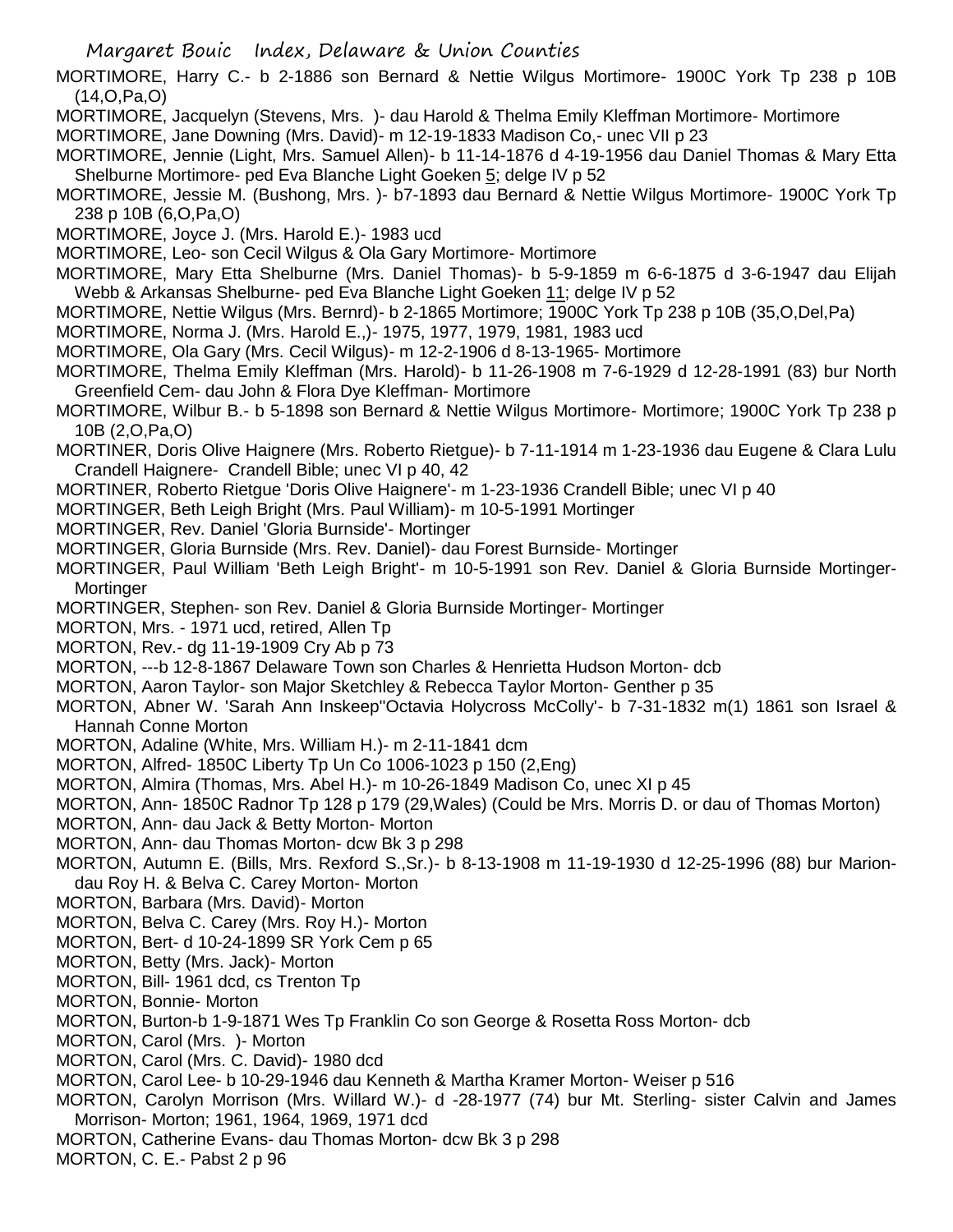MORTON, Charles- b 11-1888 son Daniel Morton- 1900C York Tp 68 p 3B (11,O,O,O)

MORTON, Charles 'Margaret Little'- m 10-15-150 ucm 1583 unec VIII p 3, XIV p 18; 1850C Liberty Tp Un Co 1006-1023 p 150 (26,Eng)

- MORTON, Charles 'Orva A. Cowles'- d 1956 Morton; Bean (112326)
- MORTON, Charlie R. d 10-27-1982 (20) Mitchell Cem- son William Sr. & Roberta Morton- Morton; 1971 ucd MORTON, Clara I. b 10-1-1855 d 7-7-1856 Fargo Cem, Powell p 312
- MORTON, Clemence Isora- b 5-3-1859 d 8-9-1883 Fargo Cem, Powell p 312; dg 8-9-1883 Cry Ab p 85
- MORTON, Corintha- Pabst 2 p 19, 33
- MORTON, Daniel- b 1860 1900C York Tp 68 p 3B (40,O,NY,O) wid, 4 ch
- MORTON, Daniel- son Kenneth & Nancy Morton- Morton
- MORTON, David- member Del., Lib., Radnor Pres. church- delge I p 14
- MORTON, C. David 'Carol'- 1980 dcd
- MORTON, David Albert'Kristy Kay Schultz''Barbara'- b 1-8-1959 m 1-19-1980 div son William J.Sr. & Roberta Blankenship Morton- Morton; Cowgill p p 49; 1977, 1979, 1981, 1983 ucd
- MORTON, D. B.- hadc p 38 (1849 Marlborough Tp)
- MORTON, Dawn Rae- dau Bonnie Morton- Morton -engaged to Brian Adam Jablonski
- MORTON, Donna A. (Mrs. Walter E.)- 1964, 1969, 1971, 1980 dcd
- MORTON, E.- delge VI p 9 (1838)
- MORTON, Edith (Guyette, Mrs. )- dau Harry & Ivan Grant Morton- Morton
- MORTON, Edna Gertrude- d 1921 dau Abner W. & Sarah Ann Inskeep Morton- obit; bit Abner, mlib
- MORTON, Edward- 1908 dch 401; delge IX p 37
- MORTON, Edward R. 'Rosalinda Wells'- b 12-29-1813 m 9-24-1844 dcm d 1-4-1866 Fargo Cem, Powell p 312
- MORTON, Edwin D.- b 1-4-1830 d 5-15-1899 Fargo Cem, Powell p 312
- MORTON, Elizabeth (Hathaway, Mrs. Nicholas)- m 4-15-1824 ucm 71- dau Charles Mitchell- dumch p 395; 1883 uch III p 284; unec II p 14
- MORTON, Ella Marie Boring (Mrs. Roy W.)- b 11-2-1921 d 4-28-1996 (74) dau Harry & Luella Marie Thomas Borign- Morton
- MORTON, Emiy Kirven Segars (Mrs. Steven Mitchell)- m 8-7-1983 dau Mr. & Mrs. Hal Kirven- Morton
- MORTON, Ephraim 'Lydia Wilson'- m 11-2-1870 Wilson (1(10)); dg 7-3-1906 Cry Ab p 106
- MORTON, Ester (Turner, Mrs. )- dau Harry & Ivan Grant Morton- Morton
- MORTON, Etta May (Bishop,Mrs. Henry)- dau Abner W. & Sarah Ann Inskeep Morton- obit Abner W., mlib
- MORTON, Ethel- b 3-1880 dau Daniel Morton- 1900C York Tp 68 p 3B (20,O,O,O)
- MORTON, Eva- b 1-6-1947 (75) dau Ephraim & Lydia Wilson Morton- Wilson 1(10)1; dg 6-29-1906 Cry Ab p 106
- MORTON, Rev. E. W.- dg 10-20-1916, 10-21-1916, 10-27-1916 Cry Ab p 100, 101, 102; dg 2-9-1917, 2-27- 1917, 3-23-1917, 4-21-1917, 6-19-1917, 12-18-1917 Cry Ab p 12, 24, 34, 33, 59, 111; dg 4-27-1919 Cry Ab p 47
- MORTON, Francis E.- b 1-7-1859 d 4-13-1885 Fargo Cem, Powell p 312
- MORTON, Geraldine (Reynolds, Mrs. Karl)- sister Georgiana Unkle- Mortensen
- MORTON, Gladys Marie- b 3-5-1902 Marlborough Tp dau Wm. & Jessie Mayfield Morton- dcb
- MORTON, Hannah Pearl (Mrs. Sparrowhawk R.)- m 12-24-1873 ucm 5407
- MORTON, Harold Clayton 'Sally Keppers'- b 10-22-1957 d 1-1-1992 (34) bur Minn.- son William J.,Sr. & Roberta Blankenship Morton- Morton; 1971, 1973 ucd
- MORTON, Harry 'Ivan Grant'- Morton
- MORTON, Hazel (Hill, Mrs. )- dau Harry & Ivan Grant Morton- Morton
- MORTON, Helen (Buxton, Mrs. )- dau Willard & Ida Newman Morton- Morton
- MORTON, I.- hadc p 38 (Marlborough Tp 1849)
- MORTON, Ida Newman (Mrs. Willard)- Morton
- MORTON, Iva May- b 11-5-1899 Marlborough Tp dau Wm. & Jessie Mayfield Morton- dcb
- MORTON, Ivan Grant (Mrs. Harry)- Morton
- MORTON, Lord James- McKitrick p 17
- MORTON, Jennifer- dau Harold Clayton & Sally Keppers Morton- Morton
- MORTON, Jack 'Betty'- Morton
- MORTON, Jessie- b 12-1885 dau Daniel Morton- 1900C York Tp 68 p 3B (14,O,O,O)
- MORTON, Jessie Mayfield (Mrs. )- dau Andrea & Mary Baker Morton- dg 1-16-1914 Cry Ab p 85
- MORTON, John S.- son Major Sketchley & Rebecca Taylor Morton- Genther p 34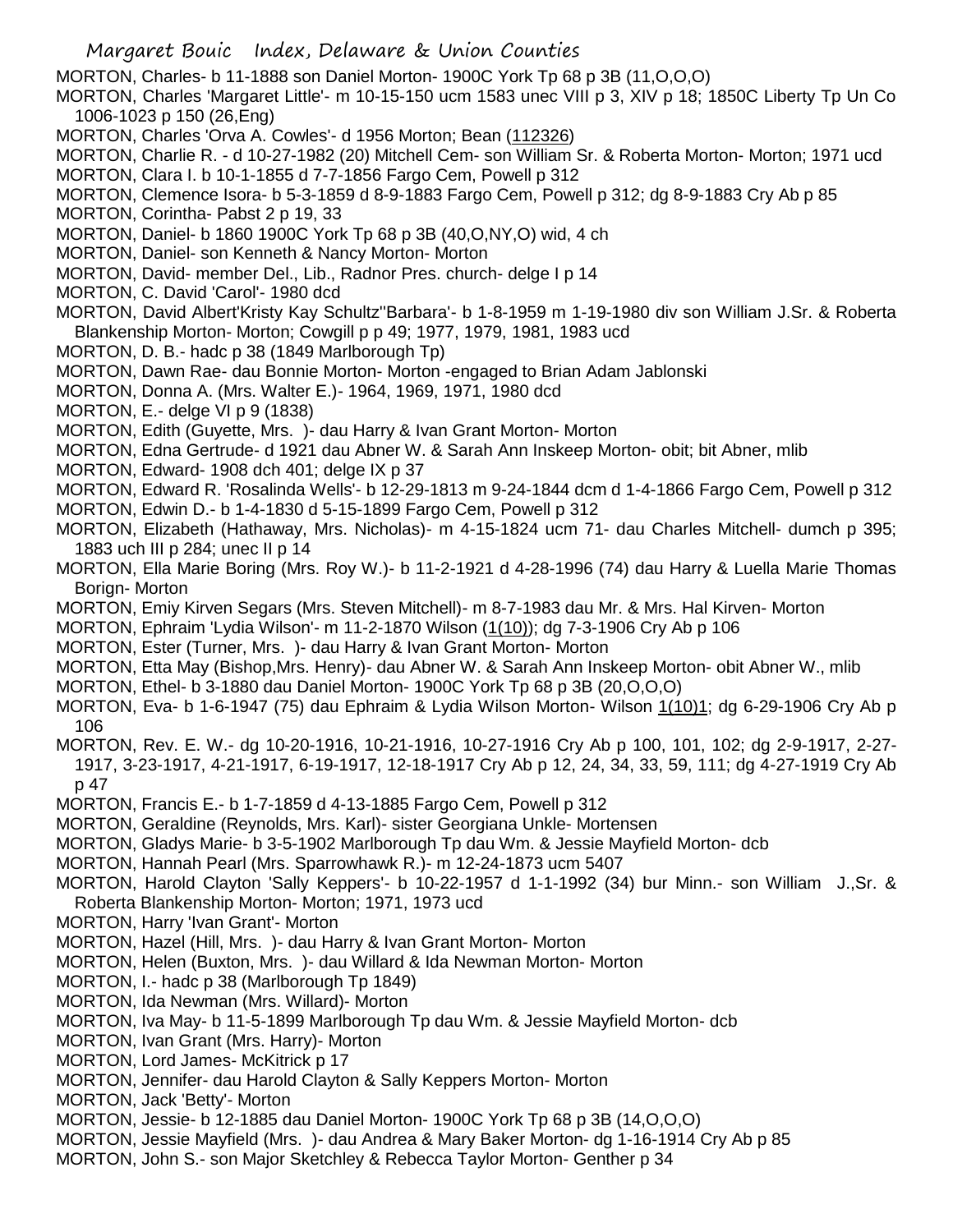- MORTON, June (Kaatz, Mrs. )- dau Willard W. & Ida Newman Morton- Morton
- MORTON, Kenneth D. 'Ozella O. Glenn'- Morton; 1980 dcd
- MORTON, Kenneth G.- son Kenneth D. & Ozella O. Glenn Morton- Morton
- MORTON, Kenneth 'Martha Kramer'- Weiser p 516
- MORTON, Kenneth 'Nancy'- Morton
- MORTON, Kristy Kay Schultz (Mrs. David Albert)(Rowland, Mrs. Richard Lee)- b 9-19-1959 m 1-19-1980 m(2)
- 4-14-1984- dau Gordon Earl & Kay Marie Ballou Schultz- Morton; Cowgill p 49
- MORTON, L.- delge VI p 9 (1838)
- MORTON, Lewis V. 'Sally J. Manville'- m 9-18-1845 dcm
- MORTON, Lisa- b 1960 dau Walter C. & Donna A. Morton- 1964, 1969, 1971, 1980 dcd
- MORTON, Lornzo M. 'Sally M. White'- m 11-27-1845 dcm
- MORTON, Lovina (Tuttle, Mrs. Richmond)- see Asp 1234
- MORTON, Lydia Wilson (Mrs. Ephraim)- b 4-14-1841 m 11-2-1870 d 6-27-1906 Oak Grove Cem- dau Simon & Rebecca Wilson- Wilson 1(10); dg 7-3-1906 Cry Ab p 106
- MORTON, Margaret Little (Mrs. Charles)- m 10-15-1850 ucm 1583; unec VIII p 3, XIV p 18; 1850C Liberty Tp Un Co 1005-1022 p 150 dau John & Fanny Little
- MORTON, Margie (Bodily, Mrs. Robert)- m 11-30-1968- McKitrick p 148
- MORTON, Marianne- dau Harold Clayton & Sally Keppers Morton- Morton
- MORTON, Marion (Frey, Mrs. James R.)- dg 4-30-1915 Cry Ab p 17
- MORTON, Martha Kramer (Mrs. Kenneth)- b 3-14-1906 dau Jacob & Lottie Lee Cosbrove Kramer- Weiser p 516
- MORTON, Mary- unclaimed letter 1863, delge VII p 10
- MORTON, Melinda- dau Kenneth & Nancy Morton- Morton
- MORTON, Mildred C. Saunders (Mrs. ) d 11-5-1977 (58) Trenton Cem- Morton; 1961, 1964, 1971 dcd
- MORTON, Misty- dau Charlie R. Morton- Morton
- MORTON, Morris D.- d 8-13-1856 (37y2m) Radnor Cem, Powell p 217 son Thomas Morton- dcw Bk 3 p 298; 1880 dch p 511; 1850C Radnor Tp 128 p 179 (31,Wales)
- MORTON, Nancy (Mrs. Kenneth)- Morton
- MORTON, Nicholas- son Harold Clayton & Sally Keppers Morton- Morton
- MORTON, Octavia Holycross (Mrs. )(McColly, Mrs. )- dau Jacob & Martha Organ Holycross- obit Octavia, mlib
- MORTON, Oren F.- History of Monroe Co, MD- delge V p 30
- MORTON, Orva A. Cowles (White, Mrs. Nelson h.)(Mrs. Charles)- b 6-1-1874 m(1) 11-18-1890 (2) 8-1-1918 d 6-27-1970 Oak Grove Cem- dau Homer J. & Julia Ann Bean Cowles; Bean 112326; Morton; 1908 dch 768; 1880C Concord Tp 160
- MORTON, Ozella O. Glenn (Mrs. Kenneth D.)- d 5-28-1986 (68) bur Tenn.- dau Jesse & Bertha Glenn-Morton; 1980 dcd
- MORTON, Paula Diane- dau Alford E. & Janice L. Noland- Morton- engaged to Nebbie Brown
- MORTON, Pearle B. (Mrs. W. C.)- d 1-3-1961 sister Dora H. Allen- Morton
- MORTON, Rachel- 1870C Marlborough Tp p 414 (18)
- MORTON, Rebecca Taylor (Mrs. Major Sketchley)- b 6-18-1757 m(1) 6-19-1773 d 3-28-1819 dau John & Mary Niedermark Taylor- Genther p 34
- MORTON, Robert- d 1969 son Carolyn Morton- Morton
- MORTON, Roberta Blankenship (Mrs. William J.Sr..)- m 1953- Morton; 1971, 1973, 1975, 1977, 1979, 1981, 1983 ucd
- MORTON, Rosa Myrtle (McCabe, Mrs. Thomas)- dau Abner W. & Sarah Ann Inskeep Morton- obit Abner, mlib
- MORTON, Rosalinda Wells (Mrs. Edward M.)- b 1826 m 9-24-1844 dcm d 1903 Fargo Cem, Powell p 312 MORTON, Roy H. 'Belva C. Carey'- Morton
- MORTON, Roy W.'Ella Boring'- b 8-7-1913 d 5-23-1994 (80) Fairview Mem.Pk- son Willard W. & Ida Newman Morton- Morton
- MORTON, Ruth (Painter, Mrs. Phillip)- dau Octavia Holycross Morton- obit Octavis, mlib; obit Abner W., mlib
- MORTON, Sally J. Manville (Mrs. Lewis V.)- m 9-18-1845 dcm
- MORTON, Sally Keppers (Mrs. Harold Clayton)- Morton
- MORTON, Sally M. White (Mrs. Lorenzo M.)- m 11-27-1845 dcm
- MORTON, Sarah Ann Inskeep (Ms. Abner W.)- m 1861 dau Job Inskeep- obit Abner W., mlib
- MORTON, Sarah (McFadden, Mrs. Fairfax)- 1883 uch V p 123